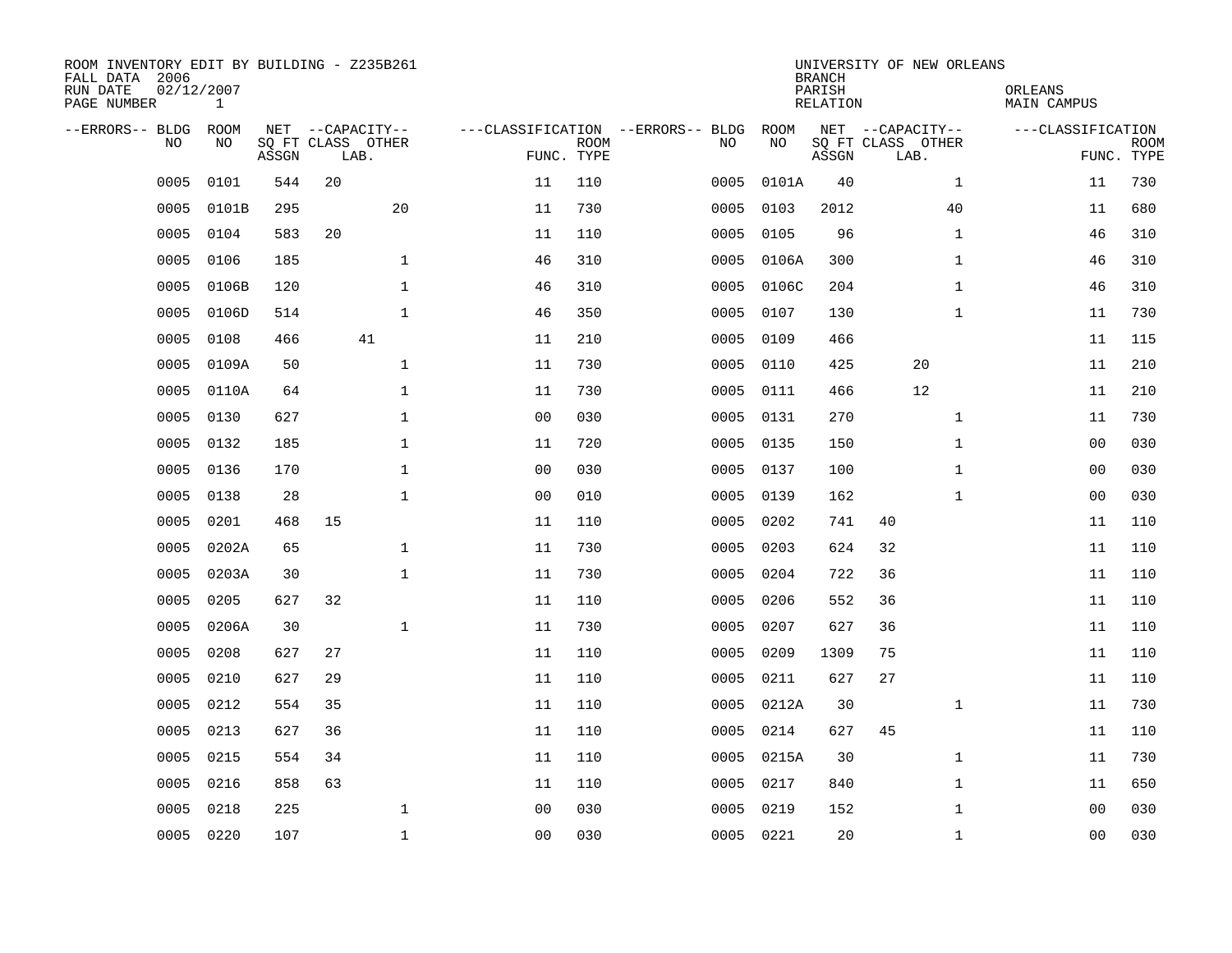| ROOM INVENTORY EDIT BY BUILDING - Z235B261<br>FALL DATA 2006<br>RUN DATE<br>PAGE NUMBER | 02/12/2007<br>2 |       |                           |              |                                   |                           |           |            | <b>BRANCH</b><br>PARISH<br><b>RELATION</b> |                           | UNIVERSITY OF NEW ORLEANS | ORLEANS<br><b>MAIN CAMPUS</b> |                           |
|-----------------------------------------------------------------------------------------|-----------------|-------|---------------------------|--------------|-----------------------------------|---------------------------|-----------|------------|--------------------------------------------|---------------------------|---------------------------|-------------------------------|---------------------------|
| --ERRORS-- BLDG                                                                         | ROOM            |       | NET --CAPACITY--          |              | ---CLASSIFICATION --ERRORS-- BLDG |                           |           | ROOM       |                                            | NET --CAPACITY--          |                           | ---CLASSIFICATION             |                           |
| N <sub>O</sub>                                                                          | NO.             | ASSGN | SO FT CLASS OTHER<br>LAB. |              |                                   | <b>ROOM</b><br>FUNC. TYPE | NO.       | NO         | ASSGN                                      | SQ FT CLASS OTHER<br>LAB. |                           |                               | <b>ROOM</b><br>FUNC. TYPE |
| 0005                                                                                    | 0222            | 105   | $\mathbf 1$               |              | 0 <sub>0</sub>                    | 030                       | 0005      | 0223       | 30                                         |                           | $\mathbf{1}$              | 00                            | 010                       |
| 0005                                                                                    | 0224            | 156   | $\mathbf 1$               |              | 0 <sub>0</sub>                    | 030                       | 0005      | 0300       | 11610                                      |                           |                           | 83                            | 083                       |
| 0005                                                                                    | 0309            | 177   | 12                        |              | 11                                | 110                       | 0005      | 0310       | 173                                        | 12                        |                           | 11                            | 110                       |
| 0005                                                                                    | 0311            | 259   | 17                        |              | 11                                | 110                       | 0005      | 0312       | 269                                        | 18                        |                           | 11                            | 110                       |
| 0005                                                                                    | 0314            | 275   | 18                        |              | 11                                | 110                       | 0005      | 0315       | 302                                        | 20                        |                           | 11                            | 110                       |
| 0005                                                                                    | 0316            | 299   | 20                        |              | 11                                | 110                       | 0005      | 0317       | 216                                        |                           |                           | 0 <sub>0</sub>                | 030                       |
| 0005                                                                                    | 0318            | 112   | $7\phantom{.0}$           |              | 11                                | 110                       | 0005      | 0319       | 131                                        | 3                         |                           | 11                            | 110                       |
| 0005                                                                                    | 0319A           | 440   | 29                        |              | 11                                | 110                       | 0005      | 0319B      | 26                                         |                           |                           | 11                            | 730                       |
| 0005                                                                                    | 0320            | 160   |                           | 3            | 0 <sub>0</sub>                    | 030                       | 0005      | 0321       | 125                                        |                           |                           | 11                            | 919                       |
| 0005                                                                                    | 0322            | 38    |                           |              | 0 <sub>0</sub>                    | 010                       | 0005      | 0323       | 18                                         |                           |                           | 0 <sub>0</sub>                | 030                       |
| 0005                                                                                    | 0324            | 168   |                           |              | 52                                | 350                       | 0005      | 0325       | 131                                        |                           | $\mathbf{1}$              | 52                            | 310                       |
| 0005                                                                                    | 0326            | 156   |                           |              | 0 <sub>0</sub>                    | 030                       | 0005      | 0327       | 218                                        |                           | $\mathbf{1}$              | 52                            | 310                       |
| 0005                                                                                    | 0328            | 176   | $\mathbf 1$               |              | 52                                | 310                       | 0005      | 0328C      | 88                                         |                           | $\mathbf{1}$              | 52                            | 310                       |
| 0005                                                                                    | 0329C           | 452   |                           | $\mathbf 1$  | 52                                | 310                       | 0005      | 0330       | 243                                        |                           | $\mathbf{1}$              | 52                            | 310                       |
| 0005                                                                                    | 0331            | 110   | $\mathbf 1$               |              | 52                                | 310                       | 0005      | 0332       | 231                                        |                           | $\mathbf{1}$              | 52                            | 310                       |
| 0005                                                                                    | 0332A           | 73    |                           | $\mathbf 1$  | 53                                | 310                       | 0005      | 0333       | 327                                        |                           | $\mathbf{1}$              | 52                            | 310                       |
| 0005                                                                                    | 0336A           | 137   | $\mathbf{1}$              |              | 52                                | 310                       | 0005      | 0336B      | 89                                         |                           |                           | 52                            | 350                       |
| 0005                                                                                    | 0337            | 105   |                           | $\mathbf{1}$ | 52                                | 310                       | 0005      | 0337A      | 138                                        |                           | $\mathbf{1}$              | 52                            | 310                       |
| 0005                                                                                    | 0339            | 722   | 20                        |              | 11                                | 110                       | 0005      | 0340       | 98                                         |                           | $\mathbf{1}$              | 52                            | 310                       |
| 0005                                                                                    | 0341            | 98    | $\mathbf 1$               |              | 52                                | 310                       | 0005      | 0342       | 91                                         |                           | $\mathbf{1}$              | 52                            | 310                       |
| 0005                                                                                    | 0343            | 203   | $\mathbf{1}$              |              | 52                                | 310                       | 0005      | 0344       | 793                                        | 53                        |                           | 11                            | 110                       |
| 0005                                                                                    | 0345            | 214   | $\mathbf{1}$              |              | 52                                | 310                       | 0005      | 0346       | 60                                         |                           |                           | 52                            | 730                       |
| 0005                                                                                    | 0346A           | 93    | $\mathbf{1}$              |              | 52                                | 310                       | 0005 0347 |            | 187                                        |                           | $\mathbf{1}$              | 52                            | 310                       |
| 0005                                                                                    | 0349            | 148   | $\mathbf 1$               |              | 11                                | 310                       | 0005      | 0349A      | 82                                         |                           |                           | 11                            | 730                       |
| 0005                                                                                    | 0352            | 137   | $\mathbf{1}$              |              | 11                                | 310                       | 0005      | 0352A      | 82                                         |                           | $\mathbf{1}$              | 11                            | 310                       |
|                                                                                         | 0005 0355       | 138   | $\mathbf 1$               |              | 11                                | 310                       |           | 0005 0355B | 148                                        |                           | $\mathbf{1}$              | 11                            | 310                       |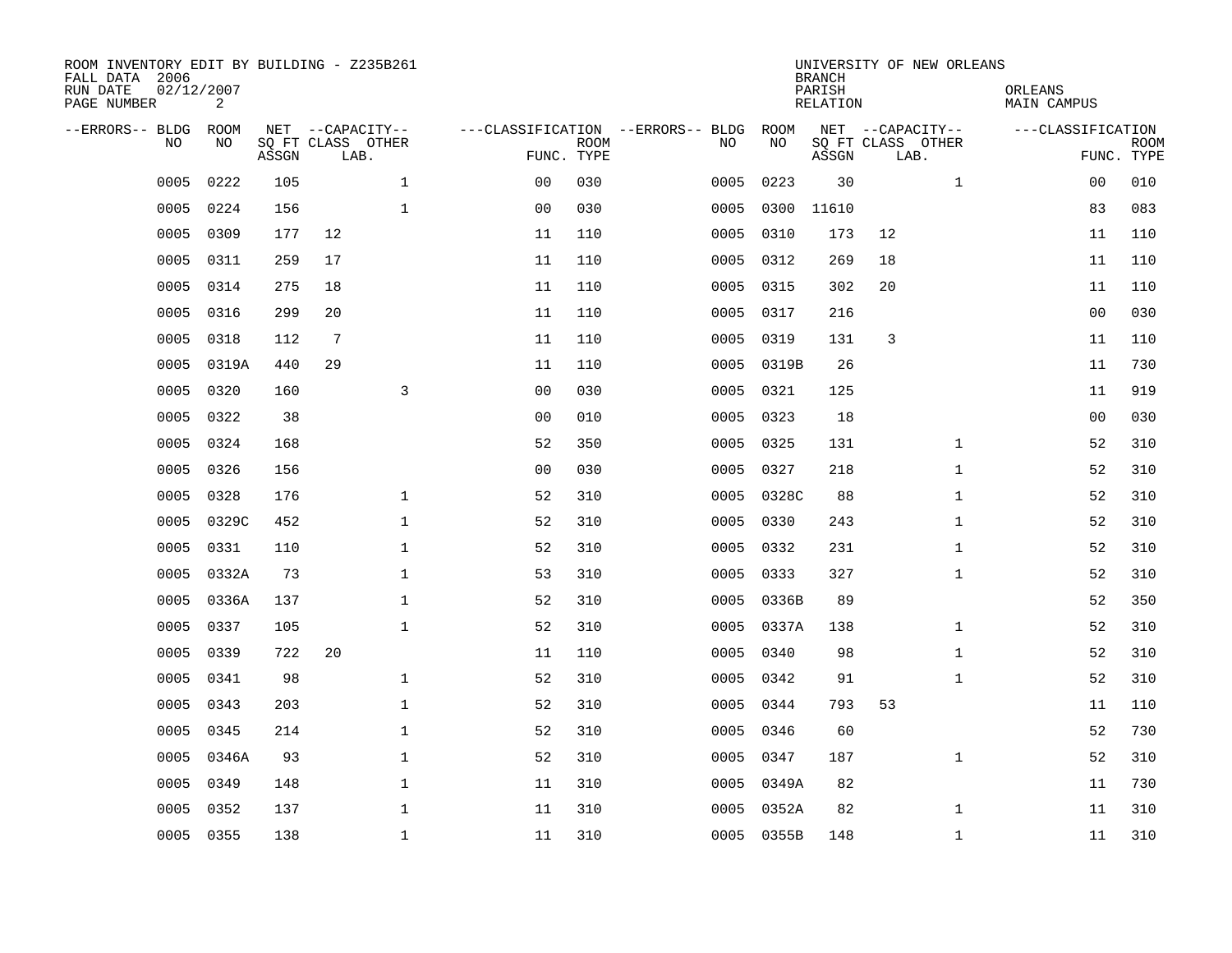| ROOM INVENTORY EDIT BY BUILDING - Z235B261<br>FALL DATA 2006<br>RUN DATE<br>PAGE NUMBER | 02/12/2007<br>3 |       |                                               |                |             |                                         |            | <b>BRANCH</b><br>PARISH<br><b>RELATION</b> | UNIVERSITY OF NEW ORLEANS                     | ORLEANS<br><b>MAIN CAMPUS</b> |                           |
|-----------------------------------------------------------------------------------------|-----------------|-------|-----------------------------------------------|----------------|-------------|-----------------------------------------|------------|--------------------------------------------|-----------------------------------------------|-------------------------------|---------------------------|
| --ERRORS-- BLDG<br>NO.                                                                  | ROOM<br>NO      | ASSGN | NET --CAPACITY--<br>SQ FT CLASS OTHER<br>LAB. | FUNC. TYPE     | <b>ROOM</b> | ---CLASSIFICATION --ERRORS-- BLDG<br>NO | ROOM<br>NO | ASSGN                                      | NET --CAPACITY--<br>SQ FT CLASS OTHER<br>LAB. | ---CLASSIFICATION             | <b>ROOM</b><br>FUNC. TYPE |
| 0005                                                                                    | 0358            | 250   | $\mathbf 1$                                   | 11             | 310         | 0005                                    | 0358B      | 38                                         | $\mathbf{1}$                                  | 11                            | 310                       |
| 0005                                                                                    | 0359            | 509   | $\mathbf 1$                                   | 11             | 310         | 0005                                    | 0360       | 315                                        | $\mathbf{1}$                                  | 11                            | 310                       |
| 0005                                                                                    | 0360A           | 140   | $\mathbf 1$                                   | 11             | 310         | 0005                                    | 0362       | 869                                        | 20                                            | 11                            | 110                       |
| 0005                                                                                    | 0363            | 257   | $\mathbf 1$                                   | 11             | 310         | 0005                                    | 0365       | 183                                        | $\mathbf{1}$                                  | 11                            | 310                       |
| 0005                                                                                    | 0365A           | 89    | $\mathbf{1}$                                  | 11             | 310         | 0005                                    | 0365B      | 89                                         | $\mathbf{1}$                                  | 11                            | 310                       |
| 0005                                                                                    | 0365C           | 30    |                                               | 11             | 730         |                                         | 0005 0401  | 420                                        | $\mathbf{1}$                                  | 11                            | 310                       |
| 0005                                                                                    | 0402            | 144   | $\mathbf{1}$                                  | 11             | 310         | 0005                                    | 0403       | 180                                        | $\mathbf{1}$                                  | 52                            | 310                       |
| 0005                                                                                    | 0404            | 220   | $\mathbf{1}$                                  | 52             | 310         | 0005                                    | 0405       | 210                                        | $\mathbf{1}$                                  | 52                            | 310                       |
| 0005                                                                                    | 0406            | 210   | $\mathbf{1}$                                  | 52             | 310         | 0005                                    | 0407       | 210                                        | $\mathbf{1}$                                  | 52                            | 310                       |
| 0005                                                                                    | 0408            | 210   | $\mathbf{1}$                                  | 52             | 310         | 0005                                    | 0409       | 231                                        | $\mathbf{1}$                                  | 52                            | 310                       |
| 0005                                                                                    | 0410            | 255   | $\mathbf 1$                                   | 52             | 310         | 0005                                    | 0411       | 255                                        | $\mathbf{1}$                                  | 52                            | 310                       |
| 0005                                                                                    | 0411A           | 144   | $\mathbf 1$                                   | 52             | 310         |                                         | 0005 0411B | 144                                        | $\mathbf{1}$                                  | 52                            | 310                       |
| 0005                                                                                    | 0413            | 144   | $\mathbf{1}$                                  | 52             | 310         | 0005                                    | 0414       | 255                                        | $\mathbf{1}$                                  | 0 <sub>0</sub>                | 030                       |
| 0005                                                                                    | 0415            | 170   | $\mathbf 1$                                   | 0 <sub>0</sub> | 030         | 0005                                    | 0416       | 150                                        | $\mathbf{1}$                                  | 00                            | 030                       |
| 0005                                                                                    | 0418            | 30    | $\mathbf{1}$                                  | 0 <sub>0</sub> | 030         | 0005                                    | 0419       | 30                                         | $\mathbf{1}$                                  | 00                            | 030                       |
| 0005                                                                                    | 0420            | 255   | $\mathbf 1$                                   | 00             | 030         | 0005                                    | 0422       | 285                                        | $\mathbf{1}$                                  | 52                            | 310                       |
| 0005                                                                                    | 0423            | 170   | $\mathbf{1}$                                  | 52             | 310         | 0005                                    | 0424       | 120                                        | $\mathbf{1}$                                  | 52                            | 310                       |
| 0005                                                                                    | 0425            | 170   | $\mathbf 1$                                   | 52             | 310         | 0005                                    | 0427       | 250                                        | $\mathbf{1}$                                  | 52                            | 310                       |
| 0005                                                                                    | 0427A           | 285   | $\mathbf 1$                                   | 52             | 310         | 0005                                    | 0428       | 224                                        | $\mathbf{1}$                                  | 52                            | 310                       |
| 0005                                                                                    | 0428A           | 112   | $\mathbf 1$                                   | 52             | 310         |                                         | 0005 0428B | 112                                        | $\mathbf{1}$                                  | 52                            | 310                       |
| 0005                                                                                    | 0429C           | 285   | $\mathbf{1}$                                  | 52             | 310         |                                         | 0005 0430  | 250                                        | $\mathbf{1}$                                  | 52                            | 310                       |
| 0005                                                                                    | 0430A           | 231   | $\mathbf{1}$                                  | 52             | 310         | 0005                                    | 0430B      | 231                                        | $\mathbf{1}$                                  | 52                            | 310                       |
| 0005                                                                                    | 0430C           | 170   | $\mathbf{1}$                                  | 52             | 310         |                                         | 0005 0434  | 170                                        | $\mathbf{1}$                                  | 52                            | 310                       |
| 0005                                                                                    | 0435            | 285   | $\mathbf 1$                                   | 52             | 310         |                                         | 0005 0435A | 231                                        | $\mathbf{1}$                                  | 52                            | 310                       |
| 0005                                                                                    | 0437            | 185   | $\mathbf{1}$                                  | 52             | 310         | 0005                                    | 0438       | 200                                        | $\mathbf{1}$                                  | 52                            | 310                       |
|                                                                                         | 0005 0439       | 200   | $\mathbf 1$                                   | 52             | 310         |                                         | 0005 0441  | 231                                        | $\mathbf{1}$                                  | 11                            | 310                       |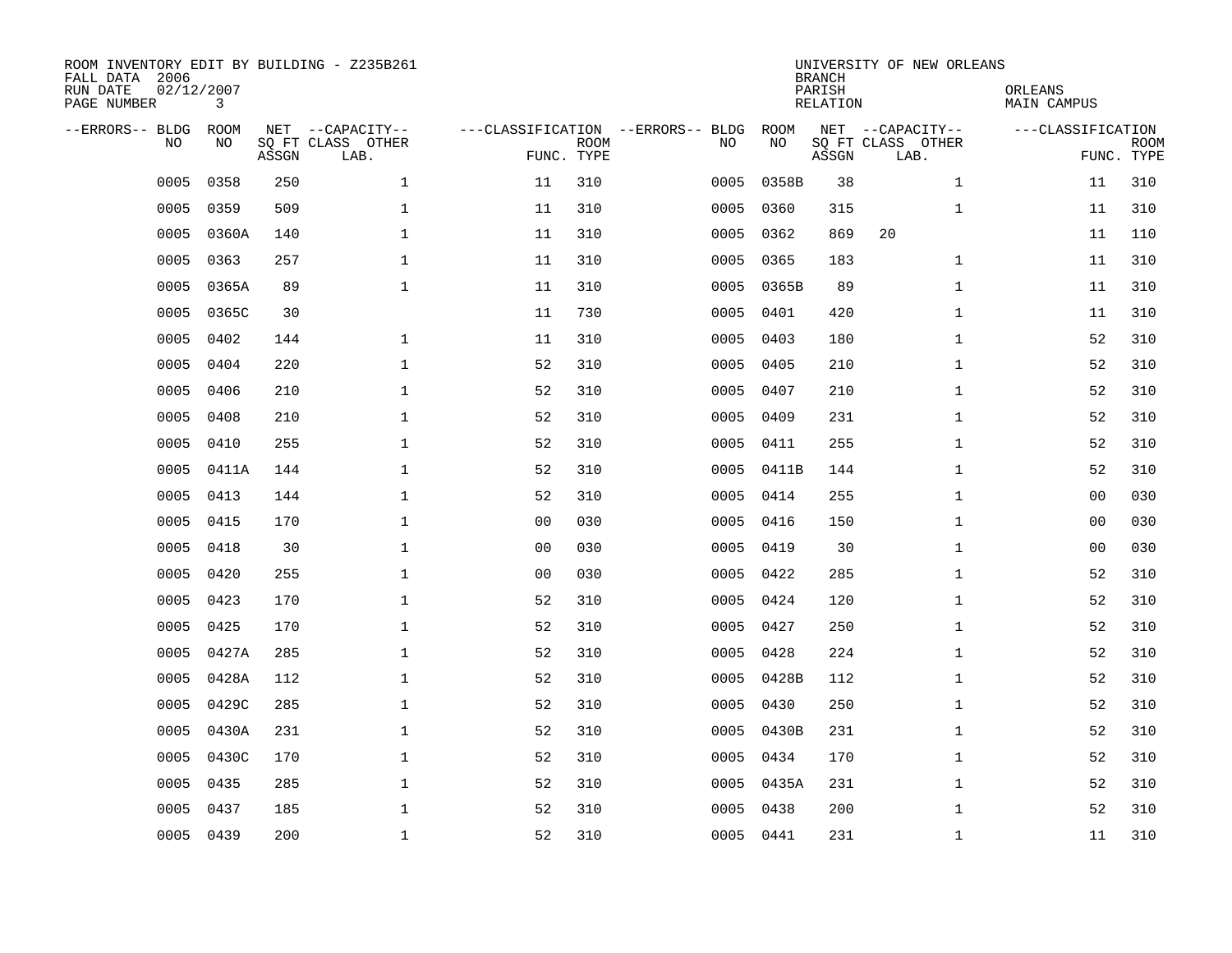| ROOM INVENTORY EDIT BY BUILDING - Z235B261<br>FALL DATA 2006 |                 |       |                           |                                        |      |    |                                                                | <b>BRANCH</b>      | UNIVERSITY OF NEW ORLEANS                                              |                                      |                           |
|--------------------------------------------------------------|-----------------|-------|---------------------------|----------------------------------------|------|----|----------------------------------------------------------------|--------------------|------------------------------------------------------------------------|--------------------------------------|---------------------------|
| RUN DATE<br>02/12/2007<br>PAGE NUMBER                        | $4\overline{ }$ |       |                           |                                        |      |    |                                                                | PARISH<br>RELATION |                                                                        | ORLEANS<br>MAIN CAMPUS               |                           |
| --ERRORS-- BLDG ROOM                                         |                 |       | NET --CAPACITY--          | ---CLASSIFICATION --ERRORS-- BLDG ROOM |      |    |                                                                |                    | NET --CAPACITY--                                                       | ---CLASSIFICATION                    |                           |
| NO.                                                          | NO.             | ASSGN | SO FT CLASS OTHER<br>LAB. | FUNC. TYPE                             | ROOM | NO | NO                                                             | ASSGN              | SQ FT CLASS OTHER<br>LAB.                                              |                                      | <b>ROOM</b><br>FUNC. TYPE |
| 0005                                                         | 0442            | 185   | $\mathbf{1}$              | 11                                     | 310  |    | 0005 0443                                                      | 231                | $\mathbf{1}$                                                           | 11                                   | 310                       |
| 0005                                                         | 0444            | 231   | $\mathbf{1}$              | 11                                     | 310  |    | 0005 0444A                                                     | 231                | $\mathbf{1}$                                                           | 11                                   | 310                       |
| 0005                                                         | 0445            | 231   | $\mathbf 1$               | 11                                     | 310  |    | 0005 0447                                                      | 316                | $\mathbf{1}$                                                           | 11                                   | 310                       |
| 0005                                                         | 0449            | 150   | $\mathbf{1}$              | 46                                     | 310  |    | 0005 0449A                                                     | 255                | $\mathbf{1}$                                                           | 11                                   | 310                       |
| 0005                                                         | 0450            | 173   | $\mathbf{1}$              | 11                                     | 650  |    | 0005 0452                                                      | 255                | $\mathbf{1}$                                                           | 46                                   | 310                       |
|                                                              | 0005 0453       | 185   | $\mathbf{1}$              | 11                                     | 310  |    | 0005 0454                                                      | 185                | $\mathbf{1}$                                                           | 46                                   | 310                       |
|                                                              | 0005 0455       | 165   | $\mathbf{1}$              | 46                                     | 310  |    | 0005 0456                                                      | 555                | $\mathbf{1}$                                                           | 11                                   | 350                       |
| 0005                                                         | 0460            | 285   | $\mathbf{1}$              | 46                                     | 310  |    | 0005 0460A                                                     | 171                | $\mathbf{1}$                                                           | 46                                   | 310                       |
|                                                              | 0005 0460B      | 171   | $\mathbf{1}$              | 46                                     | 310  |    | 0005 C0015                                                     | 150                |                                                                        | 00                                   | 020                       |
|                                                              | 0005 C0032      | 96    |                           | 0 <sub>0</sub>                         | 020  |    | 0005 S0043<br>TOTAL NUMBER CLASSROOMS<br>TOTAL NUMBER LABS 210 | 112                | TOTAL NET ASSIGN SQ. FT. IN ROOM FILE<br>TOTAL NUMBER SPECIAL LABS 220 | 00 <sub>o</sub><br>53,507<br>31<br>3 | 020                       |
|                                                              | 0020 0101       | 1939  |                           | 63                                     | 730  |    | 0020 0101A                                                     | 865                |                                                                        | 11                                   | 730                       |
|                                                              | 0020 0102       | 452   |                           | 63                                     | 730  |    | 0020 0105                                                      | 274                | $\mathbf{1}$                                                           | 63                                   | 310                       |
|                                                              | 0020 0106       | 26    |                           | 0 <sub>0</sub>                         | 020  |    | 0020 0107                                                      | 373                |                                                                        | 63                                   | 730                       |
|                                                              | 0020 0107A      | 41    | $\mathbf{1}$              | 0 <sub>0</sub>                         | 030  |    | 0020 0108<br>TOTAL NUMBER CLASSROOMS<br>TOTAL NUMBER LABS 210  | 6585               | TOTAL NET ASSIGN SQ. FT. IN ROOM FILE<br>TOTAL NUMBER SPECIAL LABS 220 | 63<br>10,488                         | 730                       |
|                                                              | 0022 0101       | 851   |                           | 63                                     | 730  |    | 0022 0102                                                      | 73                 |                                                                        | 63                                   | 730                       |
|                                                              | 0022 0103       | 68    |                           | 0 <sub>0</sub>                         | 030  |    | 0022 0104<br>TOTAL NUMBER CLASSROOMS<br>TOTAL NUMBER LABS 210  | 798                | TOTAL NET ASSIGN SQ. FT. IN ROOM FILE<br>TOTAL NUMBER SPECIAL LABS 220 | 63<br>1,722                          | 730                       |
|                                                              | 0025 0101       | 457   |                           | 63                                     | 730  |    | 0025 0102                                                      | 363                |                                                                        | 63                                   | 730                       |
|                                                              | 0025 0103       | 363   |                           | 63                                     | 730  |    | TOTAL NUMBER CLASSROOMS<br>TOTAL NUMBER LABS 210               |                    | TOTAL NET ASSIGN SQ. FT. IN ROOM FILE                                  | 1,183                                |                           |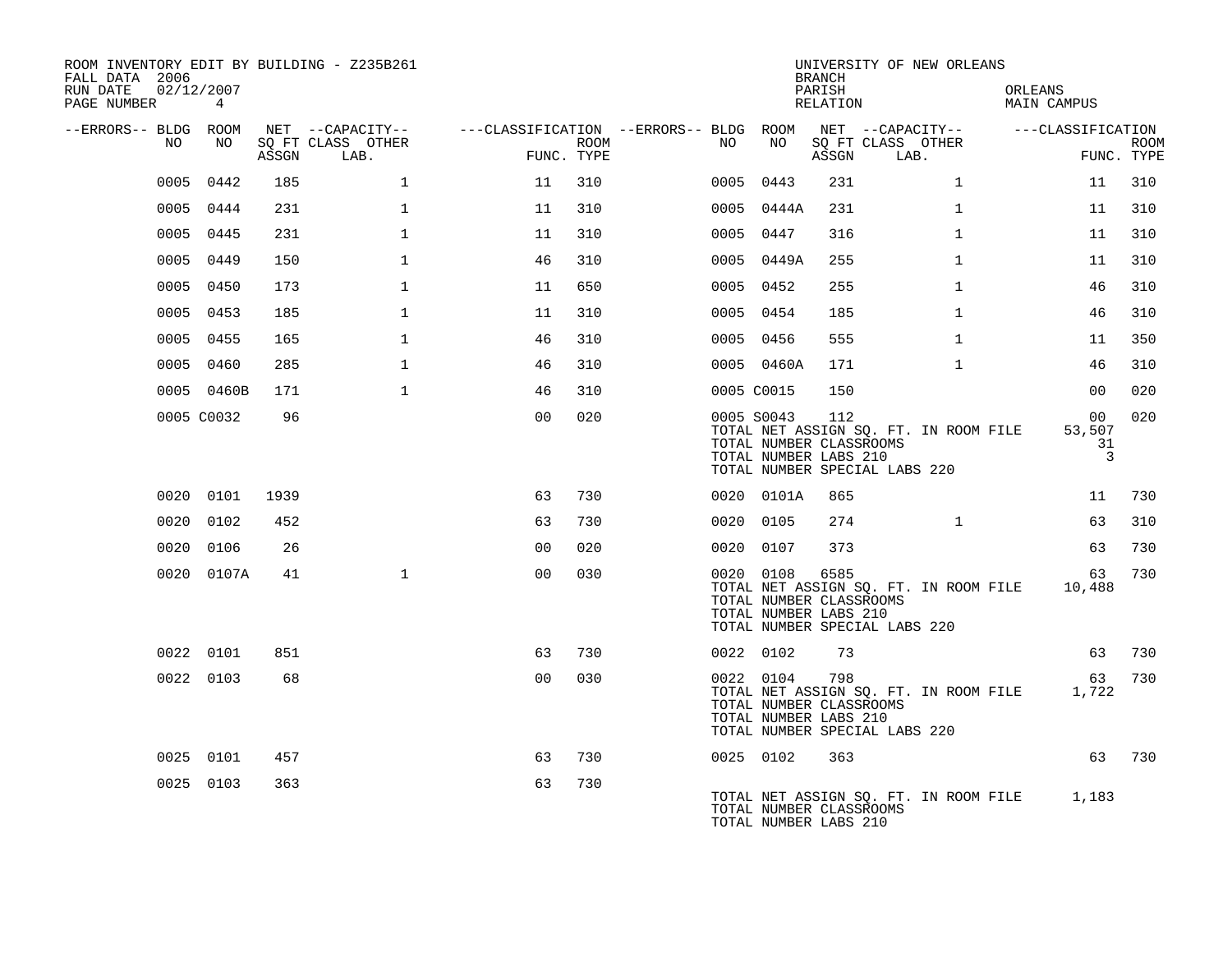| ROOM INVENTORY EDIT BY BUILDING - Z235B261<br>FALL DATA 2006<br>RUN DATE | 02/12/2007 |       |      |                           |              |                                        |             |      |            | <b>BRANCH</b><br>PARISH | UNIVERSITY OF NEW ORLEANS     |              | ORLEANS            |                           |
|--------------------------------------------------------------------------|------------|-------|------|---------------------------|--------------|----------------------------------------|-------------|------|------------|-------------------------|-------------------------------|--------------|--------------------|---------------------------|
| PAGE NUMBER                                                              | 5          |       |      |                           |              |                                        |             |      |            | RELATION                |                               |              | <b>MAIN CAMPUS</b> |                           |
| --ERRORS-- BLDG ROOM<br>NO.                                              | NO.        |       |      | NET --CAPACITY--          |              | ---CLASSIFICATION --ERRORS-- BLDG ROOM | <b>ROOM</b> | NO   | NO         |                         | NET --CAPACITY--              |              | ---CLASSIFICATION  |                           |
|                                                                          |            | ASSGN |      | SQ FT CLASS OTHER<br>LAB. |              |                                        | FUNC. TYPE  |      |            | ASSGN                   | SQ FT CLASS OTHER<br>LAB.     |              |                    | <b>ROOM</b><br>FUNC. TYPE |
|                                                                          |            |       |      |                           |              |                                        |             |      |            |                         | TOTAL NUMBER SPECIAL LABS 220 |              |                    |                           |
| 0026                                                                     | 0001       |       | 2383 |                           |              | 0 <sub>0</sub>                         | 030         |      | 0026 1001  | 1184                    | 91                            |              | 11                 | 110                       |
| 0026                                                                     | 1002       |       | 223  |                           | $\mathbf 1$  | 46                                     | 310         |      | 0026 1003  | 560                     |                               | 37           | 11                 | 310                       |
| 0026                                                                     | 1004       |       | 209  |                           | 1            | 46                                     | 310         |      | 0026 1005  | 27                      |                               |              | 00                 | 030                       |
|                                                                          | 0026 1006  |       | 787  | $\overline{4}$            |              | 22                                     | 250         |      | 0026 1006A | 183                     |                               |              | 22                 | 255                       |
| 0026                                                                     | 1007       |       | 221  |                           | 2            | 11                                     | 315         |      | 0026 1008  | 1357                    | 27                            |              | 11                 | 210                       |
|                                                                          | 0026 1008A |       | 308  |                           |              | 22                                     | 255         |      | 0026 1009  | 81                      |                               |              | 11                 | 750                       |
|                                                                          | 0026 1011  |       | 189  |                           | $\mathbf 1$  | 11                                     | 310         |      | 0026 1012  | 217                     |                               | $\mathbf{1}$ | 46                 | 310                       |
|                                                                          | 0026 1013  |       | 792  | 4                         |              | 22                                     | 250         |      | 0026 1013A | 138                     | $\mathbf{1}$                  |              | 22                 | 250                       |
| 0026                                                                     | 1013B      |       | 142  | $\mathbf{1}$              |              | 22                                     | 250         |      | 0026 1014  | 87                      |                               |              | 0 <sub>0</sub>     | 030                       |
|                                                                          | 0026 1015  |       | 811  | 6                         |              | 11                                     | 250         |      | 0026 1016  | 232                     |                               |              | 46                 | 315                       |
| 0026                                                                     | 1017       |       | 188  |                           | $\mathbf{1}$ | 11                                     | 310         |      | 0026 1018  | 190                     | 2                             |              | 22                 | 250                       |
|                                                                          | 0026 1019  |       | 196  |                           | $\mathbf{1}$ | 46                                     | 310         |      | 0026 1020  | 176                     |                               |              | 46                 | 315                       |
| 0026                                                                     | 1021       |       | 174  |                           | $\mathbf{1}$ | 46                                     | 310         |      | 0026 1022  | 173                     |                               | $\mathbf{1}$ | 46                 | 310                       |
|                                                                          | 0026 1023  |       | 238  |                           | $\mathbf 1$  | 46                                     | 310         |      | 0026 1023A | 69                      |                               |              | 46                 | 315                       |
| 0026                                                                     | 1024       |       | 1292 | 6                         |              | 11                                     | 215         |      | 0026 1024A | 174                     |                               |              | 11                 | 215                       |
|                                                                          | 0026 1025  |       | 176  |                           | $\mathbf 1$  | 11                                     | 310         | 0026 | 1026       | 1234                    | 24                            |              | 11                 | 210                       |
| 0026                                                                     | 1026A      |       | 245  |                           |              | 11                                     | 215         |      | 0026 1026B | 204                     |                               |              | 11                 | 215                       |
|                                                                          | 0026 1027  |       | 210  | 2                         |              | 22                                     | 250         |      | 0026 1029  | 195                     |                               | $\mathbf{1}$ | 11                 | 310                       |
| 0026                                                                     | 1030       |       | 179  | 2                         |              | 22                                     | 250         |      | 0026 1031  | 251                     |                               | $\mathbf{1}$ | 11                 | 310                       |
|                                                                          | 0026 1032  |       | 176  | 2                         |              | 11                                     | 215         |      | 0026 1033  | 351                     | 4                             |              | 22                 | 250                       |
|                                                                          | 0026 1033A |       | 251  |                           |              | 22                                     | 255         |      | 0026 1034  | 204                     | 2                             |              | 22                 | 250                       |
|                                                                          | 0026 1036  |       | 199  | 2                         |              | 22                                     | 250         |      | 0026 1037  | 48                      |                               |              | 0 <sub>0</sub>     | 030                       |
| 0026                                                                     | 1039       |       | 273  |                           | 1            | 11                                     | 310         |      | 0026 1039A | 91                      |                               |              | 11                 | 315                       |
|                                                                          | 0026 1040  |       | 216  | 2                         |              | 22                                     | 250         |      | 0026 1041  | 646                     | 5                             |              | 22                 | 250                       |
|                                                                          | 0026 1041A |       | 244  |                           |              | 22                                     | 255         |      | 0026 1042  | 204                     | 2                             |              | 22                 | 250                       |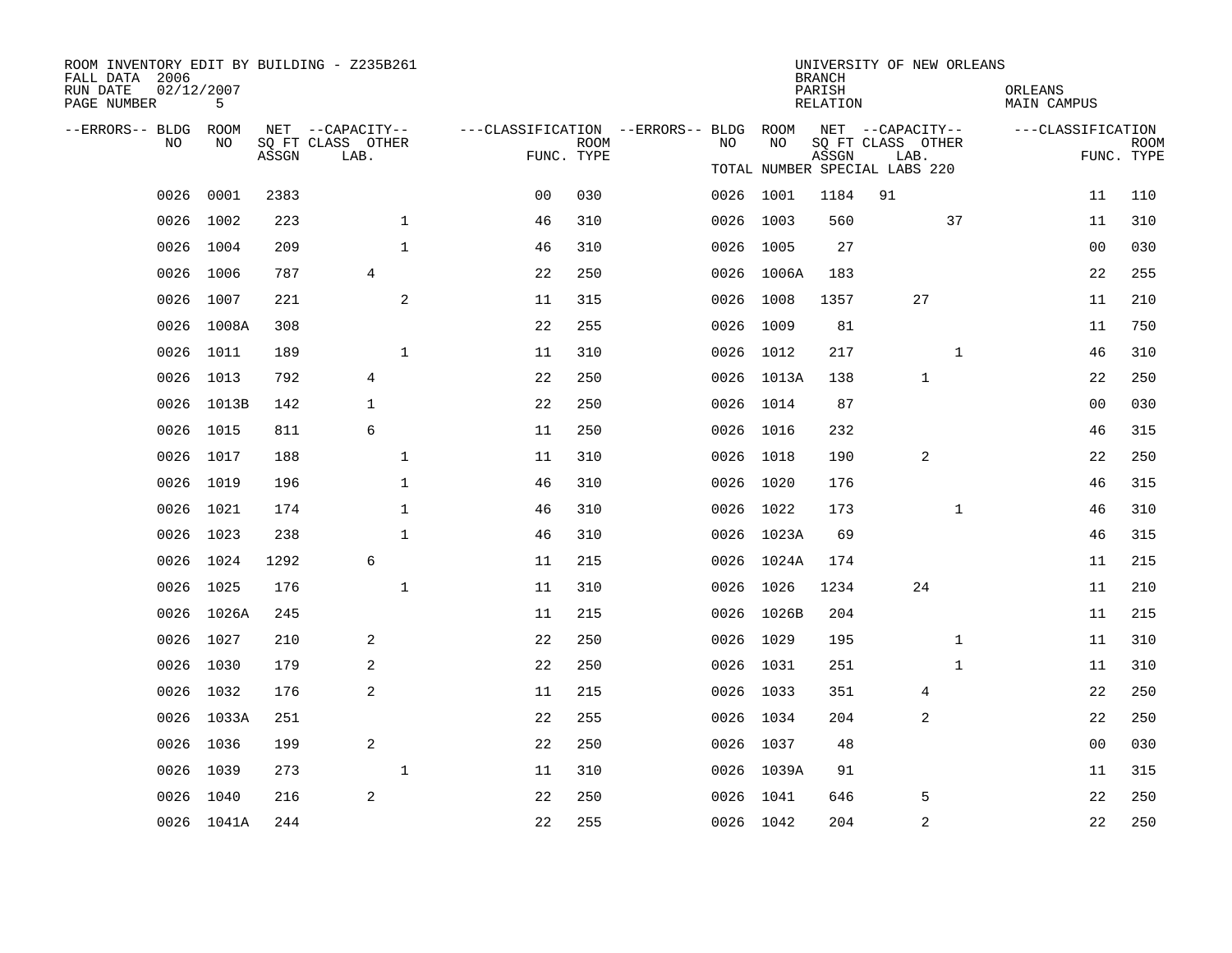| ROOM INVENTORY EDIT BY BUILDING - Z235B261<br>FALL DATA 2006<br>RUN DATE<br>PAGE NUMBER | 02/12/2007<br>6 |       |                                               |                |                           |                                         |            | <b>BRANCH</b><br>PARISH<br><b>RELATION</b> | UNIVERSITY OF NEW ORLEANS                     | ORLEANS<br>MAIN CAMPUS |                           |
|-----------------------------------------------------------------------------------------|-----------------|-------|-----------------------------------------------|----------------|---------------------------|-----------------------------------------|------------|--------------------------------------------|-----------------------------------------------|------------------------|---------------------------|
| --ERRORS-- BLDG<br>NO                                                                   | ROOM<br>NO.     | ASSGN | NET --CAPACITY--<br>SQ FT CLASS OTHER<br>LAB. |                | <b>ROOM</b><br>FUNC. TYPE | ---CLASSIFICATION --ERRORS-- BLDG<br>NO | ROOM<br>NO | ASSGN                                      | NET --CAPACITY--<br>SQ FT CLASS OTHER<br>LAB. | ---CLASSIFICATION      | <b>ROOM</b><br>FUNC. TYPE |
| 0026                                                                                    | 1043            | 165   | $\mathbf 1$                                   | 11             | 310                       | 0026                                    | 1044       | 221                                        | 5                                             | 22                     | 250                       |
| 0026                                                                                    | 1045            | 179   | $\mathbf 1$                                   | 11             | 310                       | 0026                                    | 1046       | 158                                        | 2                                             | 22                     | 250                       |
| 0026                                                                                    | 1047            | 187   | $\mathbf{1}$                                  | 11             | 310                       | 0026                                    | 1048       | 1113                                       | 8                                             | 11                     | 250                       |
| 0026                                                                                    | 1048A           | 200   |                                               | 11             | 255                       | 0026                                    | 1048B      | 145                                        | $\mathbf{1}$                                  | 11                     | 255                       |
| 0026                                                                                    | 1048C           | 108   | $\mathbf{1}$                                  | 11             | 255                       | 0026                                    | 1048D      | 103                                        |                                               | 11                     | 255                       |
| 0026                                                                                    | 1048E           | 165   | $\mathbf{1}$                                  | 11             | 255                       |                                         | 0026 1048F | 164                                        | $\mathbf{1}$                                  | 11                     | 255                       |
| 0026                                                                                    | 1048G           | 164   | $\mathbf{1}$                                  | 11             | 255                       |                                         | 0026 1048H | 168                                        | 1                                             | 11                     | 255                       |
| 0026                                                                                    | 1050            | 212   | 2                                             | 22             | 250                       |                                         | 0026 1050A | 334                                        |                                               | 22                     | 255                       |
| 0026                                                                                    | 1051            | 538   | 20                                            | 11             | 110                       | 0026                                    | 1051A      | 99                                         |                                               | 11                     | 115                       |
| 0026                                                                                    | 1052            | 213   | 2                                             | 22             | 250                       |                                         | 0026 1053  | 1189                                       | 91                                            | 11                     | 110                       |
| 0026                                                                                    | 1053A           | 150   |                                               | 11             | 730                       |                                         | 0026 1054  | 115                                        |                                               | 0 <sub>0</sub>         | 030                       |
| 0026                                                                                    | 1055            | 159   | 6                                             | 11             | 680                       |                                         | 0026 1056  | 76                                         |                                               | 00                     | 010                       |
| 0026                                                                                    | 1058            | 131   | 2                                             | 11             | 250                       | 0026                                    | 1059       | 178                                        | $\mathbf{1}$                                  | 11                     | 310                       |
| 0026                                                                                    | 1061            | 118   |                                               | 0 <sub>0</sub> | 010                       |                                         | 0026 1062  | 195                                        | 2                                             | 22                     | 250                       |
| 0026                                                                                    | 1062B           | 267   | $\mathbf 1$                                   | 11             | 310                       |                                         | 0026 1063  | 73                                         |                                               | 00                     | 010                       |
| 0026                                                                                    | 1064            | 203   | 2                                             | 22             | 250                       |                                         | 0026 1065  | 893                                        | 5                                             | 11                     | 220                       |
| 0026                                                                                    | 1065A           | 195   |                                               | 11             | 215                       | 0026                                    | 1066       | 450                                        | 4                                             | 22                     | 250                       |
| 0026                                                                                    | 1066A           | 217   |                                               | 22             | 255                       |                                         | 0026 1067  | 158                                        |                                               | 11                     | 225                       |
| 0026                                                                                    | 1068            | 109   | $\mathbf{1}$                                  | 22             | 250                       |                                         | 0026 1068A | 122                                        | $\mathbf{1}$                                  | 22                     | 250                       |
| 0026                                                                                    | 1069            | 1238  | $\mathbf{1}$                                  | 22             | 720                       |                                         | 0026 1069A | 80                                         | 2                                             | 0 <sub>0</sub>         | 030                       |
| 0026                                                                                    | 1069B           | 181   |                                               | 22             | 720                       |                                         | 0026 1070  | 2039                                       |                                               | 11                     | 215                       |
| 0026                                                                                    | 1070A           | 152   |                                               | 11             | 215                       |                                         | 0026 1070B | 408                                        |                                               | 22                     | 720                       |
| 0026                                                                                    | 1072            | 862   | 24                                            | 11             | 210                       |                                         | 0026 1072B | 251                                        | 5                                             | 11                     | 215                       |
| 0026                                                                                    | 1073            | 630   | 6                                             | 11             | 720                       |                                         | 0026 1074  | 916                                        | 24                                            | 11                     | 210                       |
|                                                                                         | 0026 1074A      | 336   |                                               | 11             | 215                       |                                         | 0026 1075  | 692                                        | 16                                            | 11                     | 210                       |
|                                                                                         | 0026 1075A      | 115   |                                               | 11             | 215                       |                                         | 0026 1075B | 112                                        |                                               | 11                     | 215                       |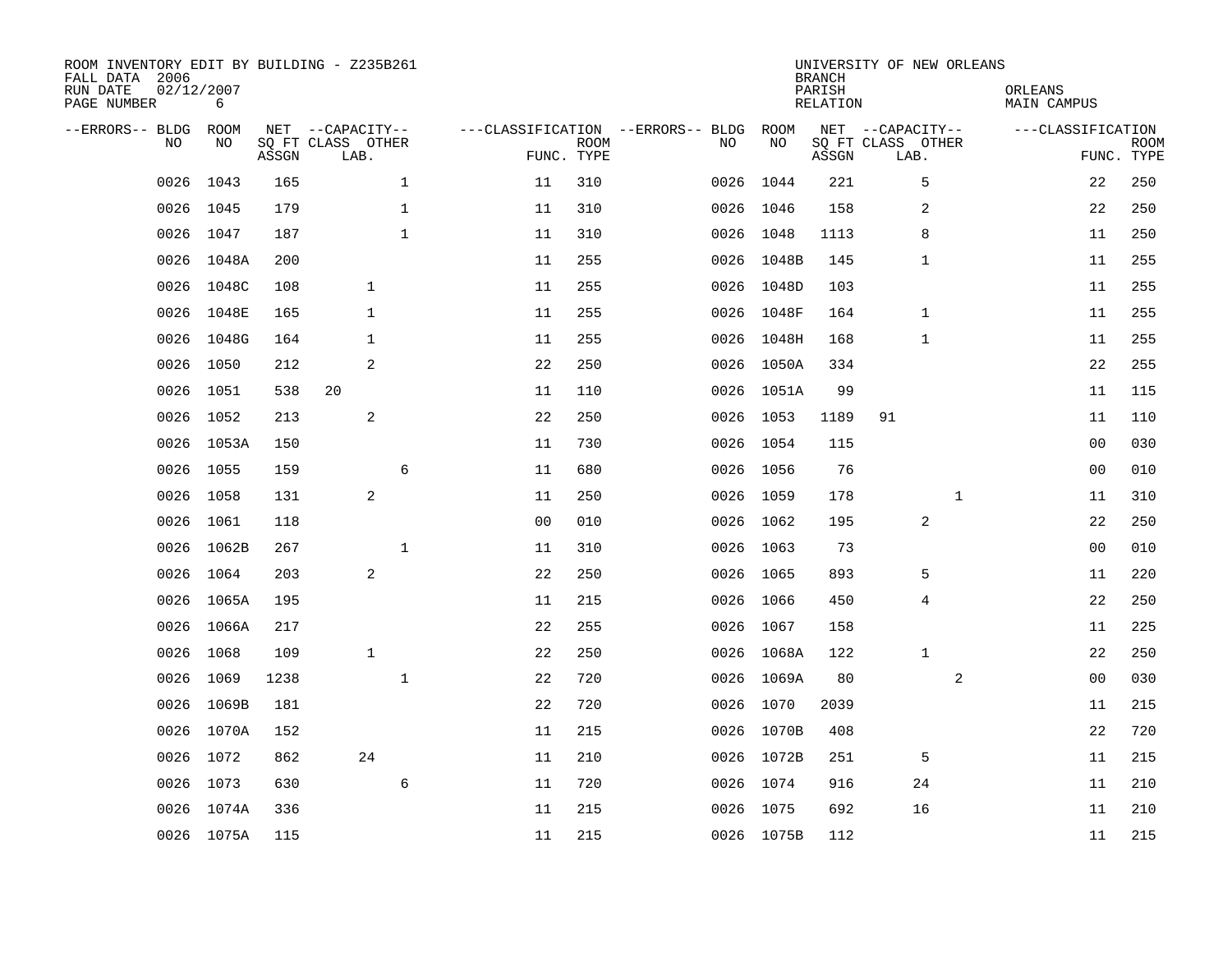| ROOM INVENTORY EDIT BY BUILDING - Z235B261<br>FALL DATA 2006<br>RUN DATE<br>PAGE NUMBER | 02/12/2007<br>7 |       |                           |                                   |             |           |            | <b>BRANCH</b><br>PARISH<br>RELATION | UNIVERSITY OF NEW ORLEANS | ORLEANS<br>MAIN CAMPUS |                           |
|-----------------------------------------------------------------------------------------|-----------------|-------|---------------------------|-----------------------------------|-------------|-----------|------------|-------------------------------------|---------------------------|------------------------|---------------------------|
| --ERRORS-- BLDG ROOM                                                                    |                 |       | NET --CAPACITY--          | ---CLASSIFICATION --ERRORS-- BLDG |             |           | ROOM       |                                     | NET --CAPACITY--          | ---CLASSIFICATION      |                           |
| NO.                                                                                     | NO.             | ASSGN | SQ FT CLASS OTHER<br>LAB. | FUNC. TYPE                        | <b>ROOM</b> | NO.       | NO         | ASSGN                               | SQ FT CLASS OTHER<br>LAB. |                        | <b>ROOM</b><br>FUNC. TYPE |
| 0026                                                                                    | 1075C           | 79    |                           | 11                                | 215         | 0026      | 1075D      | 95                                  |                           | 11                     | 215                       |
|                                                                                         | 0026 1077       | 600   | 24                        | 11                                | 210         | 0026 1079 |            | 664                                 | 24                        | 11                     | 210                       |
| 0026                                                                                    | 1081            | 650   | 24                        | 11                                | 210         | 0026 1083 |            | 54                                  | $\mathbf{1}$              | 0 <sub>0</sub>         | 030                       |
|                                                                                         | 0026 1085       | 100   | $\mathbf{1}$              | 11                                | 310         |           | 0026 1085A | 853                                 |                           | 11                     | 215                       |
| 0026                                                                                    | 1086            | 937   | 24                        | 11                                | 210         | 0026 1088 |            | 864                                 | 24                        | 11                     | 210                       |
|                                                                                         | 0026 1088A      | 253   |                           | 11                                | 215         | 0026 1089 |            | 26                                  |                           | 00                     | 030                       |
| 0026                                                                                    | 1094            | 40    |                           | 0 <sub>0</sub>                    | 030         | 0026      | 1095       | 406                                 |                           | 0 <sub>0</sub>         | 030                       |
| 0026                                                                                    | 1096            | 548   | 20                        | 92                                | 650         |           | 0026 1096C | 11                                  |                           | 00                     | 010                       |
| 0026                                                                                    | 1096D           | 120   | 3                         | 0 <sub>0</sub>                    | 030         |           | 0026 1096E | 143                                 | 3                         | 0 <sub>0</sub>         | 030                       |
|                                                                                         | 0026 1097       | 263   | 8                         | 0 <sub>0</sub>                    | 030         | 0026 1099 |            | 181                                 | 3                         | 0 <sub>0</sub>         | 030                       |
| 0026                                                                                    | 1100            | 372   | 2                         | 53                                | 310         | 0026      | 1100A      | 97                                  | $\mathbf{1}$              | 53                     | 310                       |
| 0026                                                                                    | 1100B           | 111   | 1                         | 46                                | 310         | 0026      | 1101       | 308                                 |                           | 00                     | 030                       |
| 0026                                                                                    | 2001            | 247   | $\mathbf 1$               | 11                                | 310         | 0026      | 2002       | 351                                 | 15                        | 22                     | 350                       |
| 0026                                                                                    | 2003            | 233   | 2                         | 22                                | 315         | 0026      | 2004       | 238                                 | $\mathbf{1}$              | 11                     | 310                       |
| 0026                                                                                    | 2005            | 231   | $\mathbf 1$               | 22                                | 310         | 0026      | 2006       | 146                                 |                           | 22                     | 350                       |
| 0026                                                                                    | 2006A           | 205   | $\mathbf{1}$              | 22                                | 350         | 0026      | 2007       | 242                                 | $\mathbf{1}$              | 22                     | 310                       |
| 0026                                                                                    | 2008            | 184   | $\mathbf 1$               | 11                                | 310         | 0026      | 2009       | 208                                 | $\mathbf{1}$              | 22                     | 310                       |
| 0026                                                                                    | 2010            | 163   | $\mathbf 1$               | 11                                | 310         | 0026      | 2011       | 199                                 | $\mathbf{1}$              | 22                     | 310                       |
| 0026                                                                                    | 2012            | 240   | $\mathbf 1$               | 11                                | 310         | 0026      | 2013       | 187                                 | $\mathbf{1}$              | 22                     | 310                       |
| 0026                                                                                    | 2014            | 217   | $\mathbf{1}$              | 11                                | 310         | 0026      | 2015       | 212                                 | $\mathbf{1}$              | 22                     | 310                       |
| 0026                                                                                    | 2016            | 112   | $\mathbf{1}$              | 11                                | 310         | 0026      | 2017       | 27                                  |                           | 0 <sub>0</sub>         | 030                       |
| 0026                                                                                    | 2018            | 114   | $\mathbf 1$               | 11                                | 310         | 0026      | 2019       | 1108                                | 3                         | 22                     | 250                       |
| 0026                                                                                    | 2019A           | 387   | 3                         | 22                                | 310         | 0026      | 2020       | 117                                 | $\mathbf{1}$              | 11                     | 310                       |
| 0026                                                                                    | 2021            | 1113  | 3                         | 22                                | 250         | 0026      | 2022       | 208                                 | $\mathbf{1}$              | 11                     | 310                       |
| 0026                                                                                    | 2023            | 250   | $\mathbf 1$               | 22                                | 250         | 0026      | 2024       | 222                                 | 2                         | 22                     | 250                       |
|                                                                                         | 0026 2025       | 835   | $\overline{4}$            | 22                                | 250         | 0026 2026 |            | 216                                 | $\sqrt{2}$                | 22                     | 250                       |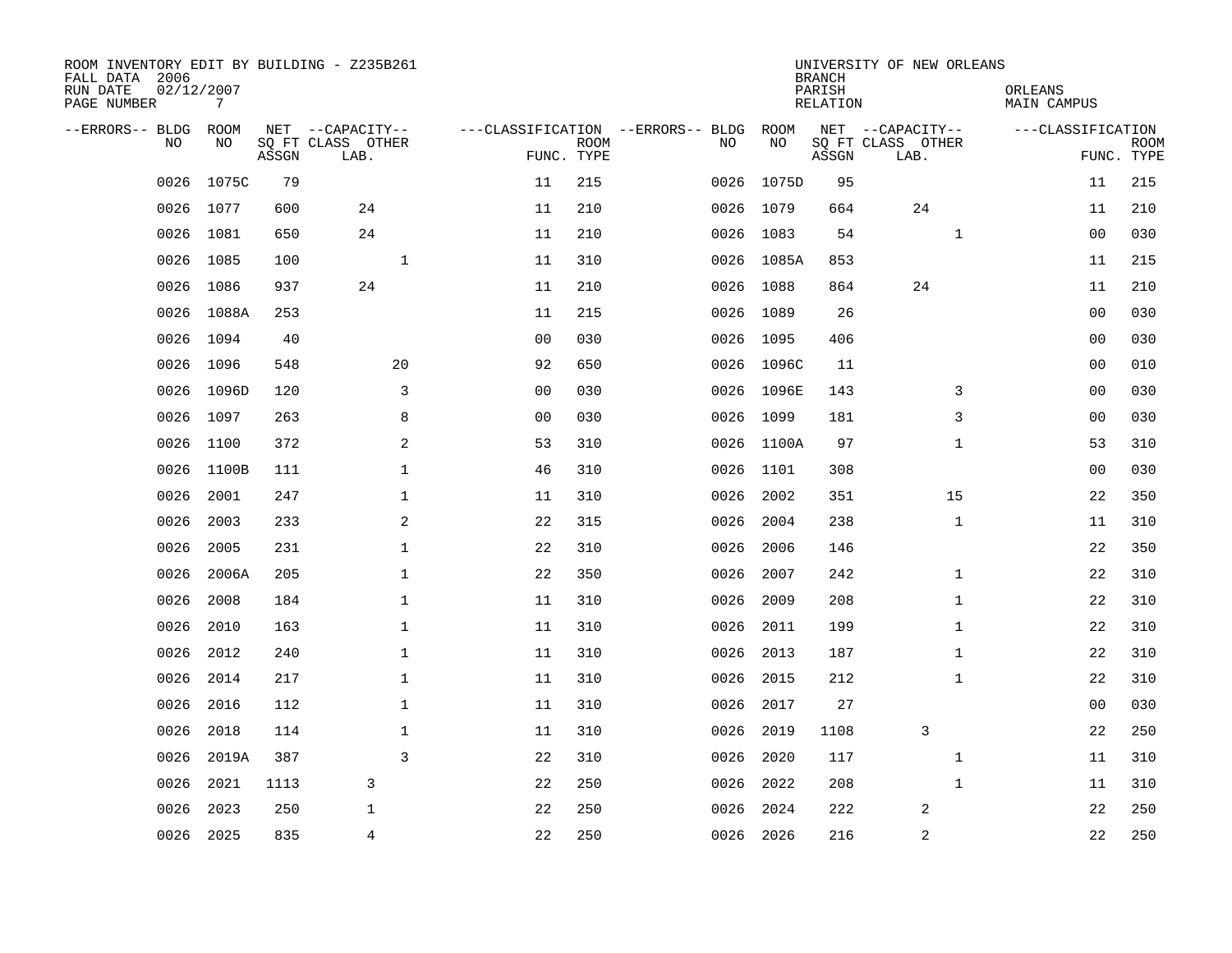| ROOM INVENTORY EDIT BY BUILDING - Z235B261<br>FALL DATA 2006<br>RUN DATE<br>PAGE NUMBER | 02/12/2007<br>8 |       |                           |                |             |                                   |           | <b>BRANCH</b><br>PARISH<br>RELATION | UNIVERSITY OF NEW ORLEANS | ORLEANS<br>MAIN CAMPUS |                           |
|-----------------------------------------------------------------------------------------|-----------------|-------|---------------------------|----------------|-------------|-----------------------------------|-----------|-------------------------------------|---------------------------|------------------------|---------------------------|
| --ERRORS-- BLDG                                                                         | ROOM            |       | NET --CAPACITY--          |                |             | ---CLASSIFICATION --ERRORS-- BLDG | ROOM      |                                     | NET --CAPACITY--          | ---CLASSIFICATION      |                           |
| N <sub>O</sub>                                                                          | NO.             | ASSGN | SO FT CLASS OTHER<br>LAB. | FUNC. TYPE     | <b>ROOM</b> | NO.                               | NO        | ASSGN                               | SQ FT CLASS OTHER<br>LAB. |                        | <b>ROOM</b><br>FUNC. TYPE |
| 0026                                                                                    | 2027            | 830   | $\overline{4}$            | 22             | 250         | 0026                              | 2028      | 230                                 | 2                         | 22                     | 250                       |
| 0026                                                                                    | 2029            | 125   |                           | 22             | 730         | 0026                              | 2030      | 216                                 | 2                         | 22                     | 250                       |
| 0026                                                                                    | 2032            | 154   | 2                         | 22             | 250         | 0026                              | 2033      | 196                                 |                           | 0 <sub>0</sub>         | 030                       |
| 0026                                                                                    | 2035            | 1232  | 24                        | 11             | 210         | 0026                              | 2036      | 237                                 | 2                         | 22                     | 250                       |
| 0026                                                                                    | 2037            | 237   |                           | 22             | 255         | 0026                              | 2038      | 194                                 | 2                         | 52                     | 250                       |
| 0026                                                                                    | 2039            | 483   | 10                        | 22             | 250         | 0026                              | 2040      | 192                                 | 1                         | 52                     | 250                       |
| 0026                                                                                    | 2041            | 604   | 10                        | 11             | 220         | 0026                              | 2042      | 334                                 | 2                         | 22                     | 250                       |
| 0026                                                                                    | 2043            | 452   | $\overline{2}$            | 22             | 250         | 0026                              | 2043A     | 74                                  | $\mathbf{1}$              | 22                     | 250                       |
| 0026                                                                                    | 2043B           | 110   | $\mathbf{1}$              | 22             | 250         | 0026                              | 2045      | 90                                  |                           | 22                     | 730                       |
| 0026                                                                                    | 2046A           | 138   | $\mathbf 1$               | 52             | 310         | 0026                              | 2046B     | 138                                 | $\mathbf{1}$              | 52                     | 310                       |
| 0026                                                                                    | 2046C           | 99    | $\mathbf{1}$              | 11             | 315         | 0026                              | 2046D     | 196                                 | $\mathbf{1}$              | 11                     | 310                       |
| 0026                                                                                    | 2046F           | 150   | $\mathbf{1}$              | 52             | 310         | 0026                              | 2046G     | 98                                  | $\mathbf{1}$              | 52                     | 310                       |
| 0026                                                                                    | 2046H           | 112   | $\mathbf 1$               | 52             | 310         | 0026                              | 2047      | 526                                 | 2                         | 22                     | 250                       |
| 0026                                                                                    | 2047A           | 99    |                           | 22             | 255         | 0026                              | 2047B     | 73                                  | 1                         | 11                     | 255                       |
| 0026                                                                                    | 2048            | 483   | 3                         | 52             | 310         | 0026                              | 2048A     | 63                                  |                           | 52                     | 315                       |
| 0026                                                                                    | 2048B           | 198   | $\mathbf{1}$              | 52             | 315         | 0026                              | 2049      | 1160                                | 89                        | 11                     | 110                       |
| 0026                                                                                    | 2050            | 76    |                           | 0 <sub>0</sub> | 030         | 0026                              | 2051      | 563                                 |                           | 11                     | 215                       |
| 0026                                                                                    | 2052            | 387   | 25                        | 11             | 110         | 0026                              | 2053      | 42                                  |                           | 22                     | 575                       |
| 0026                                                                                    | 2057            | 36    |                           | 22             | 575         | 0026                              | 2058      | 129                                 | $\mathbf{1}$              | 11                     | 315                       |
| 0026                                                                                    | 2060            | 552   | 6                         | 52             | 250         | 0026                              | 2061      | 192                                 |                           | 22                     | 570                       |
| 0026                                                                                    | 2062            | 605   | 20                        | 52             | 410         | 0026                              | 2063      | 154                                 |                           | 22                     | 575                       |
| 0026                                                                                    | 2064            | 225   | $\mathbf 1$               | 11             | 310         | 0026                              | 2065      | 87                                  |                           | 22                     | 575                       |
| 0026                                                                                    | 2066            | 184   | $\mathbf{1}$              | 52             | 310         | 0026                              | 2067      | 994                                 | 24                        | 11                     | 210                       |
| 0026                                                                                    | 2067A           | 392   |                           | 11             | 215         | 0026                              | 2068      | 899                                 | 59                        | 11                     | 110                       |
| 0026                                                                                    | 2069            | 225   |                           | 11             | 570         | 0026                              | 2070      | 166                                 | 2                         | 22                     | 255                       |
|                                                                                         | 0026 2070A      | 557   | 2                         | 22             | 250         |                                   | 0026 2071 | 83                                  | 18                        | 11                     | 110                       |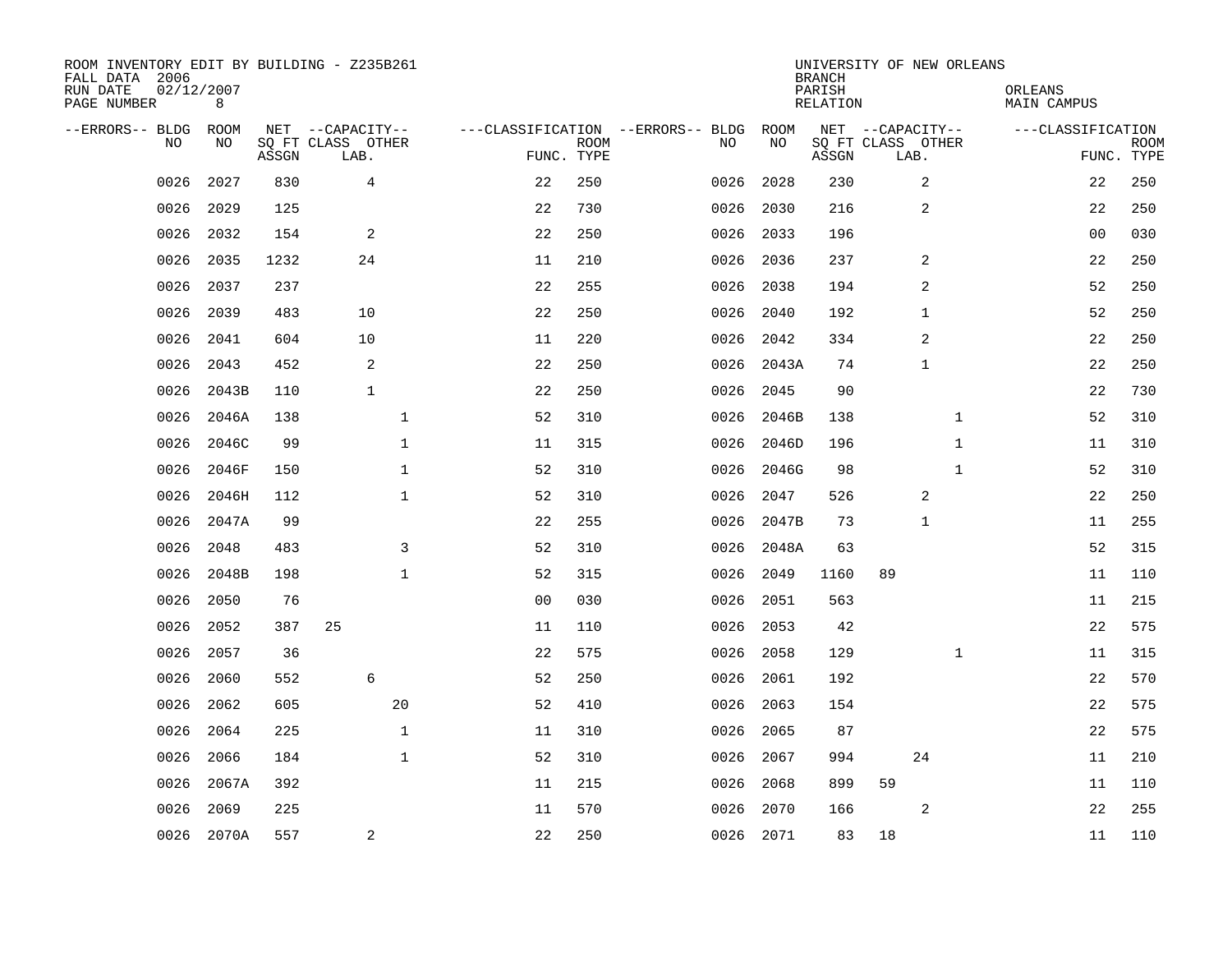| ROOM INVENTORY EDIT BY BUILDING - Z235B261<br>FALL DATA 2006<br>RUN DATE<br>PAGE NUMBER | 02/12/2007<br>9 |       |                           |                                  |                           |                                   |            | <b>BRANCH</b><br>PARISH<br><b>RELATION</b> | UNIVERSITY OF NEW ORLEANS | ORLEANS<br><b>MAIN CAMPUS</b> |                           |
|-----------------------------------------------------------------------------------------|-----------------|-------|---------------------------|----------------------------------|---------------------------|-----------------------------------|------------|--------------------------------------------|---------------------------|-------------------------------|---------------------------|
| --ERRORS-- BLDG                                                                         | ROOM            |       | NET --CAPACITY--          |                                  |                           | ---CLASSIFICATION --ERRORS-- BLDG | ROOM       |                                            | NET --CAPACITY--          | ---CLASSIFICATION             |                           |
| <b>NO</b>                                                                               | NO              | ASSGN | SQ FT CLASS OTHER<br>LAB. |                                  | <b>ROOM</b><br>FUNC. TYPE | NO.                               | NO         | ASSGN                                      | SQ FT CLASS OTHER<br>LAB. |                               | <b>ROOM</b><br>FUNC. TYPE |
| 0026                                                                                    | 2072            | 1122  | 86                        | 11                               | 110                       | 0026                              | 2072A      | 44                                         |                           | 11                            | 115                       |
| 0026                                                                                    | 2073            | 1254  | 25                        | 11                               | 210                       | 0026                              | 2077       | 85                                         |                           | 00                            | 030                       |
| 0026                                                                                    | 2078            | 37    |                           | 0 <sub>0</sub>                   | 030                       | 0026                              | 2079       | 906                                        | 4                         | 22                            | 250                       |
| 0026                                                                                    | 2079A           | 150   |                           | $\mathbf{1}$<br>22               | 310                       | 0026                              | 2080       | 1234                                       | 6                         | 22                            | 250                       |
| 0026                                                                                    | 2080A           | 150   |                           | 22                               | 255                       | 0026                              | 2081       | 688                                        | 6                         | 22                            | 250                       |
| 0026                                                                                    | 2082            | 137   |                           | $\mathbf{1}$<br>11               | 310                       | 0026                              | 2083       | 87                                         |                           | 22                            | 730                       |
| 0026                                                                                    | 2084            | 136   |                           | $\mathbf{1}$<br>11               | 310                       | 0026                              | 2085       | 215                                        | $\mathbf{1}$              | 11                            | 310                       |
| 0026                                                                                    | 2086            | 950   | 4                         | 22                               | 250                       | 0026                              | 2086A      | 298                                        | 1                         | 22                            | 250                       |
| 0026                                                                                    | 2087            | 191   |                           | $\mathbf 1$<br>11                | 310                       | 0026                              | 2088       | 529                                        | 6                         | 22                            | 250                       |
| 0026                                                                                    | 2089            | 191   |                           | 2<br>11                          | 310                       | 0026                              | 2090       | 142                                        | $\mathbf{1}$              | 22                            | 310                       |
| 0026                                                                                    | 2091            | 191   |                           | $\mathbf{1}$<br>11               | 310                       | 0026                              | 2092       | 911                                        | 6                         | 11                            | 250                       |
| 0026                                                                                    | 2092A           | 273   |                           | $\mathbf{1}$<br>11               | 310                       | 0026                              | 2093       | 264                                        | $\mathbf{1}$              | 11                            | 310                       |
| 0026                                                                                    | 2094            | 105   |                           | 0 <sub>0</sub>                   | 030                       | 0026                              | 2096       | 140                                        | $\mathbf{1}$              | 11                            | 310                       |
| 0026                                                                                    | 2097            | 732   | $\overline{4}$            | 22                               | 250                       | 0026                              | 2099       | 802                                        | 4                         | 11                            | 250                       |
| 0026                                                                                    | 2099A           | 614   |                           | 11                               | 255                       | 0026                              | 2100       | 967                                        | 4                         | 22                            | 250                       |
| 0026                                                                                    | 2102            | 200   |                           | $\mathbf{1}$<br>11               | 310                       | 0026                              | 2103       | 27                                         |                           | 0 <sub>0</sub>                | 030                       |
| 0026                                                                                    | 2104            | 186   |                           | $\mathbf{1}$<br>11               | 310                       | 0026                              | 2105       | 517                                        | 4                         | 11                            | 255                       |
| 0026                                                                                    | 2105A           | 364   | 2                         | 22                               | 255                       |                                   | 0026 2105B | 51                                         |                           | 22                            | 215                       |
| 0026                                                                                    | 2106            | 191   |                           | 22                               | 255                       | 0026                              | 2108       | 857                                        |                           | 22                            | 255                       |
| 0026                                                                                    | 2110            | 727   | 30                        | 11                               | 250                       | 0026                              | 2112       | 174                                        | $\mathbf{1}$              | 11                            | 310                       |
| 0026                                                                                    | 2114            | 142   |                           | $\mathbf 1$<br>11                | 310                       | 0026                              | 2116       | 143                                        | $\mathbf{1}$              | 11                            | 310                       |
| 0026                                                                                    | 2118            | 29    |                           | 0 <sub>0</sub>                   | 010                       |                                   | 0026 2119  | 423                                        |                           | 0 <sub>0</sub>                | 030                       |
| 0026                                                                                    | 2120            | 1123  | 86                        | 11                               | 110                       | 0026                              | 2121       | 272                                        | $\overline{4}$            | 00                            | 030                       |
| 0026                                                                                    | 2123            | 176   |                           | $\overline{4}$<br>0 <sub>0</sub> | 030                       | 0026                              | 2125       | 436                                        |                           | 0 <sub>0</sub>                | 030                       |
| 0026                                                                                    | 3001            | 343   | $\sqrt{2}$                | 22                               | 250                       |                                   | 0026 3002  | 378                                        | 2                         | 11                            | 310                       |
|                                                                                         | 0026 3003       | 177   |                           | 11                               | 215                       |                                   | 0026 C0011 | 9878                                       |                           | 0 <sub>0</sub>                | 020                       |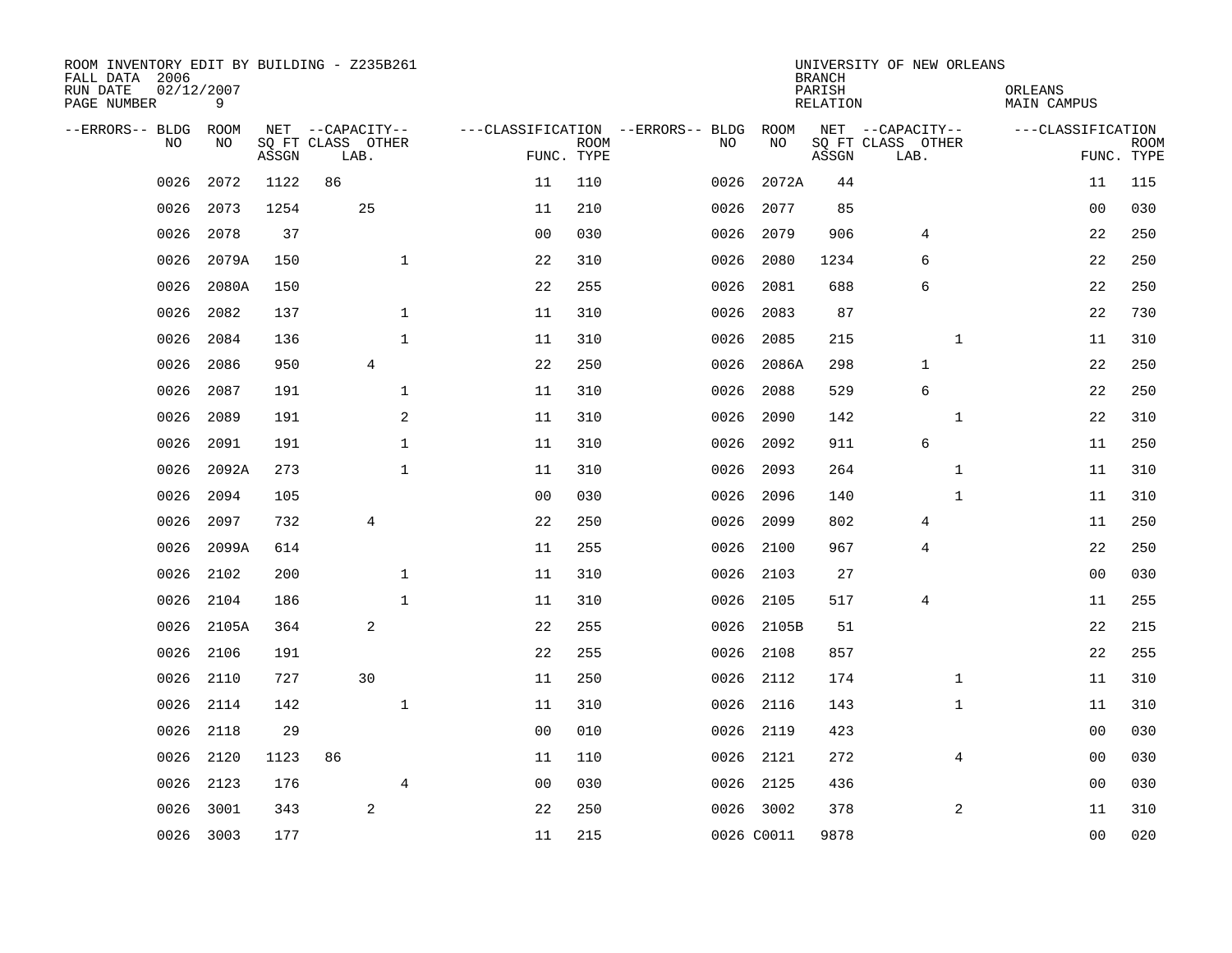| ROOM INVENTORY EDIT BY BUILDING - Z235B261<br>FALL DATA 2006 |                  |          |                           |                                        |             |      |                                                                | <b>BRANCH</b>      | UNIVERSITY OF NEW ORLEANS                                              |                                          |                           |
|--------------------------------------------------------------|------------------|----------|---------------------------|----------------------------------------|-------------|------|----------------------------------------------------------------|--------------------|------------------------------------------------------------------------|------------------------------------------|---------------------------|
| RUN DATE<br>PAGE NUMBER                                      | 02/12/2007<br>10 |          |                           |                                        |             |      |                                                                | PARISH<br>RELATION |                                                                        | ORLEANS<br>MAIN CAMPUS                   |                           |
| --ERRORS-- BLDG ROOM                                         |                  |          | NET --CAPACITY--          | ---CLASSIFICATION --ERRORS-- BLDG ROOM |             |      |                                                                |                    | NET --CAPACITY--                                                       | ---CLASSIFICATION                        |                           |
| NO.                                                          | NO.              | ASSGN    | SQ FT CLASS OTHER<br>LAB. | FUNC. TYPE                             | <b>ROOM</b> | NO.  | NO                                                             | ASSGN              | SQ FT CLASS OTHER<br>LAB.                                              |                                          | <b>ROOM</b><br>FUNC. TYPE |
|                                                              | 0026 C0012       | 59       |                           | 0 <sub>0</sub>                         | 020         |      | 0026 C0021 10100                                               |                    |                                                                        | 0 <sub>0</sub>                           | 020                       |
|                                                              | 0026 C0022       | 193      |                           | 0 <sub>0</sub>                         | 020         |      | 0026 C0023                                                     | 211                |                                                                        | 00                                       | 020                       |
|                                                              | 0026 C0031       | 148      |                           | 0 <sub>0</sub>                         | 020         |      | 0026 E0011                                                     | 32                 |                                                                        | 00                                       | 020                       |
|                                                              | 0026 E0021       | 32       |                           | 0 <sub>0</sub>                         | 020         |      | 0026 S0011                                                     | 245                |                                                                        | 00                                       | 020                       |
|                                                              | 0026 S0012       | 247      |                           | 00                                     | 020         |      | 0026 S0013                                                     | 317                |                                                                        | 0 <sub>0</sub>                           | 020                       |
|                                                              | 0026 S0021       | 420      |                           | 0 <sub>0</sub>                         | 020         |      | 0026 S0022                                                     | 409                |                                                                        | 00                                       | 020                       |
|                                                              | 0026 S0023       | 339      |                           | 0 <sub>0</sub>                         | 020         |      | 0026 S0033<br>TOTAL NUMBER CLASSROOMS<br>TOTAL NUMBER LABS 210 | 144                | TOTAL NET ASSIGN SQ. FT. IN ROOM FILE<br>TOTAL NUMBER SPECIAL LABS 220 | 0 <sub>0</sub><br>82,335<br>9<br>13<br>2 | 020                       |
|                                                              | 0027 0001        | 2442     |                           | 0 <sub>0</sub>                         | 030         |      | 0027 0101                                                      | 112                | $\mathbf{1}$                                                           | 11                                       | 310                       |
| 0027                                                         | 0103             | 58       |                           | 0 <sub>0</sub>                         | 020         |      | 0027 0103A                                                     | 26                 | $\mathbf{1}$                                                           | 0 <sub>0</sub>                           | 030                       |
|                                                              | 0027 0104        | 1114     | 74                        | 11                                     | 110         |      | 0027 0105                                                      | 31                 | $\mathbf{1}$                                                           | 00                                       | 030                       |
| 0027                                                         | 0107             | 118      | 2                         | 11                                     | 310         | 0027 | 0109                                                           | 118                | 2                                                                      | 11                                       | 310                       |
| 0027                                                         | 0111             | 118      | $\mathbf{1}$              | 11                                     | 310         |      | 0027 0113                                                      | 120                | $\mathbf{1}$                                                           | 11                                       | 310                       |
| 0027                                                         | 0115             | 118      | 2                         | 11                                     | 310         | 0027 | 0117                                                           | 120                | $\mathbf{1}$                                                           | 11                                       | 310                       |
| 0027                                                         | 0119             | 118      | $\mathbf 1$               | 11                                     | 310         |      | 0027 0120                                                      | 1134               | 75                                                                     | 11                                       | 110                       |
| 0027                                                         | 0121             | 120      | $\mathbf{1}$              | 11                                     | 310         | 0027 | 0123                                                           | 119                | $\mathbf{1}$                                                           | 11                                       | 310                       |
| 0027                                                         | 0125             | 120      | $\mathbf{1}$              | 11                                     | 310         | 0027 | 0127                                                           | 118                | 2                                                                      | 46                                       | 310                       |
| 0027                                                         | 0129             | 120      | $\mathbf 1$               | 46                                     | 310         |      | 0027 0130                                                      | 474                |                                                                        | 11                                       | 115                       |
| 0027                                                         | 0132             | 188      | 7                         | 00                                     | 030         |      | 0027 0133                                                      | 120                | $\mathbf{1}$                                                           | 11                                       | 310                       |
| 0027                                                         | 0135             | 240      | $\mathbf{1}$              | 46                                     | 310         |      | 0027 0136                                                      | 500                | $\mathbf{1}$                                                           | 11                                       | 310                       |
| 0027                                                         | 0137             | 124      | $\mathbf{1}$              | 46                                     | 310         | 0027 | 0138                                                           | 278                | $\mathbf{1}$                                                           | 33                                       | 535                       |
| 0027                                                         | 0138A            | 32       | $\mathbf 1$               | 33                                     | 310         |      | 0027 0138B                                                     | 224                | 2                                                                      | 33                                       | 310                       |
| 0027                                                         | 0138C            | 515      | 2                         | 33                                     | 310         | 0027 | 0139                                                           | 159                | $\mathbf{1}$                                                           | 11                                       | 310                       |
| 0027                                                         | 0140             | 2546 195 |                           | 11                                     | 110         |      | 0027 0140A                                                     | 54                 |                                                                        | 11                                       | 115                       |
|                                                              | 0027 0141        | 59       |                           | 46                                     | 730         |      | 0027 0143                                                      | 108                | $\mathbf{1}$                                                           | 11                                       | 310                       |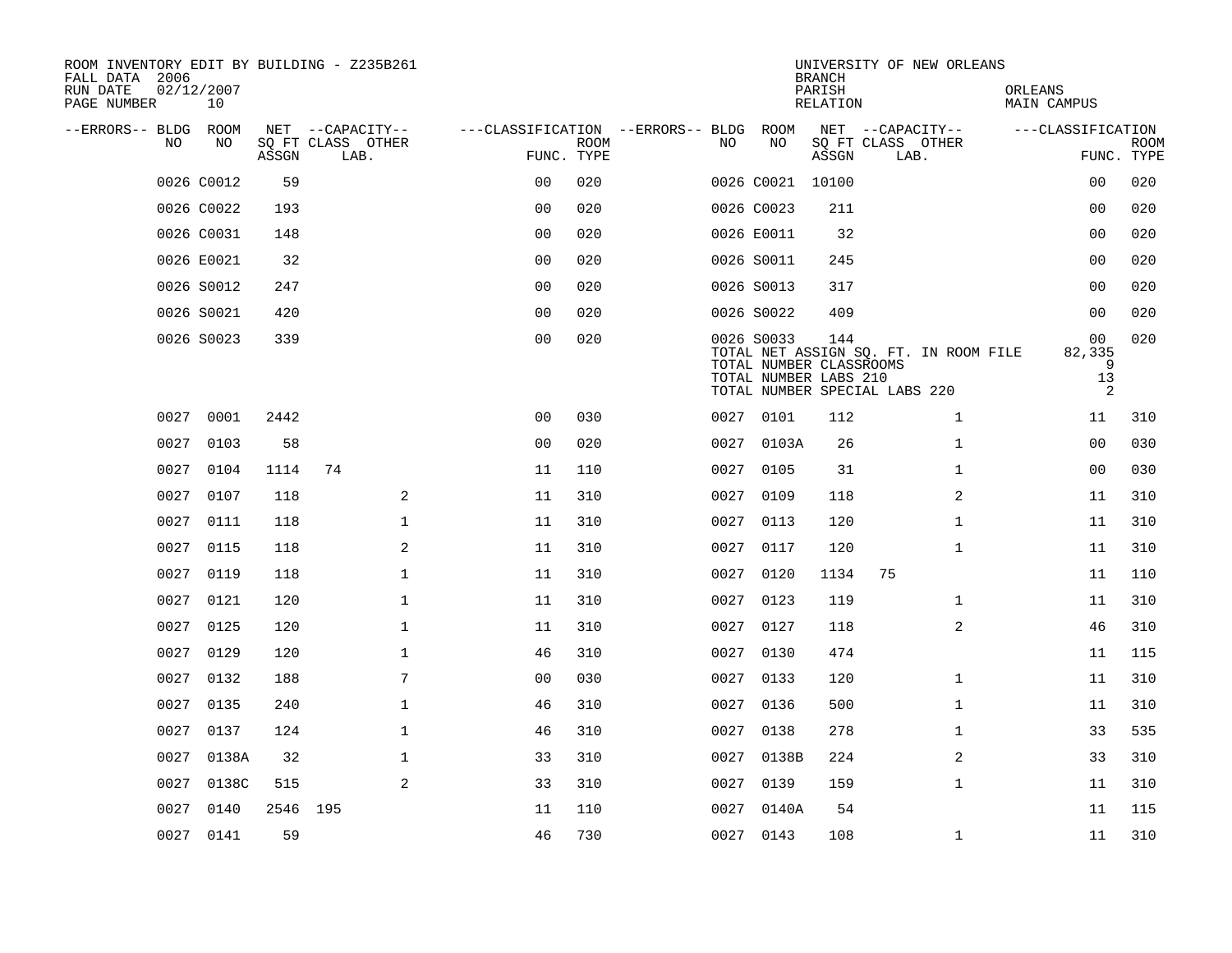| ROOM INVENTORY EDIT BY BUILDING - Z235B261<br>FALL DATA 2006<br>RUN DATE<br>PAGE NUMBER | 02/12/2007<br>11 |       |                           |                |             |                                   |           | <b>BRANCH</b><br>PARISH<br>RELATION | UNIVERSITY OF NEW ORLEANS | ORLEANS<br>MAIN CAMPUS |                           |
|-----------------------------------------------------------------------------------------|------------------|-------|---------------------------|----------------|-------------|-----------------------------------|-----------|-------------------------------------|---------------------------|------------------------|---------------------------|
| --ERRORS-- BLDG                                                                         | <b>ROOM</b>      |       | NET --CAPACITY--          |                |             | ---CLASSIFICATION --ERRORS-- BLDG | ROOM      |                                     | NET --CAPACITY--          | ---CLASSIFICATION      |                           |
| N <sub>O</sub>                                                                          | NO.              | ASSGN | SO FT CLASS OTHER<br>LAB. | FUNC. TYPE     | <b>ROOM</b> | NO.                               | NO        | ASSGN                               | SQ FT CLASS OTHER<br>LAB. |                        | <b>ROOM</b><br>FUNC. TYPE |
| 0027                                                                                    | 0144             | 61    |                           | 0 <sub>0</sub> | 010         | 0027                              | 0145      | 118                                 | 3                         | 00                     | 030                       |
| 0027                                                                                    | 0147             | 127   | $\mathbf{1}$              | 11             | 310         | 0027                              | 0148      | 276                                 | 5                         | 0 <sub>0</sub>         | 030                       |
| 0027                                                                                    | 0149             | 130   | $\overline{4}$            | 0 <sub>0</sub> | 030         | 0027                              | 0150      | 1060                                | 2                         | 43                     | 310                       |
| 0027                                                                                    | 0151             | 127   | $\mathbf{1}$              | 11             | 310         | 0027                              | 0153      | 201                                 |                           | 0 <sub>0</sub>         | 030                       |
| 0027                                                                                    | 0155             | 96    |                           | 0 <sub>0</sub> | 010         | 0027                              | 0156      | 1129                                | 75                        | 11                     | 110                       |
| 0027                                                                                    | 0157             | 128   | 2                         | 11             | 310         | 0027                              | 0159      | 128                                 | $\mathbf{1}$              | 11                     | 310                       |
| 0027                                                                                    | 0161             | 109   | $\mathbf 1$               | 11             | 310         | 0027                              | 0163      | 59                                  |                           | 46                     | 315                       |
| 0027                                                                                    | 0165             | 158   | 3                         | 11             | 310         | 0027                              | 0167      | 79                                  |                           | 0 <sub>0</sub>         | 010                       |
| 0027                                                                                    | 0169             | 119   | $\mathbf{1}$              | 11             | 310         | 0027                              | 0171      | 116                                 | $\mathbf{1}$              | 11                     | 310                       |
| 0027                                                                                    | 0172             | 1106  | 73                        | 11             | 110         |                                   | 0027 0173 | 118                                 | $\mathbf{1}$              | 11                     | 310                       |
| 0027                                                                                    | 0175             | 119   | $\mathbf 1$               | 11             | 310         | 0027                              | 0177      | 118                                 | $\mathbf{1}$              | 11                     | 310                       |
| 0027                                                                                    | 0179             | 119   | $\mathbf{1}$              | 11             | 310         |                                   | 0027 0181 | 118                                 | 2                         | 11                     | 310                       |
| 0027                                                                                    | 0183             | 119   | $\mathbf{1}$              | 11             | 310         | 0027                              | 0185      | 118                                 | $\mathbf{1}$              | 11                     | 310                       |
| 0027                                                                                    | 0186             | 25    |                           | 0 <sub>0</sub> | 010         | 0027                              | 0187      | 162                                 | 2                         | 11                     | 310                       |
| 0027                                                                                    | 0188             | 259   |                           | 0 <sub>0</sub> | 030         | 0027                              | 0191      | 119                                 | $\mathbf{1}$              | 11                     | 310                       |
| 0027                                                                                    | 0193             | 360   |                           | 11             | 315         | 0027                              | 0193A     | 113                                 | $\mathbf{1}$              | 46                     | 310                       |
| 0027                                                                                    | 0194             | 566   | 6                         | 11             | 310         | 0027                              | 0195      | 152                                 | 2                         | 11                     | 310                       |
| 0027                                                                                    | 0196             | 548   | 19                        | 11             | 310         | 0027                              | 0197      | 933                                 | 9                         | 92                     | 650                       |
| 0027                                                                                    | 0198             | 309   |                           | 0 <sub>0</sub> | 030         | 0027                              | 0199      | 96                                  |                           | 43                     | 650                       |
| 0027                                                                                    | 0201             | 875   | $\mathbf{1}$              | 46             | 310         | 0027                              | 0201A     | 198                                 | $\mathbf{1}$              | 46                     | 310                       |
| 0027                                                                                    | 0201B            | 153   | $\mathbf 1$               | 46             | 310         | 0027                              | 0201C     | 30                                  |                           | 46                     | 730                       |
| 0027                                                                                    | 0201D            | 143   | $\mathbf 1$               | 46             | 310         | 0027                              | 0203      | 113                                 | 2                         | 11                     | 310                       |
| 0027                                                                                    | 0204             | 550   | 36                        | 11             | 110         | 0027                              | 0207      | 118                                 | $\mathbf{1}$              | 11                     | 310                       |
| 0027                                                                                    | 0209             | 119   | 2                         | 46             | 310         | 0027                              | 0210      | 548                                 | 36                        | 11                     | 110                       |
| 0027                                                                                    | 0211             | 118   | $\mathbf 1$               | 11             | 310         | 0027                              | 0212      | 513                                 | 34                        | 11                     | 110                       |
|                                                                                         | 0027 0213        | 119   | $\mathbf{1}$              | 11             | 310         |                                   | 0027 0215 | 119                                 | $\mathbf{1}$              | 11                     | 310                       |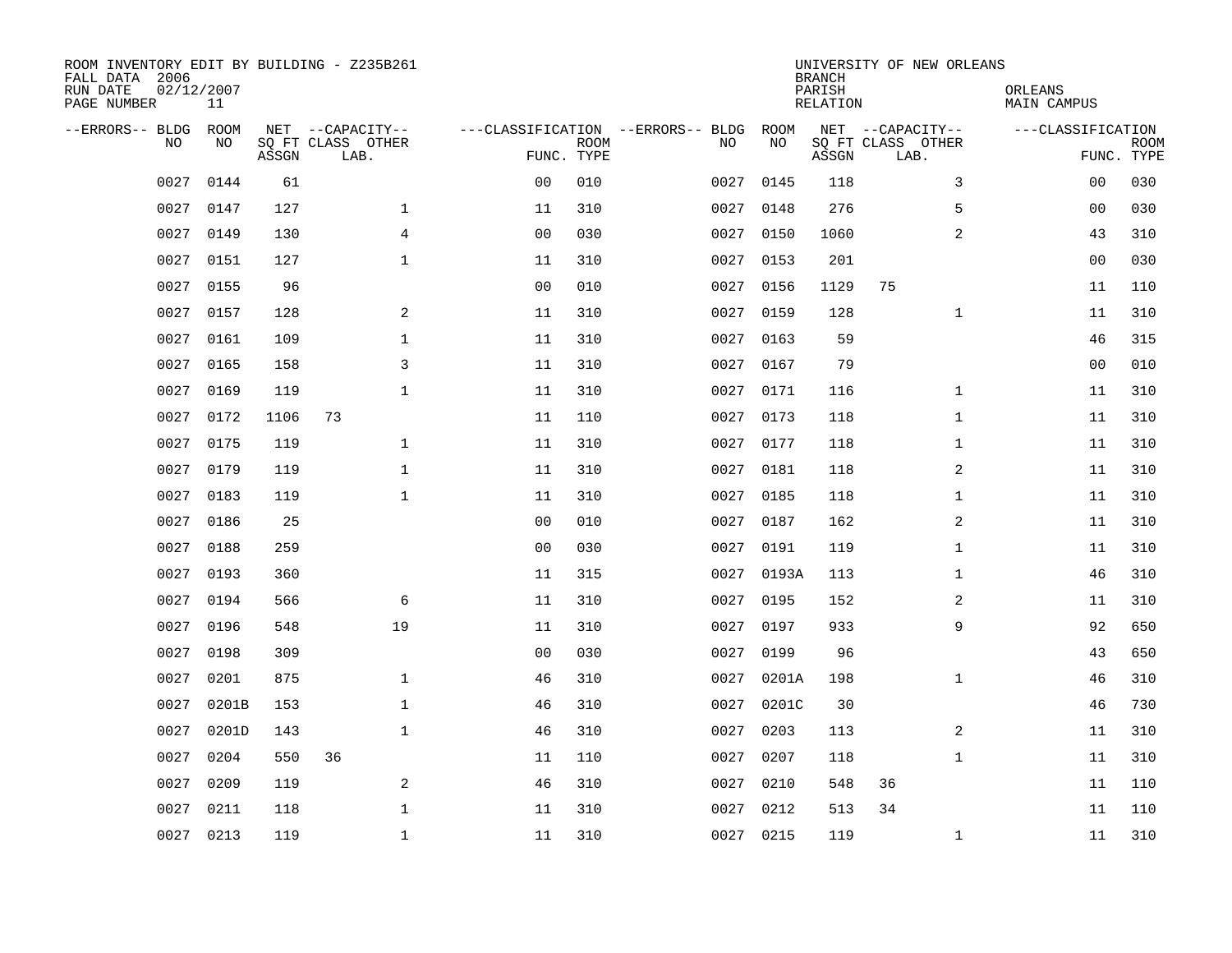| ROOM INVENTORY EDIT BY BUILDING - Z235B261<br>FALL DATA 2006<br>RUN DATE<br>PAGE NUMBER | 02/12/2007<br>12 |       |                                               |                               |                           |                                         |            | <b>BRANCH</b><br>PARISH<br><b>RELATION</b> | UNIVERSITY OF NEW ORLEANS                     | ORLEANS<br><b>MAIN CAMPUS</b> |                           |
|-----------------------------------------------------------------------------------------|------------------|-------|-----------------------------------------------|-------------------------------|---------------------------|-----------------------------------------|------------|--------------------------------------------|-----------------------------------------------|-------------------------------|---------------------------|
| --ERRORS-- BLDG<br>NO                                                                   | ROOM<br>NO       | ASSGN | NET --CAPACITY--<br>SQ FT CLASS OTHER<br>LAB. |                               | <b>ROOM</b><br>FUNC. TYPE | ---CLASSIFICATION --ERRORS-- BLDG<br>NO | ROOM<br>NO | ASSGN                                      | NET --CAPACITY--<br>SQ FT CLASS OTHER<br>LAB. | ---CLASSIFICATION             | <b>ROOM</b><br>FUNC. TYPE |
| 0027                                                                                    | 0217             | 119   |                                               | $\mathbf{1}$<br>11            | 310                       | 0027                                    | 0219       | 119                                        | $\mathbf{1}$                                  | 11                            | 310                       |
| 0027                                                                                    | 0220             | 844   | 56                                            | 11                            | 110                       | 0027                                    | 0221       | 118                                        | $\mathbf{1}$                                  | 11                            | 310                       |
| 0027                                                                                    | 0223             | 119   |                                               | $\mathbf 1$<br>11             | 310                       | 0027                                    | 0225       | 119                                        | 2                                             | 11                            | 310                       |
| 0027                                                                                    | 0226             | 740   | 49                                            | 11                            | 110                       | 0027                                    | 0227       | 120                                        | $\mathbf{1}$                                  | 11                            | 310                       |
| 0027                                                                                    | 0229             | 119   |                                               | $\mathbf{1}$<br>11            | 310                       | 0027                                    | 0231       | 119                                        | $\mathbf{1}$                                  | 11                            | 310                       |
| 0027                                                                                    | 0232             | 245   |                                               | 0 <sub>0</sub>                | 030                       | 0027                                    | 0233       | 119                                        |                                               | 46                            | 315                       |
| 0027                                                                                    | 0234             | 1000  | 67                                            | 11                            | 110                       | 0027                                    | 0234A      | 49                                         | $\mathbf{1}$                                  | 11                            | 110                       |
| 0027                                                                                    | 0235             | 119   |                                               | $\mathbf{1}$<br>11            | 310                       | 0027                                    | 0236       | 1564                                       | 104                                           | 11                            | 110                       |
| 0027                                                                                    | 0236A            | 60    |                                               | $\mathbf{1}$<br>11            | 730                       | 0027                                    | 0236B      | 210                                        | $\mathbf{1}$                                  | 11                            | 535                       |
| 0027                                                                                    | 0236C            | 54    |                                               | $\mathbf 1$<br>11             | 535                       | 0027                                    | 0236D      | 164                                        | $\mathbf{1}$                                  | 11                            | 535                       |
| 0027                                                                                    | 0236E            | 84    |                                               | $\mathbf 1$<br>0 <sub>0</sub> | 020                       | 0027                                    | 0236F      | 56                                         | $\mathbf{1}$                                  | 0 <sub>0</sub>                | 020                       |
| 0027                                                                                    | 0236G            | 79    |                                               | 43                            | 535                       | 0027                                    | 0238       | 499                                        | 33                                            | 11                            | 310                       |
| 0027                                                                                    | 0239             | 159   |                                               | $\mathbf 1$<br>46             | 310                       | 0027                                    | 0241       | 193                                        | $\mathbf{1}$                                  | 46                            | 310                       |
| 0027                                                                                    | 0243             | 114   |                                               | $\mathbf 1$<br>11             | 310                       | 0027                                    | 0244       | 499                                        | 33                                            | 11                            | 310                       |
| 0027                                                                                    | 0245             | 135   |                                               | 0 <sub>0</sub>                | 030                       | 0027                                    | 0247       | 125                                        |                                               | 46                            | 315                       |
| 0027                                                                                    | 0248             | 239   |                                               | 5<br>0 <sub>0</sub>           | 030                       | 0027                                    | 0249       | 137                                        |                                               | 00                            | 030                       |
| 0027                                                                                    | 0250             | 824   | 55                                            | 11                            | 110                       | 0027                                    | 0250A      | 298                                        | $\mathbf{1}$                                  | 43                            | 310                       |
| 0027                                                                                    | 0251             | 128   | $\mathbf 1$                                   | 11                            | 310                       | 0027                                    | 0253       | 209                                        |                                               | 0 <sub>0</sub>                | 030                       |
| 0027                                                                                    | 0255             | 93    |                                               | 0 <sub>0</sub>                | 010                       | 0027                                    | 0256       | 837                                        | 55                                            | 11                            | 110                       |
| 0027                                                                                    | 0257             | 131   |                                               | $\mathbf 1$<br>11             | 310                       | 0027                                    | 0259       | 128                                        | $\mathbf{1}$                                  | 11                            | 310                       |
| 0027                                                                                    | 0261             | 108   |                                               | $\mathbf 1$<br>11             | 310                       | 0027                                    | 0262       | 690                                        | 46                                            | 11                            | 110                       |
| 0027                                                                                    | 0263             | 180   |                                               | 11                            | 115                       | 0027                                    | 0265       | 161                                        | $\mathbf{1}$                                  | 46                            | 310                       |
| 0027                                                                                    | 0267             | 121   |                                               | 2<br>11                       | 310                       | 0027                                    | 0269       | 122                                        | $\mathbf{1}$                                  | 46                            | 310                       |
| 0027                                                                                    | 0270             | 104   |                                               | $\mathbf 1$<br>11             | 310                       | 0027                                    | 0270A      | 142                                        | $\overline{4}$                                | 33                            | 310                       |
| 0027                                                                                    | 0270B            | 142   |                                               | 5<br>11                       | 310                       | 0027                                    | 0270C      | 103                                        |                                               | 11                            | 315                       |
|                                                                                         | 0027 0271        | 119   |                                               | $\mathbf{1}$<br>11            | 310                       |                                         | 0027 0272  | 1109                                       | 22                                            | 22                            | 250                       |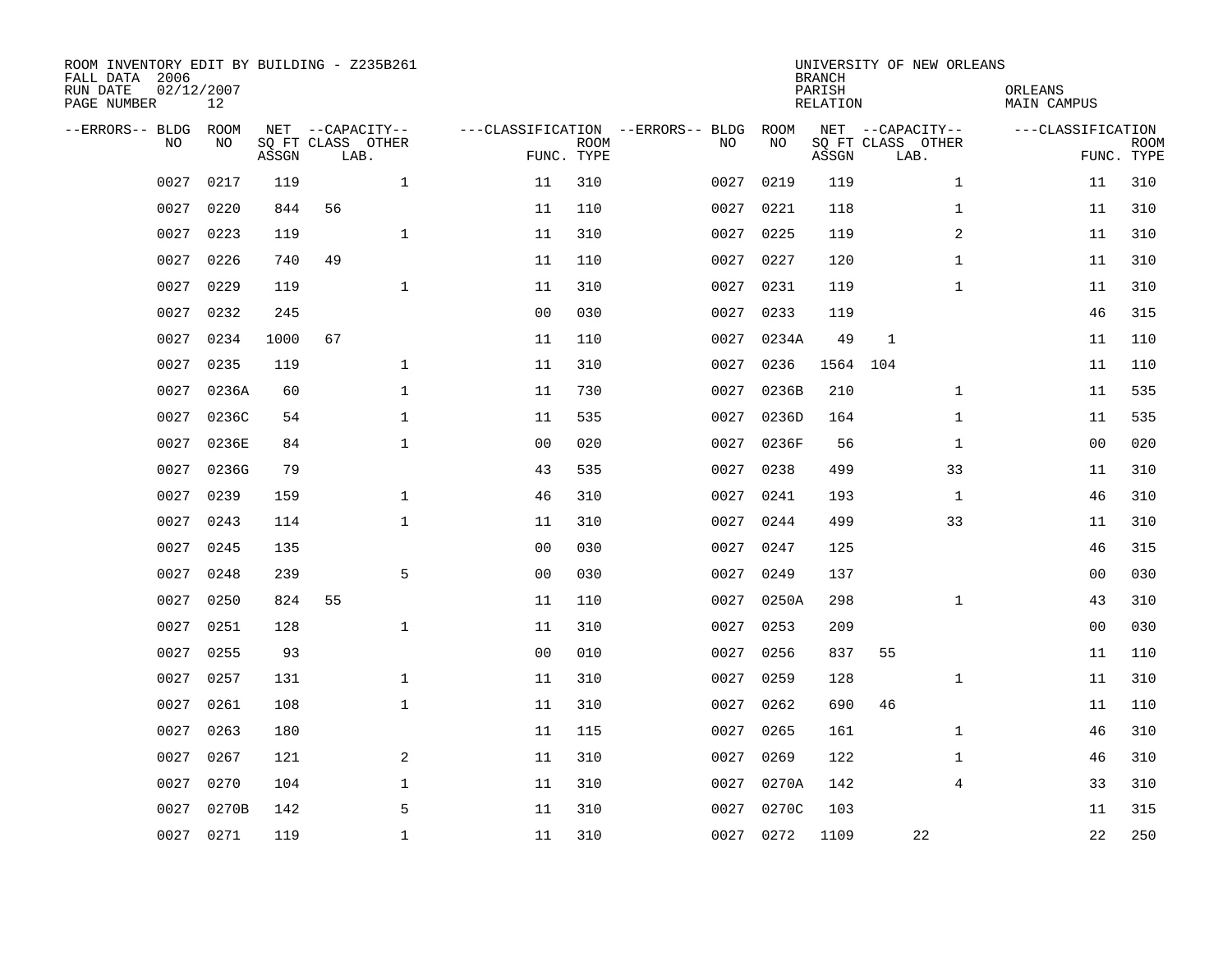| ROOM INVENTORY EDIT BY BUILDING - Z235B261<br>FALL DATA 2006<br>RUN DATE<br>PAGE NUMBER | 02/12/2007<br>13 |       |                                               |                |                           |                                         |            | <b>BRANCH</b><br>PARISH<br><b>RELATION</b> | UNIVERSITY OF NEW ORLEANS                     | ORLEANS<br><b>MAIN CAMPUS</b> |                           |
|-----------------------------------------------------------------------------------------|------------------|-------|-----------------------------------------------|----------------|---------------------------|-----------------------------------------|------------|--------------------------------------------|-----------------------------------------------|-------------------------------|---------------------------|
| --ERRORS-- BLDG<br>NO                                                                   | ROOM<br>NO       | ASSGN | NET --CAPACITY--<br>SQ FT CLASS OTHER<br>LAB. |                | <b>ROOM</b><br>FUNC. TYPE | ---CLASSIFICATION --ERRORS-- BLDG<br>NO | ROOM<br>NO | ASSGN                                      | NET --CAPACITY--<br>SQ FT CLASS OTHER<br>LAB. | ---CLASSIFICATION             | <b>ROOM</b><br>FUNC. TYPE |
| 0027                                                                                    | 0273             | 110   | $\mathbf 1$                                   | 11             | 310                       | 0027                                    | 0275       | 119                                        | $\mathbf{1}$                                  | 11                            | 310                       |
| 0027                                                                                    | 0277             | 120   | 2                                             | 11             | 310                       | 0027                                    | 0279       | 119                                        | $\mathbf{1}$                                  | 11                            | 310                       |
| 0027                                                                                    | 0281             | 120   | 1                                             | 11             | 310                       | 0027                                    | 0283       | 120                                        | 2                                             | 11                            | 310                       |
| 0027                                                                                    | 0285             | 120   | $\mathbf 1$                                   | 11             | 315                       | 0027                                    | 0286       | 23                                         |                                               | 0 <sub>0</sub>                | 010                       |
| 0027                                                                                    | 0287             | 119   | $\mathbf{1}$                                  | 11             | 310                       | 0027                                    | 0288       | 186                                        |                                               | 0 <sub>0</sub>                | 030                       |
| 0027                                                                                    | 0289             | 120   |                                               | 46             | 315                       | 0027                                    | 0290       | 509                                        | 13                                            | 11                            | 210                       |
| 0027                                                                                    | 0291             | 118   | $\mathbf{1}$                                  | 53             | 310                       | 0027                                    | 0291A      | 59                                         | $\mathbf{1}$                                  | 53                            | 310                       |
| 0027                                                                                    | 0291B            | 59    | $\mathbf{1}$                                  | 53             | 310                       | 0027                                    | 0293       | 120                                        | $\mathbf{1}$                                  | 53                            | 310                       |
| 0027                                                                                    | 0296             | 514   | 20                                            | 46             | 350                       | 0027                                    | 0297       | 120                                        | $\mathbf{1}$                                  | 46                            | 310                       |
| 0027                                                                                    | 0298             | 274   |                                               | 0 <sub>0</sub> | 030                       | 0027                                    | 0301       | 587                                        | 14                                            | 11                            | 250                       |
| 0027                                                                                    | 0301A            | 223   | $\mathbf{1}$                                  | 46             | 310                       | 0027                                    | 0301B      | 218                                        | 3                                             | 11                            | 310                       |
| 0027                                                                                    | 0301C            | 132   | 2                                             | 11             | 310                       | 0027                                    | 0303       | 229                                        | 2                                             | 46                            | 310                       |
| 0027                                                                                    | 0304             | 339   | $\mathbf 1$                                   | 11             | 310                       | 0027                                    | 0304A      | 90                                         | $\mathbf{1}$                                  | 11                            | 310                       |
| 0027                                                                                    | 0304B            | 70    | $\mathbf 1$                                   | 11             | 310                       | 0027                                    | 0305       | 200                                        | 30                                            | 11                            | 310                       |
| 0027                                                                                    | 0306             | 552   | 37                                            | 11             | 110                       | 0027                                    | 0309       | 119                                        | $\mathbf{1}$                                  | 11                            | 310                       |
| 0027                                                                                    | 0311             | 119   | $\mathbf{1}$                                  | 46             | 315                       | 0027                                    | 0312       | 552                                        | 36                                            | 11                            | 110                       |
| 0027                                                                                    | 0313             | 120   | $\mathbf 1$                                   | 11             | 310                       | 0027                                    | 0315       | 118                                        | $\mathbf{1}$                                  | 11                            | 310                       |
| 0027                                                                                    | 0317             | 120   | $\mathbf{1}$                                  | 11             | 310                       | 0027                                    | 0319       | 118                                        | $\mathbf{1}$                                  | 11                            | 310                       |
| 0027                                                                                    | 0320             | 847   | 56                                            | 11             | 110                       |                                         | 0027 0321  | 120                                        | $\mathbf{1}$                                  | 11                            | 310                       |
| 0027                                                                                    | 0323             | 119   | $\mathbf 1$                                   | 11             | 310                       | 0027                                    | 0325       | 119                                        | $\mathbf{1}$                                  | 11                            | 310                       |
| 0027                                                                                    | 0326             | 834   | 55                                            | 11             | 110                       |                                         | 0027 0327  | 120                                        | $\mathbf{1}$                                  | 11                            | 310                       |
| 0027                                                                                    | 0329             | 119   | $\mathbf{1}$                                  | 11             | 310                       | 0027                                    | 0331       | 118                                        | $\mathbf{1}$                                  | 11                            | 310                       |
| 0027                                                                                    | 0332             | 243   |                                               | 0 <sub>0</sub> | 030                       | 0027                                    | 0333       | 112                                        | 2                                             | 46                            | 310                       |
| 0027                                                                                    | 0334             | 2352  | 72                                            | 11             | 220                       | 0027                                    | 0334A      | 33                                         | $\mathbf 1$                                   | 11                            | 225                       |
| 0027                                                                                    | 0334B            | 158   | 2                                             | 11             | 310                       | 0027                                    | 0334C      | 33                                         | 1                                             | 11                            | 225                       |
|                                                                                         | 0027 0334D       | 81    | $\mathbf{1}$                                  | 11             | 310                       |                                         | 0027 0334E | 174                                        | $\mathbf{1}$                                  | 11                            | 210                       |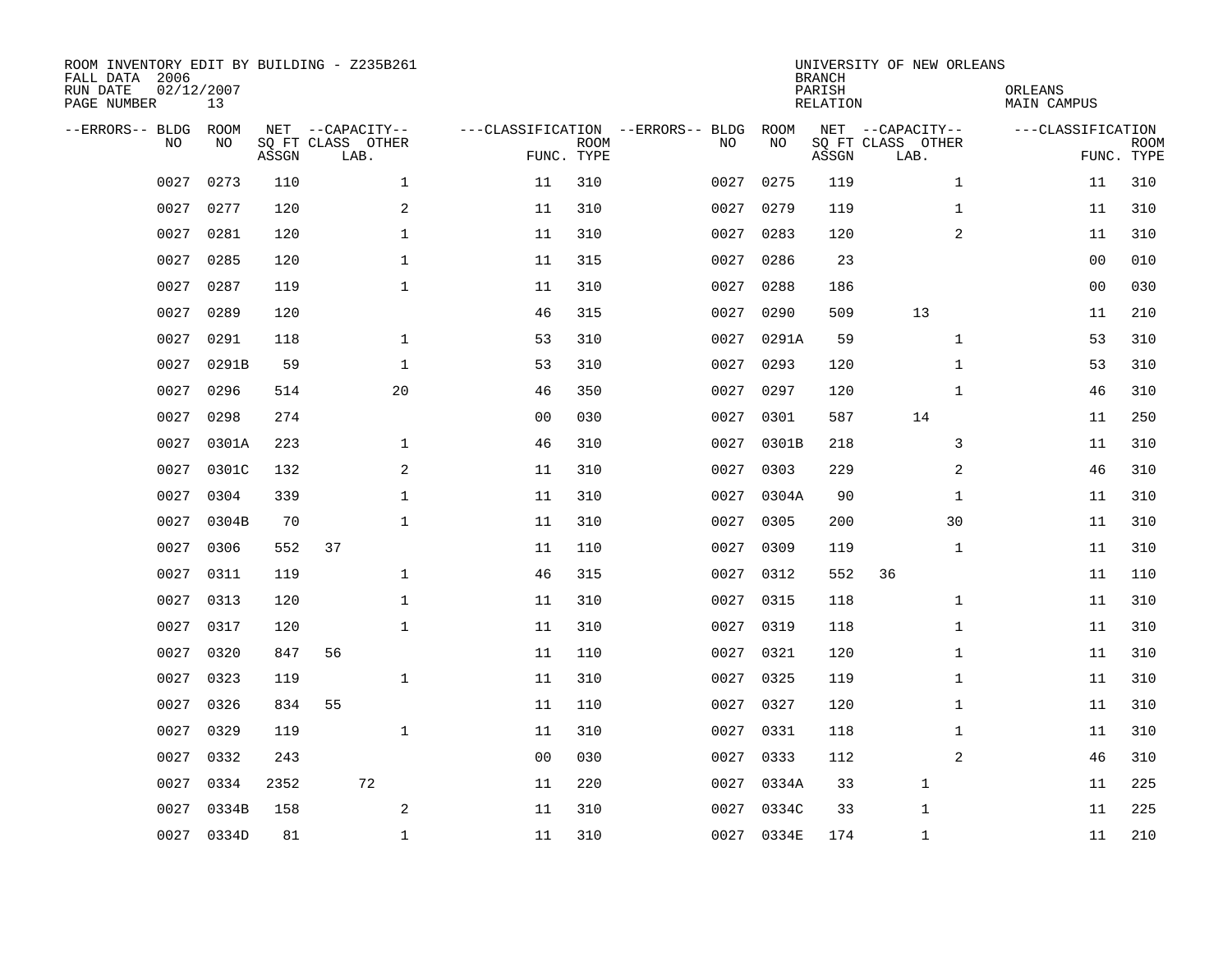| ROOM INVENTORY EDIT BY BUILDING - Z235B261<br>FALL DATA 2006<br>RUN DATE<br>PAGE NUMBER | 02/12/2007<br>14 |       |                           |                |                           |                                   |            | <b>BRANCH</b><br>PARISH<br>RELATION |      | UNIVERSITY OF NEW ORLEANS | ORLEANS<br>MAIN CAMPUS |                           |
|-----------------------------------------------------------------------------------------|------------------|-------|---------------------------|----------------|---------------------------|-----------------------------------|------------|-------------------------------------|------|---------------------------|------------------------|---------------------------|
| --ERRORS-- BLDG                                                                         | <b>ROOM</b>      |       | NET --CAPACITY--          |                |                           | ---CLASSIFICATION --ERRORS-- BLDG | ROOM       |                                     |      | NET --CAPACITY--          | ---CLASSIFICATION      |                           |
| N <sub>O</sub>                                                                          | NO.              | ASSGN | SO FT CLASS OTHER<br>LAB. |                | <b>ROOM</b><br>FUNC. TYPE | NO.                               | NO         | ASSGN                               | LAB. | SQ FT CLASS OTHER         |                        | <b>ROOM</b><br>FUNC. TYPE |
| 0027                                                                                    | 0335             | 118   | $\mathbf 1$               | 11             | 310                       | 0027                              | 0338       | 497                                 | 33   |                           | 11                     | 110                       |
| 0027                                                                                    | 0339             | 160   | $\overline{4}$            | 11             | 310                       | 0027                              | 0341       | 192                                 |      | 2                         | 11                     | 310                       |
| 0027                                                                                    | 0343             | 112   | $\mathbf{1}$              | 11             | 310                       | 0027                              | 0344       | 500                                 | 33   |                           | 11                     | 110                       |
| 0027                                                                                    | 0345             | 137   | 3                         | 0 <sub>0</sub> | 030                       | 0027                              | 0347       | 127                                 |      | $\mathbf{1}$              | 46                     | 310                       |
| 0027                                                                                    | 0348             | 219   | 5                         | 00             | 030                       | 0027                              | 0349       | 146                                 |      | $\overline{4}$            | 00                     | 030                       |
| 0027                                                                                    | 0350             | 1109  | 50                        | 11             | 220                       | 0027                              | 0350A      | 139                                 |      |                           | 11                     | 225                       |
| 0027                                                                                    | 0350B            | 140   | $\mathbf{1}$              | 11             | 310                       | 0027                              | 0350C      | 144                                 |      | $\mathbf{1}$              | 11                     | 225                       |
| 0027                                                                                    | 0351             | 127   | $\mathbf{1}$              | 11             | 310                       | 0027                              | 0353       | 209                                 |      |                           | 0 <sub>0</sub>         | 030                       |
| 0027                                                                                    | 0355             | 93    |                           | 0 <sub>0</sub> | 010                       | 0027                              | 0356       | 837                                 | 55   |                           | 11                     | 110                       |
| 0027                                                                                    | 0357             | 128   | $\mathbf 1$               | 11             | 310                       | 0027                              | 0359       | 128                                 |      | 2                         | 11                     | 310                       |
| 0027                                                                                    | 0361             | 116   | $\mathbf 1$               | 11             | 310                       | 0027                              | 0362       | 848                                 | 56   |                           | 11                     | 110                       |
| 0027                                                                                    | 0363             | 205   | 2                         | 46             | 315                       |                                   | 0027 0365  | 161                                 |      | $\mathbf{1}$              | 46                     | 310                       |
| 0027                                                                                    | 0367             | 119   | 2                         | 11             | 310                       | 0027                              | 0369       | 119                                 |      | $\mathbf{1}$              | 11                     | 310                       |
| 0027                                                                                    | 0370             | 554   | 36                        | 11             | 110                       |                                   | 0027 0371  | 119                                 |      | $\mathbf{1}$              | 11                     | 310                       |
| 0027                                                                                    | 0372             | 1116  | 74                        | 11             | 110                       | 0027                              | 0373       | 121                                 |      | 2                         | 11                     | 310                       |
| 0027                                                                                    | 0375             | 119   | $\mathbf 1$               | 11             | 310                       | 0027                              | 0377       | 119                                 |      | 2                         | 11                     | 310                       |
| 0027                                                                                    | 0379             | 118   | $\mathbf 1$               | 11             | 310                       | 0027                              | 0381       | 120                                 |      | $\mathbf{1}$              | 11                     | 310                       |
| 0027                                                                                    | 0383             | 118   | $\mathbf 1$               | 11             | 310                       | 0027                              | 0385       | 121                                 |      | $\mathbf{1}$              | 11                     | 310                       |
| 0027                                                                                    | 0386             | 23    |                           | 0 <sub>0</sub> | 010                       |                                   | 0027 0387  | 119                                 |      | $\mathbf{1}$              | 11                     | 310                       |
| 0027                                                                                    | 0388             | 273   |                           | 0 <sub>0</sub> | 030                       | 0027                              | 0389       | 120                                 |      | $\mathbf{1}$              | 11                     | 310                       |
| 0027                                                                                    | 0390             | 512   | 34                        | 11             | 210                       |                                   | 0027 0391  | 118                                 |      | $\mathbf{1}$              | 11                     | 310                       |
| 0027                                                                                    | 0393             | 121   | $\mathbf 1$               | 11             | 310                       | 0027                              | 0395       | 112                                 |      | $\mathbf{1}$              | 11                     | 310                       |
| 0027                                                                                    | 0396             | 514   | 34                        | 11             | 110                       |                                   | 0027 0397  | 233                                 |      | $\mathbf{1}$              | 46                     | 310                       |
| 0027                                                                                    | 0398             | 303   |                           | 0 <sub>0</sub> | 030                       |                                   | 0027 0399  | 27                                  |      |                           | 00                     | 030                       |
|                                                                                         | 0027 C0011       | 1037  |                           | 0 <sub>0</sub> | 020                       |                                   | 0027 C0012 | 1037                                |      |                           | 0 <sub>0</sub>         | 020                       |
|                                                                                         | 0027 C0013       | 648   |                           | 0 <sub>0</sub> | 020                       |                                   | 0027 C0014 | 749                                 |      |                           | 0 <sub>0</sub>         | 020                       |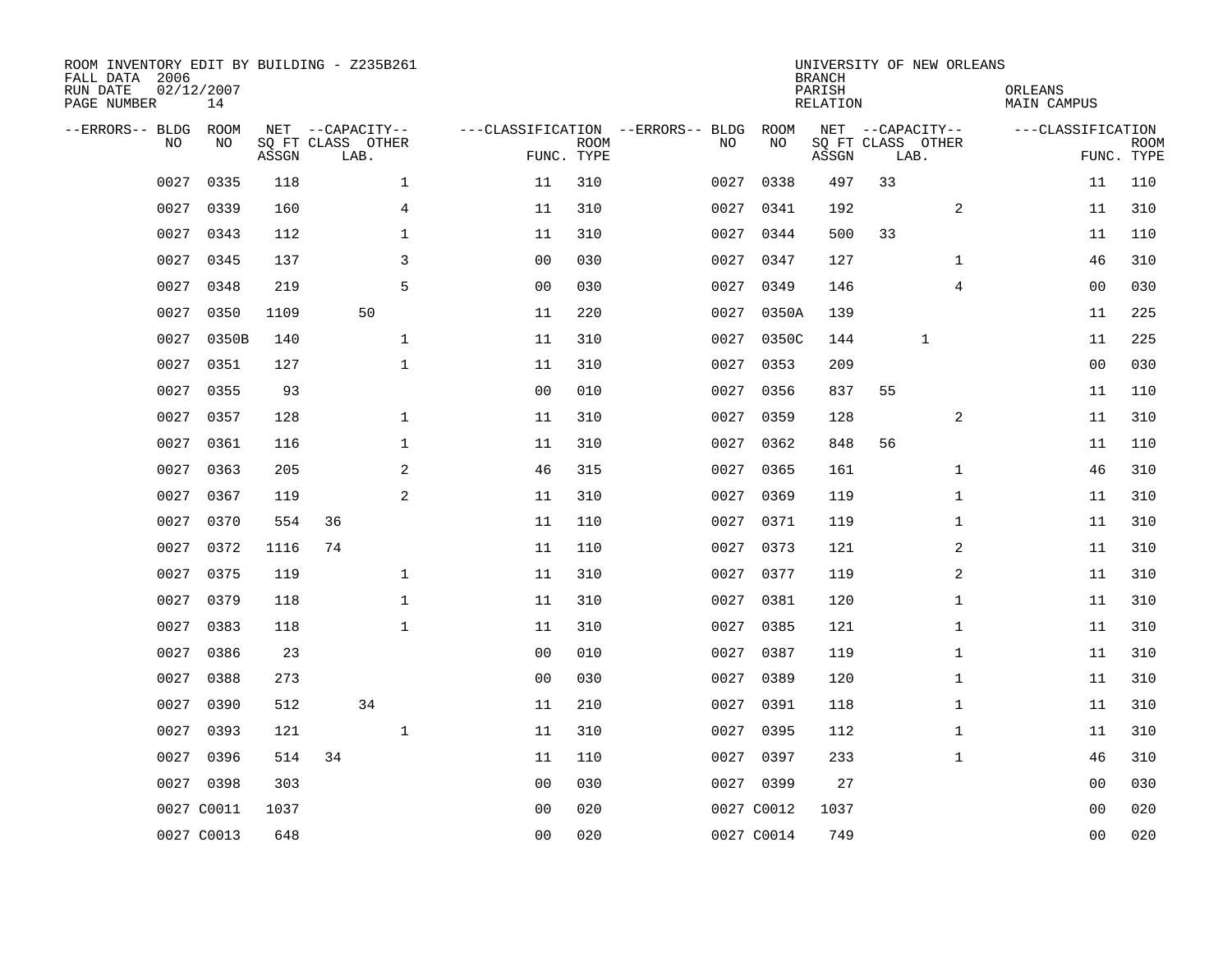| ROOM INVENTORY EDIT BY BUILDING - Z235B261<br>FALL DATA 2006 |                  |       |                           |                                        |      |      |                                                                | <b>BRANCH</b>      | UNIVERSITY OF NEW ORLEANS                                              |                              |                           |
|--------------------------------------------------------------|------------------|-------|---------------------------|----------------------------------------|------|------|----------------------------------------------------------------|--------------------|------------------------------------------------------------------------|------------------------------|---------------------------|
| RUN DATE<br>PAGE NUMBER                                      | 02/12/2007<br>15 |       |                           |                                        |      |      |                                                                | PARISH<br>RELATION |                                                                        | ORLEANS<br>MAIN CAMPUS       |                           |
| --ERRORS-- BLDG ROOM                                         | NO.              |       | NET --CAPACITY--          | ---CLASSIFICATION --ERRORS-- BLDG ROOM |      |      | NO                                                             |                    | NET --CAPACITY--                                                       | ---CLASSIFICATION            |                           |
| <b>NO</b>                                                    |                  | ASSGN | SO FT CLASS OTHER<br>LAB. | FUNC. TYPE                             | ROOM | NO.  |                                                                | ASSGN              | SQ FT CLASS OTHER<br>LAB.                                              |                              | <b>ROOM</b><br>FUNC. TYPE |
|                                                              | 0027 C0015       | 881   |                           | 0 <sub>0</sub>                         | 020  |      | 0027 C0015A                                                    | 34                 |                                                                        | 00                           | 020                       |
|                                                              | 0027 C0021       | 84    |                           | 0 <sub>0</sub>                         | 020  |      | 0027 C0022                                                     | 35                 |                                                                        | 0 <sub>0</sub>               | 020                       |
|                                                              | 0027 C0023       | 652   |                           | 0 <sub>0</sub>                         | 020  |      | 0027 C0024                                                     | 759                |                                                                        | 0 <sub>0</sub>               | 020                       |
|                                                              | 0027 C0025       | 859   |                           | 0 <sub>0</sub>                         | 020  |      | 0027 C0031                                                     | 1031               |                                                                        | 0 <sub>0</sub>               | 020                       |
|                                                              | 0027 C0032       | 1037  |                           | 00                                     | 020  |      | 0027 C0033                                                     | 654                |                                                                        | 00                           | 020                       |
|                                                              | 0027 C0034       | 749   |                           | 0 <sub>0</sub>                         | 020  |      | 0027 C0035                                                     | 841                |                                                                        | 00                           | 020                       |
|                                                              | 0027 E0011       | 19    |                           | 0 <sub>0</sub>                         | 020  |      | 0027 E0021                                                     | 19                 |                                                                        | 0 <sub>0</sub>               | 020                       |
|                                                              | 0027 E0031       | 19    |                           | 0 <sub>0</sub>                         | 020  |      | 0027 S0011                                                     | 242                |                                                                        | 0 <sub>0</sub>               | 020                       |
|                                                              | 0027 S0012       | 243   |                           | 0 <sub>0</sub>                         | 020  |      | 0027 S0013                                                     | 246                |                                                                        | 0 <sub>0</sub>               | 020                       |
|                                                              | 0027 S0014       | 198   |                           | 0 <sub>0</sub>                         | 020  |      | 0027 S0015                                                     | 221                |                                                                        | 00                           | 020                       |
|                                                              | 0027 S0016       | 100   |                           | 0 <sub>0</sub>                         | 020  |      | 0027 S0017                                                     | 87                 |                                                                        | 0 <sub>0</sub>               | 020                       |
|                                                              | 0027 S0021       | 243   |                           | 0 <sub>0</sub>                         | 020  |      | 0027 S0022                                                     | 242                |                                                                        | 0 <sub>0</sub>               | 020                       |
|                                                              | 0027 S0023       | 244   |                           | 0 <sub>0</sub>                         | 020  |      | 0027 S0024                                                     | 245                |                                                                        | 0 <sub>0</sub>               | 020                       |
|                                                              | 0027 S0025       | 217   |                           | 0 <sub>0</sub>                         | 020  |      | 0027 S0031                                                     | 243                |                                                                        | 0 <sub>0</sub>               | 020                       |
|                                                              | 0027 S0032       | 253   |                           | 00                                     | 020  |      | 0027 S0033                                                     | 245                |                                                                        | 00                           | 020                       |
|                                                              | 0027 S0034       | 245   |                           | 0 <sub>0</sub>                         | 020  |      | 0027 S0035<br>TOTAL NUMBER CLASSROOMS<br>TOTAL NUMBER LABS 210 | 217                | TOTAL NET ASSIGN SQ. FT. IN ROOM FILE<br>TOTAL NUMBER SPECIAL LABS 220 | 00<br>56,481<br>27<br>3<br>2 | 020                       |
|                                                              | 0028 0100        | 649   |                           | 0 <sup>0</sup>                         | 030  |      | 0028 0101                                                      | 482                | $\mathbf{1}$                                                           | 65                           | 310                       |
| 0028                                                         | 0101A            | 115   | $\mathbf{1}$              | 65                                     | 310  |      | 0028 0101B                                                     | 75                 | $\mathbf{1}$                                                           | 65                           | 315                       |
| 0028                                                         | 0102             | 64    | 2                         | 00                                     | 030  |      | 0028 0103                                                      | 129                |                                                                        | 00                           | 030                       |
| 0028                                                         | 0200             | 804   |                           | 0 <sub>0</sub>                         | 030  |      | 0028 S0011<br>TOTAL NUMBER CLASSROOMS<br>TOTAL NUMBER LABS 210 | 84                 | TOTAL NET ASSIGN SQ. FT. IN ROOM FILE<br>TOTAL NUMBER SPECIAL LABS 220 | 00<br>672                    | 020                       |
| 0029                                                         | 0001             | 45    | 2                         | 41                                     | 410  | 0029 | 0002                                                           | 45                 | 2                                                                      | 41                           | 410                       |
| 0029                                                         | 0003             | 45    | $\overline{c}$            | 41                                     | 410  |      | 0029 0004                                                      | 45                 | $\boldsymbol{2}$                                                       | 41                           | 410                       |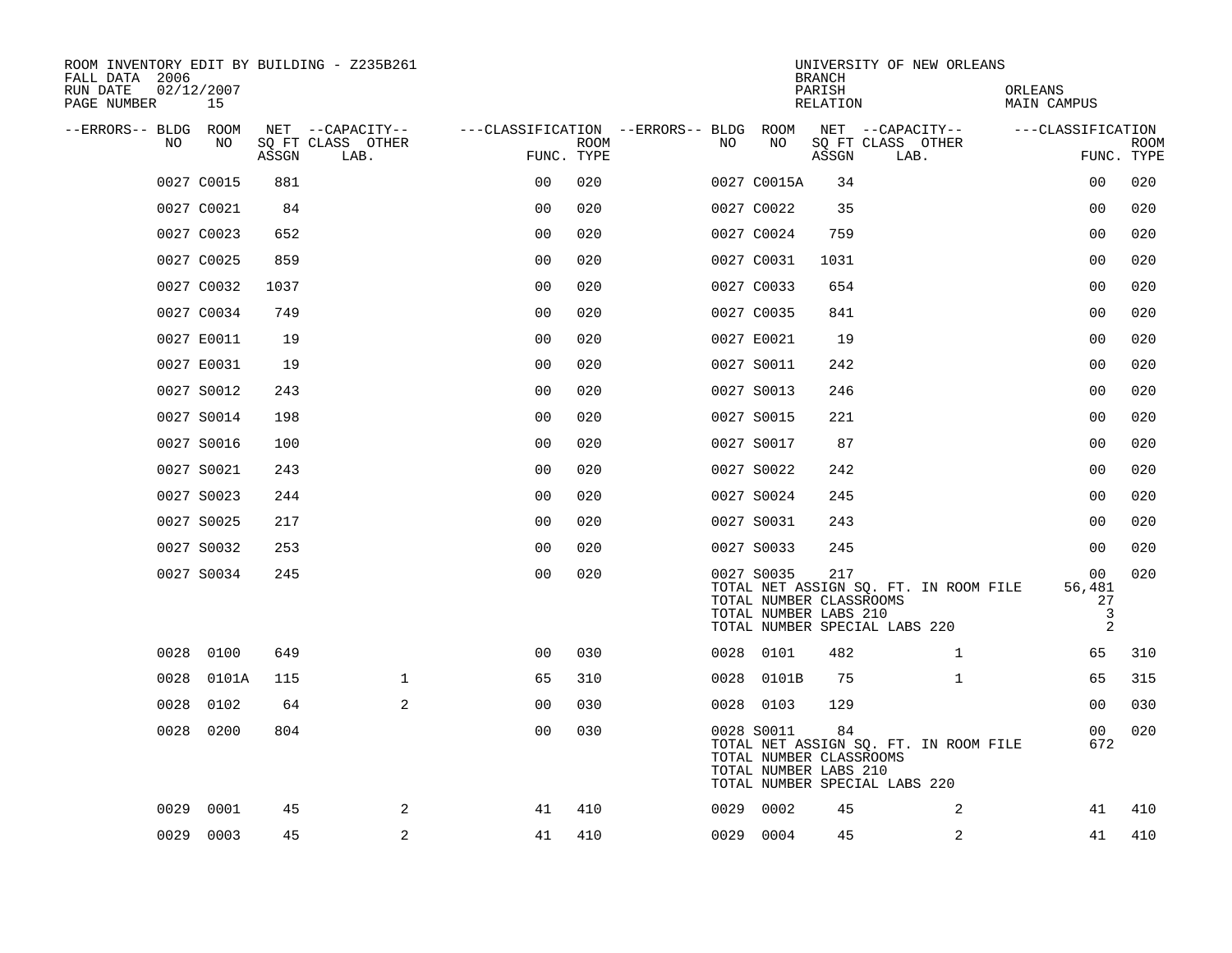| ROOM INVENTORY EDIT BY BUILDING - Z235B261<br>FALL DATA 2006<br>RUN DATE<br>PAGE NUMBER | 02/12/2007<br>16 |       |                                               |    |                           |                                         |            | <b>BRANCH</b><br>PARISH<br><b>RELATION</b> | UNIVERSITY OF NEW ORLEANS                     | ORLEANS<br>MAIN CAMPUS |                           |
|-----------------------------------------------------------------------------------------|------------------|-------|-----------------------------------------------|----|---------------------------|-----------------------------------------|------------|--------------------------------------------|-----------------------------------------------|------------------------|---------------------------|
| --ERRORS-- BLDG<br>NO                                                                   | ROOM<br>NO       | ASSGN | NET --CAPACITY--<br>SQ FT CLASS OTHER<br>LAB. |    | <b>ROOM</b><br>FUNC. TYPE | ---CLASSIFICATION --ERRORS-- BLDG<br>NO | ROOM<br>NO | ASSGN                                      | NET --CAPACITY--<br>SQ FT CLASS OTHER<br>LAB. | ---CLASSIFICATION      | <b>ROOM</b><br>FUNC. TYPE |
| 0029                                                                                    | 0005             | 45    | 2                                             | 41 | 410                       | 0029                                    | 0006       | 45                                         | 2                                             | 41                     | 410                       |
| 0029                                                                                    | 0007             | 45    | 2                                             | 41 | 410                       | 0029                                    | 0008       | 45                                         | 2                                             | 41                     | 410                       |
| 0029                                                                                    | 0009             | 45    | 2                                             | 41 | 410                       | 0029                                    | 0010       | 45                                         | $\overline{a}$                                | 41                     | 410                       |
| 0029                                                                                    | 0011             | 45    | 2                                             | 41 | 410                       | 0029                                    | 0012       | 45                                         | $\overline{a}$                                | 41                     | 410                       |
| 0029                                                                                    | 0013             | 44    | 2                                             | 41 | 410                       | 0029                                    | 0014       | 48                                         | $\overline{a}$                                | 41                     | 410                       |
| 0029                                                                                    | 0015             | 48    | $\mathbf{2}$                                  | 41 | 410                       | 0029                                    | 0016       | 48                                         | 2                                             | 41                     | 410                       |
| 0029                                                                                    | 0017             | 48    | $\mathbf{2}$                                  | 41 | 410                       | 0029                                    | 0018       | 48                                         | 2                                             | 41                     | 410                       |
| 0029                                                                                    | 0019             | 48    | 2                                             | 41 | 410                       | 0029                                    | 0020       | 48                                         | 2                                             | 41                     | 410                       |
| 0029                                                                                    | 0021             | 30    | $\mathbf 1$                                   | 41 | 410                       | 0029                                    | 0022       | 30                                         | $\mathbf{1}$                                  | 41                     | 410                       |
| 0029                                                                                    | 0023             | 30    | $\mathbf 1$                                   | 41 | 410                       | 0029                                    | 0024       | 30                                         | 2                                             | 41                     | 410                       |
| 0029                                                                                    | 0025             | 30    | 2                                             | 41 | 410                       | 0029                                    | 0026       | 30                                         | 2                                             | 41                     | 410                       |
| 0029                                                                                    | 0027             | 40    | 2                                             | 41 | 410                       | 0029                                    | 0028       | 38                                         | 2                                             | 41                     | 410                       |
| 0029                                                                                    | 0029             | 30    | 2                                             | 41 | 410                       | 0029                                    | 0030       | 30                                         | 2                                             | 41                     | 410                       |
| 0029                                                                                    | 0031             | 30    | 2                                             | 41 | 410                       | 0029                                    | 0032       | 30                                         | 2                                             | 41                     | 410                       |
| 0029                                                                                    | 0033             | 29    | 2                                             | 41 | 410                       | 0029                                    | 0034       | 30                                         | 2                                             | 41                     | 410                       |
| 0029                                                                                    | 0035             | 45    | 2                                             | 41 | 410                       | 0029                                    | 0036       | 45                                         | 2                                             | 41                     | 410                       |
| 0029                                                                                    | 0037             | 45    | 2                                             | 41 | 410                       | 0029                                    | 0038       | 45                                         | 2                                             | 41                     | 410                       |
| 0029                                                                                    | 0039             | 50    | 2                                             | 41 | 410                       | 0029                                    | 0040       | 50                                         | $\overline{a}$                                | 41                     | 410                       |
| 0029                                                                                    | 0041             | 94    | $\overline{4}$                                | 41 | 410                       | 0029                                    | 0042       | 94                                         | 4                                             | 41                     | 410                       |
| 0029                                                                                    | 0043             | 168   | 7                                             | 41 | 410                       | 0029                                    | 0044       | 152                                        | 7                                             | 41                     | 410                       |
| 0029                                                                                    | 0045             | 94    | $\overline{4}$                                | 41 | 410                       | 0029                                    | 0046       | 94                                         | 4                                             | 41                     | 410                       |
| 0029                                                                                    | 0047             | 50    | $\mathbf{2}$                                  | 41 | 410                       | 0029                                    | 0048       | 50                                         | 2                                             | 41                     | 410                       |
| 0029                                                                                    | 0049             | 50    | 2                                             | 41 | 410                       | 0029                                    | 0050       | 50                                         | 2                                             | 41                     | 410                       |
| 0029                                                                                    | 0051             | 51    | 2                                             | 41 | 410                       | 0029                                    | 0052       | 51                                         | $\overline{a}$                                | 41                     | 410                       |
| 0029                                                                                    | 0053             | 51    | 2                                             | 41 | 410                       | 0029                                    | 0054       | 51                                         | 2                                             | 41                     | 410                       |
| 0029                                                                                    | 0055             | 55    | 2                                             | 41 | 410                       | 0029                                    | 0056       | 56                                         | 2                                             | 41                     | 410                       |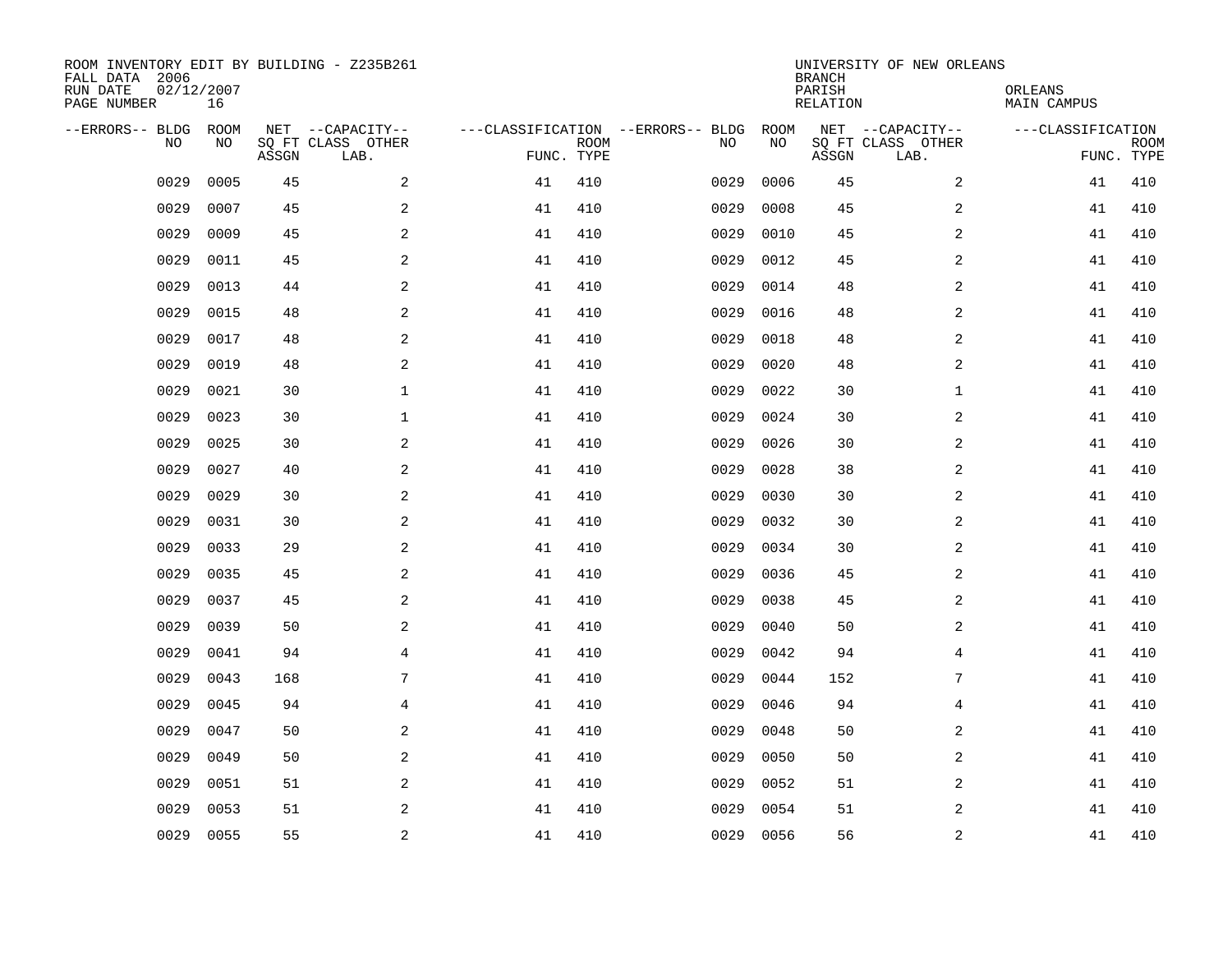| ROOM INVENTORY EDIT BY BUILDING - Z235B261<br>FALL DATA 2006<br>RUN DATE<br>PAGE NUMBER | 02/12/2007<br>17  |       |                                               |                |             |                                         |            | <b>BRANCH</b><br>PARISH<br><b>RELATION</b> | UNIVERSITY OF NEW ORLEANS                     | ORLEANS<br>MAIN CAMPUS |                           |
|-----------------------------------------------------------------------------------------|-------------------|-------|-----------------------------------------------|----------------|-------------|-----------------------------------------|------------|--------------------------------------------|-----------------------------------------------|------------------------|---------------------------|
| --ERRORS-- BLDG<br>NO                                                                   | <b>ROOM</b><br>NO | ASSGN | NET --CAPACITY--<br>SQ FT CLASS OTHER<br>LAB. | FUNC. TYPE     | <b>ROOM</b> | ---CLASSIFICATION --ERRORS-- BLDG<br>NO | ROOM<br>NO | ASSGN                                      | NET --CAPACITY--<br>SQ FT CLASS OTHER<br>LAB. | ---CLASSIFICATION      | <b>ROOM</b><br>FUNC. TYPE |
| 0029                                                                                    | 0057              | 186   | $\overline{4}$                                | 41             | 410         | 0029                                    | 0058       | 176                                        | $\overline{4}$                                | 41                     | 410                       |
| 0029                                                                                    | 0059              | 54    | 2                                             | 41             | 410         | 0029                                    | 0060       | 54                                         | 2                                             | 41                     | 410                       |
| 0029                                                                                    | 0061              | 51    | $\mathbf{2}$                                  | 41             | 410         | 0029                                    | 0062       | 51                                         | 2                                             | 41                     | 410                       |
| 0029                                                                                    | 0063              | 53    | $\mathbf{2}$                                  | 41             | 410         | 0029                                    | 0064       | 53                                         | 2                                             | 41                     | 410                       |
| 0029                                                                                    | 0065              | 160   | 4                                             | 41             | 410         | 0029                                    | 0066       | 53                                         | 2                                             | 41                     | 410                       |
| 0029                                                                                    | 0067              | 53    | 2                                             | 41             | 410         | 0029                                    | 0068       | 53                                         | 2                                             | 41                     | 410                       |
| 0029                                                                                    | 0069              | 96    | 3                                             | 41             | 410         | 0029                                    | 0070       | 53                                         | 2                                             | 41                     | 410                       |
| 0029                                                                                    | 0071              | 52    | 2                                             | 41             | 410         | 0029                                    | 0072       | 53                                         | 2                                             | 41                     | 410                       |
| 0029                                                                                    | 0073              | 54    | 2                                             | 41             | 410         | 0029                                    | 0074       | 54                                         | 2                                             | 41                     | 410                       |
| 0029                                                                                    | 0075              | 54    | 2                                             | 41             | 410         | 0029                                    | 0076       | 100                                        | 3                                             | 41                     | 410                       |
| 0029                                                                                    | 0077              | 44    | 2                                             | 41             | 410         | 0029                                    | 0078       | 44                                         | 2                                             | 41                     | 410                       |
| 0029                                                                                    | 0079              | 44    | 2                                             | 41             | 410         | 0029                                    | 0080       | 27                                         | $\mathbf{1}$                                  | 41                     | 410                       |
| 0029                                                                                    | 0081              | 40    | $\mathbf{2}$                                  | 41             | 410         | 0029                                    | 0082       | 40                                         | 2                                             | 41                     | 410                       |
| 0029                                                                                    | 0083              | 28    | $\mathbf 1$                                   | 41             | 410         | 0029                                    | 0084       | 28                                         | $\mathbf{1}$                                  | 41                     | 410                       |
| 0029                                                                                    | 0085              | 41    | $\mathbf{2}$                                  | 41             | 410         | 0029                                    | 0086       | 41                                         | $\overline{a}$                                | 41                     | 410                       |
| 0029                                                                                    | 0087              | 28    | $\mathbf 1$                                   | 41             | 410         | 0029                                    | 0088       | 28                                         | $\mathbf{1}$                                  | 41                     | 410                       |
| 0029                                                                                    | 0089              | 40    | 2                                             | 41             | 410         | 0029                                    | 0090       | 41                                         | 2                                             | 41                     | 410                       |
| 0029                                                                                    | 0091              | 28    | 1                                             | 41             | 410         | 0029                                    | 0092       | 28                                         | $\mathbf{1}$                                  | 41                     | 410                       |
| 0029                                                                                    | 0093              | 40    | 2                                             | 41             | 410         | 0029                                    | 0100       | 24136                                      | 500                                           | 41                     | 430                       |
| 0029                                                                                    | 0101              | 6297  | 130                                           | 41             | 440         | 0029                                    | 0102       | 803                                        | 3                                             | 41                     | 440                       |
| 0029                                                                                    | 0102A             | 117   | $\mathbf{1}$                                  | 41             | 310         | 0029                                    | 0103       | 270                                        |                                               | 0 <sub>0</sub>         | 030                       |
| 0029                                                                                    | 0104              | 89    |                                               | 0 <sub>0</sub> | 030         | 0029                                    | 0105       | 672                                        | 3                                             | 41                     | 310                       |
| 0029                                                                                    | 0105A             | 141   | $\mathbf{1}$                                  | 41             | 310         | 0029                                    | 0105B      | 142                                        | $\mathbf{1}$                                  | 41                     | 310                       |
| 0029                                                                                    | 0105C             | 265   | $\mathbf 1$                                   | 41             | 310         | 0029                                    | 0105D      | 340                                        |                                               | 41                     | 440                       |
| 0029                                                                                    | 0106              | 2240  | 4                                             | 41             | 440         | 0029                                    | 0106A      | 660                                        | 2                                             | 41                     | 310                       |
| 0029                                                                                    | 0106B             | 138   | $\mathbf 1$                                   | 41             | 310         |                                         | 0029 0106C | 98                                         |                                               | 41                     | 315                       |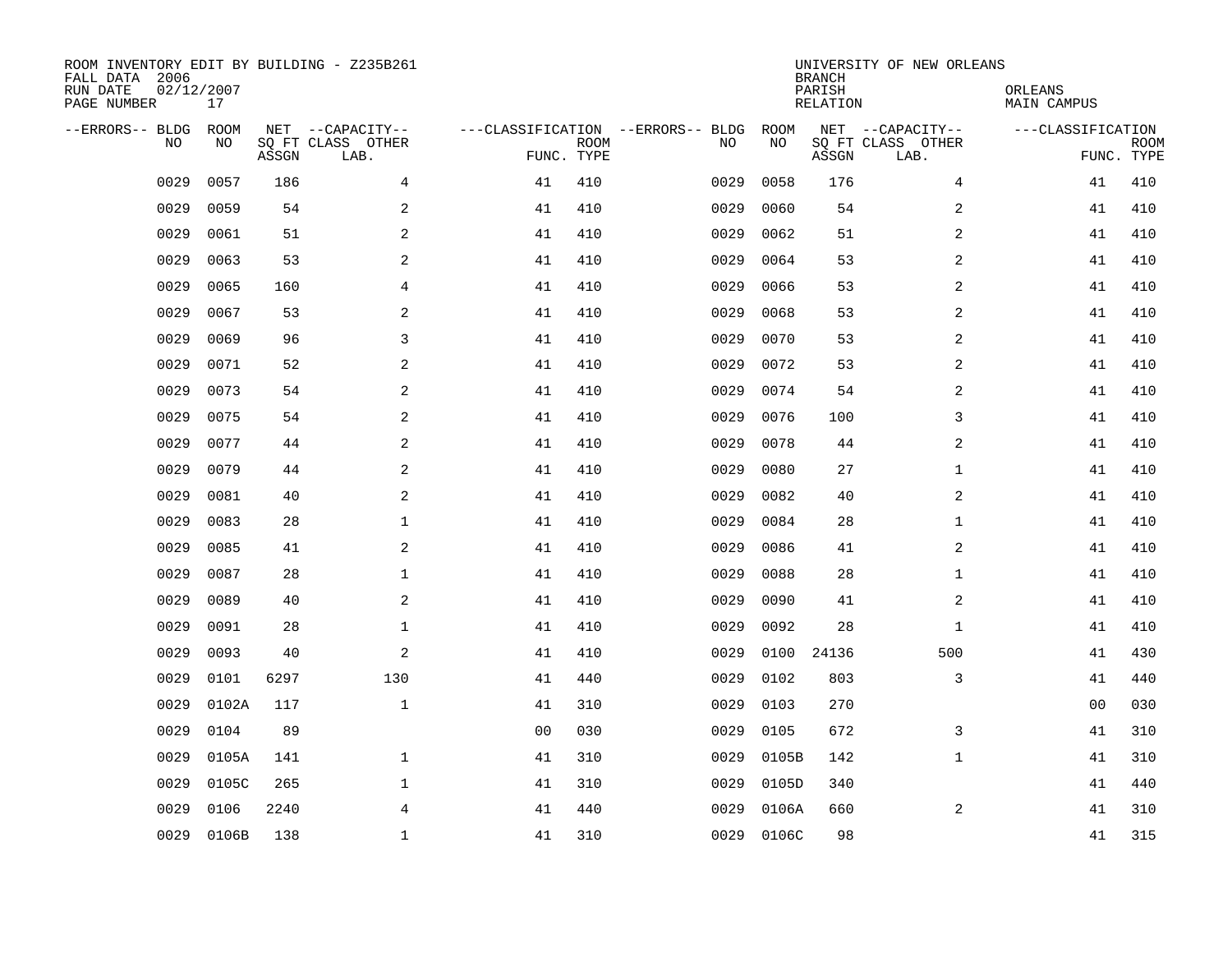| ROOM INVENTORY EDIT BY BUILDING - Z235B261<br>FALL DATA 2006<br>RUN DATE<br>PAGE NUMBER | 02/12/2007<br>18 |       |                           |                                   |             |      |       | <b>BRANCH</b><br>PARISH<br>RELATION | UNIVERSITY OF NEW ORLEANS | ORLEANS<br>MAIN CAMPUS |                           |
|-----------------------------------------------------------------------------------------|------------------|-------|---------------------------|-----------------------------------|-------------|------|-------|-------------------------------------|---------------------------|------------------------|---------------------------|
| --ERRORS-- BLDG                                                                         | <b>ROOM</b>      |       | NET --CAPACITY--          | ---CLASSIFICATION --ERRORS-- BLDG |             |      | ROOM  |                                     | NET --CAPACITY--          | ---CLASSIFICATION      |                           |
| N <sub>O</sub>                                                                          | NO.              | ASSGN | SO FT CLASS OTHER<br>LAB. | FUNC. TYPE                        | <b>ROOM</b> | NO.  | NO    | ASSGN                               | SQ FT CLASS OTHER<br>LAB. |                        | <b>ROOM</b><br>FUNC. TYPE |
| 0029                                                                                    | 0107             | 67    |                           | 0 <sub>0</sub>                    | 020         | 0029 | 0107A | 290                                 | 9                         | 00                     | 030                       |
| 0029                                                                                    | 0108             | 107   |                           | 0 <sub>0</sub>                    | 010         | 0029 | 0108A | 19                                  | $\mathbf{1}$              | 00                     | 030                       |
| 0029                                                                                    | 0109             | 67    |                           | 0 <sub>0</sub>                    | 020         | 0029 | 0109A | 290                                 | $\overline{4}$            | 0 <sub>0</sub>         | 030                       |
| 0029                                                                                    | 0110             | 112   | 3                         | 0 <sub>0</sub>                    | 030         | 0029 | 0111  | 102                                 | 3                         | 0 <sub>0</sub>         | 030                       |
| 0029                                                                                    | 0112             | 122   | 6                         | 41                                | 410         | 0029 | 0113  | 119                                 | 6                         | 41                     | 410                       |
| 0029                                                                                    | 0114             | 122   | 6                         | 41                                | 410         | 0029 | 0115  | 122                                 | 6                         | 41                     | 310                       |
| 0029                                                                                    | 0116             | 98    | $\mathbf 1$               | 41                                | 440         | 0029 | 0116A | 1224                                | $\overline{4}$            | 41                     | 440                       |
| 0029                                                                                    | 0116B            | 141   | $\mathbf 1$               | 41                                | 315         | 0029 | 0116C | 141                                 | $\mathbf{1}$              | 41                     | 310                       |
| 0029                                                                                    | 0116D            | 108   | $\mathbf{1}$              | 41                                | 310         | 0029 | 0116E | 302                                 | 2                         | 41                     | 440                       |
| 0029                                                                                    | 0117             | 347   | 20                        | 11                                | 110         | 0029 | 0118  | 67                                  |                           | 41                     | 315                       |
| 0029                                                                                    | 0119             | 332   | 20                        | 41                                | 350         | 0029 | 0120  | 498                                 | 4                         | 53                     | 310                       |
| 0029                                                                                    | 0120A            | 89    |                           | 53                                | 315         | 0029 | 0121  | 238                                 |                           | 0 <sub>0</sub>         | 030                       |
| 0029                                                                                    | 0122             | 346   |                           | 0 <sub>0</sub>                    | 030         | 0029 | 0123  | 802                                 |                           | 0 <sub>0</sub>         | 030                       |
| 0029                                                                                    | 0123A            | 645   |                           | 0 <sub>0</sub>                    | 030         | 0029 | 0124  | 612                                 |                           | 41                     | 440                       |
| 0029                                                                                    | 0125             | 426   | 10                        | 92                                | 650         | 0029 | 0125A | 20                                  |                           | 00                     | 010                       |
| 0029                                                                                    | 0126             | 1056  | 3                         | 41                                | 310         | 0029 | 0127  | 635                                 | 13                        | 41                     | 410                       |
| 0029                                                                                    | 0128             | 288   |                           | 0 <sub>0</sub>                    | 030         | 0029 | 0129  | 260                                 |                           | 00                     | 030                       |
| 0029                                                                                    | 0130             | 46    |                           | 0 <sub>0</sub>                    | 010         | 0029 | 0131  | 111                                 |                           | 00                     | 030                       |
| 0029                                                                                    | 0132             | 253   | $\mathbf{1}$              | 41                                | 440         | 0029 | 0133  | 1933                                | 40                        | 41                     | 440                       |
| 0029                                                                                    | 0133A            | 484   |                           | 0 <sub>0</sub>                    | 030         | 0029 | 0133B | 301                                 | 2                         | 41                     | 310                       |
| 0029                                                                                    | 0134             | 484   |                           | 0 <sub>0</sub>                    | 030         | 0029 | 0200  | 41796                               | 850                       | 41                     | 430                       |
| 0029                                                                                    | 0201E            | 1267  | $\mathbf 1$               | 31                                | 310         | 0029 | 0202  | 47                                  |                           | 00                     | 020                       |
| 0029                                                                                    | 0202A            | 294   | 9                         | 0 <sub>0</sub>                    | 030         | 0029 | 0203  | 78                                  |                           | 0 <sub>0</sub>         | 010                       |
| 0029                                                                                    | 0204             | 41    |                           | 0 <sub>0</sub>                    | 020         | 0029 | 0204A | 295                                 | 9                         | 00                     | 030                       |
| 0029                                                                                    | 0205             | 291   | $\mathbf 1$               | 41                                | 310         | 0029 | 0205A | 259                                 | $\overline{a}$            | 41                     | 440                       |
| 0029                                                                                    | 0205B            | 85    | $\mathbf{1}$              | 41                                | 440         | 0029 | 0206  | 355                                 |                           | 0 <sub>0</sub>         | 030                       |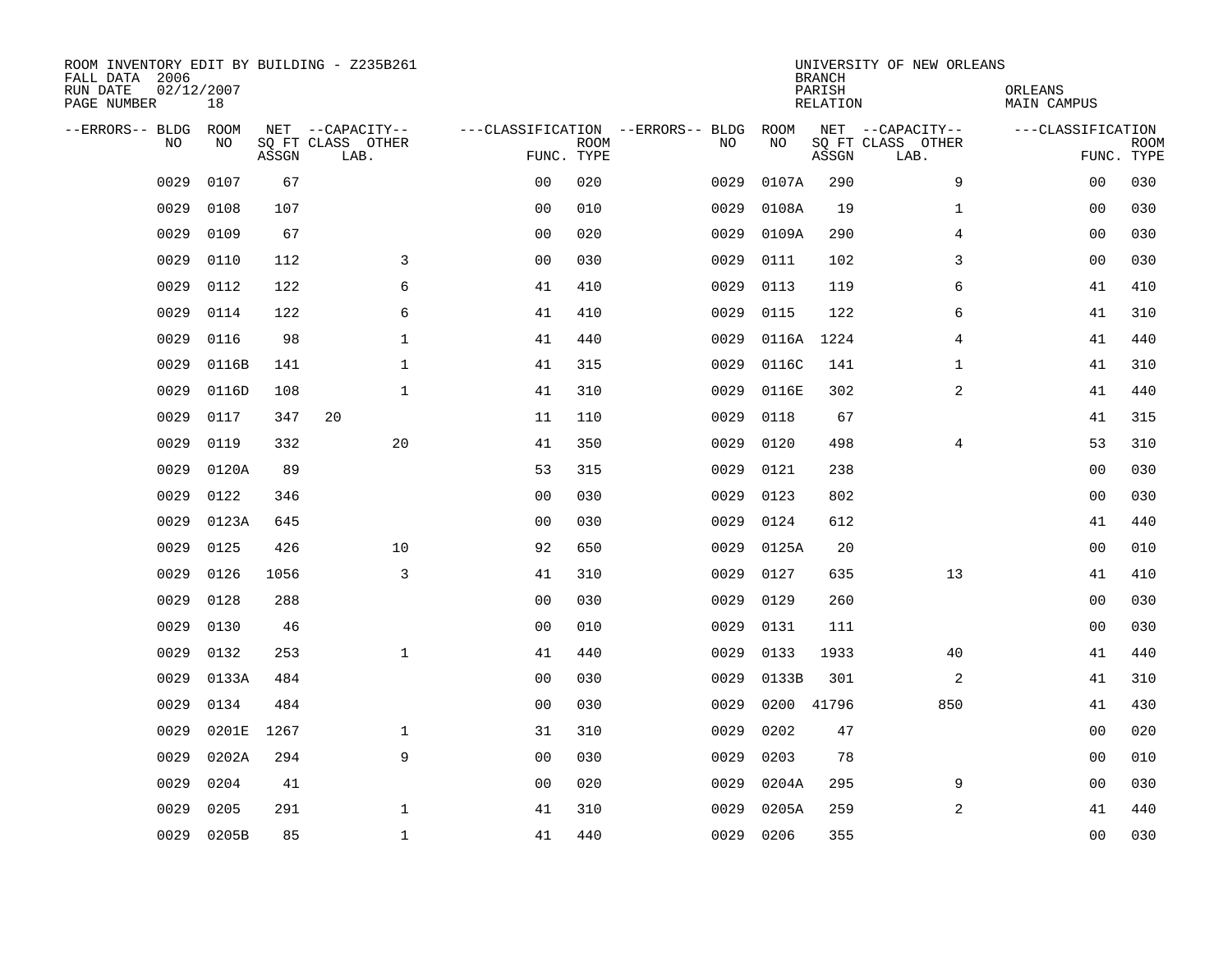| FALL DATA 2006          |      |                  |       | ROOM INVENTORY EDIT BY BUILDING - Z235B261 |                |             |                                   |       | <b>BRANCH</b>      | UNIVERSITY OF NEW ORLEANS |                        |                           |
|-------------------------|------|------------------|-------|--------------------------------------------|----------------|-------------|-----------------------------------|-------|--------------------|---------------------------|------------------------|---------------------------|
| RUN DATE<br>PAGE NUMBER |      | 02/12/2007<br>19 |       |                                            |                |             |                                   |       | PARISH<br>RELATION |                           | ORLEANS<br>MAIN CAMPUS |                           |
| --ERRORS-- BLDG ROOM    |      |                  |       | NET --CAPACITY--                           |                |             | ---CLASSIFICATION --ERRORS-- BLDG | ROOM  |                    | NET --CAPACITY--          | ---CLASSIFICATION      |                           |
|                         | NO.  | NO.              | ASSGN | SO FT CLASS OTHER<br>LAB.                  | FUNC. TYPE     | <b>ROOM</b> | NO.                               | NO    | ASSGN              | SQ FT CLASS OTHER<br>LAB. |                        | <b>ROOM</b><br>FUNC. TYPE |
|                         | 0029 | 0207             | 299   |                                            | 0 <sub>0</sub> | 030         | 0029                              | 0208  | 539                | 3                         | 41                     | 310                       |
|                         | 0029 | 0209             | 661   | 14                                         | 41             | 430         | 0029                              | 0210  | 86                 |                           | 0 <sub>0</sub>         | 030                       |
|                         | 0029 | 0210A            | 86    |                                            | 0 <sub>0</sub> | 030         | 0029                              | 0211  | 380                |                           | 00                     | 030                       |
|                         | 0029 | 0212             | 1008  | 21                                         | 11             | 110         | 0029                              | 0213  | 634                | 42                        | 11                     | 110                       |
|                         | 0029 | 0214             | 77    |                                            | 0 <sub>0</sub> | 030         | 0029                              | 0215  | 528                |                           | 0 <sub>0</sub>         | 030                       |
|                         | 0029 | 0216             | 330   |                                            | 41             | 315         | 0029                              | 0217  | 1060               | 5                         | 11                     | 710                       |
|                         | 0029 | 0217A            | 611   |                                            | 41             | 315         | 0029                              | 0218  | 87                 |                           | 0 <sub>0</sub>         | 030                       |
|                         | 0029 | 0219             | 298   |                                            | 0 <sub>0</sub> | 030         | 0029                              | 0220  | 410                | 3                         | 41                     | 310                       |
| 9                       | 0029 | 0300             | 42780 | 830                                        | 41             | 430         | 0029                              | 0301  | 1188               | 24                        | 41                     | 410                       |
|                         | 0029 | 0302             | 347   | 8                                          | 0 <sub>0</sub> | 030         | 0029                              | 0303  | 389                | 10                        | 0 <sub>0</sub>         | 030                       |
|                         | 0029 | 0303A            | 54    | 8                                          | 0 <sub>0</sub> | 010         | 0029                              | 0304  | 3383               | 68                        | 41                     | 410                       |
|                         | 0029 | 0305             | 370   |                                            | 0 <sub>0</sub> | 030         | 0029                              | 0306  | 420                |                           | 41                     | 315                       |
|                         | 0029 | 0306A            | 73    |                                            | 0 <sub>0</sub> | 030         | 0029                              | 0307  | 145                | $\mathbf{1}$              | 41                     | 315                       |
|                         | 0029 | 0308             | 61    |                                            | 0 <sub>0</sub> | 010         | 0029                              | 0309  | 82                 |                           | 00                     | 030                       |
|                         | 0029 | 0310             | 314   | 2                                          | 41             | 310         | 0029                              | 0311  | 557                | 3                         | 41                     | 310                       |
|                         | 0029 | 0312             | 100   |                                            | 0 <sub>0</sub> | 030         | 0029                              | 0313  | 100                |                           | 0 <sub>0</sub>         | 030                       |
|                         | 0029 | 0314             | 100   |                                            | 0 <sub>0</sub> | 030         | 0029                              | 0315  | 445                |                           | 00                     | 030                       |
|                         | 0029 | 0316             | 401   |                                            | 41             | 315         | 0029                              | 0317  | 96                 |                           | 00                     | 010                       |
|                         | 0029 | 0318             | 608   | $\overline{4}$                             | 41             | 310         | 0029                              | 0319  | 561                | 12                        | 41                     | 710                       |
|                         | 0029 | 0320             | 2731  | 55                                         | 41             | 440         | 0029                              | 0320A | 376                |                           | 0 <sub>0</sub>         | 030                       |
|                         | 0029 | 0320B            | 216   | $\mathbf{1}$                               | 41             | 310         | 0029                              | 0320C | 1614               | 15                        | 41                     | 440                       |
|                         | 0029 | 0320D            | 588   | 5                                          | 41             | 310         | 0029                              | 0320E | 400                |                           | 41                     | 315                       |
|                         | 0029 | 0320F            | 83    |                                            | 0 <sub>0</sub> | 030         | 0029                              | 0401  | 625                |                           | 41                     | 315                       |
|                         | 0029 | 0402             | 5273  | 106                                        | 41             | 430         | 0029                              | 0402A | 1007               | 8                         | 41                     | 310                       |
|                         | 0029 | 0402B            | 372   |                                            | 0 <sub>0</sub> | 030         | 0029                              | 0402C | 431                |                           | 41                     | 315                       |
|                         | 0029 | 0402D            | 87    |                                            | 0 <sub>0</sub> | 030         | 0029                              | 0403  | 898                | $\overline{4}$            | 41                     | 440                       |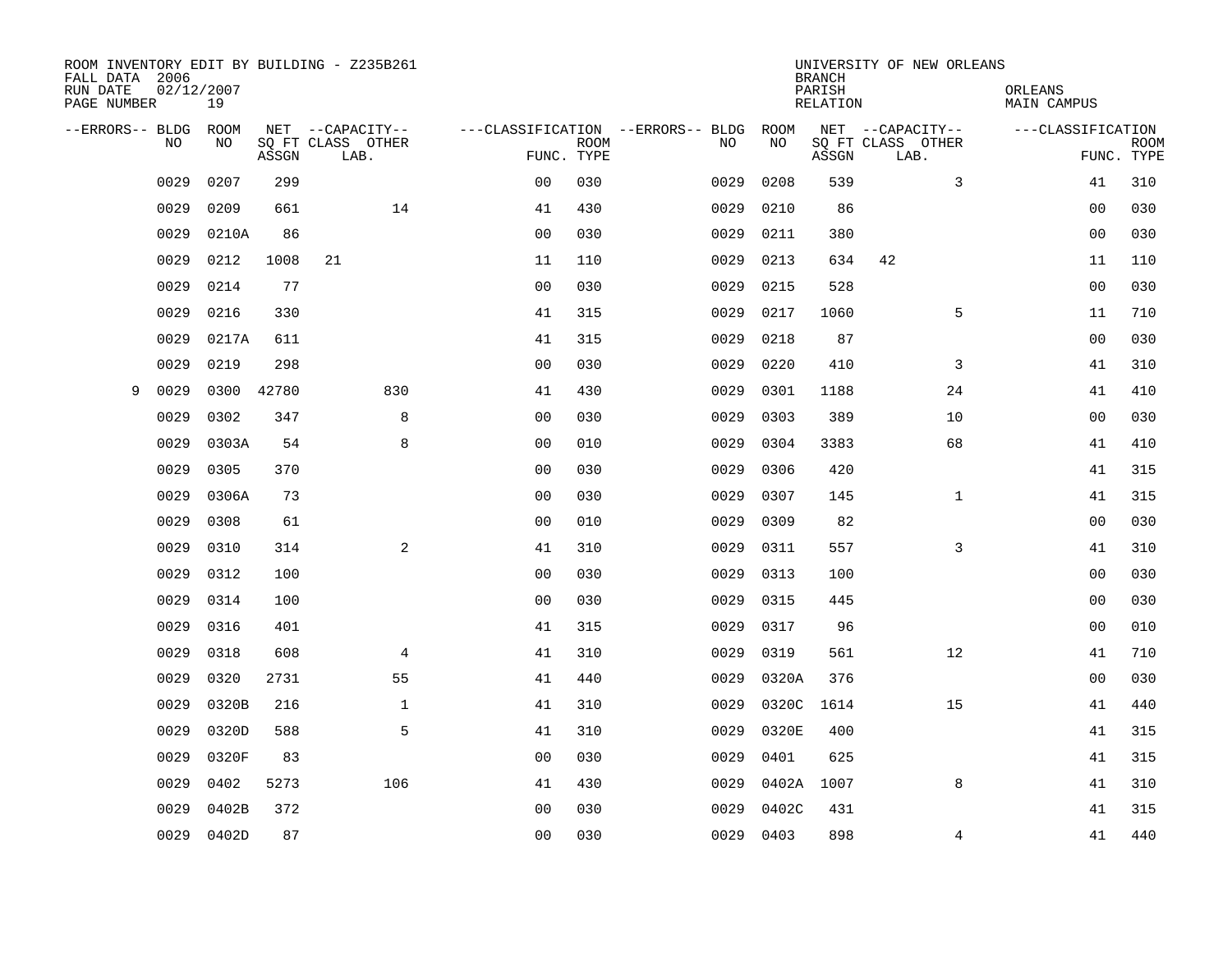| ROOM INVENTORY EDIT BY BUILDING - Z235B261<br>FALL DATA 2006<br>RUN DATE<br>PAGE NUMBER | 02/12/2007<br>20 |                 |                           |                |      |                                   |            | <b>BRANCH</b><br>PARISH<br><b>RELATION</b> | UNIVERSITY OF NEW ORLEANS | ORLEANS<br><b>MAIN CAMPUS</b> |                           |
|-----------------------------------------------------------------------------------------|------------------|-----------------|---------------------------|----------------|------|-----------------------------------|------------|--------------------------------------------|---------------------------|-------------------------------|---------------------------|
| --ERRORS-- BLDG                                                                         | <b>ROOM</b>      |                 | NET --CAPACITY--          |                |      | ---CLASSIFICATION --ERRORS-- BLDG | ROOM       |                                            | NET --CAPACITY--          | ---CLASSIFICATION             |                           |
| <b>NO</b>                                                                               | NO.              | ASSGN           | SO FT CLASS OTHER<br>LAB. | FUNC. TYPE     | ROOM | NO.                               | NO         | ASSGN                                      | SQ FT CLASS OTHER<br>LAB. |                               | <b>ROOM</b><br>FUNC. TYPE |
| 0029                                                                                    | 0404             | 573             | $\mathbf{1}$              | 41             | 310  | 0029                              | 0404A      | 111                                        |                           | 41                            | 315                       |
| 0029                                                                                    | 0404B            | 134             |                           | 41             | 315  | 0029                              | 0404C      | 400                                        | $\mathbf{1}$              | 41                            | 310                       |
| 0029                                                                                    | 0404D            | 222             | $\mathbf{1}$              | 41             | 310  | 0029                              | 0404E      | 207                                        | $\mathbf{1}$              | 41                            | 310                       |
| 0029                                                                                    | 0404F            | 228             | $\mathbf{1}$              | 41             | 310  | 0029                              | 0405       | 348                                        | 8                         | 0 <sub>0</sub>                | 030                       |
| 0029                                                                                    | 0406             | 524             | 14                        | 0 <sub>0</sub> | 030  | 0029                              | 0406A      | 55                                         |                           | 0 <sub>0</sub>                | 010                       |
| 0029                                                                                    | 0407             | 1655            | 40                        | 41             | 350  | 0029                              | 0407A      | 213                                        |                           | 41                            | 355                       |
| 0029                                                                                    | 0408             | 1369            | 45                        | 41             | 650  | 0029                              | 0408A      | 45                                         |                           | 0 <sub>0</sub>                | 010                       |
| 0029                                                                                    | 0408B            | 45              |                           | 41             | 655  | 0029                              | 0409       | 623                                        |                           | 0 <sub>0</sub>                | 030                       |
| 0029                                                                                    | 0410             | 1531            | 31                        | 41             | 420  | 0029                              | 0411       | 3021                                       | 20                        | 41                            | 310                       |
| 0029                                                                                    | 0412             | 320             |                           | 41             | 315  | 0029                              | 0412A      | 85                                         |                           | 0 <sub>0</sub>                | 030                       |
| 0029                                                                                    | 0413             | 159             | $\mathbf{1}$              | 41             | 310  | 0029                              | 0420       | 32948                                      |                           | 41                            | 750                       |
| 0029                                                                                    | 0443             | 212             |                           | 31             | 530  | 0029                              | 0444       | 196                                        |                           | 31                            | 530                       |
| 0029                                                                                    | 0445             | 252             |                           | 31             | 530  | 0029                              | 0446       | 292                                        |                           | 31                            | 535                       |
| 0029                                                                                    | 0447             | 205             |                           | 31             | 535  | 0029                              | 0448       | 179                                        |                           | 31                            | 535                       |
| 0029                                                                                    | 0448A            | 62              |                           | 31             | 530  | 0029                              | 0449       | 122                                        |                           | 31                            | 535                       |
| 0029                                                                                    | 0450             | 202             | $\mathbf{1}$              | 33             | 530  | 0029                              | 0451       | 131                                        | $\mathbf{1}$              | 33                            | 530                       |
| 0029                                                                                    | 0452             | 23              |                           | 33             | 535  | 0029                              | 0452A      | 283                                        | $\mathbf{1}$              | 33                            | 530                       |
| 0029                                                                                    | 0452B            | 212             | $\mathbf{1}$              | 33             | 530  | 0029                              | 0453       | 180                                        | $\mathbf{1}$              | 33                            | 530                       |
| 0029                                                                                    | 0453A            | $7\phantom{.0}$ |                           | 33             | 535  | 0029                              | 0454       | 112                                        | $\mathbf{1}$              | 33                            | 530                       |
| 0029                                                                                    | 0454A            | 24              |                           | 33             | 535  | 0029                              | 0454B      | 190                                        | $\mathbf{1}$              | 33                            | 530                       |
| 0029                                                                                    | 0454C            | $7\phantom{.0}$ |                           | 33             | 535  | 0029                              | 0455       | 24                                         |                           | 33                            | 535                       |
| 0029                                                                                    | 0455A            | 28              |                           | 33             | 535  | 0029                              | 0455B      | 104                                        | $\mathbf{1}$              | 33                            | 530                       |
| 0029                                                                                    | 0456             | 520             | 2                         | 33             | 530  |                                   | 0029 0456A | 105                                        |                           | 33                            | 535                       |
| 0029                                                                                    | 0457             | 15              |                           | 0 <sub>0</sub> | 010  | 0029                              | 0458       | 28                                         | $\mathbf{1}$              | 00                            | 030                       |
| 0029                                                                                    | 0459             | 150             | 2                         | 33             | 530  |                                   | 0029 0460  | 426                                        |                           | 0 <sub>0</sub>                | 030                       |
|                                                                                         | 0029 0460A       | 112             |                           | 00             | 030  |                                   | 0029 C0012 | 405                                        |                           | 0 <sub>0</sub>                | 020                       |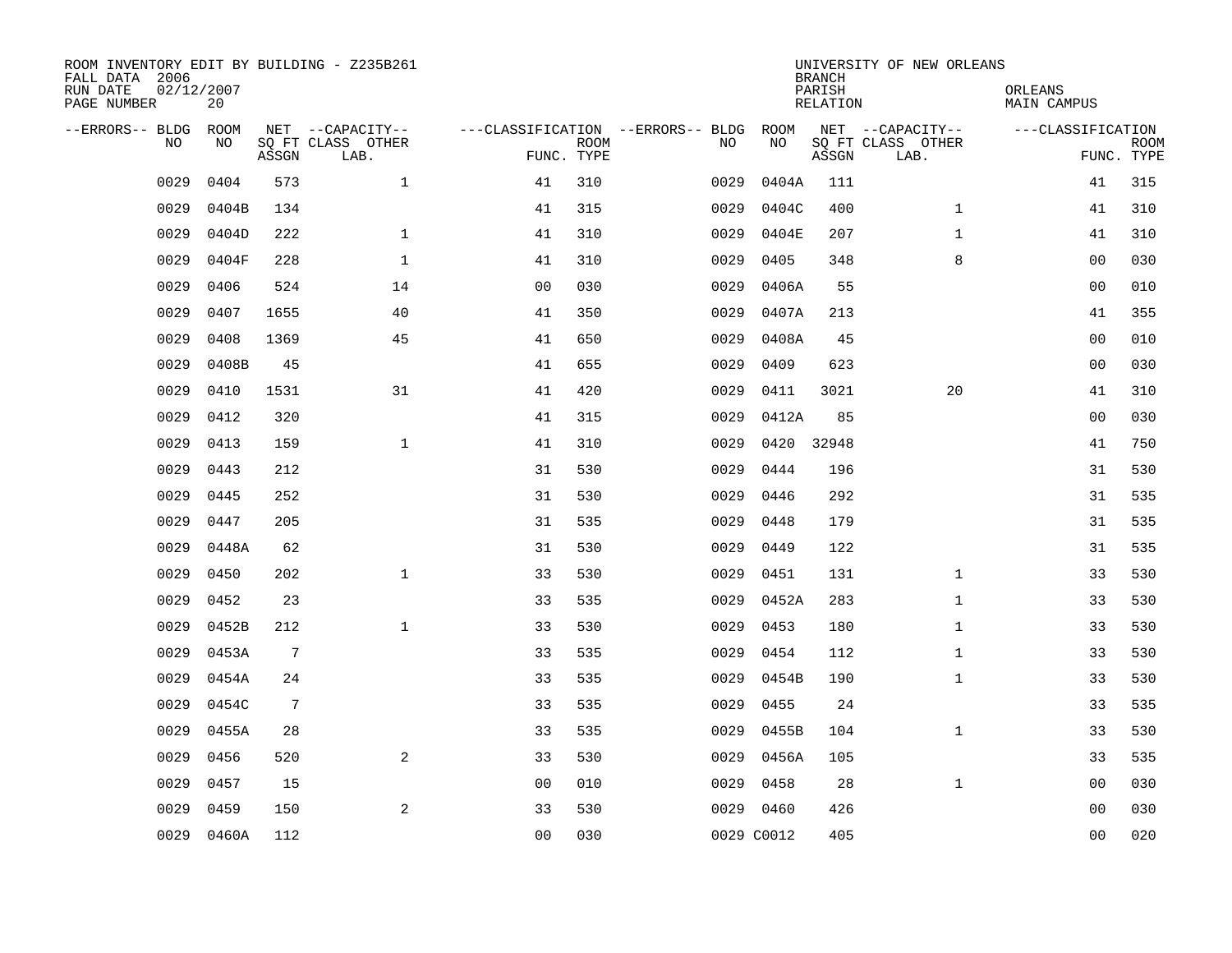| ROOM INVENTORY EDIT BY BUILDING - Z235B261<br>FALL DATA 2006 |                  |       |                           |                                        |             |     |             | <b>BRANCH</b>      | UNIVERSITY OF NEW ORLEANS |                        |                           |
|--------------------------------------------------------------|------------------|-------|---------------------------|----------------------------------------|-------------|-----|-------------|--------------------|---------------------------|------------------------|---------------------------|
| RUN DATE<br>PAGE NUMBER                                      | 02/12/2007<br>21 |       |                           |                                        |             |     |             | PARISH<br>RELATION |                           | ORLEANS<br>MAIN CAMPUS |                           |
| --ERRORS-- BLDG ROOM                                         |                  |       | NET --CAPACITY--          | ---CLASSIFICATION --ERRORS-- BLDG ROOM |             |     |             |                    | NET --CAPACITY--          | ---CLASSIFICATION      |                           |
| <b>NO</b>                                                    | NO.              | ASSGN | SO FT CLASS OTHER<br>LAB. | FUNC. TYPE                             | <b>ROOM</b> | NO. | NO          | ASSGN              | SQ FT CLASS OTHER<br>LAB. |                        | <b>ROOM</b><br>FUNC. TYPE |
|                                                              | 0029 C0021       | 529   |                           | 0 <sub>0</sub>                         | 020         |     | 0029 C0022  | 180                |                           | 00                     | 020                       |
|                                                              | 0029 C0023       | 250   |                           | 0 <sub>0</sub>                         | 020         |     | 0029 C0024  | 96                 |                           | 0 <sub>0</sub>         | 020                       |
|                                                              | 0029 C0031       | 256   |                           | 0 <sub>0</sub>                         | 020         |     | 0029 C0032  | 437                |                           | 0 <sub>0</sub>         | 020                       |
|                                                              | 0029 C0033       | 148   |                           | 0 <sub>0</sub>                         | 020         |     | 0029 C0034  | 156                |                           | 00                     | 020                       |
|                                                              | 0029 C0041       | 677   |                           | 0 <sub>0</sub>                         | 020         |     | 0029 C0043  | 303                |                           | 00                     | 020                       |
|                                                              | 0029 C0044       | 335   |                           | 0 <sub>0</sub>                         | 020         |     | 0029 E0011  | 31                 |                           | 0 <sub>0</sub>         | 020                       |
|                                                              | 0029 E0012       | 31    |                           | 83                                     | 083         |     | 0029 E0013  | 31                 |                           | 83                     | 083                       |
|                                                              | 0029 E0014       | 71    |                           | 0 <sub>0</sub>                         | 020         |     | 0029 E0021  | 29                 |                           | 00                     | 020                       |
|                                                              | 0029 E0022       | 29    |                           | 83                                     | 083         |     | 0029 E0023  | 29                 |                           | 83                     | 083                       |
|                                                              | 0029 E0024       | 71    |                           | 0 <sub>0</sub>                         | 020         |     | 0029 E0031  | 59                 |                           | 0 <sub>0</sub>         | 020                       |
|                                                              | 0029 E0032       | 59    |                           | 83                                     | 083         |     | 0029 E0033  | 59                 |                           | 0 <sub>0</sub>         | 020                       |
|                                                              | 0029 E0034       | 71    |                           | 0 <sub>0</sub>                         | 020         |     | 0029 E0041  | 59                 |                           | 0 <sub>0</sub>         | 020                       |
|                                                              | 0029 E0042       | 59    |                           | 83                                     | 083         |     | 0029 E0043  | 59                 |                           | 0 <sub>0</sub>         | 020                       |
|                                                              | 0029 E0044       | 71    |                           | 0 <sub>0</sub>                         | 020         |     | 0029 L0011A | 799                | 16                        | 11                     | 250                       |
|                                                              | 0029 L0011B      | 799   | 16                        | 11                                     | 250         |     | 0029 L0012  | 655                |                           | 0 <sub>0</sub>         | 020                       |
|                                                              | 0029 L0013       | 134   |                           | 0 <sub>0</sub>                         | 020         |     | 0029 L0021  | 1768               |                           | 0 <sub>0</sub>         | 020                       |
|                                                              | 0029 L0023       | 134   |                           | 0 <sub>0</sub>                         | 020         |     | 0029 L0031  | 1845               |                           | 0 <sub>0</sub>         | 020                       |
|                                                              | 0029 L0033       | 134   |                           | 0 <sub>0</sub>                         | 020         |     | 0029 L0041  | 3278               |                           | 00                     | 020                       |
|                                                              | 0029 L0042       | 198   |                           | 0 <sub>0</sub>                         | 020         |     | 0029 L0043  | 81                 |                           | 0 <sub>0</sub>         | 020                       |
|                                                              | 0029 S0011       | 317   |                           | 0 <sub>0</sub>                         | 020         |     | 0029 S0012  | 266                |                           | 00                     | 020                       |
|                                                              | 0029 S0013       | 363   |                           | 0 <sub>0</sub>                         | 020         |     | 0029 S0014  | 128                |                           | 0 <sub>0</sub>         | 020                       |
|                                                              | 0029 S0015       | 113   |                           | 0 <sub>0</sub>                         | 020         |     | 0029 S0016  | 284                |                           | 00                     | 020                       |
|                                                              | 0029 S0021       | 322   |                           | 0 <sub>0</sub>                         | 020         |     | 0029 S0022  | 345                |                           | 00                     | 020                       |
|                                                              | 0029 S0023       | 363   |                           | 0 <sub>0</sub>                         | 020         |     | 0029 S0024  | 195                |                           | 00                     | 020                       |
|                                                              | 0029 S0025       | 199   |                           | 0 <sub>0</sub>                         | 020         |     | 0029 S0026  | 360                |                           | 0 <sub>0</sub>         | 020                       |
|                                                              | 0029 S0031       | 323   |                           | 0 <sub>0</sub>                         | 020         |     | 0029 S0032  | 205                |                           | 0 <sub>0</sub>         | 020                       |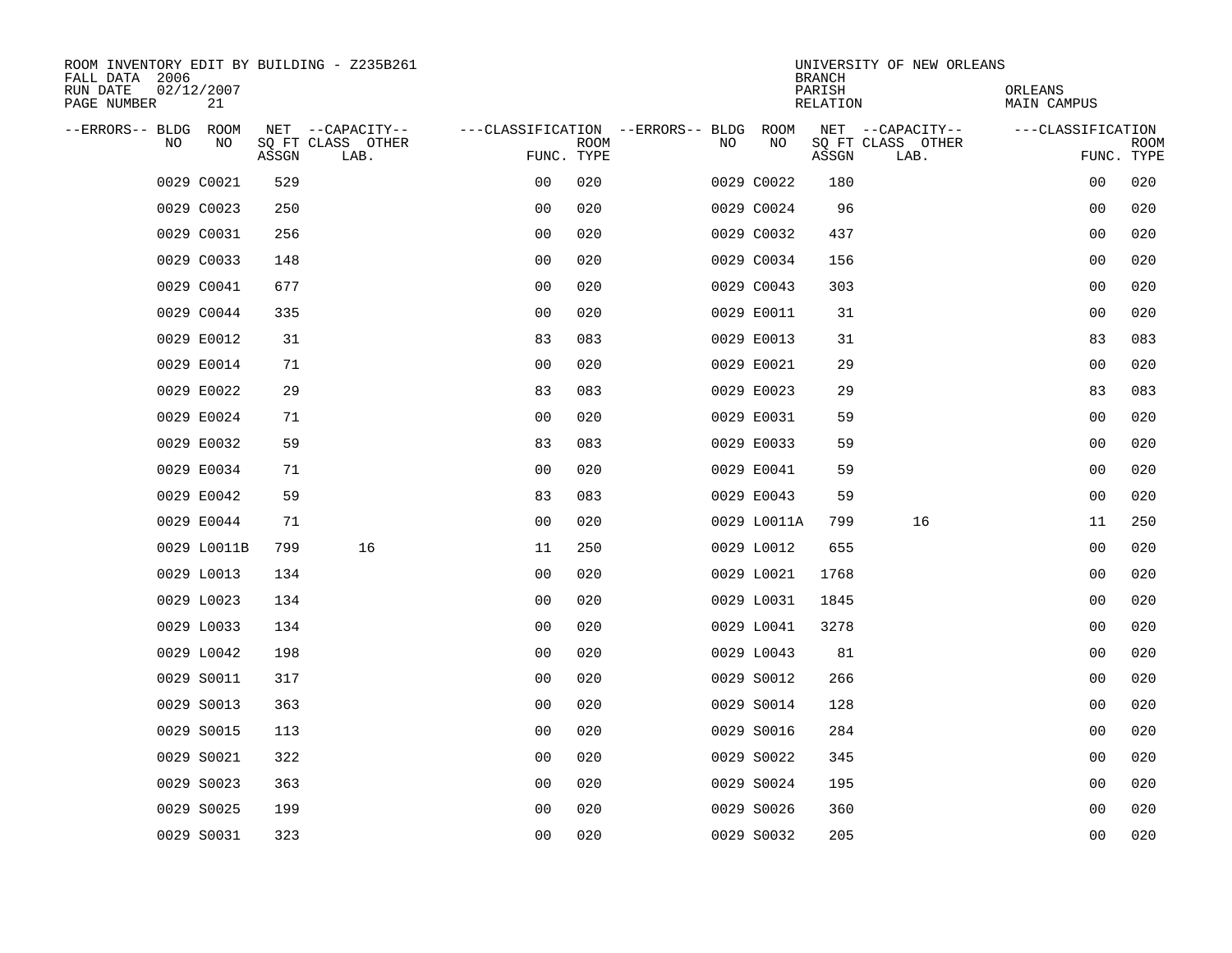| ROOM INVENTORY EDIT BY BUILDING - Z235B261<br>FALL DATA 2006<br>RUN DATE | 02/12/2007 |       |                                       |                                   |             |      |            | <b>BRANCH</b><br>PARISH                          | UNIVERSITY OF NEW ORLEANS                                              | ORLEANS            |             |
|--------------------------------------------------------------------------|------------|-------|---------------------------------------|-----------------------------------|-------------|------|------------|--------------------------------------------------|------------------------------------------------------------------------|--------------------|-------------|
| PAGE NUMBER                                                              | 22         |       |                                       |                                   |             |      |            | <b>RELATION</b>                                  |                                                                        | <b>MAIN CAMPUS</b> |             |
| --ERRORS-- BLDG ROOM<br><b>NO</b>                                        | NO.        |       | NET --CAPACITY--<br>SO FT CLASS OTHER | ---CLASSIFICATION --ERRORS-- BLDG | <b>ROOM</b> | NO.  | ROOM<br>NO |                                                  | NET --CAPACITY--<br>SQ FT CLASS OTHER                                  | ---CLASSIFICATION  | <b>ROOM</b> |
|                                                                          |            | ASSGN | LAB.                                  | FUNC. TYPE                        |             |      |            | ASSGN                                            | LAB.                                                                   |                    | FUNC. TYPE  |
|                                                                          | 0029 S0033 | 363   |                                       | 0 <sub>0</sub>                    | 020         |      | 0029 S0034 | 205                                              |                                                                        | 00                 | 020         |
|                                                                          | 0029 S0035 | 196   |                                       | 0 <sub>0</sub>                    | 020         |      | 0029 S0036 | 205                                              |                                                                        | 00                 | 020         |
|                                                                          | 0029 S0041 | 344   |                                       | 0 <sub>0</sub>                    | 020         |      | 0029 S0042 | 219                                              |                                                                        | 00                 | 020         |
|                                                                          | 0029 S0043 | 365   |                                       | 0 <sub>0</sub>                    | 020         |      | 0029 S0044 | 272                                              |                                                                        | 0 <sub>0</sub>     | 020         |
|                                                                          | 0029 S0045 | 200   |                                       | 00                                | 020         |      | 0029 S0046 | 217                                              |                                                                        | 0 <sub>0</sub>     | 020         |
|                                                                          | 0029 V0011 | 364   |                                       | 0 <sub>0</sub>                    | 020         |      | 0029 V0012 | 210                                              |                                                                        | 0 <sub>0</sub>     | 020         |
|                                                                          | 0029 V0013 | 129   |                                       | 0 <sub>0</sub>                    | 020         |      |            | TOTAL NUMBER CLASSROOMS<br>TOTAL NUMBER LABS 210 | TOTAL NET ASSIGN SQ. FT. IN ROOM FILE<br>TOTAL NUMBER SPECIAL LABS 220 | 211,953<br>3       |             |
|                                                                          | 0030 0101  | 667   | 16                                    | 63                                | 350         |      | 0030 0102  | 288                                              | 12                                                                     | 51                 | 350         |
| 0030                                                                     | 0103       | 241   | 2                                     | 51                                | 315         | 0030 | 0103A      | 158                                              | $\mathbf{1}$                                                           | 51                 | 310         |
| 0030                                                                     | 0103B      | 63    |                                       | 51                                | 315         | 0030 | 0103C      | 142                                              | $\mathbf{1}$                                                           | 51                 | 310         |
| 0030                                                                     | 0103D      | 83    | $\mathbf 1$                           | 51                                | 310         | 0030 | 0103E      | 76                                               | $\mathbf{1}$                                                           | 51                 | 310         |
| 0030                                                                     | 0103F      | 75    | $\mathbf 1$                           | 51                                | 310         | 0030 | 0103G      | 75                                               | $\mathbf{1}$                                                           | 51                 | 310         |
| 0030                                                                     | 0103H      | 75    | $\mathbf 1$                           | 51                                | 310         | 0030 | 0103I      | 98                                               | $\mathbf{1}$                                                           | 51                 | 310         |
| 0030                                                                     | 0103J      | 115   |                                       | 51                                | 315         | 0030 | 0103K      | 133                                              | 2                                                                      | 51                 | 310         |
| 0030                                                                     | 0103L      | 83    | $\mathbf{1}$                          | 51                                | 310         | 0030 | 0103M      | 81                                               | $\mathbf{1}$                                                           | 51                 | 310         |
| 0030                                                                     | 0103N      | 94    | 2                                     | 51                                | 310         | 0030 | 01030      | $7\phantom{.0}$                                  |                                                                        | 91                 | 315         |
| 0030                                                                     | 0103P      | 93    | $\mathbf{1}$                          | 51                                | 310         | 0030 | 01030      | 96                                               | $\mathbf{1}$                                                           | 51                 | 310         |
| 0030                                                                     | 0103R      | 78    | $\mathbf 1$                           | 51                                | 310         | 0030 | 0103S      | 75                                               | $\mathbf{1}$                                                           | 51                 | 310         |
| 0030                                                                     | 0103T      | 98    | $\overline{4}$                        | 51                                | 310         | 0030 | 0103U      | 116                                              | 5                                                                      | 51                 | 315         |
| 0030                                                                     | 0103V      | 54    | $\mathbf 1$                           | 51                                | 310         | 0030 | 0103W      | 15                                               |                                                                        | 91                 | 315         |
| 0030                                                                     | 0104       | 106   | $\mathbf{1}$                          | 51                                | 310         | 0030 | 0105       | 134                                              | 2                                                                      | 51                 | 310         |
| 0030                                                                     | 0105A      | 145   | 1                                     | 91                                | 310         | 0030 | 0106       | 134                                              | 3                                                                      | 51                 | 310         |
| 0030                                                                     | 0107       | 125   | $\overline{3}$                        | 0 <sub>0</sub>                    | 030         | 0030 | 0107A      | 125                                              | $\mathbf{1}$                                                           | 91                 | 310         |
|                                                                          | 0030 0108  | 170   |                                       | 00                                | 030         |      | 0030 0109  | 56                                               |                                                                        | 0 <sub>0</sub>     | 010         |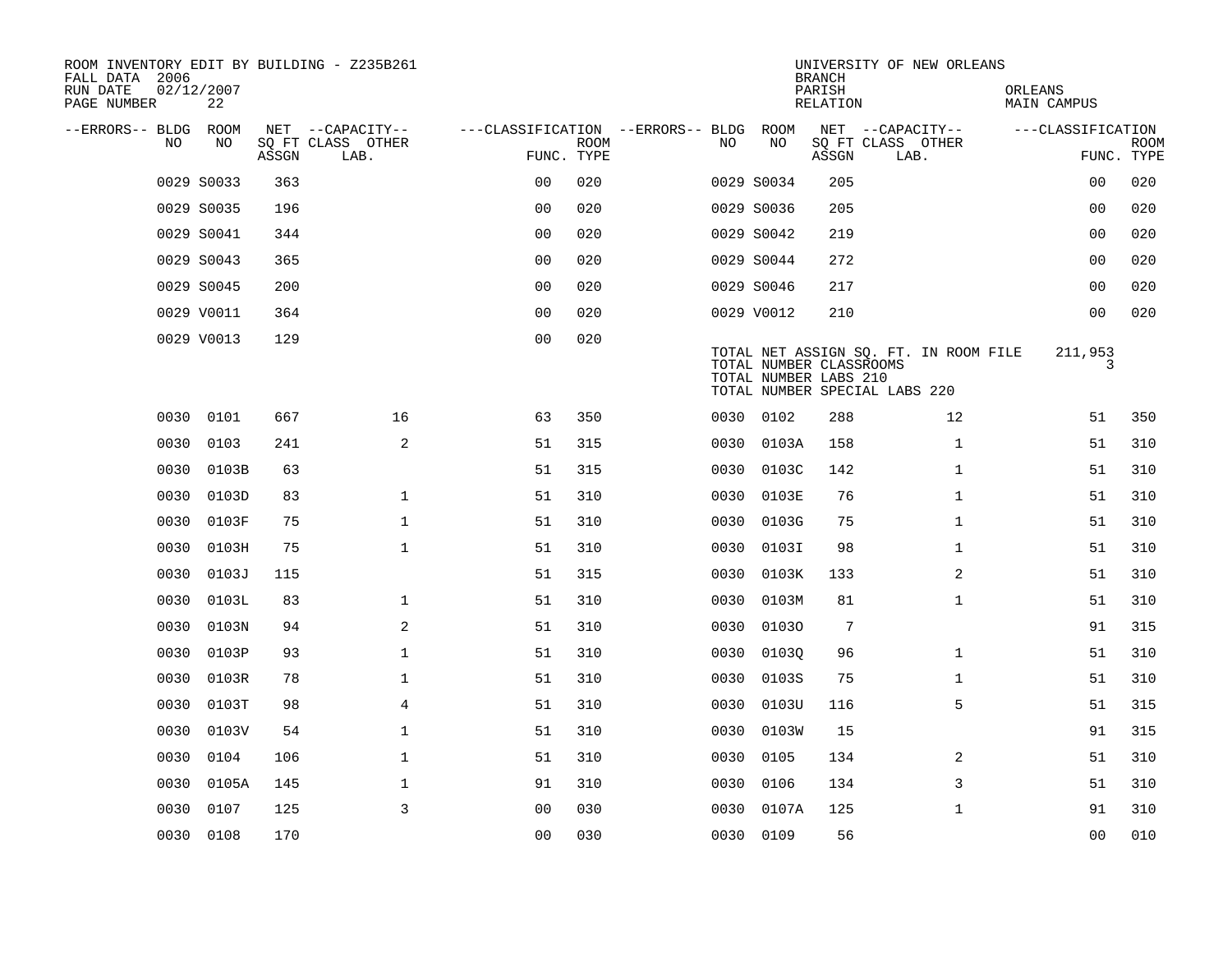| ROOM INVENTORY EDIT BY BUILDING - Z235B261<br>FALL DATA 2006<br>RUN DATE<br>PAGE NUMBER | 02/12/2007<br>23 |       |                                               |                |             |                                         |            | <b>BRANCH</b><br>PARISH<br><b>RELATION</b> | UNIVERSITY OF NEW ORLEANS                     | ORLEANS<br><b>MAIN CAMPUS</b> |                           |
|-----------------------------------------------------------------------------------------|------------------|-------|-----------------------------------------------|----------------|-------------|-----------------------------------------|------------|--------------------------------------------|-----------------------------------------------|-------------------------------|---------------------------|
| --ERRORS-- BLDG<br>NO                                                                   | ROOM<br>NO       | ASSGN | NET --CAPACITY--<br>SQ FT CLASS OTHER<br>LAB. | FUNC. TYPE     | <b>ROOM</b> | ---CLASSIFICATION --ERRORS-- BLDG<br>NO | ROOM<br>NO | ASSGN                                      | NET --CAPACITY--<br>SQ FT CLASS OTHER<br>LAB. | ---CLASSIFICATION             | <b>ROOM</b><br>FUNC. TYPE |
| 0030                                                                                    | 0110             | 205   | $\mathbf 1$                                   | 56             | 310         | 0030                                    | 0112       | 170                                        | 2                                             | 56                            | 310                       |
| 0030                                                                                    | 0112A            | 175   | 1                                             | 56             | 310         | 0030                                    | 0112B      | 730                                        | 6                                             | 56                            | 310                       |
| 0030                                                                                    | 0112C            | 172   | $\mathbf 1$                                   | 56             | 310         | 0030                                    | 0112D      | 7                                          |                                               | 56                            | 730                       |
| 0030                                                                                    | 0112E            | 7     |                                               | 56             | 730         | 0030                                    | 0112F      | 131                                        | $\mathbf{1}$                                  | 56                            | 310                       |
| 0030                                                                                    | 0112G            | 115   | $\mathbf{1}$                                  | 56             | 310         | 0030                                    | 0112H      | 739                                        | $\mathbf{1}$                                  | 56                            | 310                       |
| 0030                                                                                    | 0112J            | 130   | $\mathbf{1}$                                  | 56             | 310         | 0030                                    | 0112K      | 85                                         |                                               | 56                            | 315                       |
| 0030                                                                                    | 0112L            | 148   |                                               | 56             | 315         | 0030                                    | 0113       | 418                                        |                                               | 00                            | 030                       |
| 0030                                                                                    | 0201             | 365   | $\mathbf{1}$                                  | 46             | 310         | 0030                                    | 0201A      | 46                                         | $\mathbf{1}$                                  | 46                            | 350                       |
| 0030                                                                                    | 0201B            | 9     |                                               | 46             | 730         | 0030                                    | 0202       | 118                                        | $\mathbf{1}$                                  | 46                            | 310                       |
| 0030                                                                                    | 0203             | 11    |                                               | 0 <sub>0</sub> | 010         | 0030                                    | 0204       | 226                                        | 2                                             | 46                            | 310                       |
| 0030                                                                                    | 0205             | 1315  | 6                                             | 46             | 310         | 0030                                    | 0205A      | 175                                        | $\mathbf{1}$                                  | 46                            | 310                       |
| 0030                                                                                    | 0206             | 320   | $\mathbf{1}$                                  | 46             | 310         | 0030                                    | 0208       | 272                                        | 2                                             | 46                            | 310                       |
| 0030                                                                                    | 0210             | 275   | $\mathbf 1$                                   | 46             | 310         | 0030                                    | 0212       | 117                                        | $\mathbf{1}$                                  | 63                            | 310                       |
| 0030                                                                                    | 0212A            | 157   | $\mathbf 1$                                   | 63             | 310         | 0030                                    | 0213       | 226                                        | 3                                             | 63                            | 310                       |
| 0030                                                                                    | 0213A            | 126   | 1                                             | 63             | 310         | 0030                                    | 0213B      | 170                                        | 2                                             | 63                            | 310                       |
| 0030                                                                                    | 0213C            | 210   | $\mathbf{1}$                                  | 63             | 310         | 0030                                    | 0213D      | 128                                        | $\mathbf{1}$                                  | 63                            | 310                       |
| 0030                                                                                    | 0213E            | 116   | $\mathbf 1$                                   | 63             | 310         | 0030                                    | 0213F      | 124                                        | $\mathbf{1}$                                  | 63                            | 310                       |
| 0030                                                                                    | 0214             | 219   | 3                                             | 63             | 310         | 0030                                    | 0214A      | 101                                        | 3                                             | 63                            | 310                       |
| 0030                                                                                    | 0214B            | 101   | $\mathbf{1}$                                  | 63             | 310         | 0030                                    | 0214C      | 75                                         | $\mathbf{1}$                                  | 63                            | 310                       |
| 0030                                                                                    | 0216             | 142   | 12                                            | 63             | 310         | 0030                                    | 0216A      | 150                                        | $\mathbf{1}$                                  | 63                            | 310                       |
| 0030                                                                                    | 0216B            | 125   | $\mathbf{1}$                                  | 63             | 310         | 0030                                    | 0216C      | 62                                         | $\mathbf{1}$                                  | 63                            | 310                       |
| 0030                                                                                    | 0216D            | 108   |                                               | 00             | 030         | 0030                                    | 0216E      | 105                                        | $\mathbf{1}$                                  | 63                            | 310                       |
| 0030                                                                                    | 0216F            | 105   | $\mathbf 1$                                   | 63             | 310         | 0030                                    | 0216G      | 106                                        | $\mathbf{1}$                                  | 63                            | 310                       |
| 0030                                                                                    | 0216H            | 177   | $\mathbf 1$                                   | 63             | 310         | 0030                                    | 0216I      | 81                                         | $\mathbf{1}$                                  | 63                            | 310                       |
| 0030                                                                                    | 0216J            | 83    | $\mathbf 1$                                   | 63             | 310         | 0030                                    | 0216K      | 83                                         | $\mathbf{1}$                                  | 63                            | 310                       |
|                                                                                         | 0030 0216L       | 139   | $\mathbf{1}$                                  | 63             | 310         |                                         | 0030 0216M | 104                                        | $\mathbf{1}$                                  | 63                            | 310                       |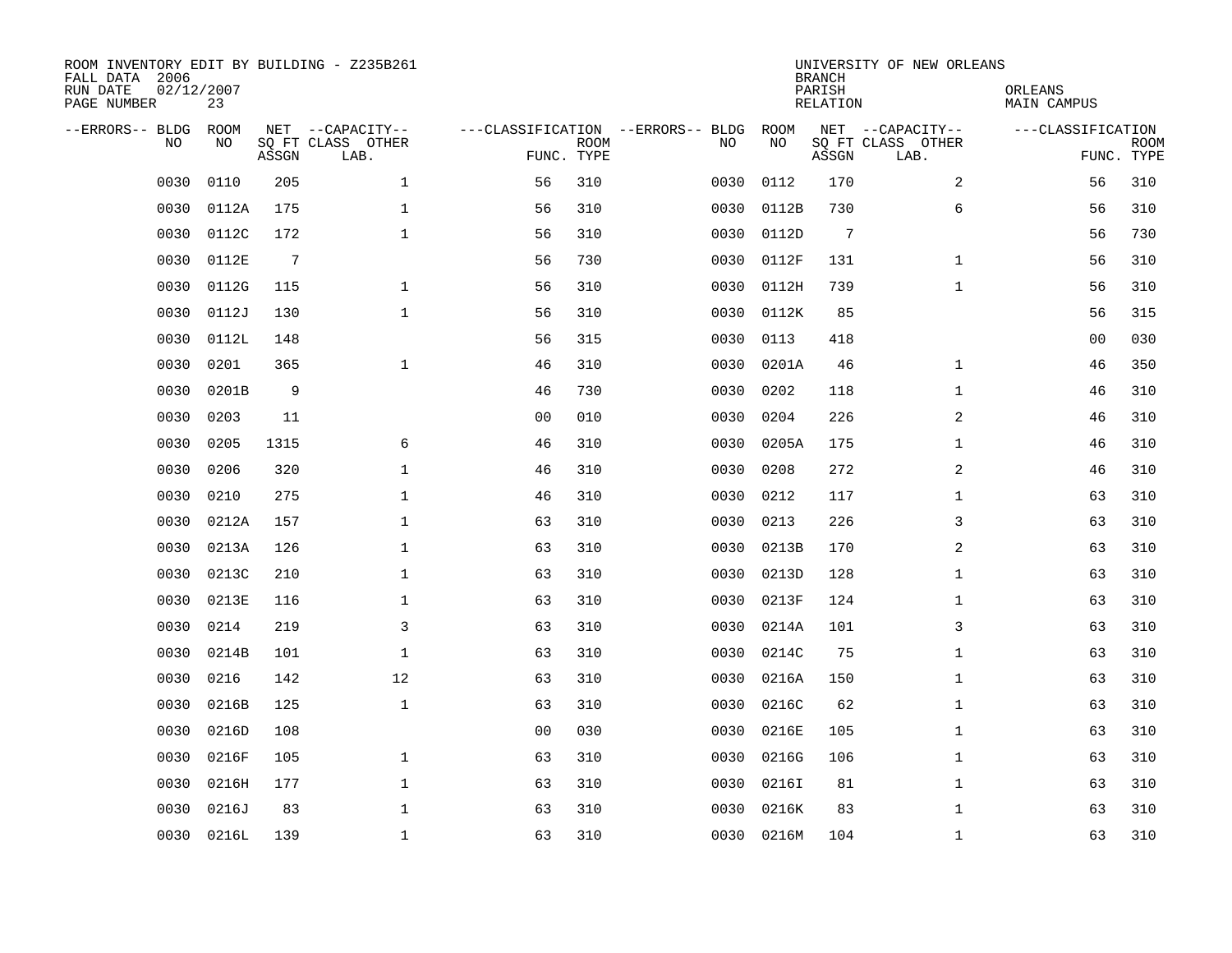| ROOM INVENTORY EDIT BY BUILDING - Z235B261<br>FALL DATA 2006<br>RUN DATE<br>PAGE NUMBER | 02/12/2007<br>24 |       |                           |                                   |             |      |                                                  | <b>BRANCH</b><br>PARISH<br>RELATION | UNIVERSITY OF NEW ORLEANS                                              | ORLEANS<br><b>MAIN CAMPUS</b> |                           |
|-----------------------------------------------------------------------------------------|------------------|-------|---------------------------|-----------------------------------|-------------|------|--------------------------------------------------|-------------------------------------|------------------------------------------------------------------------|-------------------------------|---------------------------|
| --ERRORS-- BLDG                                                                         | ROOM             |       | NET --CAPACITY--          | ---CLASSIFICATION --ERRORS-- BLDG |             |      | ROOM                                             |                                     | NET --CAPACITY--                                                       | ---CLASSIFICATION             |                           |
| NO                                                                                      | NO               | ASSGN | SQ FT CLASS OTHER<br>LAB. | FUNC. TYPE                        | <b>ROOM</b> | NO.  | NO                                               | ASSGN                               | SQ FT CLASS OTHER<br>LAB.                                              |                               | <b>ROOM</b><br>FUNC. TYPE |
| 0030                                                                                    | 0216N            | 167   | $\mathbf 1$               | 63                                | 310         | 0030 | 02160                                            | 78                                  | $\mathbf{1}$                                                           | 63                            | 310                       |
| 0030                                                                                    | 0216P            | 84    | $\mathbf 1$               | 63                                | 310         | 0030 | 02160                                            | 78                                  | $\mathbf{1}$                                                           | 63                            | 310                       |
| 0030                                                                                    | 0216R            | 87    | $\mathbf{1}$              | 63                                | 310         | 0030 | 0216S                                            | 93                                  |                                                                        | 92                            | 650                       |
| 0030                                                                                    | 0217             | 726   |                           | 0 <sub>0</sub>                    | 030         |      | 0030 0219                                        | 107                                 | 2                                                                      | 0 <sub>0</sub>                | 030                       |
|                                                                                         | 0030 0221        | 107   | 3                         | 00                                | 030         |      | 0030 0225                                        | 412                                 |                                                                        | 00                            | 030                       |
|                                                                                         | 0030 C0011       | 1495  |                           | 0 <sub>0</sub>                    | 020         |      | 0030 C0021                                       | 755                                 |                                                                        | 00                            | 020                       |
|                                                                                         | 0030 C0022       | 94    |                           | 0 <sub>0</sub>                    | 020         |      | 0030 C0023                                       | 54                                  |                                                                        | 0 <sub>0</sub>                | 020                       |
|                                                                                         | 0030 E0011       | 29    |                           | 0 <sub>0</sub>                    | 020         |      | 0030 E0021                                       | 29                                  |                                                                        | 00                            | 020                       |
|                                                                                         | 0030 S0011       | 99    |                           | 00                                | 020         |      | 0030 S0021                                       | 99                                  |                                                                        | 0 <sub>0</sub>                | 020                       |
|                                                                                         | 0030 S0022       | 205   |                           | 0 <sub>0</sub>                    | 020         |      | 0030 V0021                                       | 16                                  |                                                                        | 0 <sub>0</sub>                | 030                       |
|                                                                                         | 0030 V0022       | 134   |                           | 0 <sub>0</sub>                    | 030         |      | TOTAL NUMBER CLASSROOMS<br>TOTAL NUMBER LABS 210 |                                     | TOTAL NET ASSIGN SQ. FT. IN ROOM FILE<br>TOTAL NUMBER SPECIAL LABS 220 | 13,677                        |                           |
|                                                                                         | 0031 1004        | 1564  | 7                         | 63                                | 310         |      | 0031 1004A                                       | 210                                 | $\mathbf{1}$                                                           | 63                            | 310                       |
|                                                                                         | 0031 1004B       | 164   | $\mathbf{1}$              | 63                                | 310         |      | 0031 1004G                                       | 240                                 | $\mathbf{1}$                                                           | 63                            | 310                       |
|                                                                                         | 0031 1005        | 545   | 2                         | 54                                | 315         |      | 0031 1005A                                       | 106                                 | 3                                                                      | 54                            | 310                       |
|                                                                                         | 0031 1005B       | 106   | 2                         | 54                                | 310         |      | 0031 1005C                                       | 200                                 | $\mathbf{1}$                                                           | 53                            | 310                       |
|                                                                                         | 0031 1005D       | 156   | 10                        | 54                                | 350         |      | 0031 1005E                                       | 156                                 | $\mathbf{1}$                                                           | 54                            | 310                       |
|                                                                                         | 0031 1005F       | 102   | $\mathbf 1$               | 54                                | 310         |      | 0031 1005G                                       | 102                                 | $\mathbf{1}$                                                           | 54                            | 310                       |
|                                                                                         | 0031 1005H       | 102   | $\mathbf 1$               | 54                                | 310         |      | 0031 1005I                                       | 46                                  | $\mathbf{1}$                                                           | 63                            | 310                       |
|                                                                                         | 0031 1005J       | 175   | $\mathbf{1}$              | 54                                | 310         |      | 0031 1005K                                       | 178                                 | 4                                                                      | 54                            | 310                       |
|                                                                                         | 0031 1005L       | 73    | $\mathbf{1}$              | 54                                | 310         |      | 0031 1005M                                       | 310                                 | 2                                                                      | 54                            | 310                       |
|                                                                                         | 0031 1005N       | 96    | $\mathbf 1$               | 54                                | 310         |      | 0031 10050                                       | 96                                  | $\mathbf{1}$                                                           | 54                            | 310                       |
|                                                                                         | 0031 1005P       | 104   | $\mathbf 1$               | 54                                | 310         |      | 0031 1005Q                                       | 104                                 | 2                                                                      | 54                            | 310                       |
|                                                                                         | 0031 1005R       | 56    | $\mathbf{1}$              | 54                                | 310         |      | 0031 1005S                                       | 104                                 |                                                                        | 54                            | 315                       |
|                                                                                         | 0031 1005T       | 45    | $\mathbf{1}$              | 54                                | 310         |      | 0031 1005U                                       | 46                                  |                                                                        | 54                            | 315                       |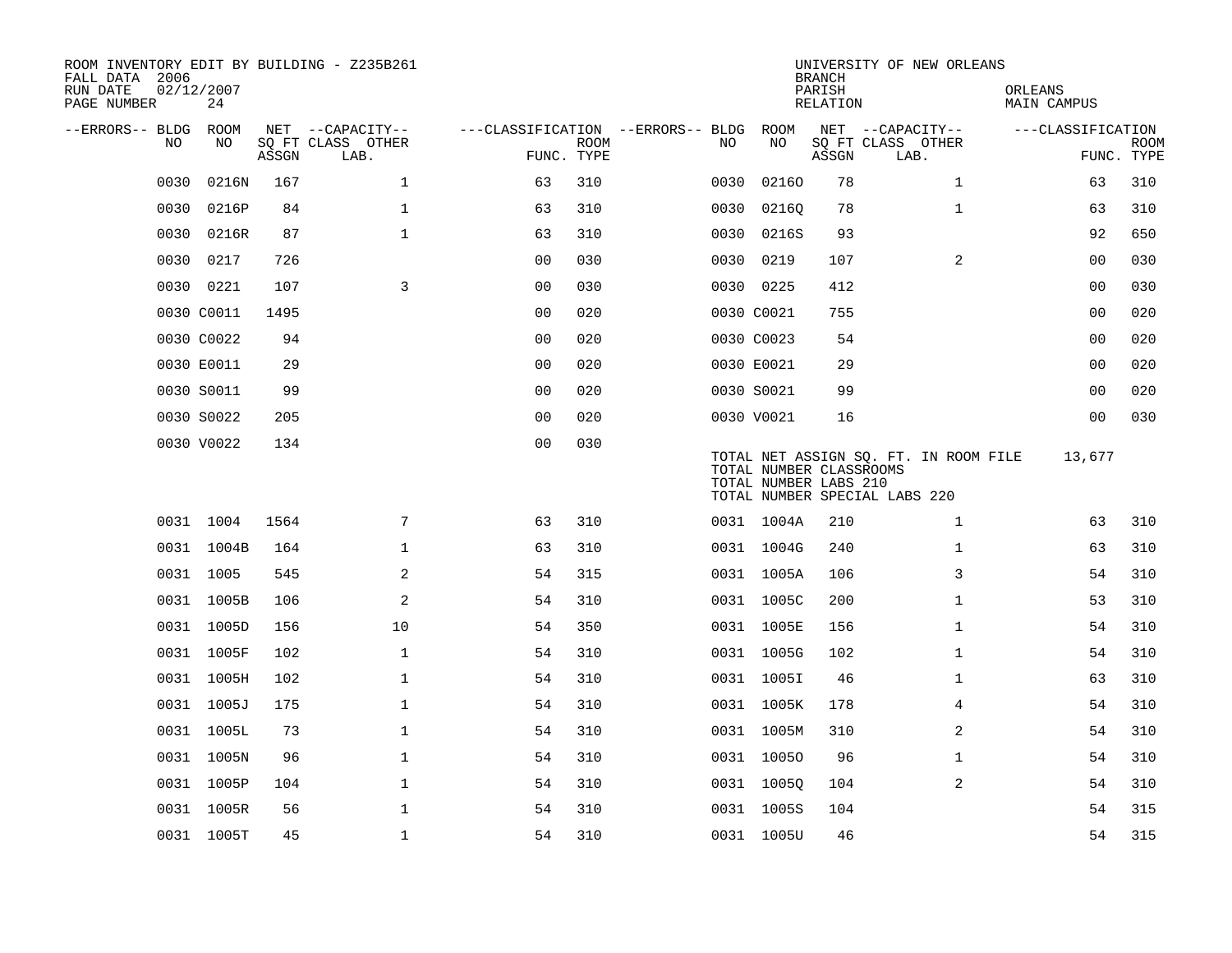| ROOM INVENTORY EDIT BY BUILDING - Z235B261<br>FALL DATA 2006<br>RUN DATE<br>PAGE NUMBER | 02/12/2007<br>25 |       |                                               |                |             |                                         |            | <b>BRANCH</b><br>PARISH<br><b>RELATION</b> | UNIVERSITY OF NEW ORLEANS                     | ORLEANS<br><b>MAIN CAMPUS</b> |                           |
|-----------------------------------------------------------------------------------------|------------------|-------|-----------------------------------------------|----------------|-------------|-----------------------------------------|------------|--------------------------------------------|-----------------------------------------------|-------------------------------|---------------------------|
| --ERRORS-- BLDG<br>NO.                                                                  | ROOM<br>NO       | ASSGN | NET --CAPACITY--<br>SQ FT CLASS OTHER<br>LAB. | FUNC. TYPE     | <b>ROOM</b> | ---CLASSIFICATION --ERRORS-- BLDG<br>NO | ROOM<br>NO | ASSGN                                      | NET --CAPACITY--<br>SQ FT CLASS OTHER<br>LAB. | ---CLASSIFICATION             | <b>ROOM</b><br>FUNC. TYPE |
|                                                                                         | 0031 1006        | 1216  | 20                                            | 62             | 310         |                                         | 0031 1006A | 116                                        | $\mathbf{1}$                                  | 62                            | 310                       |
|                                                                                         | 0031 1006B       | 210   | $\mathbf 1$                                   | 62             | 310         |                                         | 0031 1006C | 140                                        | 2                                             | 62                            | 310                       |
|                                                                                         | 0031 1006D       | 220   | 2                                             | 62             | 310         |                                         | 0031 1006E | 200                                        | 4                                             | 62                            | 315                       |
|                                                                                         | 0031 1006F       | 123   |                                               | 62             | 315         |                                         | 0031 1006G | 228                                        |                                               | 62                            | 730                       |
| 0031                                                                                    | 1008             | 134   | 3                                             | 00             | 030         |                                         | 0031 1009  | 108                                        | 2                                             | 0 <sub>0</sub>                | 030                       |
|                                                                                         | 0031 1010        | 525   |                                               | 0 <sub>0</sub> | 030         |                                         | 0031 1011  | 120                                        |                                               | 0 <sub>0</sub>                | 010                       |
| 0031                                                                                    | 2003             | 359   | 3                                             | 63             | 310         |                                         | 0031 2003A | 367                                        | $\mathbf{1}$                                  | 63                            | 310                       |
|                                                                                         | 0031 2004        | 789   | $\mathbf{1}$                                  | 61             | 310         |                                         | 0031 2004B | 335                                        | $\mathbf{1}$                                  | 61                            | 310                       |
| 0031                                                                                    | 2004C            | 29    |                                               | 0 <sub>0</sub> | 020         |                                         | 0031 2004D | 30                                         | $\mathbf{1}$                                  | 0 <sub>0</sub>                | 030                       |
|                                                                                         | 0031 2004E       | 44    |                                               | 61             | 315         |                                         | 0031 2004F | 188                                        | $\mathbf{1}$                                  | 61                            | 310                       |
| 0031                                                                                    | 2004G            | 208   | $\mathbf{1}$                                  | 61             | 310         |                                         | 0031 2004H | 21                                         |                                               | 61                            | 730                       |
|                                                                                         | 0031 2005        | 40    |                                               | 63             | 315         |                                         | 0031 2006  | 138                                        | 2                                             | 63                            | 310                       |
| 0031                                                                                    | 2007             | 196   | 3                                             | 63             | 350         | 0031                                    | 2007A      | 109                                        |                                               | 61                            | 315                       |
|                                                                                         | 0031 2008        | 235   | 10                                            | 61             | 350         |                                         | 0031 2009  | 119                                        |                                               | 00                            | 030                       |
| 0031                                                                                    | 2010             | 955   | 7                                             | 62             | 310         |                                         | 0031 2010A | 341                                        | $\mathbf{1}$                                  | 62                            | 310                       |
|                                                                                         | 0031 2010B       | 216   | 1                                             | 62             | 310         |                                         | 0031 2010C | 116                                        | $\mathbf{1}$                                  | 62                            | 310                       |
| 0031                                                                                    | 2010D            | 178   | $\mathbf 1$                                   | 62             | 310         | 0031                                    | 2010F      | 36                                         |                                               | 62                            | 730                       |
| 0031                                                                                    | 2011             | 1162  | 6                                             | 61             | 310         |                                         | 0031 2011A | 207                                        | $\mathbf{1}$                                  | 61                            | 310                       |
|                                                                                         | 0031 2011B       | 204   | $\mathbf 1$                                   | 61             | 310         |                                         | 0031 2011C | 247                                        | $\mathbf{1}$                                  | 61                            | 310                       |
|                                                                                         | 0031 2011D       | 362   | $\mathbf 1$                                   | 61             | 310         |                                         | 0031 2012  | 295                                        | 2                                             | 63                            | 310                       |
|                                                                                         | 0031 2012A       | 150   | $\mathbf{1}$                                  | 63             | 310         |                                         | 0031 2012B | 180                                        | $\mathbf{1}$                                  | 63                            | 310                       |
|                                                                                         | 0031 2012C       | 95    | $\mathbf{1}$                                  | 63             | 310         |                                         | 0031 2013  | 140                                        |                                               | 0 <sub>0</sub>                | 010                       |
|                                                                                         | 0031 2014        | 115   | 3                                             | 0 <sub>0</sub> | 030         |                                         | 0031 2015  | 106                                        | 3                                             | 0 <sub>0</sub>                | 030                       |
|                                                                                         | 0031 2016        | 244   |                                               | 00             | 030         |                                         | 0031 2017  | 267                                        | 20                                            | 92                            | 650                       |
|                                                                                         | 0031 C0011       | 1265  |                                               | 0 <sub>0</sub> | 020         |                                         | 0031 C0012 | 302                                        |                                               | 0 <sub>0</sub>                | 020                       |
|                                                                                         | 0031 C0013       | 285   |                                               | 00             | 020         |                                         | 0031 C0014 | 69                                         |                                               | 0 <sub>0</sub>                | 020                       |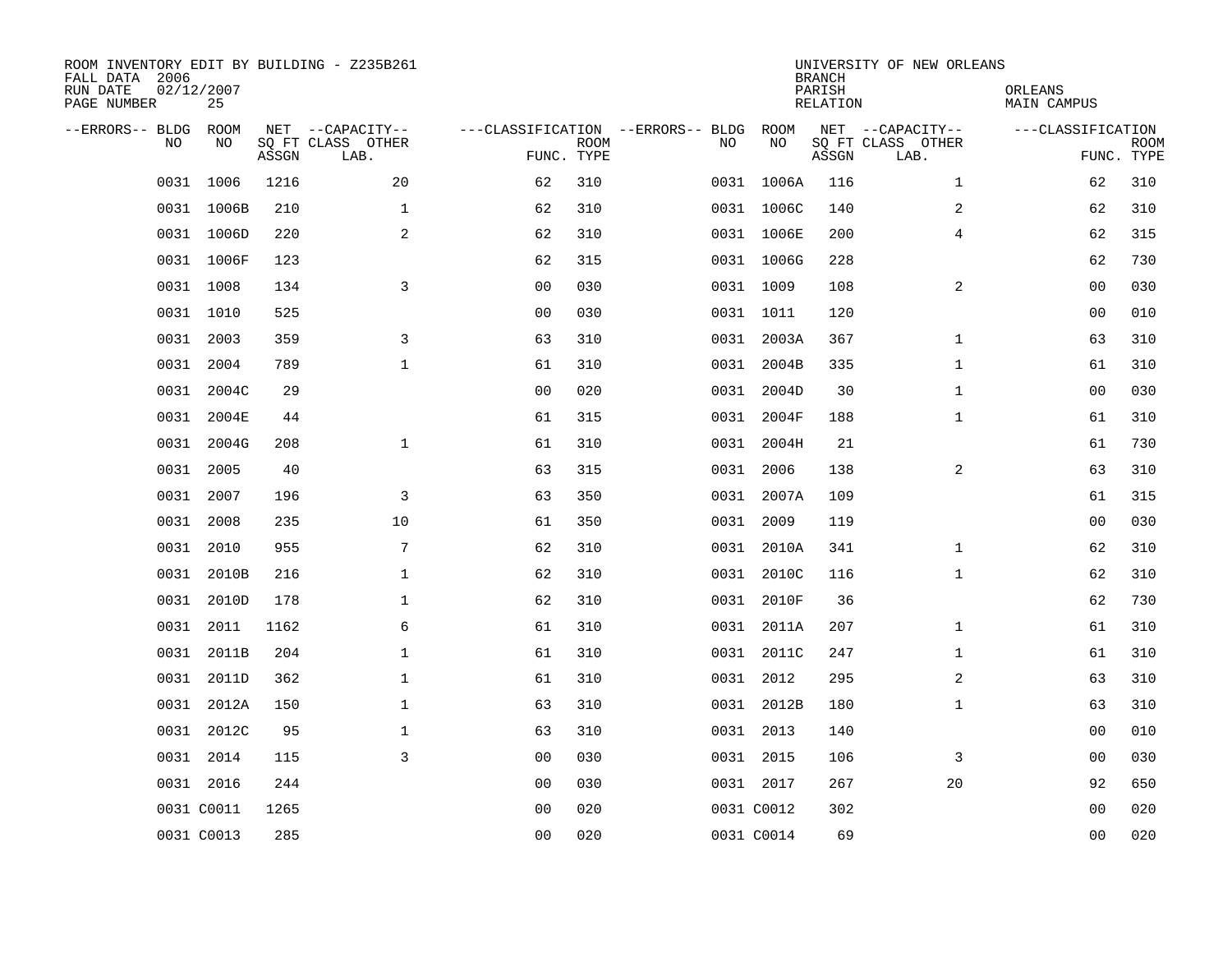| ROOM INVENTORY EDIT BY BUILDING - Z235B261<br>FALL DATA 2006<br>RUN DATE | 02/12/2007 |       |                                       |                                        |             |     |                                                  | <b>BRANCH</b><br>PARISH | UNIVERSITY OF NEW ORLEANS                                              | ORLEANS           |             |
|--------------------------------------------------------------------------|------------|-------|---------------------------------------|----------------------------------------|-------------|-----|--------------------------------------------------|-------------------------|------------------------------------------------------------------------|-------------------|-------------|
| PAGE NUMBER                                                              | 26         |       |                                       |                                        |             |     |                                                  | RELATION                |                                                                        | MAIN CAMPUS       |             |
| --ERRORS-- BLDG ROOM<br>NO.                                              | NO         |       | NET --CAPACITY--<br>SQ FT CLASS OTHER | ---CLASSIFICATION --ERRORS-- BLDG ROOM | <b>ROOM</b> | NO. | NO                                               |                         | NET --CAPACITY--<br>SQ FT CLASS OTHER                                  | ---CLASSIFICATION | <b>ROOM</b> |
|                                                                          |            | ASSGN | LAB.                                  | FUNC. TYPE                             |             |     |                                                  | ASSGN                   | LAB.                                                                   |                   | FUNC. TYPE  |
|                                                                          | 0031 C0021 | 1157  |                                       | 0 <sub>0</sub>                         | 020         |     | 0031 E0012                                       | 31                      |                                                                        | 0 <sub>0</sub>    | 020         |
|                                                                          | 0031 E0021 | 31    |                                       | 0 <sub>0</sub>                         | 020         |     | 0031 S0013                                       | 133                     |                                                                        | 0 <sub>0</sub>    | 020         |
|                                                                          | 0031 S0014 | 177   |                                       | 0 <sub>0</sub>                         | 020         |     | 0031 S0023                                       | 133                     |                                                                        | 0 <sub>0</sub>    | 020         |
|                                                                          | 0031 S0024 | 177   |                                       | 0 <sub>0</sub>                         | 020         |     | TOTAL NUMBER CLASSROOMS<br>TOTAL NUMBER LABS 210 |                         | TOTAL NET ASSIGN SQ. FT. IN ROOM FILE<br>TOTAL NUMBER SPECIAL LABS 220 | 15,679            |             |
|                                                                          | 0032 0100  | 7101  | 16                                    | 52                                     | 650         |     | 0032 0101                                        | 6512                    | 200                                                                    | 91                | 630         |
|                                                                          | 0032 0101A | 56    |                                       | 91                                     | 635         |     | 0032 0102                                        | 7864                    | 7                                                                      | 91                | 660         |
| 0032                                                                     | 0102A      | 139   | $\mathbf{1}$                          | 91                                     | 310         |     | 0032 0102B                                       | 104                     | $\mathbf{1}$                                                           | 91                | 310         |
| 0032                                                                     | 0102C      | 104   | $\mathbf 1$                           | 91                                     | 310         |     | 0032 0102D                                       | 110                     | $\mathbf{1}$                                                           | 91                | 310         |
| 0032                                                                     | 0102E      | 2451  | 2                                     | 91                                     | 310         |     | 0032 0103                                        | 4959                    | 250                                                                    | 91                | 630         |
|                                                                          | 0032 0104G | 192   | $\mathbf{1}$                          | 91                                     | 310         |     | 0032 0105                                        | 3344                    |                                                                        | 91                | 635         |
| 0032                                                                     | 0105A      | 105   |                                       | 91                                     | 635         |     | 0032 0105B                                       | 79                      |                                                                        | 91                | 635         |
|                                                                          | 0032 0105C | 128   |                                       | 91                                     | 635         |     | 0032 0105D                                       | 84                      |                                                                        | 91                | 635         |
|                                                                          | 0032 0106  | 316   | 5                                     | 0 <sub>0</sub>                         | 030         |     | 0032 0106A                                       | 34                      |                                                                        | 0 <sub>0</sub>    | 010         |
|                                                                          | 0032 0107  | 120   | 2                                     | 91                                     | 310         |     | 0032 0108                                        | 229                     | 8                                                                      | 0 <sub>0</sub>    | 030         |
| 0032                                                                     | 0108A      | 289   | 8                                     | 0 <sub>0</sub>                         | 030         |     | 0032 0109A                                       | 470                     |                                                                        | 91                | 635         |
| 0032                                                                     | 0110A      | 29    |                                       | 0 <sub>0</sub>                         | 010         |     | 0032 0110E                                       | 812                     | 40                                                                     | 91                | 730         |
|                                                                          | 0032 0110F | 141   |                                       | 91                                     | 685         |     | 0032 0111                                        | 99                      |                                                                        | 91                | 635         |
|                                                                          | 0032 0111A | 54    |                                       | 91                                     | 635         |     | 0032 0112                                        | 431                     |                                                                        | 52                | 680         |
|                                                                          | 0032 0112A | 20    |                                       | 91                                     | 635         |     | 0032 0113                                        | 88                      | 2                                                                      | 0 <sub>0</sub>    | 030         |
|                                                                          | 0032 0114  | 858   | $\mathbf 1$                           | 91                                     | 680         |     | 0032 0114A                                       | 32                      | $\mathbf{1}$                                                           | 91                | 655         |
|                                                                          | 0032 0115  | 133   | 2                                     | 0 <sub>0</sub>                         | 030         |     | 0032 0116                                        | 1723                    | 2                                                                      | 91                | 315         |
|                                                                          | 0032 0117A | 35    |                                       | 91                                     | 315         |     | 0032 0117B                                       | 149                     | $\mathbf{1}$                                                           | 91                | 315         |
| 0032                                                                     | 0119       | 3636  | $\mathbf 1$                           | 91                                     | 670         |     | 0032 0121                                        | 505                     |                                                                        | 91                | 635         |
|                                                                          | 0032 0122  | 103   | $\mathbf{1}$                          | 91                                     | 310         |     | 0032 0124                                        | 254                     | $\mathbf{1}$                                                           | 91                | 650         |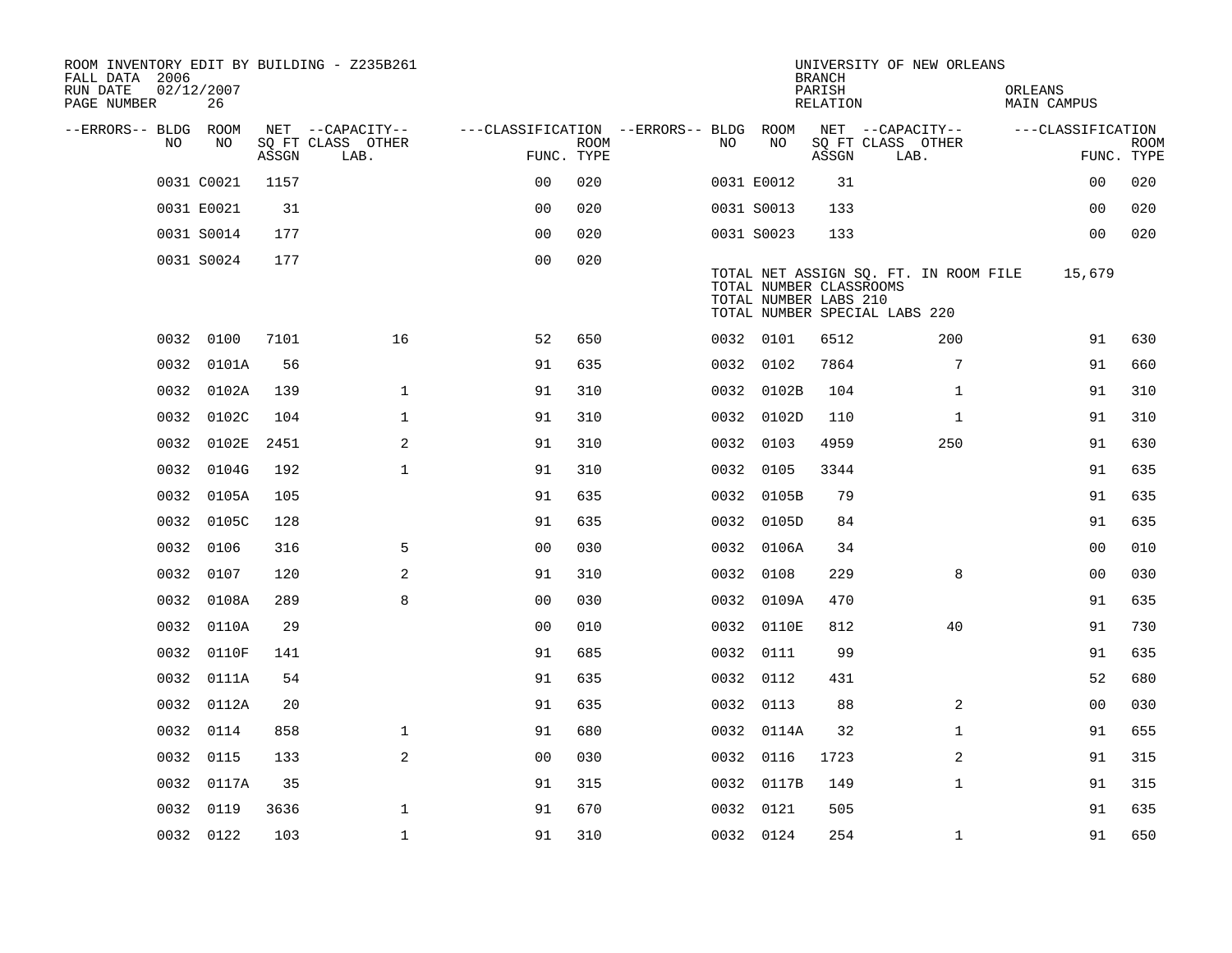| ROOM INVENTORY EDIT BY BUILDING - Z235B261<br>FALL DATA 2006<br>RUN DATE<br>PAGE NUMBER | 02/12/2007<br>27 |       |                                       |                                        |             |           |            | <b>BRANCH</b><br>PARISH<br>RELATION | UNIVERSITY OF NEW ORLEANS             | ORLEANS<br>MAIN CAMPUS |             |
|-----------------------------------------------------------------------------------------|------------------|-------|---------------------------------------|----------------------------------------|-------------|-----------|------------|-------------------------------------|---------------------------------------|------------------------|-------------|
| --ERRORS-- BLDG ROOM<br>NO.                                                             | NO.              |       | NET --CAPACITY--<br>SQ FT CLASS OTHER | ---CLASSIFICATION --ERRORS-- BLDG ROOM | <b>ROOM</b> | NO.       | NO         |                                     | NET --CAPACITY--<br>SQ FT CLASS OTHER | ---CLASSIFICATION      | <b>ROOM</b> |
|                                                                                         |                  | ASSGN | LAB.                                  | FUNC. TYPE                             |             |           |            | ASSGN                               | LAB.                                  |                        | FUNC. TYPE  |
| 0032                                                                                    | 0125             | 348   | 16                                    | 52                                     | 680         | 0032 0127 |            | 348                                 | 16                                    | 52                     | 680         |
| 0032                                                                                    | 0131             | 517   | 36                                    | 91                                     | 630         | 0032 0133 |            | 1442                                | 88                                    | 91                     | 630         |
| 0032                                                                                    | 0135             | 369   |                                       | 91                                     | 630         | 0032 0137 |            | 1949                                |                                       | 00                     | 030         |
| 0032                                                                                    | 0200             | 4638  | 30                                    | 52                                     | 650         | 0032 0201 |            | 5661                                | 150                                   | 52                     | 650         |
| 0032                                                                                    | 0201A            | 396   | 20                                    | 44                                     | 250         |           | 0032 0201B | 403                                 | 12                                    | 52                     | 680         |
| 0032                                                                                    | 0201C            | 631   | 20                                    | 52                                     | 680         | 0032      | 0203       | 6247                                | 700                                   | 91                     | 610         |
| 0032                                                                                    | 0203A            | 291   |                                       | 91                                     | 615         |           | 0032 0203B | 424                                 |                                       | 91                     | 615         |
| 0032                                                                                    | 0203D            | 18    | $\mathbf 1$                           | 91                                     | 615         |           | 0032 0203E | 19                                  | $\mathbf{1}$                          | 91                     | 615         |
| 0032                                                                                    | 0203F            | 185   |                                       | 91                                     | 615         |           | 0032 0203G | 249                                 |                                       | 52                     | 315         |
| 0032                                                                                    | 0203H            | 135   |                                       | 91                                     | 615         |           | 0032 0203I | 317                                 |                                       | 91                     | 615         |
| 0032                                                                                    | 0203J            | 218   |                                       | 91                                     | 615         |           | 0032 0203K | 165                                 |                                       | 00                     | 020         |
| 0032                                                                                    | 0203L            | 144   |                                       | 0 <sub>0</sub>                         | 020         | 0032 0204 |            | 511                                 | 40                                    | 91                     | 680         |
| 0032                                                                                    | 0206             | 34    |                                       | 0 <sub>0</sub>                         | 010         | 0032      | 0207       | 1278                                |                                       | 0 <sub>0</sub>         | 030         |
| 0032                                                                                    | 0208             | 566   | 50                                    | 91                                     | 680         | 0032      | 0209       | 91                                  |                                       | 91                     | 635         |
| 0032                                                                                    | 0209A            | 636   | 12                                    | 91                                     | 630         | 0032      | 0210       | 590                                 | 36                                    | 91                     | 680         |
| 0032                                                                                    | 0211A 1343       |       | 125                                   | 91                                     | 680         |           | 0032 0211B | 1652                                | 150                                   | 91                     | 680         |
| 0032                                                                                    | 0211C            | 63    |                                       | 0 <sub>0</sub>                         | 030         | 0032 0213 |            | 834                                 | $\mathbf{1}$                          | 91                     | 635         |
| 0032                                                                                    | 0213A            | 160   |                                       | 91                                     | 635         | 0032 0214 |            | 634                                 | 40                                    | 91                     | 680         |
|                                                                                         | 0032 0215        | 248   |                                       | 91                                     | 635         | 0032 0216 |            | 498                                 | 25                                    | 91                     | 680         |
| 0032                                                                                    | 0218             | 565   | 6                                     | 91                                     | 310         |           | 0032 0218A | 70                                  | $\mathbf{1}$                          | 91                     | 310         |
| 0032                                                                                    | 0218B            | 65    | $\mathbf 1$                           | 91                                     | 310         |           | 0032 0218C | 113                                 | $\mathbf{1}$                          | 91                     | 310         |
| 0032                                                                                    | 0218D            | 65    | $\mathbf{1}$                          | 91                                     | 310         | 0032 0220 |            | 468                                 | 40                                    | 91                     | 680         |
| 0032                                                                                    | 0222             | 230   | 1                                     | 63                                     | 310         |           | 0032 0222A | 37                                  |                                       | 63                     | 315         |
| 0032                                                                                    | 0222B            | 183   | 1                                     | 63                                     | 310         | 0032 0226 |            | 263                                 | 2                                     | 91                     | 920         |
| 0032                                                                                    | 0228             | 337   | 2                                     | 91                                     | 920         | 0032 0230 |            | 252                                 | 2                                     | 91                     | 920         |
|                                                                                         | 0032 0234        | 485   | 8                                     | 91                                     | 310         |           | 0032 0234A | 107                                 | $\mathbf{1}$                          | 91                     | 310         |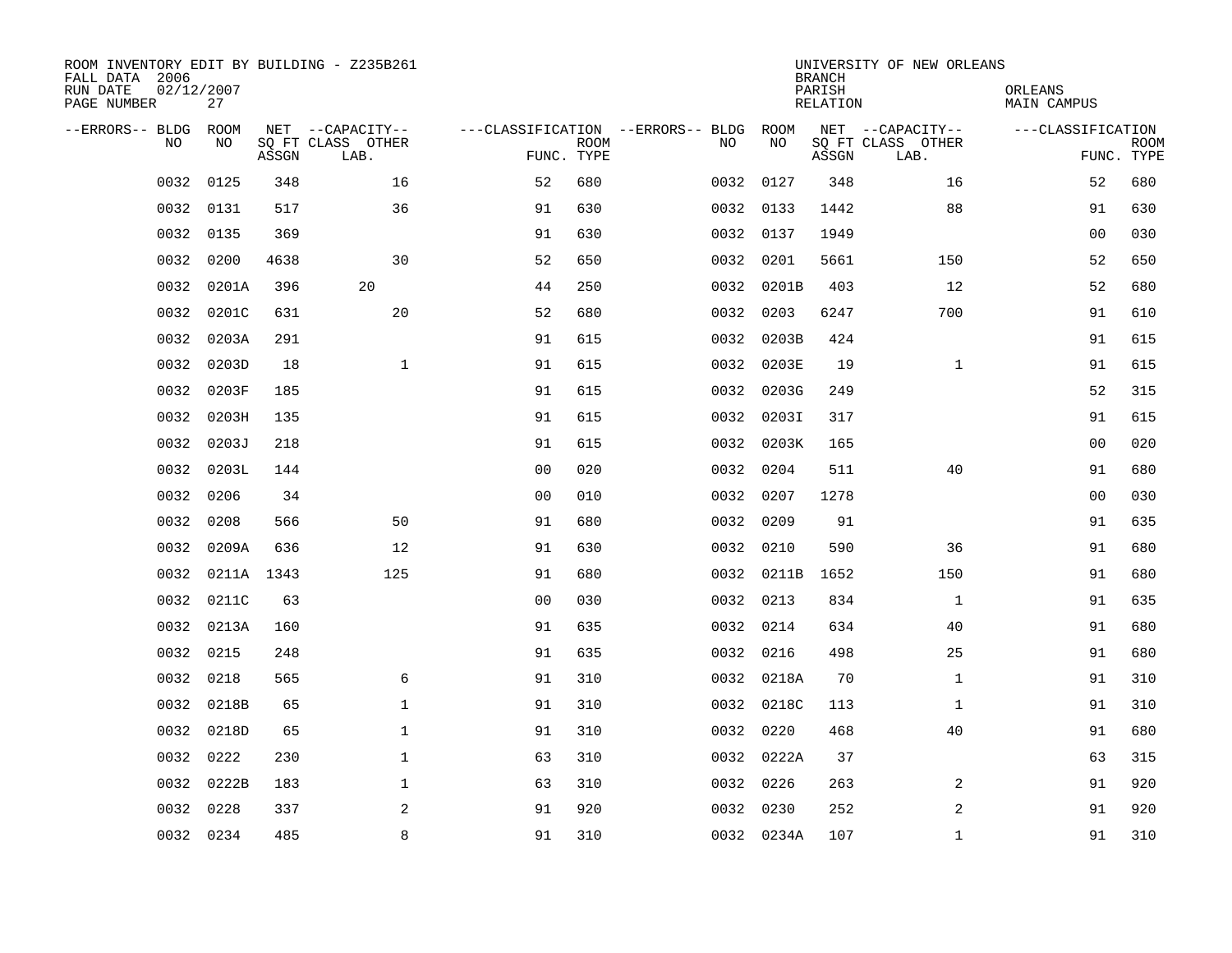| ROOM INVENTORY EDIT BY BUILDING - Z235B261<br>FALL DATA 2006<br>RUN DATE<br>PAGE NUMBER | 02/12/2007<br>28 |       |                           |                |             |                                   |            | <b>BRANCH</b><br>PARISH<br>RELATION | UNIVERSITY OF NEW ORLEANS | ORLEANS<br>MAIN CAMPUS |                           |
|-----------------------------------------------------------------------------------------|------------------|-------|---------------------------|----------------|-------------|-----------------------------------|------------|-------------------------------------|---------------------------|------------------------|---------------------------|
| --ERRORS-- BLDG                                                                         | ROOM             |       | NET --CAPACITY--          |                |             | ---CLASSIFICATION --ERRORS-- BLDG | ROOM       |                                     | NET --CAPACITY--          | ---CLASSIFICATION      |                           |
| N <sub>O</sub>                                                                          | NO.              | ASSGN | SO FT CLASS OTHER<br>LAB. | FUNC. TYPE     | <b>ROOM</b> | NO.                               | NO         | ASSGN                               | SQ FT CLASS OTHER<br>LAB. |                        | <b>ROOM</b><br>FUNC. TYPE |
| 0032                                                                                    | 0234B            | 108   | $\mathbf{1}$              | 91             | 310         | 0032                              | 0236       | 345                                 | $\mathbf{1}$              | 91                     | 310                       |
| 0032                                                                                    | 0236A            | 110   |                           | 63             | 710         |                                   | 0032 0236B | 238                                 | $\mathbf{1}$              | 91                     | 310                       |
| 0032                                                                                    | 0236C            | 172   | $\mathbf 1$               | 91             | 310         |                                   | 0032 0236D | 281                                 | $\mathbf{1}$              | 63                     | 310                       |
| 0032                                                                                    | 0236E            | 138   | 1                         | 91             | 310         |                                   | 0032 0236F | 145                                 | $\mathbf{1}$              | 91                     | 310                       |
| 0032                                                                                    | 0236G            | 195   | $\mathbf 1$               | 91             | 310         | 0032                              | 0238       | 195                                 |                           | 00                     | 010                       |
| 0032                                                                                    | 0240             | 570   |                           | 0 <sub>0</sub> | 030         |                                   | 0032 0242  | 1433                                | 125                       | 91                     | 680                       |
| 0032                                                                                    | 0244             | 230   | $\mathbf{1}$              | 91             | 880         |                                   | 0032 0244A | 98                                  | $\mathbf{1}$              | 91                     | 310                       |
| 0032                                                                                    | 0244B            | 135   | $\mathbf{1}$              | 91             | 310         |                                   | 0032 0244C | 34                                  | $\mathbf{1}$              | 91                     | 730                       |
| 0032                                                                                    | 0244D            | 218   |                           | 91             | 850         | 0032                              | 0244E      | 90                                  | $\mathbf{1}$              | 91                     | 310                       |
| 0032                                                                                    | 0244F            | 82    | $\mathbf{1}$              | 91             | 310         |                                   | 0032 0246  | 665                                 | 3                         | 52                     | 310                       |
| 0032                                                                                    | 0246A            | 155   | $\mathbf{1}$              | 52             | 310         | 0032                              | 0246B      | 255                                 | 6                         | 52                     | 310                       |
| 0032                                                                                    | 0246C            | 114   | $\mathbf{1}$              | 52             | 310         |                                   | 0032 0246D | 109                                 | $\mathbf{1}$              | 52                     | 310                       |
| 0032                                                                                    | 0248             | 63    |                           | 0 <sub>0</sub> | 030         | 0032                              | 0250       | 219                                 | 2                         | 91                     | 535                       |
| 0032                                                                                    | 0250A            | 241   | $\mathbf 1$               | 91             | 535         |                                   | 0032 0254  | 477                                 | 2                         | 91                     | 310                       |
| 0032                                                                                    | 0254A            | 160   | $\mathbf 1$               | 91             | 310         |                                   | 0032 0254B | 61                                  |                           | 91                     | 315                       |
| 0032                                                                                    | 0254C            | 220   | $\mathbf{1}$              | 91             | 310         |                                   | 0032 0256  | 205                                 |                           | 91                     | 730                       |
| 0032                                                                                    | 0258             | 141   | $\mathbf{1}$              | 91             | 310         |                                   | 0032 0258A | 71                                  | $\mathbf{1}$              | 91                     | 310                       |
| 0032                                                                                    | 0258B            | 115   |                           | 91             | 315         |                                   | 0032 0260  | 425                                 | 2                         | 51                     | 310                       |
| 0032                                                                                    | 0260A            | 96    |                           | 51             | 315         |                                   | 0032 0260B | 98                                  | $\mathbf{1}$              | 51                     | 310                       |
| 0032                                                                                    | 0260C            | 181   | 3                         | 51             | 310         |                                   | 0032 0260D | 173                                 | $\mathbf{1}$              | 51                     | 310                       |
| 0032                                                                                    | 0260E            | 186   | $\mathbf 1$               | 51             | 310         |                                   | 0032 0260F | 184                                 | $\mathbf{1}$              | 51                     | 310                       |
| 0032                                                                                    | 0260G            | 60    | $\mathbf 1$               | 51             | 310         |                                   | 0032 0260H | 65                                  | $\mathbf{1}$              | 51                     | 310                       |
| 0032                                                                                    | 0264             | 351   | 10                        | 91             | 680         |                                   | 0032 0266  | 47                                  |                           | 00                     | 010                       |
| 0032                                                                                    | 0268             | 412   | $\mathbf 1$               | 53             | 880         |                                   | 0032 0268A | 44                                  | 2                         | 53                     | 350                       |
| 0032                                                                                    | 0268B            | 44    | 2                         | 53             | 350         | 0032                              | 0268C      | 44                                  | 2                         | 53                     | 350                       |
|                                                                                         | 0032 0268D       | 44    | $\overline{2}$            | 53             | 350         |                                   | 0032 0268E | 76                                  | $\mathbf{1}$              | 53                     | 310                       |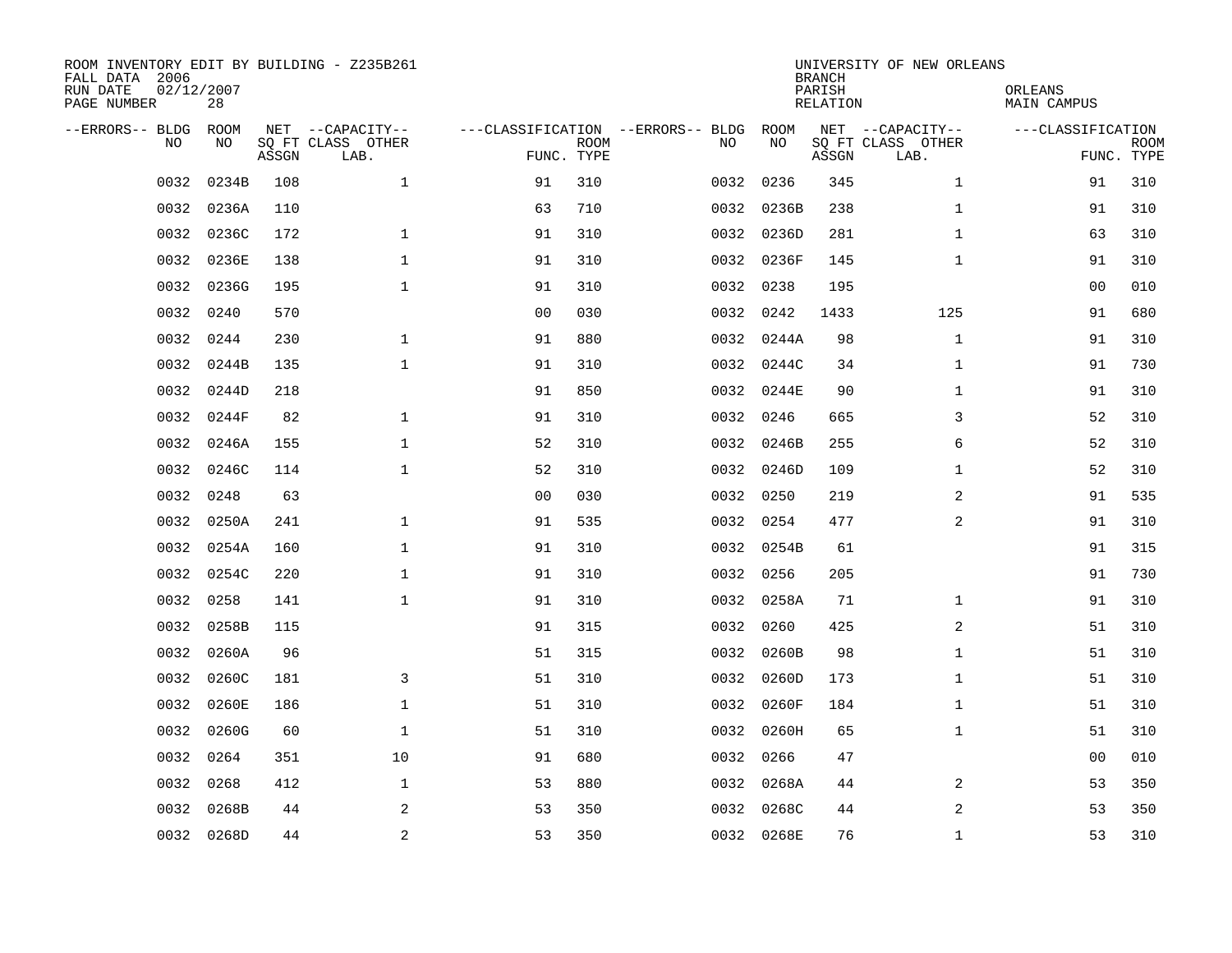| ROOM INVENTORY EDIT BY BUILDING - Z235B261<br>FALL DATA 2006<br>RUN DATE<br>PAGE NUMBER | 02/12/2007<br>29 |       |                           |                                   |             |      |                                                                | <b>BRANCH</b><br>PARISH<br>RELATION | UNIVERSITY OF NEW ORLEANS                                              | ORLEANS<br><b>MAIN CAMPUS</b> |                           |
|-----------------------------------------------------------------------------------------|------------------|-------|---------------------------|-----------------------------------|-------------|------|----------------------------------------------------------------|-------------------------------------|------------------------------------------------------------------------|-------------------------------|---------------------------|
| --ERRORS-- BLDG                                                                         | <b>ROOM</b>      |       | NET --CAPACITY--          | ---CLASSIFICATION --ERRORS-- BLDG |             |      | ROOM                                                           |                                     | NET --CAPACITY--                                                       | ---CLASSIFICATION             |                           |
| NO                                                                                      | NO               | ASSGN | SQ FT CLASS OTHER<br>LAB. | FUNC. TYPE                        | <b>ROOM</b> | NO.  | NO                                                             | ASSGN                               | SQ FT CLASS OTHER<br>LAB.                                              |                               | <b>ROOM</b><br>FUNC. TYPE |
| 0032                                                                                    | 0268F            | 72    |                           | 53                                | 315         |      | 0032 0268G                                                     | 160                                 | $\mathbf{1}$                                                           | 53                            | 310                       |
|                                                                                         | 0032 0270A       | 63    |                           | 91                                | 850         |      | 0032 0272                                                      | 192                                 | 2                                                                      | 91                            | 810                       |
|                                                                                         | 0032 0274        | 353   | 6                         | 0 <sub>0</sub>                    | 030         |      | 0032 0276                                                      | 269                                 |                                                                        | 00                            | 030                       |
|                                                                                         | 0032 0276A       | 289   | 8                         | 0 <sub>0</sub>                    | 030         |      | 0032 C0011                                                     | 186                                 |                                                                        | 00                            | 020                       |
|                                                                                         | 0032 C0012       | 141   |                           | 00                                | 020         |      | 0032 C0013                                                     | 114                                 |                                                                        | 0 <sub>0</sub>                | 020                       |
|                                                                                         | 0032 C0014       | 758   |                           | 0 <sub>0</sub>                    | 020         |      | 0032 C0015                                                     | 237                                 |                                                                        | 00                            | 020                       |
|                                                                                         | 0032 C0021       | 680   |                           | 0 <sub>0</sub>                    | 020         |      | 0032 C0022C                                                    | 972                                 |                                                                        | 00                            | 020                       |
|                                                                                         | 0032 C0022N      | 798   |                           | 0 <sub>0</sub>                    | 020         |      | 0032 C0022S                                                    | 1144                                |                                                                        | 0 <sub>0</sub>                | 020                       |
|                                                                                         | 0032 C0024       | 214   |                           | 0 <sub>0</sub>                    | 020         |      | 0032 C0026                                                     | 126                                 |                                                                        | 00                            | 020                       |
|                                                                                         | 0032 E0011       | 54    |                           | 0 <sub>0</sub>                    | 020         |      | 0032 E0012                                                     | 42                                  |                                                                        | 00                            | 020                       |
|                                                                                         | 0032 E0021       | 54    |                           | 0 <sub>0</sub>                    | 020         |      | 0032 E0022                                                     | 42                                  |                                                                        | 0 <sub>0</sub>                | 020                       |
|                                                                                         | 0032 S0011       | 146   |                           | 0 <sub>0</sub>                    | 020         |      | 0032 S0021<br>TOTAL NUMBER CLASSROOMS<br>TOTAL NUMBER LABS 210 | 170                                 | TOTAL NET ASSIGN SQ. FT. IN ROOM FILE<br>TOTAL NUMBER SPECIAL LABS 220 | 0 <sub>0</sub><br>86,863      | 020                       |
|                                                                                         | 0033 0100        | 136   | 1                         | 11                                | 310         |      | 0033 0101                                                      | 94                                  | 2                                                                      | 46                            | 315                       |
|                                                                                         | 0033 0102        | 118   | $\mathbf 1$               | 46                                | 310         |      | 0033 0103                                                      | 114                                 | 2                                                                      | 00                            | 030                       |
| 0033                                                                                    | 0104             | 119   | $\mathbf{1}$              | 11                                | 310         | 0033 | 0105                                                           | 548                                 |                                                                        | 0 <sub>0</sub>                | 030                       |
| 0033                                                                                    | 0106             | 119   | $\mathbf 1$               | 11                                | 310         | 0033 | 0107                                                           | 105                                 | $\mathbf{1}$                                                           | 11                            | 310                       |
| 0033                                                                                    | 0108             | 114   | $\mathbf 1$               | 11                                | 310         |      | 0033 0109                                                      | 53                                  |                                                                        | 0 <sub>0</sub>                | 010                       |
| 0033                                                                                    | 0109A            | 53    |                           | 46                                | 315         |      | 0033 0111                                                      | 153                                 | $\mathbf{1}$                                                           | 11                            | 310                       |
| 0033                                                                                    | 0113             | 135   | 2                         | 22                                | 310         |      | 0033 0114                                                      | 120                                 | $\mathbf{1}$                                                           | 11                            | 310                       |
| 0033                                                                                    | 0115             | 103   |                           | 0 <sub>0</sub>                    | 030         | 0033 | 0116                                                           | 117                                 | $\mathbf{1}$                                                           | 11                            | 310                       |
| 0033                                                                                    | 0117             | 109   | 4                         | 11                                | 310         |      | 0033 0118                                                      | 131                                 | $\mathbf{1}$                                                           | 11                            | 310                       |
| 0033                                                                                    | 0120             | 118   | $\mathbf{1}$              | 11                                | 310         |      | 0033 0120A                                                     | 160                                 | 2                                                                      | 11                            | 310                       |
| 0033                                                                                    | 0121             | 93    |                           | 53                                | 685         |      | 0033 0122                                                      | 119                                 | $\mathbf{1}$                                                           | 15                            | 310                       |
|                                                                                         | 0033 0123        | 43    |                           | 0 <sub>0</sub>                    | 010         |      | 0033 0124                                                      | 118                                 | $\mathbf{1}$                                                           | 15                            | 310                       |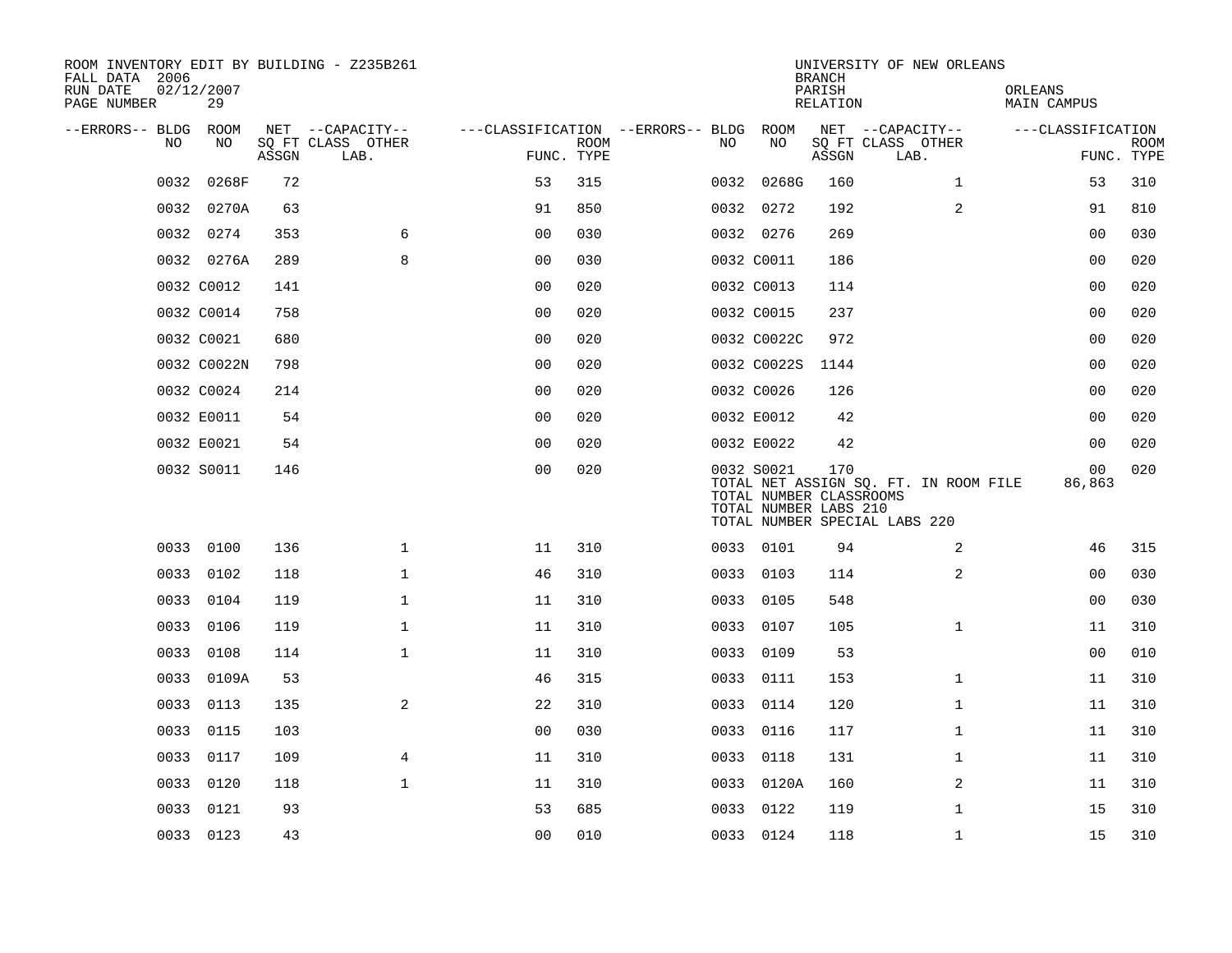| ROOM INVENTORY EDIT BY BUILDING - Z235B261<br>FALL DATA 2006<br>RUN DATE<br>PAGE NUMBER | 02/12/2007<br>30 |       |                                               |                |             |                                         |            | <b>BRANCH</b><br>PARISH<br><b>RELATION</b> | UNIVERSITY OF NEW ORLEANS                     | ORLEANS<br><b>MAIN CAMPUS</b> |                           |
|-----------------------------------------------------------------------------------------|------------------|-------|-----------------------------------------------|----------------|-------------|-----------------------------------------|------------|--------------------------------------------|-----------------------------------------------|-------------------------------|---------------------------|
| --ERRORS-- BLDG<br>NO.                                                                  | ROOM<br>NO       | ASSGN | NET --CAPACITY--<br>SQ FT CLASS OTHER<br>LAB. | FUNC. TYPE     | <b>ROOM</b> | ---CLASSIFICATION --ERRORS-- BLDG<br>NO | ROOM<br>NO | ASSGN                                      | NET --CAPACITY--<br>SQ FT CLASS OTHER<br>LAB. | ---CLASSIFICATION             | <b>ROOM</b><br>FUNC. TYPE |
| 0033                                                                                    | 0126             | 118   | $\mathbf{1}$                                  | 11             | 310         | 0033                                    | 0128       | 119                                        | $\overline{2}$                                | 15                            | 310                       |
| 0033                                                                                    | 0130             | 87    | 2                                             | 11             | 310         | 0033                                    | 0132       | 118                                        | 2                                             | 53                            | 315                       |
| 0033                                                                                    | 0134             | 119   | 2                                             | 53             | 310         | 0033                                    | 0136       | 117                                        | $\mathbf{1}$                                  | 53                            | 310                       |
| 0033                                                                                    | 0138             | 120   | $\mathbf 1$                                   | 53             | 310         | 0033                                    | 0139       | 76                                         |                                               | 0 <sub>0</sub>                | 030                       |
| 0033                                                                                    | 0140             | 120   | $\mathbf{1}$                                  | 53             | 310         | 0033                                    | 0141       | 112                                        | 2                                             | 53                            | 310                       |
| 0033                                                                                    | 0142             | 120   | $\mathbf{1}$                                  | 53             | 310         | 0033                                    | 0143       | 113                                        | $\mathbf{1}$                                  | 53                            | 310                       |
| 0033                                                                                    | 0144             | 118   | $\mathbf 1$                                   | 53             | 310         | 0033                                    | 0144A      | 125                                        | $\mathbf{1}$                                  | 53                            | 310                       |
| 0033                                                                                    | 0145             | 113   | 1                                             | 53             | 310         |                                         | 0033 0146  | 114                                        | 2                                             | 00                            | 030                       |
| 0033                                                                                    | 0147             | 112   | $\mathbf{1}$                                  | 53             | 310         | 0033                                    | 0148       | 115                                        | 2                                             | 00                            | 030                       |
| 0033                                                                                    | 0149             | 112   | $\mathbf 1$                                   | 53             | 310         |                                         | 0033 0150  | 117                                        | $\mathbf{1}$                                  | 53                            | 310                       |
| 0033                                                                                    | 0150A            | 117   | $\mathbf{1}$                                  | 53             | 310         |                                         | 0033 0151  | 54                                         |                                               | 53                            | 315                       |
| 0033                                                                                    | 0151A            | 54    |                                               | 0 <sub>0</sub> | 010         |                                         | 0033 0152  | 268                                        |                                               | 0 <sub>0</sub>                | 030                       |
| 0033                                                                                    | 0153             | 271   | $\mathbf{1}$                                  | 53             | 315         | 0033                                    | 0154       | 252                                        | $\mathbf{1}$                                  | 11                            | 310                       |
| 0033                                                                                    | 0155             | 436   | $\overline{4}$                                | 53             | 310         |                                         | 0033 0156  | 160                                        | $\mathbf{1}$                                  | 53                            | 310                       |
| 0033                                                                                    | 0158             | 117   |                                               | 53             | 315         | 0033                                    | 0159       | 899                                        | 18                                            | 53                            | 310                       |
| 0033                                                                                    | 0160             | 198   | $\mathbf 1$                                   | 53             | 310         | 0033                                    | 0161       | 350                                        | 6                                             | 46                            | 355                       |
| 0033                                                                                    | 0161A            | 197   | 2                                             | 11             | 310         | 0033                                    | 0161B      | 211                                        | $\mathbf{1}$                                  | 46                            | 315                       |
| 0033                                                                                    | 0161C            | 182   | $\mathbf 1$                                   | 46             | 315         | 0033                                    | 0161D      | 20                                         |                                               | 0 <sub>0</sub>                | 030                       |
| 0033                                                                                    | 0162             | 112   | 1                                             | 11             | 315         | 0033                                    | 0163A      | 288                                        | 8                                             | 00                            | 030                       |
| 0033                                                                                    | 0164             | 315   | $\overline{a}$                                | 53             | 310         | 0033                                    | 0165       | 3607 277                                   |                                               | 11                            | 110                       |
| 0033                                                                                    | 0165A            | 172   |                                               | 11             | 115         | 0033                                    | 0165C      | 58                                         |                                               | 11                            | 115                       |
| 0033                                                                                    | 0166             | 117   | $\mathbf{1}$                                  | 15             | 315         | 0033                                    | 0168       | 117                                        | $\mathbf{1}$                                  | 15                            | 310                       |
| 0033                                                                                    | 0170             | 117   | $\mathbf 1$                                   | 15             | 310         | 0033                                    | 0171       | 127                                        |                                               | 0 <sub>0</sub>                | 030                       |
| 0033                                                                                    | 0172             | 117   | $\mathbf{1}$                                  | 15             | 310         |                                         | 0033 0174  | 117                                        | $\mathbf{1}$                                  | 15                            | 310                       |
| 0033                                                                                    | 0175             | 239   |                                               | 0 <sub>0</sub> | 030         | 0033                                    | 0176       | 280                                        | 3                                             | 15                            | 310                       |
|                                                                                         | 0033 0178        | 118   | 1                                             | 11             | 310         |                                         | 0033 0179  | 2346 180                                   |                                               | 11                            | 110                       |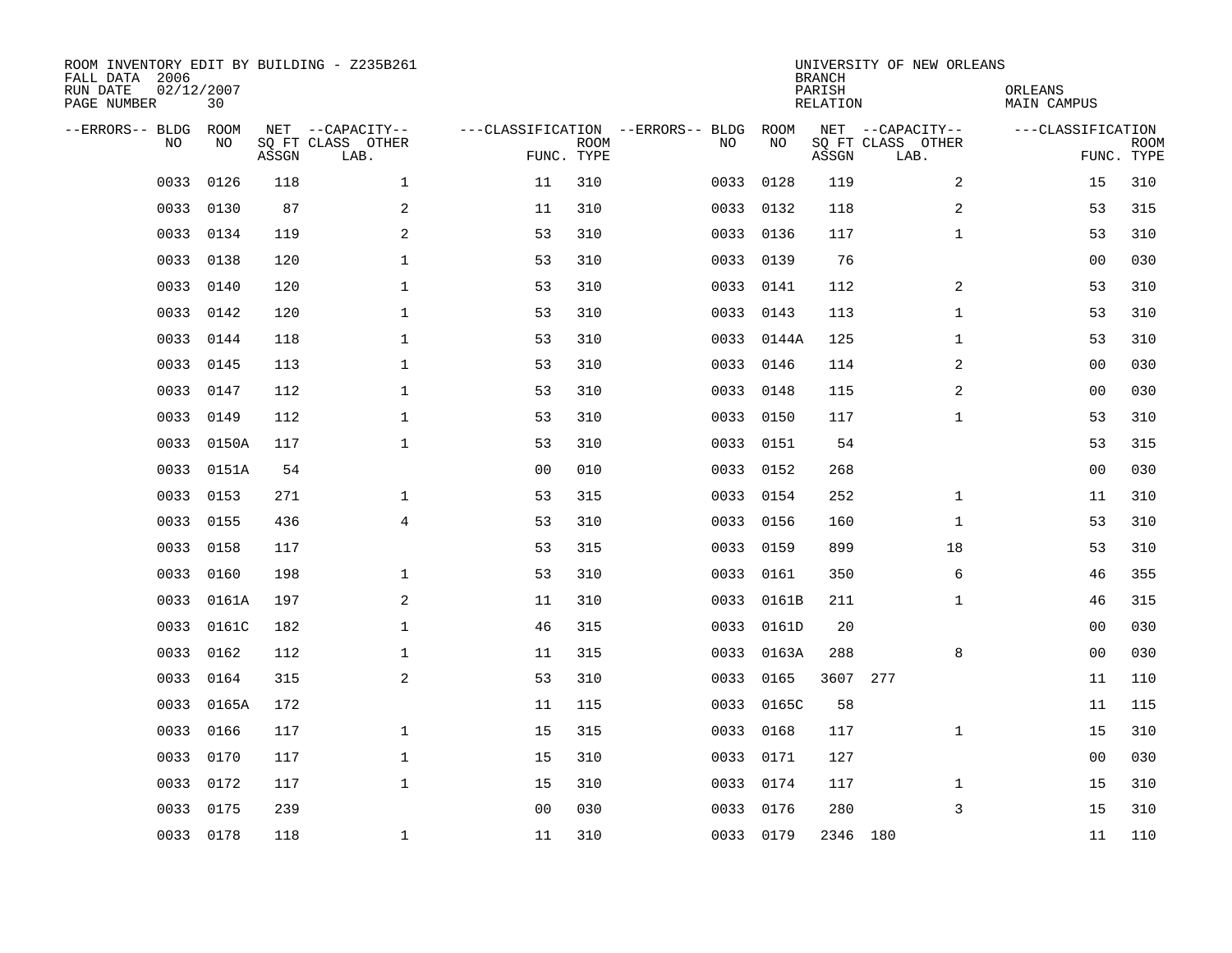| ROOM INVENTORY EDIT BY BUILDING - Z235B261<br>FALL DATA 2006<br>RUN DATE<br>PAGE NUMBER | 02/12/2007<br>31 |       |                           |                |                           |                                   |            | <b>BRANCH</b><br>PARISH<br>RELATION | UNIVERSITY OF NEW ORLEANS | ORLEANS<br>MAIN CAMPUS |                           |
|-----------------------------------------------------------------------------------------|------------------|-------|---------------------------|----------------|---------------------------|-----------------------------------|------------|-------------------------------------|---------------------------|------------------------|---------------------------|
| --ERRORS-- BLDG                                                                         | ROOM             |       | NET --CAPACITY--          |                |                           | ---CLASSIFICATION --ERRORS-- BLDG | ROOM       |                                     | NET --CAPACITY--          | ---CLASSIFICATION      |                           |
| N <sub>O</sub>                                                                          | NO.              | ASSGN | SO FT CLASS OTHER<br>LAB. |                | <b>ROOM</b><br>FUNC. TYPE | NO.                               | NO         | ASSGN                               | SQ FT CLASS OTHER<br>LAB. |                        | <b>ROOM</b><br>FUNC. TYPE |
| 0033                                                                                    | 0179A            | 60    |                           | 11             | 115                       | 0033                              | 0180       | 116                                 | $\mathbf{1}$              | 11                     | 310                       |
| 0033                                                                                    | 0181A            | 26    |                           | 0 <sub>0</sub> | 010                       | 0033                              | 0181B      | 22                                  |                           | 0 <sub>0</sub>         | 030                       |
| 0033                                                                                    | 0181C            | 290   | 9                         | 00             | 030                       | 0033                              | 0182       | 118                                 | $\mathbf{1}$              | 11                     | 310                       |
| 0033                                                                                    | 0183             | 470   | 10                        | 46             | 350                       | 0033                              | 0183A      | 71                                  |                           | 46                     | 355                       |
| 0033                                                                                    | 0183B            | 78    |                           | 46             | 355                       | 0033                              | 0185       | 532                                 | 2                         | 46                     | 315                       |
| 0033                                                                                    | 0185A            | 8     |                           | 0 <sub>0</sub> | 030                       |                                   | 0033 0185B | 17                                  |                           | 46                     | 315                       |
| 0033                                                                                    | 0185C            | 173   |                           | 11             | 350                       | 0033                              | 0185D      | 65                                  |                           | 46                     | 315                       |
| 0033                                                                                    | 0187             | 157   |                           | 44             | 315                       | 0033                              | 0188       | 114                                 | $\mathbf{1}$              | 11                     | 310                       |
| 0033                                                                                    | 0189             | 159   | 2                         | 11             | 310                       | 0033                              | 0190       | 119                                 | $\mathbf{1}$              | 11                     | 310                       |
| 0033                                                                                    | 0191             | 121   | $\mathbf{1}$              | 46             | 310                       | 0033                              | 0192       | 119                                 | 2                         | 11                     | 310                       |
| 0033                                                                                    | 0193             | 101   | $\mathbf{1}$              | 11             | 310                       | 0033                              | 0194       | 107                                 | $\mathbf{1}$              | 11                     | 310                       |
| 0033                                                                                    | 0195             | 88    | $\mathbf{1}$              | 11             | 310                       | 0033                              | 0196       | 107                                 | $\mathbf{1}$              | 11                     | 310                       |
| 0033                                                                                    | 0197             | 163   | $\mathbf 1$               | 11             | 310                       | 0033                              | 0198       | 163                                 | 5                         | 11                     | 310                       |
| 0033                                                                                    | 0199             | 115   | 2                         | 0 <sub>0</sub> | 030                       | 0033                              | 0199A      | 29                                  |                           | 00                     | 010                       |
| 0033                                                                                    | 0200             | 169   | $\mathbf 1$               | 11             | 310                       | 0033                              | 0201       | 116                                 | $\mathbf{1}$              | 11                     | 310                       |
| 0033                                                                                    | 0202             | 202   | $\mathbf 1$               | 46             | 310                       | 0033                              | 0203       | 132                                 | $\mathbf{1}$              | 11                     | 310                       |
| 0033                                                                                    | 0204             | 236   | $\overline{4}$            | 11             | 310                       | 0033                              | 0205       | 131                                 | $\mathbf{1}$              | 11                     | 310                       |
| 0033                                                                                    | 0207             | 128   | 2                         | 11             | 310                       | 0033                              | 0209       | 120                                 | $\mathbf{1}$              | 11                     | 310                       |
| 0033                                                                                    | 0210             | 114   | 1                         | 11             | 310                       |                                   | 0033 0211  | 1372                                | 105                       | 11                     | 110                       |
| 0033                                                                                    | 0212             | 486   | 40                        | 11             | 110                       | 0033                              | 0213       | 935                                 | 62                        | 11                     | 110                       |
| 0033                                                                                    | 0214             | 698   | 46                        | 63             | 210                       | 0033                              | 0215       | 484                                 | 32                        | 11                     | 110                       |
| 0033                                                                                    | 0216             | 559   | $\mathbf{2}$              | 63             | 310                       | 0033                              | 0216A      | 105                                 |                           | 63                     | 315                       |
| 0033                                                                                    | 0216B            | 92    | 1                         | 63             | 315                       | 0033                              | 0216C      | 144                                 | $\mathbf{1}$              | 63                     | 310                       |
| 0033                                                                                    | 0216D            | 208   | $\mathbf 1$               | 63             | 310                       | 0033                              | 0217       | 992                                 | 33                        | 11                     | 110                       |
| 0033                                                                                    | 0218             | 420   | $\mathbf 1$               | 22             | 310                       | 0033                              | 0219       | 1016                                | 33                        | 11                     | 110                       |
|                                                                                         | 0033 0220        | 116   | $\mathbf{1}$              | 21             | 310                       |                                   | 0033 0221  | 333                                 | 22                        | 11                     | 110                       |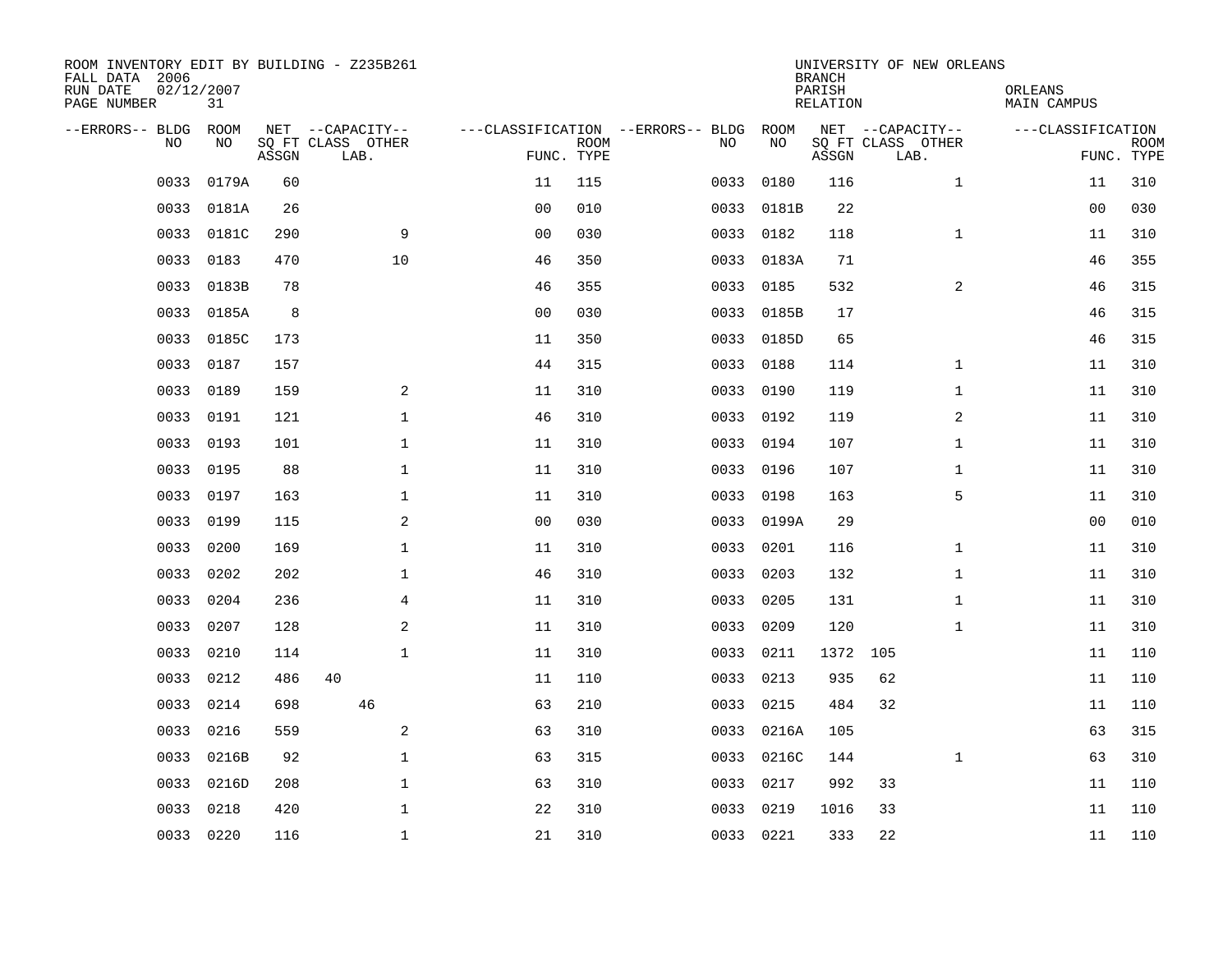| ROOM INVENTORY EDIT BY BUILDING - Z235B261<br>FALL DATA 2006<br>RUN DATE<br>PAGE NUMBER | 02/12/2007<br>32 |       |                                               |                |                           |                                         |            | <b>BRANCH</b><br>PARISH<br><b>RELATION</b> | UNIVERSITY OF NEW ORLEANS                     | ORLEANS<br><b>MAIN CAMPUS</b> |                           |
|-----------------------------------------------------------------------------------------|------------------|-------|-----------------------------------------------|----------------|---------------------------|-----------------------------------------|------------|--------------------------------------------|-----------------------------------------------|-------------------------------|---------------------------|
| --ERRORS-- BLDG<br>NO                                                                   | ROOM<br>NO       | ASSGN | NET --CAPACITY--<br>SQ FT CLASS OTHER<br>LAB. |                | <b>ROOM</b><br>FUNC. TYPE | ---CLASSIFICATION --ERRORS-- BLDG<br>NO | ROOM<br>NO | ASSGN                                      | NET --CAPACITY--<br>SQ FT CLASS OTHER<br>LAB. | ---CLASSIFICATION             | <b>ROOM</b><br>FUNC. TYPE |
| 0033                                                                                    | 0226             | 116   | $\mathbf{1}$                                  | 11             | 310                       | 0033                                    | 0228       | 161                                        | $\mathbf{1}$                                  | 11                            | 310                       |
| 0033                                                                                    | 0229A            | 302   | 8                                             | 0 <sub>0</sub> | 030                       | 0033                                    | 0230       | 162                                        | $\mathbf{1}$                                  | 46                            | 310                       |
| 0033                                                                                    | 0231             | 103   | 2                                             | 11             | 310                       | 0033                                    | 0232       | 168                                        | $\mathbf{1}$                                  | 11                            | 310                       |
| 0033                                                                                    | 0233             | 106   | 2                                             | 11             | 310                       | 0033                                    | 0234       | 117                                        | $\mathbf{1}$                                  | 11                            | 310                       |
| 0033                                                                                    | 0235             | 104   | 4                                             | 11             | 310                       | 0033                                    | 0235A      | 49                                         |                                               | 0 <sub>0</sub>                | 010                       |
| 0033                                                                                    | 0236             | 115   | 2                                             | 0 <sub>0</sub> | 030                       |                                         | 0033 0237  | 218                                        | 5                                             | 11                            | 430                       |
| 0033                                                                                    | 0238             | 115   | 2                                             | 0 <sub>0</sub> | 030                       | 0033                                    | 0239       | 119                                        | 3                                             | 11                            | 310                       |
| 0033                                                                                    | 0240             | 118   | $\mathbf 1$                                   | 11             | 310                       | 0033                                    | 0241       | 247                                        | 4                                             | 11                            | 310                       |
| 0033                                                                                    | 0242             | 118   | $\mathbf 1$                                   | 11             | 310                       | 0033                                    | 0243       | 123                                        | 2                                             | 11                            | 310                       |
| 0033                                                                                    | 0244             | 268   |                                               | 0 <sub>0</sub> | 030                       | 0033                                    | 0245       | 123                                        |                                               | 46                            | 315                       |
| 0033                                                                                    | 0246             | 118   | $\mathbf 1$                                   | 11             | 310                       | 0033                                    | 0248       | 128                                        | $\mathbf{1}$                                  | 11                            | 310                       |
| 0033                                                                                    | 0250             | 160   | $\mathbf 1$                                   | 46             | 310                       | 0033                                    | 0252       | 146                                        | 2                                             | 11                            | 310                       |
| 0033                                                                                    | 0254             | 127   | $\mathbf{1}$                                  | 11             | 310                       | 0033                                    | 0255       | 139                                        | $\mathbf{1}$                                  | 11                            | 310                       |
| 0033                                                                                    | 0255A            | 138   |                                               | 46             | 315                       | 0033                                    | 0256       | 871                                        | 6                                             | 22                            | 310                       |
| 0033                                                                                    | 0256A            | 174   | $\mathbf 1$                                   | 22             | 310                       | 0033                                    | 0256D      | 223                                        | 4                                             | 22                            | 310                       |
| 0033                                                                                    | 0256E            | 162   | 2                                             | 22             | 315                       | 0033                                    | 0258       | 115                                        | $\mathbf{1}$                                  | 11                            | 310                       |
| 0033                                                                                    | 0259             | 333   | 22                                            | 11             | 110                       | 0033                                    | 0260       | 628                                        | 39                                            | 11                            | 110                       |
| 0033                                                                                    | 0262             | 556   | 37                                            | 11             | 110                       | 0033                                    | 0264       | 770                                        | 51                                            | 11                            | 110                       |
| 0033                                                                                    | 0265             | 484   | 32                                            | 11             | 110                       | 0033                                    | 0268       | 767                                        | 51                                            | 11                            | 110                       |
| 0033                                                                                    | 0269             | 363   |                                               | 0 <sub>0</sub> | 030                       | 0033                                    | 0270       | 118                                        | 3                                             | 11                            | 310                       |
| 0033                                                                                    | 0271A            | 16    |                                               | 0 <sub>0</sub> | 030                       | 0033                                    | 0271B      | 267                                        | 9                                             | 00                            | 030                       |
| 0033                                                                                    | 0273             | 1439  | 8                                             | 46             | 310                       | 0033                                    | 0273A      | 207                                        | $\mathbf{1}$                                  | 46                            | 310                       |
| 0033                                                                                    | 0273B            | 212   | $\mathbf 1$                                   | 46             | 310                       | 0033                                    | 0273C      | 249                                        | $\mathbf{1}$                                  | 46                            | 310                       |
| 0033                                                                                    | 0273D            | 240   | $\mathbf{1}$                                  | 46             | 310                       | 0033                                    | 0273E      | 311                                        | $\mathbf{1}$                                  | 46                            | 310                       |
| 0033                                                                                    | 0273F            | 272   |                                               | 0 <sub>0</sub> | 030                       | 0033                                    | 0273G      | 288                                        | $\mathbf{1}$                                  | 46                            | 310                       |
|                                                                                         | 0033 0273H       | 223   | $\mathbf{1}$                                  | 46             | 310                       |                                         | 0033 0273I | 135                                        |                                               | 46                            | 315                       |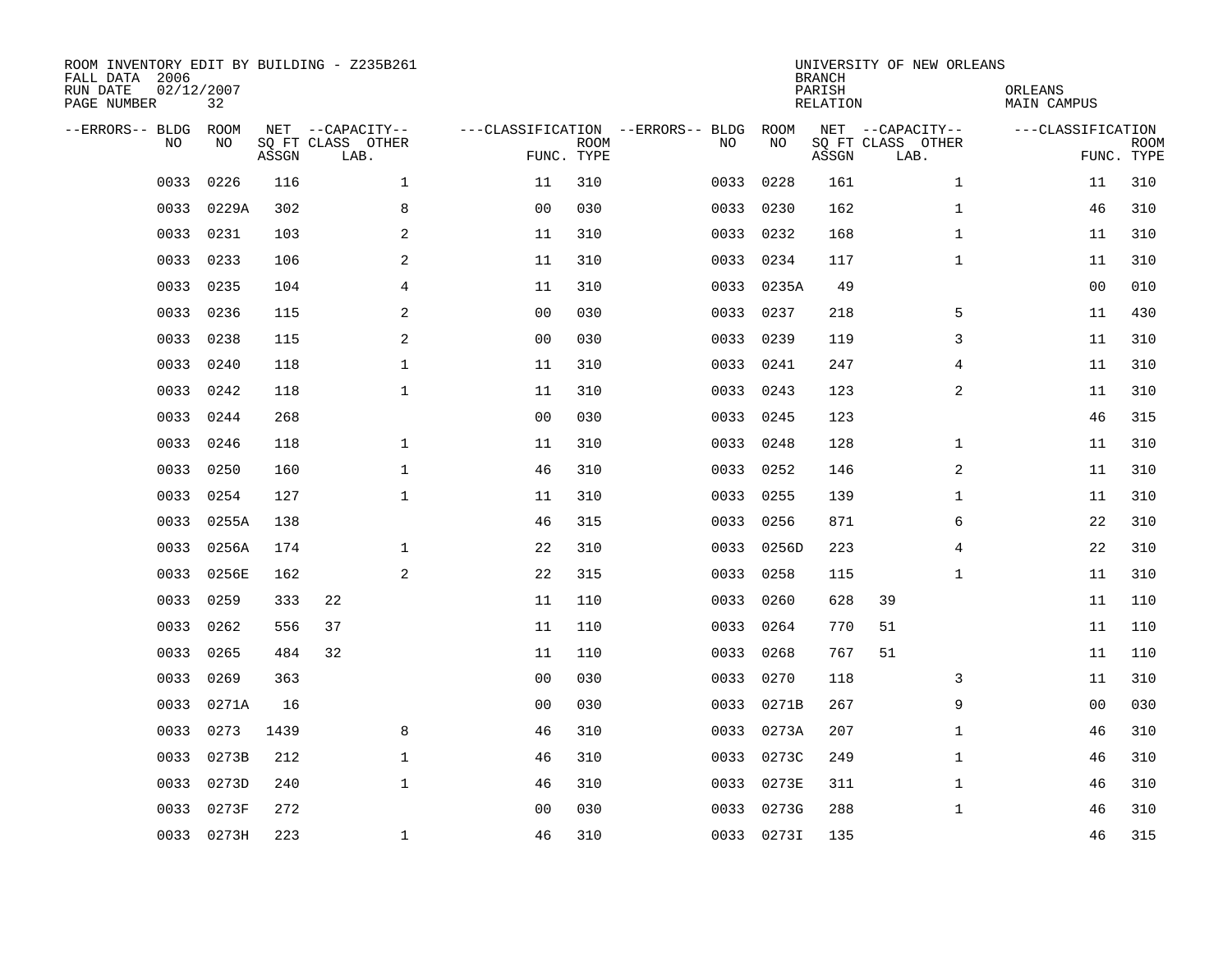| ROOM INVENTORY EDIT BY BUILDING - Z235B261<br>FALL DATA 2006<br>RUN DATE<br>PAGE NUMBER | 02/12/2007<br>33 |       |                                               |                |                           |                                         |            | <b>BRANCH</b><br>PARISH<br><b>RELATION</b> | UNIVERSITY OF NEW ORLEANS                     | ORLEANS<br><b>MAIN CAMPUS</b> |                           |
|-----------------------------------------------------------------------------------------|------------------|-------|-----------------------------------------------|----------------|---------------------------|-----------------------------------------|------------|--------------------------------------------|-----------------------------------------------|-------------------------------|---------------------------|
| --ERRORS-- BLDG<br>NO                                                                   | ROOM<br>NO       | ASSGN | NET --CAPACITY--<br>SQ FT CLASS OTHER<br>LAB. |                | <b>ROOM</b><br>FUNC. TYPE | ---CLASSIFICATION --ERRORS-- BLDG<br>NO | ROOM<br>NO | ASSGN                                      | NET --CAPACITY--<br>SQ FT CLASS OTHER<br>LAB. | ---CLASSIFICATION             | <b>ROOM</b><br>FUNC. TYPE |
| 0033                                                                                    | 0273J            | 323   |                                               | 46             | 315                       | 0033                                    | 0289       | 53                                         |                                               | 00                            | 010                       |
| 0033                                                                                    | 0292             | 115   | 2                                             | 0 <sub>0</sub> | 030                       | 0033                                    | 0294       | 115                                        | 2                                             | 00                            | 030                       |
| 0033                                                                                    | 0300             | 170   | $\mathbf 1$                                   | 11             | 310                       | 0033                                    | 0301       | 118                                        | $\mathbf{1}$                                  | 11                            | 310                       |
| 0033                                                                                    | 0302             | 132   | $\mathbf 1$                                   | 11             | 310                       | 0033                                    | 0303       | 105                                        | $\mathbf{1}$                                  | 11                            | 310                       |
| 0033                                                                                    | 0304             | 141   | $\mathbf{1}$                                  | 11             | 310                       | 0033                                    | 0305       | 109                                        | $\mathbf{1}$                                  | 11                            | 310                       |
| 0033                                                                                    | 0306             | 161   | $\mathbf{1}$                                  | 11             | 310                       |                                         | 0033 0307  | 115                                        | $\mathbf{1}$                                  | 11                            | 310                       |
| 0033                                                                                    | 0309             | 113   | $\mathbf{1}$                                  | 11             | 310                       | 0033                                    | 0311       | 1201                                       | 6                                             | 11                            | 710                       |
| 0033                                                                                    | 0312             | 107   | $\mathbf{1}$                                  | 11             | 310                       |                                         | 0033 0313  | 356                                        |                                               | 11                            | 215                       |
| 0033                                                                                    | 0313A            | 469   | 2                                             | 21             | 215                       | 0033                                    | 0314       | 627                                        | 42                                            | 11                            | 210                       |
| 0033                                                                                    | 0315             | 1480  | 66                                            | 11             | 210                       | 0033                                    | 0316       | 627                                        | 42                                            | 11                            | 110                       |
| 0033                                                                                    | 0318             | 767   | 47                                            | 11             | 110                       | 0033                                    | 0319       | 497                                        | 33                                            | 11                            | 110                       |
| 0033                                                                                    | 0320             | 699   | 39                                            | 11             | 110                       | 0033                                    | 0321       | 331                                        | 8                                             | 11                            | 310                       |
| 0033                                                                                    | 0322             | 119   | $\mathbf 1$                                   | 11             | 310                       | 0033                                    | 0323       | 176                                        |                                               | 00                            | 030                       |
| 0033                                                                                    | 0327             | 113   | $\mathbf 1$                                   | 11             | 310                       | 0033                                    | 0328       | 120                                        | $\mathbf{1}$                                  | 11                            | 310                       |
| 0033                                                                                    | 0329             | 107   | $\mathbf 1$                                   | 11             | 310                       | 0033                                    | 0330       | 160                                        | 2                                             | 11                            | 310                       |
| 0033                                                                                    | 0331             | 53    |                                               | 0 <sub>0</sub> | 010                       | 0033                                    | 0331A      | 53                                         |                                               | 11                            | 315                       |
| 0033                                                                                    | 0332             | 161   | $\mathbf 1$                                   | 11             | 310                       | 0033                                    | 0333       | 107                                        | $\mathbf{1}$                                  | 11                            | 310                       |
| 0033                                                                                    | 0334             | 221   | $\mathbf{1}$                                  | 11             | 310                       | 0033                                    | 0335       | 118                                        | $\mathbf{1}$                                  | 11                            | 310                       |
| 0033                                                                                    | 0336             | 119   | $\mathbf 1$                                   | 11             | 310                       |                                         | 0033 0337  | 118                                        | 2                                             | 11                            | 310                       |
| 0033                                                                                    | 0338             | 114   | 2                                             | 0 <sub>0</sub> | 030                       | 0033                                    | 0339       | 117                                        | $\mathbf{1}$                                  | 11                            | 310                       |
| 0033                                                                                    | 0340             | 115   |                                               | 0 <sub>0</sub> | 030                       |                                         | 0033 0341  | 119                                        | 3                                             | 11                            | 315                       |
| 0033                                                                                    | 0342             | 117   | $\mathbf{1}$                                  | 11             | 310                       | 0033                                    | 0343       | 108                                        |                                               | 46                            | 315                       |
| 0033                                                                                    | 0344             | 118   | $\mathbf 1$                                   | 11             | 310                       | 0033                                    | 0345       | 163                                        |                                               | 46                            | 315                       |
| 0033                                                                                    | 0346             | 269   |                                               | 0 <sub>0</sub> | 030                       | 0033                                    | 0347       | 389                                        | 11                                            | 11                            | 350                       |
| 0033                                                                                    | 0348             | 117   | 2                                             | 11             | 310                       | 0033                                    | 0350       | 173                                        | $\mathbf{1}$                                  | 11                            | 310                       |
|                                                                                         | 0033 0351        | 1206  | 60                                            | 11             | 110                       |                                         | 0033 0352  | 322                                        | $\mathbf 2$                                   | 46                            | 310                       |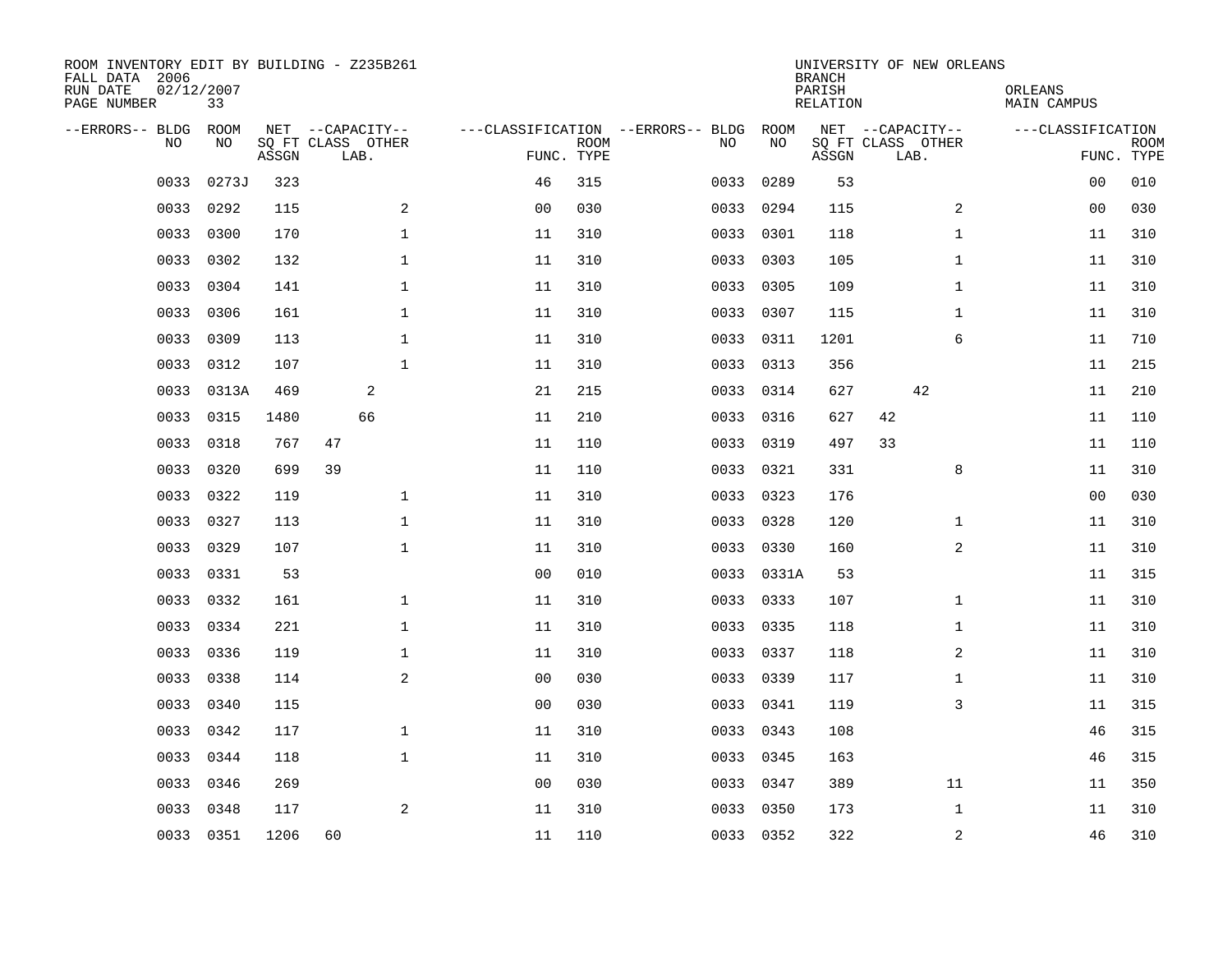| ROOM INVENTORY EDIT BY BUILDING - Z235B261<br>FALL DATA 2006<br>RUN DATE<br>PAGE NUMBER | 02/12/2007<br>34 |       |                           |                |             |                                   |            | <b>BRANCH</b><br>PARISH<br>RELATION | UNIVERSITY OF NEW ORLEANS | ORLEANS<br>MAIN CAMPUS |                           |
|-----------------------------------------------------------------------------------------|------------------|-------|---------------------------|----------------|-------------|-----------------------------------|------------|-------------------------------------|---------------------------|------------------------|---------------------------|
| --ERRORS-- BLDG                                                                         | ROOM             |       | NET --CAPACITY--          |                |             | ---CLASSIFICATION --ERRORS-- BLDG | ROOM       |                                     | NET --CAPACITY--          | ---CLASSIFICATION      |                           |
| N <sub>O</sub>                                                                          | NO.              | ASSGN | SO FT CLASS OTHER<br>LAB. | FUNC. TYPE     | <b>ROOM</b> | NO.                               | NO         | ASSGN                               | SQ FT CLASS OTHER<br>LAB. |                        | <b>ROOM</b><br>FUNC. TYPE |
| 0033                                                                                    | 0355A            | 279   | 8                         | 0 <sub>0</sub> | 030         | 0033                              | 0356       | 122                                 | $\mathbf{1}$              | 11                     | 310                       |
| 0033                                                                                    | 0357             | 328   | 6                         | 11             | 310         | 0033                              | 0360       | 116                                 | $\mathbf{1}$              | 11                     | 310                       |
| 0033                                                                                    | 0362             | 556   | 37                        | 11             | 110         | 0033                              | 0364       | 629                                 | 41                        | 11                     | 110                       |
| 0033                                                                                    | 0365             | 271   |                           | 0 <sub>0</sub> | 030         | 0033                              | 0366       | 558                                 | 37                        | 11                     | 110                       |
| 0033                                                                                    | 0368A            | 138   | $\mathbf 1$               | 46             | 310         | 0033                              | 0368B      | 138                                 | $\mathbf{1}$              | 11                     | 310                       |
| 0033                                                                                    | 0368C            | 138   | $\mathbf 1$               | 11             | 310         | 0033                              | 0368D      | 138                                 | $\mathbf{1}$              | 11                     | 310                       |
| 0033                                                                                    | 0368E            | 138   |                           | 0 <sub>0</sub> | 030         | 0033                              | 0368F      | 138                                 |                           | 0 <sub>0</sub>         | 030                       |
| 0033                                                                                    | 0368G            | 138   |                           | 0 <sub>0</sub> | 030         | 0033                              | 0369C      | 312                                 | 9                         | 0 <sub>0</sub>         | 030                       |
| 0033                                                                                    | 0371             | 624   | 39                        | 11             | 110         | 0033                              | 0372       | 115                                 | $\mathbf{1}$              | 11                     | 310                       |
| 0033                                                                                    | 0373             | 125   | 2                         | 22             | 310         |                                   | 0033 0375  | 114                                 | 3                         | 21                     | 310                       |
| 0033                                                                                    | 0377             | 111   | $\mathbf 1$               | 21             | 310         | 0033                              | 0378       | 158                                 | $\mathbf{1}$              | 22                     | 310                       |
| 0033                                                                                    | 0379             | 42    |                           | 21             | 315         |                                   | 0033 0380  | 157                                 | $\mathbf{1}$              | 22                     | 310                       |
| 0033                                                                                    | 0381             | 101   |                           | 21             | 710         | 0033                              | 0381A      | 301                                 | 2                         | 21                     | 315                       |
| 0033                                                                                    | 0381B            | 138   | 6                         | 21             | 315         | 0033                              | 0382       | 289                                 | $\mathbf{1}$              | 22                     | 310                       |
| 0033                                                                                    | 0383             | 121   | 2                         | 21             | 310         | 0033                              | 0384       | 119                                 | $\mathbf{1}$              | 46                     | 310                       |
| 0033                                                                                    | 0385             | 105   | $\mathbf 1$               | 22             | 310         | 0033                              | 0386       | 273                                 |                           | 00                     | 030                       |
| 0033                                                                                    | 0387             | 114   | $\mathbf 1$               | 21             | 315         | 0033                              | 0388       | 117                                 | $\mathbf{1}$              | 11                     | 310                       |
| 0033                                                                                    | 0389             | 115   | 2                         | 22             | 310         | 0033                              | 0390       | 118                                 | $\mathbf{1}$              | 11                     | 310                       |
| 0033                                                                                    | 0391             | 115   | $\mathbf 1$               | 11             | 310         |                                   | 0033 0391A | 54                                  |                           | 43                     | 315                       |
|                                                                                         | 0033 0392        | 114   | 2                         | 0 <sub>0</sub> | 030         |                                   | 0033 0393  | 54                                  | $\mathbf{1}$              | 0 <sub>0</sub>         | 010                       |
|                                                                                         | 0033 0394        | 114   | 2                         | 0 <sub>0</sub> | 030         |                                   | 0033 C0011 | 457                                 |                           | 00                     | 020                       |
|                                                                                         | 0033 C0012       | 781   |                           | 0 <sub>0</sub> | 020         |                                   | 0033 C0014 | 465                                 |                           | 00                     | 020                       |
|                                                                                         | 0033 C0014E      | 228   |                           | 0 <sub>0</sub> | 020         |                                   | 0033 C0015 | 5517                                |                           | 00                     | 020                       |
|                                                                                         | 0033 C0016       | 134   |                           | 0 <sub>0</sub> | 020         |                                   | 0033 C0017 | 134                                 |                           | 0 <sub>0</sub>         | 020                       |
|                                                                                         | 0033 C0021       | 520   |                           | 0 <sub>0</sub> | 020         |                                   | 0033 C0022 | 768                                 |                           | 00                     | 020                       |
|                                                                                         | 0033 C0023       | 315   |                           | 0 <sub>0</sub> | 020         |                                   | 0033 C0025 | 4099                                |                           | 0 <sub>0</sub>         | 020                       |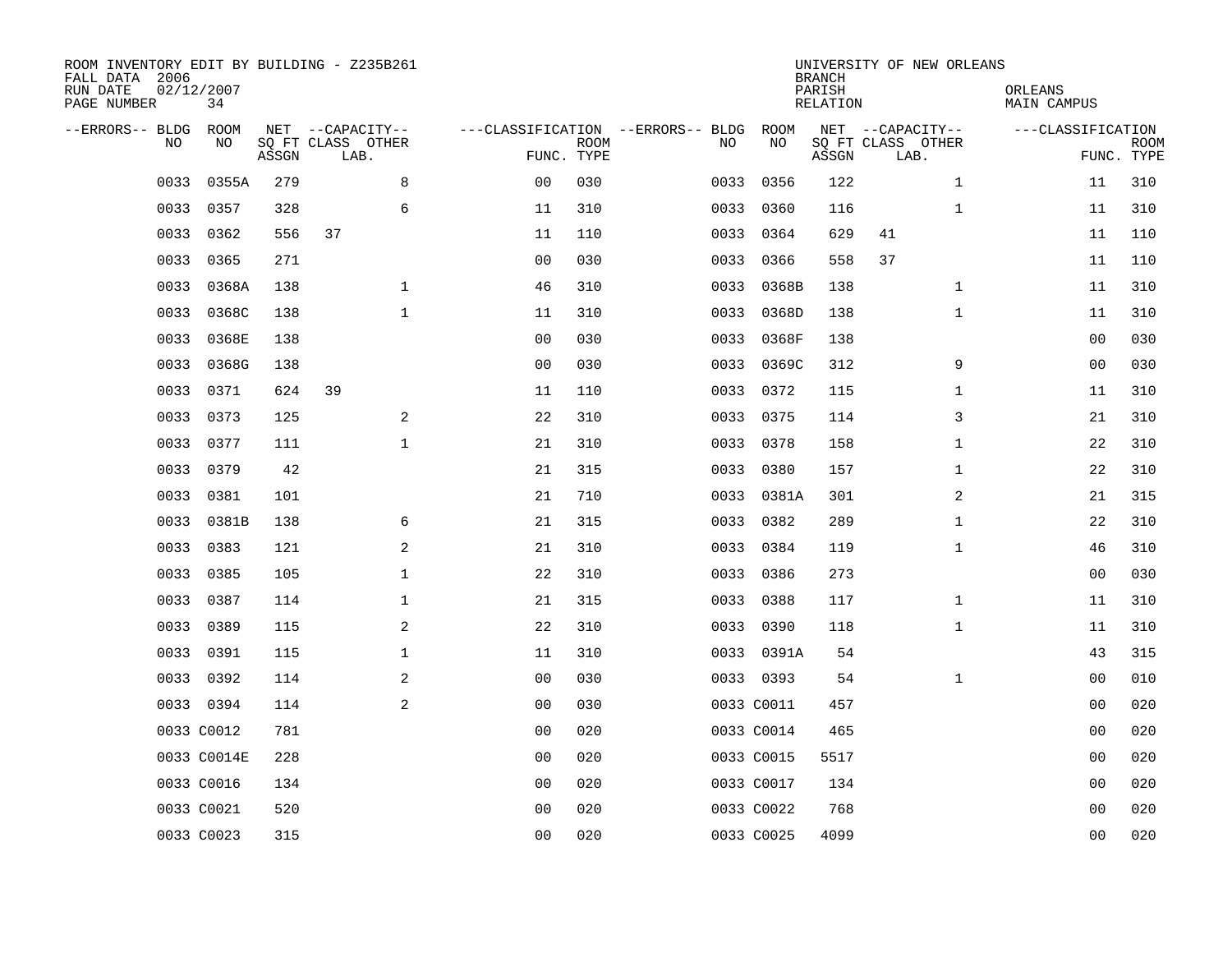| ROOM INVENTORY EDIT BY BUILDING - Z235B261<br>FALL DATA 2006 |                  |       |                           |                                        |             |     |                                                                | <b>BRANCH</b>      | UNIVERSITY OF NEW ORLEANS                                              |                         |                           |
|--------------------------------------------------------------|------------------|-------|---------------------------|----------------------------------------|-------------|-----|----------------------------------------------------------------|--------------------|------------------------------------------------------------------------|-------------------------|---------------------------|
| RUN DATE<br>PAGE NUMBER                                      | 02/12/2007<br>35 |       |                           |                                        |             |     |                                                                | PARISH<br>RELATION |                                                                        | ORLEANS<br>MAIN CAMPUS  |                           |
| --ERRORS-- BLDG ROOM                                         |                  |       | NET --CAPACITY--          | ---CLASSIFICATION --ERRORS-- BLDG ROOM |             |     |                                                                |                    | NET --CAPACITY--                                                       | ---CLASSIFICATION       |                           |
| NO                                                           | NO               | ASSGN | SQ FT CLASS OTHER<br>LAB. | FUNC. TYPE                             | <b>ROOM</b> | NO. | NO                                                             | ASSGN              | SQ FT CLASS OTHER<br>LAB.                                              |                         | <b>ROOM</b><br>FUNC. TYPE |
|                                                              | 0033 C0026       | 120   |                           | 0 <sup>0</sup>                         | 020         |     | 0033 C0027                                                     | 120                |                                                                        | 0 <sub>0</sub>          | 020                       |
|                                                              | 0033 C0031       | 532   |                           | 0 <sub>0</sub>                         | 020         |     | 0033 C0032                                                     | 769                |                                                                        | 0 <sub>0</sub>          | 020                       |
|                                                              | 0033 C0033       | 317   |                           | 0 <sub>0</sub>                         | 020         |     | 0033 C0034                                                     | 521                |                                                                        | 00                      | 020                       |
|                                                              | 0033 C0035       | 4098  |                           | 0 <sub>0</sub>                         | 020         |     | 0033 C0036                                                     | 121                |                                                                        | 00                      | 020                       |
|                                                              | 0033 C0037       | 120   |                           | 0 <sub>0</sub>                         | 020         |     | 0033 E0011                                                     | 28                 |                                                                        | 0 <sub>0</sub>          | 020                       |
|                                                              | 0033 E0021       | 28    |                           | 0 <sub>0</sub>                         | 020         |     | 0033 E0031                                                     | 28                 |                                                                        | 00                      | 020                       |
|                                                              | 0033 S0011       | 232   |                           | 0 <sub>0</sub>                         | 020         |     | 0033 S0012                                                     | 232                |                                                                        | 0 <sub>0</sub>          | 020                       |
|                                                              | 0033 S0013       | 232   |                           | 0 <sub>0</sub>                         | 020         |     | 0033 S0014                                                     | 232                |                                                                        | 0 <sub>0</sub>          | 020                       |
|                                                              | 0033 S0015       | 52    |                           | 0 <sub>0</sub>                         | 020         |     | 0033 S0016                                                     | 52                 |                                                                        | 0 <sub>0</sub>          | 020                       |
|                                                              | 0033 S0021       | 271   |                           | 0 <sub>0</sub>                         | 020         |     | 0033 S0022                                                     | 270                |                                                                        | 00                      | 020                       |
|                                                              | 0033 S0023       | 272   |                           | 0 <sub>0</sub>                         | 020         |     | 0033 S0024                                                     | 274                |                                                                        | 0 <sub>0</sub>          | 020                       |
|                                                              | 0033 S0031       | 274   |                           | 0 <sub>0</sub>                         | 020         |     | 0033 S0032                                                     | 270                |                                                                        | 0 <sub>0</sub>          | 020                       |
|                                                              | 0033 S0033       | 272   |                           | 0 <sub>0</sub>                         | 020         |     | 0033 S0034<br>TOTAL NUMBER CLASSROOMS<br>TOTAL NUMBER LABS 210 | 270                | TOTAL NET ASSIGN SQ. FT. IN ROOM FILE<br>TOTAL NUMBER SPECIAL LABS 220 | 00<br>58,545<br>24<br>3 | 020                       |
|                                                              | 0034 0100        | 174   | $\mathbf{1}$              | 11                                     | 310         |     | 0034 0100A                                                     | 132                | $\mathbf{1}$                                                           | 11                      | 310                       |
|                                                              | 0034 0100B       | 93    | 2                         | 52                                     | 310         |     | 0034 0101                                                      | 53                 |                                                                        | 11                      | 730                       |
|                                                              | 0034 0102        | 109   | $\mathbf{1}$              | 11                                     | 310         |     | 0034 0103                                                      | 57                 |                                                                        | 0 <sub>0</sub>          | 030                       |
|                                                              | 0034 0104        | 108   | $\mathbf{1}$              | 11                                     | 310         |     | 0034 0105                                                      | 215                | 7                                                                      | 0 <sub>0</sub>          | 030                       |
|                                                              | 0034 0105B       | 26    |                           | 0 <sub>0</sub>                         | 010         |     | 0034 0106                                                      | 97                 |                                                                        | 0 <sub>0</sub>          | 030                       |
|                                                              | 0034 0107        | 218   | 7                         | 0 <sub>0</sub>                         | 030         |     | 0034 0108                                                      | 148                | $\mathbf{1}$                                                           | 11                      | 310                       |
|                                                              | 0034 0109        | 286   | 3                         | 46                                     | 310         |     | 0034 0109A                                                     | 134                | $\mathbf{1}$                                                           | 11                      | 315                       |
|                                                              | 0034 0109B       | 95    | $\mathbf{1}$              | 11                                     | 310         |     | 0034 0109C                                                     | 38                 |                                                                        | 46                      | 315                       |
|                                                              | 0034 0109D       | 48    |                           | 46                                     | 315         |     | 0034 0109E                                                     | 127                | $\mathbf{1}$                                                           | 11                      | 310                       |
|                                                              | 0034 0109F       | 108   | $\mathbf 1$               | 11                                     | 310         |     | 0034 0109G                                                     | 112                | $\mathbf{1}$                                                           | 11                      | 310                       |
|                                                              | 0034 0109H       | 25    | $\mathbf 1$               | 0 <sub>0</sub>                         | 030         |     | 0034 0109I                                                     | 42                 |                                                                        | 91                      | 315                       |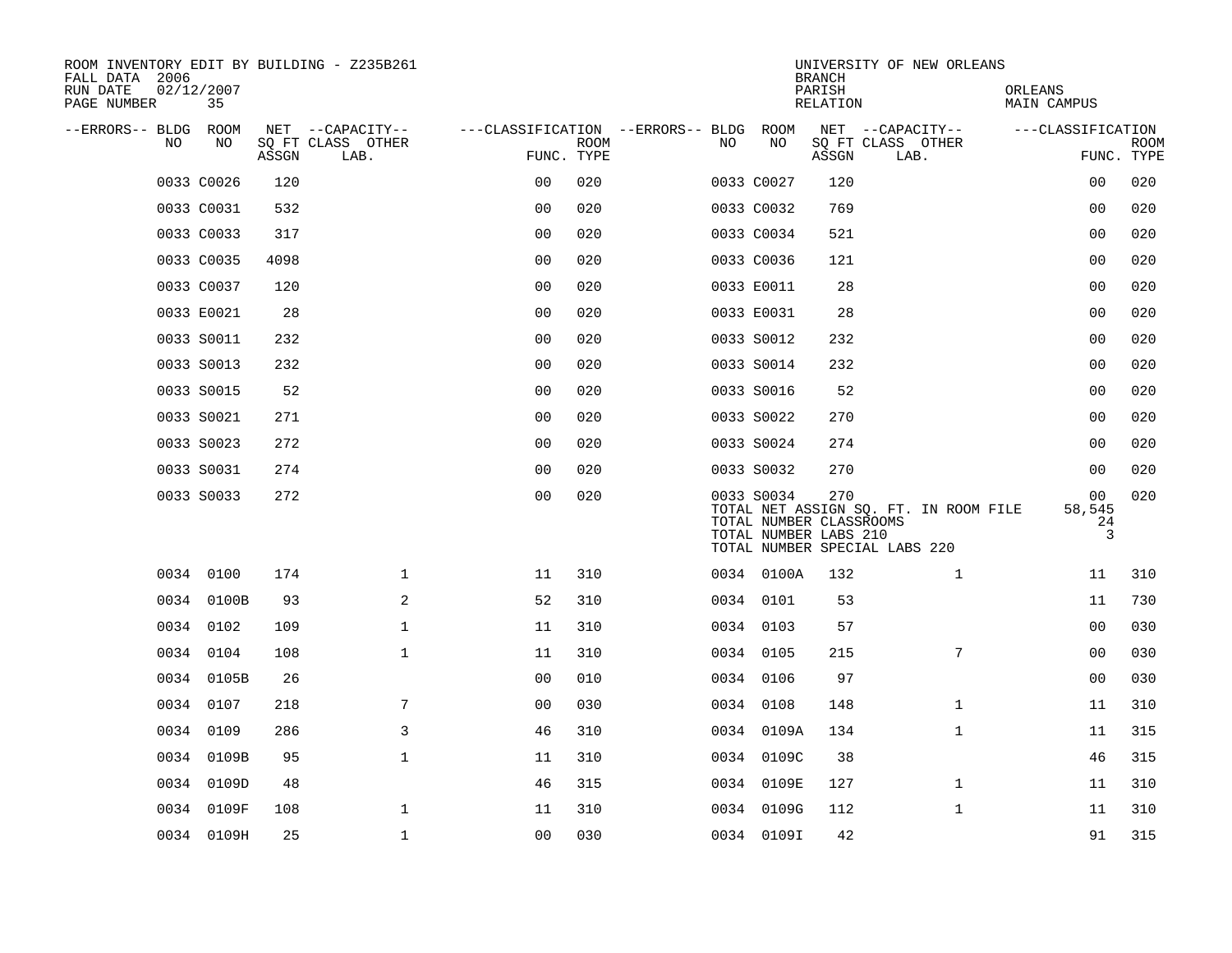| ROOM INVENTORY EDIT BY BUILDING - Z235B261<br>FALL DATA 2006<br>RUN DATE<br>PAGE NUMBER | 02/12/2007<br>36 |            |                                               |              |                                        |                           |    |             | <b>BRANCH</b><br>PARISH<br><b>RELATION</b> | UNIVERSITY OF NEW ORLEANS                     |              | ORLEANS<br><b>MAIN CAMPUS</b> |                           |
|-----------------------------------------------------------------------------------------|------------------|------------|-----------------------------------------------|--------------|----------------------------------------|---------------------------|----|-------------|--------------------------------------------|-----------------------------------------------|--------------|-------------------------------|---------------------------|
| --ERRORS-- BLDG ROOM<br>NO                                                              | NO               | ASSGN      | NET --CAPACITY--<br>SQ FT CLASS OTHER<br>LAB. |              | ---CLASSIFICATION --ERRORS-- BLDG ROOM | <b>ROOM</b><br>FUNC. TYPE | NO | NO          | ASSGN                                      | NET --CAPACITY--<br>SQ FT CLASS OTHER<br>LAB. |              | ---CLASSIFICATION             | <b>ROOM</b><br>FUNC. TYPE |
| 0034                                                                                    |                  | 0111 13102 |                                               |              | 11                                     | 520                       |    | 0034 0112   | 176                                        |                                               | 3            | 52                            | 310                       |
|                                                                                         | 0034 0112A       | 131        |                                               | $\mathbf 1$  | 52                                     | 310                       |    | 0034 0112B  | 170                                        |                                               | 3            | 52                            | 310                       |
|                                                                                         | 0034 0113        | 186        |                                               | $\mathbf 1$  | 11                                     | 310                       |    | 0034 0114   | 255                                        |                                               |              | 11                            | 525                       |
| 0034                                                                                    | 0114A            | 200        |                                               | $\mathbf 1$  | 11                                     | 310                       |    | 0034 0115   | 144                                        |                                               | $\mathbf{1}$ | 11                            | 310                       |
| 0034                                                                                    | 0117             | 140        |                                               | $\mathbf{1}$ | 11                                     | 310                       |    | 0034 0119   | 145                                        |                                               | $\mathbf{1}$ | 11                            | 310                       |
|                                                                                         | 0034 0120        | 265        |                                               |              | 92                                     | 525                       |    | 0034 0121   | 129                                        |                                               | $\mathbf{1}$ | 11                            | 310                       |
|                                                                                         | 0034 0122        | 251        |                                               |              | 52                                     | 525                       |    | 0034 0123   | 78                                         |                                               |              | 00                            | 030                       |
|                                                                                         | 0034 0124        | 204        |                                               | 5            | 0 <sub>0</sub>                         | 030                       |    | 0034 0125   | 16                                         |                                               |              | 0 <sub>0</sub>                | 030                       |
|                                                                                         | 0034 0126        | 96         |                                               |              | 52                                     | 525                       |    | 0034 0128A  | 387                                        |                                               |              | 11                            | 525                       |
|                                                                                         | 0034 0128B       | 205        |                                               |              | 11                                     | 525                       |    | 0034 0128C  | 1115                                       |                                               |              | 11                            | 525                       |
|                                                                                         | 0034 0129        | 273        |                                               |              | 11                                     | 525                       |    | 0034 0130   | 495                                        | 10                                            |              | 11                            | 220                       |
|                                                                                         | 0034 0130A       | 357        |                                               | 7            | 11                                     | 220                       |    | 0034 0131   | 93                                         | 5                                             |              | 11                            | 250                       |
|                                                                                         | 0034 0133        | 225        |                                               | $\mathbf 1$  | 52                                     | 310                       |    | 0034 0134   | 409                                        |                                               | $\mathbf{1}$ | 11                            | 525                       |
|                                                                                         | 0034 0135A       | 559        |                                               |              | 11                                     | 525                       |    | 0034 0135B  | 401                                        |                                               | 7            | 00                            | 030                       |
|                                                                                         | 0034 0135C       | 582        |                                               |              | 11                                     | 525                       |    | 0034 0135D  | 140                                        |                                               |              | 11                            | 525                       |
|                                                                                         | 0034 0136        | 817        |                                               |              | 11                                     | 520                       |    | 0034 0137   | 1094                                       | 25                                            |              | 11                            | 220                       |
| 0034                                                                                    | 0138             | 818        |                                               |              | 11                                     | 520                       |    | 0034 0140   | 2664                                       |                                               |              | 11                            | 520                       |
| 0034                                                                                    | 0144             | 158        |                                               |              | 0 <sub>0</sub>                         | 030                       |    | 0034 0200   | 94                                         |                                               |              | 0 <sub>0</sub>                | 010                       |
|                                                                                         | 0034 0201        | 3166       |                                               |              | 11                                     | 520                       |    | 0034 0202   | 1608                                       | 25                                            |              | 11                            | 210                       |
|                                                                                         | 0034 0203        | 1309 100   |                                               |              | 11                                     | 110                       |    | 0034 0204   | 222                                        |                                               | 5            | 0 <sub>0</sub>                | 030                       |
|                                                                                         | 0034 0205        | 138        |                                               |              | 0 <sub>0</sub>                         | 030                       |    | 0034 0206   | 222                                        |                                               | 4            | 00                            | 030                       |
|                                                                                         | 0034 0207        | 1037       | 69                                            |              | 11                                     | 110                       |    | 0034 0208   | 1059                                       | 70                                            |              | 11                            | 110                       |
|                                                                                         | 0034 0209        | 788        |                                               | 30           | 11                                     | 210                       |    | 0034 0210   | 97                                         |                                               |              | 11                            | 535                       |
|                                                                                         | 0034 0211        | 3264       |                                               |              | 11                                     | 520                       |    | 0034 0212   | 1107                                       |                                               | 8            | 11                            | 520                       |
|                                                                                         | 0034 0214        | 426        |                                               |              | 51                                     | 680                       |    | 0034 0216   | 1312                                       |                                               |              | 0 <sub>0</sub>                | 030                       |
|                                                                                         | 0034 C0011       | 2794       |                                               |              | 0 <sub>0</sub>                         | 020                       |    | 0034 C0011A | 81                                         |                                               |              | 0 <sub>0</sub>                | 020                       |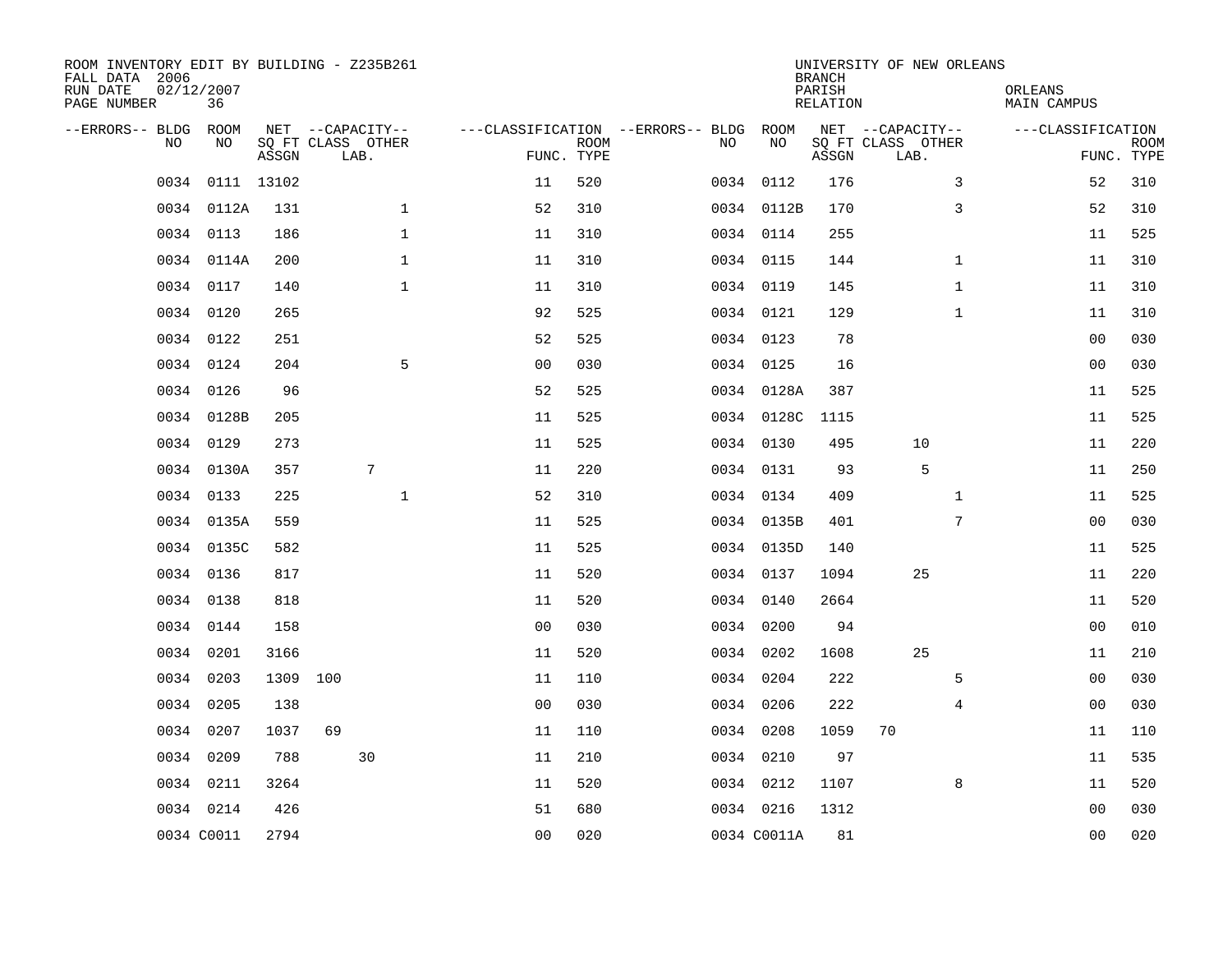| ROOM INVENTORY EDIT BY BUILDING - Z235B261<br>FALL DATA 2006 |                  |       |                           |                                        |             |      |            | <b>BRANCH</b>                                           | UNIVERSITY OF NEW ORLEANS                                              |                                                      |                           |
|--------------------------------------------------------------|------------------|-------|---------------------------|----------------------------------------|-------------|------|------------|---------------------------------------------------------|------------------------------------------------------------------------|------------------------------------------------------|---------------------------|
| RUN DATE<br>PAGE NUMBER                                      | 02/12/2007<br>37 |       |                           |                                        |             |      |            | PARISH<br>RELATION                                      |                                                                        | ORLEANS<br>MAIN CAMPUS                               |                           |
| --ERRORS-- BLDG ROOM                                         |                  |       | NET --CAPACITY--          | ---CLASSIFICATION --ERRORS-- BLDG ROOM |             |      |            |                                                         | NET --CAPACITY--                                                       | ---CLASSIFICATION                                    |                           |
| NO.                                                          | NO.              | ASSGN | SQ FT CLASS OTHER<br>LAB. | FUNC. TYPE                             | <b>ROOM</b> | NO.  | NO         | ASSGN                                                   | SQ FT CLASS OTHER<br>LAB.                                              |                                                      | <b>ROOM</b><br>FUNC. TYPE |
|                                                              | 0034 C0012       | 38    |                           | 0 <sup>0</sup>                         | 020         |      | 0034 C0013 | 86                                                      |                                                                        | 0 <sub>0</sub>                                       | 020                       |
|                                                              | 0034 C0014       | 139   |                           | 0 <sub>0</sub>                         | 020         |      | 0034 C0015 | 368                                                     |                                                                        | 0 <sub>0</sub>                                       | 020                       |
|                                                              | 0034 C0016       | 65    |                           | 0 <sub>0</sub>                         | 020         |      | 0034 C0017 | 271                                                     |                                                                        | 0 <sub>0</sub>                                       | 020                       |
|                                                              | 0034 C0018       | 276   |                           | 0 <sub>0</sub>                         | 020         |      | 0034 C0019 | 59                                                      |                                                                        | 00                                                   | 020                       |
|                                                              | 0034 C0020       | 351   |                           | 00                                     | 020         |      | 0034 C0021 | 755                                                     |                                                                        | 00                                                   | 020                       |
|                                                              | 0034 C0022       | 123   |                           | 0 <sub>0</sub>                         | 020         |      | 0034 C0023 | 115                                                     |                                                                        | 00                                                   | 020                       |
|                                                              | 0034 C0024       | 113   |                           | 0 <sub>0</sub>                         | 020         |      | 0034 C0025 | 126                                                     |                                                                        | 0 <sub>0</sub>                                       | 020                       |
|                                                              | 0034 S0011       | 204   |                           | 0 <sub>0</sub>                         | 020         |      | 0034 S0012 | 209                                                     |                                                                        | 00                                                   | 020                       |
|                                                              | 0034 S0013       | 214   |                           | 0 <sub>0</sub>                         | 020         |      | 0034 S0014 | 218                                                     |                                                                        | 0 <sub>0</sub>                                       | 020                       |
|                                                              | 0034 S0021       | 265   |                           | 0 <sub>0</sub>                         | 020         |      | 0034 S0022 | 224                                                     |                                                                        | 00                                                   | 020                       |
|                                                              | 0034 S0023       | 226   |                           | 0 <sub>0</sub>                         | 020         |      | 0034 S0024 | 265<br>TOTAL NUMBER CLASSROOMS<br>TOTAL NUMBER LABS 210 | TOTAL NET ASSIGN SQ. FT. IN ROOM FILE<br>TOTAL NUMBER SPECIAL LABS 220 | 0 <sub>0</sub><br>41,291<br>3<br>$\overline{2}$<br>3 | 020                       |
|                                                              | 0035 0101        | 946   | 20                        | 91                                     | 650         |      | 0035 0104  | 2708                                                    |                                                                        | 91                                                   | 670                       |
|                                                              | 0035 0105        | 252   | 10                        | 91                                     | 670         |      | 0035 0105B | 176                                                     | 2                                                                      | 91                                                   | 310                       |
|                                                              | 0035 0105C       | 176   | 2                         | 91                                     | 310         |      | 0035 0106  | 252                                                     | 10                                                                     | 91                                                   | 670                       |
| 0035                                                         | 0107             | 528   | 20                        | 91                                     | 670         | 0035 | 0108       | 2830                                                    |                                                                        | 91                                                   | 635                       |
|                                                              | 0035 0108A       | 70    |                           | 91                                     | 635         |      | 0035 0108B | 112                                                     |                                                                        | 91                                                   | 635                       |
|                                                              | 0035 0108C       | 58    |                           | 91                                     | 635         |      | 0035 0108D | 62                                                      |                                                                        | 91                                                   | 635                       |
|                                                              | 0035 0109        | 117   | 2                         | 0 <sub>0</sub>                         | 030         |      | 0035 0110  | 118                                                     | 2                                                                      | 0 <sub>0</sub>                                       | 030                       |
|                                                              | 0035 0111        | 104   |                           | 91                                     | 635         |      | 0035 0112  | 130                                                     | $\mathbf{1}$                                                           | 91                                                   | 310                       |
|                                                              | 0035 0113        | 233   | $\mathbf{1}$              | 91                                     | 315         |      | 0035 0114  | 259                                                     |                                                                        | 91                                                   | 635                       |
|                                                              | 0035 0115        | 184   |                           | 91                                     | 635         |      | 0035 0116  | 484                                                     |                                                                        | 91                                                   | 635                       |
|                                                              | 0035 0117        | 274   |                           | 91                                     | 635         |      | 0035 0118  | 4439                                                    | 300                                                                    | 91                                                   | 630                       |
|                                                              | 0035 0119        | 234   | 3                         | 0 <sub>0</sub>                         | 030         |      | 0035 0120  | 230                                                     | 5                                                                      | 00                                                   | 030                       |
|                                                              | 0035 0130        | 276   |                           | 0 <sub>0</sub>                         | 030         |      | 0035 0131  | 473                                                     |                                                                        | 0 <sub>0</sub>                                       | 030                       |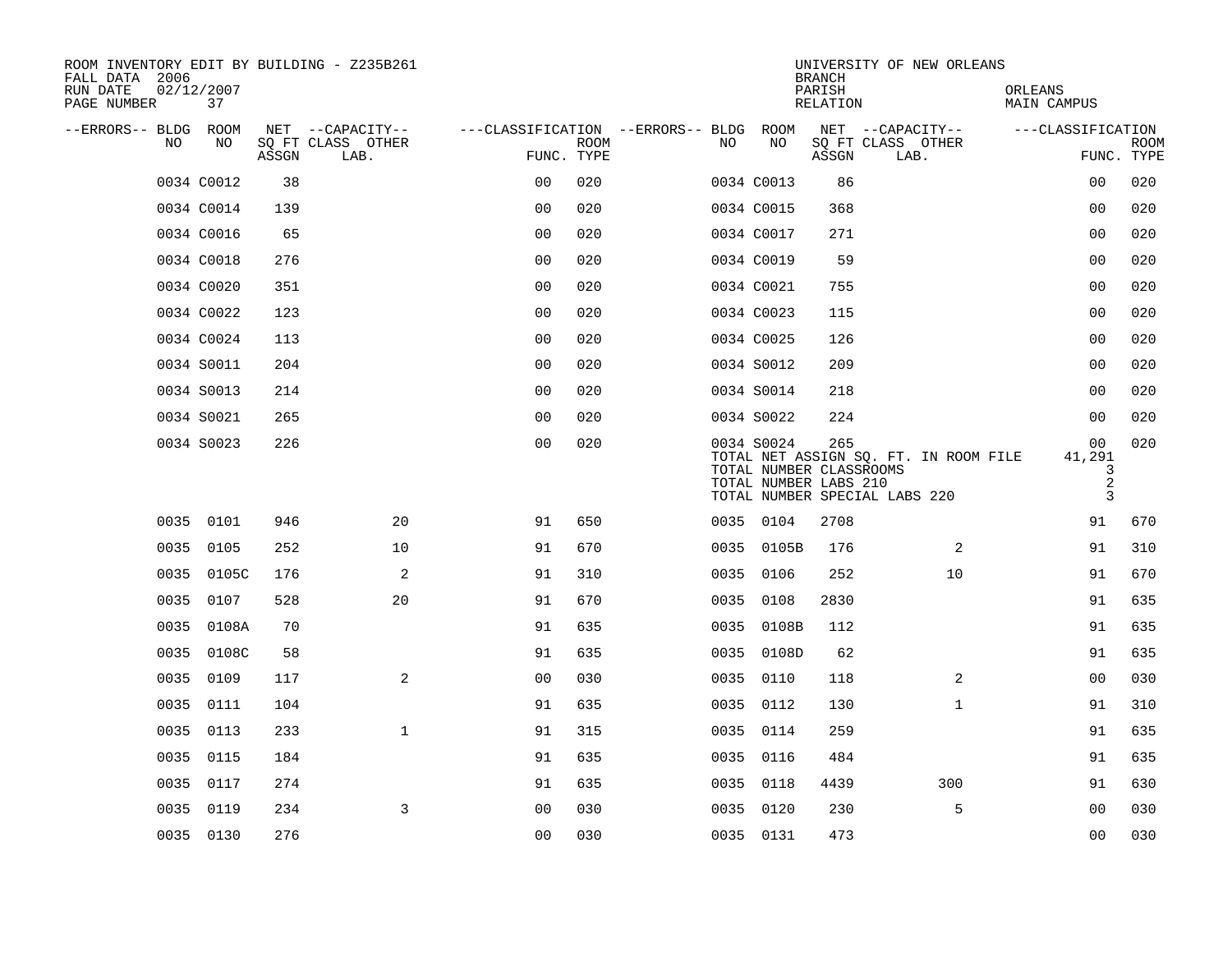| ROOM INVENTORY EDIT BY BUILDING - Z235B261<br>FALL DATA 2006<br>RUN DATE<br>PAGE NUMBER | 02/12/2007<br>38 |          |                           |              |                                        |                           |     |                                                                | <b>BRANCH</b><br>PARISH<br>RELATION | UNIVERSITY OF NEW ORLEANS                                              |              | ORLEANS | MAIN CAMPUS       |                           |
|-----------------------------------------------------------------------------------------|------------------|----------|---------------------------|--------------|----------------------------------------|---------------------------|-----|----------------------------------------------------------------|-------------------------------------|------------------------------------------------------------------------|--------------|---------|-------------------|---------------------------|
| --ERRORS-- BLDG ROOM                                                                    |                  |          | NET --CAPACITY--          |              | ---CLASSIFICATION --ERRORS-- BLDG ROOM |                           |     |                                                                |                                     | NET --CAPACITY--                                                       |              |         | ---CLASSIFICATION |                           |
| NO.                                                                                     | NO.              | ASSGN    | SQ FT CLASS OTHER<br>LAB. |              |                                        | <b>ROOM</b><br>FUNC. TYPE | NO. | NO                                                             | ASSGN                               | SQ FT CLASS OTHER<br>LAB.                                              |              |         |                   | <b>ROOM</b><br>FUNC. TYPE |
|                                                                                         | 0035 0132        | 518      |                           |              | 0 <sub>0</sub>                         | 030                       |     | 0035 C0011                                                     | 690                                 |                                                                        |              |         | 0 <sub>0</sub>    | 020                       |
|                                                                                         | 0035 C0012       | 664      |                           |              | 0 <sub>0</sub>                         | 020                       |     | 0035 C0013<br>TOTAL NUMBER CLASSROOMS<br>TOTAL NUMBER LABS 210 | 108                                 | TOTAL NET ASSIGN SQ. FT. IN ROOM FILE<br>TOTAL NUMBER SPECIAL LABS 220 |              |         | 00<br>14,277      | 020                       |
|                                                                                         | 0036 1000        | 1428 109 |                           |              | 11                                     | 110                       |     | 0036 1001                                                      | 201                                 |                                                                        | 2            |         | 11                | 220                       |
|                                                                                         | 0036 1003        | 112      |                           | $\mathbf{1}$ | 11                                     | 310                       |     | 0036 1004                                                      | 719                                 | 24                                                                     |              |         | 11                | 210                       |
|                                                                                         | 0036 1004A       | 279      | 3                         |              | 11                                     | 220                       |     | 0036 1005                                                      | 394                                 |                                                                        |              |         | 0 <sub>0</sub>    | 030                       |
|                                                                                         | 0036 1006        | 725      | 24                        |              | 11                                     | 210                       |     | 0036 1007                                                      | 289                                 |                                                                        | 2            |         | 11                | 220                       |
| 0036                                                                                    | 1008             | 228      | $\mathbf{1}$              |              | 11                                     | 250                       |     | 0036 1009                                                      | 690                                 | 24                                                                     |              |         | 11                | 110                       |
|                                                                                         | 0036 1010        | 378      |                           | 25           | 11                                     | 310                       |     | 0036 1010A                                                     | 195                                 |                                                                        | 3            |         | 11                | 250                       |
|                                                                                         | 0036 1011        | 75       |                           | $\mathbf{1}$ | 11                                     | 310                       |     | 0036 1012                                                      | 1191                                |                                                                        | 5            |         | 11                | 220                       |
|                                                                                         | 0036 1013        | 281      | $\mathbf{1}$              |              | 11                                     | 220                       |     | 0036 1014                                                      | 229                                 |                                                                        |              |         | 63                | 735                       |
| 0036                                                                                    | 1015             | 121      | $\mathbf{1}$              |              | 11                                     | 250                       |     | 0036 1016                                                      | 153                                 |                                                                        |              |         | 11                | 730                       |
|                                                                                         | 0036 1017        | 99       |                           | $\mathbf 1$  | 11                                     | 310                       |     | 0036 1018                                                      | 48                                  |                                                                        |              |         | 00                | 030                       |
|                                                                                         | 0036 1019        | 292      |                           | 8            | 0 <sub>0</sub>                         | 030                       |     | 0036 1020                                                      | 1568                                | 10                                                                     |              |         | 11                | 220                       |
|                                                                                         | 0036 1020A       | 168      |                           | $\mathbf{1}$ | 11                                     | 310                       |     | 0036 1020B                                                     | 86                                  |                                                                        | $\mathbf{1}$ |         | 11                | 250                       |
|                                                                                         | 0036 1020C       | 86       | $\mathbf{1}$              |              | 11                                     | 250                       |     | 0036 1020D                                                     | 115                                 |                                                                        | 2            |         | 11                | 255                       |
|                                                                                         | 0036 1020E       | 161      |                           | $\mathbf 1$  | 11                                     | 310                       |     | 0036 1020G                                                     | 232                                 |                                                                        | $\mathbf{1}$ |         | 11                | 310                       |
|                                                                                         | 0036 1021        | 38       |                           |              | 0 <sub>0</sub>                         | 010                       |     | 0036 1022                                                      | 480                                 |                                                                        | 3            |         | 22                | 220                       |
|                                                                                         | 0036 1023        | 788      | 24                        |              | 11                                     | 210                       |     | 0036 1024                                                      | 703                                 |                                                                        |              |         | 0 <sub>0</sub>    | 030                       |
|                                                                                         | 0036 1025        | 499      | 5                         |              | 11                                     | 220                       |     | 0036 1025B                                                     | 365                                 |                                                                        | 4            |         | 11                | 310                       |
|                                                                                         | 0036 1026        | 402      |                           | 4            | 11                                     | 310                       |     | 0036 1026A                                                     | 289                                 |                                                                        | $\mathbf{1}$ |         | 11                | 310                       |
|                                                                                         | 0036 1026B       | 86       |                           | 10           | 11                                     | 730                       |     | 0036 1027                                                      | 244                                 |                                                                        | $\mathbf{1}$ |         | 11                | 310                       |
|                                                                                         | 0036 1028        | 396      |                           |              | 0 <sub>0</sub>                         | 030                       |     | 0036 1029                                                      | 413                                 |                                                                        | $\mathbf{1}$ |         | 11                | 310                       |
|                                                                                         | 0036 1031        | 351      |                           | 10           | 22                                     | 310                       |     | 0036 1034                                                      | 108                                 |                                                                        | $\mathbf{1}$ |         | 11                | 310                       |
|                                                                                         | 0036 1035        | 150      |                           | $\mathbf{1}$ | 22                                     | 310                       |     | 0036 1036                                                      | 149                                 |                                                                        | $\mathbf{1}$ |         | 11                | 310                       |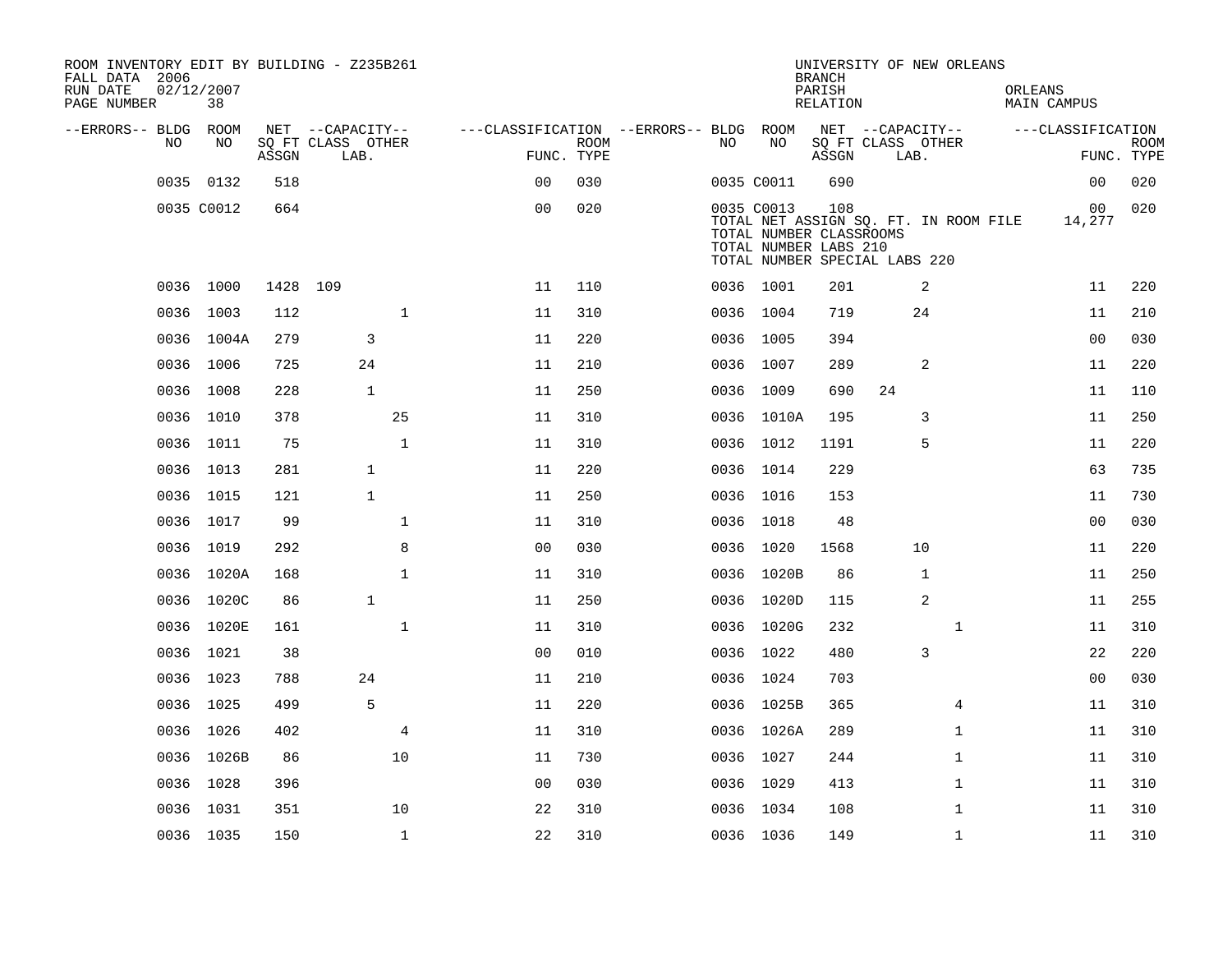| ROOM INVENTORY EDIT BY BUILDING - Z235B261<br>FALL DATA 2006<br>RUN DATE<br>PAGE NUMBER | 02/12/2007<br>39 |       |                           |                |                           |                                   |            | <b>BRANCH</b><br>PARISH<br>RELATION | UNIVERSITY OF NEW ORLEANS | ORLEANS<br>MAIN CAMPUS |                           |
|-----------------------------------------------------------------------------------------|------------------|-------|---------------------------|----------------|---------------------------|-----------------------------------|------------|-------------------------------------|---------------------------|------------------------|---------------------------|
| --ERRORS-- BLDG                                                                         | ROOM             |       | NET --CAPACITY--          |                |                           | ---CLASSIFICATION --ERRORS-- BLDG | ROOM       |                                     | NET --CAPACITY--          | ---CLASSIFICATION      |                           |
| N <sub>O</sub>                                                                          | NO.              | ASSGN | SO FT CLASS OTHER<br>LAB. |                | <b>ROOM</b><br>FUNC. TYPE | NO.                               | NO         | ASSGN                               | SQ FT CLASS OTHER<br>LAB. |                        | <b>ROOM</b><br>FUNC. TYPE |
| 0036                                                                                    | 1037             | 397   |                           | 0 <sub>0</sub> | 030                       |                                   | 0036 1038  | 651                                 | 8                         | 22                     | 250                       |
|                                                                                         | 0036 1039        | 227   | $\mathbf 1$               | 11             | 310                       |                                   | 0036 1040  | 741                                 | 24                        | 22                     | 250                       |
|                                                                                         | 0036 1040A       | 236   | $\mathbf{1}$              | 11             | 250                       |                                   | 0036 1041  | 1338                                | 20                        | 11                     | 210                       |
|                                                                                         | 0036 1041A       | 121   | $\mathbf{1}$              | 11             | 250                       |                                   | 0036 1041B | 143                                 | $\mathbf{1}$              | 11                     | 310                       |
| 0036                                                                                    | 1042             | 106   | $\mathbf{1}$              | 22             | 310                       |                                   | 0036 1043  | 785                                 | 24                        | 11                     | 210                       |
|                                                                                         | 0036 1043A       | 228   |                           | 11             | 215                       |                                   | 0036 1044  | 674                                 | 12                        | 22                     | 250                       |
| 0036                                                                                    | 1045             | 39    |                           | 0 <sub>0</sub> | 010                       |                                   | 0036 1046  | 104                                 | $\mathbf{1}$              | 11                     | 310                       |
|                                                                                         | 0036 1047        | 735   | 5                         | 22             | 220                       |                                   | 0036 1047A | 233                                 | $\overline{3}$            | 11                     | 220                       |
| 0036                                                                                    | 1048             | 194   | $\overline{4}$            | 0 <sub>0</sub> | 030                       |                                   | 0036 1049  | 101                                 | 2                         | 0 <sub>0</sub>         | 030                       |
|                                                                                         | 0036 1050        | 100   | 3                         | 0 <sub>0</sub> | 030                       |                                   | 0036 1051  | 115                                 |                           | 11                     | 225                       |
| 0036                                                                                    | 1052             | 102   | $\mathbf{1}$              | 11             | 250                       |                                   | 0036 1053  | 69                                  | 1                         | 46                     | 250                       |
|                                                                                         | 0036 1054        | 149   | $\mathbf{1}$              | 11             | 255                       |                                   | 0036 1054A | 62                                  |                           | 11                     | 225                       |
| 0036                                                                                    | 1054B            | 135   | $\mathbf{1}$              | 11             | 220                       |                                   | 0036 1055  | 497                                 | 3                         | 11                     | 220                       |
|                                                                                         | 0036 1055A       | 145   | $\mathbf{1}$              | 11             | 220                       |                                   | 0036 1056  | 701                                 | 47                        | 11                     | 110                       |
|                                                                                         | 0036 1056A       | 227   | $\mathbf{1}$              | 11             | 310                       |                                   | 0036 1057  | 111                                 |                           | 11                     | 225                       |
|                                                                                         | 0036 1058        | 108   | $\mathbf 1$               | 11             | 310                       |                                   | 0036 1059  | 596                                 | 16                        | 22                     | 220                       |
| 0036                                                                                    | 1059A            | 211   | 3                         | 11             | 220                       |                                   | 0036 1059B | 82                                  | 2                         | 11                     | 220                       |
|                                                                                         | 0036 1060        | 692   | 18                        | 11             | 220                       |                                   | 0036 1061  | 393                                 |                           | 00                     | 030                       |
|                                                                                         | 0036 1062        | 110   | $\mathbf 1$               | 11             | 310                       |                                   | 0036 1063  | 680                                 | 3                         | 22                     | 220                       |
|                                                                                         | 0036 1063A       | 228   | $\mathbf{1}$              | 11             | 225                       |                                   | 0036 1064  | 731                                 | 40                        | 11                     | 350                       |
|                                                                                         | 0036 1065        | 388   | $\mathsf{3}$              | 46             | 310                       |                                   | 0036 1065A | 143                                 |                           | 46                     | 315                       |
|                                                                                         | 0036 1065B       | 116   |                           | 46             | 315                       |                                   | 0036 1066  | 151                                 | $\mathbf{1}$              | 11                     | 310                       |
|                                                                                         | 0036 1067        | 103   | $\mathbf 1$               | 11             | 310                       |                                   | 0036 1068  | 105                                 | $\mathbf{1}$              | 11                     | 310                       |
| 0036                                                                                    | 1069             | 104   | $\mathbf 1$               | 11             | 310                       |                                   | 0036 2001  | 349                                 | $\overline{a}$            | 46                     | 310                       |
| 0036                                                                                    | 2001A            | 145   | $\mathbf 1$               | 11             | 310                       | 0036                              | 2001B      | 114                                 |                           | 46                     | 315                       |
|                                                                                         | 0036 2002        | 204   | $\mathbf{1}$              | 11             | 310                       |                                   | 0036 2003  | 133                                 | $\mathbf{1}$              | 11                     | 310                       |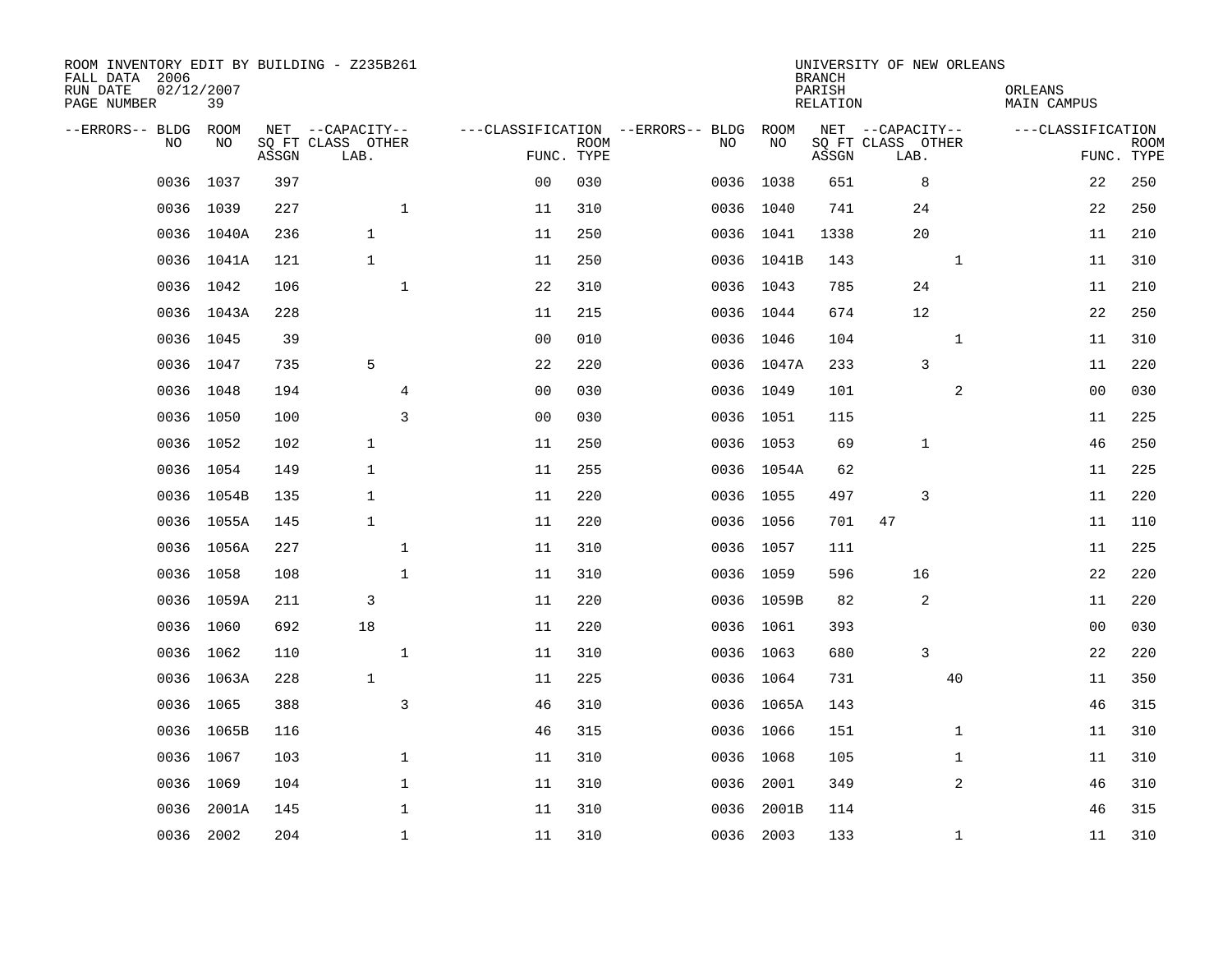| ROOM INVENTORY EDIT BY BUILDING - Z235B261<br>FALL DATA 2006<br>RUN DATE<br>PAGE NUMBER | 02/12/2007<br>40 |       |                                               |                |                           |                                         |            | <b>BRANCH</b><br>PARISH<br><b>RELATION</b> | UNIVERSITY OF NEW ORLEANS                     |              | ORLEANS<br>MAIN CAMPUS |                           |
|-----------------------------------------------------------------------------------------|------------------|-------|-----------------------------------------------|----------------|---------------------------|-----------------------------------------|------------|--------------------------------------------|-----------------------------------------------|--------------|------------------------|---------------------------|
| --ERRORS-- BLDG<br>NO                                                                   | ROOM<br>NO       | ASSGN | NET --CAPACITY--<br>SQ FT CLASS OTHER<br>LAB. |                | <b>ROOM</b><br>FUNC. TYPE | ---CLASSIFICATION --ERRORS-- BLDG<br>NO | ROOM<br>NO | ASSGN                                      | NET --CAPACITY--<br>SQ FT CLASS OTHER<br>LAB. |              | ---CLASSIFICATION      | <b>ROOM</b><br>FUNC. TYPE |
| 0036                                                                                    | 2004             | 135   | $\mathbf 1$                                   | 11             | 310                       | 0036                                    | 2005       | 133                                        |                                               | $\mathbf{1}$ | 11                     | 310                       |
| 0036                                                                                    | 2006             | 134   | 1                                             | 11             | 310                       | 0036                                    | 2007       | 135                                        |                                               | $\mathbf{1}$ | 11                     | 310                       |
| 0036                                                                                    | 2008             | 133   | $\mathbf 1$                                   | 11             | 310                       | 0036                                    | 2009       | 133                                        |                                               | $\mathbf{1}$ | 11                     | 310                       |
| 0036                                                                                    | 2010             | 116   | $\mathbf{1}$                                  | 11             | 315                       | 0036                                    | 2011       | 78                                         | $\mathbf{1}$                                  |              | 22                     | 250                       |
| 0036                                                                                    | 2011A            | 107   | $\mathbf{1}$                                  | 22             | 250                       | 0036                                    | 2012       | 78                                         | 2                                             |              | 22                     | 250                       |
| 0036                                                                                    | 2012A            | 106   | 2                                             | 22             | 220                       | 0036                                    | 2013       | 702                                        | 46                                            |              | 11                     | 110                       |
| 0036                                                                                    | 2014             | 397   |                                               | 0 <sub>0</sub> | 030                       | 0036                                    | 2015       | 718                                        |                                               | 30           | 11                     | 550                       |
| 0036                                                                                    | 2016             | 350   | 6                                             | 11             | 225                       | 0036                                    | 2017       | 76                                         |                                               | $\mathbf{1}$ | 0 <sub>0</sub>         | 020                       |
| 0036                                                                                    | 2017A            | 54    | $\mathbf{1}$                                  | 22             | 250                       | 0036                                    | 2017B      | 52                                         | $\mathbf{1}$                                  |              | 22                     | 250                       |
| 0036                                                                                    | 2017C            | 52    | 1                                             | 22             | 250                       | 0036                                    | 2017D      | 102                                        | 3                                             |              | 22                     | 250                       |
| 0036                                                                                    | 2017E            | 357   | 5                                             | 22             | 250                       | 0036                                    | 2018       | 1089                                       | 30                                            |              | 11                     | 210                       |
| 0036                                                                                    | 2019             | 103   | 2                                             | 11             | 220                       | 0036                                    | 2019A      | 103                                        | 2                                             |              | 11                     | 220                       |
| 0036                                                                                    | 2022             | 229   |                                               | 45             | 225                       | 0036                                    | 2023       | 49                                         |                                               |              | 11                     | 730                       |
| 0036                                                                                    | 2024             | 40    |                                               | 00             | 010                       | 0036                                    | 2025       | 723                                        | 50                                            |              | 11                     | 110                       |
| 0036                                                                                    | 2026             | 684   | 20                                            | 11             | 710                       | 0036                                    | 2027       | 719                                        | 10                                            |              | 11                     | 250                       |
| 0036                                                                                    | 2028             | 891   | 7                                             | 11             | 250                       | 0036                                    | 2029       | 93                                         |                                               | 2            | 11                     | 310                       |
| 0036                                                                                    | 2030             | 1385  | 5                                             | 22             | 250                       | 0036                                    | 2030A      | 111                                        | 5                                             |              | 22                     | 250                       |
| 0036                                                                                    | 2031             | 93    | $\mathbf 1$                                   | 11             | 310                       | 0036                                    | 2032       | 407                                        |                                               |              | 0 <sub>0</sub>         | 030                       |
| 0036                                                                                    | 2033             | 94    | 2                                             | 11             | 310                       | 0036                                    | 2034       | 231                                        |                                               | 3            | 11                     | 310                       |
| 0036                                                                                    | 2035             | 92    | $\mathbf{1}$                                  | 11             | 310                       | 0036                                    | 2036       | 94                                         |                                               | $\mathbf{1}$ | 11                     | 310                       |
| 0036                                                                                    | 2037             | 94    | 2                                             | 11             | 310                       | 0036                                    | 2038       | 92                                         |                                               | $\mathbf{1}$ | 11                     | 310                       |
| 0036                                                                                    | 2039             | 239   | $\mathbf 1$                                   | 11             | 310                       | 0036                                    | 2040       | 95                                         |                                               | $\mathbf{1}$ | 11                     | 310                       |
| 0036                                                                                    | 2041             | 683   | 45                                            | 11             | 350                       | 0036                                    | 2042       | 93                                         |                                               | $\mathbf{1}$ | 11                     | 310                       |
| 0036                                                                                    | 2043             | 100   | $\mathbf 1$                                   | 11             | 310                       | 0036                                    | 2044       | 99                                         |                                               | $\mathbf{1}$ | 11                     | 310                       |
| 0036                                                                                    | 2045             | 99    | $\mathbf 1$                                   | 11             | 310                       | 0036                                    | 2046       | 380                                        | 3                                             |              | 46                     | 250                       |
|                                                                                         | 0036 2047        | 100   | $\mathbf{1}$                                  | 11             | 310                       |                                         | 0036 2048  | 99                                         |                                               | $\mathbf{1}$ | 11                     | 310                       |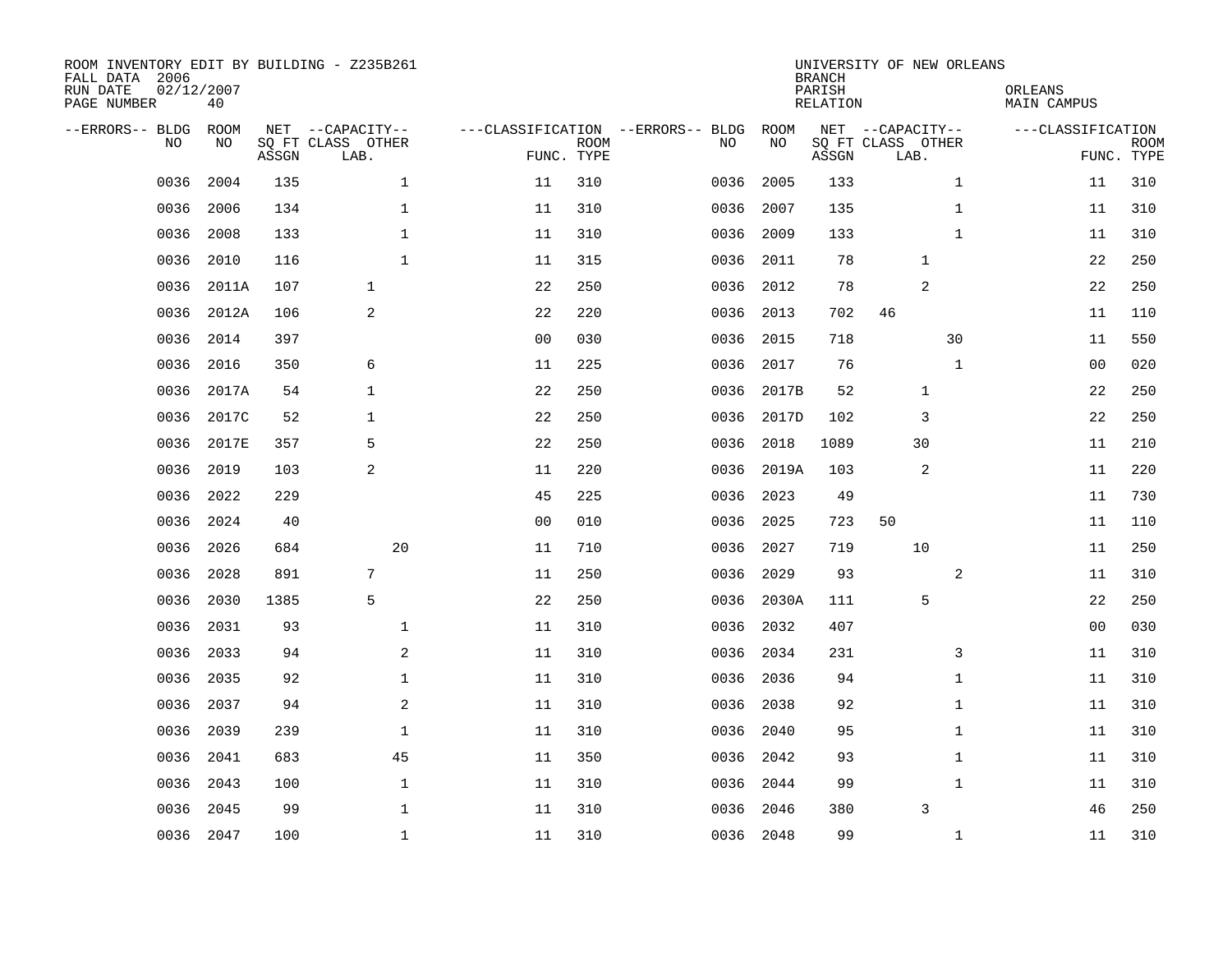| ROOM INVENTORY EDIT BY BUILDING - Z235B261<br>FALL DATA 2006<br>RUN DATE<br>PAGE NUMBER | 02/12/2007<br>41 |       |                                               |        |                           |                                         |            | <b>BRANCH</b><br>PARISH<br><b>RELATION</b> | UNIVERSITY OF NEW ORLEANS                     | ORLEANS<br><b>MAIN CAMPUS</b> |                           |
|-----------------------------------------------------------------------------------------|------------------|-------|-----------------------------------------------|--------|---------------------------|-----------------------------------------|------------|--------------------------------------------|-----------------------------------------------|-------------------------------|---------------------------|
| --ERRORS-- BLDG<br>NO                                                                   | ROOM<br>NO       | ASSGN | NET --CAPACITY--<br>SQ FT CLASS OTHER<br>LAB. |        | <b>ROOM</b><br>FUNC. TYPE | ---CLASSIFICATION --ERRORS-- BLDG<br>NO | ROOM<br>NO | ASSGN                                      | NET --CAPACITY--<br>SQ FT CLASS OTHER<br>LAB. | ---CLASSIFICATION             | <b>ROOM</b><br>FUNC. TYPE |
| 0036                                                                                    | 2049             | 100   | $\mathbf 1$                                   | 11     | 310                       | 0036                                    | 2050       | 100                                        | $\mathbf{1}$                                  | 11                            | 310                       |
| 0036                                                                                    | 2051             | 100   | 1                                             | 11     | 310                       | 0036                                    | 2052       | 100                                        | $\mathbf{1}$                                  | 11                            | 310                       |
| 0036                                                                                    | 2053             | 100   | 1                                             | 11     | 310                       | 0036                                    | 2054       | 168                                        | 1                                             | 46                            | 250                       |
| 0036                                                                                    | 2056             | 282   | 3                                             | 46     | 310                       | 0036                                    | 2056A      | 131                                        |                                               | 46                            | 315                       |
| 0036                                                                                    | 2056B            | 129   | $\mathbf{1}$                                  | 11     | 310                       | 0036                                    | 2057       | 396                                        |                                               | 0 <sub>0</sub>                | 030                       |
| 0036                                                                                    | 2058             | 92    | $\mathbf{1}$                                  | 11     | 250                       | 0036                                    | 2059       | 87                                         | $\mathbf{1}$                                  | 11                            | 250                       |
| 0036                                                                                    | 2060             | 91    | $\mathbf{1}$                                  | 11     | 250                       | 0036                                    | 2061       | 89                                         | $\mathbf{1}$                                  | 11                            | 250                       |
| 0036                                                                                    | 2062             | 104   | $\mathbf{1}$                                  | 11     | 250                       | 0036                                    | 2063       | 103                                        | $\mathbf{1}$                                  | 11                            | 310                       |
| 0036                                                                                    | 2064             | 1075  | 71                                            | 11     | 110                       | 0036                                    | 2065       | 889                                        | 10                                            | 11                            | 250                       |
| 0036                                                                                    | 2066             | 89    | $\mathbf 1$                                   | 11     | 310                       | 0036                                    | 2066A      | 117                                        | $\mathbf{1}$                                  | 11                            | 310                       |
| 0036                                                                                    | 2067             | 94    | 2                                             | 11     | 250                       | 0036                                    | 2068       | 89                                         | $\mathbf{1}$                                  | 11                            | 310                       |
| 0036                                                                                    | 2068A            | 116   | $\mathbf 1$                                   | $11\,$ | 310                       | 0036                                    | 2069       | 93                                         | $\overline{2}$                                | 11                            | 310                       |
| 0036                                                                                    | 2070             | 88    | $\mathbf 1$                                   | 11     | 310                       | 0036                                    | 2070A      | 116                                        | $\mathbf{1}$                                  | 11                            | 310                       |
| 0036                                                                                    | 2071             | 92    | 2                                             | 11     | 250                       | 0036                                    | 2072       | 90                                         | $\mathbf{1}$                                  | 11                            | 530                       |
| 0036                                                                                    | 2072A            | 116   | $\mathbf{1}$                                  | 11     | 530                       | 0036                                    | 2073       | 93                                         | $\mathbf{1}$                                  | 11                            | 310                       |
| 0036                                                                                    | 2074             | 105   | $\mathbf{1}$                                  | 11     | 310                       | 0036                                    | 2074A      | 116                                        | $\mathbf{1}$                                  | 11                            | 315                       |
| 0036                                                                                    | 2075             | 558   | 15                                            | 11     | 250                       | 0036                                    | 2076       | 107                                        | $\mathbf{1}$                                  | 11                            | 310                       |
| 0036                                                                                    | 2076A            | 114   | $\mathbf 1$                                   | 11     | 315                       | 0036                                    | 2077       | 43                                         |                                               | 0 <sub>0</sub>                | 010                       |
| 0036                                                                                    | 2078             | 1089  | 73                                            | 11     | 210                       | 0036                                    | 2079       | 353                                        | $\mathbf{1}$                                  | 11                            | 250                       |
| 0036                                                                                    | 2080             | 89    | $\overline{c}$                                | 11     | 250                       | 0036                                    | 2080A      | 117                                        | $\overline{c}$                                | 11                            | 250                       |
| 0036                                                                                    | 2081             | 89    | 1                                             | 11     | 250                       | 0036                                    | 2082       | 89                                         | $\mathbf{1}$                                  | 11                            | 220                       |
| 0036                                                                                    | 2082A            | 116   | 2                                             | 11     | 220                       | 0036                                    | 2083       | 90                                         | $\mathbf{1}$                                  | 22                            | 310                       |
| 0036                                                                                    | 2084             | 104   | $\mathbf 1$                                   | 11     | 310                       | 0036                                    | 2084A      | 117                                        | $\mathbf{1}$                                  | 11                            | 315                       |
| 0036                                                                                    | 2085             | 117   | $\mathbf{1}$                                  | 11     | 310                       | 0036                                    | 2085A      | 284                                        | 6                                             | 11                            | 220                       |
| 0036                                                                                    | 2086             | 89    | $\mathbf{1}$                                  | 22     | 250                       | 0036                                    | 2087       | 117                                        | 1                                             | 22                            | 250                       |
| 0036                                                                                    | 2088             | 101   | $\mathbf{1}$                                  | 22     | 255                       |                                         | 0036 2088A | 123                                        | $\overline{c}$                                | 11                            | 225                       |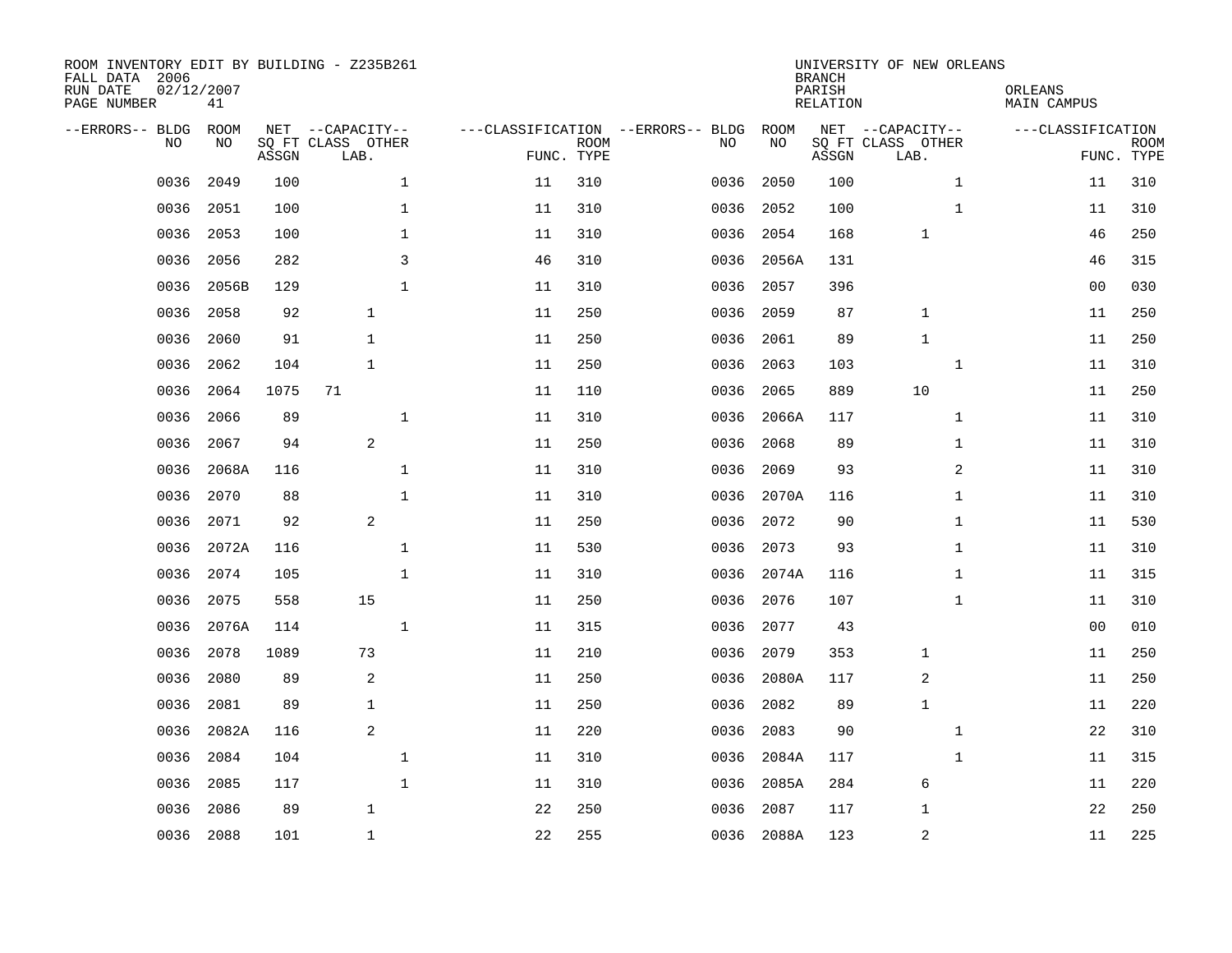| ROOM INVENTORY EDIT BY BUILDING - Z235B261<br>FALL DATA 2006<br>RUN DATE<br>PAGE NUMBER | 02/12/2007<br>42 |       |                                       |                |             |                                         |            | <b>BRANCH</b><br>PARISH<br><b>RELATION</b> | UNIVERSITY OF NEW ORLEANS             | ORLEANS<br><b>MAIN CAMPUS</b> |             |
|-----------------------------------------------------------------------------------------|------------------|-------|---------------------------------------|----------------|-------------|-----------------------------------------|------------|--------------------------------------------|---------------------------------------|-------------------------------|-------------|
| --ERRORS-- BLDG<br>NO                                                                   | ROOM<br>NO       |       | NET --CAPACITY--<br>SQ FT CLASS OTHER |                | <b>ROOM</b> | ---CLASSIFICATION --ERRORS-- BLDG<br>NO | ROOM<br>NO |                                            | NET --CAPACITY--<br>SQ FT CLASS OTHER | ---CLASSIFICATION             | <b>ROOM</b> |
|                                                                                         |                  | ASSGN | LAB.                                  |                | FUNC. TYPE  |                                         |            | ASSGN                                      | LAB.                                  | FUNC. TYPE                    |             |
| 0036                                                                                    | 2089             | 353   | 3                                     | 11             | 315         | 0036                                    | 2090       | 398                                        |                                       | 00                            | 030         |
| 0036                                                                                    | 2091             | 88    | 5                                     | 22             | 570         | 0036                                    | 2092       | 179                                        |                                       | 00                            | 020         |
| 0036                                                                                    | 2092A            | 55    | $\mathbf{1}$                          | 11             | 220         | 0036                                    | 2092B      | 55                                         | $\mathbf 1$                           | 11                            | 220         |
| 0036                                                                                    | 2092C            | 56    | $\mathbf{1}$                          | 11             | 220         | 0036                                    | 2092D      | 56                                         | 1                                     | 11                            | 220         |
| 0036                                                                                    | 2092E            | 55    | $\mathbf{1}$                          | 11             | 220         | 0036                                    | 2092F      | 55                                         | 1                                     | 11                            | 220         |
| 0036                                                                                    | 2092G            | 55    | 1                                     | 11             | 220         | 0036                                    | 2092H      | 55                                         | 1                                     | 11                            | 220         |
| 0036                                                                                    | 2092I            | 55    | $\mathbf{1}$                          | 11             | 220         | 0036                                    | 2092J      | 55                                         | 1                                     | 11                            | 220         |
| 0036                                                                                    | 2093             | 274   |                                       | 11             | 575         | 0036                                    | 2093A      | 160                                        |                                       | 22                            | 575         |
| 0036                                                                                    | 2094             | 1086  | 40                                    | 11             | 250         | 0036                                    | 2095       | 346                                        |                                       | 22                            | 570         |
| 0036                                                                                    | 2096             | 526   |                                       | 11             | 570         | 0036                                    | 2097       | 191                                        | 2                                     | 11                            | 250         |
| 0036                                                                                    | 2098             | 101   | 2                                     | 11             | 220         | 0036                                    | 2099       | 69                                         | 1                                     | 11                            | 220         |
| 0036                                                                                    | 2100             | 67    | $\mathbf{1}$                          | 11             | 220         |                                         | 0036 2101  | 68                                         | 1                                     | 11                            | 220         |
| 0036                                                                                    | 2102             | 67    | $\mathbf{1}$                          | 11             | 220         | 0036                                    | 2103       | 67                                         | 1                                     | 11                            | 220         |
| 0036                                                                                    | 2104             | 67    | 1                                     | 11             | 220         |                                         | 0036 2105  | 75                                         | 1                                     | 11                            | 220         |
| 0036                                                                                    | 2106             | 79    | 2                                     | 11             | 220         | 0036                                    | 2107       | 259                                        |                                       | 11                            | 575         |
| 0036                                                                                    | 2108             | 327   | 8                                     | 0 <sub>0</sub> | 030         |                                         | 0036 2109  | 115                                        | $\mathbf{1}$                          | 11                            | 710         |
| 0036                                                                                    | 2110             | 102   | 4                                     | 0 <sub>0</sub> | 030         |                                         | 0036 2111  | 101                                        | 2                                     | 00                            | 030         |
|                                                                                         | 0036 2112        | 186   | $\overline{4}$                        | 0 <sub>0</sub> | 030         |                                         | 0036 C0011 | 7196                                       |                                       | 0 <sub>0</sub>                | 020         |
|                                                                                         | 0036 C00210      | 1666  |                                       | 0 <sub>0</sub> | 020         |                                         | 0036 C0022 | 486                                        |                                       | 0 <sub>0</sub>                | 020         |
|                                                                                         | 0036 C0023       | 151   |                                       | 0 <sub>0</sub> | 020         |                                         | 0036 C0024 | 169                                        |                                       | 00                            | 020         |
|                                                                                         | 0036 C0025       | 83    |                                       | 0 <sub>0</sub> | 020         |                                         | 0036 C0026 | 83                                         |                                       | 00                            | 020         |
|                                                                                         | 0036 C0027       | 118   |                                       | 0 <sub>0</sub> | 020         |                                         | 0036 C0028 | 118                                        |                                       | 00                            | 020         |
|                                                                                         | 0036 C0029       | 132   |                                       | 0 <sub>0</sub> | 020         |                                         | 0036 C0030 | 118                                        |                                       | 00                            | 020         |
|                                                                                         | 0036 E0011       | 64    |                                       | 00             | 020         |                                         | 0036 E0021 | 64                                         |                                       | 00                            | 020         |
|                                                                                         | 0036 S0011       | 322   |                                       | 0 <sub>0</sub> | 020         |                                         | 0036 S0012 | 122                                        |                                       | 00                            | 020         |
|                                                                                         | 0036 S0013       | 324   |                                       | 0 <sub>0</sub> | 020         |                                         | 0036 S0021 | 338                                        |                                       | 0 <sub>0</sub>                | 020         |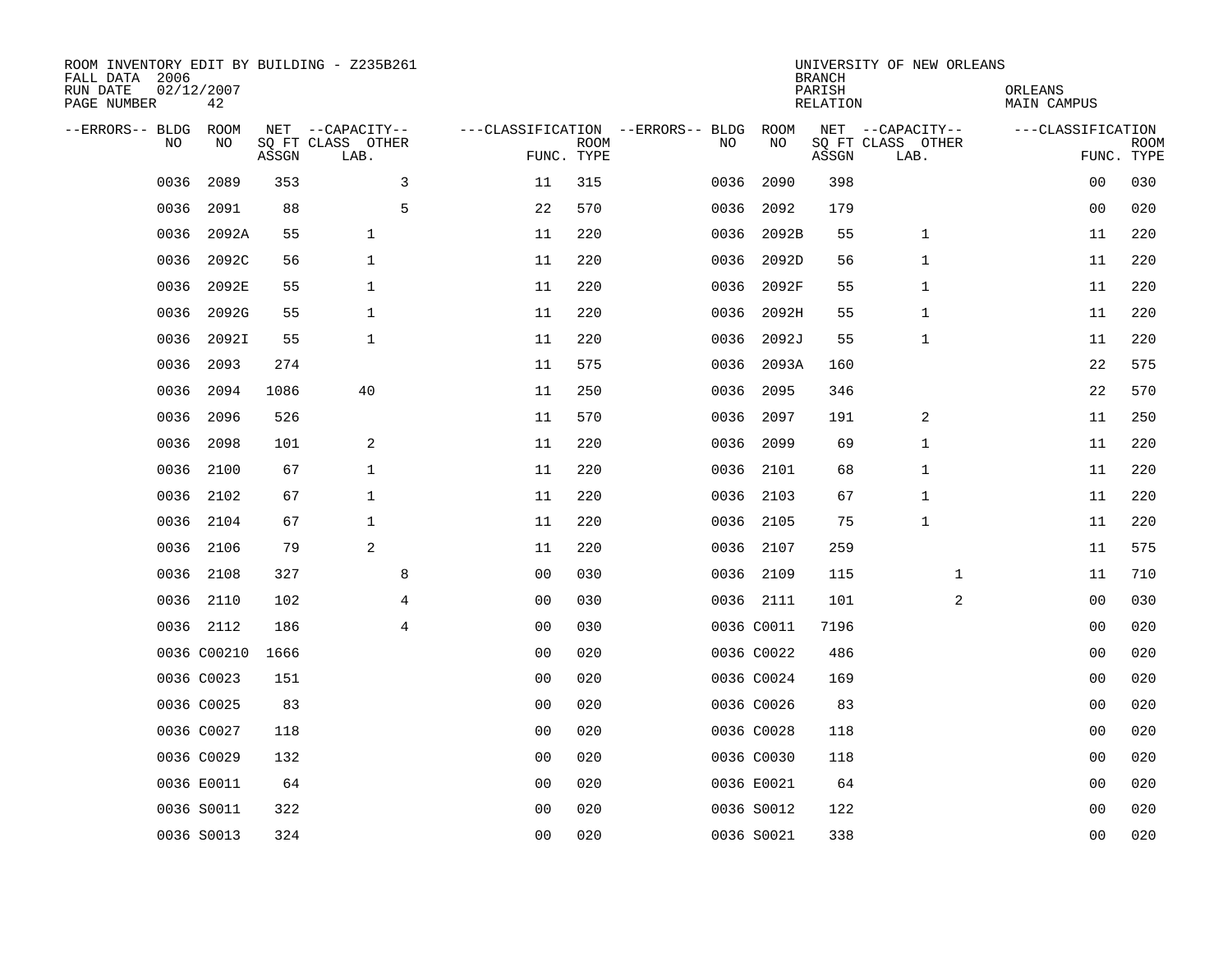| ROOM INVENTORY EDIT BY BUILDING - Z235B261<br>FALL DATA 2006<br>RUN DATE<br>PAGE NUMBER | 02/12/2007<br>43 |       |                           |                                        |      |            |                                                                                   | <b>BRANCH</b><br>PARISH<br>RELATION |      | UNIVERSITY OF NEW ORLEANS             | ORLEANS | MAIN CAMPUS                                |                           |
|-----------------------------------------------------------------------------------------|------------------|-------|---------------------------|----------------------------------------|------|------------|-----------------------------------------------------------------------------------|-------------------------------------|------|---------------------------------------|---------|--------------------------------------------|---------------------------|
| --ERRORS-- BLDG ROOM                                                                    |                  |       | NET --CAPACITY--          | ---CLASSIFICATION --ERRORS-- BLDG ROOM |      |            |                                                                                   |                                     |      | NET --CAPACITY--                      |         | ---CLASSIFICATION                          |                           |
| NO.                                                                                     | NO.              | ASSGN | SO FT CLASS OTHER<br>LAB. | FUNC. TYPE                             | ROOM | NO.        | NO.                                                                               | ASSGN                               | LAB. | SO FT CLASS OTHER                     |         |                                            | <b>ROOM</b><br>FUNC. TYPE |
|                                                                                         | 0036 S0022       | 203   |                           | 0 <sub>0</sub>                         | 020  | 0036 S0023 | TOTAL NUMBER CLASSROOMS<br>TOTAL NUMBER LABS 210<br>TOTAL NUMBER SPECIAL LABS 220 | 336                                 |      | TOTAL NET ASSIGN SQ. FT. IN ROOM FILE |         | 00<br>54,519<br>6<br>$7\phantom{.0}$<br>43 | 020                       |
|                                                                                         | 0037 0101        | 305   | 10                        | 11                                     | 310  | 0037 0102  |                                                                                   | 141                                 |      | $\mathbf{1}$                          |         | 11                                         | 315                       |
| 0037                                                                                    | 0103             | 2167  | 100                       | 52                                     | 220  | 0037       | 0104                                                                              | 56                                  |      |                                       |         | 11                                         | 730                       |
|                                                                                         | 0037 0105        | 75    |                           | 52                                     | 225  |            | 0037 0105A                                                                        | 139                                 |      |                                       |         | 52                                         | 225                       |
| 0037                                                                                    | 0106             | 108   |                           | 52                                     | 730  | 0037       | 0107                                                                              | 201                                 | 13   |                                       |         | 11                                         | 110                       |
|                                                                                         | 0037 0107A       | 203   | 5                         | 11                                     | 110  |            | 0037 0107C                                                                        | 23                                  |      |                                       |         | 11                                         | 315                       |
|                                                                                         | 0037 0107D       | 76    |                           | 43                                     | 535  | 0037       | 0107E                                                                             | 201                                 |      | 8                                     |         | 11                                         | 220                       |
|                                                                                         | 0037 0107F       | 25    |                           | 11                                     | 115  | 0037 0108  |                                                                                   | 132                                 |      | $\mathbf{1}$                          |         | 11                                         | 310                       |
|                                                                                         | 0037 0108B       | 104   |                           | 11                                     | 315  |            | 0037 0108C                                                                        | 192                                 |      | $\mathbf{1}$                          |         | 11                                         | 310                       |
|                                                                                         | 0037 0108D       | 126   | $\mathbf 1$               | 11                                     | 310  |            | 0037 0108E                                                                        | 170                                 |      | $\mathbf{1}$                          |         | 11                                         | 310                       |
| 0037                                                                                    | 0109             | 4852  | 372                       | 52                                     | 610  | 0037       | 0109A                                                                             | 233                                 |      |                                       |         | 52                                         | 615                       |
| 0037                                                                                    | 0109B            | 295   |                           | 52                                     | 615  |            | 0037 0109C                                                                        | 247                                 |      |                                       |         | 52                                         | 615                       |
| 0037                                                                                    | 0110             | 240   |                           | 0 <sub>0</sub>                         | 030  |            | 0037 0112A                                                                        | 135                                 |      | 5                                     |         | 00                                         | 030                       |
|                                                                                         | 0037 0112B       | 155   | $\overline{4}$            | 0 <sub>0</sub>                         | 030  | 0037 0113  |                                                                                   | 195                                 |      |                                       |         | 0 <sub>0</sub>                             | 030                       |
|                                                                                         | 0037 0114        | 678   |                           | 52                                     | 615  |            | 0037 0114A                                                                        | 68                                  |      |                                       |         | 52                                         | 655                       |
| 0037                                                                                    | 0114B            | 580   | 12                        | 52                                     | 220  |            | 0037 0114C                                                                        | 13                                  |      |                                       |         | 52                                         | 215                       |
|                                                                                         | 0037 0114D       | 257   |                           | 52                                     | 615  |            | 0037 0114E                                                                        | 323                                 |      |                                       |         | 52                                         | 615                       |
| 0037                                                                                    | 0114F            | 190   |                           | 52                                     | 615  |            | 0037 0114G                                                                        | 415                                 |      |                                       |         | 52                                         | 615                       |
|                                                                                         | 0037 0114H       | 205   |                           | 52                                     | 615  | 0037 0115  |                                                                                   | 30                                  |      |                                       |         | 0 <sub>0</sub>                             | 010                       |
| 0037                                                                                    | 0116             | 42    |                           | 52                                     | 615  | 0037       | 0116A                                                                             | 580                                 |      | 10                                    |         | 11                                         | 220                       |
| 0037                                                                                    | 0116B            | 13    |                           | 11                                     | 215  | 0037 0117  |                                                                                   | 2519                                |      | 250                                   |         | 52                                         | 610                       |
| 0037                                                                                    | 0117A            | 50    | $\mathbf{1}$              | 52                                     | 615  | 0037       | 0118                                                                              | 2518                                |      | 10                                    |         | 11                                         | 220                       |
|                                                                                         | 0037 0118A       | 38    |                           | 0 <sub>0</sub>                         | 020  |            | 0037 0118B                                                                        | 27                                  |      |                                       |         | 0 <sub>0</sub>                             | 020                       |
|                                                                                         | 0037 0119        | 853   |                           | 11                                     | 225  | 0037 0120  |                                                                                   | 561                                 |      | 14                                    |         | 11                                         | 210                       |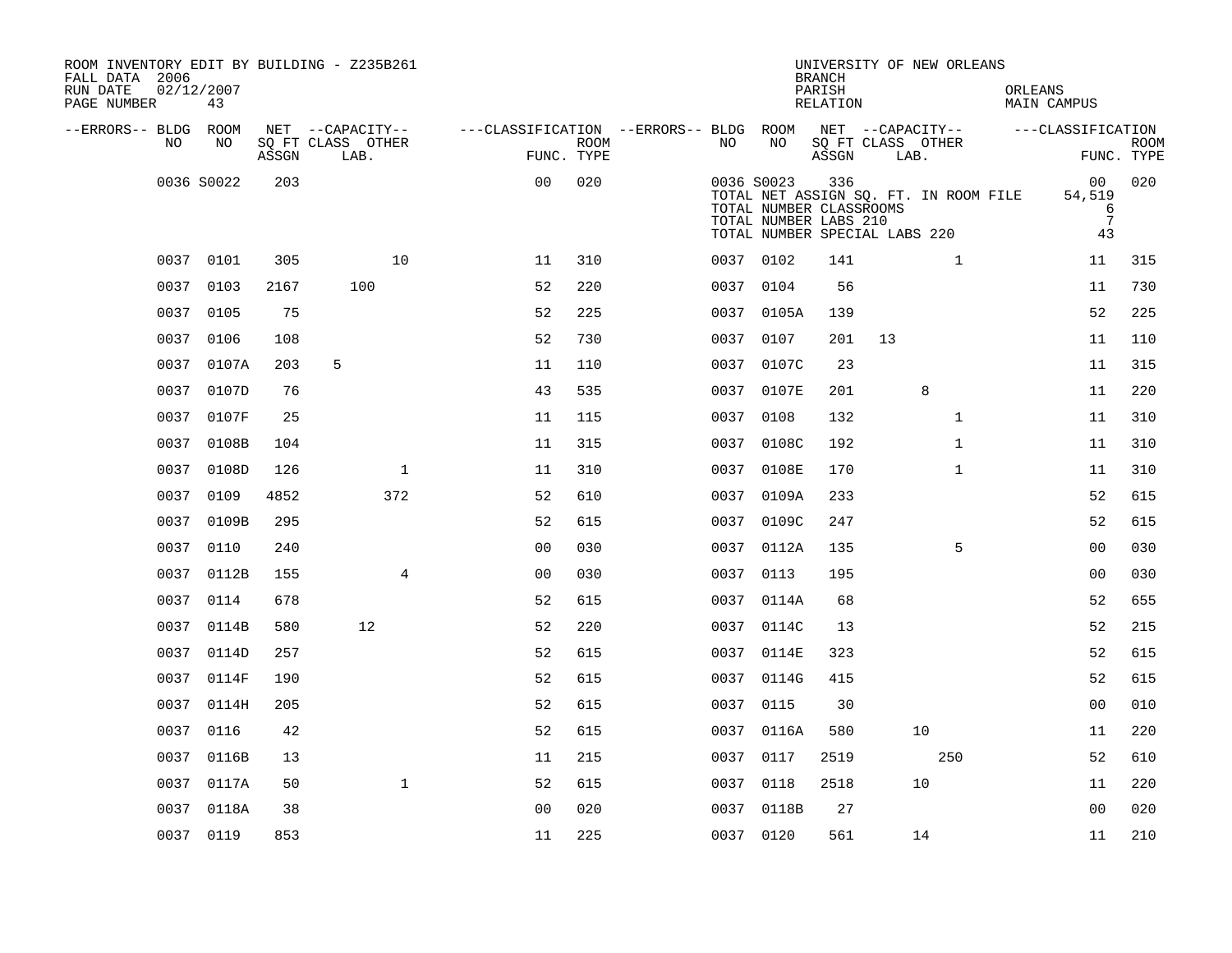| ROOM INVENTORY EDIT BY BUILDING - Z235B261<br>FALL DATA 2006<br>RUN DATE<br>PAGE NUMBER | 02/12/2007<br>44 |       |                           |                |             |                                   |            | <b>BRANCH</b><br>PARISH<br>RELATION | UNIVERSITY OF NEW ORLEANS | ORLEANS<br>MAIN CAMPUS |                           |
|-----------------------------------------------------------------------------------------|------------------|-------|---------------------------|----------------|-------------|-----------------------------------|------------|-------------------------------------|---------------------------|------------------------|---------------------------|
| --ERRORS-- BLDG                                                                         | ROOM             |       | NET --CAPACITY--          |                |             | ---CLASSIFICATION --ERRORS-- BLDG | ROOM       |                                     | NET --CAPACITY--          | ---CLASSIFICATION      |                           |
| N <sub>O</sub>                                                                          | NO.              | ASSGN | SO FT CLASS OTHER<br>LAB. | FUNC. TYPE     | <b>ROOM</b> | NO.                               | NO         | ASSGN                               | SQ FT CLASS OTHER<br>LAB. |                        | <b>ROOM</b><br>FUNC. TYPE |
| 0037                                                                                    | 0120A            | 129   |                           | 11             | 215         | 0037                              | 0120B      | 250                                 |                           | 11                     | 215                       |
| 0037                                                                                    | 0121             | 1128  | 65                        | 11             | 210         |                                   | 0037 0121A | 558                                 | 55                        | 11                     | 210                       |
| 0037                                                                                    | 0122             | 220   |                           | 0 <sub>0</sub> | 030         | 0037                              | 0124       | 105                                 |                           | 0 <sub>0</sub>         | 030                       |
| 0037                                                                                    | 0125             | 4427  | 180                       | 52             | 610         | 0037                              | 0127       | 752                                 |                           | 0 <sub>0</sub>         | 030                       |
| 0037                                                                                    | 0201A            | 37    | $\mathbf{1}$              | 11             | 220         | 0037                              | 0201B      | 44                                  | 1                         | 11                     | 220                       |
| 0037                                                                                    | 0201C            | 50    | $\mathbf{1}$              | 11             | 220         | 0037                              | 0201D      | 40                                  | 1                         | 11                     | 220                       |
| 0037                                                                                    | 0201E            | 53    | $\mathbf{1}$              | 11             | 220         | 0037                              | 0201F      | 38                                  | $\mathbf{1}$              | 11                     | 220                       |
| 0037                                                                                    | 0201G            | 49    | $\mathbf{1}$              | 11             | 220         | 0037                              | 0201H      | 44                                  | $\mathbf{1}$              | 11                     | 220                       |
| 0037                                                                                    | 0201I            | 51    | $\mathbf{1}$              | 11             | 220         | 0037                              | 0201J      | 41                                  | $\mathbf{1}$              | 11                     | 220                       |
| 0037                                                                                    | 0201K            | 54    | $\mathbf{1}$              | 11             | 220         | 0037                              | 0201L      | 38                                  | 1                         | 11                     | 220                       |
| 0037                                                                                    | 0201M            | 44    | $\mathbf{1}$              | 11             | 220         | 0037                              | 0201N      | 44                                  | 1                         | 11                     | 220                       |
| 0037                                                                                    | 02010            | 41    | $\mathbf 1$               | 11             | 220         | 0037                              | 0201P      | 47                                  | 1                         | 11                     | 220                       |
| 0037                                                                                    | 02010            | 42    | $\mathbf{1}$              | 11             | 220         | 0037                              | 0201R      | 46                                  | $\mathbf{1}$              | 11                     | 220                       |
| 0037                                                                                    | 0201S            | 47    | $\mathbf{1}$              | 11             | 310         | 0037                              | 0201T      | 31                                  | $\mathbf{1}$              | 11                     | 310                       |
| 0037                                                                                    | 0202A            | 117   |                           | 65             | 535         | 0037                              | 0202B      | 157                                 | 2                         | 65                     | 310                       |
| 0037                                                                                    | 0202C            | 41    |                           | 0 <sub>0</sub> | 030         | 0037                              | 0203       | 973                                 | 64                        | 11                     | 610                       |
| 0037                                                                                    | 0204             | 977   | 65                        | 11             | 110         | 0037                              | 0205       | 108                                 | 3                         | 00                     | 030                       |
| 0037                                                                                    | 0206             | 108   | 3                         | 0 <sub>0</sub> | 030         | 0037                              | 0207       | 1427                                | 10                        | 11                     | 220                       |
| 0037                                                                                    | 0207A            | 846   |                           | 11             | 225         | 0037                              | 0207B      | 116                                 |                           | 11                     | 225                       |
| 0037                                                                                    | 0208A            | 45    | $\mathbf{1}$              | 11             | 220         | 0037                              | 0208B      | 56                                  | $\mathbf{1}$              | 11                     | 220                       |
| 0037                                                                                    | 0208C            | 53    | $\mathbf{1}$              | 11             | 220         | 0037                              | 0208D      | 56                                  | 1                         | 11                     | 220                       |
| 0037                                                                                    | 0208E            | 53    | $\mathbf{1}$              | 11             | 220         | 0037                              | 0208F      | 60                                  | 1                         | 11                     | 220                       |
| 0037                                                                                    | 0208G            | 56    | $\mathbf{1}$              | 11             | 220         | 0037                              | 0208H      | 137                                 |                           | 00                     | 030                       |
| 0037                                                                                    | 0209             | 105   |                           | 11             | 730         | 0037                              | 0210       | 105                                 |                           | 11                     | 315                       |
| 0037                                                                                    | 0211             | 321   | 6                         | 11             | 220         |                                   | 0037 0212  | 317                                 | 4                         | 11                     | 310                       |
|                                                                                         | 0037 0213        | 105   | $\overline{4}$            | 11             | 220         |                                   | 0037 0213A | 35                                  |                           | 11                     | 225                       |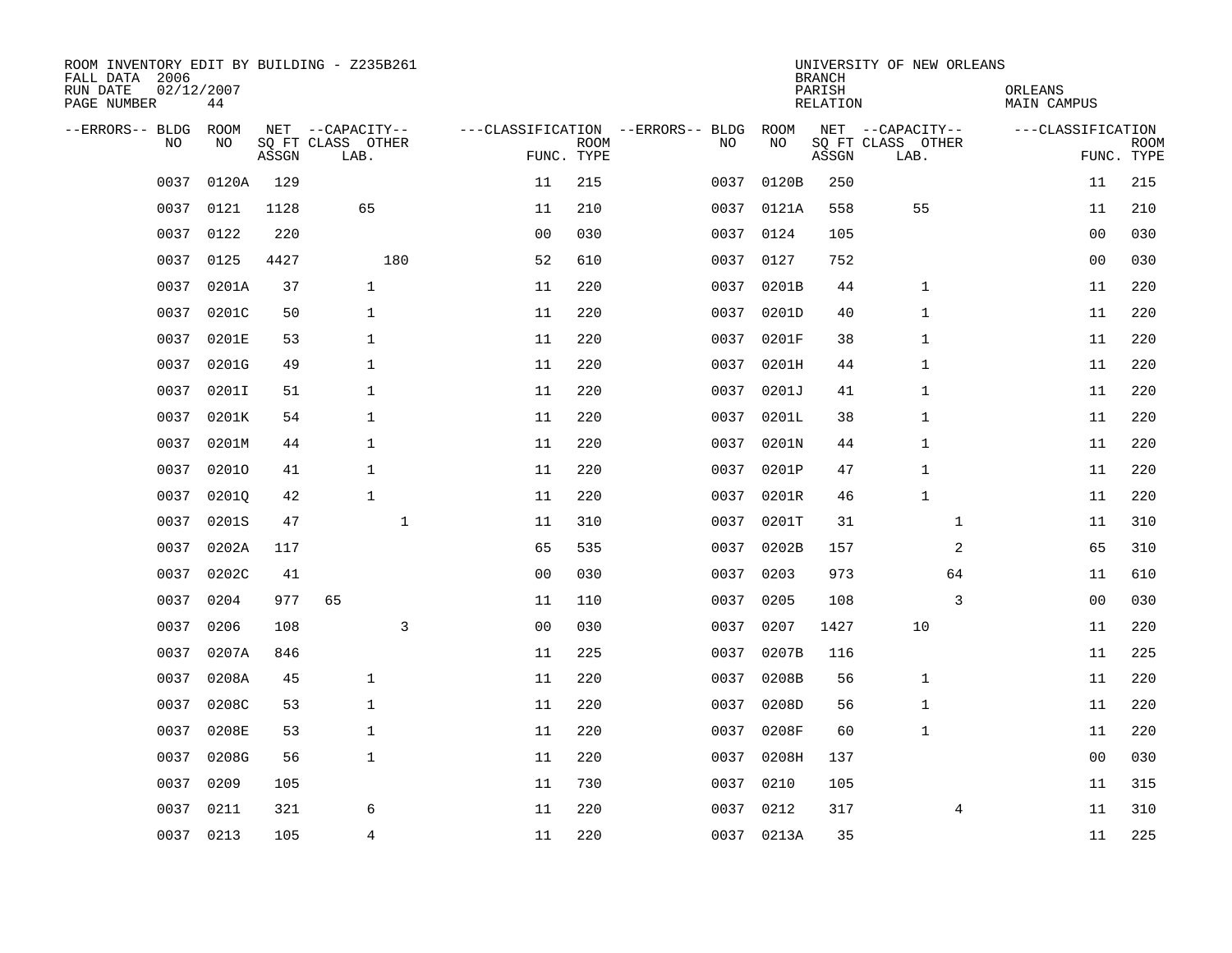| ROOM INVENTORY EDIT BY BUILDING - Z235B261<br>FALL DATA 2006<br>RUN DATE<br>PAGE NUMBER | 02/12/2007<br>45 |       |      |                                       |                |             |                                               |            | <b>BRANCH</b><br>PARISH<br>RELATION |                                       | UNIVERSITY OF NEW ORLEANS | ORLEANS<br>MAIN CAMPUS |             |
|-----------------------------------------------------------------------------------------|------------------|-------|------|---------------------------------------|----------------|-------------|-----------------------------------------------|------------|-------------------------------------|---------------------------------------|---------------------------|------------------------|-------------|
|                                                                                         |                  |       |      |                                       |                |             |                                               |            |                                     |                                       |                           |                        |             |
| --ERRORS-- BLDG ROOM<br>NO.                                                             | NO.              |       |      | NET --CAPACITY--<br>SQ FT CLASS OTHER |                | <b>ROOM</b> | ---CLASSIFICATION --ERRORS-- BLDG ROOM<br>NO. | NO         |                                     | NET --CAPACITY--<br>SQ FT CLASS OTHER |                           | ---CLASSIFICATION      | <b>ROOM</b> |
|                                                                                         |                  | ASSGN | LAB. |                                       | FUNC. TYPE     |             |                                               |            | ASSGN                               | LAB.                                  |                           |                        | FUNC. TYPE  |
| 0037                                                                                    | 0213B            | 29    |      |                                       | 11             | 225         | 0037                                          | 0214       | 426                                 |                                       | 22                        | 11                     | 730         |
| 0037                                                                                    | 0215             | 663   |      | 15                                    | 11             | 220         |                                               | 0037 0215A | 65                                  |                                       |                           | 11                     | 115         |
| 0037                                                                                    | 0216             | 629   |      | 18                                    | 11             | 220         | 0037                                          | 0217       | 179                                 |                                       |                           | 00                     | 030         |
| 0037                                                                                    | 0218             | 25    |      |                                       | 0 <sub>0</sub> | 010         |                                               | 0037 0219  | 149                                 | 10                                    |                           | 65                     | 110         |
| 0037                                                                                    | 0219A            | 25    |      |                                       | 65             | 315         | 0037                                          | 0219B      | 67                                  |                                       |                           | 65                     | 535         |
| 0037                                                                                    | 0219C            | 89    |      |                                       | 65             | 535         |                                               | 0037 0220  | 347                                 |                                       |                           | 0 <sub>0</sub>         | 030         |
| 0037                                                                                    | 0221             | 200   |      |                                       | 11             | 615         | 0037                                          | 0223       | 221                                 |                                       |                           | 00                     | 030         |
| 0037                                                                                    | 0225             | 506   |      |                                       | 52             | 615         |                                               | 0037 0226  | 187                                 |                                       |                           | 52                     | 615         |
| 0037                                                                                    | 0301             | 165   |      | $\mathbf{1}$                          | 11             | 310         | 0037                                          | 0302       | 112                                 |                                       | $\mathbf{1}$              | 46                     | 310         |
|                                                                                         | 0037 0303        | 121   |      |                                       | 46             | 730         |                                               | 0037 0304  | 112                                 |                                       | $\mathbf{1}$              | 11                     | 310         |
| 0037                                                                                    | 0305             | 165   |      | 4                                     | 11             | 310         | 0037                                          | 0306       | 112                                 |                                       | $\mathbf{1}$              | 11                     | 310         |
|                                                                                         | 0037 0307        | 437   |      | $\mathbf{1}$                          | 46             | 310         |                                               | 0037 0307A | 48                                  |                                       |                           | 0 <sub>0</sub>         | 030         |
| 0037                                                                                    | 0308             | 112   |      | $\mathbf{1}$                          | 11             | 310         | 0037                                          | 0309       | 112                                 |                                       | $\mathbf{1}$              | 11                     | 310         |
| 0037                                                                                    | 0310             | 112   |      | $\mathbf{1}$                          | 11             | 310         |                                               | 0037 0311  | 112                                 |                                       | $\mathbf{1}$              | 11                     | 310         |
| 0037                                                                                    | 0312             | 112   |      | 1                                     | 11             | 310         | 0037                                          | 0313       | 1010                                | 67                                    |                           | 11                     | 110         |
| 0037                                                                                    | 0314             | 258   |      | 6                                     | 0 <sub>0</sub> | 030         | 0037                                          | 0315       | 50                                  |                                       |                           | 00                     | 010         |
| 0037                                                                                    | 0315A            | 258   |      | 6                                     | 0 <sub>0</sub> | 030         | 0037                                          | 0316       | 837                                 | 55                                    |                           | 11                     | 110         |
| 0037                                                                                    | 0317             | 840   | 56   |                                       | 11             | 110         | 0037                                          | 0318       | 842                                 | 56                                    |                           | 11                     | 110         |
| 0037                                                                                    | 0318A            | 43    |      |                                       | 11             | 115         |                                               | 0037 0319  | 941                                 | 62                                    |                           | 11                     | 110         |
| 0037                                                                                    | 0319A            | 38    |      |                                       | 11             | 115         |                                               | 0037 0320  | 873                                 |                                       | 58                        | 11                     | 310         |
| 0037                                                                                    | 0321             | 204   |      | $\overline{4}$                        | 11             | 210         |                                               | 0037 0322  | 208                                 |                                       | 4                         | 21                     | 310         |
| 0037                                                                                    | 0323             | 1018  | 67   |                                       | 11             | 110         | 0037                                          | 0324       | 68                                  |                                       | 2                         | 11                     | 310         |
| 0037                                                                                    | 0325             | 68    |      | $\mathbf 1$                           | 11             | 310         |                                               | 0037 0326  | 231                                 |                                       | 12                        | 11                     | 350         |
| 0037                                                                                    | 0327             | 68    |      | $\mathbf{1}$                          | 11             | 310         | 0037                                          | 0328       | 124                                 |                                       | 2                         | 11                     | 310         |
| 0037                                                                                    | 0329             | 68    |      | $\mathbf 1$                           | 11             | 310         |                                               | 0037 0330  | 108                                 |                                       |                           | 46                     | 315         |
|                                                                                         | 0037 0331        | 205   |      | 2                                     | 46             | 310         |                                               | 0037 0332  | 105                                 |                                       | $\mathbf{1}$              | 11                     | 310         |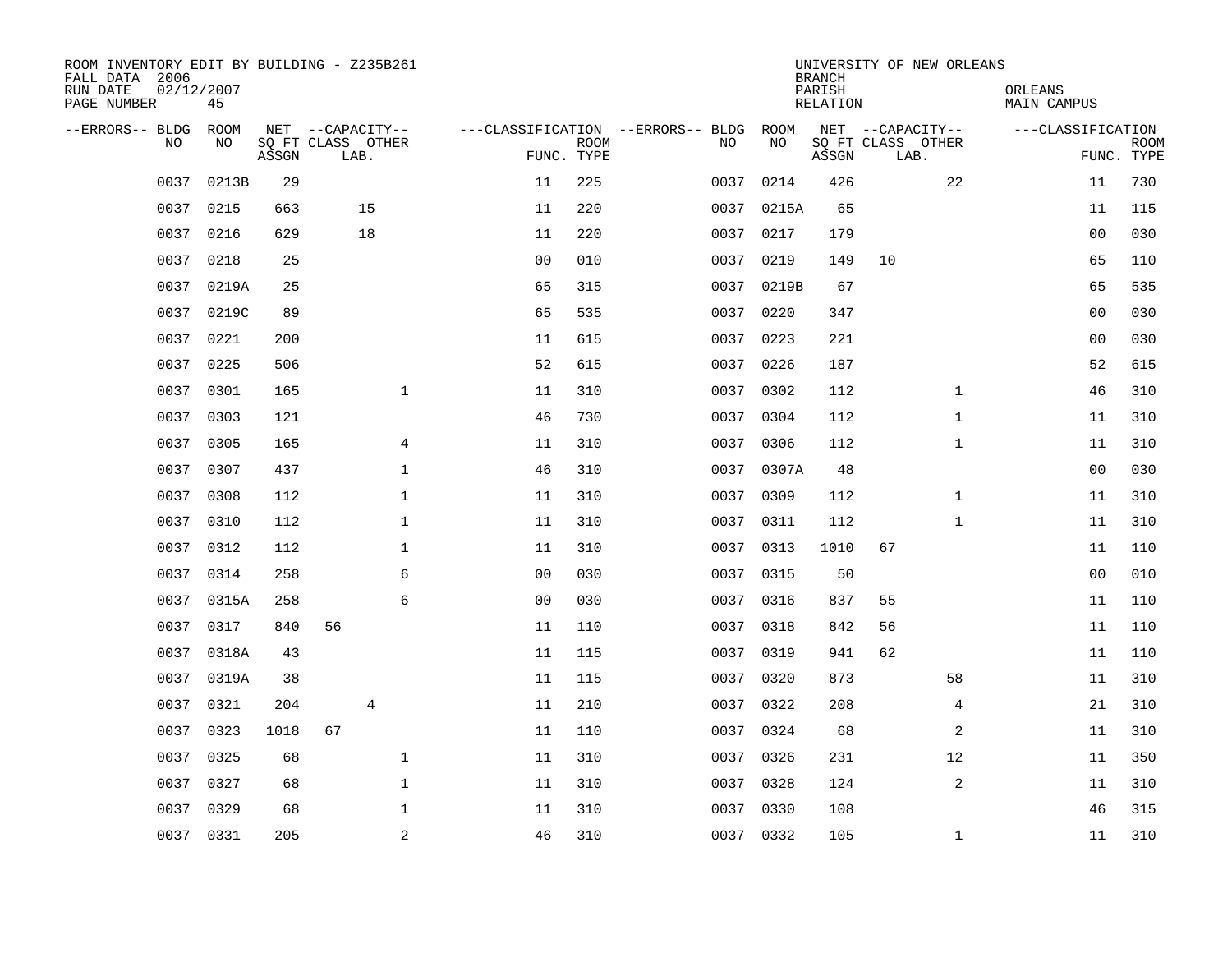| ROOM INVENTORY EDIT BY BUILDING - Z235B261<br>FALL DATA 2006<br>RUN DATE<br>PAGE NUMBER | 02/12/2007<br>46 |       |                                               |              |                |                           |                                              |             | <b>BRANCH</b><br>PARISH<br><b>RELATION</b> | UNIVERSITY OF NEW ORLEANS                     | ORLEANS<br><b>MAIN CAMPUS</b> |                           |
|-----------------------------------------------------------------------------------------|------------------|-------|-----------------------------------------------|--------------|----------------|---------------------------|----------------------------------------------|-------------|--------------------------------------------|-----------------------------------------------|-------------------------------|---------------------------|
| --ERRORS-- BLDG<br>NO                                                                   | ROOM<br>NO       | ASSGN | NET --CAPACITY--<br>SQ FT CLASS OTHER<br>LAB. |              |                | <b>ROOM</b><br>FUNC. TYPE | ---CLASSIFICATION --ERRORS-- BLDG ROOM<br>NO | NO          | ASSGN                                      | NET --CAPACITY--<br>SQ FT CLASS OTHER<br>LAB. | ---CLASSIFICATION             | <b>ROOM</b><br>FUNC. TYPE |
| 0037                                                                                    | 0334             | 152   |                                               | $\mathbf 1$  | 11             | 310                       | 0037                                         | 0335        | 200                                        | $\mathbf{1}$                                  | 11                            | 310                       |
| 0037                                                                                    | 0336             | 162   | 11                                            |              | 11             | 110                       |                                              | 0037 0337   | 143                                        |                                               | 11                            | 420                       |
| 0037                                                                                    | 0338             | 353   |                                               | $\mathbf{1}$ | 11             | 310                       | 0037                                         | 0340        | 243                                        | 4                                             | 11                            | 310                       |
| 0037                                                                                    | 0342             | 298   | 19                                            |              | 11             | 110                       |                                              | 0037 0343   | 32                                         |                                               | 11                            | 730                       |
| 0037                                                                                    | 0344             | 246   | 15                                            |              | 11             | 220                       | 0037                                         | 0345        | 181                                        | $\mathbf{1}$                                  | 11                            | 310                       |
| 0037                                                                                    | 0346             | 152   |                                               | $\mathbf 1$  | 11             | 310                       |                                              | 0037 0347   | 171                                        | $\mathbf{1}$                                  | 11                            | 310                       |
| 0037                                                                                    | 0348             | 146   |                                               | $\mathbf{1}$ | 11             | 310                       | 0037                                         | 0349        | 182                                        | $\mathbf{1}$                                  | 11                            | 310                       |
|                                                                                         | 0037 0350        | 216   |                                               | $\mathbf{1}$ | 11             | 310                       |                                              | 0037 0351   | 214                                        | 5                                             | 11                            | 310                       |
| 0037                                                                                    | 0352             | 423   |                                               | 28           | 11             | 730                       | 0037                                         | 0352A       | 80                                         |                                               | 11                            | 115                       |
|                                                                                         | 0037 0353        | 181   |                                               |              | 0 <sub>0</sub> | 030                       |                                              | 0037 0354   | 170                                        | 11                                            | 11                            | 110                       |
| 0037                                                                                    | 0355             | 183   | 12                                            |              | 11             | 110                       |                                              | 0037 0356   | 114                                        | $\mathbf{1}$                                  | 11                            | 310                       |
|                                                                                         | 0037 0357        | 108   |                                               | $\mathbf 1$  | 11             | 310                       |                                              | 0037 0359   | 52                                         |                                               | 0 <sub>0</sub>                | 020                       |
|                                                                                         | 0037 0360        | 229   |                                               |              | 52             | 615                       |                                              | 0037 0361   | 297                                        |                                               | 52                            | 615                       |
|                                                                                         | 0037 C0011C      | 1101  |                                               |              | 0 <sub>0</sub> | 020                       |                                              | 0037 C0011E | 1082                                       |                                               | 00                            | 020                       |
|                                                                                         | 0037 C0011N 3765 |       |                                               |              | 0 <sub>0</sub> | 020                       |                                              | 0037 C0011W | 2328                                       |                                               | 0 <sub>0</sub>                | 020                       |
|                                                                                         | 0037 C0012       | 122   |                                               |              | 0 <sub>0</sub> | 020                       |                                              | 0037 C0014  | 97                                         |                                               | 00                            | 020                       |
|                                                                                         | 0037 C0021       | 1052  |                                               |              | 0 <sub>0</sub> | 020                       |                                              | 0037 C0022C | 472                                        |                                               | 00                            | 020                       |
|                                                                                         | 0037 C0022S      | 328   |                                               |              | 0 <sub>0</sub> | 020                       |                                              | 0037 C0022W | 824                                        |                                               | 00                            | 020                       |
|                                                                                         | 0037 C0024       | 124   |                                               |              | 0 <sub>0</sub> | 020                       |                                              | 0037 C0025  | 56                                         |                                               | 0 <sub>0</sub>                | 020                       |
|                                                                                         | 0037 C0031       | 694   |                                               |              | 0 <sub>0</sub> | 020                       |                                              | 0037 C0031C | 492                                        |                                               | 0 <sub>0</sub>                | 020                       |
|                                                                                         | 0037 C0031E 1034 |       |                                               |              | 0 <sub>0</sub> | 020                       |                                              | 0037 C0031S | 462                                        |                                               | 0 <sub>0</sub>                | 020                       |
|                                                                                         | 0037 C0031W 1316 |       |                                               |              | 0 <sub>0</sub> | 020                       |                                              | 0037 C0032  | 88                                         |                                               | 00                            | 020                       |
|                                                                                         | 0037 E0011       | 44    |                                               |              | 0 <sub>0</sub> | 020                       |                                              | 0037 E0021  | 44                                         |                                               | 00                            | 020                       |
|                                                                                         | 0037 E0031       | 44    |                                               |              | 0 <sub>0</sub> | 020                       |                                              | 0037 S0011  | 271                                        |                                               | 00                            | 020                       |
|                                                                                         | 0037 S0012       | 203   |                                               |              | 0 <sub>0</sub> | 020                       |                                              | 0037 S0013  | 283                                        |                                               | 0 <sub>0</sub>                | 020                       |
|                                                                                         | 0037 S0014       | 132   |                                               |              | 0 <sub>0</sub> | 020                       |                                              | 0037 S0015  | 71                                         |                                               | 0 <sub>0</sub>                | 020                       |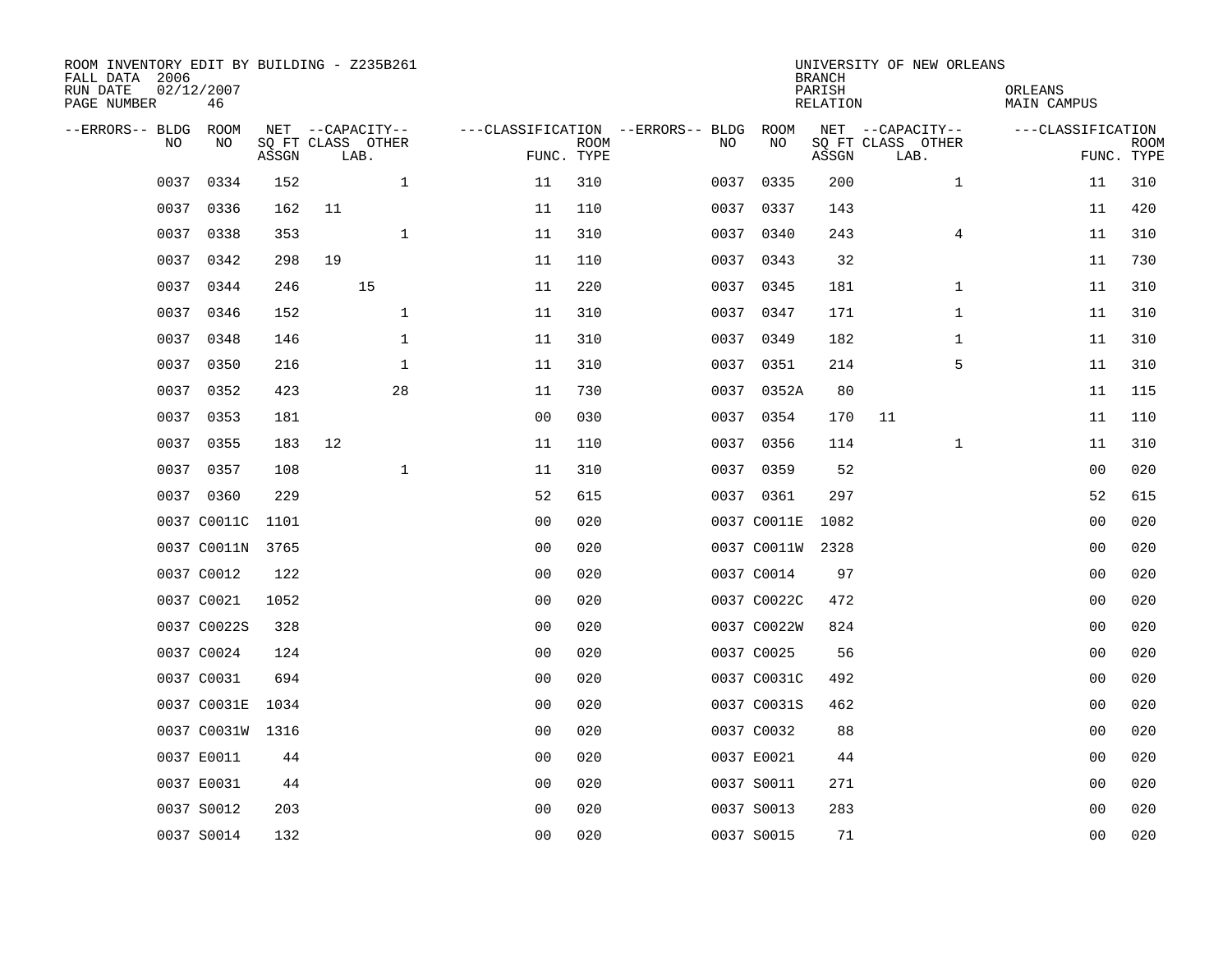| ROOM INVENTORY EDIT BY BUILDING - Z235B261<br>FALL DATA 2006 |                  |       |                           |                                        |             |      |            | <b>BRANCH</b>                                    | UNIVERSITY OF NEW ORLEANS                                              |                                      |                           |
|--------------------------------------------------------------|------------------|-------|---------------------------|----------------------------------------|-------------|------|------------|--------------------------------------------------|------------------------------------------------------------------------|--------------------------------------|---------------------------|
| RUN DATE<br>PAGE NUMBER                                      | 02/12/2007<br>47 |       |                           |                                        |             |      |            | PARISH<br>RELATION                               |                                                                        | ORLEANS<br>MAIN CAMPUS               |                           |
| --ERRORS-- BLDG ROOM                                         |                  |       | NET --CAPACITY--          | ---CLASSIFICATION --ERRORS-- BLDG ROOM |             |      |            |                                                  | NET --CAPACITY--                                                       | ---CLASSIFICATION                    |                           |
| NO.                                                          | NO               | ASSGN | SQ FT CLASS OTHER<br>LAB. | FUNC. TYPE                             | <b>ROOM</b> | NO.  | NO         | ASSGN                                            | SQ FT CLASS OTHER<br>LAB.                                              |                                      | <b>ROOM</b><br>FUNC. TYPE |
|                                                              | 0037 S0021       | 270   |                           | 0 <sub>0</sub>                         | 020         |      | 0037 S0022 | 210                                              |                                                                        | 0 <sub>0</sub>                       | 020                       |
|                                                              | 0037 S0023       | 276   |                           | 0 <sub>0</sub>                         | 020         |      | 0037 S0024 | 136                                              |                                                                        | 0 <sub>0</sub>                       | 020                       |
|                                                              | 0037 S0025       | 73    |                           | 0 <sub>0</sub>                         | 020         |      | 0037 S0031 | 265                                              |                                                                        | 00                                   | 020                       |
|                                                              | 0037 S0032       | 210   |                           | 0 <sub>0</sub>                         | 020         |      | 0037 S0033 | 305                                              |                                                                        | 0 <sub>0</sub>                       | 020                       |
|                                                              | 0037 S0034       | 132   |                           | 0 <sub>0</sub>                         | 020         |      | 0037 V0013 | 88                                               |                                                                        | 0 <sub>0</sub>                       | 020                       |
|                                                              | 0037 V0015       | 37    |                           | 0 <sub>0</sub>                         | 020         |      | 0037 V0016 | 180                                              |                                                                        | 0 <sub>0</sub>                       | 020                       |
|                                                              | 0037 V0017       | 83    |                           | 0 <sub>0</sub>                         | 020         |      | 0037 V0018 | 117                                              |                                                                        | 0 <sub>0</sub>                       | 020                       |
|                                                              | 0037 V0023       | 61    |                           | 0 <sub>0</sub>                         | 020         |      |            | TOTAL NUMBER CLASSROOMS<br>TOTAL NUMBER LABS 210 | TOTAL NET ASSIGN SQ. FT. IN ROOM FILE<br>TOTAL NUMBER SPECIAL LABS 220 | 50,702<br>14<br>$\overline{4}$<br>36 |                           |
| 0038                                                         | 0101             | 1049  |                           | 63                                     | 660         |      | 0038 0102  | 342                                              | 20                                                                     | 91                                   | 650                       |
| 0038                                                         | 0104             | 1541  |                           | 91                                     | 635         | 0038 | 0105       | 132                                              | $\mathbf{1}$                                                           | 91                                   | 310                       |
| 0038                                                         | 0105A            | 132   | $\mathbf{1}$              | 91                                     | 310         | 0038 | 0106       | 83                                               |                                                                        | 91                                   | 635                       |
| 0038                                                         | 0106A            | 54    | 2                         | 0 <sub>0</sub>                         | 030         | 0038 | 0107       | 27                                               |                                                                        | 0 <sub>0</sub>                       | 010                       |
| 0038                                                         | 0108             | 83    |                           | 91                                     | 635         |      | 0038 0108A | 54                                               | $\mathbf{1}$                                                           | 0 <sub>0</sub>                       | 030                       |
| 0038                                                         | 0109             | 497   |                           | 91                                     | 750         | 0038 | 0110       | 660                                              |                                                                        | 0 <sub>0</sub>                       | 030                       |
| 0038                                                         | 0111             | 5040  | 480                       | 91                                     | 630         |      | 0038 0112  | 1097                                             | 48                                                                     | 91                                   | 660                       |
| 0038                                                         | 0113             | 19    |                           | 0 <sub>0</sub>                         | 020         | 0038 | 0113A      | 157                                              | 5                                                                      | 00                                   | 030                       |
| 0038                                                         | 0113B            | 32    |                           | 0 <sub>0</sub>                         | 010         |      | 0038 0114  | 20                                               |                                                                        | 0 <sub>0</sub>                       | 020                       |
| 0038                                                         | 0114A            | 157   | 3                         | 0 <sub>0</sub>                         | 030         |      | 0038 0115  | 108                                              | $\mathbf{1}$                                                           | 91                                   | 310                       |
|                                                              | 0038 0115A       | 143   |                           | 91                                     | 730         |      | 0038 0116  | 3280                                             |                                                                        | 91                                   | 670                       |
|                                                              | 0038 C0011       | 651   |                           | 0 <sub>0</sub>                         | 020         |      |            | TOTAL NUMBER CLASSROOMS<br>TOTAL NUMBER LABS 210 | TOTAL NET ASSIGN SQ. FT. IN ROOM FILE<br>TOTAL NUMBER SPECIAL LABS 220 | 13,527                               |                           |
| 0039                                                         | 0101             | 528   |                           | 91                                     | 950         |      | 0039 0102  | 491                                              |                                                                        | 91                                   | 950                       |
|                                                              | 0039 0103        | 491   |                           | 91                                     | 950         |      | 0039 0104  | 528                                              |                                                                        | 91                                   | 950                       |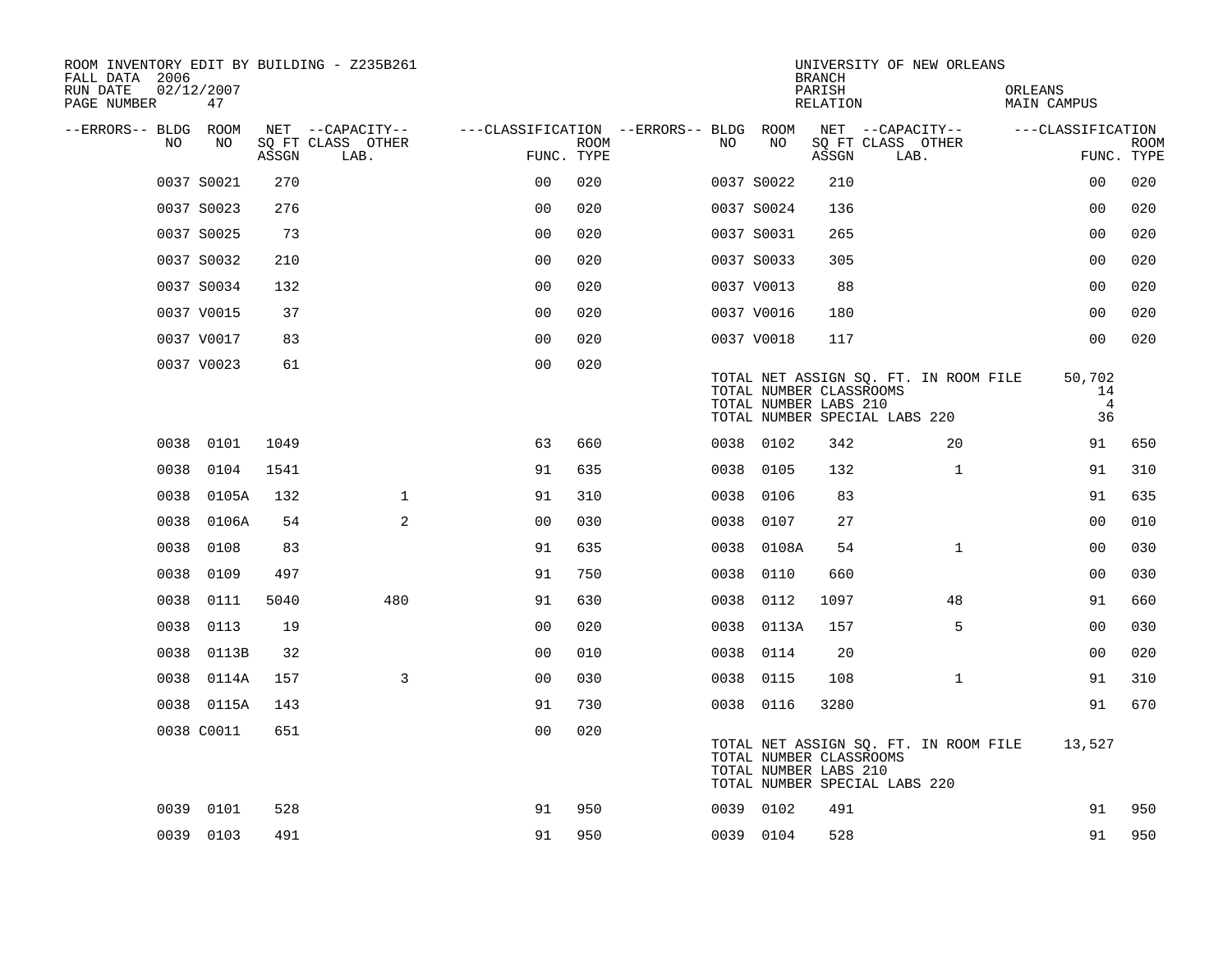| ROOM INVENTORY EDIT BY BUILDING - Z235B261<br>FALL DATA 2006 |           |       |                           |    |                    |                                        |           | <b>BRANCH</b>                                           | UNIVERSITY OF NEW ORLEANS                                              |                        |                           |
|--------------------------------------------------------------|-----------|-------|---------------------------|----|--------------------|----------------------------------------|-----------|---------------------------------------------------------|------------------------------------------------------------------------|------------------------|---------------------------|
| RUN DATE<br>02/12/2007<br>PAGE NUMBER                        | 48        |       |                           |    |                    |                                        |           | PARISH<br>RELATION                                      |                                                                        | ORLEANS<br>MAIN CAMPUS |                           |
| --ERRORS-- BLDG ROOM                                         |           |       | NET --CAPACITY--          |    |                    | ---CLASSIFICATION --ERRORS-- BLDG ROOM |           |                                                         | NET --CAPACITY-- ---CLASSIFICATION                                     |                        |                           |
| NO                                                           | NO.       | ASSGN | SQ FT CLASS OTHER<br>LAB. |    | ROOM<br>FUNC. TYPE | NO                                     | NO        | ASSGN                                                   | SQ FT CLASS OTHER<br>LAB.                                              |                        | <b>ROOM</b><br>FUNC. TYPE |
| 0039                                                         | 0105      | 528   |                           | 91 | 950                | 0039                                   | 0106      | 491                                                     |                                                                        | 91                     | 950                       |
| 0039                                                         | 0107      | 491   |                           | 91 | 950                | 0039                                   | 0108      | 528                                                     |                                                                        | 91                     | 950                       |
| 0039                                                         | 0201      | 528   |                           | 91 | 950                | 0039                                   | 0202      | 491                                                     |                                                                        | 91                     | 950                       |
| 0039                                                         | 0203      | 491   |                           | 91 | 950                | 0039                                   | 0204      | 528                                                     |                                                                        | 91                     | 950                       |
| 0039                                                         | 0205      | 528   |                           | 91 | 950                | 0039                                   | 0206      | 491                                                     |                                                                        | 91                     | 950                       |
| 0039                                                         | 0207      | 491   |                           | 91 | 950                | 0039                                   | 0208      | 528                                                     |                                                                        | 91                     | 950                       |
| 0039                                                         | 0301      | 528   |                           | 91 | 950                | 0039                                   | 0302      | 491                                                     |                                                                        | 91                     | 950                       |
| 0039                                                         | 0303      | 491   |                           | 91 | 950                |                                        | 0039 0304 | 528                                                     |                                                                        | 91                     | 950                       |
| 0039                                                         | 0305      | 528   |                           | 91 | 950                |                                        | 0039 0306 | 491                                                     |                                                                        | 91                     | 950                       |
|                                                              | 0039 0307 | 491   |                           | 91 | 950                |                                        | 0039 0308 | 528<br>TOTAL NUMBER CLASSROOMS<br>TOTAL NUMBER LABS 210 | TOTAL NET ASSIGN SQ. FT. IN ROOM FILE<br>TOTAL NUMBER SPECIAL LABS 220 | 91<br>12,228           | 950                       |
|                                                              | 0040 0101 | 528   |                           | 91 | 950                |                                        | 0040 0102 | 491                                                     |                                                                        | 91                     | 950                       |
|                                                              | 0040 0103 | 491   |                           | 91 | 950                |                                        | 0040 0104 | 528                                                     |                                                                        | 91                     | 950                       |
| 0040                                                         | 0105      | 528   |                           | 91 | 950                | 0040                                   | 0106      | 491                                                     |                                                                        | 91                     | 950                       |
| 0040                                                         | 0107      | 491   |                           | 91 | 950                |                                        | 0040 0108 | 528                                                     |                                                                        | 91                     | 950                       |
| 0040                                                         | 0201      | 528   |                           | 91 | 950                | 0040                                   | 0202      | 491                                                     |                                                                        | 91                     | 950                       |
| 0040                                                         | 0203      | 491   |                           | 91 | 950                | 0040                                   | 0204      | 528                                                     |                                                                        | 91                     | 950                       |
| 0040                                                         | 0205      | 528   |                           | 91 | 950                | 0040                                   | 0206      | 491                                                     |                                                                        | 91                     | 950                       |
| 0040                                                         | 0207      | 491   |                           | 91 | 950                |                                        | 0040 0208 | 528                                                     |                                                                        | 91                     | 950                       |
| 0040                                                         | 0301      | 528   |                           | 91 | 950                | 0040                                   | 0302      | 491                                                     |                                                                        | 91                     | 950                       |
| 0040                                                         | 0303      | 491   |                           | 91 | 950                |                                        | 0040 0304 | 528                                                     |                                                                        | 91                     | 950                       |
| 0040                                                         | 0305      | 528   |                           | 91 | 950                |                                        | 0040 0306 | 491                                                     |                                                                        | 91                     | 950                       |
|                                                              | 0040 0307 | 491   |                           | 91 | 950                |                                        | 0040 0308 | 528<br>TOTAL NUMBER CLASSROOMS<br>TOTAL NUMBER LABS 210 | TOTAL NET ASSIGN SQ. FT. IN ROOM FILE                                  | 91<br>12,228           | 950                       |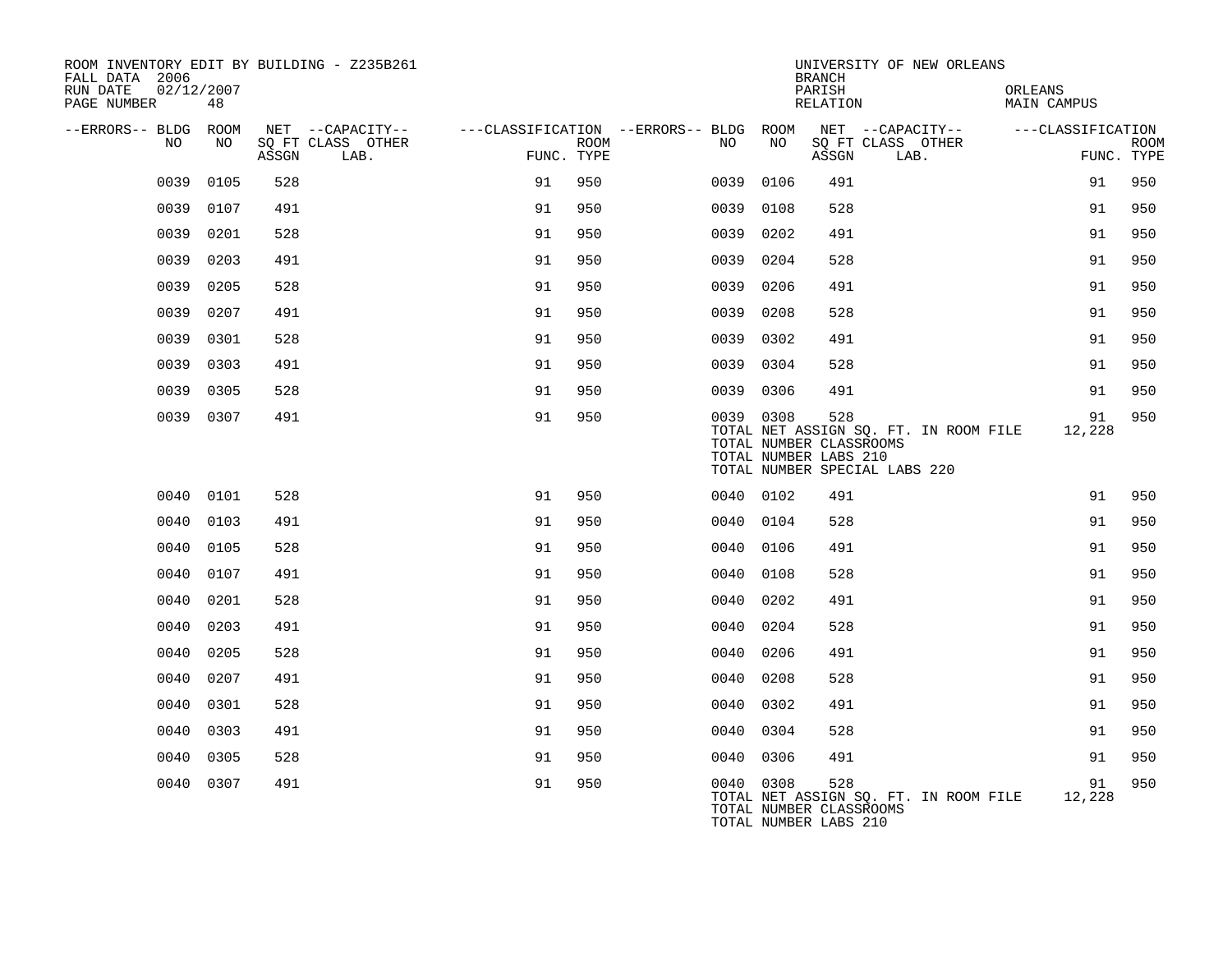| ROOM INVENTORY EDIT BY BUILDING - Z235B261<br>FALL DATA 2006 |           |       |                           |                                                                             |             |           |    | <b>BRANCH</b>                                                                            |      | UNIVERSITY OF NEW ORLEANS             |                        |              |             |
|--------------------------------------------------------------|-----------|-------|---------------------------|-----------------------------------------------------------------------------|-------------|-----------|----|------------------------------------------------------------------------------------------|------|---------------------------------------|------------------------|--------------|-------------|
| RUN DATE<br>02/12/2007<br>PAGE NUMBER                        | 49        |       |                           |                                                                             |             |           |    | PARISH<br>RELATION                                                                       |      |                                       | ORLEANS<br>MAIN CAMPUS |              |             |
| --ERRORS-- BLDG ROOM                                         |           |       | NET --CAPACITY--          | ---CLASSIFICATION --ERRORS-- BLDG ROOM NET --CAPACITY-- -----CLASSIFICATION |             |           |    |                                                                                          |      |                                       |                        |              |             |
| NO                                                           | NO.       | ASSGN | SQ FT CLASS OTHER<br>LAB. | FUNC. TYPE                                                                  | <b>ROOM</b> | NO        | NO | SQ FT CLASS OTHER<br>ASSGN<br>TOTAL NUMBER SPECIAL LABS 220                              | LAB. |                                       |                        | FUNC. TYPE   | <b>ROOM</b> |
|                                                              | 0041 0101 | 572   |                           | 91                                                                          | 950         | 0041 0102 |    | 572                                                                                      |      |                                       |                        | 91           | 950         |
|                                                              | 0041 0103 | 572   |                           | 91                                                                          | 950         | 0041 0104 |    | 572                                                                                      |      |                                       |                        | 91           | 950         |
|                                                              | 0041 0105 | 572   |                           | 91                                                                          | 950         | 0041 0106 |    | 572                                                                                      |      |                                       |                        | 91           | 950         |
|                                                              | 0041 0107 | 572   |                           | 91                                                                          | 950         | 0041 0108 |    | 572                                                                                      |      |                                       |                        | 91           | 950         |
|                                                              | 0041 0201 | 572   |                           | 91                                                                          | 950         | 0041 0202 |    | 572                                                                                      |      |                                       |                        | 91           | 950         |
|                                                              | 0041 0203 | 572   |                           | 91                                                                          | 950         | 0041 0204 |    | 572                                                                                      |      |                                       |                        | 91           | 950         |
|                                                              | 0041 0205 | 572   |                           | 91                                                                          | 950         | 0041 0206 |    | 572                                                                                      |      |                                       |                        | 91           | 950         |
|                                                              | 0041 0207 | 572   |                           | 91                                                                          | 950         | 0041 0208 |    | 572                                                                                      |      |                                       |                        | 91           | 950         |
|                                                              | 0041 0301 | 572   |                           | 91                                                                          | 950         | 0041 0302 |    | 572                                                                                      |      |                                       |                        | 91           | 950         |
|                                                              | 0041 0303 | 572   |                           | 91                                                                          | 950         | 0041 0304 |    | 572                                                                                      |      |                                       |                        | 91           | 950         |
|                                                              | 0041 0305 | 572   |                           | 91                                                                          | 950         | 0041 0306 |    | 572                                                                                      |      |                                       |                        | 91           | 950         |
|                                                              | 0041 0307 | 572   |                           | 91                                                                          | 950         | 0041 0308 |    | 572<br>TOTAL NUMBER CLASSROOMS<br>TOTAL NUMBER LABS 210<br>TOTAL NUMBER SPECIAL LABS 220 |      | TOTAL NET ASSIGN SQ. FT. IN ROOM FILE |                        | 91<br>13,728 | 950         |
|                                                              | 0042 0101 | 572   |                           | 91                                                                          | 950         | 0042 0102 |    | 572                                                                                      |      |                                       |                        | 91           | 950         |
|                                                              | 0042 0103 | 572   |                           | 91                                                                          | 950         | 0042 0104 |    | 572                                                                                      |      |                                       |                        | 91           | 950         |
|                                                              | 0042 0105 | 572   |                           | 91                                                                          | 950         | 0042 0106 |    | 572                                                                                      |      |                                       |                        | 91           | 950         |
|                                                              | 0042 0107 | 572   |                           | 91                                                                          | 950         | 0042 0108 |    | 572                                                                                      |      |                                       |                        | 91           | 950         |
|                                                              | 0042 0201 | 572   |                           | 91                                                                          | 950         | 0042 0202 |    | 572                                                                                      |      |                                       |                        | 91           | 950         |
|                                                              | 0042 0203 | 572   |                           | 91                                                                          | 950         | 0042 0204 |    | 572                                                                                      |      |                                       |                        | 91           | 950         |
|                                                              | 0042 0205 | 572   |                           | 91                                                                          | 950         | 0042 0206 |    | 572                                                                                      |      |                                       |                        | 91           | 950         |
|                                                              | 0042 0207 | 572   |                           | 91                                                                          | 950         | 0042 0208 |    | 572                                                                                      |      |                                       |                        | 91           | 950         |
|                                                              | 0042 0301 | 572   |                           | 91                                                                          | 950         | 0042 0302 |    | 572                                                                                      |      |                                       |                        | 91           | 950         |
|                                                              | 0042 0303 | 572   |                           | 91                                                                          | 950         | 0042 0304 |    | 572                                                                                      |      |                                       |                        | 91           | 950         |
|                                                              | 0042 0305 | 572   |                           | 91                                                                          | 950         | 0042 0306 |    | 572                                                                                      |      |                                       |                        | 91           | 950         |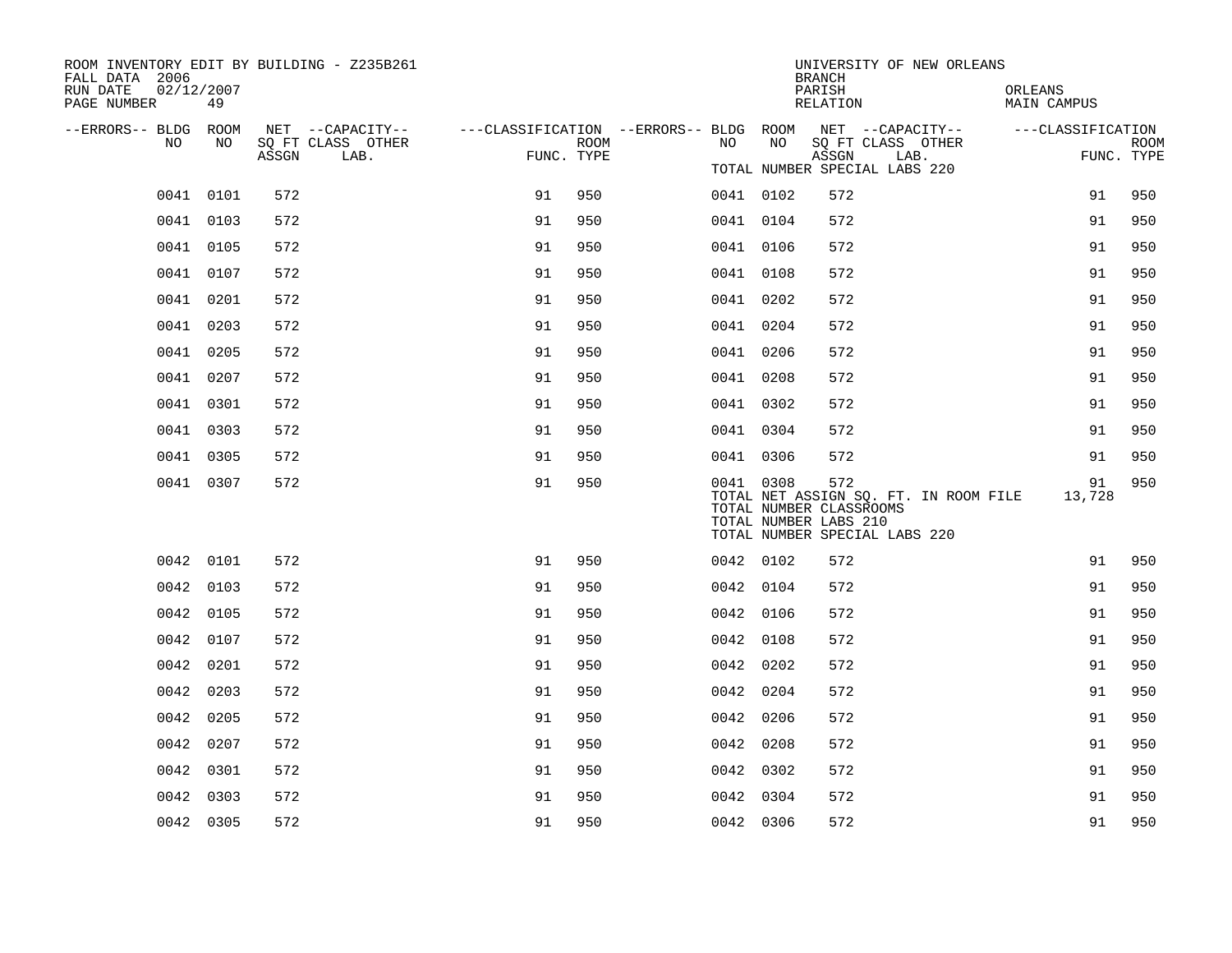| ROOM INVENTORY EDIT BY BUILDING - Z235B261<br>FALL DATA 2006 |            |       |                           |                                        |      |           |            | <b>BRANCH</b>                                           | UNIVERSITY OF NEW ORLEANS                                              |                        |                |             |
|--------------------------------------------------------------|------------|-------|---------------------------|----------------------------------------|------|-----------|------------|---------------------------------------------------------|------------------------------------------------------------------------|------------------------|----------------|-------------|
| RUN DATE<br>02/12/2007<br>PAGE NUMBER                        | 50         |       |                           |                                        |      |           |            | PARISH<br>RELATION                                      |                                                                        | ORLEANS<br>MAIN CAMPUS |                |             |
| --ERRORS-- BLDG ROOM<br>NO.                                  | NO.        |       | NET --CAPACITY--          | ---CLASSIFICATION --ERRORS-- BLDG ROOM | ROOM | NO        | NO         |                                                         | NET --CAPACITY-- ---CLASSIFICATION<br>SQ FT CLASS OTHER                |                        |                | <b>ROOM</b> |
|                                                              |            | ASSGN | SQ FT CLASS OTHER<br>LAB. | FUNC. TYPE                             |      |           |            | ASSGN                                                   | LAB.                                                                   |                        | FUNC. TYPE     |             |
|                                                              | 0042 0307  | 572   |                           | 91                                     | 950  | 0042 0308 |            | 572<br>TOTAL NUMBER CLASSROOMS<br>TOTAL NUMBER LABS 210 | TOTAL NET ASSIGN SQ. FT. IN ROOM FILE<br>TOTAL NUMBER SPECIAL LABS 220 |                        | 91<br>13,728   | 950         |
|                                                              | 0043 0101  | 572   |                           | 91                                     | 950  | 0043 0102 |            | 572                                                     |                                                                        |                        | 91             | 950         |
|                                                              | 0043 0103  | 572   |                           | 91                                     | 950  | 0043 0104 |            | 572                                                     |                                                                        |                        | 91             | 950         |
|                                                              | 0043 0105  | 572   |                           | 91                                     | 950  | 0043 0106 |            | 572                                                     |                                                                        |                        | 91             | 950         |
|                                                              | 0043 0107  | 572   |                           | 91                                     | 950  | 0043 0108 |            | 572                                                     |                                                                        |                        | 91             | 950         |
|                                                              | 0043 0201  | 572   |                           | 91                                     | 950  | 0043 0202 |            | 572                                                     |                                                                        |                        | 91             | 950         |
|                                                              | 0043 0203  | 572   |                           | 91                                     | 950  | 0043      | 0204       | 572                                                     |                                                                        |                        | 91             | 950         |
|                                                              | 0043 0205  | 572   |                           | 91                                     | 950  | 0043 0206 |            | 572                                                     |                                                                        |                        | 91             | 950         |
|                                                              | 0043 0207  | 572   |                           | 91                                     | 950  | 0043 0208 |            | 572                                                     |                                                                        |                        | 91             | 950         |
|                                                              | 0043 0301  | 572   |                           | 91                                     | 950  | 0043 0302 |            | 572                                                     |                                                                        |                        | 91             | 950         |
|                                                              | 0043 0303  | 572   |                           | 91                                     | 950  | 0043 0304 |            | 572                                                     |                                                                        |                        | 91             | 950         |
|                                                              | 0043 0305  | 572   |                           | 91                                     | 950  | 0043 0306 |            | 572                                                     |                                                                        |                        | 91             | 950         |
|                                                              | 0043 0307  | 572   |                           | 91                                     | 950  | 0043 0308 |            | 572<br>TOTAL NUMBER CLASSROOMS<br>TOTAL NUMBER LABS 210 | TOTAL NET ASSIGN SQ. FT. IN ROOM FILE<br>TOTAL NUMBER SPECIAL LABS 220 |                        | 91<br>13,728   | 950         |
|                                                              | 0044 0100  | 684   |                           | 91                                     | 750  | 0044 0101 |            | 392                                                     |                                                                        |                        | 91             | 730         |
|                                                              | 0044 0102  | 1038  |                           | 0 <sub>0</sub>                         | 030  |           |            | TOTAL NUMBER CLASSROOMS<br>TOTAL NUMBER LABS 210        | TOTAL NET ASSIGN SQ. FT. IN ROOM FILE<br>TOTAL NUMBER SPECIAL LABS 220 |                        | 1,076          |             |
|                                                              | 0045 0100  | 997   | 25                        | 91                                     | 650  | 0045 0102 |            | 68                                                      | 2                                                                      |                        | 00             | 030         |
|                                                              | 0045 0103  | 219   |                           | 91                                     | 935  | 0045 0104 |            | 68                                                      | 3                                                                      |                        | 0 <sub>0</sub> | 030         |
|                                                              | 0045 0105  | 133   |                           | 91                                     | 935  |           | 0045 0105A | 64                                                      | $\mathbf{1}$                                                           |                        | 0 <sub>0</sub> | 030         |
|                                                              | 0045 0106  | 147   |                           | 0 <sub>0</sub>                         | 030  | 0045 0107 |            | 130                                                     |                                                                        |                        | 91             | 935         |
|                                                              | 0045 0107A | 64    | $\mathbf 1$               | 0 <sub>0</sub>                         | 030  | 0045 0108 |            | 81                                                      |                                                                        |                        | 91             | 655         |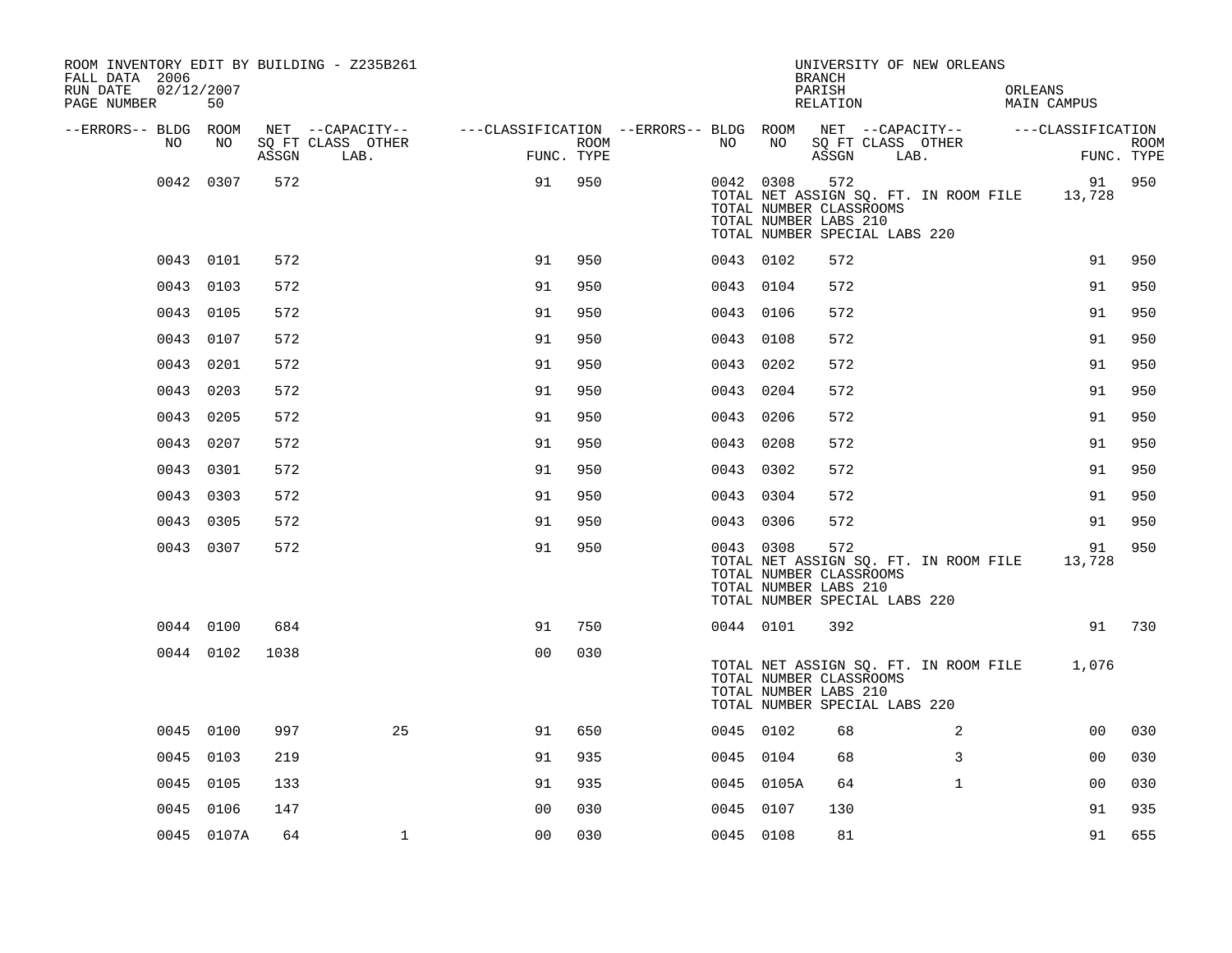| ROOM INVENTORY EDIT BY BUILDING - Z235B261<br>FALL DATA 2006<br>RUN DATE<br>PAGE NUMBER | 02/12/2007<br>51 |       |                           |                |             |                                   |      |            | <b>BRANCH</b><br>PARISH<br>RELATION | UNIVERSITY OF NEW ORLEANS | ORLEANS<br>MAIN CAMPUS |                           |
|-----------------------------------------------------------------------------------------|------------------|-------|---------------------------|----------------|-------------|-----------------------------------|------|------------|-------------------------------------|---------------------------|------------------------|---------------------------|
| --ERRORS-- BLDG                                                                         | ROOM             |       | NET --CAPACITY--          |                |             | ---CLASSIFICATION --ERRORS-- BLDG |      | ROOM       |                                     | NET --CAPACITY--          | ---CLASSIFICATION      |                           |
| N <sub>O</sub>                                                                          | NO.              | ASSGN | SO FT CLASS OTHER<br>LAB. | FUNC. TYPE     | <b>ROOM</b> |                                   | NO.  | NO         | ASSGN                               | SQ FT CLASS OTHER<br>LAB. |                        | <b>ROOM</b><br>FUNC. TYPE |
| 0045                                                                                    | 0109             | 189   |                           | 91             | 935         |                                   | 0045 | 0110       | 92                                  | $\mathbf{1}$              | 91                     | 310                       |
| 0045                                                                                    | 0111             | 2620  |                           | 0 <sub>0</sub> | 030         |                                   |      | 0045 0112  | 131                                 | $\mathbf{1}$              | 91                     | 310                       |
| 0045                                                                                    | 0113             | 116   |                           | 91             | 935         |                                   | 0045 | 0114       | 52                                  |                           | 91                     | 935                       |
| 0045                                                                                    | 0115             | 457   | 4                         | 91             | 920         |                                   |      | 0045 0116  | 457                                 | 4                         | 91                     | 920                       |
| 0045                                                                                    | 0119             | 457   | 4                         | 91             | 920         |                                   | 0045 | 0120       | 457                                 | 4                         | 91                     | 920                       |
| 0045                                                                                    | 0123             | 457   | 4                         | 91             | 920         |                                   |      | 0045 0124  | 457                                 | 4                         | 91                     | 920                       |
| 0045                                                                                    | 0127             | 457   | 4                         | 91             | 920         |                                   | 0045 | 0128       | 457                                 | 4                         | 91                     | 920                       |
| 0045                                                                                    | 0131             | 457   | $\overline{4}$            | 91             | 920         |                                   |      | 0045 0132  | 457                                 | 4                         | 91                     | 920                       |
| 0045                                                                                    | 0135             | 428   | $\overline{4}$            | 91             | 920         |                                   | 0045 | 0136       | 428                                 | $\overline{4}$            | 91                     | 920                       |
| 0045                                                                                    | 0139             | 254   | 2                         | 91             | 920         |                                   |      | 0045 0140  | 254                                 | 2                         | 91                     | 920                       |
| 0045                                                                                    | 0145             | 822   |                           | 92             | 950         |                                   | 0045 | 0210       | 168                                 |                           | 91                     | 935                       |
| 0045                                                                                    | 0211             | 117   |                           | 91             | 935         |                                   |      | 0045 0212  | 52                                  |                           | 91                     | 935                       |
| 0045                                                                                    | 0213             | 428   | $\overline{4}$            | 91             | 920         |                                   | 0045 | 0215       | 428                                 | 4                         | 91                     | 920                       |
| 0045                                                                                    | 0216             | 428   | $\overline{4}$            | 91             | 920         |                                   | 0045 | 0219       | 428                                 | $\overline{4}$            | 91                     | 920                       |
| 0045                                                                                    | 0220             | 428   | 4                         | 91             | 920         |                                   | 0045 | 0223       | 428                                 | 4                         | 91                     | 920                       |
| 0045                                                                                    | 0224             | 428   | 4                         | 91             | 920         |                                   | 0045 | 0227       | 428                                 | 4                         | 91                     | 920                       |
| 0045                                                                                    | 0228             | 428   | 4                         | 91             | 920         |                                   | 0045 | 0231       | 428                                 | 4                         | 91                     | 920                       |
| 0045                                                                                    | 0232             | 428   | $\overline{4}$            | 91             | 920         |                                   | 0045 | 0235       | 428                                 | 4                         | 91                     | 920                       |
| 0045                                                                                    | 0236             | 428   | $\overline{4}$            | 91             | 920         |                                   |      | 0045 0239  | 428                                 | 4                         | 91                     | 920                       |
| 0045                                                                                    | 0240             | 428   | $\overline{4}$            | 91             | 920         |                                   |      | 0045 0243  | 428                                 | $\overline{4}$            | 91                     | 920                       |
| 0045                                                                                    | 0244             | 428   | 4                         | 91             | 920         |                                   |      | 0045 0247  | 428                                 | 4                         | 91                     | 920                       |
| 0045                                                                                    | 0248             | 428   | 4                         | 91             | 920         |                                   | 0045 | 0251       | 428                                 | 4                         | 91                     | 920                       |
| 0045                                                                                    | 0253             | 160   |                           | 91             | 935         |                                   |      | 0045 0253A | 156                                 |                           | 91                     | 935                       |
| 0045                                                                                    | 0310             | 168   |                           | 91             | 935         |                                   |      | 0045 0311  | 117                                 |                           | 91                     | 935                       |
| 0045                                                                                    | 0312             | 52    |                           | 91             | 935         |                                   |      | 0045 0313  | 428                                 | 4                         | 91                     | 920                       |
|                                                                                         | 0045 0315        | 428   | $\overline{4}$            | 91             | 920         |                                   |      | 0045 0316  | 428                                 | $\overline{4}$            | 91                     | 920                       |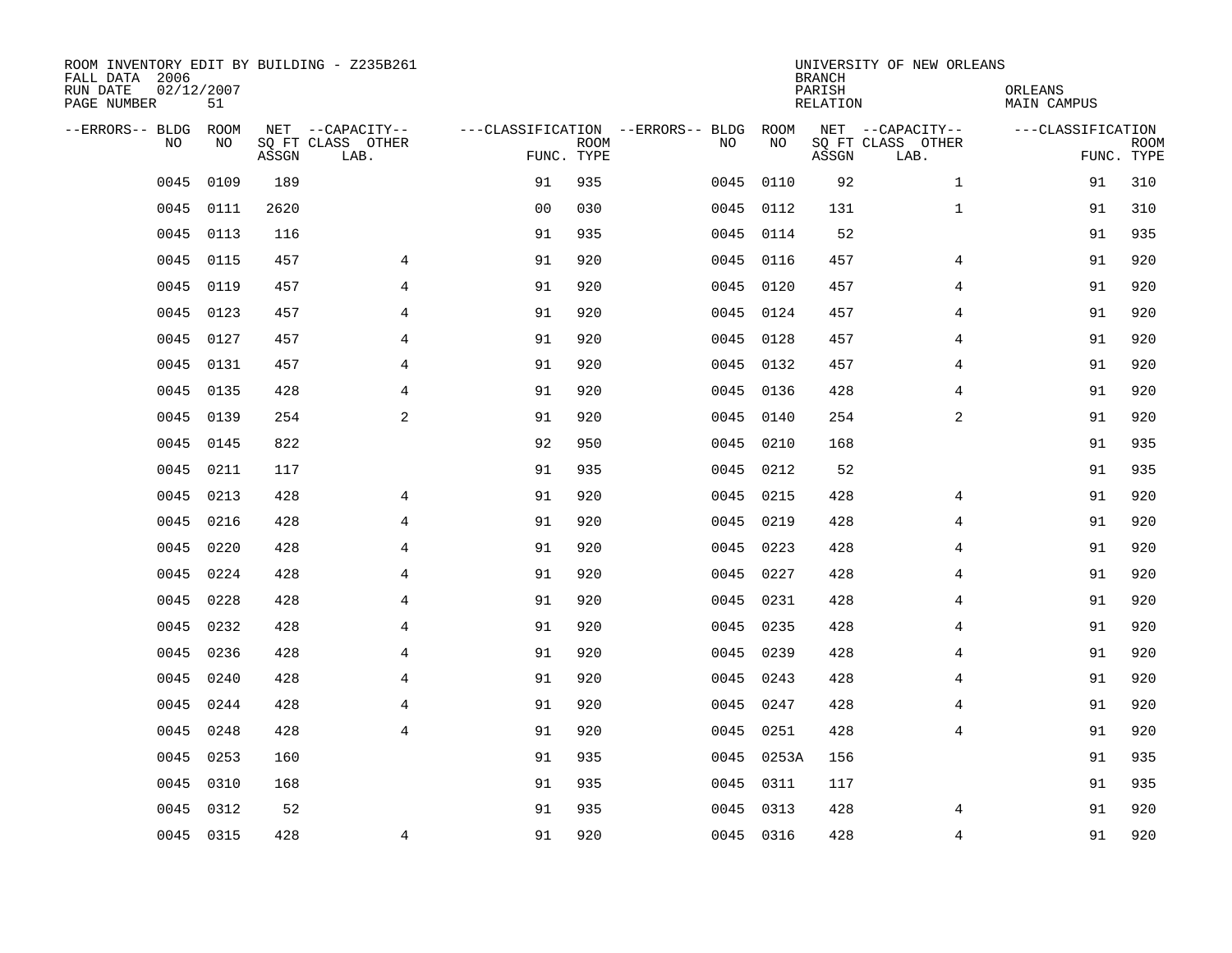| ROOM INVENTORY EDIT BY BUILDING - Z235B261<br>FALL DATA 2006<br>RUN DATE<br>PAGE NUMBER | 02/12/2007<br>52 |       |                           |            |             |                                   |              | <b>BRANCH</b><br>PARISH<br>RELATION | UNIVERSITY OF NEW ORLEANS | ORLEANS<br>MAIN CAMPUS |                           |
|-----------------------------------------------------------------------------------------|------------------|-------|---------------------------|------------|-------------|-----------------------------------|--------------|-------------------------------------|---------------------------|------------------------|---------------------------|
| --ERRORS-- BLDG                                                                         | ROOM             |       | NET --CAPACITY--          |            |             | ---CLASSIFICATION --ERRORS-- BLDG |              | ROOM                                | NET --CAPACITY--          | ---CLASSIFICATION      |                           |
| N <sub>O</sub>                                                                          | NO.              | ASSGN | SO FT CLASS OTHER<br>LAB. | FUNC. TYPE | <b>ROOM</b> | NO.                               |              | NO<br>ASSGN                         | SQ FT CLASS OTHER<br>LAB. |                        | <b>ROOM</b><br>FUNC. TYPE |
| 0045                                                                                    | 0319             | 428   | 4                         | 91         | 920         | 0045                              | 0320         | 428                                 | 4                         | 91                     | 920                       |
| 0045                                                                                    | 0323             | 428   | $\overline{4}$            | 91         | 920         |                                   | 0045 0324    | 428                                 | $\overline{4}$            | 91                     | 920                       |
| 0045                                                                                    | 0327             | 428   | $\overline{4}$            | 91         | 920         | 0045                              | 0328         | 428                                 | $\overline{4}$            | 91                     | 920                       |
| 0045                                                                                    | 0331             | 428   | $\overline{4}$            | 91         | 920         |                                   | 0045 0332    | 428                                 | 4                         | 91                     | 920                       |
| 0045                                                                                    | 0335             | 428   | 4                         | 91         | 920         | 0045                              | 0336         | 428                                 | 4                         | 91                     | 920                       |
| 0045                                                                                    | 0339             | 428   | 4                         | 91         | 920         |                                   | 0045 0340    | 428                                 | 4                         | 91                     | 920                       |
| 0045                                                                                    | 0343             | 428   | $\overline{4}$            | 91         | 920         |                                   | 0045 0344    | 428                                 | $\overline{4}$            | 91                     | 920                       |
| 0045                                                                                    | 0347             | 428   | $\overline{4}$            | 91         | 920         |                                   | 0045 0348    | 428                                 | $\overline{4}$            | 91                     | 920                       |
| 0045                                                                                    | 0351             | 428   | $\overline{4}$            | 91         | 920         | 0045                              | 0353         | 160                                 |                           | 91                     | 935                       |
| 0045                                                                                    | 0353A            | 156   |                           | 91         | 935         |                                   | 0045 0410    | 168                                 |                           | 91                     | 935                       |
| 0045                                                                                    | 0411             | 117   |                           | 91         | 935         |                                   | 0045<br>0412 | 52                                  |                           | 91                     | 935                       |
| 0045                                                                                    | 0413             | 428   | 4                         | 91         | 920         |                                   | 0045 0415    | 428                                 | 4                         | 91                     | 920                       |
| 0045                                                                                    | 0416             | 428   | $\overline{4}$            | 91         | 920         | 0045                              | 0419         | 428                                 | $\overline{4}$            | 91                     | 920                       |
| 0045                                                                                    | 0420             | 428   | $\overline{4}$            | 91         | 920         |                                   | 0045 0423    | 428                                 | 4                         | 91                     | 920                       |
| 0045                                                                                    | 0424             | 428   | 4                         | 91         | 920         | 0045                              | 0427         | 428                                 | 4                         | 91                     | 920                       |
| 0045                                                                                    | 0428             | 428   | 4                         | 91         | 920         | 0045                              | 0431         | 428                                 | 4                         | 91                     | 920                       |
| 0045                                                                                    | 0432             | 428   | 4                         | 91         | 920         | 0045                              | 0435         | 428                                 | 4                         | 91                     | 920                       |
| 0045                                                                                    | 0436             | 428   | $\overline{4}$            | 91         | 920         | 0045                              | 0439         | 428                                 | 4                         | 91                     | 920                       |
| 0045                                                                                    | 0440             | 428   | $\overline{4}$            | 91         | 920         |                                   | 0045 0443    | 428                                 | 4                         | 91                     | 920                       |
| 0045                                                                                    | 0444             | 428   | $\overline{4}$            | 91         | 920         |                                   | 0045 0447    | 428                                 | $\overline{4}$            | 91                     | 920                       |
| 0045                                                                                    | 0448             | 428   | $\overline{4}$            | 91         | 920         |                                   | 0045 0451    | 428                                 | 4                         | 91                     | 920                       |
| 0045                                                                                    | 0453             | 160   |                           | 91         | 935         |                                   | 0045 0453A   | 156                                 |                           | 91                     | 935                       |
| 0045                                                                                    | 0510             | 168   |                           | 91         | 935         |                                   | 0045 0511    | 117                                 |                           | 91                     | 935                       |
| 0045                                                                                    | 0512             | 52    |                           | 91         | 935         |                                   | 0045<br>0513 | 428                                 | 4                         | 91                     | 920                       |
| 0045                                                                                    | 0515             | 428   | 4                         | 91         | 920         |                                   | 0045 0516    | 428                                 | 4                         | 91                     | 920                       |
|                                                                                         | 0045 0519        | 428   | $\overline{4}$            | 91         | 920         |                                   | 0045 0520    | 428                                 | $\overline{4}$            | 91                     | 920                       |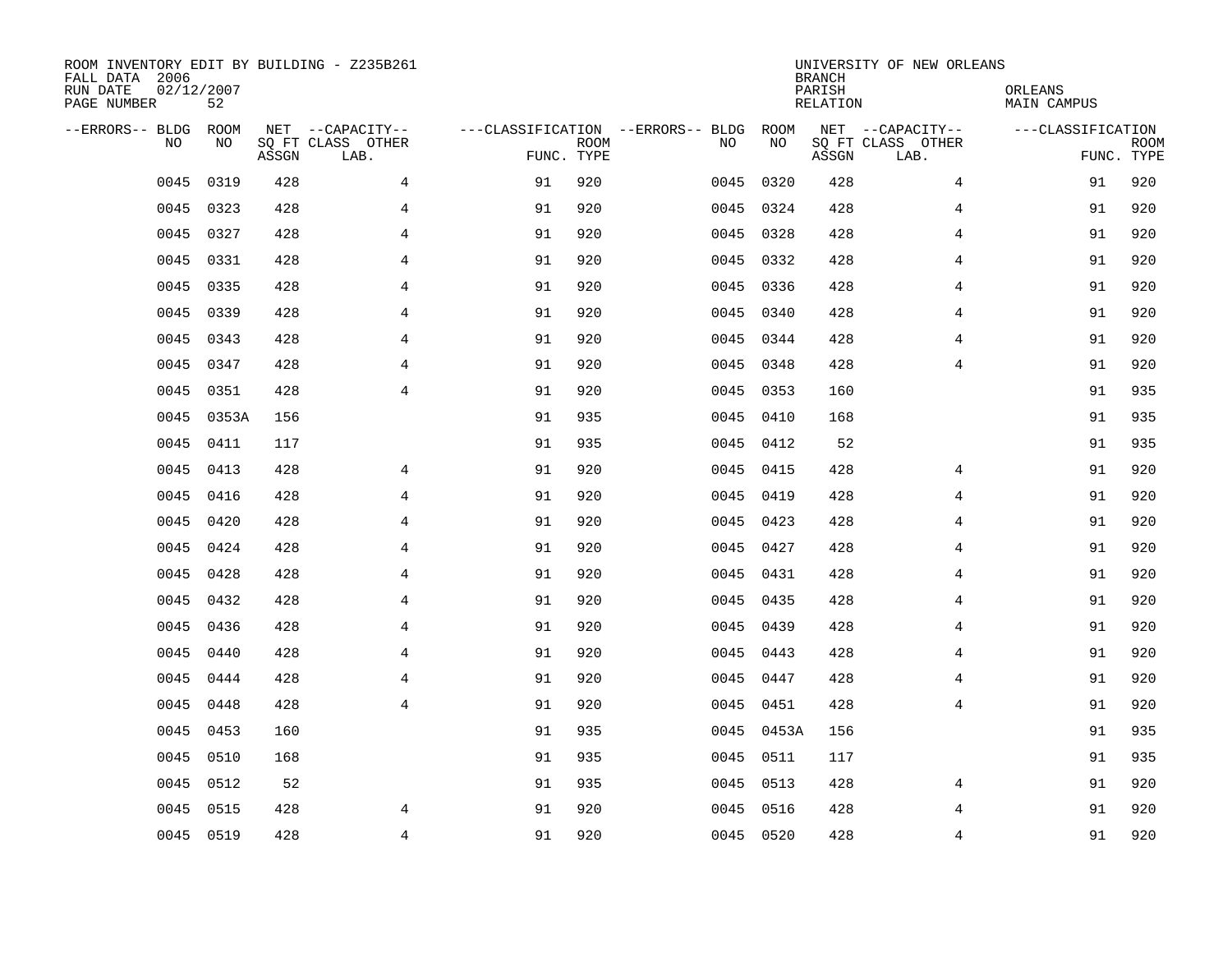| ROOM INVENTORY EDIT BY BUILDING - Z235B261<br>FALL DATA 2006<br>RUN DATE<br>PAGE NUMBER | 02/12/2007<br>53 |       |                                               |                                                 |             |           |            | <b>BRANCH</b><br>PARISH<br><b>RELATION</b> | UNIVERSITY OF NEW ORLEANS                     | ORLEANS<br><b>MAIN CAMPUS</b>   |             |
|-----------------------------------------------------------------------------------------|------------------|-------|-----------------------------------------------|-------------------------------------------------|-------------|-----------|------------|--------------------------------------------|-----------------------------------------------|---------------------------------|-------------|
| --ERRORS-- BLDG<br>NO                                                                   | ROOM<br>NO       | ASSGN | NET --CAPACITY--<br>SQ FT CLASS OTHER<br>LAB. | ---CLASSIFICATION --ERRORS-- BLDG<br>FUNC. TYPE | <b>ROOM</b> | NO        | ROOM<br>NO | ASSGN                                      | NET --CAPACITY--<br>SQ FT CLASS OTHER<br>LAB. | ---CLASSIFICATION<br>FUNC. TYPE | <b>ROOM</b> |
| 0045                                                                                    | 0523             | 428   | 4                                             | 91                                              | 920         | 0045      | 0524       | 428                                        | 4                                             | 91                              | 920         |
| 0045                                                                                    | 0527             | 428   | 4                                             | 91                                              | 920         | 0045 0528 |            | 428                                        | 4                                             | 91                              | 920         |
| 0045                                                                                    | 0531             | 428   | 4                                             | 91                                              | 920         | 0045      | 0532       | 428                                        | 4                                             | 91                              | 920         |
| 0045                                                                                    | 0535             | 428   | $\overline{4}$                                | 91                                              | 920         | 0045 0536 |            | 428                                        | 4                                             | 91                              | 920         |
| 0045                                                                                    | 0539             | 428   | $\overline{4}$                                | 91                                              | 920         | 0045      | 0540       | 428                                        | $\overline{4}$                                | 91                              | 920         |
| 0045                                                                                    | 0543             | 428   | $\overline{4}$                                | 91                                              | 920         | 0045 0544 |            | 428                                        | $\overline{4}$                                | 91                              | 920         |
| 0045                                                                                    | 0547             | 428   | 4                                             | 91                                              | 920         | 0045 0548 |            | 428                                        | 4                                             | 91                              | 920         |
| 0045                                                                                    | 0551             | 428   | $\overline{4}$                                | 91                                              | 920         | 0045 0553 |            | 160                                        |                                               | 91                              | 935         |
| 0045                                                                                    | 0553A            | 156   |                                               | 91                                              | 935         | 0045      | 0610       | 168                                        |                                               | 91                              | 935         |
| 0045                                                                                    | 0611             | 117   |                                               | 91                                              | 935         | 0045 0612 |            | 52                                         |                                               | 91                              | 935         |
| 0045                                                                                    | 0613             | 428   | $\overline{4}$                                | 91                                              | 920         | 0045      | 0615       | 428                                        | 4                                             | 91                              | 920         |
| 0045                                                                                    | 0616             | 428   | $\overline{4}$                                | 91                                              | 920         | 0045      | 0619       | 428                                        | $\overline{4}$                                | 91                              | 920         |
| 0045                                                                                    | 0620             | 428   | 4                                             | 91                                              | 920         | 0045      | 0623       | 428                                        | 4                                             | 91                              | 920         |
| 0045                                                                                    | 0624             | 428   | 4                                             | 91                                              | 920         | 0045      | 0627       | 428                                        | 4                                             | 91                              | 920         |
| 0045                                                                                    | 0628             | 428   | 4                                             | 91                                              | 920         | 0045      | 0631       | 428                                        | 4                                             | 91                              | 920         |
| 0045                                                                                    | 0632             | 428   | 4                                             | 91                                              | 920         | 0045      | 0635       | 428                                        | 4                                             | 91                              | 920         |
| 0045                                                                                    | 0636             | 428   | 4                                             | 91                                              | 920         | 0045      | 0639       | 428                                        | 4                                             | 91                              | 920         |
| 0045                                                                                    | 0640             | 428   | $\overline{4}$                                | 91                                              | 920         | 0045      | 0643       | 428                                        | $\overline{4}$                                | 91                              | 920         |
| 0045                                                                                    | 0644             | 428   | $\overline{4}$                                | 91                                              | 920         | 0045 0647 |            | 428                                        | $\overline{4}$                                | 91                              | 920         |
| 0045                                                                                    | 0648             | 428   | $\overline{4}$                                | 91                                              | 920         | 0045 0651 |            | 428                                        | 4                                             | 91                              | 920         |
| 0045                                                                                    | 0653             | 160   |                                               | 91                                              | 935         |           | 0045 0653A | 156                                        |                                               | 91                              | 935         |
| 0045                                                                                    | 0710             | 168   |                                               | 91                                              | 935         | 0045 0711 |            | 117                                        |                                               | 91                              | 935         |
| 0045                                                                                    | 0712             | 52    |                                               | 91                                              | 935         | 0045 0713 |            | 428                                        | 4                                             | 91                              | 920         |
| 0045                                                                                    | 0715             | 428   | 4                                             | 91                                              | 920         | 0045 0716 |            | 428                                        | 4                                             | 91                              | 920         |
| 0045                                                                                    | 0719             | 428   | 4                                             | 91                                              | 920         | 0045 0720 |            | 428                                        | 4                                             | 91                              | 920         |
|                                                                                         | 0045 0723        | 428   | 4                                             | 91                                              | 920         | 0045 0724 |            | 428                                        | 4                                             | 91                              | 920         |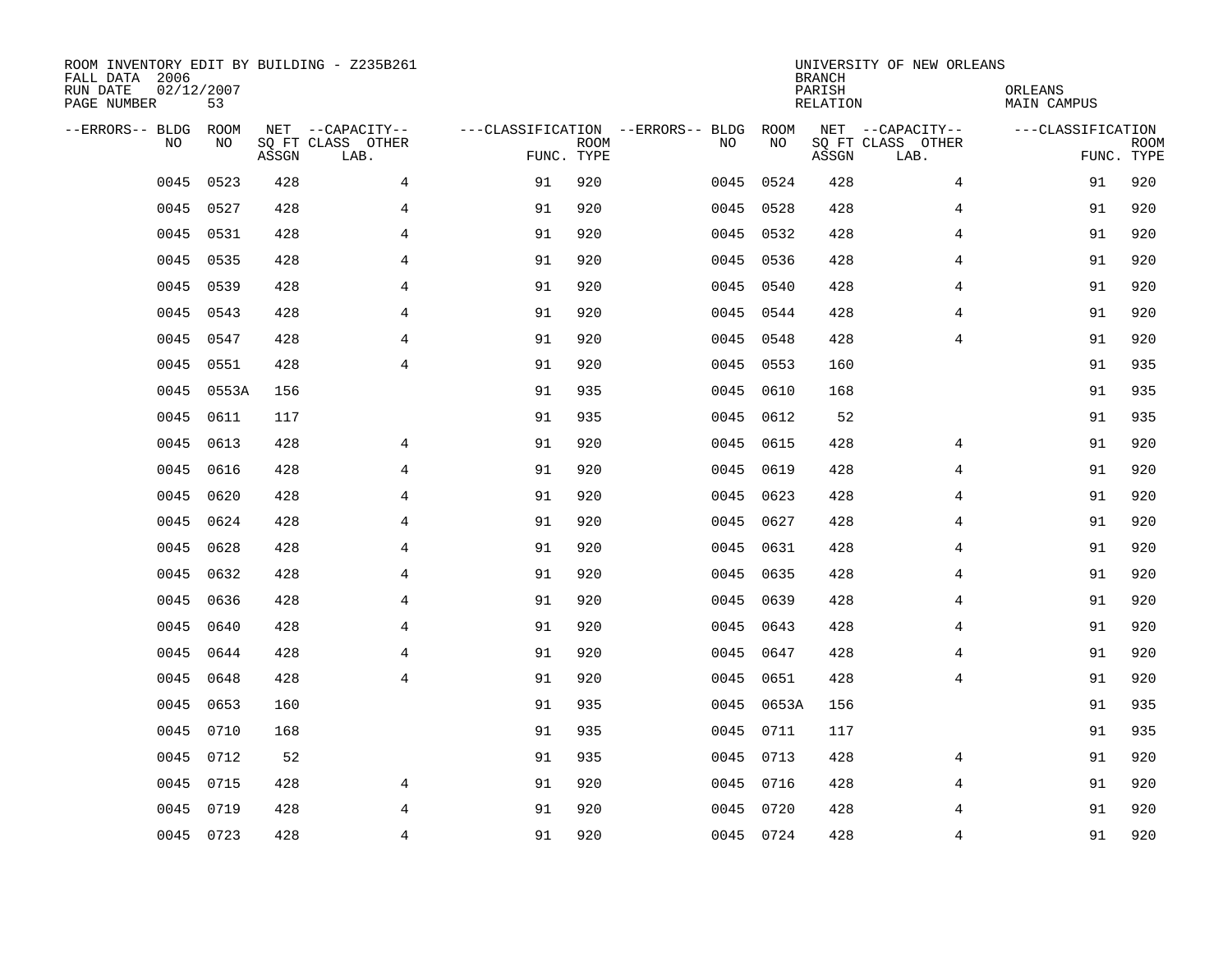| ROOM INVENTORY EDIT BY BUILDING - Z235B261<br>FALL DATA 2006<br>RUN DATE<br>PAGE NUMBER | 02/12/2007<br>54 |       |                                               |                |             |                                         |      |            | <b>BRANCH</b><br>PARISH<br><b>RELATION</b> | UNIVERSITY OF NEW ORLEANS                     | ORLEANS<br><b>MAIN CAMPUS</b>   |             |
|-----------------------------------------------------------------------------------------|------------------|-------|-----------------------------------------------|----------------|-------------|-----------------------------------------|------|------------|--------------------------------------------|-----------------------------------------------|---------------------------------|-------------|
| --ERRORS-- BLDG<br>NO                                                                   | ROOM<br>NO       | ASSGN | NET --CAPACITY--<br>SQ FT CLASS OTHER<br>LAB. | FUNC. TYPE     | <b>ROOM</b> | ---CLASSIFICATION --ERRORS-- BLDG<br>NO |      | ROOM<br>NO | ASSGN                                      | NET --CAPACITY--<br>SQ FT CLASS OTHER<br>LAB. | ---CLASSIFICATION<br>FUNC. TYPE | <b>ROOM</b> |
| 0045                                                                                    | 0727             | 428   | 4                                             | 91             | 920         |                                         | 0045 | 0728       | 428                                        | 4                                             | 91                              | 920         |
| 0045                                                                                    | 0731             | 428   | 4                                             | 91             | 920         |                                         |      | 0045 0732  | 428                                        | 4                                             | 91                              | 920         |
| 0045                                                                                    | 0735             | 428   | 4                                             | 91             | 920         |                                         |      | 0045 0736  | 428                                        | 4                                             | 91                              | 920         |
| 0045                                                                                    | 0739             | 428   | 4                                             | 91             | 920         |                                         |      | 0045 0740  | 428                                        | 4                                             | 91                              | 920         |
| 0045                                                                                    | 0743             | 428   | $\overline{4}$                                | 91             | 920         |                                         |      | 0045 0744  | 428                                        | $\overline{4}$                                | 91                              | 920         |
| 0045                                                                                    | 0747             | 428   | $\overline{4}$                                | 91             | 920         |                                         |      | 0045 0748  | 428                                        | $\overline{4}$                                | 91                              | 920         |
| 0045                                                                                    | 0751             | 428   | $\overline{4}$                                | 91             | 920         |                                         |      | 0045 0753  | 160                                        |                                               | 91                              | 935         |
| 0045                                                                                    | 0753A            | 156   |                                               | 91             | 935         |                                         |      | 0045 0810  | 168                                        |                                               | 91                              | 935         |
| 0045                                                                                    | 0811             | 117   |                                               | 91             | 935         | 0045                                    |      | 0812       | 52                                         |                                               | 91                              | 935         |
| 0045                                                                                    | 0813             | 428   | 4                                             | 91             | 920         |                                         | 0045 | 0815       | 428                                        | 4                                             | 91                              | 920         |
| 0045                                                                                    | 0816             | 428   | 4                                             | 91             | 920         | 0045                                    |      | 0819       | 428                                        | 4                                             | 91                              | 920         |
| 0045                                                                                    | 0820             | 428   | $\overline{4}$                                | 91             | 920         |                                         | 0045 | 0823       | 428                                        | $\overline{4}$                                | 91                              | 920         |
| 0045                                                                                    | 0824             | 428   | 4                                             | 91             | 920         | 0045                                    |      | 0827       | 428                                        | 4                                             | 91                              | 920         |
| 0045                                                                                    | 0828             | 428   | 4                                             | 91             | 920         | 0045                                    |      | 0831       | 428                                        | 4                                             | 91                              | 920         |
| 0045                                                                                    | 0832             | 428   | 4                                             | 91             | 920         | 0045                                    |      | 0835       | 428                                        | 4                                             | 91                              | 920         |
| 0045                                                                                    | 0836             | 428   | 4                                             | 91             | 920         | 0045                                    |      | 0839       | 428                                        | 4                                             | 91                              | 920         |
| 0045                                                                                    | 0840             | 428   | 4                                             | 91             | 920         | 0045                                    |      | 0843       | 428                                        | 4                                             | 91                              | 920         |
| 0045                                                                                    | 0844             | 428   | $\overline{4}$                                | 91             | 920         | 0045                                    |      | 0847       | 428                                        | $\overline{4}$                                | 91                              | 920         |
| 0045                                                                                    | 0848             | 428   | $\overline{4}$                                | 91             | 920         |                                         |      | 0045 0851  | 428                                        | $\overline{4}$                                | 91                              | 920         |
|                                                                                         | 0045 0853        | 160   |                                               | 91             | 935         |                                         |      | 0045 0853A | 156                                        |                                               | 91                              | 935         |
|                                                                                         | 0045 C0011       | 413   |                                               | 0 <sub>0</sub> | 020         |                                         |      | 0045 C0012 | 1738                                       |                                               | 00                              | 020         |
|                                                                                         | 0045 C0013       | 1019  |                                               | 0 <sub>0</sub> | 020         |                                         |      | 0045 C0014 | 369                                        |                                               | 00                              | 020         |
|                                                                                         | 0045 C0021       | 1165  |                                               | 0 <sub>0</sub> | 020         |                                         |      | 0045 C0022 | 400                                        |                                               | 0 <sub>0</sub>                  | 020         |
|                                                                                         | 0045 C0023       | 997   |                                               | 0 <sub>0</sub> | 020         |                                         |      | 0045 C0031 | 1165                                       |                                               | 0 <sub>0</sub>                  | 020         |
|                                                                                         | 0045 C0032       | 400   |                                               | 0 <sub>0</sub> | 020         |                                         |      | 0045 C0033 | 997                                        |                                               | 00                              | 020         |
|                                                                                         | 0045 C0041       | 1165  |                                               | 0 <sub>0</sub> | 020         |                                         |      | 0045 C0042 | 400                                        |                                               | 0 <sub>0</sub>                  | 020         |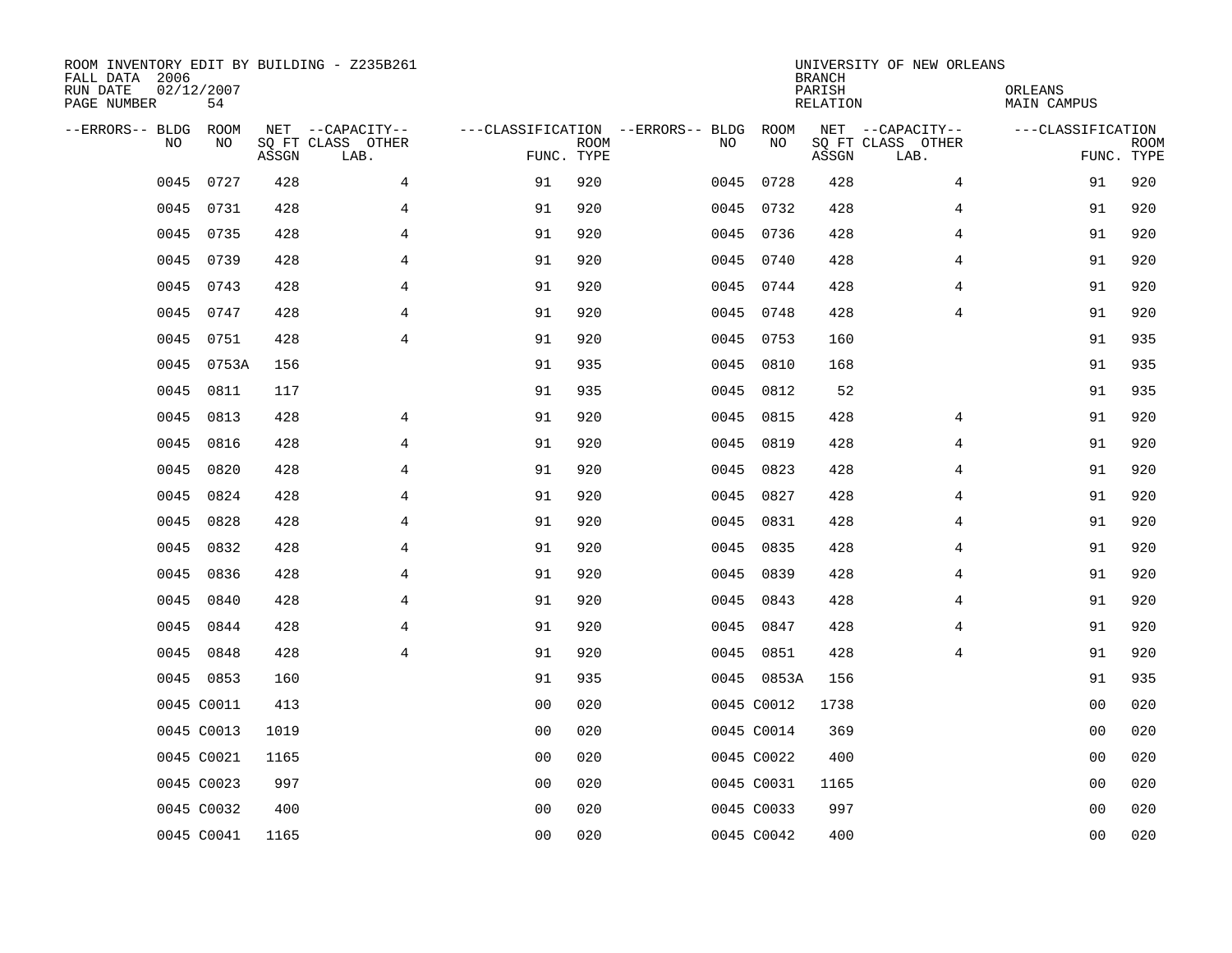| ROOM INVENTORY EDIT BY BUILDING - Z235B261<br>FALL DATA 2006 |       |                           |                                        |             |    |            | <b>BRANCH</b>             | UNIVERSITY OF NEW ORLEANS |                               |                           |
|--------------------------------------------------------------|-------|---------------------------|----------------------------------------|-------------|----|------------|---------------------------|---------------------------|-------------------------------|---------------------------|
| RUN DATE<br>02/12/2007<br>PAGE NUMBER<br>55                  |       |                           |                                        |             |    |            | PARISH<br><b>RELATION</b> |                           | ORLEANS<br><b>MAIN CAMPUS</b> |                           |
| --ERRORS-- BLDG ROOM                                         |       | NET --CAPACITY--          | ---CLASSIFICATION --ERRORS-- BLDG ROOM |             |    |            |                           | NET --CAPACITY--          | ---CLASSIFICATION             |                           |
| NO<br>NO                                                     | ASSGN | SQ FT CLASS OTHER<br>LAB. | FUNC. TYPE                             | <b>ROOM</b> | NO | NO         | ASSGN                     | SQ FT CLASS OTHER<br>LAB. |                               | <b>ROOM</b><br>FUNC. TYPE |
| 0045 C0043                                                   | 997   |                           | 0 <sub>0</sub>                         | 020         |    | 0045 C0051 | 1165                      |                           | 00                            | 020                       |
| 0045 C0052                                                   | 400   |                           | 0 <sub>0</sub>                         | 020         |    | 0045 C0053 | 997                       |                           | 00                            | 020                       |
| 0045 C0061                                                   | 1165  |                           | 0 <sub>0</sub>                         | 020         |    | 0045 C0062 | 400                       |                           | 00                            | 020                       |
| 0045 C0063                                                   | 997   |                           | 0 <sub>0</sub>                         | 020         |    | 0045 C0071 | 1165                      |                           | 00                            | 020                       |
| 0045 C0072                                                   | 400   |                           | 0 <sub>0</sub>                         | 020         |    | 0045 C0073 | 997                       |                           | 0 <sub>0</sub>                | 020                       |
| 0045 C0081                                                   | 1165  |                           | 0 <sub>0</sub>                         | 020         |    | 0045 C0082 | 400                       |                           | 0 <sub>0</sub>                | 020                       |
| 0045 C0083                                                   | 997   |                           | 0 <sub>0</sub>                         | 020         |    | 0045 E0011 | 40                        |                           | 00                            | 020                       |
| 0045 E0012                                                   | 40    |                           | 0 <sub>0</sub>                         | 020         |    | 0045 E0013 | 40                        |                           | 83                            | 083                       |
| 0045 E0021                                                   | 40    |                           | 0 <sub>0</sub>                         | 020         |    | 0045 E0022 | 40                        |                           | 0 <sub>0</sub>                | 020                       |
| 0045 E0023                                                   | 40    |                           | 83                                     | 083         |    | 0045 E0031 | 40                        |                           | 0 <sub>0</sub>                | 020                       |
| 0045 E0032                                                   | 40    |                           | 0 <sub>0</sub>                         | 020         |    | 0045 E0033 | 40                        |                           | 83                            | 083                       |
| 0045 E0041                                                   | 40    |                           | 0 <sub>0</sub>                         | 020         |    | 0045 E0042 | 40                        |                           | 0 <sub>0</sub>                | 020                       |
| 0045 E0043                                                   | 40    |                           | 83                                     | 083         |    | 0045 E0051 | 40                        |                           | 0 <sub>0</sub>                | 020                       |
| 0045 E0052                                                   | 40    |                           | 00                                     | 020         |    | 0045 E0053 | 40                        |                           | 83                            | 083                       |
| 0045 E0061                                                   | 40    |                           | 0 <sub>0</sub>                         | 020         |    | 0045 E0062 | 40                        |                           | 0 <sub>0</sub>                | 020                       |
| 0045 E0063                                                   | 40    |                           | 83                                     | 083         |    | 0045 E0071 | 40                        |                           | 0 <sub>0</sub>                | 020                       |
| 0045 E0072                                                   | 40    |                           | 0 <sub>0</sub>                         | 020         |    | 0045 E0073 | 40                        |                           | 83                            | 083                       |
| 0045 E0081                                                   | 40    |                           | 0 <sub>0</sub>                         | 020         |    | 0045 E0082 | 40                        |                           | 0 <sub>0</sub>                | 020                       |
| 0045 E0083                                                   | 40    |                           | 83                                     | 083         |    | 0045 S0011 | 184                       |                           | 0 <sub>0</sub>                | 020                       |
| 0045 S0012                                                   | 184   |                           | 0 <sub>0</sub>                         | 020         |    | 0045 S0013 | 184                       |                           | 0 <sub>0</sub>                | 020                       |
| 0045 S0014                                                   | 184   |                           | 0 <sub>0</sub>                         | 020         |    | 0045 S0021 | 184                       |                           | 0 <sub>0</sub>                | 020                       |
| 0045 S0022                                                   | 184   |                           | 0 <sub>0</sub>                         | 020         |    | 0045 S0023 | 184                       |                           | 00                            | 020                       |
| 0045 S0024                                                   | 184   |                           | 0 <sub>0</sub>                         | 020         |    | 0045 S0031 | 184                       |                           | 00                            | 020                       |
| 0045 S0032                                                   | 184   |                           | 0 <sub>0</sub>                         | 020         |    | 0045 S0033 | 184                       |                           | 0 <sub>0</sub>                | 020                       |
| 0045 S0034                                                   | 184   |                           | 0 <sub>0</sub>                         | 020         |    | 0045 S0041 | 184                       |                           | 00                            | 020                       |
| 0045 S0042                                                   | 184   |                           | 0 <sub>0</sub>                         | 020         |    | 0045 S0043 | 184                       |                           | 0 <sub>0</sub>                | 020                       |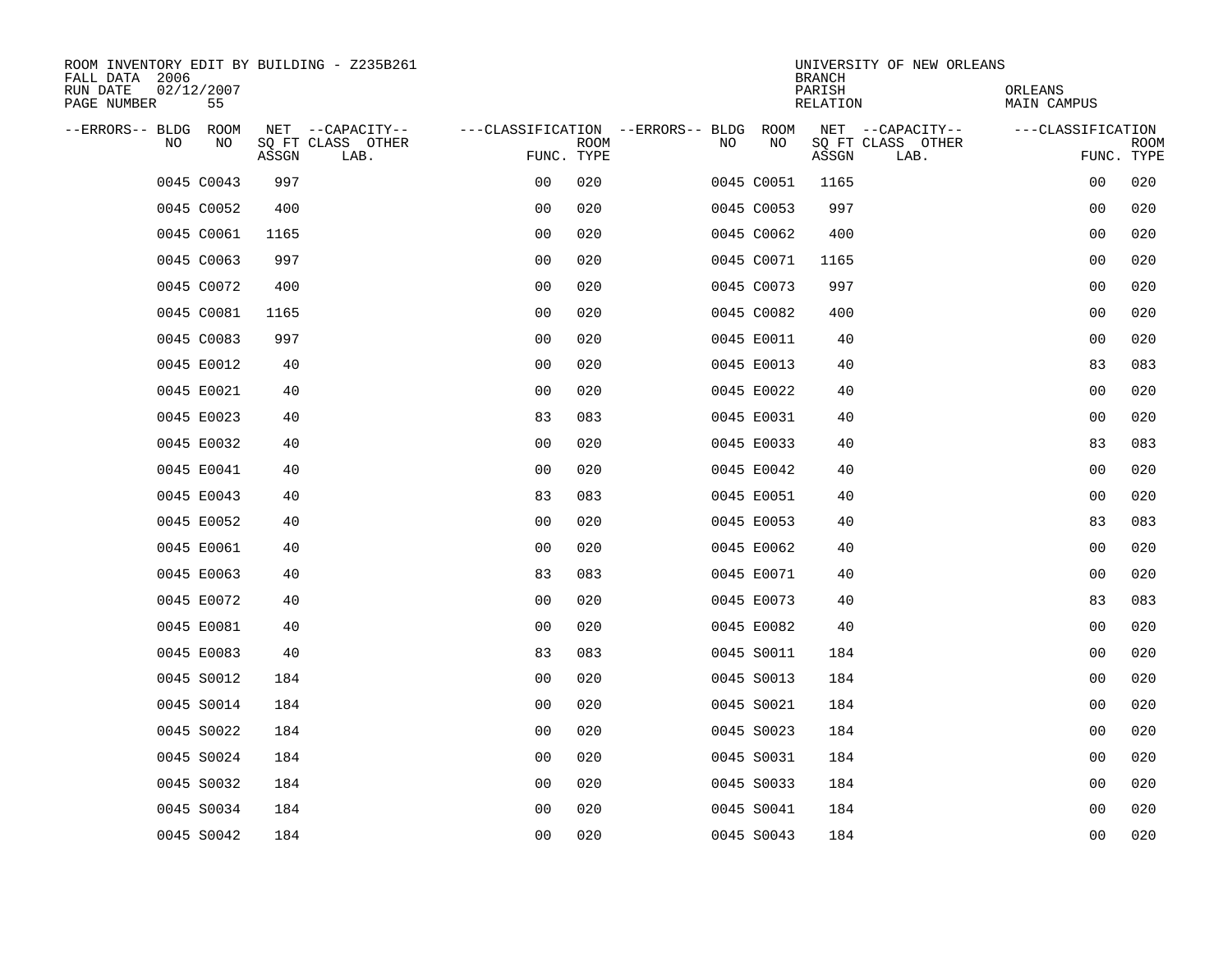| ROOM INVENTORY EDIT BY BUILDING - Z235B261<br>FALL DATA 2006 |                  |       |                           |                                        |             |      |                                                  | <b>BRANCH</b>      | UNIVERSITY OF NEW ORLEANS                                              |                        |                           |
|--------------------------------------------------------------|------------------|-------|---------------------------|----------------------------------------|-------------|------|--------------------------------------------------|--------------------|------------------------------------------------------------------------|------------------------|---------------------------|
| RUN DATE<br>PAGE NUMBER                                      | 02/12/2007<br>56 |       |                           |                                        |             |      |                                                  | PARISH<br>RELATION |                                                                        | ORLEANS<br>MAIN CAMPUS |                           |
| --ERRORS-- BLDG ROOM                                         |                  |       | NET --CAPACITY--          | ---CLASSIFICATION --ERRORS-- BLDG ROOM |             |      |                                                  |                    | NET --CAPACITY--                                                       | ---CLASSIFICATION      |                           |
| NO                                                           | NO               | ASSGN | SQ FT CLASS OTHER<br>LAB. | FUNC. TYPE                             | <b>ROOM</b> | NO.  | NO                                               | ASSGN              | SQ FT CLASS OTHER<br>LAB.                                              |                        | <b>ROOM</b><br>FUNC. TYPE |
|                                                              | 0045 S0044       | 184   |                           | 0 <sub>0</sub>                         | 020         |      | 0045 S0051                                       | 184                |                                                                        | 0 <sub>0</sub>         | 020                       |
|                                                              | 0045 S0052       | 184   |                           | 0 <sup>0</sup>                         | 020         |      | 0045 S0053                                       | 184                |                                                                        | 0 <sub>0</sub>         | 020                       |
|                                                              | 0045 S0054       | 184   |                           | 0 <sub>0</sub>                         | 020         |      | 0045 S0061                                       | 184                |                                                                        | 0 <sub>0</sub>         | 020                       |
|                                                              | 0045 S0062       | 184   |                           | 0 <sub>0</sub>                         | 020         |      | 0045 S0063                                       | 184                |                                                                        | 00                     | 020                       |
|                                                              | 0045 S0064       | 184   |                           | 00                                     | 020         |      | 0045 S0071                                       | 184                |                                                                        | 00                     | 020                       |
|                                                              | 0045 S0072       | 184   |                           | 0 <sub>0</sub>                         | 020         |      | 0045 S0073                                       | 184                |                                                                        | 00                     | 020                       |
|                                                              | 0045 S0074       | 184   |                           | 0 <sub>0</sub>                         | 020         |      | 0045 S0081                                       | 184                |                                                                        | 0 <sub>0</sub>         | 020                       |
|                                                              | 0045 S0082       | 184   |                           | 0 <sub>0</sub>                         | 020         |      | 0045 S0083                                       | 184                |                                                                        | 0 <sub>0</sub>         | 020                       |
|                                                              | 0045 S0084       | 184   |                           | 0 <sub>0</sub>                         | 020         |      | TOTAL NUMBER CLASSROOMS<br>TOTAL NUMBER LABS 210 |                    | TOTAL NET ASSIGN SQ. FT. IN ROOM FILE<br>TOTAL NUMBER SPECIAL LABS 220 | 73,707                 |                           |
|                                                              | 0046 0101        | 944   |                           | 65                                     | 745         |      | 0046 0102                                        | 2324               |                                                                        | 65                     | 730                       |
| 0046                                                         | 0103             | 1630  | $\overline{2}$            | 65                                     | 720         | 0046 | 0103A                                            | 234                | 2                                                                      | 65                     | 720                       |
| 0046                                                         | 0103B            | 93    |                           | 65                                     | 720         |      | 0046 0103C                                       | 144                | 2                                                                      | 65                     | 310                       |
| 0046                                                         | 0103D            | 111   |                           | 65                                     | 730         | 0046 | 0104                                             | 2161               | 2                                                                      | 65                     | 730                       |
| 0046                                                         | 0105             | 231   | $\mathbf{1}$              | 65                                     | 310         |      | 0046 0105A                                       | 115                | 3                                                                      | 0 <sub>0</sub>         | 030                       |
| 0046                                                         | 0106             | 32    |                           | 0 <sub>0</sub>                         | 010         |      | 0046 0107                                        | 287                | 3                                                                      | 00                     | 030                       |
| 0046                                                         | 0108             | 73    | 2                         | 0 <sub>0</sub>                         | 030         |      | 0046 0109                                        | 361                |                                                                        | 65                     | 735                       |
| 0046                                                         | 0110             | 76    | $\mathbf{1}$              | 0 <sub>0</sub>                         | 030         |      | 0046 0111                                        | 361                |                                                                        | 65                     | 730                       |
| 0046                                                         | 0112             | 73    |                           | 0 <sub>0</sub>                         | 030         |      | 0046 0113                                        | 216                |                                                                        | 92                     | 650                       |
|                                                              | 0046 0114        | 109   |                           | 0 <sub>0</sub>                         | 030         |      | 0046 0115                                        | 99                 | 2                                                                      | 65                     | 720                       |
| 0046                                                         | 0115A            | 116   | $\mathbf 1$               | 65                                     | 310         |      | 0046 0115B                                       | 118                | $\mathbf{1}$                                                           | 65                     | 310                       |
| 0046                                                         | 0117             | 99    | $\mathbf{1}$              | 65                                     | 720         |      | 0046 0118                                        | 711                | 3                                                                      | 65                     | 310                       |
| 0046                                                         | 0118A            | 207   | $\mathbf 1$               | 65                                     | 730         |      | 0046 0118B                                       | 40                 | $\mathbf{1}$                                                           | 65                     | 310                       |
| 0046                                                         | 0119A 2103       |       | 2                         | 65                                     | 720         |      | 0046 0119B                                       | 626                | 2                                                                      | 65                     | 720                       |
|                                                              | 0046 0120        | 110   | $\overline{a}$            | 65                                     | 310         |      | 0046 0121                                        | 527                | $\mathbf{1}$                                                           | 63                     | 660                       |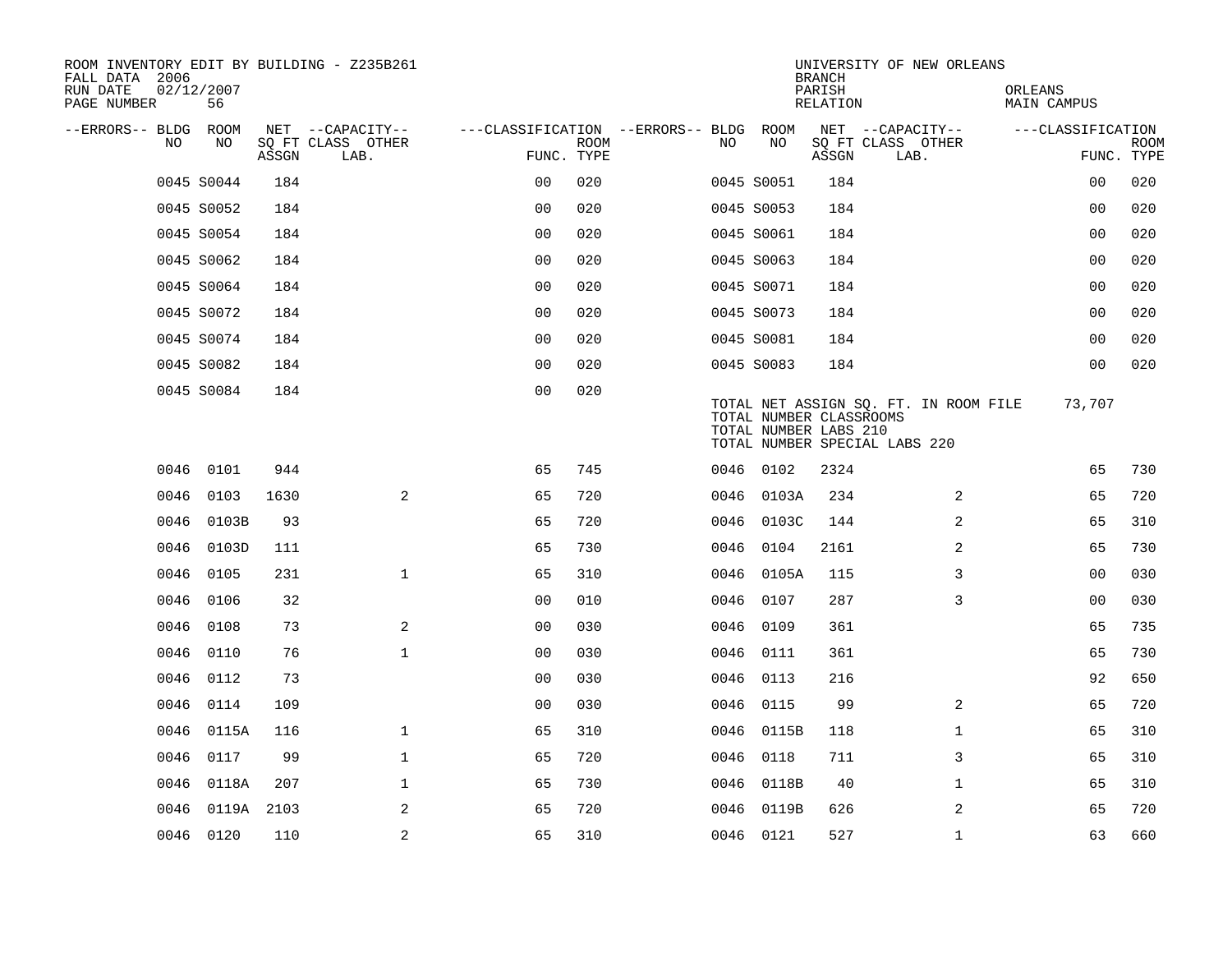| ROOM INVENTORY EDIT BY BUILDING - Z235B261<br>FALL DATA 2006 |                  |       |                           |                                        |      |      |                                                                | <b>BRANCH</b>      | UNIVERSITY OF NEW ORLEANS                                              |                           |                           |
|--------------------------------------------------------------|------------------|-------|---------------------------|----------------------------------------|------|------|----------------------------------------------------------------|--------------------|------------------------------------------------------------------------|---------------------------|---------------------------|
| RUN DATE<br>PAGE NUMBER                                      | 02/12/2007<br>57 |       |                           |                                        |      |      |                                                                | PARISH<br>RELATION |                                                                        | ORLEANS<br>MAIN CAMPUS    |                           |
| --ERRORS-- BLDG ROOM                                         |                  |       | NET --CAPACITY--          | ---CLASSIFICATION --ERRORS-- BLDG ROOM |      |      |                                                                |                    | NET --CAPACITY--                                                       | ---CLASSIFICATION         |                           |
| NO                                                           | NO.              | ASSGN | SQ FT CLASS OTHER<br>LAB. | FUNC. TYPE                             | ROOM | NO.  | NO                                                             | ASSGN              | SQ FT CLASS OTHER<br>LAB.                                              |                           | <b>ROOM</b><br>FUNC. TYPE |
| 0046                                                         | 0122             | 288   | $\mathbf{1}$              | 65                                     | 310  | 0046 | 0124A                                                          | 137                | $\mathbf{1}$                                                           | 65                        | 310                       |
|                                                              | 0046 0124B       | 128   | $\mathbf{1}$              | 65                                     | 310  |      | 0046 0124C                                                     | 155                | $\mathbf{1}$                                                           | 65                        | 310                       |
|                                                              | 0046 0124D       | 199   |                           | 65                                     | 315  |      | 0046 0124E                                                     | 869                | 2                                                                      | 65                        | 310                       |
|                                                              | 0046 0124F       | 117   | $\mathbf 1$               | 65                                     | 310  |      | 0046 0124G                                                     | 116                | $\mathbf{1}$                                                           | 65                        | 310                       |
|                                                              | 0046 0124H       | 116   | $\mathbf{1}$              | 65                                     | 310  |      | 0046 0126                                                      | 257                | 16                                                                     | 65                        | 350                       |
|                                                              | 0046 C0011       | 147   |                           | 0 <sub>0</sub>                         | 020  |      | 0046 C0012<br>TOTAL NUMBER CLASSROOMS<br>TOTAL NUMBER LABS 210 | 1463               | TOTAL NET ASSIGN SQ. FT. IN ROOM FILE<br>TOTAL NUMBER SPECIAL LABS 220 | 00 <sub>o</sub><br>15,948 | 020                       |
|                                                              | 0047 0100        | 696   | 10                        | 63                                     | 590  |      | TOTAL NUMBER CLASSROOMS<br>TOTAL NUMBER LABS 210               |                    | TOTAL NET ASSIGN SQ. FT. IN ROOM FILE<br>TOTAL NUMBER SPECIAL LABS 220 | 696                       |                           |
|                                                              | 0048 0101        | 1795  |                           | 42                                     | 620  |      | 0048 0102                                                      | 93                 | $\mathbf{1}$                                                           | 11                        | 310                       |
| 0048                                                         | 0103             | 93    | $\mathbf{1}$              | 11                                     | 310  | 0048 | 0104                                                           | 92                 | $\mathbf{1}$                                                           | 11                        | 310                       |
| 0048                                                         | 0105             | 92    | $\mathbf 1$               | 11                                     | 310  |      | 0048 0106                                                      | 210                | $\mathbf{1}$                                                           | 11                        | 420                       |
| 0048                                                         | 0107             | 87    | 2                         | 11                                     | 310  | 0048 | 0108                                                           | 22                 | $\mathbf{1}$                                                           | 0 <sub>0</sub>            | 030                       |
| 0048                                                         | 0109             | 23    |                           | 11                                     | 255  | 0048 | 0110                                                           | 90                 | $\mathbf{1}$                                                           | 11                        | 310                       |
| 0048                                                         | 0111             | 91    |                           | 11                                     | 720  | 0048 | 0113                                                           | 212                | $\overline{a}$                                                         | 46                        | 310                       |
| 0048                                                         | 0113A            | 210   | $\mathbf 1$               | 11                                     | 315  | 0048 | 0113B                                                          | 250                | $\mathbf{1}$                                                           | 11                        | 310                       |
|                                                              | 0048 0114        | 436   |                           | 42                                     | 315  |      | 0048 0114A                                                     | 207                | $\mathbf{1}$                                                           | 11                        | 220                       |
| 0048                                                         | 0115             | 921   | 25                        | 11                                     | 225  | 0048 | 0116                                                           | 1368               | 20                                                                     | 11                        | 210                       |
| 0048                                                         | 0117             | 2014  | 20                        | 11                                     | 220  | 0048 | 0118                                                           | 1527               | 25                                                                     | 11                        | 210                       |
| 0048                                                         | 0119             | 922   | 25                        | 11                                     | 250  | 0048 | 0120                                                           | 545                | 4                                                                      | 11                        | 220                       |
| 0048                                                         | 0121             | 567   |                           | 0 <sub>0</sub>                         | 030  | 0048 | 0122                                                           | 35                 |                                                                        | 00                        | 020                       |
| 0048                                                         | 0122A            | 170   | 4                         | 0 <sub>0</sub>                         | 030  |      | 0048 0123                                                      | 28                 |                                                                        | 0 <sub>0</sub>            | 020                       |
| 0048                                                         | 0123A            | 196   | $\overline{3}$            | 0 <sub>0</sub>                         | 030  | 0048 | 0124                                                           | 75                 |                                                                        | 0 <sub>0</sub>            | 010                       |
|                                                              | 0048 0125        | 102   | 3                         | 11                                     | 215  |      | 0048 0126                                                      | 218                | 6                                                                      | 11                        | 220                       |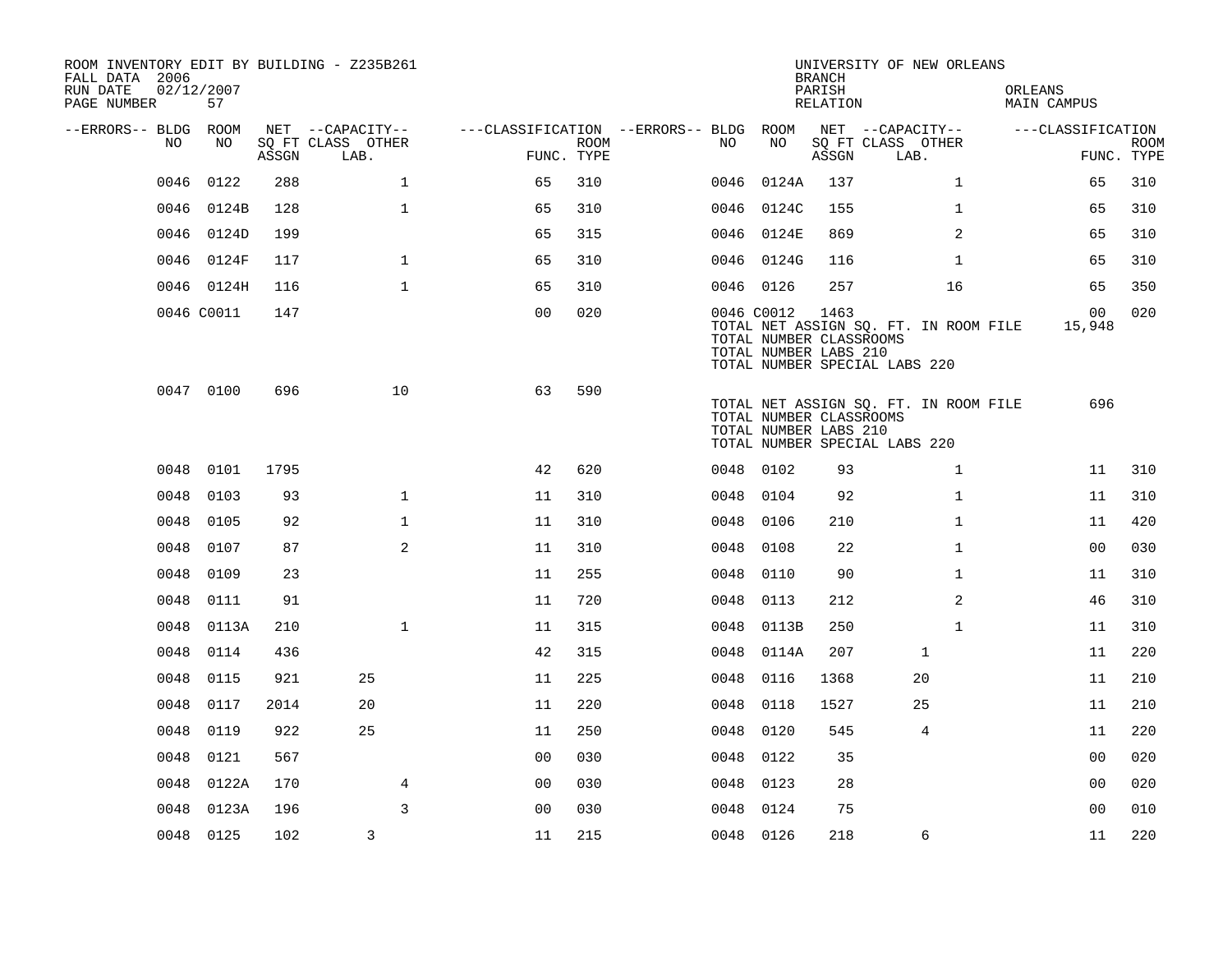| ROOM INVENTORY EDIT BY BUILDING - Z235B261<br>FALL DATA 2006<br>RUN DATE<br>PAGE NUMBER | 02/12/2007<br>58 |       |                           |                                        |                           |      |                                       | <b>BRANCH</b><br>PARISH<br>RELATION |                               | UNIVERSITY OF NEW ORLEANS             | ORLEANS<br>MAIN CAMPUS |                                  |                           |
|-----------------------------------------------------------------------------------------|------------------|-------|---------------------------|----------------------------------------|---------------------------|------|---------------------------------------|-------------------------------------|-------------------------------|---------------------------------------|------------------------|----------------------------------|---------------------------|
| --ERRORS-- BLDG ROOM                                                                    |                  |       | NET --CAPACITY--          | ---CLASSIFICATION --ERRORS-- BLDG ROOM |                           |      |                                       |                                     | NET --CAPACITY--              |                                       |                        | ---CLASSIFICATION                |                           |
| NO                                                                                      | NO               | ASSGN | SQ FT CLASS OTHER<br>LAB. |                                        | <b>ROOM</b><br>FUNC. TYPE | NO.  | NO                                    | ASSGN                               | SQ FT CLASS OTHER<br>LAB.     |                                       |                        |                                  | <b>ROOM</b><br>FUNC. TYPE |
| 0048                                                                                    | 0127             | 208   | 6                         | 11                                     | 215                       | 0048 | 0128                                  | 562                                 |                               | 2                                     |                        | 11                               | 250                       |
| 0048                                                                                    | 0128A            | 105   | 2                         | 11                                     | 255                       | 0048 | 0129                                  | 403                                 |                               | $\mathbf{1}$                          |                        | 11                               | 310                       |
| 0048                                                                                    | 0130             | 393   | $\overline{4}$            | 11                                     | 210                       | 0048 | 0131                                  | 2298                                |                               | 15                                    |                        | 11                               | 720                       |
| 0048                                                                                    | 0132             | 1570  | 30                        | 11                                     | 210                       | 0048 | 0133                                  | 749                                 |                               | $\mathbf{1}$                          |                        | 11                               | 310                       |
| 0048                                                                                    | 0134             | 3068  | 20                        | 11                                     | 210                       | 0048 | 0135                                  | 571                                 |                               | $\mathbf{1}$                          |                        | 11                               | 310                       |
| 0048                                                                                    | 0136             | 573   |                           | $\mathbf 1$<br>11                      | 310                       |      | 0048 0137                             | 2052                                |                               | 25                                    |                        | 11                               | 210                       |
| 0048                                                                                    | 0138             | 1356  | 25                        | 11                                     | 210                       |      | 0048 0138A                            | 48                                  |                               |                                       |                        | 11                               | 215                       |
| 0048                                                                                    | 0138B            | 46    |                           | 11                                     | 215                       |      | 0048 C0112<br>TOTAL NUMBER CLASSROOMS | 186                                 |                               | TOTAL NET ASSIGN SQ. FT. IN ROOM FILE |                        | 0 <sub>0</sub><br>25,600         | 020                       |
|                                                                                         |                  |       |                           |                                        |                           |      | TOTAL NUMBER LABS 210                 |                                     | TOTAL NUMBER SPECIAL LABS 220 |                                       |                        | $\overline{7}$<br>$\overline{4}$ |                           |
| 0049                                                                                    | 0101             | 504   |                           | 0 <sub>0</sub>                         | 030                       |      | 0049 0102                             | 629                                 | 41                            |                                       |                        | 11                               | 110                       |
| 0049                                                                                    | 0103             | 3047  | 304                       | 11                                     | 110                       | 0049 | 0104                                  | 625                                 | 41                            |                                       |                        | 11                               | 110                       |
| 0049                                                                                    | 0106             | 942   | 62                        | 11                                     | 110                       | 0049 | 0108                                  | 942                                 | 62                            |                                       |                        | 11                               | 110                       |
| 0049                                                                                    | 0110             | 633   |                           | 5<br>46                                | 310                       | 0049 | 0112                                  | 187                                 |                               | 2                                     |                        | 46                               | 310                       |
| 0049                                                                                    | 0114             | 429   |                           | $\mathbf{1}$<br>46                     | 310                       | 0049 | 0114A                                 | 203                                 |                               | $\mathbf{1}$                          |                        | 46                               | 310                       |
| 0049                                                                                    | 0114B            | 101   |                           | 1<br>46                                | 310                       | 0049 | 0115                                  | 419                                 |                               | 27                                    |                        | 46                               | 310                       |
| 0049                                                                                    | 0116             | 429   |                           | 6<br>46                                | 310                       | 0049 | 0117                                  | 419                                 |                               | 5                                     |                        | 31                               | 310                       |
| 0049                                                                                    | 0118             | 147   |                           | $\mathbf{1}$<br>46                     | 310                       | 0049 | 0120                                  | 633                                 |                               | $\overline{4}$                        |                        | 46                               | 310                       |
| 0049                                                                                    | 0120A            | 126   |                           | $\mathbf{1}$<br>11                     | 310                       | 0049 | 0122                                  | 942                                 |                               | $\overline{4}$                        |                        | 46                               | 310                       |
| 0049                                                                                    | 0122A            | 162   |                           | $\mathbf 1$<br>46                      | 310                       | 0049 | 0122B                                 | 147                                 |                               | $\mathbf{1}$                          |                        | 46                               | 310                       |
| 0049                                                                                    | 0122C            | 145   |                           | $\mathbf 1$<br>46                      | 310                       | 0049 | 0124                                  | 216                                 |                               | $\mathbf{1}$                          |                        | 11                               | 310                       |
| 0049                                                                                    | 0124A            | 156   |                           | $\mathbf{1}$<br>46                     | 310                       | 0049 | 0124B                                 | 152                                 |                               | $\mathbf{1}$                          |                        | 46                               | 310                       |
| 0049                                                                                    | 0124C            | 393   |                           | 1<br>46                                | 310                       | 0049 | 0126                                  | 625                                 |                               | $\mathbf{1}$                          |                        | 46                               | 310                       |
| 0049                                                                                    | 0128             | 642   |                           | 5<br>46                                | 350                       | 0049 | 0128A                                 | 178                                 |                               | $\mathbf{1}$                          |                        | 46                               | 310                       |
| 0049                                                                                    | 0128B            | 335   | 12                        | 92                                     | 350                       | 0049 | 0129                                  | 112                                 |                               |                                       |                        | 0 <sub>0</sub>                   | 020                       |
|                                                                                         | 0049 0129A       | 190   |                           | 8<br>0 <sub>0</sub>                    | 030                       |      | 0049 0131                             | 115                                 |                               |                                       |                        | 0 <sub>0</sub>                   | 010                       |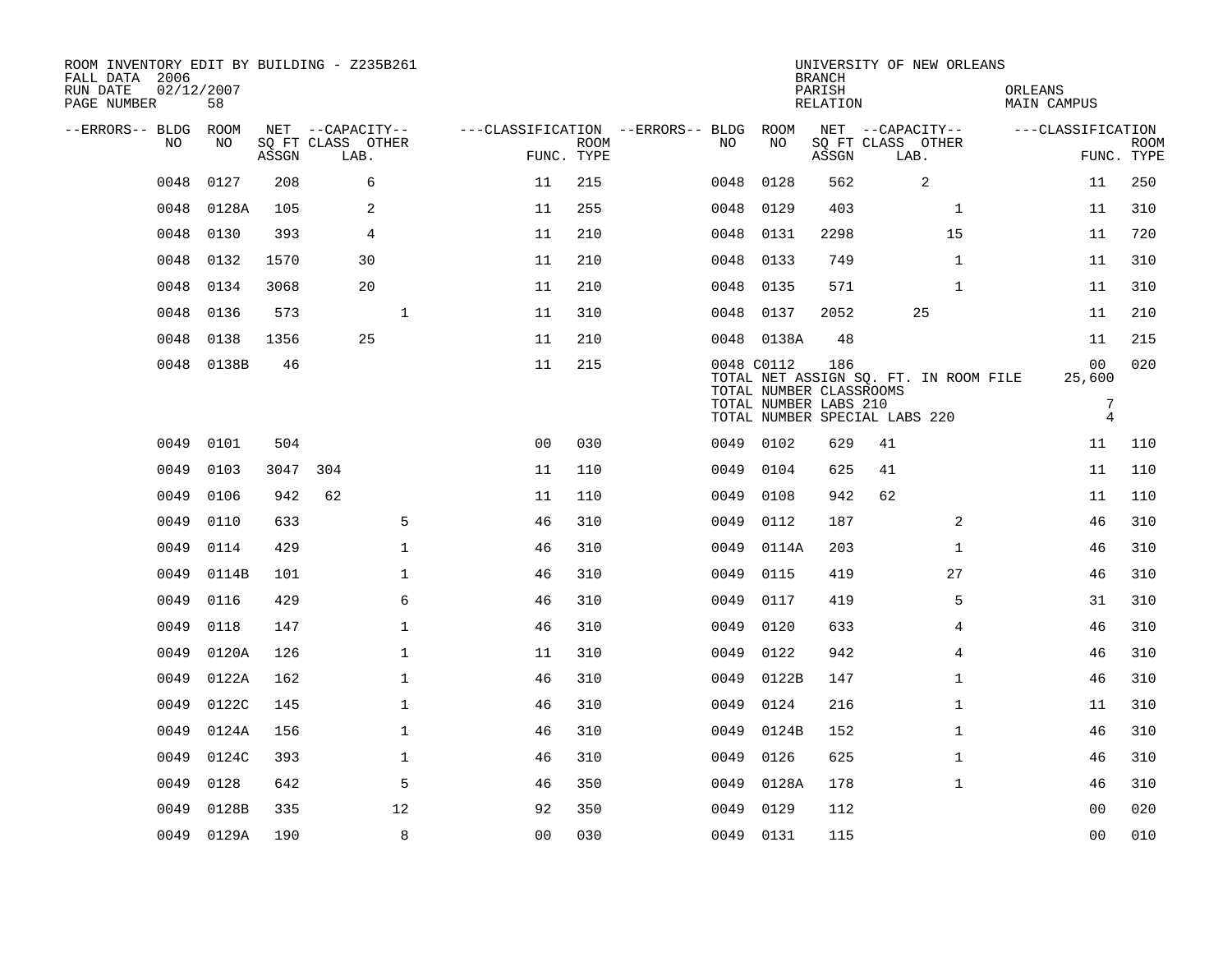| ROOM INVENTORY EDIT BY BUILDING - Z235B261<br>FALL DATA 2006<br>RUN DATE<br>PAGE NUMBER | 02/12/2007<br>59 |       |                                               |                |             |                                         |            | <b>BRANCH</b><br>PARISH<br><b>RELATION</b> | UNIVERSITY OF NEW ORLEANS                     | ORLEANS<br><b>MAIN CAMPUS</b> |                           |
|-----------------------------------------------------------------------------------------|------------------|-------|-----------------------------------------------|----------------|-------------|-----------------------------------------|------------|--------------------------------------------|-----------------------------------------------|-------------------------------|---------------------------|
| --ERRORS-- BLDG<br>NO                                                                   | ROOM<br>NO       | ASSGN | NET --CAPACITY--<br>SQ FT CLASS OTHER<br>LAB. | FUNC. TYPE     | <b>ROOM</b> | ---CLASSIFICATION --ERRORS-- BLDG<br>NO | ROOM<br>NO | ASSGN                                      | NET --CAPACITY--<br>SQ FT CLASS OTHER<br>LAB. | ---CLASSIFICATION             | <b>ROOM</b><br>FUNC. TYPE |
| 0049                                                                                    | 0133             | 68    |                                               | 0 <sub>0</sub> | 020         | 0049                                    | 0133A      | 258                                        | 8                                             | 0 <sub>0</sub>                | 030                       |
| 0049                                                                                    | 0140             | 138   | $\mathbf 1$                                   | 11             | 310         | 0049                                    | 0141       | 45                                         |                                               | 00                            | 030                       |
| 0049                                                                                    | 0142             | 147   | $\mathbf 1$                                   | 11             | 310         | 0049                                    | 0143       | 47                                         | 2                                             | 00                            | 030                       |
| 0049                                                                                    | 0145             | 117   | 2                                             | 11             | 310         | 0049                                    | 0147       | 154                                        | 2                                             | 11                            | 310                       |
| 0049                                                                                    | 0149             | 117   | $\overline{4}$                                | 11             | 310         | 0049                                    | 0150       | 141                                        |                                               | 0 <sub>0</sub>                | 030                       |
| 0049                                                                                    | 0151             | 141   | $\mathbf 1$                                   | 11             | 310         | 0049                                    | 0152       | 123                                        | $\mathbf{1}$                                  | 11                            | 310                       |
| 0049                                                                                    | 0153             | 140   | $\mathbf{1}$                                  | 11             | 310         | 0049                                    | 0154       | 126                                        | $\mathbf{1}$                                  | 11                            | 310                       |
| 0049                                                                                    | 0156             | 123   | $\mathbf{1}$                                  | 11             | 310         | 0049                                    | 0158       | 115                                        | $\mathbf{1}$                                  | 11                            | 310                       |
| 0049                                                                                    | 0160             | 118   | $\mathbf{1}$                                  | 11             | 310         | 0049                                    | 0162       | 118                                        | $\mathbf{1}$                                  | 11                            | 310                       |
| 0049                                                                                    | 0164             | 181   | $\mathbf{1}$                                  | 11             | 310         | 0049                                    | 0165       | 117                                        | $\mathbf{1}$                                  | 11                            | 310                       |
| 0049                                                                                    | 0166             | 121   | $\mathbf 1$                                   | 11             | 310         | 0049                                    | 0167       | 83                                         |                                               | 43                            | 535                       |
| 0049                                                                                    | 0168             | 121   | $\mathbf 1$                                   | 11             | 310         | 0049                                    | 0169       | 117                                        | $\mathbf{1}$                                  | 46                            | 310                       |
| 0049                                                                                    | 0170             | 115   | $\mathbf{1}$                                  | 11             | 310         | 0049                                    | 0171       | 120                                        | 2                                             | 11                            | 310                       |
| 0049                                                                                    | 0172             | 115   | $\mathbf 1$                                   | 11             | 310         | 0049                                    | 0173       | 120                                        | 2                                             | 11                            | 310                       |
| 0049                                                                                    | 0174             | 115   | $\mathbf{1}$                                  | 11             | 310         | 0049                                    | 0175       | 120                                        | $\mathbf{1}$                                  | 11                            | 310                       |
| 0049                                                                                    | 0176             | 115   | $\mathbf 1$                                   | 11             | 310         | 0049                                    | 0178       | 170                                        | $\mathbf{1}$                                  | 11                            | 310                       |
| 0049                                                                                    | 0180             | 120   | $\mathbf 1$                                   | 11             | 310         | 0049                                    | 0182       | 120                                        | $\mathbf{1}$                                  | 11                            | 310                       |
| 0049                                                                                    | 0183             | 1021  |                                               | 0 <sub>0</sub> | 030         | 0049                                    | 0184       | 153                                        | 2                                             | 46                            | 310                       |
| 0049                                                                                    | 0184A            | 156   | $\mathbf{1}$                                  | 11             | 310         | 0049                                    | 0184B      | 213                                        | 15                                            | 46                            | 350                       |
| 0049                                                                                    | 0185             | 50    |                                               | 0 <sub>0</sub> | 010         | 0049                                    | 0186       | 221                                        | 2                                             | 46                            | 310                       |
| 0049                                                                                    | 0186A            | 156   |                                               | 46             | 315         | 0049                                    | 0186B      | 137                                        |                                               | 46                            | 315                       |
| 0049                                                                                    | 0187             | 120   | $\mathbf{1}$                                  | 11             | 310         | 0049                                    | 0188       | 130                                        | $\mathbf{1}$                                  | 46                            | 310                       |
| 0049                                                                                    | 0189             | 120   | $\mathbf{1}$                                  | 11             | 310         | 0049                                    | 0190       | 172                                        | $\mathbf{1}$                                  | 11                            | 310                       |
| 0049                                                                                    | 0191             | 120   | 2                                             | 11             | 310         | 0049                                    | 0192       | 38                                         | $\mathbf{1}$                                  | 0 <sub>0</sub>                | 030                       |
| 0049                                                                                    | 0201             | 481   |                                               | 0 <sub>0</sub> | 030         | 0049                                    | 0202       | 640                                        | 42                                            | 11                            | 110                       |
|                                                                                         | 0049 0203        | 1250  | 96                                            | 11             | 110         |                                         | 0049 0204  | 631                                        | 42                                            | 11                            | 110                       |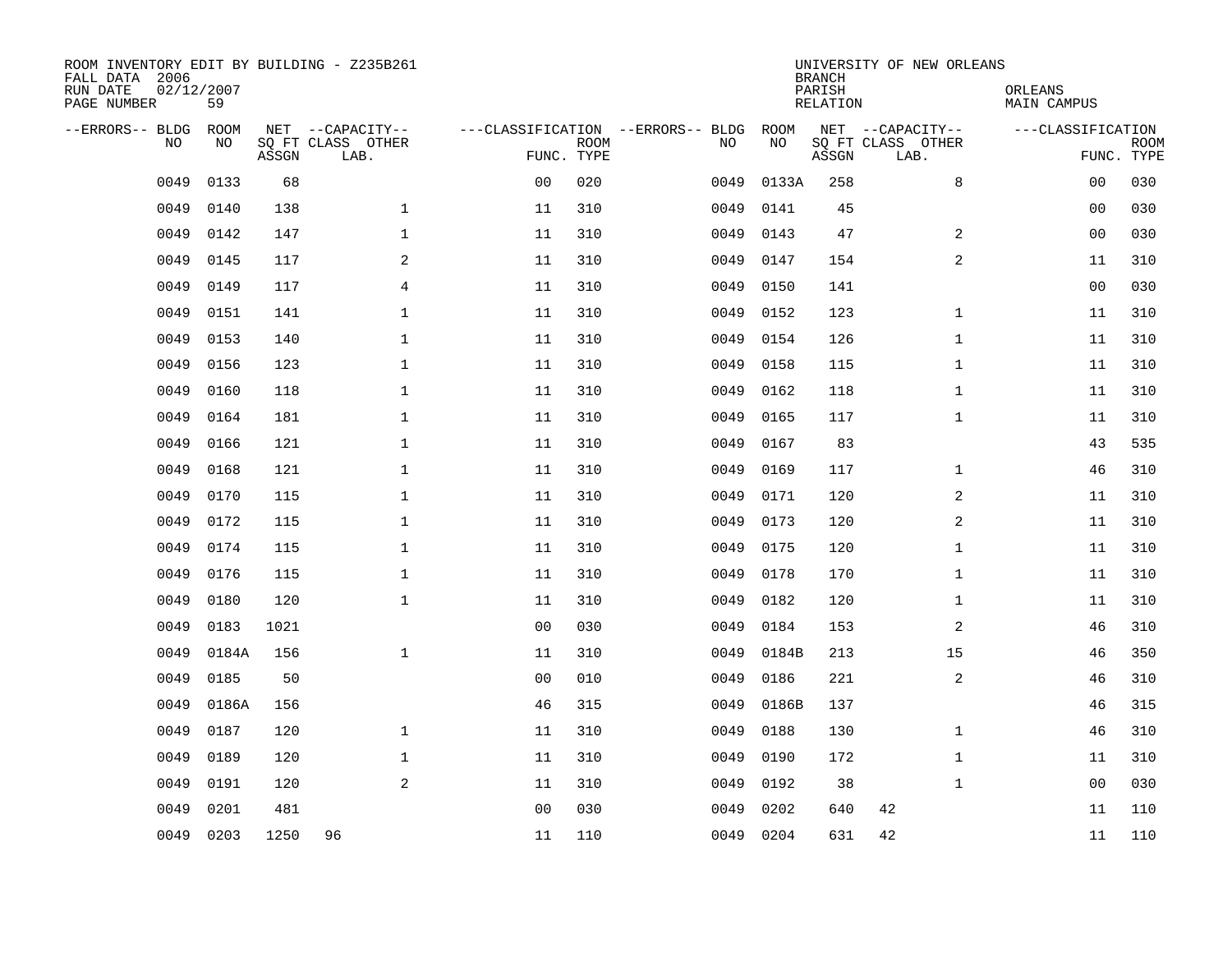| ROOM INVENTORY EDIT BY BUILDING - Z235B261<br>FALL DATA 2006<br>RUN DATE<br>PAGE NUMBER | 02/12/2007<br>60 |          |                           |                |                           |                                   |           | <b>BRANCH</b><br>PARISH<br>RELATION |                           | UNIVERSITY OF NEW ORLEANS | ORLEANS<br>MAIN CAMPUS |                           |
|-----------------------------------------------------------------------------------------|------------------|----------|---------------------------|----------------|---------------------------|-----------------------------------|-----------|-------------------------------------|---------------------------|---------------------------|------------------------|---------------------------|
| --ERRORS-- BLDG ROOM                                                                    |                  |          | NET --CAPACITY--          |                |                           | ---CLASSIFICATION --ERRORS-- BLDG | ROOM      |                                     | NET --CAPACITY--          |                           | ---CLASSIFICATION      |                           |
| NO                                                                                      | NO               | ASSGN    | SQ FT CLASS OTHER<br>LAB. |                | <b>ROOM</b><br>FUNC. TYPE | NO                                | NO        | ASSGN                               | SQ FT CLASS OTHER<br>LAB. |                           |                        | <b>ROOM</b><br>FUNC. TYPE |
| 0049                                                                                    | 0205             | 1752 146 |                           | 11             | 110                       | 0049                              | 0206      | 947                                 | 63                        |                           | 11                     | 110                       |
| 0049                                                                                    | 0208             | 953      | 63                        | 11             | 110                       | 0049                              | 0210      | 638                                 | 42                        |                           | 11                     | 110                       |
| 0049                                                                                    | 0212             | 149      | $\mathbf 1$               | 46             | 310                       | 0049                              | 0214      | 425                                 |                           | 28                        | 11                     | 310                       |
| 0049                                                                                    | 0214A            | 218      | $\mathbf{1}$              | 46             | 310                       | 0049                              | 0215      | 425                                 | 28                        |                           | 11                     | 110                       |
| 0049                                                                                    | 0216             | 425      | 28                        | 11             | 110                       | 0049                              | 0217      | 428                                 | 28                        |                           | 11                     | 110                       |
| 0049                                                                                    | 0218             | 147      | 6                         | 11             | 420                       | 0049                              | 0220      | 633                                 |                           | 42                        | 11                     | 315                       |
| 0049                                                                                    | 0222             | 938      | 62                        | 11             | 110                       | 0049                              | 0224      | 944                                 | 62                        |                           | 11                     | 110                       |
| 0049                                                                                    | 0226             | 629      | 41                        | 11             | 110                       | 0049                              | 0228      | 633                                 | 42                        |                           | 11                     | 110                       |
| 0049                                                                                    | 0229             | 102      |                           | 0 <sub>0</sub> | 020                       | 0049                              | 0229A     | 245                                 |                           | 8                         | 0 <sub>0</sub>         | 030                       |
| 0049                                                                                    | 0231             | 115      |                           | 0 <sub>0</sub> | 010                       | 0049                              | 0233      | 70                                  |                           |                           | 00                     | 020                       |
| 0049                                                                                    | 0233A            | 255      | 8                         | 0 <sub>0</sub> | 030                       | 0049                              | 0240      | 550                                 |                           | 2                         | 46                     | 310                       |
| 0049                                                                                    | 0240A            | 378      | $\mathbf{1}$              | 46             | 310                       | 0049                              | 0240B     | 168                                 |                           | $\mathbf{1}$              | 46                     | 310                       |
| 0049                                                                                    | 0240C            | 200      |                           | 46             | 315                       | 0049                              | 0240D     | 200                                 |                           |                           | 46                     | 315                       |
| 0049                                                                                    | 0241             | 45       |                           | 0 <sub>0</sub> | 010                       | 0049                              | 0242      | 1268                                |                           | 7                         | 46                     | 310                       |
| 0049                                                                                    | 0242A            | 156      | $\mathbf 1$               | 53             | 310                       | 0049                              | 0242B     | 130                                 |                           | $\mathbf{1}$              | 46                     | 310                       |
| 0049                                                                                    | 0242C            | 130      | $\mathbf{1}$              | 46             | 315                       | 0049                              | 0242D     | 130                                 |                           | $\mathbf{1}$              | 46                     | 315                       |
| 0049                                                                                    | 0242E            | 130      | $\mathbf{1}$              | 46             | 310                       | 0049                              | 0243      | 45                                  |                           | $\overline{a}$            | 00                     | 030                       |
| 0049                                                                                    | 0244             | 306      | 15                        | 46             | 350                       | 0049                              | 0245      | 43                                  |                           | $\mathbf{1}$              | 00                     | 030                       |
| 0049                                                                                    | 0246             | 1289     | 5                         | 46             | 310                       | 0049                              | 0246A     | 101                                 |                           |                           | 46                     | 315                       |
| 0049                                                                                    | 0246B            | 142      | $\mathbf{1}$              | 46             | 310                       | 0049                              | 0246C     | 159                                 |                           | $\mathbf{1}$              | 11                     | 310                       |
| 0049                                                                                    | 0246D            | 169      | 12                        | 46             | 350                       | 0049                              | 0246E     | 169                                 |                           | $\mathbf{1}$              | 11                     | 310                       |
| 0049                                                                                    | 0246F            | 169      | $\mathbf 1$               | 11             | 310                       | 0049                              | 0246G     | 169                                 |                           | $\mathbf{1}$              | 11                     | 310                       |
| 0049                                                                                    | 0246H            | 88       |                           | 46             | 315                       | 0049                              | 0246J     | 57                                  |                           |                           | 46                     | 315                       |
| 0049                                                                                    | 0247             | 118      | 5                         | 11             | 310                       | 0049                              | 0248      | 149                                 |                           | $\mathbf{1}$              | 11                     | 310                       |
| 0049                                                                                    | 0249             | 109      | $\mathbf 1$               | 11             | 310                       | 0049                              | 0250      | 149                                 |                           | $\mathbf{1}$              | 11                     | 310                       |
| 0049                                                                                    | 0251             | 120      | $\mathbf{1}$              | 11             | 310                       |                                   | 0049 0252 | 512                                 |                           |                           | 0 <sub>0</sub>         | 030                       |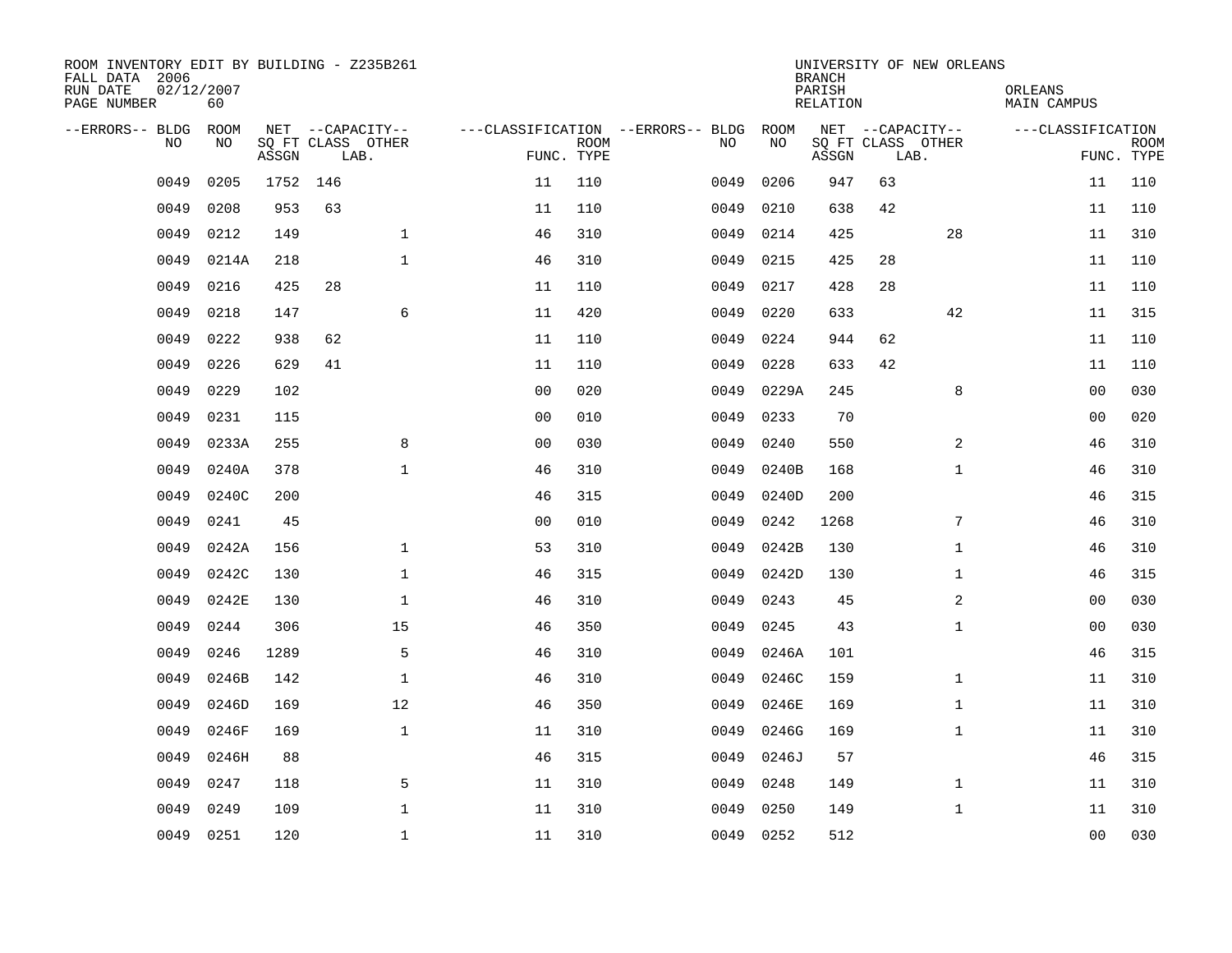| ROOM INVENTORY EDIT BY BUILDING - Z235B261<br>FALL DATA 2006<br>RUN DATE<br>PAGE NUMBER | 02/12/2007<br>61 |       |                                               |                |                |                           |                                         |            | <b>BRANCH</b><br>PARISH<br><b>RELATION</b> | UNIVERSITY OF NEW ORLEANS                     |                | ORLEANS<br><b>MAIN CAMPUS</b> |                           |
|-----------------------------------------------------------------------------------------|------------------|-------|-----------------------------------------------|----------------|----------------|---------------------------|-----------------------------------------|------------|--------------------------------------------|-----------------------------------------------|----------------|-------------------------------|---------------------------|
| --ERRORS-- BLDG<br>NO                                                                   | ROOM<br>NO       | ASSGN | NET --CAPACITY--<br>SQ FT CLASS OTHER<br>LAB. |                |                | <b>ROOM</b><br>FUNC. TYPE | ---CLASSIFICATION --ERRORS-- BLDG<br>NO | ROOM<br>NO | ASSGN                                      | NET --CAPACITY--<br>SQ FT CLASS OTHER<br>LAB. |                | ---CLASSIFICATION             | <b>ROOM</b><br>FUNC. TYPE |
| 0049                                                                                    | 0253             | 118   |                                               | 3              | 11             | 310                       | 0049                                    | 0254       | 147                                        |                                               | $\mathbf{1}$   | 11                            | 310                       |
| 0049                                                                                    | 0255             | 113   |                                               | 3              | 11             | 310                       | 0049                                    | 0256       | 157                                        |                                               | $\mathbf{1}$   | 11                            | 310                       |
| 0049                                                                                    | 0257             | 123   |                                               | 3              | 11             | 310                       | 0049                                    | 0301       | 480                                        |                                               |                | 0 <sub>0</sub>                | 030                       |
| 0049                                                                                    | 0302             | 88    |                                               |                | 11             | 115                       | 0049                                    | 0303       | 76                                         |                                               |                | 11                            | 315                       |
| 0049                                                                                    | 0304             | 330   |                                               | $\overline{3}$ | 11             | 310                       | 0049                                    | 0304A      | 186                                        |                                               | $\mathbf{1}$   | 11                            | 310                       |
| 0049                                                                                    | 0304B            | 172   |                                               | $\mathbf 1$    | 11             | 310                       | 0049                                    | 0305A      | 839                                        | 56                                            |                | 11                            | 110                       |
| 0049                                                                                    | 0305B            | 788   | 53                                            |                | 11             | 110                       | 0049                                    | 0305C      | 669                                        | 45                                            |                | 11                            | 110                       |
| 0049                                                                                    | 0305D            | 665   | 44                                            |                | 11             | 110                       | 0049                                    | 0305E      | 743                                        | 45                                            |                | 11                            | 110                       |
| 0049                                                                                    | 0305F            | 853   | 57                                            |                | 11             | 110                       | 0049                                    | 0305G      | 1006                                       | 67                                            |                | 11                            | 110                       |
| 0049                                                                                    | 0305M 1015       |       | 20                                            |                | 11             | 220                       | 0049                                    | 0305N      | 357                                        | $7\phantom{.0}$                               |                | 11                            | 220                       |
| 0049                                                                                    | 03050 1749       |       |                                               | $\mathbf 1$    | 11             | 310                       | 0049                                    | 0305P      | 1360                                       | 27                                            |                | 11                            | 220                       |
| 0049                                                                                    | 0305S            | 566   | 38                                            |                | 11             | 110                       | 0049                                    | 0306       | 252                                        |                                               | $\mathbf{1}$   | 43                            | 310                       |
| 0049                                                                                    | 0306A            | 181   |                                               |                | 43             | 315                       | 0049                                    | 0309       | 336                                        | 6                                             |                | 11                            | 250                       |
| 0049                                                                                    | 0310A            | 93    |                                               |                | 11             | 115                       | 0049                                    | 0311       | 165                                        |                                               | $\overline{4}$ | 00                            | 030                       |
| 0049                                                                                    | 0313             | 117   |                                               | $\overline{4}$ | 0 <sub>0</sub> | 030                       | 0049                                    | 0340A      | 200                                        |                                               |                | 46                            | 315                       |
| 0049                                                                                    | 0341             | 54    |                                               | $\mathbf 1$    | 0 <sub>0</sub> | 010                       | 0049                                    | 0342       | 125                                        |                                               | $\mathbf{1}$   | 11                            | 310                       |
| 0049                                                                                    | 0342A            | 200   |                                               | $\mathbf 1$    | 11             | 310                       | 0049                                    | 0342B      | 300                                        |                                               | $\mathbf{1}$   | 11                            | 310                       |
| 0049                                                                                    | 0342C            | 121   |                                               | $\mathbf{1}$   | 11             | 310                       | 0049                                    | 0342D      | 121                                        |                                               | $\mathbf{1}$   | 11                            | 310                       |
| 0049                                                                                    | 0342E            | 121   |                                               | 1              | 11             | 310                       | 0049                                    | 0342F      | 135                                        |                                               | $\mathbf{1}$   | 11                            | 310                       |
| 0049                                                                                    | 0342G            | 99    |                                               | $\mathbf{1}$   | 11             | 310                       | 0049                                    | 0342H      | 132                                        |                                               | $\mathbf{1}$   | 11                            | 310                       |
| 0049                                                                                    | 0342I            | 132   |                                               | $\mathbf{1}$   | 11             | 310                       | 0049                                    | 0342J      | 112                                        |                                               | $\mathbf{1}$   | 11                            | 310                       |
| 0049                                                                                    | 0342K            | 120   |                                               | $\mathbf 1$    | 11             | 310                       | 0049                                    | 0342L      | 120                                        |                                               | $\mathbf{1}$   | 11                            | 310                       |
| 0049                                                                                    | 0342M            | 160   |                                               | 1              | 11             | 310                       | 0049                                    | 0342N      | 160                                        |                                               | $\mathbf{1}$   | 11                            | 310                       |
| 0049                                                                                    | 03420            | 126   |                                               | $\mathbf 1$    | 11             | 310                       | 0049                                    | 0342P      | 117                                        |                                               | $\mathbf{1}$   | 11                            | 310                       |
| 0049                                                                                    | 03420            | 117   |                                               | $\mathbf 1$    | 11             | 310                       | 0049                                    | 0342R      | 72                                         |                                               | $\mathbf{1}$   | 11                            | 310                       |
| 0049                                                                                    | 0342S            | 72    |                                               | $\mathbf{1}$   | 11             | 310                       |                                         | 0049 0342T | 72                                         |                                               | $\mathbf{1}$   | 11                            | 310                       |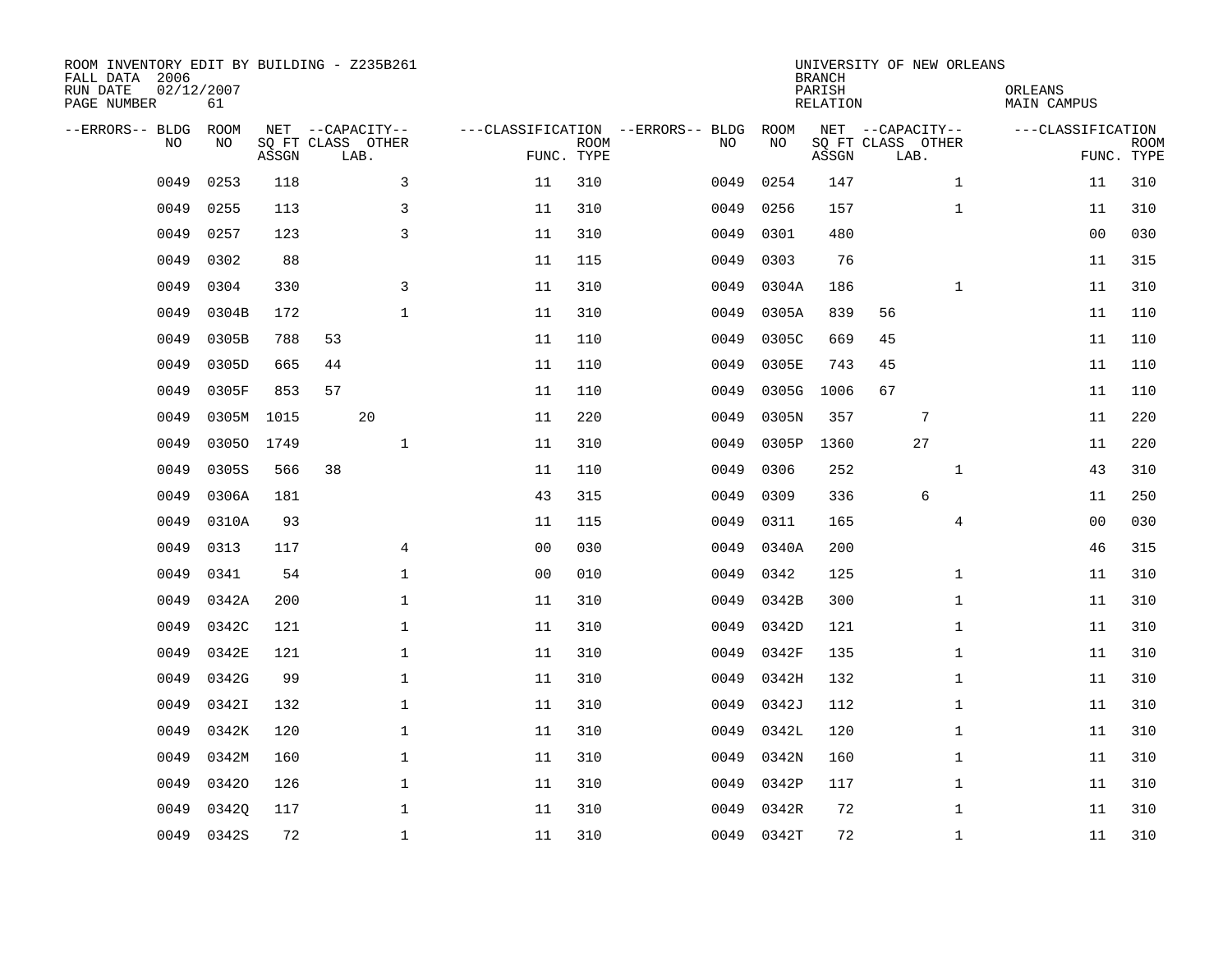| ROOM INVENTORY EDIT BY BUILDING - Z235B261<br>FALL DATA 2006<br>RUN DATE<br>PAGE NUMBER | 02/12/2007<br>62 |       |                                               |                |                           |                                         |             | <b>BRANCH</b><br>PARISH<br><b>RELATION</b> | UNIVERSITY OF NEW ORLEANS                     | ORLEANS<br><b>MAIN CAMPUS</b> |                           |
|-----------------------------------------------------------------------------------------|------------------|-------|-----------------------------------------------|----------------|---------------------------|-----------------------------------------|-------------|--------------------------------------------|-----------------------------------------------|-------------------------------|---------------------------|
| --ERRORS-- BLDG<br>NO                                                                   | ROOM<br>NO       | ASSGN | NET --CAPACITY--<br>SQ FT CLASS OTHER<br>LAB. |                | <b>ROOM</b><br>FUNC. TYPE | ---CLASSIFICATION --ERRORS-- BLDG<br>NO | ROOM<br>NO  | ASSGN                                      | NET --CAPACITY--<br>SQ FT CLASS OTHER<br>LAB. | ---CLASSIFICATION             | <b>ROOM</b><br>FUNC. TYPE |
| 0049                                                                                    | 0342U            | 180   | $\mathbf 1$                                   | 11             | 315                       | 0049                                    | 0342V       | 117                                        | $\mathbf{1}$                                  | 11                            | 310                       |
| 0049                                                                                    | 0342W            | 86    | $\mathbf 1$                                   | 11             | 310                       | 0049                                    | 0342X       | 154                                        | $\mathbf{1}$                                  | 11                            | 310                       |
| 0049                                                                                    | 0342Y            | 126   | $\mathbf 1$                                   | 11             | 310                       | 0049                                    | 0342Z       | 168                                        | $\mathbf{1}$                                  | 11                            | 315                       |
| 0049                                                                                    | 0343             | 54    | $\mathbf 1$                                   | 0 <sub>0</sub> | 030                       | 0049                                    | 0344        | 400                                        |                                               | 00                            | 030                       |
| 0049                                                                                    | 0345             | 45    | $\mathbf{1}$                                  | 00             | 030                       | 0049                                    | 0348        | 120                                        | $\mathbf{1}$                                  | 11                            | 310                       |
| 0049                                                                                    | 0348A            | 96    | $\mathbf{1}$                                  | 11             | 310                       | 0049                                    | 0348B       | 234                                        | $\mathbf{1}$                                  | 11                            | 310                       |
| 0049                                                                                    | 0348C            | 108   | $\mathbf 1$                                   | 11             | 310                       | 0049                                    | 0348D       | 143                                        | $\mathbf{1}$                                  | 11                            | 310                       |
| 0049                                                                                    | 0348E            | 96    | $\mathbf 1$                                   | 11             | 310                       | 0049                                    | 0348F       | 143                                        | $\mathbf{1}$                                  | 11                            | 310                       |
| 0049                                                                                    | 0348G            | 143   | $\mathbf 1$                                   | 11             | 315                       | 0049                                    | 0348H       | 117                                        | $\mathbf{1}$                                  | 11                            | 310                       |
| 0049                                                                                    | 0348I            | 275   | 20                                            | 11             | 350                       | 0049                                    | 0348J       | 110                                        | $\mathbf{1}$                                  | 11                            | 310                       |
| 0049                                                                                    | 0348K            | 110   | $\mathbf 1$                                   | 11             | 310                       | 0049                                    | 0348L       | 110                                        | $\mathbf{1}$                                  | 11                            | 310                       |
| 0049                                                                                    | 0348M            | 150   | $\mathbf{1}$                                  | 11             | 310                       | 0049                                    | 0348N       | 114                                        | $\mathbf{1}$                                  | 11                            | 310                       |
| 0049                                                                                    | 03480            | 224   | $\mathbf 1$                                   | 11             | 315                       |                                         | 0049 0348P  | 140                                        | $\mathbf{1}$                                  | 11                            | 310                       |
|                                                                                         | 0049 C0011       | 1632  |                                               | 00             | 020                       |                                         | 0049 C0012E | 1295                                       |                                               | 00                            | 020                       |
|                                                                                         | 0049 C0012N      | 820   |                                               | 0 <sub>0</sub> | 020                       |                                         | 0049 C0012W | 1210                                       |                                               | 00                            | 020                       |
|                                                                                         | 0049 C0013       | 1130  |                                               | 0 <sub>0</sub> | 020                       |                                         | 0049 C0013E | 155                                        |                                               | 00                            | 020                       |
|                                                                                         | 0049 C0013S      | 190   |                                               | 0 <sub>0</sub> | 020                       |                                         | 0049 C0013W | 294                                        |                                               | 00                            | 020                       |
|                                                                                         | 0049 C0021       | 1478  |                                               | 0 <sub>0</sub> | 020                       |                                         | 0049 C0022  | 809                                        |                                               | 0 <sub>0</sub>                | 020                       |
|                                                                                         | 0049 C0022E      | 1938  |                                               | 0 <sub>0</sub> | 020                       |                                         | 0049 C0022W | 1938                                       |                                               | 0 <sub>0</sub>                | 020                       |
|                                                                                         | 0049 C0023       | 1108  |                                               | 0 <sub>0</sub> | 020                       |                                         | 0049 C0031  | 1478                                       |                                               | 00                            | 020                       |
|                                                                                         | 0049 C0032E      | 344   |                                               | 0 <sub>0</sub> | 020                       |                                         | 0049 C0032W | 348                                        |                                               | 00                            | 020                       |
|                                                                                         | 0049 C0033       | 552   |                                               | 0 <sub>0</sub> | 020                       |                                         | 0049 C0034  | 104                                        |                                               | 00                            | 020                       |
|                                                                                         | 0049 C0035       | 152   |                                               | 0 <sub>0</sub> | 020                       |                                         | 0049 C0036  | 104                                        |                                               | 00                            | 020                       |
|                                                                                         | 0049 C0037       | 228   |                                               | 0 <sub>0</sub> | 020                       |                                         | 0049 C0038  | 152                                        |                                               | 0 <sub>0</sub>                | 020                       |
|                                                                                         | 0049 C0039       | 152   |                                               | 0 <sub>0</sub> | 020                       |                                         | 0049 C0310  | 104                                        |                                               | 00                            | 020                       |
|                                                                                         | 0049 E0011       | 52    |                                               | 0 <sub>0</sub> | 020                       |                                         | 0049 E0021  | 58                                         |                                               | 0 <sub>0</sub>                | 020                       |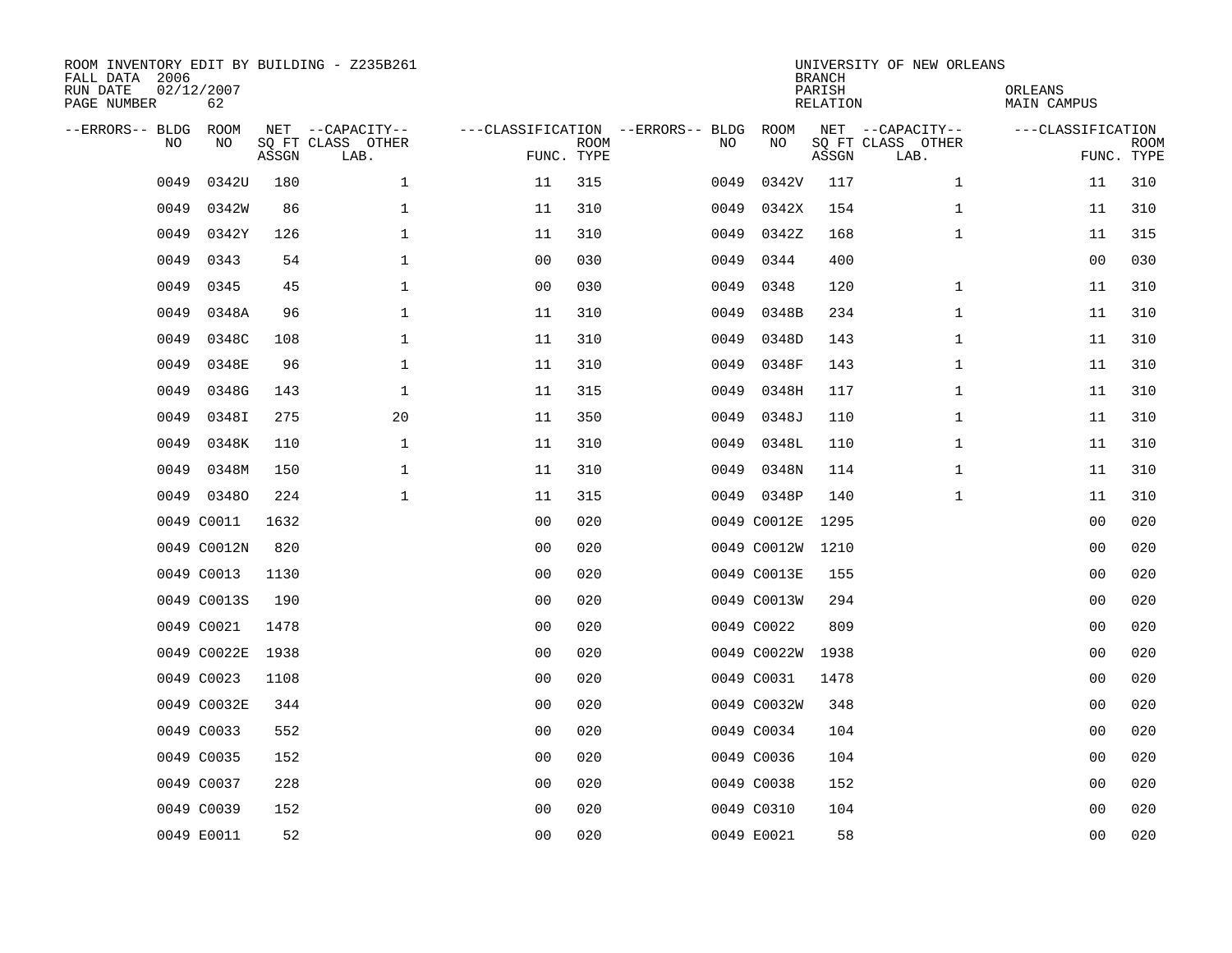| ROOM INVENTORY EDIT BY BUILDING - Z235B261<br>FALL DATA 2006<br>RUN DATE | 02/12/2007 |       |                                       |                                   |             |      |                                                                | <b>BRANCH</b><br>PARISH | UNIVERSITY OF NEW ORLEANS                                              | ORLEANS                             |             |
|--------------------------------------------------------------------------|------------|-------|---------------------------------------|-----------------------------------|-------------|------|----------------------------------------------------------------|-------------------------|------------------------------------------------------------------------|-------------------------------------|-------------|
| PAGE NUMBER                                                              | 63         |       |                                       |                                   |             |      |                                                                | RELATION                |                                                                        | MAIN CAMPUS                         |             |
| --ERRORS-- BLDG ROOM<br>N <sub>O</sub>                                   | NO.        |       | NET --CAPACITY--<br>SO FT CLASS OTHER | ---CLASSIFICATION --ERRORS-- BLDG |             | NO.  | ROOM<br>NO                                                     |                         | NET --CAPACITY--<br>SQ FT CLASS OTHER                                  | ---CLASSIFICATION                   | <b>ROOM</b> |
|                                                                          |            | ASSGN | LAB.                                  | FUNC. TYPE                        | <b>ROOM</b> |      |                                                                | ASSGN                   | LAB.                                                                   |                                     | FUNC. TYPE  |
|                                                                          | 0049 E0031 | 51    |                                       | 0 <sub>0</sub>                    | 020         |      | 0049 S0011                                                     | 344                     |                                                                        | 00                                  | 020         |
|                                                                          | 0049 S0012 | 332   |                                       | 0 <sub>0</sub>                    | 020         |      | 0049 S0013                                                     | 525                     |                                                                        | 0 <sub>0</sub>                      | 020         |
|                                                                          | 0049 S0021 | 344   |                                       | 0 <sub>0</sub>                    | 020         |      | 0049 S0022                                                     | 400                     |                                                                        | 0 <sub>0</sub>                      | 020         |
|                                                                          | 0049 S0023 | 525   |                                       | 0 <sub>0</sub>                    | 020         |      | 0049 S0031                                                     | 347                     |                                                                        | 0 <sub>0</sub>                      | 020         |
|                                                                          | 0049 S0032 | 400   |                                       | 0 <sub>0</sub>                    | 020         |      | 0049 S0033<br>TOTAL NUMBER CLASSROOMS<br>TOTAL NUMBER LABS 210 | 550                     | TOTAL NET ASSIGN SQ. FT. IN ROOM FILE<br>TOTAL NUMBER SPECIAL LABS 220 | 0 <sub>0</sub><br>58,237<br>27<br>3 | 020         |
| 0050                                                                     | 0100       | 504   |                                       | 21                                | 315         |      | 0050 0100A                                                     | 335                     | 3                                                                      | 21                                  | 315         |
| 0050                                                                     | 0100B      | 110   | $\mathbf{1}$                          | 11                                | 730         | 0050 | 0100C                                                          | 125                     | $\mathbf{1}$                                                           | 21                                  | 310         |
| 0050                                                                     | 0100D      | 156   | $\mathbf{1}$                          | 21                                | 310         | 0050 | 0100E                                                          | 135                     | $\mathbf{1}$                                                           | 21                                  | 310         |
| 0050                                                                     | 0100F      | 189   |                                       | 21                                | 315         | 0050 | 0100G                                                          | 40                      |                                                                        | 21                                  | 730         |
| 0050                                                                     | 0101       | 536   | 29                                    | 21                                | 220         | 0050 | 0101A                                                          | 518                     | 6                                                                      | 21                                  | 710         |
| 0050                                                                     | 0101B      | 20    |                                       | 21                                | 315         | 0050 | 0101C                                                          | 131                     |                                                                        | 21                                  | 315         |
| 0050                                                                     | 0101D      | 1877  | 10                                    | 21                                | 710         | 0050 | 0101E                                                          | 223                     | $\mathbf{1}$                                                           | 21                                  | 310         |
| 0050                                                                     | 0101F      | 522   | 35                                    | 21                                | 110         | 0050 | 0101G                                                          | 170                     | $\mathbf{1}$                                                           | 21                                  | 310         |
| 0050                                                                     | 0101H      | 124   | 1                                     | 21                                | 310         | 0050 | 0101I                                                          | 157                     | $\mathbf{1}$                                                           | 21                                  | 730         |
| 0050                                                                     | 0101J      | 104   | 48                                    | 21                                | 310         | 0050 | 0101K                                                          | 118                     | 6                                                                      | 21                                  | 310         |
| 0050                                                                     | 0101L      | 98    | $\mathbf 1$                           | 21                                | 315         | 0050 | 0101M                                                          | 103                     | $\mathbf{1}$                                                           | 21                                  | 315         |
| 0050                                                                     | 0101N      | 114   | $\mathbf{1}$                          | 21                                | 315         | 0050 | 01010                                                          | 183                     | $\mathbf{1}$                                                           | 21                                  | 315         |
| 0050                                                                     | 0101P      | 598   | 12                                    | 21                                | 250         | 0050 | 01010                                                          | 142                     | $\mathbf{1}$                                                           | 21                                  | 315         |
| 0050                                                                     | 0102       | 27    |                                       | 0 <sub>0</sub>                    | 010         | 0050 | 0103                                                           | 60                      |                                                                        | 00                                  | 030         |
| 0050                                                                     | 0104       | 672   | 22                                    | 21                                | 110         | 0050 | 0105                                                           | 168                     |                                                                        | 00                                  | 030         |
| 0050                                                                     | 0106A      | 170   | $\mathbf 1$                           | 21                                | 310         | 0050 | 0106B                                                          | 116                     | $\mathbf{1}$                                                           | 21                                  | 310         |
| 0050                                                                     | 0106C      | 116   | 2                                     | 21                                | 310         | 0050 | 0106D                                                          | 98                      | $\mathbf{1}$                                                           | 21                                  | 310         |
| 0050                                                                     | 0106E      | 186   | $\mathbf{1}$                          | 21                                | 310         | 0050 | 0106F                                                          | 184                     | $\mathbf{1}$                                                           | 21                                  | 310         |
|                                                                          | 0050 0106G | 364   | $\mathbf{1}$                          | 21                                | 310         |      | 0050 0106H                                                     | 93                      | $\mathbf{1}$                                                           | 21                                  | 310         |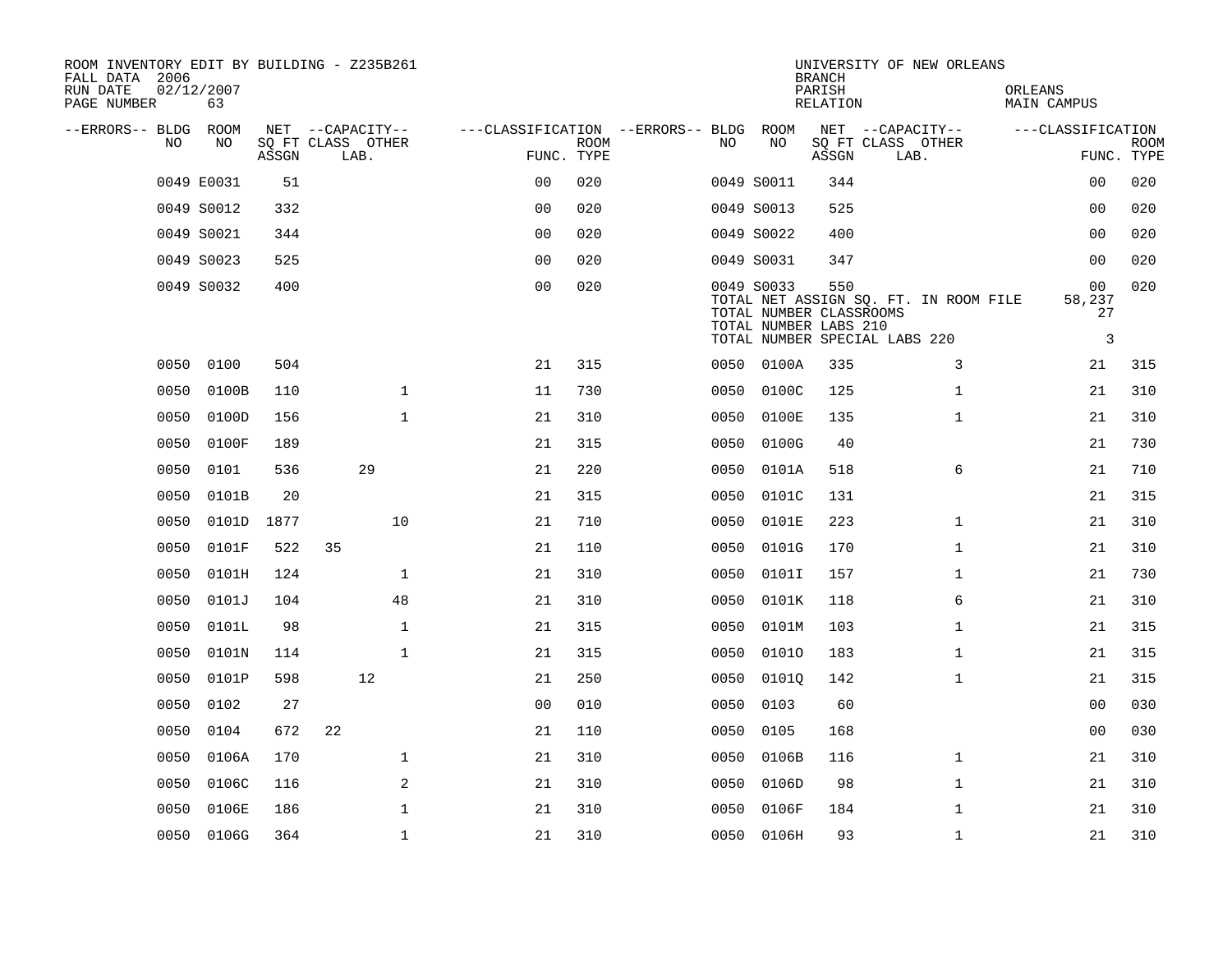| ROOM INVENTORY EDIT BY BUILDING - Z235B261<br>FALL DATA 2006<br>RUN DATE<br>PAGE NUMBER | 02/12/2007<br>64 |       |                                               |                |             |                                         |            | <b>BRANCH</b><br>PARISH<br><b>RELATION</b> | UNIVERSITY OF NEW ORLEANS                     | ORLEANS<br>MAIN CAMPUS |                           |
|-----------------------------------------------------------------------------------------|------------------|-------|-----------------------------------------------|----------------|-------------|-----------------------------------------|------------|--------------------------------------------|-----------------------------------------------|------------------------|---------------------------|
| --ERRORS-- BLDG<br>NO                                                                   | ROOM<br>NO       | ASSGN | NET --CAPACITY--<br>SQ FT CLASS OTHER<br>LAB. | FUNC. TYPE     | <b>ROOM</b> | ---CLASSIFICATION --ERRORS-- BLDG<br>NO | ROOM<br>NO | ASSGN                                      | NET --CAPACITY--<br>SQ FT CLASS OTHER<br>LAB. | ---CLASSIFICATION      | <b>ROOM</b><br>FUNC. TYPE |
| 0050                                                                                    | 0106I            | 151   | $\mathbf{1}$                                  | 21             | 310         | 0050                                    | 0106J      | 104                                        | $\mathbf{1}$                                  | 21                     | 310                       |
| 0050                                                                                    | 0108             | 220   | 10                                            | 92             | 650         | 0050                                    | 0109       | 114                                        | 3                                             | 00                     | 030                       |
| 0050                                                                                    | 0110             | 134   | $\mathbf{2}$                                  | 0 <sub>0</sub> | 030         | 0050                                    | 0111       | 73                                         |                                               | 0 <sub>0</sub>         | 010                       |
| 0050                                                                                    | 0112             | 489   |                                               | 21             | 720         | 0050                                    | 0113       | 89                                         |                                               | 0 <sub>0</sub>         | 030                       |
| 0050                                                                                    | 0114             | 114   |                                               | 21             | 730         | 0050                                    | 0115       | 130                                        | $\mathbf{1}$                                  | 21                     | 310                       |
| 0050                                                                                    | 0116             | 116   | $\mathbf{1}$                                  | 21             | 310         | 0050                                    | 0117       | 118                                        | $\mathbf{1}$                                  | 21                     | 310                       |
| 0050                                                                                    | 0118             | 117   | $\mathbf{1}$                                  | 21             | 310         | 0050                                    | 0119       | 130                                        | $\mathbf{1}$                                  | 21                     | 310                       |
| 0050                                                                                    | 0120             | 115   | $\mathbf 1$                                   | 21             | 310         | 0050                                    | 0121       | 130                                        | 2                                             | 21                     | 310                       |
| 0050                                                                                    | 0122             | 116   | 2                                             | 21             | 310         | 0050                                    | 0123       | 137                                        | 6                                             | 21                     | 310                       |
| 0050                                                                                    | 0124             | 541   |                                               | 0 <sub>0</sub> | 030         |                                         | 0050 0124A | 387                                        |                                               | 0 <sub>0</sub>         | 030                       |
| 0050                                                                                    | 0124B            | 308   |                                               | 0 <sub>0</sub> | 030         | 0050                                    | 0200       | 340                                        | 3                                             | 46                     | 310                       |
| 0050                                                                                    | 0200A            | 165   | $\mathbf{1}$                                  | 21             | 310         | 0050                                    | 0200B      | 377                                        | $\mathbf{1}$                                  | 46                     | 310                       |
| 0050                                                                                    | 0200C            | 280   | $\mathbf{1}$                                  | 46             | 310         | 0050                                    | 0200D      | 662                                        | 10                                            | 46                     | 350                       |
| 0050                                                                                    | 0200E            | 43    |                                               | 21             | 355         | 0050                                    | 0200F      | 10                                         |                                               | 21                     | 315                       |
| 0050                                                                                    | 0200G            | 8     |                                               | 21             | 315         | 0050                                    | 0201       | 64                                         |                                               | 00                     | 030                       |
| 0050                                                                                    | 0202             | 658   | 25                                            | 11             | 110         | 0050                                    | 0202A      | 100                                        | $\mathbf{1}$                                  | 11                     | 310                       |
| 0050                                                                                    | 0203             | 136   | $\mathbf 1$                                   | 11             | 310         | 0050                                    | 0204       | 160                                        |                                               | 00                     | 030                       |
| 0050                                                                                    | 0205             | 418   | 10                                            | 11             | 310         | 0050                                    | 0205A      | 143                                        | 2                                             | 11                     | 310                       |
| 0050                                                                                    | 0205B            | 147   | 2                                             | 11             | 310         | 0050                                    | 0206       | 1724                                       | 25                                            | 11                     | 250                       |
| 0050                                                                                    | 0206A            | 100   | $\mathbf 1$                                   | 11             | 310         | 0050                                    | 0207       | 245                                        | $\mathbf{1}$                                  | 11                     | 310                       |
| 0050                                                                                    | 0208             | 132   | $\overline{3}$                                | 0 <sub>0</sub> | 030         | 0050                                    | 0209       | 143                                        | 2                                             | 0 <sub>0</sub>         | 030                       |
| 0050                                                                                    | 0210             | 868   | 4                                             | 21             | 250         | 0050                                    | 0210A      | 102                                        | $\mathbf{1}$                                  | 11                     | 310                       |
| 0050                                                                                    | 0210B            | 122   | $\mathbf{1}$                                  | 21             | 250         | 0050                                    | 0211       | 67                                         |                                               | 0 <sub>0</sub>         | 010                       |
| 0050                                                                                    | 0212             | 4     |                                               | 21             | 255         | 0050                                    | 0213       | 122                                        |                                               | 22                     | 570                       |
| 0050                                                                                    | 0213A            | 28    |                                               | 21             | 570         | 0050                                    | 0213B      | 42                                         |                                               | 21                     | 570                       |
|                                                                                         | 0050 0213C       | 31    |                                               | 0 <sub>0</sub> | 020         |                                         | 0050 0213D | 374                                        |                                               | 21                     | 570                       |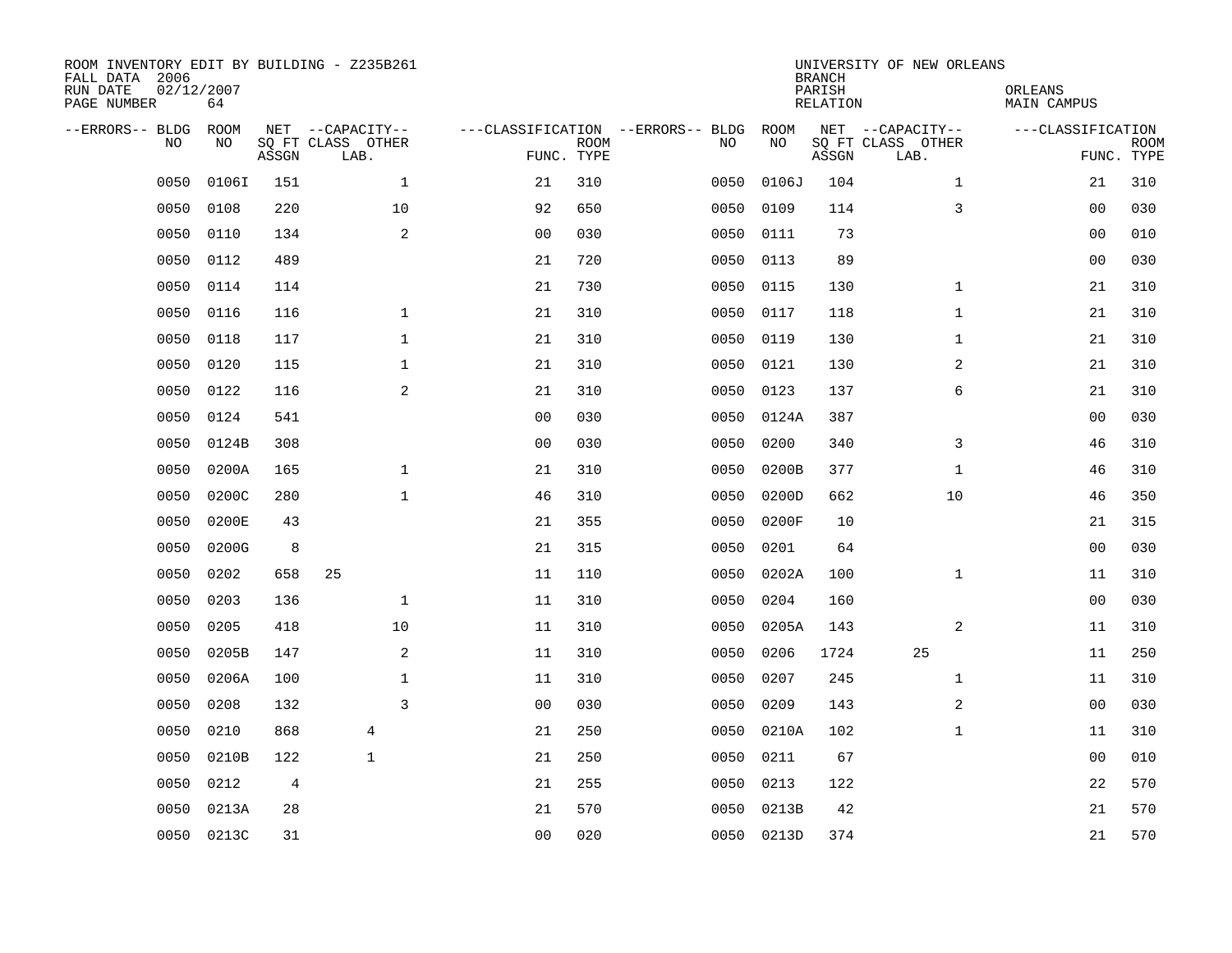| ROOM INVENTORY EDIT BY BUILDING - Z235B261<br>FALL DATA 2006 |                  |       |                           |                |             |                                        |            | <b>BRANCH</b>      | UNIVERSITY OF NEW ORLEANS |                        |                           |
|--------------------------------------------------------------|------------------|-------|---------------------------|----------------|-------------|----------------------------------------|------------|--------------------|---------------------------|------------------------|---------------------------|
| RUN DATE<br>PAGE NUMBER                                      | 02/12/2007<br>65 |       |                           |                |             |                                        |            | PARISH<br>RELATION |                           | ORLEANS<br>MAIN CAMPUS |                           |
| --ERRORS-- BLDG ROOM                                         |                  |       | NET --CAPACITY--          |                |             | ---CLASSIFICATION --ERRORS-- BLDG ROOM |            |                    | NET --CAPACITY--          | ---CLASSIFICATION      |                           |
| NO.                                                          | NO.              | ASSGN | SQ FT CLASS OTHER<br>LAB. | FUNC. TYPE     | <b>ROOM</b> | NO.                                    | NO         | ASSGN              | SQ FT CLASS OTHER<br>LAB. |                        | <b>ROOM</b><br>FUNC. TYPE |
| 0050                                                         | 0213E            | 110   | $\mathbf{1}$              | 21             | 570         | 0050                                   | 0213F      | 86                 |                           | 21                     | 570                       |
| 0050                                                         | 0213G            | 95    |                           | 21             | 570         | 0050                                   | 0213H      | 95                 |                           | 21                     | 570                       |
| 0050                                                         | 0213I            | 160   |                           | 21             | 570         | 0050                                   | 0213J      | 91                 |                           | 21                     | 575                       |
| 0050                                                         | 0214             | 323   |                           | 0 <sub>0</sub> | 020         | 0050                                   | 0214A      | 113                |                           | 00                     | 030                       |
| 0050                                                         | 0214B            | 309   |                           | 00             | 030         | 0050                                   | 0215       | 16                 |                           | 21                     | 255                       |
| 0050                                                         | 0215A            | 16    |                           | 21             | 255         | 0050                                   | 0216       | 74                 | $\mathbf{1}$              | 11                     | 310                       |
| 0050                                                         | 0216A            | 75    | $\mathbf{1}$              | 11             | 315         | 0050                                   | 0217       | 14                 |                           | 21                     | 255                       |
| 0050                                                         | 0218             | 864   | 5                         | 21             | 250         | 0050                                   | 0218A      | 84                 | $\mathbf{1}$              | 11                     | 310                       |
| 0050                                                         | 0218B            | 76    | $\mathbf{1}$              | 21             | 310         | 0050                                   | 0220       | 725                | 3                         | 21                     | 250                       |
| 0050                                                         | 0220A            | 103   | $\mathbf{1}$              | 11             | 310         |                                        | 0050 0220B | 27                 |                           | 0 <sub>0</sub>         | 020                       |
| 0050                                                         | 0220C            | 97    |                           | 21             | 255         | 0050                                   | 0221       | 60                 |                           | 21                     | 255                       |
| 0050                                                         | 0222             | 15    |                           | 21             | 255         | 0050                                   | 0222A      | 15                 |                           | 21                     | 255                       |
| 0050                                                         | 0223             | 925   | 5                         | 11             | 250         | 0050                                   | 0223A      | 120                |                           | 11                     | 255                       |
| 0050                                                         | 0224             | 102   |                           | 21             | 255         | 0050                                   | 0225       | 103                |                           | 21                     | 255                       |
| 0050                                                         | 0226             | 97    |                           | 21             | 255         | 0050                                   | 0227       | 57                 |                           | 11                     | 315                       |
| 0050                                                         | 0228             | 473   |                           | 21             | 255         | 0050                                   | 0229       | 18                 |                           | 21                     | 255                       |
| 0050                                                         | 0230             | 51    |                           | 0 <sub>0</sub> | 010         | 0050                                   | 0231       | 430                | 4                         | 21                     | 250                       |
| 0050                                                         | 0231A            | 90    | $\mathbf 1$               | 11             | 310         | 0050                                   | 0231B      | 113                |                           | 21                     | 255                       |
| 0050                                                         | 0232             | 598   | 2                         | 11             | 250         | 0050                                   | 0232A      | 100                | $\mathbf{1}$              | 11                     | 310                       |
| 0050                                                         | 0232B            | 100   | $\mathbf{1}$              | 11             | 310         | 0050                                   | 0233       | 16                 |                           | 21                     | 255                       |
| 0050                                                         | 0234             | 269   |                           | 46             | 730         |                                        | 0050 0234A | 97                 |                           | 46                     | 730                       |
| 0050                                                         | 0235             | 435   | 2                         | 11             | 250         | 0050                                   | 0235A      | 90                 | $\mathbf{1}$              | 11                     | 310                       |
| 0050                                                         | 0235B            | 90    | $\mathbf 1$               | 11             | 310         |                                        | 0050 0300  | 504                |                           | 00                     | 030                       |
| 0050                                                         | 0301             | 1468  |                           | 0 <sub>0</sub> | 030         |                                        | 0050 C0010 | 1366               |                           | 00                     | 020                       |
|                                                              | 0050 C0011       | 392   |                           | 0 <sub>0</sub> | 020         |                                        | 0050 C0012 | 460                |                           | 00                     | 020                       |
|                                                              | 0050 C0020       | 1233  |                           | 0 <sub>0</sub> | 020         |                                        | 0050 C0021 | 424                |                           | 0 <sub>0</sub>         | 020                       |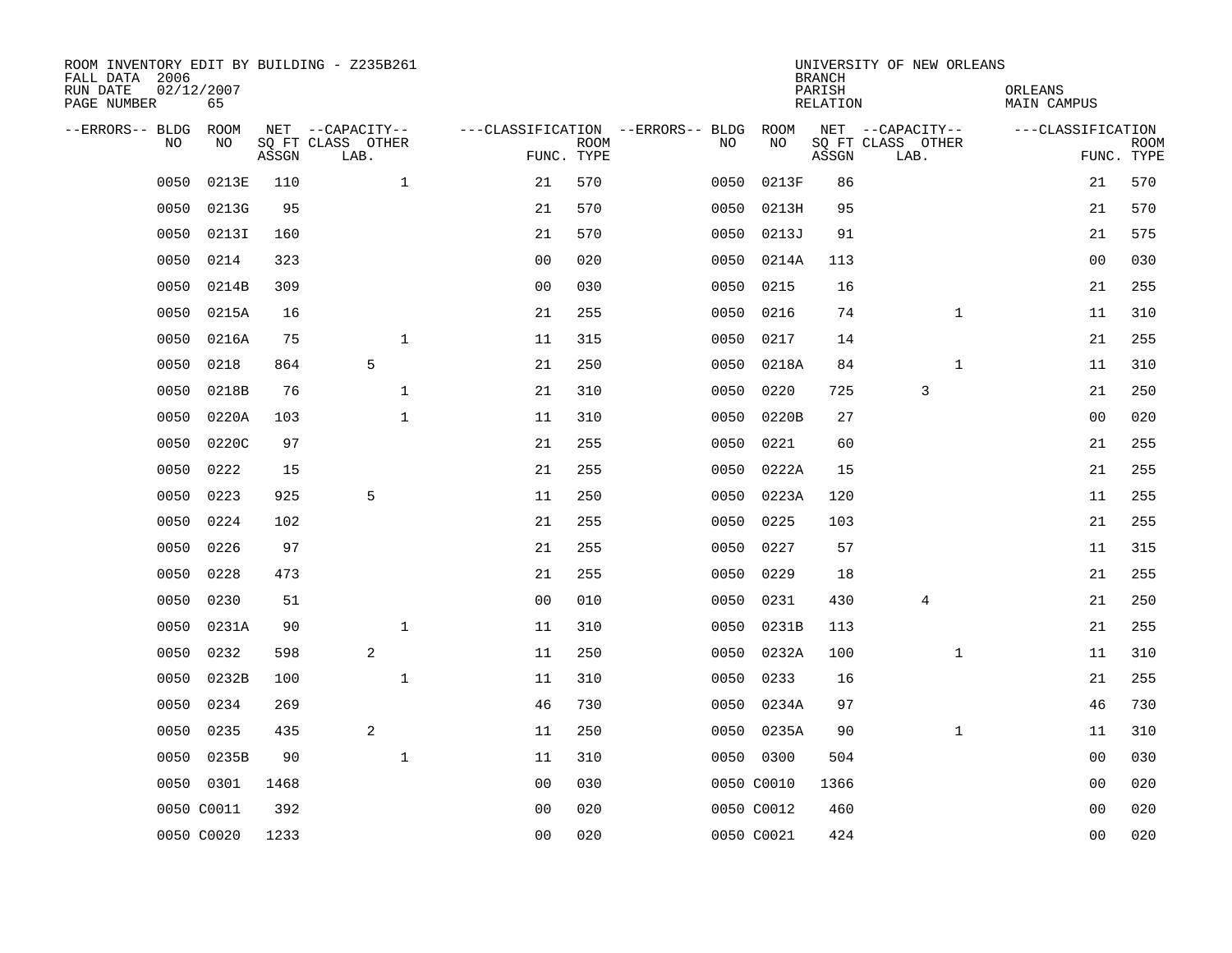| ROOM INVENTORY EDIT BY BUILDING - Z235B261<br>FALL DATA 2006 |                  |       |                           |              |                                        | <b>BRANCH</b> | UNIVERSITY OF NEW ORLEANS |                                                  |                    |                                                                        |                             |                           |
|--------------------------------------------------------------|------------------|-------|---------------------------|--------------|----------------------------------------|---------------|---------------------------|--------------------------------------------------|--------------------|------------------------------------------------------------------------|-----------------------------|---------------------------|
| RUN DATE<br>PAGE NUMBER                                      | 02/12/2007<br>66 |       |                           |              |                                        |               |                           |                                                  | PARISH<br>RELATION |                                                                        | ORLEANS<br>MAIN CAMPUS      |                           |
| --ERRORS-- BLDG ROOM                                         |                  |       | NET --CAPACITY--          |              | ---CLASSIFICATION --ERRORS-- BLDG ROOM |               |                           |                                                  |                    | NET --CAPACITY--                                                       | ---CLASSIFICATION           |                           |
| NO.                                                          | NO.              | ASSGN | SQ FT CLASS OTHER<br>LAB. |              | FUNC. TYPE                             | <b>ROOM</b>   | NO.                       | NO                                               | ASSGN              | SQ FT CLASS OTHER<br>LAB.                                              |                             | <b>ROOM</b><br>FUNC. TYPE |
|                                                              | 0050 C0022       | 750   |                           |              | 0 <sub>0</sub>                         | 020           |                           | 0050 C0023                                       | 372                |                                                                        | 0 <sub>0</sub>              | 020                       |
|                                                              | 0050 E0011       | 68    |                           |              | 0 <sub>0</sub>                         | 020           |                           | 0050 E0021                                       | 68                 |                                                                        | 0 <sub>0</sub>              | 020                       |
|                                                              | 0050 H0001       | 106   |                           |              | 0 <sub>0</sub>                         | 020           |                           | 0050 H0002                                       | 245                |                                                                        | 0 <sub>0</sub>              | 020                       |
|                                                              | 0050 H0003       | 221   |                           |              | 0 <sub>0</sub>                         | 020           |                           | 0050 S0010                                       | 452                |                                                                        | 00                          | 020                       |
|                                                              | 0050 S0011       | 480   |                           |              | 00                                     | 020           |                           | 0050 S0012                                       | 150                |                                                                        | 0 <sub>0</sub>              | 020                       |
|                                                              | 0050 S0020       | 449   |                           |              | 0 <sub>0</sub>                         | 020           |                           | 0050 S0021                                       | 479                |                                                                        | 00                          | 020                       |
|                                                              | 0050 S0022       | 168   |                           |              | 0 <sub>0</sub>                         | 020           |                           | 0050 V0010                                       | 80                 |                                                                        | 0 <sub>0</sub>              | 020                       |
|                                                              | 0050 V0011       | 181   |                           |              | 0 <sub>0</sub>                         | 020           |                           | 0050 V0020                                       | 117                |                                                                        | 0 <sub>0</sub>              | 020                       |
|                                                              | 0050 V0021       | 166   |                           |              | 0 <sub>0</sub>                         | 020           |                           | TOTAL NUMBER CLASSROOMS<br>TOTAL NUMBER LABS 210 |                    | TOTAL NET ASSIGN SQ. FT. IN ROOM FILE<br>TOTAL NUMBER SPECIAL LABS 220 | 25,930<br>3<br>$\mathbf{1}$ |                           |
|                                                              | 0051 0100        | 950   | 24                        |              | 11                                     | 210           |                           | 0051 0101                                        | 1113               | 85                                                                     | 11                          | 110                       |
|                                                              | 0051 0102        | 1167  | 24                        |              | 11                                     | 210           |                           | 0051 0103                                        | 614                | 12                                                                     | 11                          | 210                       |
|                                                              | 0051 0103A       | 71    |                           |              | 11                                     | 215           |                           | 0051 0104                                        | 42                 |                                                                        | 00                          | 010                       |
|                                                              | 0051 0105        | 87    | $\mathbf{1}$              |              | 22                                     | 250           |                           | 0051 0105A                                       | 23                 | $\mathbf{1}$                                                           | 22                          | 255                       |
|                                                              | 0051 0106        | 343   | 4                         |              | 22                                     | 250           |                           | 0051 0106A                                       | 98                 | $\mathbf{1}$                                                           | 22                          | 250                       |
|                                                              | 0051 0107        | 95    | $\overline{a}$            |              | 22                                     | 250           |                           | 0051 0107A                                       | 23                 |                                                                        | 22                          | 255                       |
|                                                              | 0051 0108        | 96    |                           | $\mathbf{1}$ | 11                                     | 310           |                           | 0051 0109                                        | 135                |                                                                        | 22                          | 255                       |
|                                                              | 0051 0109A       | 87    | $\mathbf{1}$              |              | 22                                     | 250           |                           | 0051 0110                                        | 865                | 24                                                                     | 11                          | 210                       |
|                                                              | 0051 0110A       | 172   | 5                         |              | 11                                     | 220           |                           | 0051 0110B                                       | 173                | 5                                                                      | 11                          | 210                       |
|                                                              | 0051 0111        | 60    |                           |              | 0 <sub>0</sub>                         | 030           |                           | 0051 0112                                        | 227                |                                                                        | 46                          | 735                       |
|                                                              | 0051 0112A       | 250   |                           |              | 46                                     | 735           |                           | 0051 0113                                        | 438                |                                                                        | 11                          | 215                       |
|                                                              | 0051 0113A       | 98    |                           | 2            | 11                                     | 310           |                           | 0051 0114                                        | 80                 |                                                                        | 0 <sub>0</sub>              | 030                       |
|                                                              | 0051 0115        | 102   |                           | $\mathbf{1}$ | 11                                     | 310           |                           | 0051 0116                                        | 639                | 3                                                                      | 22                          | 250                       |
|                                                              | 0051 0116A       | 514   | 3                         |              | 22                                     | 250           |                           | 0051 0117                                        | 773                | 3                                                                      | 22                          | 250                       |
|                                                              | 0051 0118        | 53    |                           |              | 0 <sub>0</sub>                         | 010           |                           | 0051 0119                                        | 242                | 6                                                                      | 0 <sub>0</sub>              | 030                       |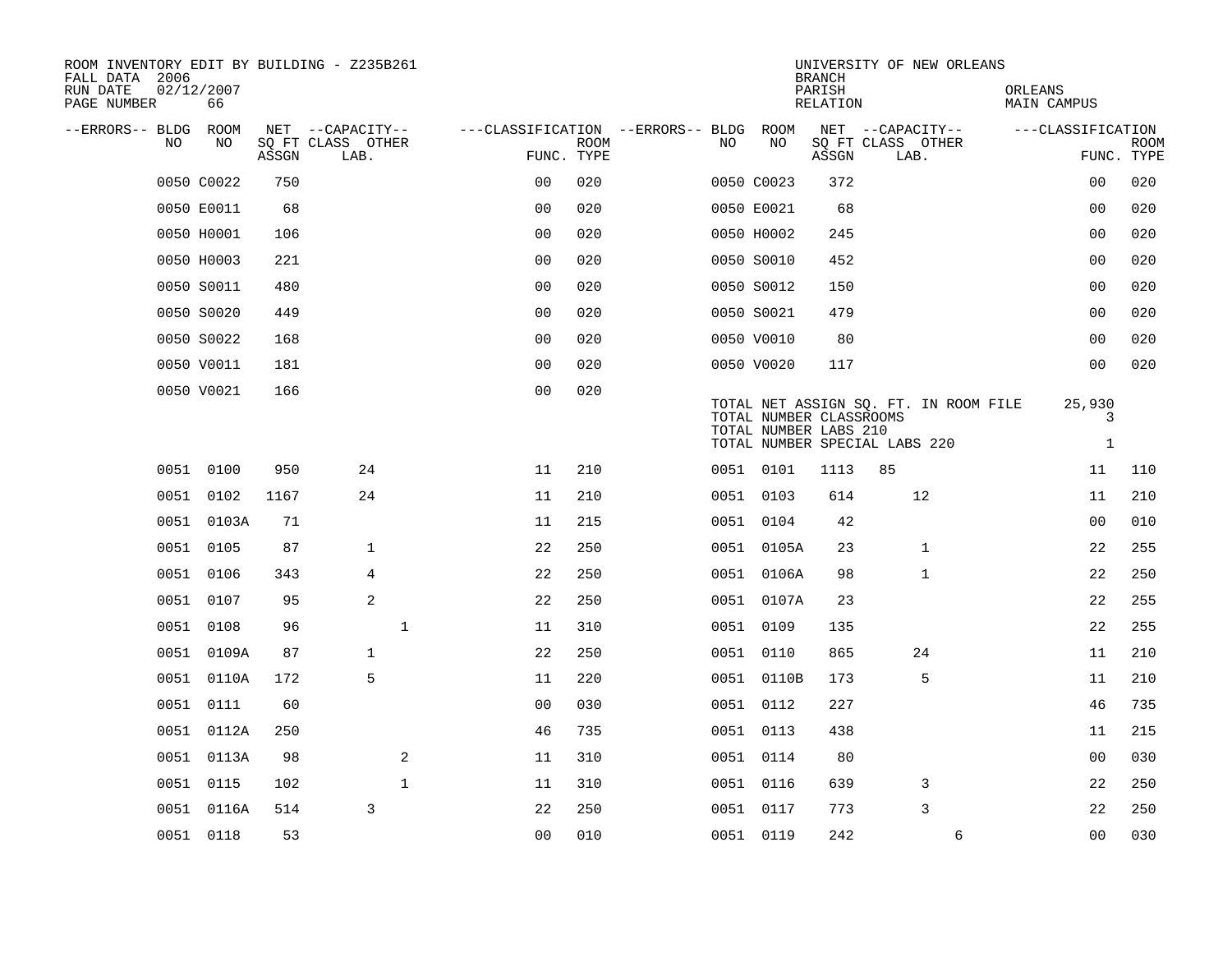| ROOM INVENTORY EDIT BY BUILDING - Z235B261<br>FALL DATA 2006<br>RUN DATE<br>PAGE NUMBER | 02/12/2007<br>67 |       |                           |                |                |                           |                                   |                 | <b>BRANCH</b><br>PARISH<br><b>RELATION</b> | UNIVERSITY OF NEW ORLEANS |                | ORLEANS<br><b>MAIN CAMPUS</b> |             |
|-----------------------------------------------------------------------------------------|------------------|-------|---------------------------|----------------|----------------|---------------------------|-----------------------------------|-----------------|--------------------------------------------|---------------------------|----------------|-------------------------------|-------------|
| --ERRORS-- BLDG                                                                         | ROOM             |       | NET --CAPACITY--          |                |                |                           | ---CLASSIFICATION --ERRORS-- BLDG | ROOM            |                                            | NET --CAPACITY--          |                | ---CLASSIFICATION             |             |
| NO                                                                                      | NO               | ASSGN | SQ FT CLASS OTHER<br>LAB. |                |                | <b>ROOM</b><br>FUNC. TYPE | NO                                | NO              | ASSGN                                      | SQ FT CLASS OTHER<br>LAB. |                | FUNC. TYPE                    | <b>ROOM</b> |
| 0051                                                                                    | 0120             | 729   |                           | 24             | 11             | 310                       |                                   | 0051 0120A      | 170                                        |                           | $\mathbf{1}$   | 11                            | 310         |
|                                                                                         | 0051 0121        | 207   |                           | $\overline{4}$ | 0 <sub>0</sub> | 030                       |                                   | 0051 0122       | 477                                        |                           |                | 11                            | 620         |
|                                                                                         | 0051 0123        | 426   | 3                         |                | 11             | 250                       |                                   | 0051 0124       | 868                                        | 24                        |                | 11                            | 210         |
|                                                                                         | 0051 0125        | 657   |                           |                | 11             | 620                       |                                   | 0051 0126       | 105                                        |                           |                | 0 <sub>0</sub>                | 030         |
| 0051                                                                                    | 0127             | 846   | 24                        |                | 11             | 210                       |                                   | 0051 0127A      | 150                                        |                           |                | 11                            | 215         |
|                                                                                         | 0051 0128        | 578   |                           |                | 0 <sub>0</sub> | 030                       |                                   | 0051 0128A      | 586                                        |                           |                | 0 <sub>0</sub>                | 030         |
| 0051                                                                                    | 0200             | 848   | 24                        |                | 11             | 210                       |                                   | 0051 0200A      | 240                                        |                           |                | 11                            | 215         |
|                                                                                         | 0051 0201        | 573   | 38                        |                | 22             | 250                       |                                   | 0051 0202       | 95                                         |                           | $\mathbf{1}$   | 11                            | 310         |
| 0051                                                                                    | 0203             | 89    |                           | $\mathbf{1}$   | 11             | 310                       |                                   | 0051 0204       | 95                                         |                           | $\mathbf{1}$   | 11                            | 310         |
|                                                                                         | 0051 0205        | 79    |                           |                | 0 <sub>0</sub> | 030                       |                                   | 0051 0206       | 95                                         |                           | $\mathbf{1}$   | 11                            | 310         |
| 0051                                                                                    | 0207             | 619   | $\overline{4}$            |                | 22             | 250                       |                                   | 0051 0207A      | 63                                         |                           | $\mathbf{1}$   | 22                            | 310         |
|                                                                                         | 0051 0208        | 59    |                           |                | 0 <sub>0</sub> | 010                       |                                   | 0051 0209       | 95                                         |                           | $\mathbf{1}$   | 11                            | 310         |
| 0051                                                                                    | 0210             | 569   | 4                         |                | 22             | 210                       |                                   | 0051 0211       | 95                                         |                           | $\mathbf{1}$   | 11                            | 310         |
| 0051                                                                                    | 0212             | 95    |                           | $\mathbf 1$    | 11             | 310                       |                                   | 0051 0213       | 564                                        | 4                         |                | 22                            | 250         |
| 0051                                                                                    | 0214             | 953   | 24                        |                | 22             | 250                       |                                   | 0051 0214A      | 151                                        | 1                         |                | 22                            | 250         |
| 0051                                                                                    | 0215             | 80    |                           | $\mathbf 1$    | 11             | 310                       |                                   | 0051 0216       | 878                                        | 16                        |                | 11                            | 210         |
| 0051                                                                                    | 0216A            | 149   |                           |                | 11             | 215                       |                                   | 0051 0217       | 880                                        | 24                        |                | 11                            | 220         |
| 0051                                                                                    | 0217A            | 124   |                           |                | 11             | 215                       |                                   | 0051 0217B      | 110                                        |                           |                | 11                            | 215         |
|                                                                                         | 0051 0218        | 84    |                           |                | 0 <sub>0</sub> | 030                       |                                   | 0051 0218A 1677 |                                            |                           |                | 0 <sub>0</sub>                | 030         |
| 0051                                                                                    | 0220             | 35    |                           |                | 0 <sub>0</sub> | 010                       |                                   | 0051 0221       | 87                                         |                           | $\mathbf{1}$   | 11                            | 310         |
| 0051                                                                                    | 0222             | 670   | 4                         |                | 22             | 250                       |                                   | 0051 0222A      | 62                                         |                           |                | 22                            | 255         |
| 0051                                                                                    | 0223             | 87    |                           | $\mathbf 1$    | 11             | 310                       |                                   | 0051 0224       | 87                                         | $\mathbf 1$               |                | 11                            | 210         |
|                                                                                         | 0051 0225        | 640   | $\overline{4}$            |                | 11             | 210                       |                                   | 0051 0225A      | 38                                         | $\mathbf{1}$              |                | 11                            | 210         |
| 0051                                                                                    | 0226             | 98    |                           | $\mathbf{1}$   | 11             | 310                       |                                   | 0051 0227       | 98                                         |                           | $\mathbf{1}$   | 11                            | 310         |
| 0051                                                                                    | 0228             | 664   | $\overline{4}$            |                | 22             | 250                       |                                   | 0051 0229       | 100                                        |                           | $\mathbf{1}$   | 11                            | 310         |
|                                                                                         | 0051 0230        | 98    |                           | $\mathbf 1$    | 11             | 310                       |                                   | 0051 0231       | 153                                        |                           | $\overline{c}$ | 11                            | 310         |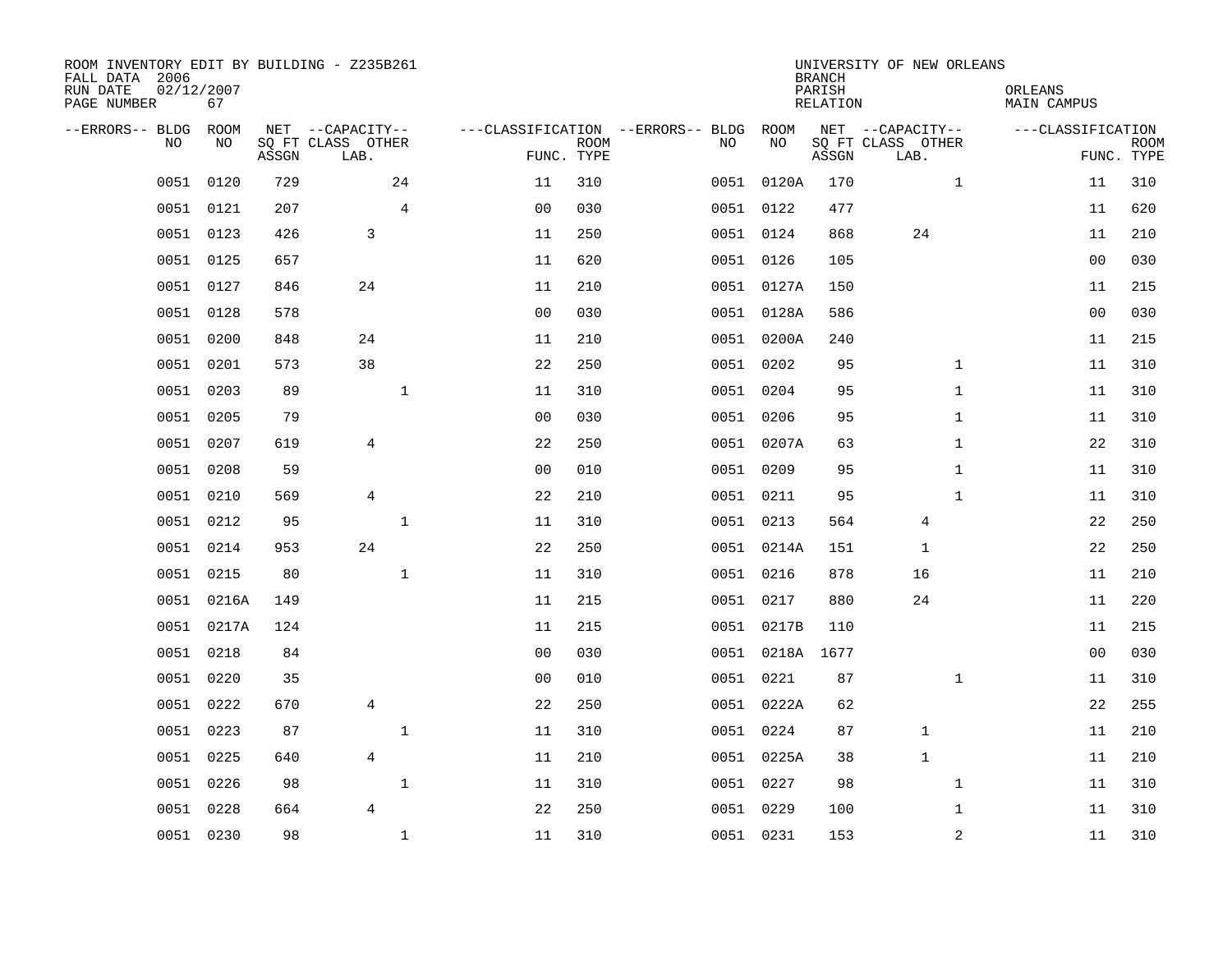| ROOM INVENTORY EDIT BY BUILDING - Z235B261<br>FALL DATA 2006<br>RUN DATE<br>PAGE NUMBER | 02/12/2007<br>68 |       |                           |                |                    |                                        |            | <b>BRANCH</b><br>PARISH<br>RELATION                    | UNIVERSITY OF NEW ORLEANS                                              | ORLEANS<br>MAIN CAMPUS |                            |
|-----------------------------------------------------------------------------------------|------------------|-------|---------------------------|----------------|--------------------|----------------------------------------|------------|--------------------------------------------------------|------------------------------------------------------------------------|------------------------|----------------------------|
| --ERRORS-- BLDG                                                                         | ROOM             |       | NET --CAPACITY--          |                |                    | ---CLASSIFICATION --ERRORS-- BLDG ROOM |            |                                                        | NET --CAPACITY--                                                       | ---CLASSIFICATION      |                            |
| NO.                                                                                     | NO.              | ASSGN | SO FT CLASS OTHER<br>LAB. |                | ROOM<br>FUNC. TYPE | NO.                                    | NO         | ASSGN                                                  | SQ FT CLASS OTHER<br>LAB.                                              |                        | <b>ROOM</b><br>FUNC. TYPE  |
| 0051                                                                                    | 0232             | 98    | $\mathbf{1}$              | 11             | 310                |                                        | 0051 0233  | 571                                                    | 4                                                                      |                        | 250<br>22                  |
|                                                                                         | 0051 0234        | 896   | 24                        | 11             | 210                |                                        | 0051 0234A | 498                                                    |                                                                        |                        | 215<br>11                  |
|                                                                                         | 0051 0234B       | 224   |                           | 11             | 215                |                                        | 0051 0234C | 72                                                     |                                                                        |                        | 11<br>215                  |
|                                                                                         | 0051 0235        | 845   | 24                        | 11             | 210                |                                        | 0051 0236  | 181                                                    |                                                                        | 5                      | 030<br>00                  |
|                                                                                         | 0051 0237        | 166   | 3                         | 0 <sub>0</sub> | 030                |                                        | 0051 0238  | 77                                                     |                                                                        |                        | 22<br>215                  |
|                                                                                         | 0051 0238A       | 72    |                           | 22             | 215                |                                        | 0051 C0011 | 985                                                    |                                                                        |                        | 0 <sub>0</sub><br>020      |
|                                                                                         | 0051 C0012       | 822   |                           | 0 <sub>0</sub> | 020                |                                        | 0051 C0013 | 155                                                    |                                                                        |                        | 020<br>00                  |
|                                                                                         | 0051 C0014       | 222   |                           | 0 <sub>0</sub> | 020                |                                        | 0051 C0015 | 348                                                    |                                                                        |                        | 0 <sub>0</sub><br>020      |
|                                                                                         | 0051 C0016       | 418   |                           | 0 <sub>0</sub> | 020                |                                        | 0051 C0017 | 251                                                    |                                                                        |                        | 0 <sub>0</sub><br>020      |
|                                                                                         | 0051 C0021       | 767   |                           | 0 <sub>0</sub> | 020                |                                        | 0051 C0022 | 819                                                    |                                                                        |                        | 0 <sub>0</sub><br>020      |
|                                                                                         | 0051 C0023       | 589   |                           | 0 <sub>0</sub> | 020                |                                        | 0051 C0024 | 573                                                    |                                                                        |                        | 0 <sub>0</sub><br>020      |
|                                                                                         | 0051 E0011       | 72    |                           | 0 <sub>0</sub> | 020                |                                        | 0051 E0021 | 72                                                     |                                                                        |                        | 0 <sub>0</sub><br>020      |
|                                                                                         | 0051 S0011       | 511   |                           | 0 <sub>0</sub> | 020                |                                        | 0051 S0012 | 511                                                    |                                                                        |                        | 020<br>0 <sub>0</sub>      |
|                                                                                         | 0051 S0021       | 526   |                           | 0 <sub>0</sub> | 020                |                                        | 0051 S0022 | 526                                                    |                                                                        |                        | 0 <sub>0</sub><br>020      |
|                                                                                         | 0051 V0011       | 64    |                           | 0 <sub>0</sub> | 020                |                                        | 0051 V0012 | 64                                                     |                                                                        |                        | 00<br>020                  |
|                                                                                         | 0051 V0013       | 143   |                           | 0 <sub>0</sub> | 020                |                                        | 0051 V0014 | 64                                                     |                                                                        |                        | 020<br>0 <sub>0</sub>      |
|                                                                                         | 0051 V0021       | 64    |                           | 0 <sub>0</sub> | 020                |                                        | 0051 V0022 | 61<br>TOTAL NUMBER CLASSROOMS<br>TOTAL NUMBER LABS 210 | TOTAL NET ASSIGN SQ. FT. IN ROOM FILE<br>TOTAL NUMBER SPECIAL LABS 220 | 27,171                 | 020<br>00<br>-1<br>15<br>2 |
|                                                                                         | 0052 0100        | 792   | 52                        | 11             | 110                |                                        | 0052 0102  |                                                        | 2145 165                                                               |                        | 110<br>11                  |
|                                                                                         | 0052 0104        | 180   |                           | 43             | 535                |                                        | 0052 0105  | 795                                                    | 53                                                                     |                        | 11<br>110                  |
| 0052                                                                                    | 0106             | 778   |                           | 0 <sub>0</sub> | 030                |                                        | 0052 0106A | 51                                                     |                                                                        |                        | 030<br>0 <sub>0</sub>      |
| 0052                                                                                    | 0106B            | 66    |                           | 0 <sub>0</sub> | 030                |                                        | 0052 0107  | 762                                                    | 50                                                                     |                        | 110<br>11                  |
| 0052                                                                                    | 0108             | 156   | 3                         | 45             | 310                |                                        | 0052 0109  | 160                                                    |                                                                        | 2                      | 310<br>45                  |
| 0052                                                                                    | 0110             | 762   | 50                        | 11             | 110                |                                        | 0052 0111  | 333                                                    |                                                                        | 2                      | 92<br>310                  |
|                                                                                         | 0052 0112        | 765   | 51                        | 11             | 110                |                                        | 0052 0113  | 197                                                    |                                                                        | 6                      | 0 <sub>0</sub><br>030      |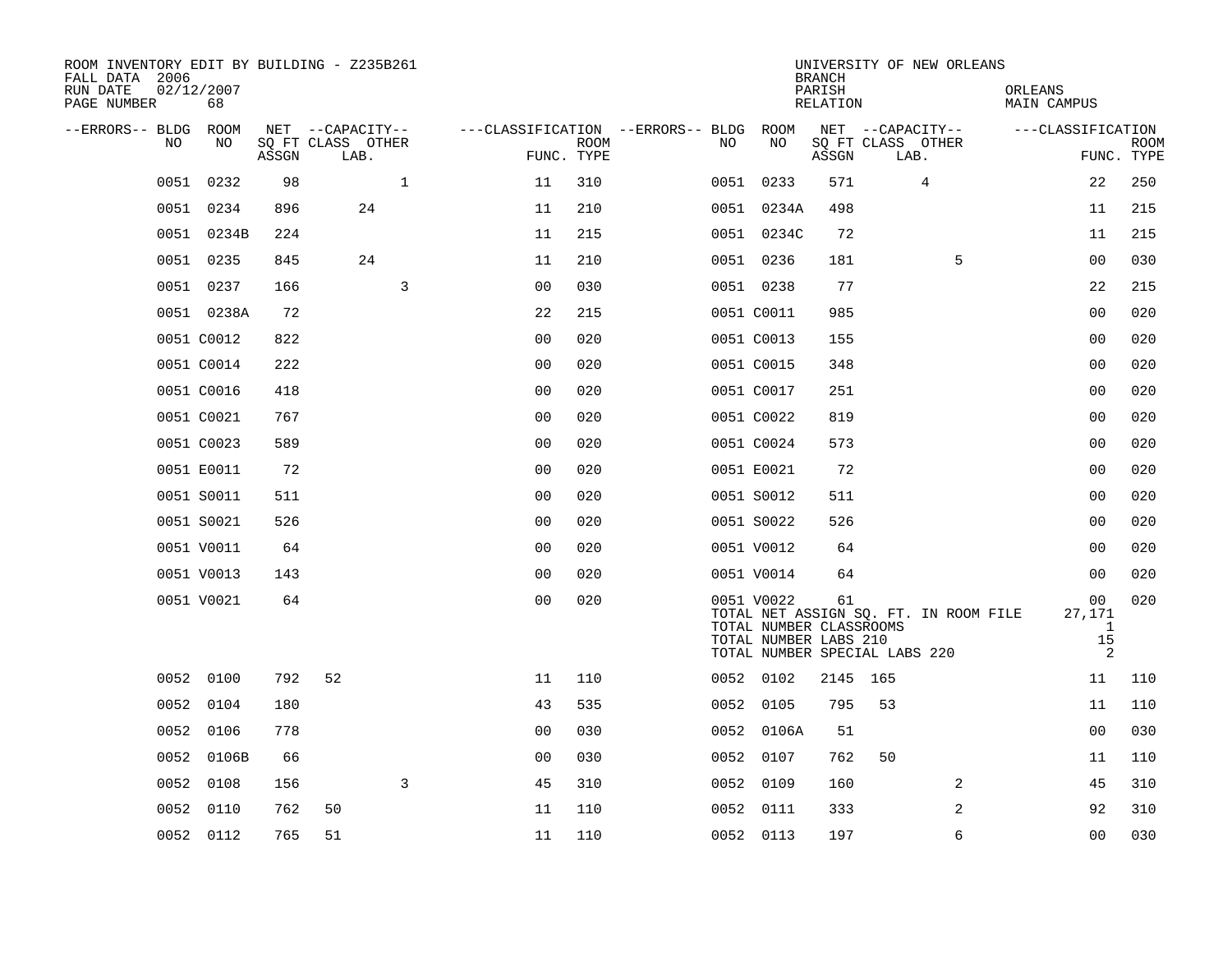| ROOM INVENTORY EDIT BY BUILDING - Z235B261<br>FALL DATA 2006<br>RUN DATE<br>PAGE NUMBER | 02/12/2007<br>69 |       |                           |                |                           |                                   |            | <b>BRANCH</b><br>PARISH<br>RELATION |      | UNIVERSITY OF NEW ORLEANS | ORLEANS<br>MAIN CAMPUS |                           |
|-----------------------------------------------------------------------------------------|------------------|-------|---------------------------|----------------|---------------------------|-----------------------------------|------------|-------------------------------------|------|---------------------------|------------------------|---------------------------|
| --ERRORS-- BLDG                                                                         | ROOM             |       | NET --CAPACITY--          |                |                           | ---CLASSIFICATION --ERRORS-- BLDG | ROOM       |                                     |      | NET --CAPACITY--          | ---CLASSIFICATION      |                           |
| N <sub>O</sub>                                                                          | NO.              | ASSGN | SO FT CLASS OTHER<br>LAB. |                | <b>ROOM</b><br>FUNC. TYPE | NO.                               | NO         | ASSGN                               | LAB. | SQ FT CLASS OTHER         |                        | <b>ROOM</b><br>FUNC. TYPE |
| 0052                                                                                    | 0114             | 170   | $\overline{4}$            | 0 <sub>0</sub> | 030                       | 0052                              | 0115       | 542                                 |      |                           | 00                     | 030                       |
| 0052                                                                                    | 0115A            | 717   |                           | 0 <sub>0</sub> | 030                       |                                   | 0052 0116  | 43                                  |      |                           | 0 <sub>0</sub>         | 010                       |
| 0052                                                                                    | 0117             | 36    |                           | 0 <sub>0</sub> | 010                       |                                   | 0052 0118  | 762                                 | 50   |                           | 11                     | 110                       |
| 0052                                                                                    | 0119             | 167   | $\mathbf{1}$              | 92             | 310                       |                                   | 0052 0120  | 163                                 |      | 3                         | 45                     | 310                       |
| 0052                                                                                    | 0121             | 762   | 50                        | 11             | 110                       | 0052                              | 0122       | 762                                 | 50   |                           | 11                     | 110                       |
| 0052                                                                                    | 0123             | 785   | 52                        | 11             | 110                       |                                   | 0052 0124  | 158                                 |      | 5                         | 00                     | 030                       |
| 0052                                                                                    | 0125             | 156   | 3                         | 0 <sub>0</sub> | 030                       |                                   | 0052 0126  | 53                                  |      |                           | 00                     | 010                       |
| 0052                                                                                    | 0200             | 440   | 29                        | 11             | 210                       |                                   | 0052 0201  | 176                                 |      | $\mathbf{1}$              | 11                     | 310                       |
| 0052                                                                                    | 0202             | 98    | $\mathbf{1}$              | 11             | 310                       | 0052                              | 0203       | 167                                 |      | 3                         | 0 <sub>0</sub>         | 030                       |
| 0052                                                                                    | 0203A            | 176   | 5                         | 0 <sub>0</sub> | 030                       | 0052                              | 0204       | 283                                 |      | 8                         | 11                     | 315                       |
| 0052                                                                                    | 0205             | 98    | $\mathbf 1$               | 11             | 310                       | 0052                              | 0206       | 68                                  |      |                           | 46                     | 315                       |
| 0052                                                                                    | 0207             | 734   | 2                         | 46             | 310                       |                                   | 0052 0207A | 161                                 |      | $\mathbf{1}$              | 11                     | 310                       |
| 0052                                                                                    | 0207B            | 47    |                           | 46             | 315                       | 0052                              | 0207C      | 123                                 |      |                           | 46                     | 315                       |
| 0052                                                                                    | 0208             | 58    |                           | 0 <sub>0</sub> | 010                       |                                   | 0052 0209  | 775                                 |      | 51                        | 11                     | 210                       |
| 0052                                                                                    | 0210             | 137   | $\mathbf{1}$              | 11             | 310                       | 0052                              | 0211       | 232                                 |      | 10                        | 11                     | 350                       |
| 0052                                                                                    | 0212             | 775   | 51                        | 11             | 210                       |                                   | 0052 0213  | 616                                 |      |                           | 00                     | 030                       |
| 0052                                                                                    | 0213A            | 78    |                           | 0 <sub>0</sub> | 030                       | 0052                              | 0214       | 775                                 | 51   |                           | 11                     | 110                       |
| 0052                                                                                    | 0215             | 191   | 3                         | 11             | 310                       |                                   | 0052 0216  | 175                                 |      | 4                         | 11                     | 310                       |
| 0052                                                                                    | 0217             | 175   | $\overline{4}$            | 11             | 310                       |                                   | 0052 0218  | 775                                 | 51   |                           | 11                     | 110                       |
| 0052                                                                                    | 0219             | 779   | 51                        | 11             | 110                       |                                   | 0052 0220  | 220                                 |      | 6                         | 0 <sub>0</sub>         | 030                       |
| 0052                                                                                    | 0221             | 175   | 4                         | 0 <sub>0</sub> | 030                       |                                   | 0052 0222  | 38                                  |      |                           | 00                     | 010                       |
| 0052                                                                                    | 0223             | 112   | $\mathbf 1$               | 11             | 310                       |                                   | 0052 0224  | 112                                 |      | $\mathbf{1}$              | 11                     | 310                       |
| 0052                                                                                    | 0225             | 69    |                           | 0 <sub>0</sub> | 030                       |                                   | 0052 0226  | 642                                 | 42   |                           | 11                     | 110                       |
| 0052                                                                                    | 0227             | 112   | $\mathbf{1}$              | 22             | 310                       |                                   | 0052 0228  | 114                                 |      | $\mathbf{1}$              | 11                     | 310                       |
| 0052                                                                                    | 0229             | 416   | 27                        | 11             | 110                       |                                   | 0052 0230  | 124                                 |      | $\mathbf{1}$              | 11                     | 310                       |
|                                                                                         | 0052 0231        | 124   | $\mathbf{1}$              | 11             | 310                       |                                   | 0052 0232  | 124                                 |      | $\mathbf{1}$              | 11                     | 310                       |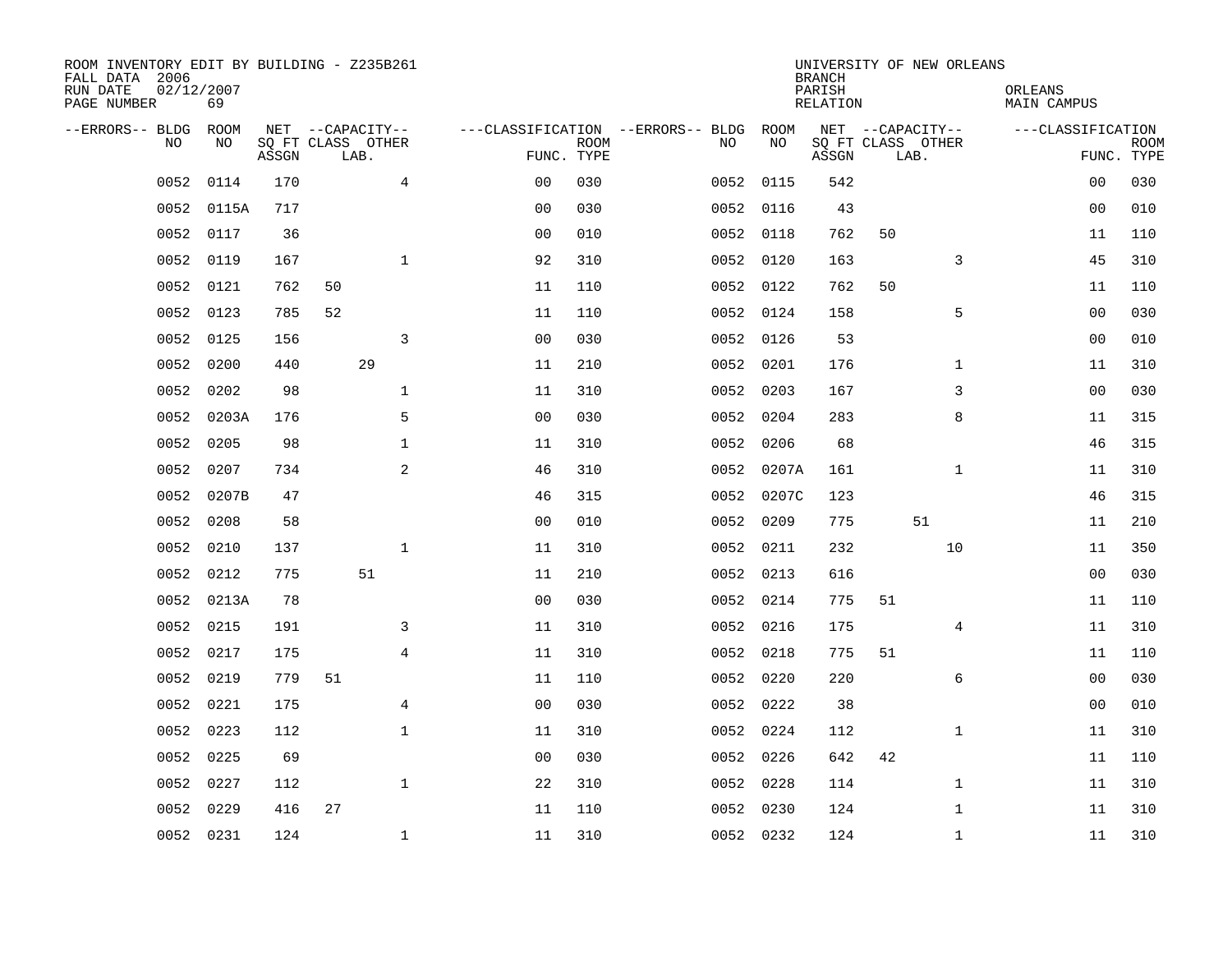| ROOM INVENTORY EDIT BY BUILDING - Z235B261<br>FALL DATA 2006<br>RUN DATE<br>PAGE NUMBER | 02/12/2007<br>70 |       |                                               |                |                           |                                         |            | <b>BRANCH</b><br>PARISH<br><b>RELATION</b> | UNIVERSITY OF NEW ORLEANS                     |              | ORLEANS<br><b>MAIN CAMPUS</b>   |             |
|-----------------------------------------------------------------------------------------|------------------|-------|-----------------------------------------------|----------------|---------------------------|-----------------------------------------|------------|--------------------------------------------|-----------------------------------------------|--------------|---------------------------------|-------------|
| --ERRORS-- BLDG<br>NO                                                                   | ROOM<br>NO       | ASSGN | NET --CAPACITY--<br>SQ FT CLASS OTHER<br>LAB. |                | <b>ROOM</b><br>FUNC. TYPE | ---CLASSIFICATION --ERRORS-- BLDG<br>NO |            | ROOM<br>NO<br>ASSGN                        | NET --CAPACITY--<br>SQ FT CLASS OTHER<br>LAB. |              | ---CLASSIFICATION<br>FUNC. TYPE | <b>ROOM</b> |
| 0052                                                                                    | 0233             | 124   | $\mathbf 1$                                   | 11             | 310                       |                                         | 0052 0234  | 197                                        |                                               | 3            | 11                              | 310         |
| 0052                                                                                    | 0235             | 129   | $\mathbf 1$                                   | 11             | 310                       |                                         | 0052 0236  | 197                                        |                                               | 2            | 11                              | 310         |
| 0052                                                                                    | 0237             | 124   | $\mathbf 1$                                   | 11             | 310                       |                                         | 0052 0238  | 197                                        |                                               | 2            | 11                              | 310         |
| 0052                                                                                    | 0239             | 124   | $\mathbf 1$                                   | 11             | 310                       |                                         | 0052 0240  | 197                                        |                                               | 3            | 11                              | 310         |
| 0052                                                                                    | 0241             | 124   | $\mathbf{1}$                                  | 11             | 310                       |                                         | 0052 0242  | 197                                        |                                               | 3            | 11                              | 310         |
| 0052                                                                                    | 0243             | 124   | $\mathbf 1$                                   | 11             | 310                       |                                         | 0052 0244  | 197                                        |                                               | 2            | 11                              | 310         |
| 0052                                                                                    | 0245             | 124   | $\mathbf{1}$                                  | 11             | 310                       |                                         | 0052 0246  | 124                                        |                                               | $\mathbf{1}$ | 11                              | 310         |
| 0052                                                                                    | 0247             | 124   | $\mathbf{1}$                                  | 11             | 310                       |                                         | 0052 0248  | 197                                        |                                               | $\mathbf{1}$ | 11                              | 310         |
| 0052                                                                                    | 0249             | 124   | $\mathbf{1}$                                  | 11             | 310                       |                                         | 0052       | 0250                                       | 99                                            | $\mathbf{1}$ | 11                              | 310         |
| 0052                                                                                    | 0251             | 139   | $\mathbf 1$                                   | 11             | 310                       |                                         | 0052 0252  | 114                                        |                                               | $\mathbf{1}$ | 11                              | 310         |
| 0052                                                                                    | 0300             | 453   | 30                                            | 11             | 310                       |                                         | 0052       | 0301<br>209                                |                                               | $\mathbf{1}$ | 22                              | 310         |
| 0052                                                                                    | 0302             | 158   | 3                                             | 0 <sub>0</sub> | 030                       |                                         | 0052 0303  | 211                                        | 15                                            |              | 11                              | 110         |
| 0052                                                                                    | 0304             | 189   | 5                                             | 0 <sub>0</sub> | 030                       |                                         | 0052       | 0305<br>211                                |                                               | 7            | 11                              | 310         |
| 0052                                                                                    | 0306             | 352   | 12                                            | 11             | 220                       | 0052<br>9                               |            | 0307                                       | 17<br>99                                      |              | 11                              | 220         |
| 0052                                                                                    | 0308             | 517   | $\overline{4}$                                | 11             | 310                       |                                         | 0052       | 0308A<br>146                               |                                               | $\mathbf{1}$ | 46                              | 310         |
| 0052                                                                                    | 0308B            | 129   | $\mathbf 1$                                   | 22             | 310                       |                                         | 0052       | 0308C                                      | 55                                            | $\mathbf{1}$ | 22                              | 315         |
| 0052                                                                                    | 0308D            | 112   | $\mathbf 1$                                   | 46             | 315                       | 0052                                    |            | 0309                                       | 55                                            |              | 0 <sub>0</sub>                  | 010         |
| 0052                                                                                    | 0310             | 105   | 2                                             | 22             | 310                       |                                         | 0052 0311  | 147                                        |                                               | 6            | 11                              | 350         |
| 0052                                                                                    | 0311A            | 198   |                                               | 11             | 710                       |                                         | 0052 0312  | 355                                        |                                               | $\mathbf{1}$ | 11                              | 310         |
| 0052                                                                                    | 0312A            | 36    | $\mathbf{1}$                                  | 11             | 310                       |                                         | 0052 0312B |                                            | 55                                            |              | 46                              | 315         |
| 0052                                                                                    | 0312C            | 105   |                                               | 46             | 315                       |                                         | 0052 0312H |                                            | 36                                            | $\mathbf{1}$ | 22                              | 310         |
| 0052                                                                                    | 0313             | 120   | $\mathbf{1}$                                  | 46             | 310                       |                                         | 0052 0314  | 528                                        |                                               |              | 0 <sub>0</sub>                  | 030         |
| 0052                                                                                    | 0314A            | 72    |                                               | 0 <sub>0</sub> | 030                       |                                         | 0052 0315  | 249                                        | 2                                             |              | 11                              | 210         |
| 0052                                                                                    | 0316             | 250   | $\mathbf 1$                                   | 11             | 310                       |                                         | 0052 0317  | 751                                        | 50                                            |              | 11                              | 210         |
| 0052                                                                                    | 0318             | 200   | $\overline{2}$                                | 22             | 250                       |                                         | 0052 0319  | 106                                        |                                               | $\mathbf{1}$ | 22                              | 310         |
|                                                                                         | 0052 0319A       | 175   | 4                                             | 11             | 250                       |                                         | 0052 0320  | 450                                        |                                               |              | 11                              | 710         |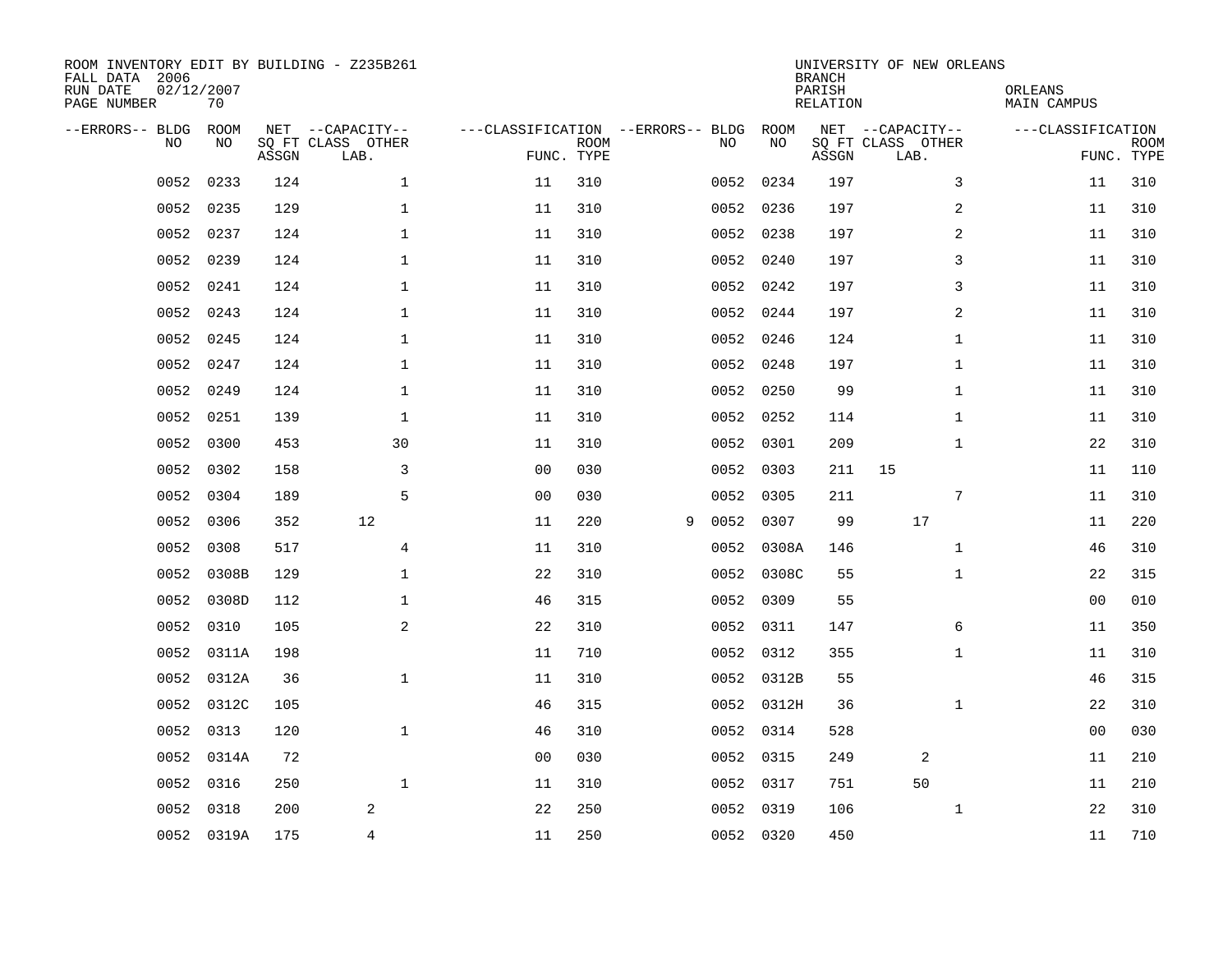| ROOM INVENTORY EDIT BY BUILDING - Z235B261<br>FALL DATA 2006<br>RUN DATE<br>PAGE NUMBER | 02/12/2007<br>71 |       |                                               |                |             |                                         |            | <b>BRANCH</b><br>PARISH<br><b>RELATION</b> | UNIVERSITY OF NEW ORLEANS                     | ORLEANS<br><b>MAIN CAMPUS</b> |                           |
|-----------------------------------------------------------------------------------------|------------------|-------|-----------------------------------------------|----------------|-------------|-----------------------------------------|------------|--------------------------------------------|-----------------------------------------------|-------------------------------|---------------------------|
| --ERRORS-- BLDG<br>NO                                                                   | ROOM<br>NO       | ASSGN | NET --CAPACITY--<br>SQ FT CLASS OTHER<br>LAB. | FUNC. TYPE     | <b>ROOM</b> | ---CLASSIFICATION --ERRORS-- BLDG<br>NO | ROOM<br>NO | ASSGN                                      | NET --CAPACITY--<br>SQ FT CLASS OTHER<br>LAB. | ---CLASSIFICATION             | <b>ROOM</b><br>FUNC. TYPE |
| 0052                                                                                    | 0321             | 107   | $\mathbf 1$                                   | 11             | 310         | 0052                                    | 0321A      | 176                                        | 3                                             | 11                            | 720                       |
| 0052                                                                                    | 0322             | 765   | 23                                            | 11             | 210         |                                         | 0052 0323  | 204                                        | 6                                             | 00                            | 030                       |
| 0052                                                                                    | 0324             | 165   | 3                                             | 0 <sub>0</sub> | 030         |                                         | 0052 0325  | 44                                         |                                               | 00                            | 010                       |
| 0052                                                                                    | 0326             | 104   |                                               | 0 <sub>0</sub> | 030         |                                         | 0052 0327  | 118                                        | $\mathbf{1}$                                  | 11                            | 310                       |
| 0052                                                                                    | 0328             | 74    |                                               | 0 <sub>0</sub> | 030         |                                         | 0052 0329  | 884                                        | 17                                            | 11                            | 220                       |
| 0052                                                                                    | 0329A            | 123   | $\mathbf 1$                                   | 11             | 310         |                                         | 0052 0329B | 120                                        | 2                                             | 11                            | 310                       |
| 0052                                                                                    | 0329C            | 151   | $\mathbf{1}$                                  | 11             | 310         |                                         | 0052 0330  | 120                                        | $\mathbf{1}$                                  | 11                            | 310                       |
|                                                                                         | 0052 0331        | 120   | $\mathbf 1$                                   | 11             | 310         |                                         | 0052 0332  | 122                                        | $\mathbf{1}$                                  | 11                            | 310                       |
| 0052                                                                                    | 0333             | 124   | $\mathbf 1$                                   | 11             | 310         |                                         | 0052 0334  | 106                                        | $\mathbf{1}$                                  | 11                            | 310                       |
| 0052                                                                                    | 0335             | 125   | $\mathbf 1$                                   | 11             | 310         |                                         | 0052 0336  | 106                                        | $\mathbf{1}$                                  | 11                            | 310                       |
| 0052                                                                                    | 0337             | 125   | $\mathbf 1$                                   | 11             | 310         |                                         | 0052 0338  | 198                                        | 3                                             | 22                            | 250                       |
|                                                                                         | 0052 0339        | 125   | $\mathbf{1}$                                  | 11             | 310         |                                         | 0052 0340  | 199                                        | $\mathbf{1}$                                  | 11                            | 310                       |
| 0052                                                                                    | 0341             | 125   | $\mathbf{1}$                                  | 11             | 310         |                                         | 0052 0342  | 199                                        | 15                                            | 11                            | 310                       |
| 0052                                                                                    | 0343             | 125   | $\mathbf 1$                                   | 11             | 310         |                                         | 0052 0344  | 198                                        | $\mathbf{1}$                                  | 11                            | 310                       |
| 0052                                                                                    | 0345             | 125   | $\mathbf 1$                                   | 11             | 310         |                                         | 0052 0346  | 191                                        | 2                                             | 11                            | 310                       |
| 0052                                                                                    | 0347             | 125   | $\mathbf 1$                                   | 11             | 310         |                                         | 0052 0348  | 100                                        | $\mathbf{1}$                                  | 11                            | 310                       |
| 0052                                                                                    | 0349             | 125   | $\mathbf 1$                                   | 11             | 310         |                                         | 0052 0350  | 350                                        | $\mathbf{1}$                                  | 11                            | 310                       |
| 0052                                                                                    | 0351             | 125   | $\mathbf{1}$                                  | 22             | 310         |                                         | 0052 0352  | 109                                        | $\mathbf{1}$                                  | 11                            | 310                       |
|                                                                                         | 0052 0353        | 138   | $\mathbf{1}$                                  | 11             | 310         |                                         | 0052 C0011 | 872                                        |                                               | 0 <sub>0</sub>                | 020                       |
|                                                                                         | 0052 C0012       | 846   |                                               | 0 <sub>0</sub> | 020         |                                         | 0052 C0013 | 307                                        |                                               | 00                            | 020                       |
|                                                                                         | 0052 C0014       | 1026  |                                               | 0 <sub>0</sub> | 020         |                                         | 0052 C0021 | 471                                        |                                               | 00                            | 020                       |
|                                                                                         | 0052 C0022       | 1176  |                                               | 0 <sub>0</sub> | 020         |                                         | 0052 C0023 | 374                                        |                                               | 00                            | 020                       |
|                                                                                         | 0052 C0024       | 1104  |                                               | 0 <sub>0</sub> | 020         |                                         | 0052 C0031 | 481                                        |                                               | 0 <sub>0</sub>                | 020                       |
|                                                                                         | 0052 C0032       | 921   |                                               | 0 <sub>0</sub> | 020         |                                         | 0052 C0033 | 389                                        |                                               | 0 <sub>0</sub>                | 020                       |
|                                                                                         | 0052 C0034       | 726   |                                               | 0 <sub>0</sub> | 020         |                                         | 0052 E0011 | 76                                         |                                               | 00                            | 020                       |
|                                                                                         | 0052 E0021       | 76    |                                               | 0 <sub>0</sub> | 020         |                                         | 0052 E0031 | 76                                         |                                               | 0 <sub>0</sub>                | 020                       |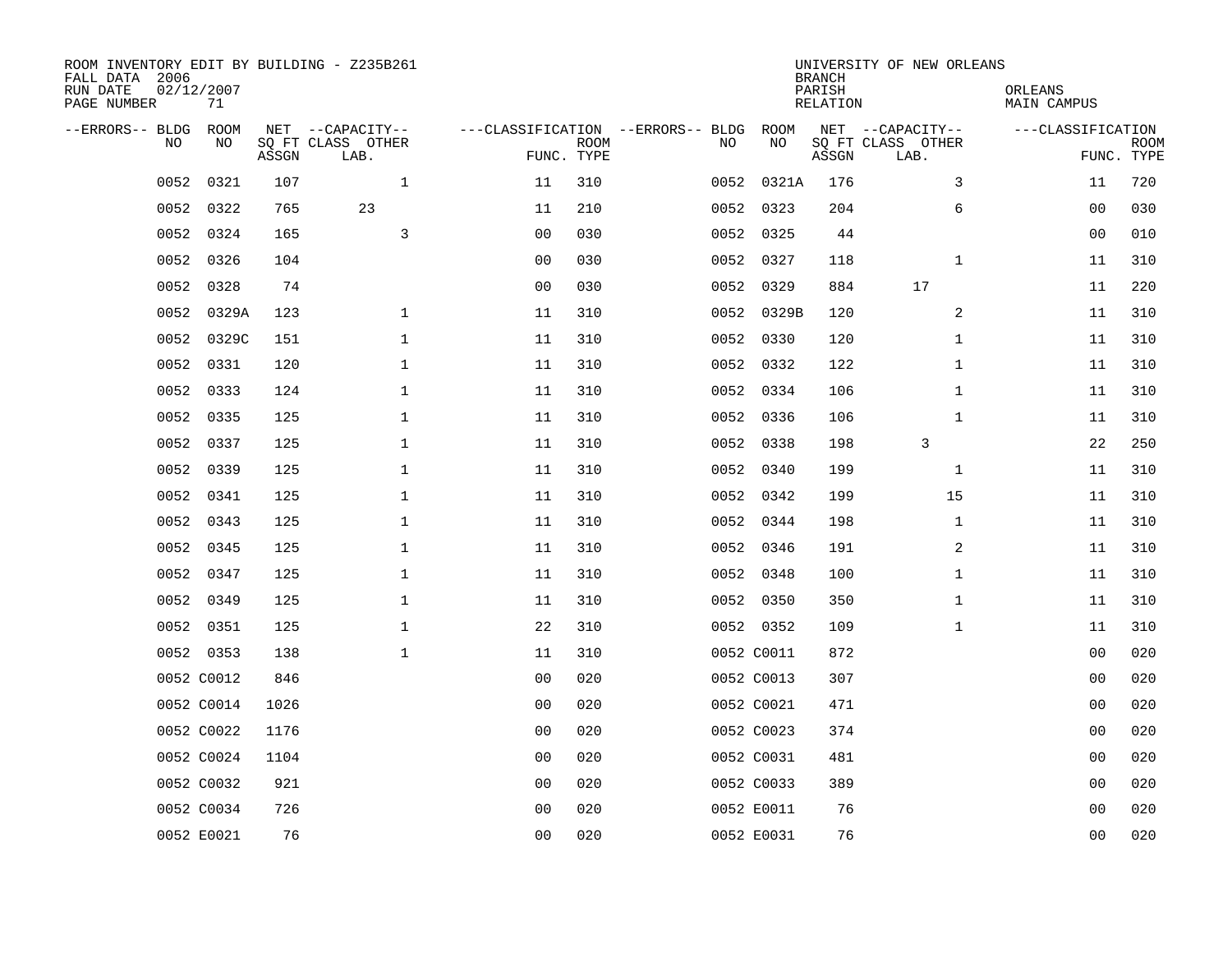| ROOM INVENTORY EDIT BY BUILDING - Z235B261<br>FALL DATA 2006 |                  |       |                           |                                        |             |      |                                                  | <b>BRANCH</b>      | UNIVERSITY OF NEW ORLEANS                                              |                        |                           |
|--------------------------------------------------------------|------------------|-------|---------------------------|----------------------------------------|-------------|------|--------------------------------------------------|--------------------|------------------------------------------------------------------------|------------------------|---------------------------|
| RUN DATE<br>PAGE NUMBER                                      | 02/12/2007<br>72 |       |                           |                                        |             |      |                                                  | PARISH<br>RELATION |                                                                        | ORLEANS<br>MAIN CAMPUS |                           |
| --ERRORS-- BLDG ROOM                                         |                  |       | NET --CAPACITY--          | ---CLASSIFICATION --ERRORS-- BLDG ROOM |             |      |                                                  |                    | NET --CAPACITY--                                                       | ---CLASSIFICATION      |                           |
| NO.                                                          | NO.              | ASSGN | SQ FT CLASS OTHER<br>LAB. | FUNC. TYPE                             | <b>ROOM</b> | NO.  | NO                                               | ASSGN              | SQ FT CLASS OTHER<br>LAB.                                              |                        | <b>ROOM</b><br>FUNC. TYPE |
|                                                              | 0052 S0011       | 399   |                           | 0 <sup>0</sup>                         | 020         |      | 0052 S0012                                       | 329                |                                                                        | 0 <sub>0</sub>         | 020                       |
|                                                              | 0052 S0021       | 468   |                           | 0 <sub>0</sub>                         | 020         |      | 0052 S0022                                       | 329                |                                                                        | 0 <sub>0</sub>         | 020                       |
|                                                              | 0052 S0031       | 468   |                           | 0 <sub>0</sub>                         | 020         |      | 0052 S0032                                       | 329                |                                                                        | 0 <sub>0</sub>         | 020                       |
|                                                              | 0052 V0011       | 439   |                           | 0 <sub>0</sub>                         | 020         |      | 0052 V0012                                       | 162                |                                                                        | 0 <sub>0</sub>         | 020                       |
|                                                              | 0052 V0013       | 230   |                           | 00                                     | 020         |      | 0052 V0023                                       | 386                |                                                                        | 0 <sub>0</sub>         | 020                       |
|                                                              | 0052 V0033       | 217   |                           | 0 <sub>0</sub>                         | 020         |      | TOTAL NUMBER CLASSROOMS<br>TOTAL NUMBER LABS 210 |                    | TOTAL NET ASSIGN SQ. FT. IN ROOM FILE<br>TOTAL NUMBER SPECIAL LABS 220 | 33,905<br>16<br>6<br>3 |                           |
|                                                              | 0053 0100        | 981   | 6                         | 63                                     | 310         |      | 0053 0100A                                       | 126                | $\mathbf{1}$                                                           | 63                     | 310                       |
|                                                              | 0053 0100B       | 85    |                           | 63                                     | 315         |      | 0053 0100C                                       | 160                | $\mathbf{1}$                                                           | 63                     | 310                       |
|                                                              | 0053 0100D       | 108   |                           | 63                                     | 315         |      | 0053 0100E                                       | 200                | $\mathbf{1}$                                                           | 63                     | 310                       |
|                                                              | 0053 0100F       | 299   |                           | 63                                     | 315         |      | 0053 0100G                                       | 268                | $\mathbf{1}$                                                           | 63                     | 310                       |
| 0053                                                         | 0100H            | 67    |                           | 63                                     | 315         | 0053 | 0100I                                            | 342                | $\mathbf{1}$                                                           | 63                     | 310                       |
| 0053                                                         | 0100J            | 126   |                           | 63                                     | 315         |      | 0053 0100K                                       | 131                |                                                                        | 63                     | 315                       |
|                                                              | 0053 0100L       | 103   |                           | 63                                     | 315         | 0053 | 0100M                                            | 141                | $\mathbf{1}$                                                           | 63                     | 310                       |
|                                                              | 0053 0100N       | 201   | $\mathbf 1$               | 63                                     | 310         |      | 0053 01000                                       | 123                | $\mathbf{1}$                                                           | 63                     | 310                       |
| 0053                                                         | 0100P            | 210   | 6                         | 63                                     | 350         | 0053 | 01000                                            | 73                 |                                                                        | 63                     | 315                       |
|                                                              | 0053 0101        | 185   |                           | 0 <sub>0</sub>                         | 030         |      | 0053 0102                                        | 1003               | 15                                                                     | 11                     | 220                       |
|                                                              | 0053 0103        | 1607  | 20                        | 11                                     | 220         |      | 0053 0103A                                       | 34                 |                                                                        | 0 <sub>0</sub>         | 030                       |
|                                                              | 0053 0103B       | 364   |                           | 11                                     | 225         |      | 0053 0103C                                       | 68                 |                                                                        | 11                     | 225                       |
|                                                              | 0053 0103D       | 119   |                           | 11                                     | 225         |      | 0053 0104                                        | 645                | 33                                                                     | 11                     | 220                       |
|                                                              | 0053 0105        | 203   | $\overline{4}$            | 0 <sub>0</sub>                         | 030         |      | 0053 0106                                        | 203                | 4                                                                      | 00                     | 030                       |
|                                                              | 0053 0107        | 158   |                           | 0 <sub>0</sub>                         | 030         |      | 0053 0108                                        | 156                |                                                                        | 00                     | 030                       |
| 0053                                                         | 0109             | 121   |                           | 00                                     | 030         |      | 0053 0110                                        | 256                |                                                                        | 00                     | 010                       |
|                                                              | 0053 0111        | 552   | $\mathbf{1}$              | 63                                     | 310         |      | 0053 0112                                        | 90                 | 3                                                                      | 63                     | 310                       |
|                                                              | 0053 0112A       | 198   | $\mathbf 1$               | 63                                     | 310         |      | 0053 0112B                                       | 13                 |                                                                        | 0 <sub>0</sub>         | 030                       |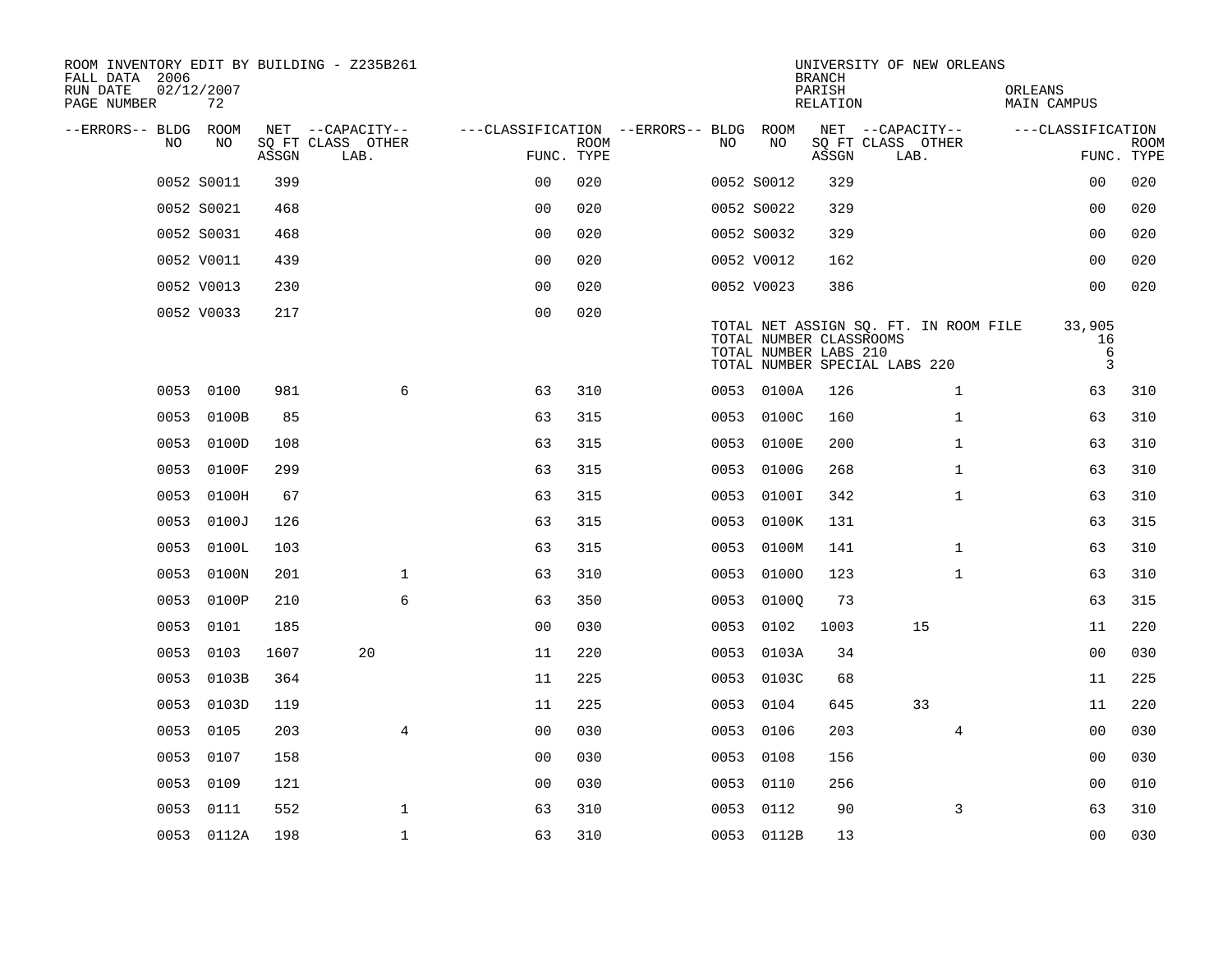| ROOM INVENTORY EDIT BY BUILDING - Z235B261<br>FALL DATA 2006 |                  |       |                           |                                        |             |      |                                                  | <b>BRANCH</b>      | UNIVERSITY OF NEW ORLEANS                                              |                |         |                   |             |
|--------------------------------------------------------------|------------------|-------|---------------------------|----------------------------------------|-------------|------|--------------------------------------------------|--------------------|------------------------------------------------------------------------|----------------|---------|-------------------|-------------|
| RUN DATE<br>PAGE NUMBER                                      | 02/12/2007<br>73 |       |                           |                                        |             |      |                                                  | PARISH<br>RELATION |                                                                        |                | ORLEANS | MAIN CAMPUS       |             |
| --ERRORS-- BLDG ROOM                                         |                  |       | NET --CAPACITY--          | ---CLASSIFICATION --ERRORS-- BLDG ROOM |             |      |                                                  |                    | NET --CAPACITY--                                                       |                |         | ---CLASSIFICATION |             |
| NO.                                                          | NO.              | ASSGN | SQ FT CLASS OTHER<br>LAB. | FUNC. TYPE                             | <b>ROOM</b> | NO.  | NO                                               | ASSGN              | SQ FT CLASS OTHER<br>LAB.                                              |                |         | FUNC. TYPE        | <b>ROOM</b> |
| 0053                                                         | 0112C            | 163   |                           | 63                                     | 315         | 0053 | 0112D                                            | 97                 |                                                                        |                |         | 63                | 315         |
|                                                              | 0053 0112E       | 247   |                           | 63                                     | 315         |      | 0053 0113                                        | 4623               |                                                                        | 3              |         | 63                | 315         |
|                                                              | 0053 0114        | 332   |                           | 0 <sub>0</sub>                         | 030         |      | 0053 0115                                        | 419                |                                                                        |                |         | 00                | 030         |
|                                                              | 0053 C0001       | 1094  |                           | 0 <sub>0</sub>                         | 020         |      | 0053 C0002                                       | 216                |                                                                        |                |         | 00                | 020         |
|                                                              | 0053 C0003       | 56    |                           | 00                                     | 020         |      | 0053 C0004                                       | 455                |                                                                        |                |         | 0 <sub>0</sub>    | 020         |
|                                                              | 0053 V0001       | 80    |                           | 0 <sub>0</sub>                         | 020         |      | 0053 V0002                                       | 115                |                                                                        |                |         | 00                | 020         |
|                                                              | 0053 V0003       | 56    |                           | 0 <sub>0</sub>                         | 020         |      | TOTAL NUMBER CLASSROOMS<br>TOTAL NUMBER LABS 210 |                    | TOTAL NET ASSIGN SQ. FT. IN ROOM FILE<br>TOTAL NUMBER SPECIAL LABS 220 |                |         | 13,520<br>3       |             |
|                                                              | 0054 0100        | 271   | $\mathbf{1}$              | 00                                     | 030         |      | 0054 0101                                        | 7476 747           |                                                                        |                |         | 11                | 110         |
|                                                              | 0054 0101A       | 74    | $\mathbf 1$               | 0 <sub>0</sub>                         | 010         |      | 0054 0101B                                       | 98                 | $\mathbf 1$                                                            |                |         | 11                | 115         |
|                                                              | 0054 0102        | 982   | 20                        | 41                                     | 650         |      | 0054 0102A                                       | 228                |                                                                        | 4              |         | 00                | 030         |
|                                                              | 0054 0102B       | 215   | $\overline{4}$            | 0 <sub>0</sub>                         | 030         |      | 0054 0102C                                       | 486                |                                                                        | 20             |         | 41                | 655         |
|                                                              | 0054 0103        | 437   | 9                         | 11                                     | 220         |      | 0054 0104                                        | 683                | 16                                                                     |                |         | 11                | 220         |
|                                                              | 0054 0104A       | 68    | $\mathbf{1}$              | 11                                     | 225         |      | 0054 0105                                        | 515                | 10                                                                     |                |         | 11                | 220         |
|                                                              | 0054 0105A       | 22    | 4                         | 11                                     | 225         |      | 0054 0105B                                       | 111                |                                                                        | $\mathbf{1}$   |         | 11                | 310         |
|                                                              | 0054 0106        | 208   | $\mathbf 1$               | 11                                     | 225         |      | 0054 0106A                                       | 108                | $\mathbf{1}$                                                           |                |         | 11                | 225         |
|                                                              | 0054 0106B       | 114   | $\mathbf{1}$              | 11                                     | 225         |      | 0054 0106C                                       | 243                | $\mathbf{1}$                                                           |                |         | 11                | 225         |
|                                                              | 0054 0107        | 403   | 3                         | 11                                     | 720         |      | 0054 0108                                        | 86                 |                                                                        | $\mathbf{1}$   |         | 11                | 310         |
|                                                              | 0054 0109        | 85    | 1                         | 11                                     | 310         |      | 0054 0110                                        | 102                |                                                                        | $\mathbf{1}$   |         | 11                | 310         |
|                                                              | 0054 0111        | 83    | $\mathbf{1}$              | 11                                     | 310         |      | 0054 0112                                        | 85                 |                                                                        | $\mathbf{1}$   |         | 11                | 310         |
|                                                              | 0054 0113        | 85    | $\mathbf{1}$              | 11                                     | 310         |      | 0054 0114                                        | 85                 |                                                                        | $\mathbf{1}$   |         | 11                | 310         |
|                                                              | 0054 0115        | 1914  | 15                        | 11                                     | 220         |      | 0054 0115A                                       | 128                |                                                                        |                |         | 11                | 225         |
| 0054                                                         | 0115B            | 118   | 2                         | 11                                     | 310         |      | 0054 0115C                                       | 118                | $\mathbf 1$                                                            |                |         | 11                | 225         |
|                                                              | 0054 0115D       | 574   | 12                        | 11                                     | 220         |      | 0054 0116                                        | 85                 |                                                                        | 2              |         | 11                | 310         |
|                                                              | 0054 0117        | 85    | 2                         | 11                                     | 310         |      | 0054 0118                                        | 86                 |                                                                        | $\overline{a}$ |         | 11                | 310         |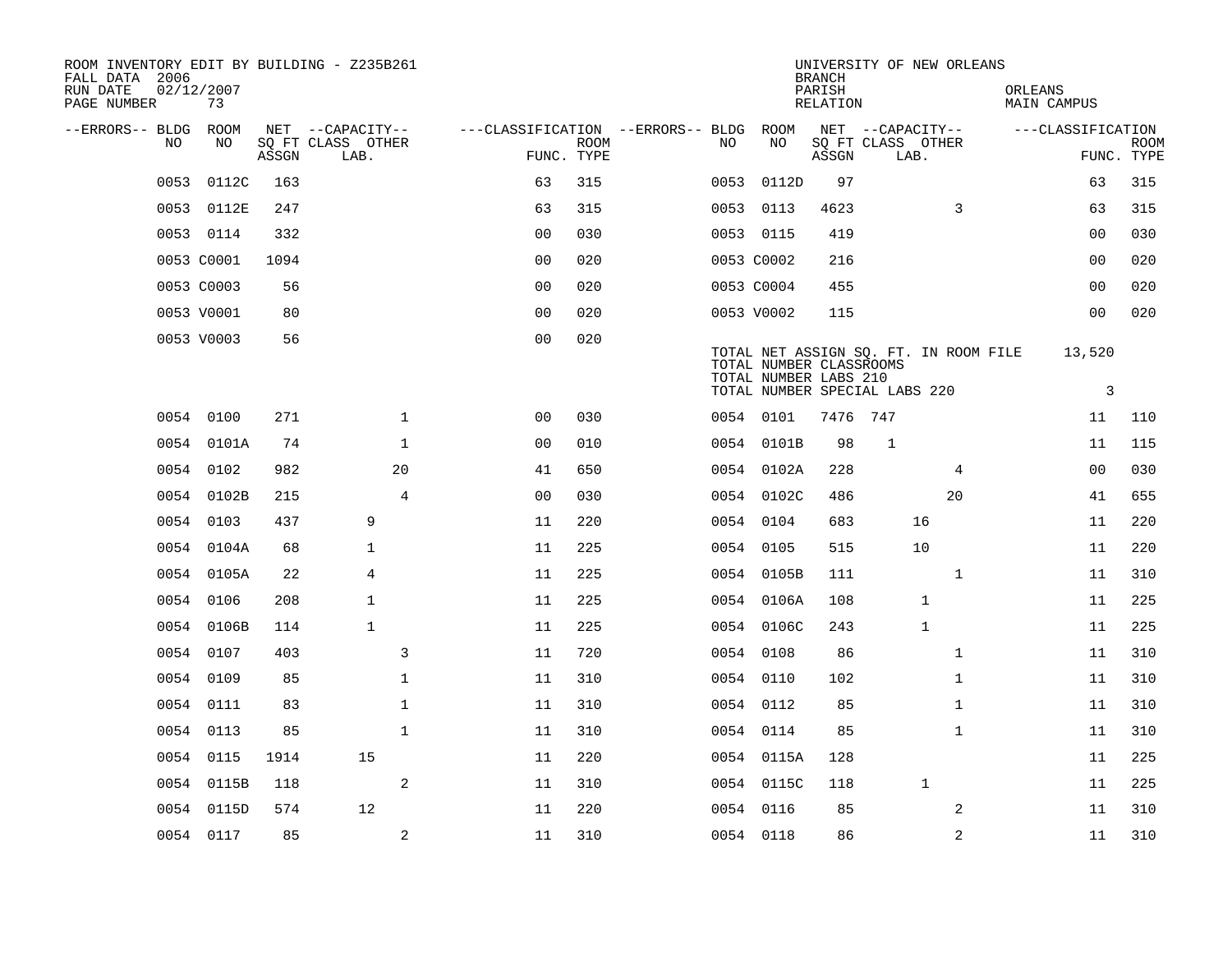| ROOM INVENTORY EDIT BY BUILDING - Z235B261<br>FALL DATA 2006<br>RUN DATE<br>PAGE NUMBER | 02/12/2007<br>74 |       |                                               |                                                 |             |           |            | <b>BRANCH</b><br>PARISH<br><b>RELATION</b> | UNIVERSITY OF NEW ORLEANS                     | ORLEANS<br><b>MAIN CAMPUS</b> |                           |
|-----------------------------------------------------------------------------------------|------------------|-------|-----------------------------------------------|-------------------------------------------------|-------------|-----------|------------|--------------------------------------------|-----------------------------------------------|-------------------------------|---------------------------|
| --ERRORS-- BLDG<br>NO.                                                                  | ROOM<br>NO       | ASSGN | NET --CAPACITY--<br>SQ FT CLASS OTHER<br>LAB. | ---CLASSIFICATION --ERRORS-- BLDG<br>FUNC. TYPE | <b>ROOM</b> | NO        | ROOM<br>NO | ASSGN                                      | NET --CAPACITY--<br>SQ FT CLASS OTHER<br>LAB. | ---CLASSIFICATION             | <b>ROOM</b><br>FUNC. TYPE |
| 0054                                                                                    | 0119             | 1010  | 20                                            | 11                                              | 220         |           | 0054 0119A | 84                                         | $\mathbf 1$                                   | 11                            | 225                       |
| 0054                                                                                    | 0120             | 237   | 4                                             | 0 <sub>0</sub>                                  | 030         | 0054 0121 |            | 57                                         | $\mathbf{1}$                                  | 00                            | 010                       |
| 0054                                                                                    | 0122             | 242   | 4                                             | 0 <sub>0</sub>                                  | 030         | 0054 0123 |            | 513                                        | $\mathbf{1}$                                  | 00                            | 030                       |
| 0054                                                                                    | 0124             | 868   | 2                                             | 11                                              | 720         | 0054 0125 |            | 3477                                       | 16                                            | 11                            | 220                       |
| 0054                                                                                    | 0125A            | 171   |                                               | 11                                              | 225         |           | 0054 0125B | 159                                        | 2                                             | 11                            | 310                       |
|                                                                                         | 0054 0126        | 4638  | 30                                            | 11                                              | 220         | 0054 0127 |            | 72                                         | $\mathbf{1}$                                  | 11                            | 225                       |
| 0054                                                                                    | 0128             | 165   | $\mathbf{2}$                                  | 11                                              | 720         | 0054 0129 |            | 178                                        | $\overline{a}$                                | 11                            | 720                       |
|                                                                                         | 0054 0130        | 802   | 3                                             | 11                                              | 720         |           | 0054 0130A | 99                                         | $\mathbf{1}$                                  | 11                            | 310                       |
|                                                                                         | 0054 0131        | 498   |                                               | 0 <sub>0</sub>                                  | 030         |           | 0054 0131A | 45                                         |                                               | 0 <sub>0</sub>                | 030                       |
|                                                                                         | 0054 0132        | 64    | $\mathbf{1}$                                  | 0 <sub>0</sub>                                  | 010         | 0054 0133 |            | 464                                        |                                               | 0 <sub>0</sub>                | 030                       |
|                                                                                         | 0054 0134        | 1015  | 16                                            | 11                                              | 220         |           | 0054 0134A | 203                                        | $\mathbf{1}$                                  | 11                            | 310                       |
|                                                                                         | 0054 0134B       | 140   | $\mathbf{1}$                                  | 11                                              | 310         | 0054 0135 |            | 1087                                       | 12                                            | 11                            | 220                       |
| 0054                                                                                    | 0135A            | 176   | $\mathbf{1}$                                  | 11                                              | 225         |           | 0054 0135B | 185                                        | 1                                             | 11                            | 225                       |
| 0054                                                                                    | 0135C            | 96    | $\mathbf{1}$                                  | 11                                              | 225         |           | 0054 0135D | 272                                        | 1                                             | 11                            | 225                       |
| 0054                                                                                    | 0135E            | 128   | 2                                             | 11                                              | 310         |           | 0054 0135F | 162                                        | $\mathbf{1}$                                  | 11                            | 225                       |
| 0054                                                                                    | 0136             | 3021  | 15                                            | 11                                              | 220         |           | 0054 0136A | 3451                                       | 2                                             | 11                            | 720                       |
| 0054                                                                                    | 0201             | 203   | $\overline{4}$                                | 0 <sub>0</sub>                                  | 030         | 0054      | 0202       | 76                                         | $\mathbf{1}$                                  | 00                            | 010                       |
| 0054                                                                                    | 0204             | 206   | $\overline{4}$                                | 0 <sub>0</sub>                                  | 030         | 0054      | 0205       | 68                                         | $\mathbf{1}$                                  | 00                            | 030                       |
| 0054                                                                                    | 0206             | 348   | 2                                             | 11                                              | 710         | 0054 0207 |            | 468                                        | $\mathbf{1}$                                  | 0 <sub>0</sub>                | 030                       |
| 0054                                                                                    | 0208             | 311   | 6                                             | 11                                              | 310         | 0054 0209 |            | 1700                                       | 30                                            | 11                            | 220                       |
| 0054                                                                                    | 0210             | 674   | 14                                            | 11                                              | 250         | 0054 0211 |            | 810                                        | 16                                            | 11                            | 250                       |
| 0054                                                                                    | 0211A            | 76    | $\mathbf 1$                                   | 11                                              | 310         |           | 0054 0211B | 97                                         | $\mathbf{1}$                                  | 11                            | 310                       |
| 0054                                                                                    | 0211C            | 85    | $\mathbf{1}$                                  | 11                                              | 225         | 0054 0212 |            | 420                                        | $\mathbf{1}$                                  | 11                            | 310                       |
| 0054                                                                                    | 0212A            | 182   | $\mathbf 1$                                   | 11                                              | 310         |           | 0054 0212B | 147                                        | $\mathbf{1}$                                  | 11                            | 315                       |
| 0054                                                                                    | 0212C            | 113   | $\mathbf 1$                                   | 11                                              | 315         |           | 0054 0212D | 142                                        | $\mathbf{1}$                                  | 11                            | 310                       |
|                                                                                         | 0054 0212E       | 82    | $\mathbf{1}$                                  | 11                                              | 310         |           | 0054 0212F | 82                                         | $\mathbf{1}$                                  | 11                            | 310                       |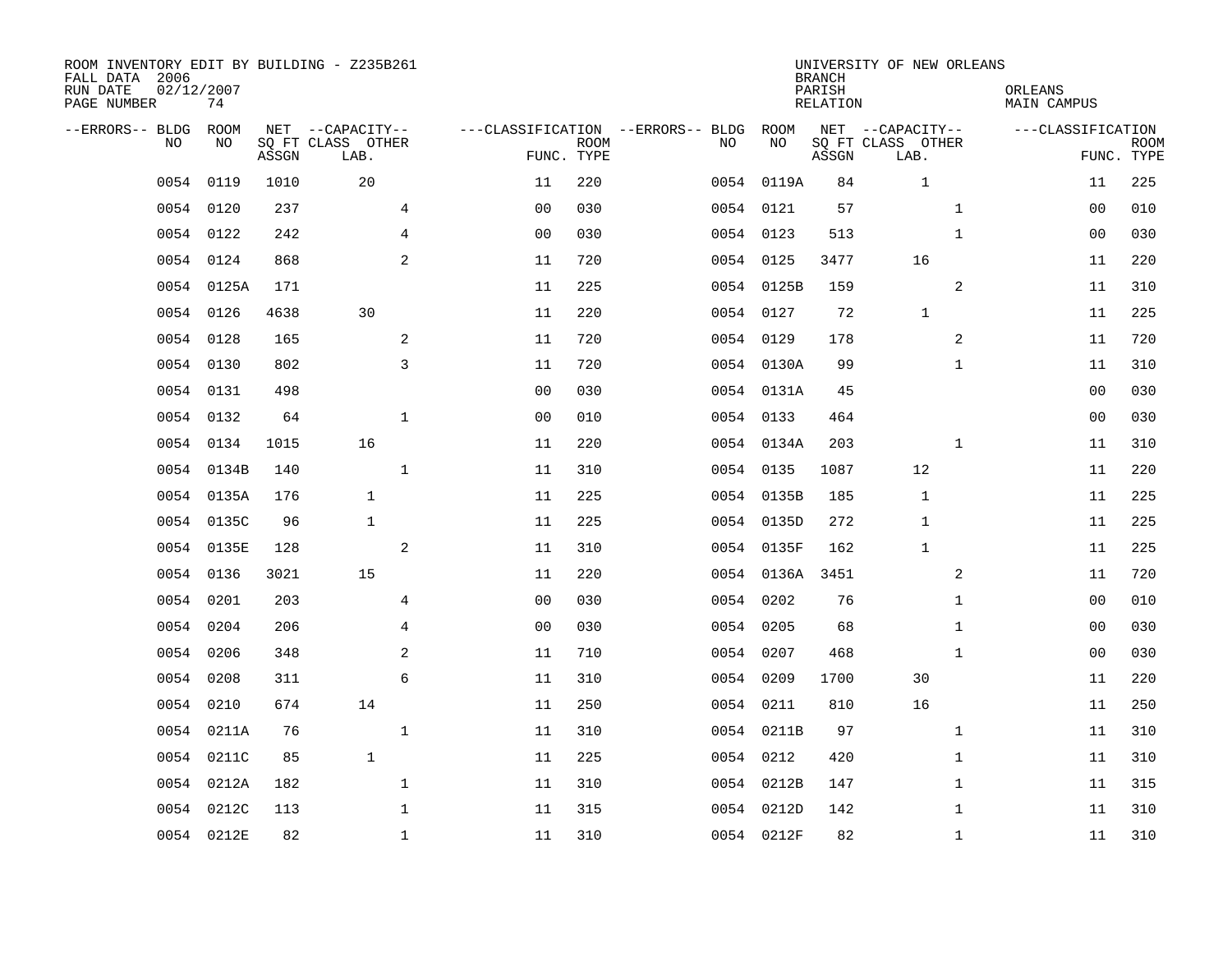| ROOM INVENTORY EDIT BY BUILDING - Z235B261<br>FALL DATA 2006<br>RUN DATE<br>PAGE NUMBER | 02/12/2007<br>75 |       |                           |                |                                   |             |           |            | <b>BRANCH</b><br>PARISH<br>RELATION | UNIVERSITY OF NEW ORLEANS |                | ORLEANS<br>MAIN CAMPUS |                           |
|-----------------------------------------------------------------------------------------|------------------|-------|---------------------------|----------------|-----------------------------------|-------------|-----------|------------|-------------------------------------|---------------------------|----------------|------------------------|---------------------------|
| --ERRORS-- BLDG ROOM                                                                    |                  |       | NET --CAPACITY--          |                | ---CLASSIFICATION --ERRORS-- BLDG |             |           | ROOM       |                                     | NET --CAPACITY--          |                | ---CLASSIFICATION      |                           |
| NO.                                                                                     | NO.              | ASSGN | SQ FT CLASS OTHER<br>LAB. |                | FUNC. TYPE                        | <b>ROOM</b> | NO.       | NO         | ASSGN                               | SQ FT CLASS OTHER<br>LAB. |                |                        | <b>ROOM</b><br>FUNC. TYPE |
| 0054                                                                                    | 0213             | 980   | 40                        |                | 11                                | 225         |           | 0054 0213A | 70                                  | 2                         |                | 11                     | 225                       |
| 0054                                                                                    | 0214             | 347   | 10                        |                | 11                                | 225         |           | 0054 0214A | 127                                 |                           | $\mathbf{1}$   | 11                     | 310                       |
|                                                                                         | 0054 0301        | 185   |                           | $\overline{4}$ | 0 <sub>0</sub>                    | 030         |           | 0054 0302  | 36                                  |                           | $\mathbf{1}$   | 0 <sub>0</sub>         | 010                       |
| 0054                                                                                    | 0303             | 9     |                           | $\mathbf 1$    | 00                                | 030         | 0054 0304 |            | 178                                 |                           | 4              | 00                     | 030                       |
| 0054                                                                                    | 0305             | 65    |                           |                | 00                                | 030         |           | 0054 0306  | 849                                 |                           | 20             | 11                     | 410                       |
| 0054                                                                                    | 0307             | 119   | 6                         |                | 11                                | 250         | 0054 0308 |            | 387                                 | 12                        |                | 11                     | 250                       |
| 0054                                                                                    | 0309             | 382   | 20                        |                | 11                                | 110         |           | 0054 0310  | 237                                 |                           |                | 11                     | 225                       |
| 0054                                                                                    | 0311             | 236   | 4                         |                | 11                                | 250         | 0054 0312 |            | 410                                 | 20                        |                | 11                     | 110                       |
| 0054                                                                                    | 0313             | 343   |                           | $\mathbf 1$    | 0 <sub>0</sub>                    | 030         | 0054 0314 |            | 181                                 |                           | 2              | 11                     | 680                       |
|                                                                                         | 0054 0315        | 392   | 20                        |                | 11                                | 110         | 0054 0316 |            | 604                                 | 37                        |                | 11                     | 110                       |
|                                                                                         | 0054 0317        | 602   | 37                        |                | 11                                | 110         | 0054 0318 |            | 578                                 | 36                        |                | 11                     | 110                       |
|                                                                                         | 0054 0319        | 657   | 41                        |                | 11                                | 110         | 0054 0320 |            | 576                                 | 36                        |                | 11                     | 110                       |
| 0054                                                                                    | 0321             | 576   | 36                        |                | 11                                | 110         | 0054 0401 |            | 187                                 |                           | 4              | 00                     | 030                       |
|                                                                                         | 0054 0402        | 46    |                           | $\mathbf 1$    | 0 <sub>0</sub>                    | 010         |           | 0054 0403  | 9                                   |                           |                | 00                     | 030                       |
| 0054                                                                                    | 0404             | 184   |                           | 4              | 0 <sub>0</sub>                    | 030         | 0054 0405 |            | 68                                  |                           |                | 00                     | 030                       |
| 0054                                                                                    | 0406             | 1150  | 29                        |                | 11                                | 220         | 0054 0407 |            | 248                                 | 12                        |                | 21                     | 250                       |
| 0054                                                                                    | 0407A            | 107   |                           | $\mathbf{1}$   | 21                                | 310         | 0054      | 0408       | 254                                 |                           | 12             | 21                     | 310                       |
| 0054                                                                                    | 0408A            | 83    |                           |                | 21                                | 315         | 0054 0409 |            | 254                                 |                           | 12             | 00                     | 020                       |
|                                                                                         | 0054 0409A       | 85    |                           | $\mathbf{1}$   | 11                                | 310         |           | 0054 0410  | 35                                  | $\mathbf 1$               |                | 11                     | 250                       |
|                                                                                         | 0054 0410A       | 51    | 2                         |                | 11                                | 255         |           | 0054 0411  | 1074                                | 24                        |                | 11                     | 210                       |
|                                                                                         | 0054 0412        | 220   |                           | $\mathbf{1}$   | 11                                | 310         | 0054 0413 |            | 411                                 |                           | $\mathbf{1}$   | 0 <sub>0</sub>         | 030                       |
| 0054                                                                                    | 0414             | 646   | 6                         |                | 11                                | 210         | 0054 0415 |            | 1096                                | 84                        |                | 11                     | 220                       |
|                                                                                         | 0054 0415A       | 107   | $\mathbf{1}$              |                | 11                                | 250         |           | 0054 0415B | 104                                 | $\mathbf{1}$              |                | 11                     | 250                       |
|                                                                                         | 0054 0416        | 1256  | 24                        |                | 11                                | 210         |           | 0054 0501  | 185                                 |                           | $\overline{4}$ | 00                     | 030                       |
| 0054                                                                                    | 0502             | 53    |                           | $\mathbf 1$    | 0 <sub>0</sub>                    | 010         | 0054 0503 |            | $7\overline{ }$                     |                           |                | 00                     | 030                       |
|                                                                                         | 0054 0504        | 192   |                           | $\overline{4}$ | 0 <sub>0</sub>                    | 030         | 0054 0505 |            | 60                                  |                           |                | 0 <sub>0</sub>         | 030                       |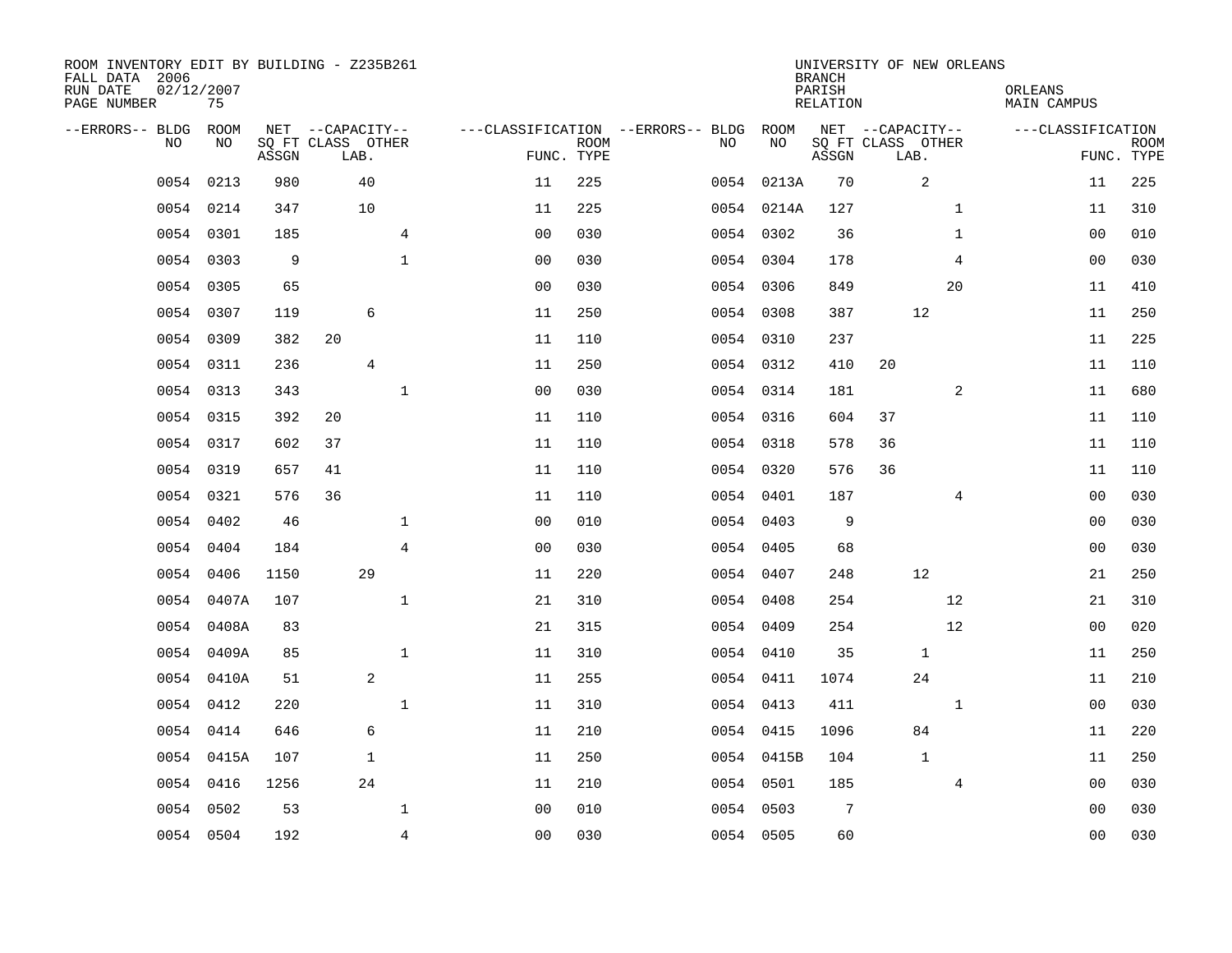| ROOM INVENTORY EDIT BY BUILDING - Z235B261<br>FALL DATA 2006<br>RUN DATE<br>PAGE NUMBER | 02/12/2007<br>76 |       |                           |                |                           |                                   |            | <b>BRANCH</b><br>PARISH<br><b>RELATION</b> | UNIVERSITY OF NEW ORLEANS | ORLEANS<br><b>MAIN CAMPUS</b> |                           |
|-----------------------------------------------------------------------------------------|------------------|-------|---------------------------|----------------|---------------------------|-----------------------------------|------------|--------------------------------------------|---------------------------|-------------------------------|---------------------------|
| --ERRORS-- BLDG                                                                         | ROOM             |       | NET --CAPACITY--          |                |                           | ---CLASSIFICATION --ERRORS-- BLDG | ROOM       |                                            | NET --CAPACITY--          | ---CLASSIFICATION             |                           |
| N <sub>O</sub>                                                                          | NO.              | ASSGN | SO FT CLASS OTHER<br>LAB. |                | <b>ROOM</b><br>FUNC. TYPE | NO.                               | NO         | ASSGN                                      | SQ FT CLASS OTHER<br>LAB. |                               | <b>ROOM</b><br>FUNC. TYPE |
| 0054                                                                                    | 0506             | 502   | 16                        | 11             | 220                       |                                   | 0054 0507  | 648                                        | 16                        | 11                            | 220                       |
|                                                                                         | 0054 0507A       | 208   |                           | 11             | 225                       |                                   | 0054 0508  | 922                                        | 6                         | 11                            | 250                       |
|                                                                                         | 0054 0509        | 576   | 30                        | 11             | 220                       |                                   | 0054 0510  | 225                                        | 2                         | 11                            | 220                       |
| 0054                                                                                    | 0511             | 880   | 24                        | 11             | 220                       |                                   | 0054 0512  | 405                                        |                           | 0 <sub>0</sub>                | 030                       |
| 0054                                                                                    | 0513             | 1309  | 15                        | 11             | 250                       |                                   | 0054 0514  | 1201                                       | 16                        | 11                            | 220                       |
| 0054                                                                                    | 0514A            | 143   |                           | 11             | 225                       |                                   | 0054 0514B | 75                                         |                           | 11                            | 225                       |
| 0054                                                                                    | 0514C            | 75    | $\mathbf 1$               | 11             | 310                       |                                   | 0054 0515  | 618                                        | 2                         | 11                            | 225                       |
| 0054                                                                                    | 0601             | 197   | $\overline{4}$            | 0 <sub>0</sub> | 030                       |                                   | 0054 0602  | 62                                         | $\mathbf{1}$              | 00                            | 010                       |
| 0054                                                                                    | 0603             | 6     |                           | 0 <sub>0</sub> | 030                       |                                   | 0054 0604  | 204                                        | $\overline{4}$            | 00                            | 030                       |
| 0054                                                                                    | 0605             | 58    | $\mathbf{1}$              | 0 <sub>0</sub> | 030                       |                                   | 0054 0606  | 300                                        | 2                         | 22                            | 250                       |
| 0054                                                                                    | 0607             | 803   | 3                         | 22             | 250                       |                                   | 0054 0607A | 82                                         | $\mathbf{1}$              | 22                            | 255                       |
|                                                                                         | 0054 0607B       | 87    | $\mathbf{1}$              | 11             | 255                       |                                   | 0054 0607C | 97                                         | $\mathbf{1}$              | 22                            | 310                       |
| 0054                                                                                    | 0608             | 272   | 2                         | 21             | 250                       | 0054                              | 0609       | 814                                        | 16                        | 22                            | 220                       |
|                                                                                         | 0054 0609A       | 98    | $\mathbf 1$               | 22             | 310                       |                                   | 0054 0610  | 277                                        | 20                        | 11                            | 220                       |
| 0054                                                                                    | 0611             | 778   | 20                        | 11             | 220                       |                                   | 0054 0611A | 100                                        | $\mathbf{1}$              | 11                            | 310                       |
|                                                                                         | 0054 0612        | 83    | $\mathbf{1}$              | 11             | 250                       |                                   | 0054 0613  | 654                                        | 12                        | 22                            | 220                       |
| 0054                                                                                    | 0613A            | 148   | $\mathbf{1}$              | 22             | 225                       |                                   | 0054 0613B | 106                                        | 3                         | 22                            | 310                       |
| 0054                                                                                    | 0614             | 480   | $\mathbf 1$               | 00             | 030                       |                                   | 0054 0615  | 643                                        | 10                        | 11                            | 250                       |
|                                                                                         | 0054 0615A       | 98    | $\overline{3}$            | 22             | 310                       |                                   | 0054 0615B | 233                                        | $\mathbf{1}$              | 22                            | 225                       |
| 0054                                                                                    | 0616             | 923   | 12                        | 22             | 220                       |                                   | 0054 0616A | 99                                         | $\mathbf{1}$              | 22                            | 310                       |
| 0054                                                                                    | 0617             | 842   | 12                        | 11             | 220                       |                                   | 0054 0618  | 463                                        | 8                         | 11                            | 250                       |
| 0054                                                                                    | 0618A            | 92    | 3                         | 22             | 310                       |                                   | 0054 0701  | 202                                        | $\overline{4}$            | 00                            | 030                       |
|                                                                                         | 0054 0702        | 62    | $\mathbf{1}$              | 0 <sub>0</sub> | 010                       |                                   | 0054 0703  | 7                                          | $\mathbf{1}$              | 0 <sub>0</sub>                | 030                       |
|                                                                                         | 0054 0704        | 213   | $\overline{4}$            | 0 <sub>0</sub> | 030                       |                                   | 0054 0705  | 63                                         | $\mathbf{1}$              | 00                            | 030                       |
|                                                                                         | 0054 0706        | 219   | 12                        | 21             | 350                       |                                   | 0054 0707  | 701                                        | 24                        | 11                            | 220                       |
|                                                                                         | 0054 0708        | 701   | 24                        | 11             | 220                       |                                   | 0054 0709  | 332                                        | 2                         | 11                            | 255                       |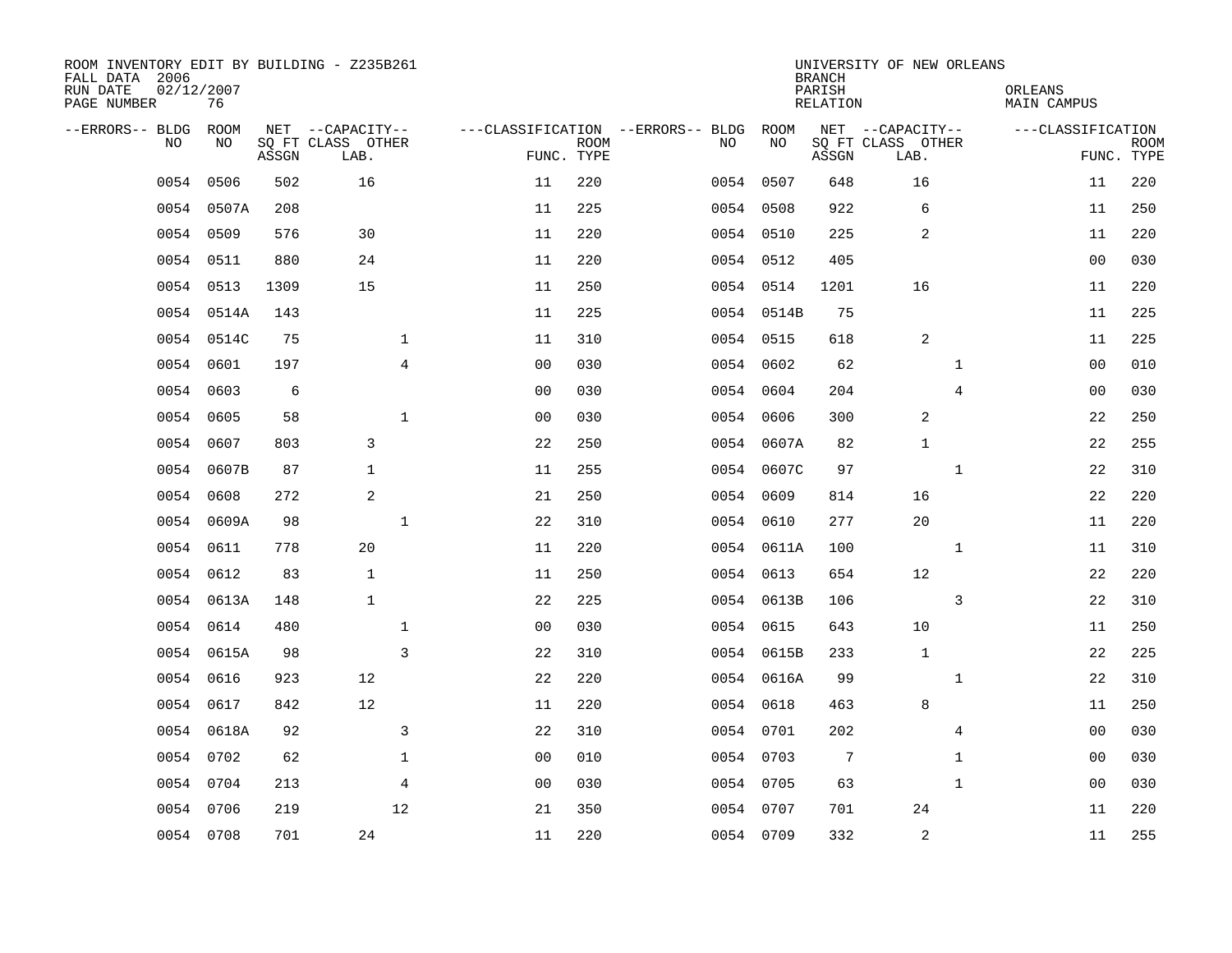| ROOM INVENTORY EDIT BY BUILDING - Z235B261<br>FALL DATA 2006<br>RUN DATE<br>PAGE NUMBER | 02/12/2007<br>77 |       |                                               |                |             |                                         |            | <b>BRANCH</b><br>PARISH<br><b>RELATION</b> | UNIVERSITY OF NEW ORLEANS                     | ORLEANS<br><b>MAIN CAMPUS</b> |                           |
|-----------------------------------------------------------------------------------------|------------------|-------|-----------------------------------------------|----------------|-------------|-----------------------------------------|------------|--------------------------------------------|-----------------------------------------------|-------------------------------|---------------------------|
| --ERRORS-- BLDG<br>NO.                                                                  | ROOM<br>NO       | ASSGN | NET --CAPACITY--<br>SQ FT CLASS OTHER<br>LAB. | FUNC. TYPE     | <b>ROOM</b> | ---CLASSIFICATION --ERRORS-- BLDG<br>NO | ROOM<br>NO | ASSGN                                      | NET --CAPACITY--<br>SQ FT CLASS OTHER<br>LAB. | ---CLASSIFICATION             | <b>ROOM</b><br>FUNC. TYPE |
| 0054                                                                                    | 0710             | 339   | $\overline{a}$                                | 11             | 255         |                                         | 0054 0711  | 96                                         | $\mathbf{1}$                                  | 0 <sub>0</sub>                | 020                       |
|                                                                                         | 0054 0711A       | 404   | $\mathbf 1$                                   | 0 <sub>0</sub> | 030         |                                         | 0054 0712  | 863                                        | 15                                            | 11                            | 220                       |
|                                                                                         | 0054 0712A       | 101   |                                               | 11             | 225         |                                         | 0054 0713  | 811                                        | 35                                            | 11                            | 250                       |
|                                                                                         | 0054 0713A       | 103   | $\mathbf{1}$                                  | 11             | 310         |                                         | 0054 0714  | 823                                        | 10                                            | 11                            | 225                       |
|                                                                                         | 0054 0714A       | 355   | 3                                             | 11             | 720         |                                         | 0054 0715  | 1200                                       | 3                                             | 11                            | 720                       |
|                                                                                         | 0054 0715A       | 150   | $\mathbf 1$                                   | 11             | 310         |                                         | 0054 0715B | 108                                        | $\mathbf{1}$                                  | 11                            | 310                       |
| 0054                                                                                    | 0716             | 706   | 24                                            | 11             | 220         |                                         | 0054 0717  | 697                                        | 24                                            | 11                            | 220                       |
| 0054                                                                                    | 0801             | 6     | $\mathbf{1}$                                  | 0 <sub>0</sub> | 030         |                                         | 0054 0802  | 91                                         | 2                                             | 11                            | 310                       |
| 0054                                                                                    | 0803             | 92    | $\mathbf{1}$                                  | 11             | 310         | 0054                                    | 0804       | 92                                         | $\mathbf{1}$                                  | 11                            | 310                       |
|                                                                                         | 0054 0805        | 92    | $\mathbf{1}$                                  | 11             | 310         |                                         | 0054 0806  | 93                                         | $\mathbf{1}$                                  | 11                            | 310                       |
| 0054                                                                                    | 0807             | 91    | $\mathbf 1$                                   | 11             | 315         | 0054                                    | 0808       | 63                                         | $\mathbf{1}$                                  | 0 <sub>0</sub>                | 030                       |
|                                                                                         | 0054 0809        | 545   | 2                                             | 11             | 310         |                                         | 0054 0809A | 168                                        | $\mathbf{1}$                                  | 11                            | 310                       |
| 0054                                                                                    | 0810             | 505   | 2                                             | 11             | 310         |                                         | 0054 0810A | 125                                        | $\mathbf{1}$                                  | 11                            | 310                       |
| 0054                                                                                    | 0811             | 138   | $\mathbf 1$                                   | 11             | 310         |                                         | 0054 0812  | 467                                        | 10                                            | 44                            | 710                       |
| 0054                                                                                    | 0813             | 138   | $\mathbf{1}$                                  | 11             | 310         |                                         | 0054 0814  | 742                                        | $\mathbf{1}$                                  | 11                            | 310                       |
|                                                                                         | 0054 0815        | 141   | 1                                             | 11             | 310         |                                         | 0054 0816  | 98                                         | $\mathbf{1}$                                  | 11                            | 310                       |
| 0054                                                                                    | 0817             | 141   | $\mathbf{1}$                                  | 11             | 310         | 0054                                    | 0818       | 105                                        | $\mathbf{1}$                                  | 11                            | 310                       |
| 0054                                                                                    | 0819             | 133   | $\mathbf 1$                                   | 11             | 310         |                                         | 0054 0820  | 102                                        | 2                                             | 11                            | 310                       |
| 0054                                                                                    | 0821             | 140   | $\mathbf 1$                                   | 11             | 310         |                                         | 0054 0822  | 102                                        | 2                                             | 11                            | 310                       |
| 0054                                                                                    | 0823             | 126   | $\mathbf 1$                                   | 11             | 310         |                                         | 0054 0824  | 102                                        | 2                                             | 11                            | 310                       |
| 0054                                                                                    | 0825             | 151   | $\mathbf{1}$                                  | 11             | 310         |                                         | 0054 0826  | 320                                        | 4                                             | 0 <sub>0</sub>                | 030                       |
| 0054                                                                                    | 0827             | 78    | $\mathbf{1}$                                  | 0 <sub>0</sub> | 010         |                                         | 0054 0828  | 130                                        | $\mathbf{1}$                                  | 11                            | 310                       |
| 0054                                                                                    | 0829             | 220   | $\overline{4}$                                | 0 <sub>0</sub> | 030         |                                         | 0054 0830  | 151                                        | $\mathbf{1}$                                  | 11                            | 310                       |
|                                                                                         | 0054 0831        | 111   | 2                                             | 11             | 310         |                                         | 0054 0832  | 131                                        | $\mathbf{1}$                                  | 11                            | 310                       |
| 0054                                                                                    | 0833             | 147   | 3                                             | 11             | 310         |                                         | 0054 0834  | 140                                        | 1                                             | 11                            | 310                       |
|                                                                                         | 0054 0835        | 120   | $\mathbf 1$                                   | 11             | 310         |                                         | 0054 0836  | 145                                        | 3                                             | 11                            | 310                       |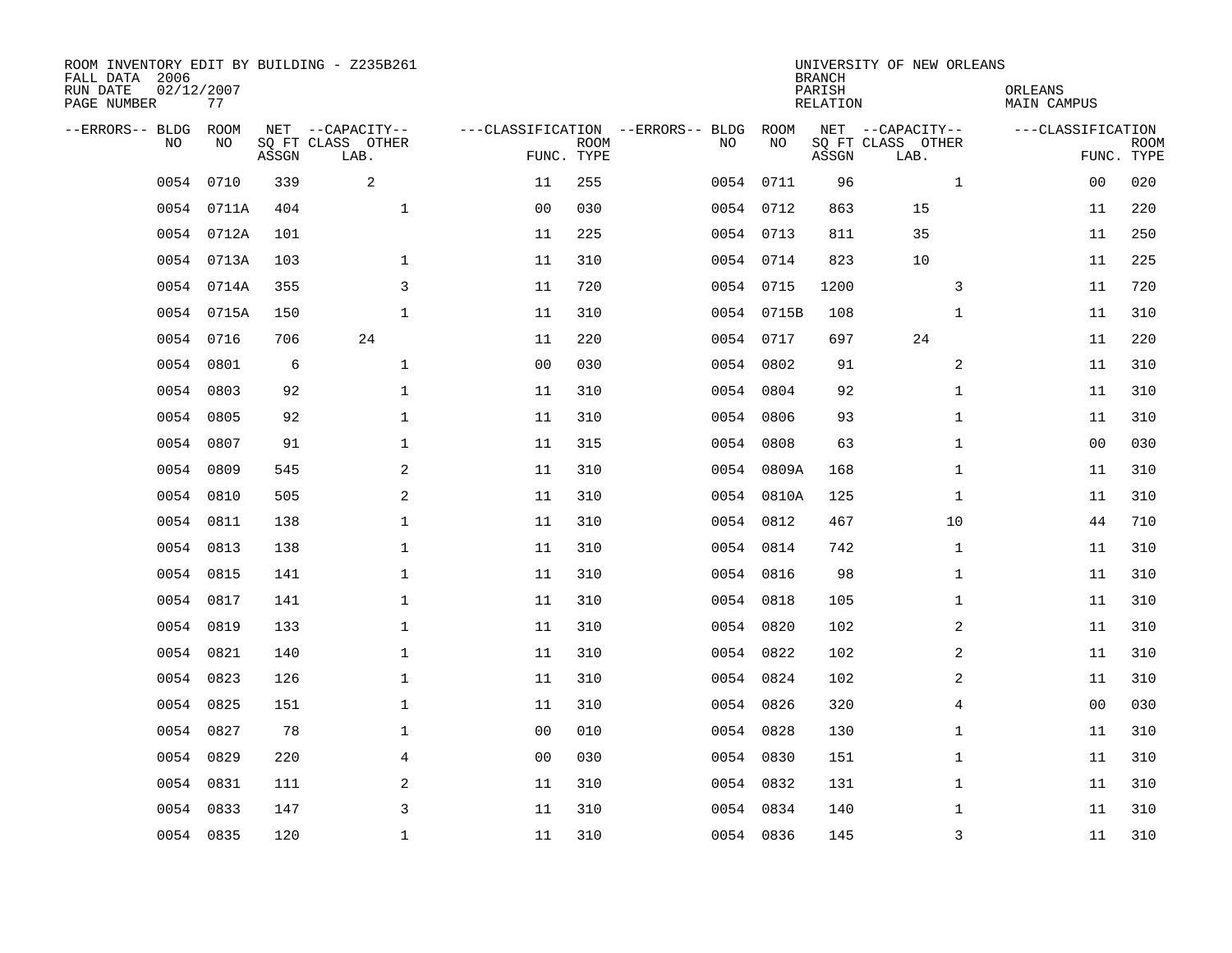| ROOM INVENTORY EDIT BY BUILDING - Z235B261<br>FALL DATA 2006<br>RUN DATE<br>PAGE NUMBER | 02/12/2007<br>78 |       |                                               |                |                           |                                         |            | <b>BRANCH</b><br>PARISH<br><b>RELATION</b> | UNIVERSITY OF NEW ORLEANS                     | ORLEANS<br><b>MAIN CAMPUS</b> |                           |
|-----------------------------------------------------------------------------------------|------------------|-------|-----------------------------------------------|----------------|---------------------------|-----------------------------------------|------------|--------------------------------------------|-----------------------------------------------|-------------------------------|---------------------------|
| --ERRORS-- BLDG<br>NO                                                                   | ROOM<br>NO       | ASSGN | NET --CAPACITY--<br>SQ FT CLASS OTHER<br>LAB. |                | <b>ROOM</b><br>FUNC. TYPE | ---CLASSIFICATION --ERRORS-- BLDG<br>NO | ROOM<br>NO | ASSGN                                      | NET --CAPACITY--<br>SQ FT CLASS OTHER<br>LAB. | ---CLASSIFICATION             | <b>ROOM</b><br>FUNC. TYPE |
| 0054                                                                                    | 0837             | 120   | $\mathbf{1}$                                  | 11             | 310                       | 0054                                    | 0838       | 121                                        | $\mathbf{1}$                                  | 11                            | 310                       |
| 0054                                                                                    | 0839             | 98    | $\overline{a}$                                | 11             | 310                       | 0054                                    | 0840       | 131                                        | $\mathbf{1}$                                  | 11                            | 310                       |
| 0054                                                                                    | 0841             | 131   | $\mathbf 1$                                   | 11             | 310                       |                                         | 0054 0842  | 131                                        | $\mathbf{1}$                                  | 11                            | 310                       |
|                                                                                         | 0054 0843        | 102   | 3                                             | 11             | 310                       |                                         | 0054 0844  | 133                                        | $\mathbf{1}$                                  | 11                            | 310                       |
| 0054                                                                                    | 0845             | 102   | 4                                             | 11             | 310                       |                                         | 0054 0846  | 128                                        | $\mathbf{1}$                                  | 11                            | 310                       |
|                                                                                         | 0054 0847        | 102   | 2                                             | 11             | 310                       |                                         | 0054 0848  | 98                                         | $\mathbf{1}$                                  | 11                            | 310                       |
| 0054                                                                                    | 0849             | 98    | $\mathbf{1}$                                  | 11             | 310                       |                                         | 0054 0850  | 289                                        | $\mathbf{1}$                                  | 00                            | 030                       |
|                                                                                         | 0054 0851        | 97    | 2                                             | 11             | 310                       |                                         | 0054 0852  | 158                                        | $\mathbf{1}$                                  | 11                            | 310                       |
| 0054                                                                                    | 0853             | 158   | $\mathbf{1}$                                  | 11             | 310                       | 0054                                    | 0901       | $7\phantom{.0}$                            | $\mathbf{1}$                                  | 0 <sub>0</sub>                | 030                       |
|                                                                                         | 0054 0902        | 85    | $\mathbf 1$                                   | 11             | 315                       |                                         | 0054 0903  | 86                                         | $\mathbf{1}$                                  | 11                            | 310                       |
| 0054                                                                                    | 0904             | 85    | $\mathbf{1}$                                  | 11             | 310                       |                                         | 0054 0905  | 85                                         | $\mathbf{1}$                                  | 11                            | 310                       |
|                                                                                         | 0054 0906        | 86    | 2                                             | 11             | 310                       |                                         | 0054 0907  | 84                                         | $\mathbf{1}$                                  | 11                            | 315                       |
| 0054                                                                                    | 0908             | 59    | $\mathbf{1}$                                  | 00             | 030                       | 0054                                    | 0909       | 568                                        | 2                                             | 11                            | 310                       |
| 0054                                                                                    | 0909A            | 149   | $\mathbf 1$                                   | 11             | 310                       |                                         | 0054 0910  | 969                                        | 4                                             | 11                            | 310                       |
| 0054                                                                                    | 0910A            | 275   | 1                                             | 11             | 310                       | 0054                                    | 0911       | 543                                        | 2                                             | 11                            | 310                       |
| 0054                                                                                    | 0911A            | 153   | $\mathbf 1$                                   | 11             | 310                       |                                         | 0054 0912  | 122                                        | $\mathbf{1}$                                  | 11                            | 310                       |
| 0054                                                                                    | 0913             | 120   | $\mathbf 1$                                   | 11             | 310                       | 0054                                    | 0914       | 120                                        | $\mathbf{1}$                                  | 11                            | 310                       |
| 0054                                                                                    | 0915             | 120   | $\mathbf 1$                                   | 11             | 310                       |                                         | 0054 0916  | 595                                        | 10                                            | 46                            | 650                       |
| 0054                                                                                    | 0917             | 224   | $\overline{4}$                                | 0 <sub>0</sub> | 030                       |                                         | 0054 0918  | 129                                        | $\mathbf{1}$                                  | 11                            | 310                       |
| 0054                                                                                    | 0919             | 78    | $\mathbf 1$                                   | 0 <sub>0</sub> | 010                       |                                         | 0054 0920  | 127                                        | $\mathbf{1}$                                  | 11                            | 310                       |
| 0054                                                                                    | 0921             | 224   | 4                                             | 0 <sub>0</sub> | 030                       |                                         | 0054 0922  | 128                                        | $\mathbf{1}$                                  | 11                            | 310                       |
| 0054                                                                                    | 0923             | 233   | 12                                            | 46             | 350                       |                                         | 0054 0924  | 128                                        | $\mathbf{1}$                                  | 11                            | 310                       |
| 0054                                                                                    | 0925             | 128   | $\mathbf{1}$                                  | 11             | 310                       |                                         | 0054 0926  | 118                                        | $\mathbf{1}$                                  | 11                            | 310                       |
| 0054                                                                                    | 0927             | 121   | $\mathbf 1$                                   | 11             | 310                       |                                         | 0054 0928  | 118                                        | $\mathbf{1}$                                  | 11                            | 310                       |
| 0054                                                                                    | 0929             | 119   | $\mathbf 1$                                   | 11             | 310                       |                                         | 0054 0930  | 120                                        | $\mathbf{1}$                                  | 11                            | 310                       |
|                                                                                         | 0054 0931        | 129   | $\mathbf 1$                                   | 11             | 310                       |                                         | 0054 0932  | 130                                        | $\mathbf{1}$                                  | 11                            | 310                       |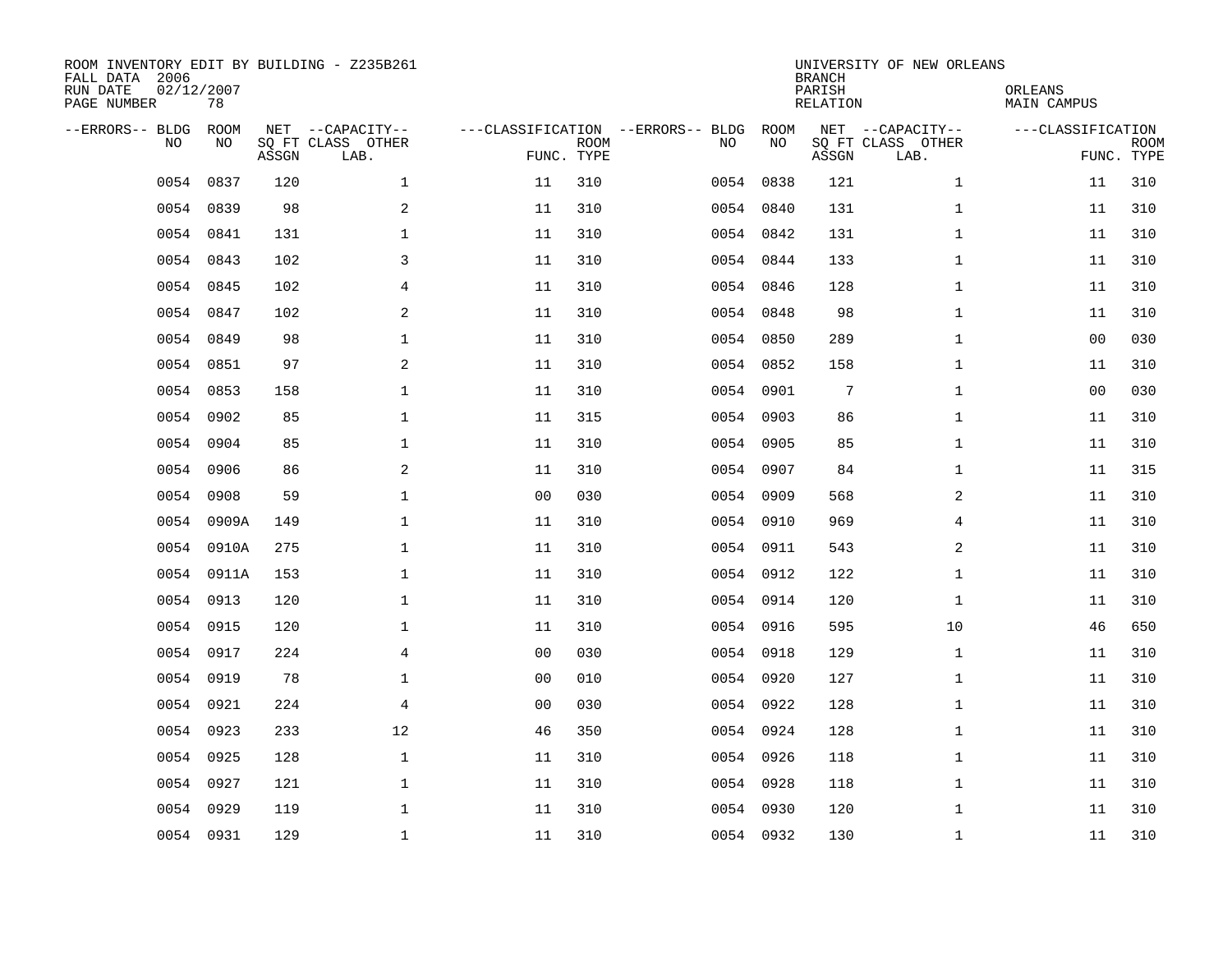| ROOM INVENTORY EDIT BY BUILDING - Z235B261<br>FALL DATA 2006<br>RUN DATE<br>PAGE NUMBER | 02/12/2007<br>79 |       |                                               |                                        |                           |    |            | <b>BRANCH</b><br>PARISH<br><b>RELATION</b> | UNIVERSITY OF NEW ORLEANS                     | ORLEANS<br><b>MAIN CAMPUS</b> |                           |
|-----------------------------------------------------------------------------------------|------------------|-------|-----------------------------------------------|----------------------------------------|---------------------------|----|------------|--------------------------------------------|-----------------------------------------------|-------------------------------|---------------------------|
| --ERRORS-- BLDG<br>NO.                                                                  | ROOM<br>NO       | ASSGN | NET --CAPACITY--<br>SQ FT CLASS OTHER<br>LAB. | ---CLASSIFICATION --ERRORS-- BLDG ROOM | <b>ROOM</b><br>FUNC. TYPE | NO | NO         | ASSGN                                      | NET --CAPACITY--<br>SQ FT CLASS OTHER<br>LAB. | ---CLASSIFICATION             | <b>ROOM</b><br>FUNC. TYPE |
| 0054                                                                                    | 0933             | 129   | $\mathbf 1$                                   | 11                                     | 310                       |    | 0054 0934  | 129                                        | $\mathbf{1}$                                  | 11                            | 310                       |
|                                                                                         | 0054 0935        | 128   | $\mathbf{1}$                                  | 11                                     | 310                       |    | 0054 0936  | 310                                        | $\mathbf{1}$                                  | 00                            | 030                       |
|                                                                                         | 0054 1001        | 291   |                                               | 0 <sub>0</sub>                         | 030                       |    | 0054 1001A | 795                                        | $\mathbf{1}$                                  | 00                            | 030                       |
|                                                                                         | 0054 C0011       | 444   |                                               | 0 <sub>0</sub>                         | 020                       |    | 0054 C0012 | 268                                        |                                               | 00                            | 020                       |
|                                                                                         | 0054 C0013       | 1323  |                                               | 0 <sub>0</sub>                         | 020                       |    | 0054 C0014 | 623                                        |                                               | 0 <sub>0</sub>                | 020                       |
|                                                                                         | 0054 C0014A      | 665   |                                               | 0 <sub>0</sub>                         | 020                       |    | 0054 C0015 | 577                                        |                                               | 0 <sub>0</sub>                | 020                       |
|                                                                                         | 0054 C0016       | 229   |                                               | 0 <sub>0</sub>                         | 020                       |    | 0054 C0017 | 348                                        |                                               | 00                            | 020                       |
|                                                                                         | 0054 C0021       | 1201  |                                               | 0 <sub>0</sub>                         | 020                       |    | 0054 C0022 | 270                                        |                                               | 0 <sub>0</sub>                | 020                       |
|                                                                                         | 0054 C0031       | 1508  |                                               | 0 <sub>0</sub>                         | 020                       |    | 0054 C0032 | 270                                        |                                               | 0 <sub>0</sub>                | 020                       |
|                                                                                         | 0054 C0041       | 1080  |                                               | 0 <sub>0</sub>                         | 020                       |    | 0054 C0042 | 270                                        |                                               | 00                            | 020                       |
|                                                                                         | 0054 C0051       | 1091  |                                               | 0 <sub>0</sub>                         | 020                       |    | 0054 C0052 | 270                                        |                                               | 0 <sub>0</sub>                | 020                       |
|                                                                                         | 0054 C0061       | 1096  |                                               | 0 <sub>0</sub>                         | 020                       |    | 0054 C0062 | 270                                        |                                               | 0 <sub>0</sub>                | 020                       |
|                                                                                         | 0054 C0071       | 1100  |                                               | 0 <sub>0</sub>                         | 020                       |    | 0054 C0072 | 270                                        |                                               | 0 <sub>0</sub>                | 020                       |
|                                                                                         | 0054 C0081       | 336   |                                               | 0 <sub>0</sub>                         | 020                       |    | 0054 C0082 | 270                                        |                                               | 00                            | 020                       |
|                                                                                         | 0054 C0083       | 116   |                                               | 00                                     | 020                       |    | 0054 C0084 | 211                                        |                                               | 0 <sub>0</sub>                | 020                       |
|                                                                                         | 0054 C0085       | 582   |                                               | 0 <sub>0</sub>                         | 020                       |    | 0054 C0086 | 582                                        |                                               | 0 <sub>0</sub>                | 020                       |
|                                                                                         | 0054 C0087       | 172   |                                               | 0 <sub>0</sub>                         | 020                       |    | 0054 C0091 | 1399                                       |                                               | 00                            | 020                       |
|                                                                                         | 0054 C0092       | 266   |                                               | 0 <sub>0</sub>                         | 020                       |    | 0054 C0093 | 116                                        |                                               | 0 <sub>0</sub>                | 020                       |
|                                                                                         | 0054 C0094       | 356   |                                               | 0 <sub>0</sub>                         | 020                       |    | 0054 C0095 | 338                                        |                                               | 0 <sub>0</sub>                | 020                       |
|                                                                                         | 0054 C0096       | 173   |                                               | 0 <sub>0</sub>                         | 020                       |    | 0054 E0001 | 39                                         |                                               | 0 <sub>0</sub>                | 020                       |
|                                                                                         | 0054 E0002       | 39    |                                               | 0 <sub>0</sub>                         | 020                       |    | 0054 E0003 | 39                                         |                                               | 00                            | 020                       |
|                                                                                         | 0054 E0004       | 39    |                                               | 0 <sub>0</sub>                         | 020                       |    | 0054 E0005 | 39                                         |                                               | 00                            | 020                       |
|                                                                                         | 0054 E0021       | 39    |                                               | 0 <sub>0</sub>                         | 020                       |    | 0054 E0022 | 39                                         |                                               | 00                            | 020                       |
|                                                                                         | 0054 E0023       | 39    |                                               | 0 <sub>0</sub>                         | 020                       |    | 0054 E0024 | 39                                         |                                               | 00                            | 020                       |
|                                                                                         | 0054 E0025       | 39    |                                               | 0 <sub>0</sub>                         | 020                       |    | 0054 E0031 | 39                                         |                                               | 00                            | 020                       |
|                                                                                         | 0054 E0032       | 39    |                                               | 0 <sub>0</sub>                         | 020                       |    | 0054 E0033 | 39                                         |                                               | 0 <sub>0</sub>                | 020                       |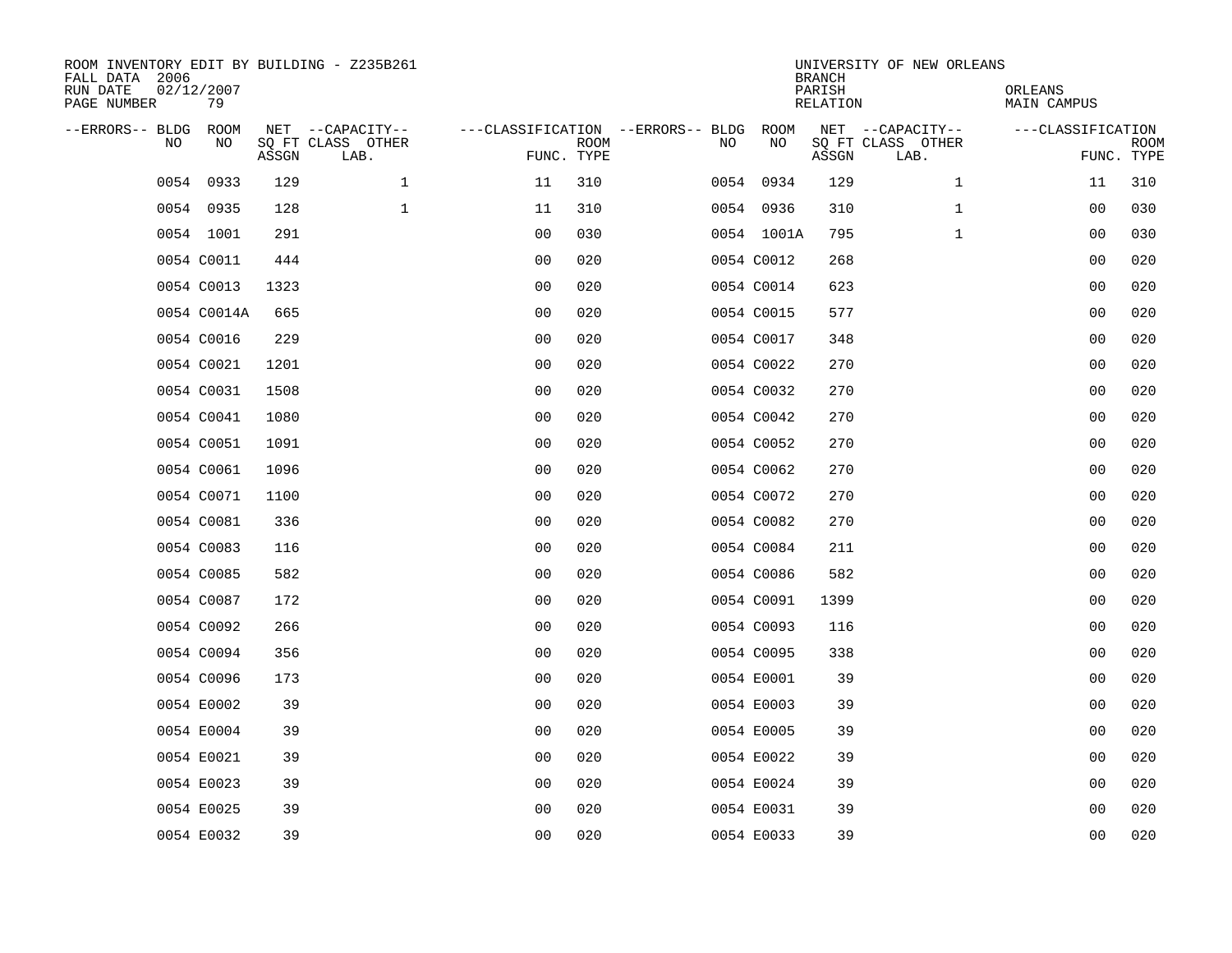| ROOM INVENTORY EDIT BY BUILDING - Z235B261<br>FALL DATA 2006 |                                    |                           |                                        | UNIVERSITY OF NEW ORLEANS<br><b>BRANCH</b> |                               |
|--------------------------------------------------------------|------------------------------------|---------------------------|----------------------------------------|--------------------------------------------|-------------------------------|
| RUN DATE<br>02/12/2007<br>PAGE NUMBER<br>80                  |                                    |                           |                                        | PARISH<br><b>RELATION</b>                  | ORLEANS<br><b>MAIN CAMPUS</b> |
| --ERRORS-- BLDG ROOM                                         | NET --CAPACITY--                   |                           | ---CLASSIFICATION --ERRORS-- BLDG ROOM | NET --CAPACITY--                           | ---CLASSIFICATION             |
| NO.<br>NO                                                    | SQ FT CLASS OTHER<br>ASSGN<br>LAB. | <b>ROOM</b><br>FUNC. TYPE | NO<br>NO                               | SQ FT CLASS OTHER<br>ASSGN<br>LAB.         | <b>ROOM</b><br>FUNC. TYPE     |
| 0054 E0034                                                   | 39                                 | 020<br>00                 | 0054 E0035                             | 39                                         | 00<br>020                     |
| 0054 E0042                                                   | 39                                 | 0 <sub>0</sub><br>020     | 0054 E0043                             | 39                                         | 00<br>020                     |
| 0054 E0044                                                   | 39                                 | 0 <sub>0</sub><br>020     | 0054 E0045                             | 39                                         | 00<br>020                     |
| 0054 E0051                                                   | 39                                 | 0 <sub>0</sub><br>020     | 0054 E0052                             | 39                                         | 020<br>00                     |
| 0054 E0053                                                   | 39                                 | 0 <sub>0</sub><br>020     | 0054 E0054                             | 39                                         | 0 <sub>0</sub><br>020         |
| 0054 E0055                                                   | 39                                 | 0 <sub>0</sub><br>020     | 0054 E0061                             | 39                                         | 0 <sub>0</sub><br>020         |
| 0054 E0062                                                   | 39                                 | 0 <sub>0</sub><br>020     | 0054 E0063                             | 39                                         | 00<br>020                     |
| 0054 E0064                                                   | 39                                 | 0 <sub>0</sub><br>020     | 0054 E0065                             | 39                                         | 0 <sub>0</sub><br>020         |
| 0054 E0071                                                   | 39                                 | 0 <sub>0</sub><br>020     | 0054 E0072                             | 39                                         | 020<br>0 <sub>0</sub>         |
| 0054 E0073                                                   | 39                                 | 0 <sub>0</sub><br>020     | 0054 E0074                             | 39                                         | 020<br>00                     |
| 0054 E0075                                                   | 39                                 | 0 <sub>0</sub><br>020     | 0054 E0081                             | 39                                         | 020<br>0 <sub>0</sub>         |
| 0054 E0082                                                   | 39                                 | 0 <sub>0</sub><br>020     | 0054 E0083                             | 39                                         | 0 <sub>0</sub><br>020         |
| 0054 E0084                                                   | 39                                 | 0 <sub>0</sub><br>020     | 0054 E0085                             | 39                                         | 0 <sub>0</sub><br>020         |
| 0054 E0091                                                   | 39                                 | 00<br>020                 | 0054 E0092                             | 39                                         | 020<br>00                     |
| 0054 E0093                                                   | 39                                 | 00<br>020                 | 0054 E0094                             | 39                                         | 0 <sub>0</sub><br>020         |
| 0054 E0095                                                   | 39                                 | 0 <sub>0</sub><br>020     | 0054 S0011                             | 368                                        | 0 <sub>0</sub><br>020         |
| 0054 S0012                                                   | 368                                | 0 <sub>0</sub><br>020     | 0054 S0021                             | 368                                        | 020<br>0 <sub>0</sub>         |
| 0054 S0022                                                   | 368                                | 020<br>0 <sub>0</sub>     | 0054 S0031                             | 368                                        | 020<br>0 <sub>0</sub>         |
| 0054 S0032                                                   | 368                                | 0 <sub>0</sub><br>020     | 0054 S0041                             | 368                                        | 0 <sub>0</sub><br>020         |
| 0054 S0042                                                   | 368                                | 0 <sub>0</sub><br>020     | 0054 S0051                             | 368                                        | 0 <sub>0</sub><br>020         |
| 0054 S0052                                                   | 368                                | 0 <sub>0</sub><br>020     | 0054 S0061                             | 368                                        | 0 <sub>0</sub><br>020         |
| 0054 S0062                                                   | 368                                | 0 <sub>0</sub><br>020     | 0054 S0071                             | 368                                        | 020<br>00                     |
| 0054 S0072                                                   | 368                                | 0 <sub>0</sub><br>020     | 0054 S0081                             | 368                                        | 020<br>00                     |
| 0054 S0082                                                   | 368                                | 0 <sub>0</sub><br>020     | 0054 S0091                             | 368                                        | 00<br>020                     |
| 0054 S0092                                                   | 368                                | 0 <sub>0</sub><br>020     | 0054 V0010                             | 114                                        | 00<br>020                     |
| 0054 V0011                                                   | 157                                | 0 <sub>0</sub><br>020     | 0054 V0012                             | 323                                        | 0 <sub>0</sub><br>020         |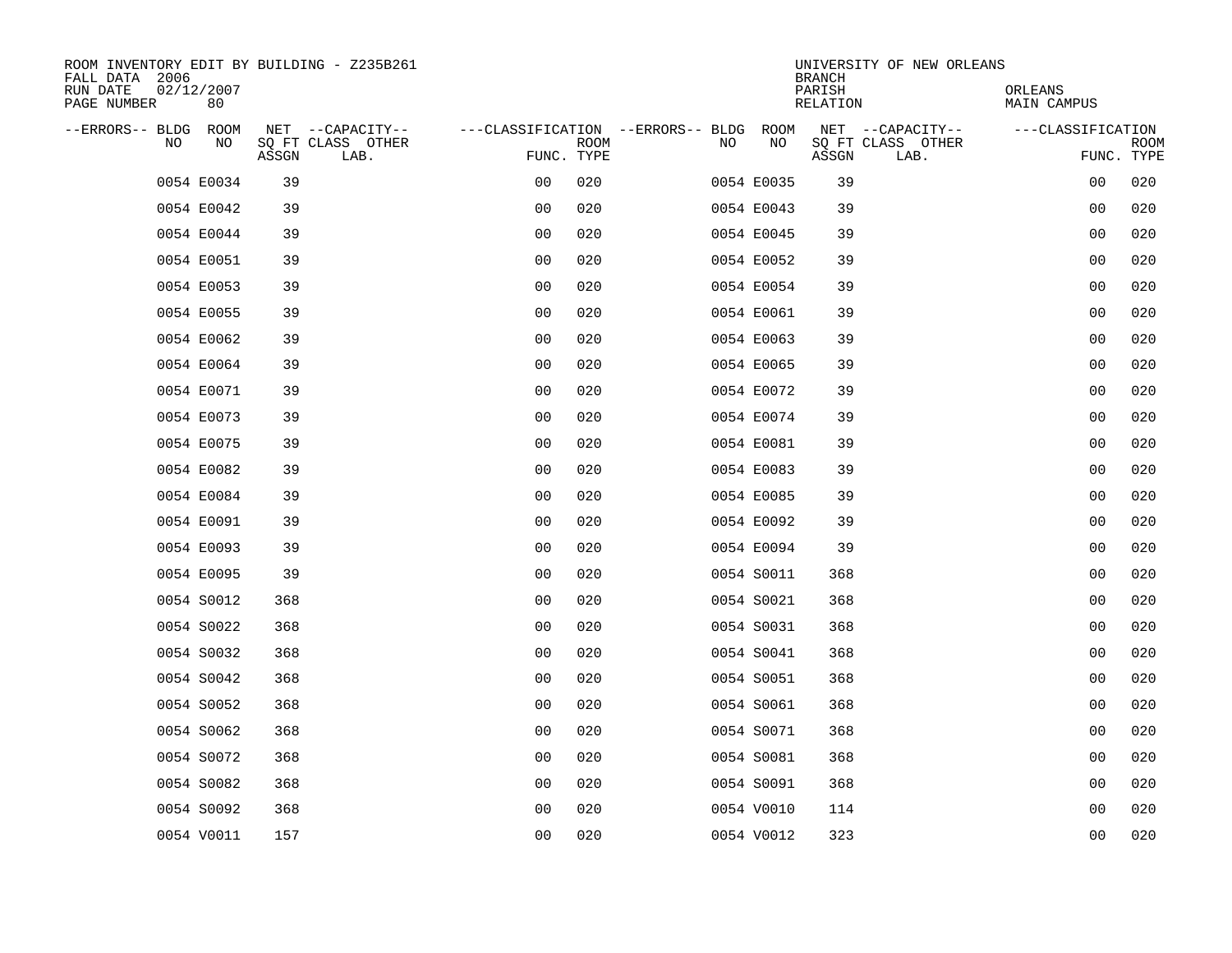| ROOM INVENTORY EDIT BY BUILDING - Z235B261<br>FALL DATA 2006<br>RUN DATE<br>PAGE NUMBER | 02/12/2007<br>81 |       |                           |                                        |      |           |            | <b>BRANCH</b><br>PARISH<br>RELATION                                               |      | UNIVERSITY OF NEW ORLEANS             | ORLEANS | MAIN CAMPUS                          |                           |
|-----------------------------------------------------------------------------------------|------------------|-------|---------------------------|----------------------------------------|------|-----------|------------|-----------------------------------------------------------------------------------|------|---------------------------------------|---------|--------------------------------------|---------------------------|
| --ERRORS-- BLDG ROOM                                                                    |                  |       | NET --CAPACITY--          | ---CLASSIFICATION --ERRORS-- BLDG ROOM |      |           |            | NET --CAPACITY--                                                                  |      |                                       |         | ---CLASSIFICATION                    |                           |
| NO.                                                                                     | NO               | ASSGN | SQ FT CLASS OTHER<br>LAB. | FUNC. TYPE                             | ROOM | NO.       | NO         | ASSGN                                                                             | LAB. | SQ FT CLASS OTHER                     |         |                                      | <b>ROOM</b><br>FUNC. TYPE |
|                                                                                         | 0054 V0014       | 315   |                           | 0 <sub>0</sub>                         | 020  |           |            | TOTAL NUMBER CLASSROOMS<br>TOTAL NUMBER LABS 210<br>TOTAL NUMBER SPECIAL LABS 220 |      | TOTAL NET ASSIGN SQ. FT. IN ROOM FILE |         | 95,172<br>10<br>$\overline{3}$<br>31 |                           |
|                                                                                         | 0055 0001        | 407   |                           | 31                                     | 545  |           | 0055 0001A | 80                                                                                |      |                                       |         | 31                                   | 545                       |
| 0055                                                                                    | 0001B            | 37    | $\mathbf{2}$              | 0 <sub>0</sub>                         | 030  | 0055      | 0001C      | 36                                                                                |      | $\mathbf{1}$                          |         | 00                                   | 030                       |
| 0055                                                                                    | 0002             | 917   | 7                         | 31                                     | 310  |           | 0055 0002A | 193                                                                               |      | $\mathbf{1}$                          |         | 31                                   | 310                       |
| 0055                                                                                    | 0002B            | 118   | $\mathbf{1}$              | 31                                     | 310  |           | 0055 0002C | 156                                                                               |      | $\mathbf{1}$                          |         | 31                                   | 310                       |
| 0055                                                                                    | 0002D            | 139   |                           | 31                                     | 315  | 0055 0003 |            | 180                                                                               |      |                                       |         | 31                                   | 315                       |
| 0055                                                                                    | 0004             | 211   |                           | 31                                     | 545  | 0055      | 0005       | 119                                                                               |      |                                       |         | 31                                   | 540                       |
|                                                                                         | 0055 0006        | 118   | $\mathbf 1$               | 31                                     | 310  | 0055 0007 |            | 128                                                                               |      | $\mathbf{1}$                          |         | 31                                   | 310                       |
| 0055                                                                                    | 0008             | 128   | $\mathbf{1}$              | 31                                     | 310  | 0055      | 0009       | 130                                                                               |      | $\mathbf{1}$                          |         | 31                                   | 310                       |
|                                                                                         | 0055 0010        | 128   | $\mathbf{1}$              | 31                                     | 310  | 0055 0011 |            | 131                                                                               |      | $\mathbf{1}$                          |         | 31                                   | 310                       |
| 0055                                                                                    | 0012             | 128   | $\mathbf 1$               | 31                                     | 310  | 0055      | 0013       | 130                                                                               |      | $\mathbf{1}$                          |         | 31                                   | 310                       |
|                                                                                         | 0055 0014        | 129   | $\mathbf 1$               | 31                                     | 310  | 0055 0015 |            | 130                                                                               |      | $\mathbf{1}$                          |         | 31                                   | 310                       |
|                                                                                         | 0055 0016        | 129   | $\mathbf{1}$              | 31                                     | 310  | 0055 0017 |            | 128                                                                               |      | $\mathbf{1}$                          |         | 31                                   | 310                       |
|                                                                                         | 0055 0018        | 128   | $\mathbf 1$               | 31                                     | 310  | 0055 0019 |            | 127                                                                               |      | $\mathbf{1}$                          |         | 31                                   | 310                       |
|                                                                                         | 0055 0020        | 129   | $\mathbf{1}$              | 31                                     | 310  | 0055 0021 |            | 87                                                                                |      |                                       |         | 31                                   | 590                       |
|                                                                                         | 0055 0022        | 128   | $\mathbf{1}$              | 31                                     | 310  | 0055 0023 |            | 128                                                                               |      |                                       |         | 31                                   | 540                       |
|                                                                                         | 0055 0024        | 130   | $\mathbf{1}$              | 31                                     | 310  | 0055 0025 |            | 127                                                                               |      | $\mathbf{1}$                          |         | 31                                   | 310                       |
| 0055                                                                                    | 0026             | 129   | $\mathbf 1$               | 31                                     | 310  | 0055 0027 |            | 36                                                                                |      |                                       |         | 00                                   | 010                       |
| 0055                                                                                    | 0028             | 127   | $\mathbf 1$               | 31                                     | 310  | 0055 0029 |            | 187                                                                               |      | 4                                     |         | 00                                   | 030                       |
| 0055                                                                                    | 0030             | 148   | $\mathbf{2}$              | 0 <sub>0</sub>                         | 030  | 0055      | 0031       | 37                                                                                |      |                                       |         | 0 <sub>0</sub>                       | 030                       |
| 0055                                                                                    | 0032             | 260   |                           | 31                                     | 545  | 0055 0033 |            | 244                                                                               |      |                                       |         | 31                                   | 315                       |
| 0055                                                                                    | 0034             | 433   | 10                        | 31                                     | 350  | 0055 0035 |            | 714                                                                               |      | 15                                    |         | 31                                   | 350                       |
| 0055                                                                                    | 0036             | 144   | $\mathbf{1}$              | 31                                     | 310  | 0055 0037 |            | 93                                                                                |      |                                       |         | 31                                   | 540                       |
|                                                                                         | 0055 0038        | 135   | $\mathbf{1}$              | 31                                     | 310  | 0055 0039 |            | 93                                                                                |      |                                       |         | 31                                   | 540                       |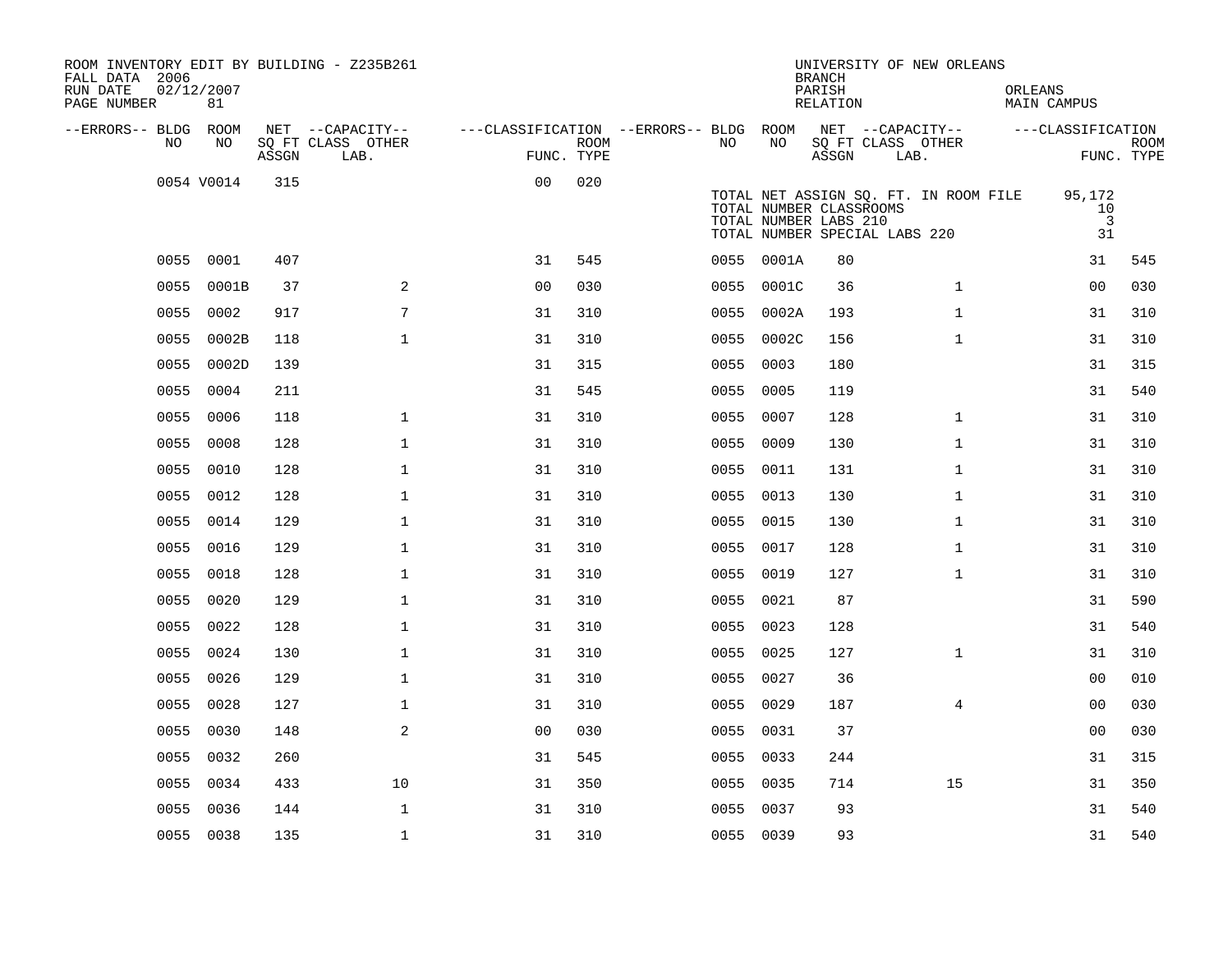| ROOM INVENTORY EDIT BY BUILDING - Z235B261<br>FALL DATA 2006<br>RUN DATE<br>PAGE NUMBER | 02/12/2007<br>82 |       |                                       |                                   |             |           |            | <b>BRANCH</b><br>PARISH<br>RELATION                     | UNIVERSITY OF NEW ORLEANS                                              |              | ORLEANS<br><b>MAIN CAMPUS</b> |                           |
|-----------------------------------------------------------------------------------------|------------------|-------|---------------------------------------|-----------------------------------|-------------|-----------|------------|---------------------------------------------------------|------------------------------------------------------------------------|--------------|-------------------------------|---------------------------|
| --ERRORS-- BLDG<br>NO.                                                                  | ROOM<br>NO.      |       | NET --CAPACITY--<br>SO FT CLASS OTHER | ---CLASSIFICATION --ERRORS-- BLDG | <b>ROOM</b> | NO.       | ROOM<br>NO |                                                         | NET --CAPACITY--                                                       |              | ---CLASSIFICATION             |                           |
|                                                                                         |                  | ASSGN | LAB.                                  | FUNC. TYPE                        |             |           |            | ASSGN                                                   | SQ FT CLASS OTHER<br>LAB.                                              |              |                               | <b>ROOM</b><br>FUNC. TYPE |
| 0055                                                                                    | 0040             | 133   | $\mathbf 1$                           | 31                                | 310         | 0055      | 0041       | 770                                                     | 15                                                                     |              | 31                            | 350                       |
| 0055                                                                                    | 0042             | 132   | $\mathbf 1$                           | 31                                | 310         | 0055 0043 |            | 181                                                     |                                                                        | $\mathbf{1}$ | 31                            | 310                       |
| 0055                                                                                    | 0044             | 133   | $\mathbf{1}$                          | 31                                | 310         | 0055 0045 |            | 92                                                      |                                                                        | $\mathbf{1}$ | 31                            | 310                       |
| 0055                                                                                    | 0046             | 132   | $\mathbf 1$                           | 31                                | 310         | 0055 0047 |            | 90                                                      |                                                                        |              | 31                            | 540                       |
| 0055                                                                                    | 0048             | 405   |                                       | 92                                | 650         | 0055      | 0049       | 710                                                     | 20                                                                     |              | 31                            | 350                       |
| 0055                                                                                    | 0050             | 207   | $\mathbf{2}$                          | 31                                | 310         | 0055 0051 |            | 422                                                     | 10                                                                     |              | 31                            | 350                       |
|                                                                                         | 0055 0052        | 629   |                                       | 0 <sub>0</sub>                    | 030         | 0055 0060 |            | 408                                                     |                                                                        |              | 0 <sub>0</sub>                | 030                       |
|                                                                                         | 0055 C0011       | 2278  |                                       | 0 <sub>0</sub>                    | 020         |           |            | TOTAL NUMBER CLASSROOMS<br>TOTAL NUMBER LABS 210        | TOTAL NET ASSIGN SQ. FT. IN ROOM FILE<br>TOTAL NUMBER SPECIAL LABS 220 |              | 10,820                        |                           |
|                                                                                         | 0056 0101        | 1523  |                                       | 0 <sub>0</sub>                    | 030         | 0056 0102 |            | 4110                                                    |                                                                        |              | 00                            | 030                       |
|                                                                                         | 0056 0103        | 204   | 4                                     | 0 <sub>0</sub>                    | 030         | 0056 0104 |            | 88                                                      |                                                                        |              | 00                            | 010                       |
| 0056                                                                                    | 0105             | 272   | 6                                     | 00                                | 030         | 0056      | 0106       | 12544                                                   |                                                                        |              | 0 <sub>0</sub>                | 030                       |
| 0056                                                                                    | 0107             | 234   |                                       | 0 <sub>0</sub>                    | 030         | 0056 0108 |            | 16                                                      |                                                                        |              | 00                            | 010                       |
| 0056                                                                                    | 0109             | 144   | 2                                     | 0 <sub>0</sub>                    | 030         | 0056 0110 |            | 3028                                                    |                                                                        |              | 83                            | 083                       |
|                                                                                         | 0056 0201        | 730   |                                       | 65                                | 730         | 0056 0202 |            | 547<br>TOTAL NUMBER CLASSROOMS<br>TOTAL NUMBER LABS 210 | TOTAL NET ASSIGN SQ. FT. IN ROOM FILE<br>TOTAL NUMBER SPECIAL LABS 220 | $\mathbf{1}$ | 00<br>3,758                   | 030                       |
|                                                                                         | 0057 0000        | 1200  |                                       | 0 <sub>0</sub>                    | 020         | 0057 0100 |            | 268                                                     |                                                                        | 2            | 93                            | 520                       |
| 0057                                                                                    | 0101             | 236   | $\mathbf{1}$                          | 65                                | 525         | 0057 0102 |            | 199                                                     |                                                                        | $\mathbf{1}$ | 65                            | 675                       |
|                                                                                         | 0057 0103        | 220   | 6                                     | 65                                | 675         |           | 0057 0103A | 33                                                      |                                                                        |              | 65                            | 675                       |
|                                                                                         | 0057 0104        | 189   | 2                                     | 65                                | 670         | 0057 0105 |            | 144                                                     |                                                                        | 3            | 65                            | 670                       |
|                                                                                         | 0057 0106        | 185   | 3                                     | 45                                | 670         | 0057 0107 |            | 27                                                      |                                                                        |              | 00                            | 030                       |
|                                                                                         | 0057 0108        | 38    |                                       | 0 <sub>0</sub>                    | 010         | 0057      | 0109       | 18                                                      |                                                                        |              | 00                            | 020                       |
|                                                                                         | 0057 0109A       | 125   |                                       | 0 <sub>0</sub>                    | 030         | 0057 0110 |            | 152                                                     |                                                                        | 3            | 65                            | 630                       |
|                                                                                         | 0057 0111        | 265   | 3                                     | 91                                | 630         |           | 0057 0111A | 80                                                      |                                                                        |              | 91                            | 635                       |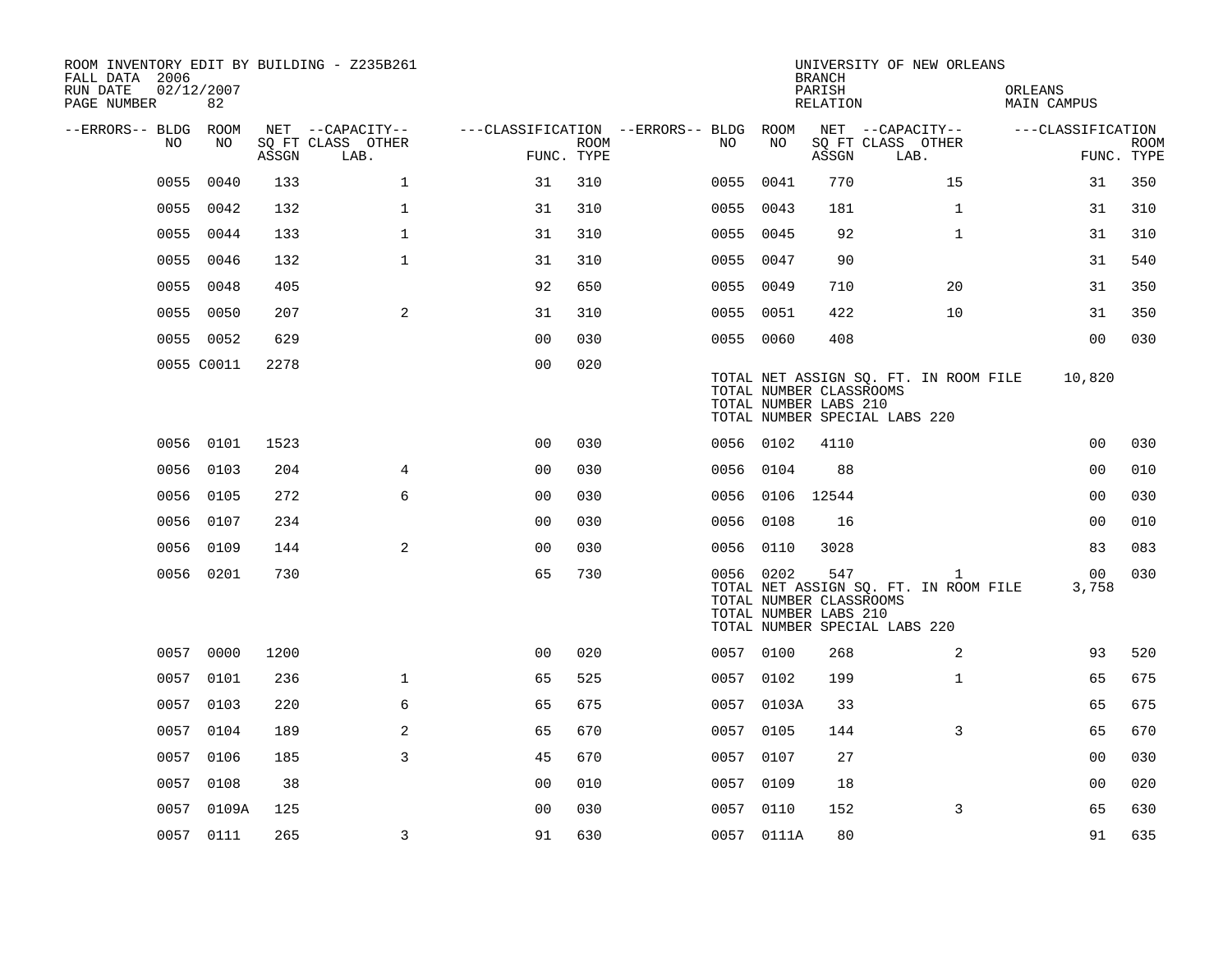| ROOM INVENTORY EDIT BY BUILDING - Z235B261<br>FALL DATA 2006 |            |       |                           |                                                                              |                    |           | UNIVERSITY OF NEW ORLEANS<br><b>BRANCH</b> |                                                                                                                            |              |                        |                           |
|--------------------------------------------------------------|------------|-------|---------------------------|------------------------------------------------------------------------------|--------------------|-----------|--------------------------------------------|----------------------------------------------------------------------------------------------------------------------------|--------------|------------------------|---------------------------|
| 02/12/2007<br>RUN DATE<br>PAGE NUMBER                        | 83         |       |                           |                                                                              |                    |           |                                            | PARISH<br>RELATION                                                                                                         |              | ORLEANS<br>MAIN CAMPUS |                           |
| --ERRORS-- BLDG ROOM                                         |            |       | NET --CAPACITY--          | ---CLASSIFICATION --ERRORS-- BLDG ROOM NET --CAPACITY--    ---CLASSIFICATION |                    |           |                                            |                                                                                                                            |              |                        |                           |
| NO.                                                          | NO         | ASSGN | SQ FT CLASS OTHER<br>LAB. |                                                                              | ROOM<br>FUNC. TYPE | NO        | NO                                         | SQ FT CLASS OTHER<br>ASSGN                                                                                                 | LAB.         |                        | <b>ROOM</b><br>FUNC. TYPE |
|                                                              |            |       |                           |                                                                              |                    |           |                                            | TOTAL NET ASSIGN SQ. FT. IN ROOM FILE<br>TOTAL NUMBER CLASSROOMS<br>TOTAL NUMBER LABS 210<br>TOTAL NUMBER SPECIAL LABS 220 |              | 1,971                  |                           |
| 0058                                                         | 0100       | 811   |                           | 93                                                                           | 525                |           | 0058 0100A                                 | 114                                                                                                                        |              | 93                     | 525                       |
| 0058                                                         | 0100B      | 197   |                           | 93                                                                           | 525                |           | 0058 0100C                                 | 44                                                                                                                         |              | 93                     | 525                       |
| 0058                                                         | 0100D      | 379   |                           | 0 <sub>0</sub>                                                               | 030                |           | 0058 0100E                                 | 261                                                                                                                        |              | 0 <sub>0</sub>         | 020                       |
| 0058                                                         | 0101       | 387   |                           | 93                                                                           | 525                |           | 0058 0101B                                 | 234                                                                                                                        |              | 0 <sub>0</sub>         | 030                       |
| 0058                                                         | 0101C      | 363   |                           | 93                                                                           | 525                | 0058      | 0101D                                      | 457                                                                                                                        |              | 0 <sub>0</sub>         | 030                       |
| 0058                                                         | 0103       | 3097  |                           | 0 <sub>0</sub>                                                               | 030                | 0058      | 0104                                       | 1798                                                                                                                       |              | 0 <sub>0</sub>         | 030                       |
| 0058                                                         | 0104A      | 882   |                           | 0 <sub>0</sub>                                                               | 030                | 0058      | 0105                                       | 48                                                                                                                         |              | 0 <sub>0</sub>         | 010                       |
| 0058                                                         | 0106       | 316   | $\mathbf{1}$              | 65                                                                           | 310                |           | 0058 0106A                                 | 86                                                                                                                         |              | 63                     | 730                       |
|                                                              | 0058 0106B | 246   |                           | 0 <sub>0</sub>                                                               | 030                |           | 0058 0106C                                 | 328                                                                                                                        |              | 93                     | 525                       |
|                                                              | 0058 0107  | 504   | $\mathbf{1}$              | 65                                                                           | 310                |           | 0058 0107A                                 | 57                                                                                                                         |              | 0 <sub>0</sub>         | 030                       |
| 0058                                                         | 0107B      | 86    |                           | 63                                                                           | 710                |           | 0058 0107C                                 | 304                                                                                                                        |              | 0 <sub>0</sub>         | 030                       |
| 0058                                                         | 0107D      | 436   |                           | 93                                                                           | 525                | 0058      | 0108                                       | 208                                                                                                                        | $\mathbf{1}$ | 65                     | 310                       |
| 0058                                                         | 0109       | 208   | $\mathbf{1}$              | 65                                                                           | 310                | 0058      | 0110                                       | 182                                                                                                                        | $\mathbf{1}$ | 65                     | 310                       |
| 0058                                                         | 0111       | 215   | $\mathbf{1}$              | 65                                                                           | 310                |           | 0058 0112                                  | 326                                                                                                                        | $\mathbf{1}$ | 65                     | 310                       |
| 0058                                                         | 0113       | 126   | $\mathbf 1$               | 65                                                                           | 310                | 0058 0114 |                                            | 125                                                                                                                        |              | 00                     | 030                       |
| 0058                                                         | 0115       | 115   |                           | 0 <sub>0</sub>                                                               | 030                | 0058      | 0116                                       | 666                                                                                                                        |              | 93                     | 635                       |
|                                                              | 0058 0116A | 505   |                           | 93                                                                           | 635                |           | 0058 0116B                                 | 98                                                                                                                         |              | 93                     | 655                       |
| 0058                                                         | 0116C      | 60    |                           | 93                                                                           | 680                |           | 0058 0117                                  | 783                                                                                                                        |              | 93                     | 680                       |
| 0058                                                         | 0118       | 592   |                           | 93                                                                           | 680                |           | 0058 0119                                  | 77                                                                                                                         |              | 93                     | 615                       |
| 0058                                                         | 0119A      | 155   |                           | 93                                                                           | 615                | 0058      | 0119B                                      | 815                                                                                                                        |              | 93                     | 615                       |
| 0058                                                         | 0121       | 2767  |                           | 31                                                                           | 680                |           | 0058 0122                                  | 1126                                                                                                                       |              | 31                     | 615                       |
| 0058                                                         | 0123       | 104   |                           | 0 <sub>0</sub>                                                               | 030                |           | 0058 0124                                  | 104                                                                                                                        |              | 00                     | 030                       |
| 0058                                                         | 0125       | 250   | $\mathbf{1}$              | 65                                                                           | 310                | 0058 0126 |                                            | 871                                                                                                                        | $\mathbf{1}$ | 45                     | 310                       |
|                                                              | 0058 0127  | 122   | $\mathbf{1}$              | 45                                                                           | 310                |           | 0058 0129                                  | 110                                                                                                                        |              | 93                     | 315                       |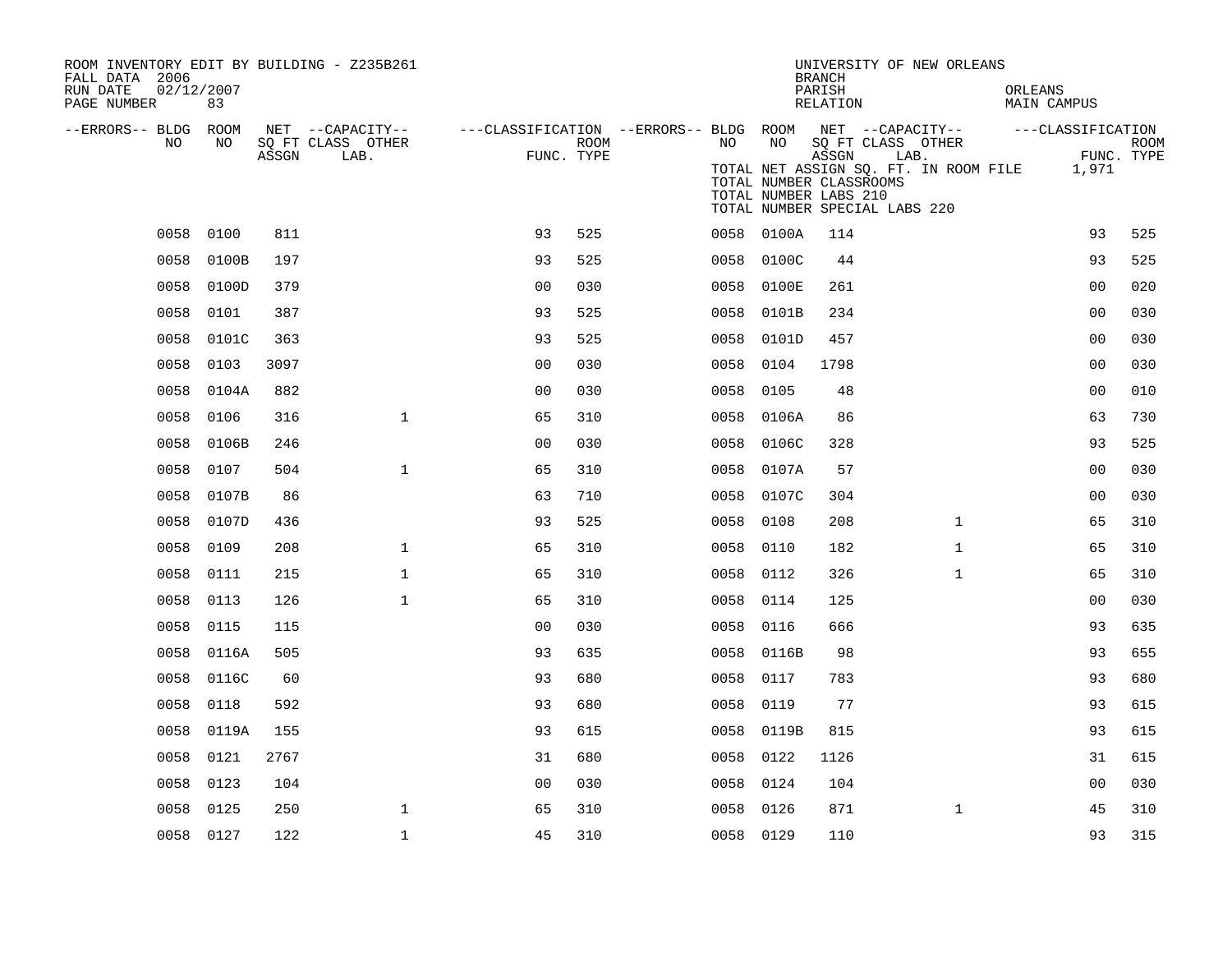| ROOM INVENTORY EDIT BY BUILDING - Z235B261<br>FALL DATA 2006<br>RUN DATE<br>PAGE NUMBER | 02/12/2007<br>84 |       |                                               |                                                      |             |           |            | <b>BRANCH</b><br>PARISH<br><b>RELATION</b> | UNIVERSITY OF NEW ORLEANS                     | ORLEANS<br><b>MAIN CAMPUS</b> |                           |
|-----------------------------------------------------------------------------------------|------------------|-------|-----------------------------------------------|------------------------------------------------------|-------------|-----------|------------|--------------------------------------------|-----------------------------------------------|-------------------------------|---------------------------|
| --ERRORS-- BLDG ROOM<br>NO                                                              | NO               | ASSGN | NET --CAPACITY--<br>SQ FT CLASS OTHER<br>LAB. | ---CLASSIFICATION --ERRORS-- BLDG ROOM<br>FUNC. TYPE | <b>ROOM</b> | NO        | NO         | ASSGN                                      | NET --CAPACITY--<br>SQ FT CLASS OTHER<br>LAB. | ---CLASSIFICATION             | <b>ROOM</b><br>FUNC. TYPE |
| 0058                                                                                    | 0130             | 257   | $\mathbf{1}$                                  | 93                                                   | 310         | 0058      | 0131       | 387                                        | $\mathbf{1}$                                  | 93                            | 310                       |
| 0058                                                                                    | 0132             | 280   | $\mathbf 1$                                   | 93                                                   | 310         | 0058      | 0133       | 407                                        | $\mathbf{1}$                                  | 93                            | 310                       |
| 0058                                                                                    | 0134             | 282   | $\mathbf 1$                                   | 93                                                   | 310         | 0058      | 0135       | 198                                        | $\mathbf{1}$                                  | 93                            | 310                       |
| 0058                                                                                    | 0136             | 199   | $\mathbf 1$                                   | 93                                                   | 310         | 0058 0137 |            | 205                                        | $\mathbf{1}$                                  | 93                            | 310                       |
| 0058                                                                                    | 0139             | 44    | $\mathbf{1}$                                  | 93                                                   | 310         | 0058      | 0139A      | 289                                        | $\mathbf{1}$                                  | 93                            | 310                       |
| 0058                                                                                    | 0139B            | 204   | $\mathbf 1$                                   | 93                                                   | 310         |           | 0058 0139C | 329                                        | $\mathbf{1}$                                  | 93                            | 310                       |
| 0058                                                                                    | 0139D            | 152   | $\mathbf{1}$                                  | 93                                                   | 310         | 0058      | 0139E      | 165                                        | $\mathbf{1}$                                  | 93                            | 310                       |
| 0058                                                                                    | 0139F            | 519   | $\mathbf{1}$                                  | 93                                                   | 310         | 0058      | 0140       | 173                                        | $\mathbf{1}$                                  | 93                            | 310                       |
| 0058                                                                                    | 0141             | 1681  |                                               | 0 <sub>0</sub>                                       | 030         | 0058      | 0142       | 217                                        | $\mathbf{1}$                                  | 93                            | 310                       |
| 0058                                                                                    | 0142A            | 424   | $\mathbf{1}$                                  | 93                                                   | 310         |           | 0058 0142B | 151                                        | $\mathbf{1}$                                  | 93                            | 310                       |
| 0058                                                                                    | 0143             | 169   |                                               | 0 <sub>0</sub>                                       | 010         | 0058      | 0144       | 482                                        |                                               | 93                            | 525                       |
| 0058                                                                                    | 0144A            | 45    |                                               | 93                                                   | 525         |           | 0058 0144B | 92                                         |                                               | 93                            | 525                       |
| 0058                                                                                    | 0144C            | 156   |                                               | 0 <sub>0</sub>                                       | 030         | 0058      | 0144D      | 228                                        |                                               | 0 <sub>0</sub>                | 030                       |
| 0058                                                                                    | 0145             | 665   |                                               | 93                                                   | 525         | 0058      | 0145A      | 747                                        |                                               | 93                            | 525                       |
| 0058                                                                                    | 0145B            | 44    |                                               | 93                                                   | 525         | 0058      | 0146       | 7120                                       |                                               | 31                            | 520                       |
| 0058                                                                                    | 0146A 1998       |       |                                               | 31                                                   | 525         | 0058      | 0147       | 174                                        |                                               | 31                            | 615                       |
| 0058                                                                                    | 0148             | 222   |                                               | 31                                                   | 615         | 0058      | 0148A      | 225                                        |                                               | 31                            | 615                       |
| 0058                                                                                    | 0148B            | 114   |                                               | 31                                                   | 615         | 0058      | 0149       | 214                                        |                                               | 93                            | 525                       |
| 0058                                                                                    | 0149A            | 138   |                                               | 31                                                   | 615         |           | 0058 0149B | 85                                         |                                               | 31                            | 615                       |
| 0058                                                                                    | 0149C            | 86    |                                               | 93                                                   | 535         | 0058      | 0150       | 147                                        |                                               | 00                            | 030                       |
| 0058                                                                                    | 0151             | 214   |                                               | 31                                                   | 615         | 0058      | 0152       | 125                                        |                                               | 0 <sub>0</sub>                | 030                       |
| 0058                                                                                    | 0153             | 154   |                                               | 31                                                   | 615         | 0058      | 0153A      | 140                                        |                                               | 31                            | 615                       |
| 0058                                                                                    | 0154             | 221   |                                               | 31                                                   | 615         |           | 0058 0154A | 228                                        |                                               | 31                            | 615                       |
| 0058                                                                                    | 0155             | 621   |                                               | 93                                                   | 525         | 0058      | 0155A      | 229                                        |                                               | 93                            | 525                       |
| 0058                                                                                    | 0155B            | 195   |                                               | 93                                                   | 525         |           | 0058 0155C | 199                                        |                                               | 93                            | 525                       |
|                                                                                         | 0058 0156        | 726   |                                               | 93                                                   | 525         |           | 0058 0156A | 37                                         |                                               | 0 <sub>0</sub>                | 030                       |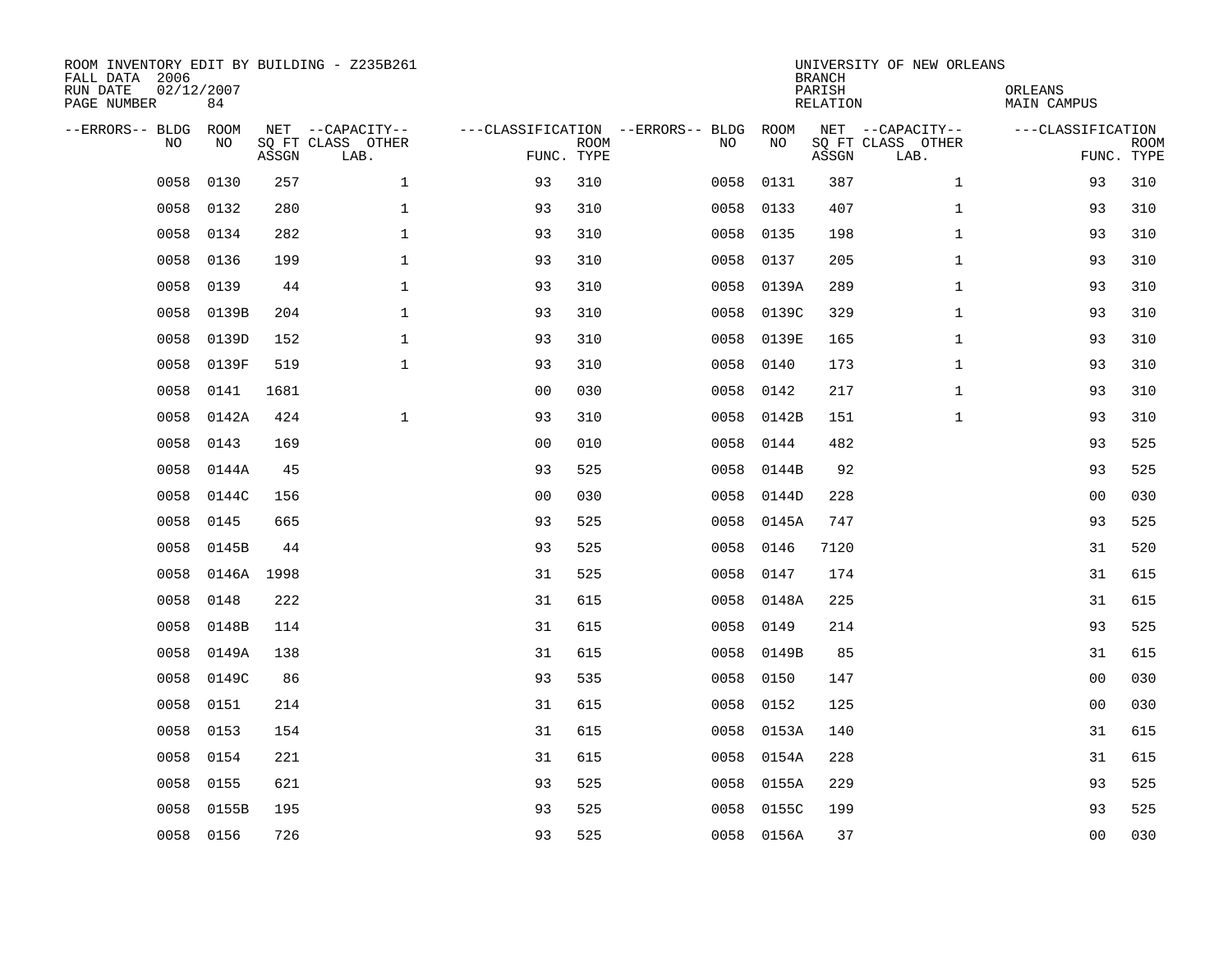| ROOM INVENTORY EDIT BY BUILDING - Z235B261<br>FALL DATA 2006 |                  |       |                           |                                        |             |      |            | <b>BRANCH</b>      | UNIVERSITY OF NEW ORLEANS |                        |                           |
|--------------------------------------------------------------|------------------|-------|---------------------------|----------------------------------------|-------------|------|------------|--------------------|---------------------------|------------------------|---------------------------|
| RUN DATE<br>PAGE NUMBER                                      | 02/12/2007<br>85 |       |                           |                                        |             |      |            | PARISH<br>RELATION |                           | ORLEANS<br>MAIN CAMPUS |                           |
| --ERRORS-- BLDG ROOM                                         |                  |       | NET --CAPACITY--          | ---CLASSIFICATION --ERRORS-- BLDG ROOM |             |      |            |                    | NET --CAPACITY--          | ---CLASSIFICATION      |                           |
| NO.                                                          | NO.              | ASSGN | SQ FT CLASS OTHER<br>LAB. | FUNC. TYPE                             | <b>ROOM</b> | NO.  | <b>NO</b>  | ASSGN              | SQ FT CLASS OTHER<br>LAB. |                        | <b>ROOM</b><br>FUNC. TYPE |
| 0058                                                         | 0157             | 7576  |                           | 31                                     | 520         | 0058 | 0157A 1234 |                    |                           | 93                     | 525                       |
| 0058                                                         | 0158             | 169   |                           | 0 <sub>0</sub>                         | 010         | 0058 | 0159       | 935                | $\mathbf{1}$              | 93                     | 310                       |
| 0058                                                         | 0160             | 189   |                           | 93                                     | 525         | 0058 | 0160A      | 488                |                           | 93                     | 525                       |
| 0058                                                         | 0160B            | 172   |                           | 93                                     | 525         |      | 0058 0160C | 331                |                           | 93                     | 525                       |
| 0058                                                         | 0161             | 587   |                           | 93                                     | 525         | 0058 | 0161A      | 57                 |                           | 93                     | 525                       |
| 0058                                                         | 0161B            | 220   |                           | 93                                     | 525         |      | 0058 0161C | 841                |                           | 0 <sub>0</sub>         | 030                       |
| 0058                                                         | 0161D            | 50    |                           | 93                                     | 525         | 0058 | 0162       | 474                |                           | 93                     | 525                       |
| 0058                                                         | 0163             | 1082  |                           | 93                                     | 525         | 0058 | 0164       | 713                |                           | 93                     | 525                       |
| 0058                                                         | 0164A            | 517   | $\mathbf{1}$              | 93                                     | 310         | 0058 | 0164B      | 40                 |                           | 93                     | 525                       |
| 0058                                                         | 0164C            | 145   |                           | 93                                     | 525         |      | 0058 0164D | 264                |                           | 93                     | 525                       |
| 0058                                                         | 0164E            | 99    |                           | 93                                     | 525         | 0058 | 0165       | 560                |                           | 93                     | 525                       |
| 0058                                                         | 0165A            | 264   |                           | 93                                     | 525         | 0058 | 0165B      | 125                |                           | 93                     | 525                       |
| 0058                                                         | 0166A            | 355   | $\mathbf{1}$              | 63                                     | 310         | 0058 | 0166B      | 366                |                           | 0 <sub>0</sub>         | 010                       |
| 0058                                                         | 0167             | 760   |                           | 45                                     | 525         |      | 0058 0167A | 88                 |                           | 31                     | 615                       |
| 0058                                                         | 0168             | 5546  |                           | 0 <sub>0</sub>                         | 030         | 0058 | 0169       | 4317               |                           | 0 <sub>0</sub>         | 030                       |
| 0058                                                         | 0170             | 347   | $\mathbf{1}$              | 31                                     | 310         | 0058 | 0171       | 212                |                           | 0 <sub>0</sub>         | 010                       |
| 0058                                                         | 0172             | 50    |                           | 0 <sub>0</sub>                         | 030         | 0058 | 0173       | 56                 |                           | 31                     | 615                       |
| 0058                                                         | 0174             | 2182  |                           | 93                                     | 525         | 0058 | 0174A      | 525                |                           | 65                     | 730                       |
| 0058                                                         | 0175             | 1338  |                           | 65                                     | 720         | 0058 | 0176       | 235                | $\mathbf{1}$              | 63                     | 310                       |
| 0058                                                         | 0176A            | 483   | $\mathbf{1}$              | 93                                     | 310         | 0058 | 0177       | 215                |                           | 0 <sub>0</sub>         | 010                       |
| 0058                                                         | 0178             | 59    |                           | 93                                     | 525         | 0058 | 0179       | 2656               |                           | 93                     | 525                       |
| 0058                                                         | 0179A            | 54    |                           | 93                                     | 525         | 0058 | 0180       | 299                |                           | 93                     | 525                       |
| 0058                                                         | 0181             | 453   |                           | 93                                     | 525         | 0058 | 0182       | 372                | $\mathbf{1}$              | 91                     | 310                       |
| 0058                                                         | 0183             | 220   | $\mathbf{1}$              | 93                                     | 310         | 0058 | 0184       | 347                | $\mathbf{1}$              | 93                     | 310                       |
| 0058                                                         | 0200             | 1108  |                           | 91                                     | 665         | 0058 | 0200A      | 410                |                           | 00                     | 030                       |
|                                                              | 0058 0201        | 524   |                           | 91                                     | 660         |      | 0058 0201A | 431                |                           | 91                     | 665                       |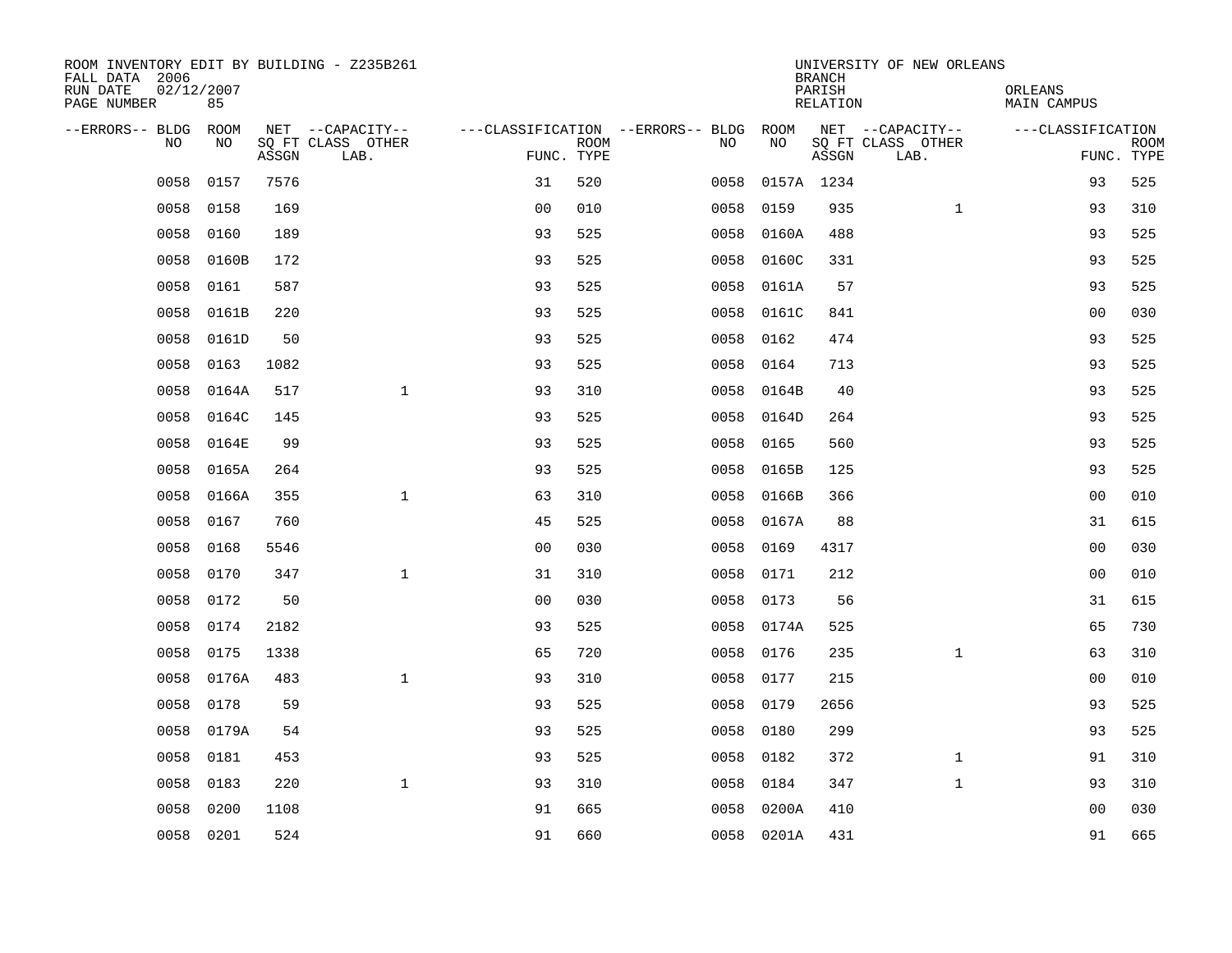|                                       | ROOM INVENTORY EDIT BY BUILDING - Z235B261<br>FALL DATA 2006 |       |                           |                                        |      |  |           |            | <b>BRANCH</b>      | UNIVERSITY OF NEW ORLEANS |                        |                           |
|---------------------------------------|--------------------------------------------------------------|-------|---------------------------|----------------------------------------|------|--|-----------|------------|--------------------|---------------------------|------------------------|---------------------------|
| RUN DATE<br>02/12/2007<br>PAGE NUMBER | 86                                                           |       |                           |                                        |      |  |           |            | PARISH<br>RELATION |                           | ORLEANS<br>MAIN CAMPUS |                           |
| --ERRORS-- BLDG ROOM                  |                                                              |       | NET --CAPACITY--          | ---CLASSIFICATION --ERRORS-- BLDG ROOM |      |  |           |            |                    | NET --CAPACITY--          | ---CLASSIFICATION      |                           |
| NO.                                   | NO.                                                          | ASSGN | SQ FT CLASS OTHER<br>LAB. | FUNC. TYPE                             | ROOM |  | NO.       | NO         | ASSGN              | SQ FT CLASS OTHER<br>LAB. |                        | <b>ROOM</b><br>FUNC. TYPE |
| 0058                                  | 0202                                                         | 354   |                           | 0 <sub>0</sub>                         | 030  |  | 0058      | 0203       | 1381               |                           | 63                     | 730                       |
| 0058                                  | 0203A                                                        | 259   |                           | 0 <sub>0</sub>                         | 030  |  | 0058      | 0204       | 180                |                           | 93                     | 620                       |
| 0058                                  | 0205                                                         | 309   |                           | 0 <sub>0</sub>                         | 030  |  | 0058      | 0206       | 290                |                           | 91                     | 660                       |
| 0058                                  | 0206A                                                        | 578   |                           | 91                                     | 665  |  | 0058      | 0207       | 312                |                           | 0 <sub>0</sub>         | 030                       |
| 0058                                  | 0208                                                         | 1428  |                           | 63                                     | 730  |  | 0058      | 0208A      | 257                |                           | 0 <sub>0</sub>         | 030                       |
| 0058                                  | 0209                                                         | 275   |                           | 0 <sub>0</sub>                         | 030  |  | 0058      | 0210       | 536                |                           | 91                     | 660                       |
| 0058                                  | 0210A                                                        | 438   |                           | 91                                     | 665  |  | 0058      | 0211       | 722                |                           | 63                     | 730                       |
| 0058                                  | 0211A                                                        | 229   |                           | 0 <sub>0</sub>                         | 030  |  | 0058      | 0212       | 432                | $\mathbf{1}$              | 93                     | 310                       |
| 0058                                  | 0212A                                                        | 42    |                           | 93                                     | 525  |  | 0058      | 0212B      | 63                 |                           | 93                     | 730                       |
| 0058                                  | 0213                                                         | 899   |                           | 63                                     | 730  |  |           | 0058 0213A | 51                 |                           | 63                     | 730                       |
| 0058                                  | 0213B                                                        | 469   |                           | 0 <sub>0</sub>                         | 030  |  | 0058      | 0214       | 513                |                           | 91                     | 665                       |
| 0058                                  | 0214A                                                        | 428   |                           | 91                                     | 665  |  | 0058 0215 |            | 277                |                           | 0 <sub>0</sub>         | 030                       |
| 0058                                  | 0216                                                         | 1416  |                           | 63                                     | 730  |  | 0058      | 0216A      | 263                |                           | 0 <sub>0</sub>         | 030                       |
| 0058                                  | 0217                                                         | 324   |                           | 0 <sub>0</sub>                         | 030  |  | 0058      | 0218       | 576                |                           | 91                     | 665                       |
| 0058                                  | 0218A                                                        | 559   |                           | 91                                     | 665  |  | 0058      | 0219       | 318                |                           | 0 <sub>0</sub>         | 030                       |
| 0058                                  | 0220                                                         | 1360  |                           | 63                                     | 730  |  | 0058      | 0220A      | 250                |                           | 0 <sub>0</sub>         | 030                       |
| 0058                                  | 0221                                                         | 172   |                           | 93                                     | 620  |  | 0058      | 0222       | 359                |                           | 0 <sub>0</sub>         | 030                       |
| 0058                                  | 0223                                                         | 513   |                           | 91                                     | 665  |  | 0058      | 0223A      | 423                |                           | 91                     | 665                       |
| 0058                                  | 0224                                                         | 1046  |                           | 0 <sup>0</sup>                         | 030  |  |           | 0058 0224A | 447                |                           | 63                     | 730                       |
| 0058                                  | 0300                                                         | 62    |                           | 0 <sub>0</sub>                         | 020  |  | 0058      | 0301       | 413                |                           | 93                     | 523                       |
| 0058                                  | 0302                                                         | 98    |                           | 93                                     | 523  |  | 0058      | 0303       | 97                 |                           | 93                     | 523                       |
| 0058                                  | 0304                                                         | 98    |                           | 93                                     | 523  |  | 0058      | 0305       | 101                |                           | 31                     | 615                       |
| 0058                                  | 0306                                                         | 96    |                           | 31                                     | 615  |  | 0058      | 0307       | 98                 |                           | 00                     | 010                       |
| 0058                                  | 0307A                                                        | 51    |                           | 0 <sub>0</sub>                         | 010  |  | 0058      | 0400       | 1819               |                           | 00                     | 030                       |
| 0058                                  | 0401                                                         | 1819  |                           | 0 <sub>0</sub>                         | 030  |  | 0058      | 0402       | 1739               |                           | 00                     | 030                       |
|                                       | 0058 0403                                                    | 737   |                           | 0 <sub>0</sub>                         | 030  |  | 0058 0404 |            | 1806               |                           | 0 <sub>0</sub>         | 030                       |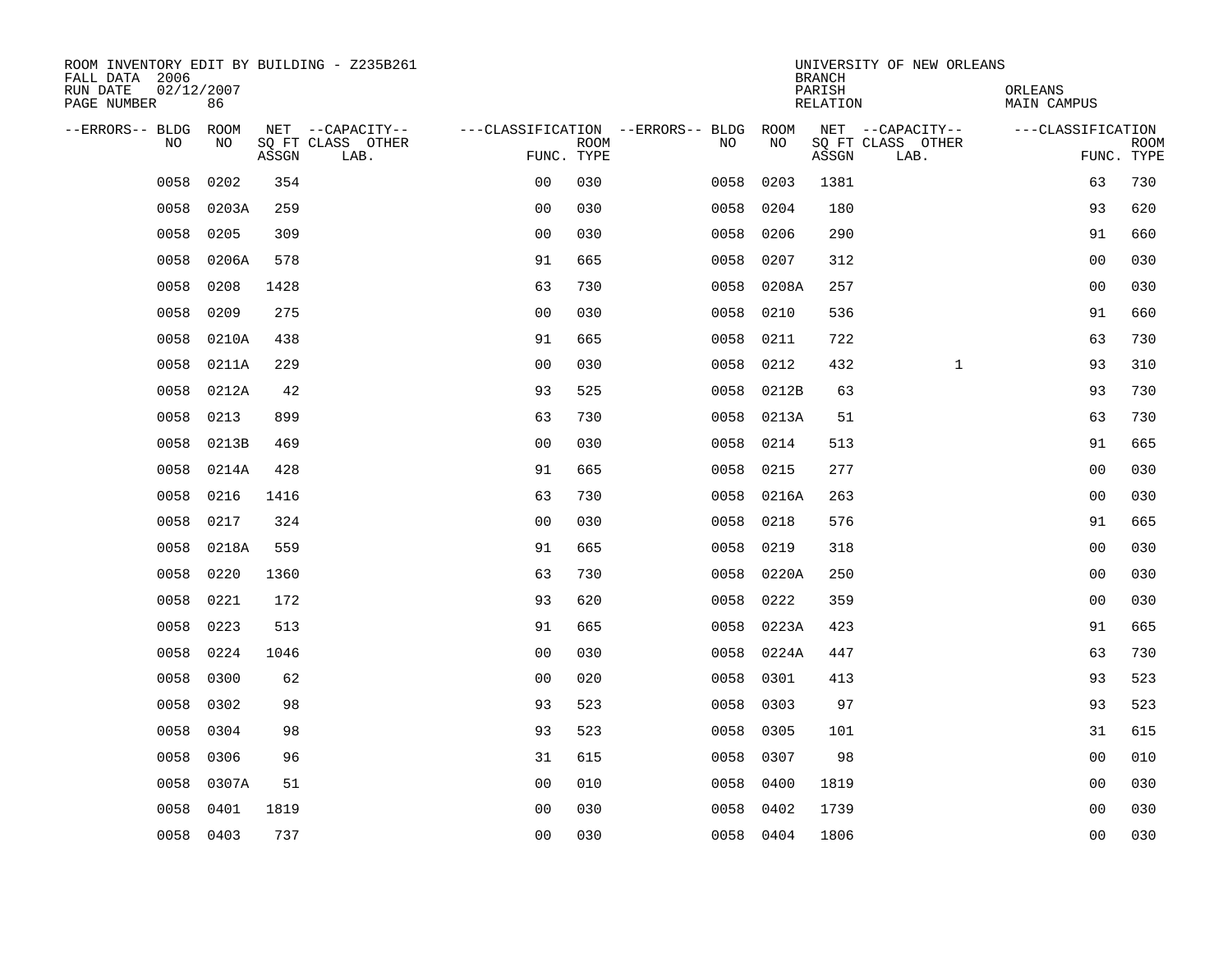| ROOM INVENTORY EDIT BY BUILDING - Z235B261<br>FALL DATA 2006 |                                    |                           |                                        | UNIVERSITY OF NEW ORLEANS<br><b>BRANCH</b> |                        |
|--------------------------------------------------------------|------------------------------------|---------------------------|----------------------------------------|--------------------------------------------|------------------------|
| RUN DATE<br>02/12/2007<br>PAGE NUMBER<br>87                  |                                    |                           |                                        | PARISH<br>RELATION                         | ORLEANS<br>MAIN CAMPUS |
| --ERRORS-- BLDG ROOM                                         | NET --CAPACITY--                   |                           | ---CLASSIFICATION --ERRORS-- BLDG ROOM | NET --CAPACITY--                           | ---CLASSIFICATION      |
| NO<br>NO.                                                    | SQ FT CLASS OTHER<br>ASSGN<br>LAB. | <b>ROOM</b><br>FUNC. TYPE | NO.                                    | NO<br>SQ FT CLASS OTHER<br>ASSGN<br>LAB.   | ROOM<br>FUNC. TYPE     |
| 0058<br>0405                                                 | 1781                               | 0 <sub>0</sub><br>030     | 0058                                   | 0406<br>227                                | 31<br>615              |
| 0058<br>0407                                                 | 232                                | 615<br>31                 | 0058                                   | 0408<br>1740                               | 00<br>030              |
| 0058<br>0409                                                 | 737                                | 0 <sub>0</sub><br>030     | 0058                                   | 0410<br>1713                               | 00<br>030              |
| 0058<br>0411                                                 | 1698                               | 0 <sub>0</sub><br>030     | 0058                                   | 0998<br>27583                              | 31<br>520              |
| 0058<br>0999                                                 | 8802                               | 31<br>520                 | 0058 9999                              | 57849                                      | 0 <sub>0</sub><br>020  |
| 0058 C0100                                                   | 1605                               | 0 <sub>0</sub><br>020     | 0058 C0101                             | 464                                        | 0 <sub>0</sub><br>020  |
| 0058 C0102                                                   | 171                                | 0 <sub>0</sub><br>020     | 0058 C0103                             | 333                                        | 00<br>020              |
| 0058 C0104                                                   | 677                                | 0 <sub>0</sub><br>020     | 0058 C0105                             | 323                                        | 0 <sub>0</sub><br>020  |
| 0058 C0106                                                   | 571                                | 0 <sub>0</sub><br>020     | 0058 C0107                             | 204                                        | 0 <sub>0</sub><br>020  |
| 0058 C0108                                                   | 435                                | 0 <sub>0</sub><br>020     | 0058 C0109                             | 1135                                       | 0 <sub>0</sub><br>020  |
| 0058 C0110                                                   | 466                                | 0 <sub>0</sub><br>020     | 0058 C0111                             | 1311                                       | 0 <sub>0</sub><br>020  |
| 0058 C0112                                                   | 336                                | 0 <sub>0</sub><br>020     | 0058 C0113                             | 171                                        | 020<br>0 <sub>0</sub>  |
| 0058 C0114                                                   | 171                                | 0 <sub>0</sub><br>020     | 0058 C0115                             | 368                                        | 0 <sub>0</sub><br>020  |
| 0058 C0116                                                   | 1013                               | 00<br>020                 | 0058 C0117                             | 355                                        | 020<br>00              |
| 0058 C0119                                                   | 1755                               | 0 <sub>0</sub><br>020     | 0058 C0120                             | 431                                        | 0 <sub>0</sub><br>020  |
| 0058 C0121                                                   | 58                                 | 0 <sub>0</sub><br>020     | 0058 C0200E                            | 3607                                       | 00<br>020              |
| 0058 C0200N                                                  | 3423                               | 0 <sub>0</sub><br>020     | 0058 C0200S                            | 3426                                       | 020<br>0 <sub>0</sub>  |
| 0058 C0200W                                                  | 3613                               | 0 <sub>0</sub><br>020     | 0058 C0300                             | 8141                                       | 0 <sub>0</sub><br>020  |
| 0058 C0400                                                   | 4564                               | 0 <sub>0</sub><br>020     | 0058 E0011                             | 47                                         | 0 <sub>0</sub><br>020  |
| 0058 E0012                                                   | 50                                 | 0 <sub>0</sub><br>020     | 0058 E0021                             | 50                                         | 00<br>020              |
| 0058 E0022                                                   | 56                                 | 0 <sub>0</sub><br>020     | 0058 E0031                             | 55                                         | 020<br>00              |
| 0058 S0011                                                   | 188                                | 020<br>00                 | 0058 S0012                             | 264                                        | 0 <sub>0</sub><br>020  |
| 0058 S0021                                                   | 133                                | 0 <sub>0</sub><br>020     | 0058 S0022                             | 129                                        | 00<br>020              |
| 0058 V0100                                                   | 142                                | 0 <sub>0</sub><br>020     | 0058 V0101                             | 205                                        | 00<br>020              |
| 0058 V0102                                                   | 205                                | 0 <sub>0</sub><br>020     | 0058 V0103                             | 1529                                       | 00<br>020              |
| 0058 V0104                                                   | 142                                | 0 <sub>0</sub><br>020     | 0058 V0200                             | 408                                        | 0 <sub>0</sub><br>020  |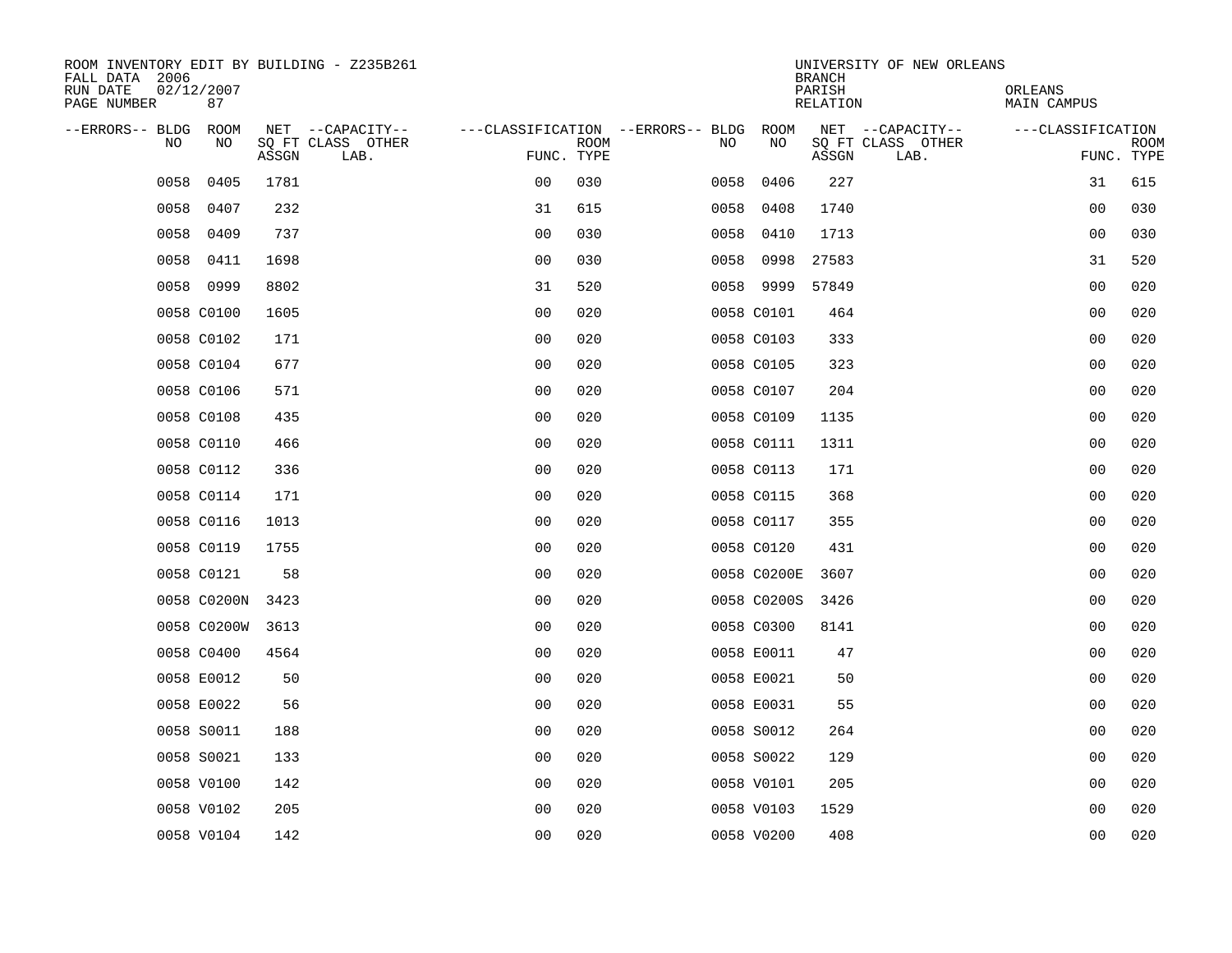| ROOM INVENTORY EDIT BY BUILDING - Z235B261<br>FALL DATA 2006 |                  |       |                           |              |                                        |      |    |                                                                                                | <b>BRANCH</b>      |    | UNIVERSITY OF NEW ORLEANS             |         |                   |             |
|--------------------------------------------------------------|------------------|-------|---------------------------|--------------|----------------------------------------|------|----|------------------------------------------------------------------------------------------------|--------------------|----|---------------------------------------|---------|-------------------|-------------|
| RUN DATE<br>PAGE NUMBER                                      | 02/12/2007<br>88 |       |                           |              |                                        |      |    |                                                                                                | PARISH<br>RELATION |    |                                       | ORLEANS | MAIN CAMPUS       |             |
| --ERRORS-- BLDG ROOM                                         |                  |       | NET --CAPACITY--          |              | ---CLASSIFICATION --ERRORS-- BLDG ROOM |      |    |                                                                                                |                    |    | NET --CAPACITY--                      |         | ---CLASSIFICATION |             |
| NO.                                                          | NO               | ASSGN | SQ FT CLASS OTHER<br>LAB. |              | FUNC. TYPE                             | ROOM | NO | NO                                                                                             | ASSGN              |    | SQ FT CLASS OTHER<br>LAB.             |         | FUNC. TYPE        | <b>ROOM</b> |
|                                                              | 0058 V0201       | 429   |                           |              | 0 <sup>0</sup>                         | 020  |    | 0058 V0202                                                                                     | 427                |    |                                       |         | 0 <sub>0</sub>    | 020         |
|                                                              | 0058 V0203       | 412   |                           |              | 0 <sub>0</sub>                         | 020  |    | 0058 V0204                                                                                     | 423                |    |                                       |         | 0 <sub>0</sub>    | 020         |
|                                                              | 0058 V0205       | 418   |                           |              | 0 <sub>0</sub>                         | 020  |    | 0058 V0206                                                                                     | 420                |    |                                       |         | 0 <sub>0</sub>    | 020         |
|                                                              | 0058 V0207       | 426   |                           |              | 0 <sub>0</sub>                         | 020  |    | 0058 V0208                                                                                     | 429                |    |                                       |         | 0 <sub>0</sub>    | 020         |
|                                                              | 0058 V0209       | 425   |                           |              | 0 <sub>0</sub>                         | 020  |    | TOTAL NUMBER CLASSROOMS<br>TOTAL NUMBER LABS 210<br>TOTAL NUMBER SPECIAL LABS 220              |                    |    | TOTAL NET ASSIGN SQ. FT. IN ROOM FILE |         | 114,402           |             |
|                                                              | 0059 0101        | 179   |                           |              | 0 <sub>0</sub>                         | 030  |    | 0059 0101A                                                                                     | 13                 |    |                                       |         | 91                | 730         |
| 0059                                                         | 0102             | 267   |                           | $\mathbf{3}$ | 91                                     | 525  |    | 0059 0102A                                                                                     | 43                 |    |                                       |         | 91                | 525         |
| 0059                                                         | 0103             | 247   |                           |              | 91                                     | 525  |    | 0059 0104                                                                                      | 320                |    | 2                                     |         | 91                | 525         |
|                                                              | 0059 0104A       | 94    |                           |              | 91                                     | 525  |    | 0059 0105<br>TOTAL NUMBER CLASSROOMS<br>TOTAL NUMBER LABS 210<br>TOTAL NUMBER SPECIAL LABS 220 | 96                 |    | TOTAL NET ASSIGN SQ. FT. IN ROOM FILE |         | 91<br>1,080       | 525         |
| 0088                                                         | 0101             | 275   |                           | $\mathbf{1}$ | 91                                     | 310  |    | 0088 0102                                                                                      | 61                 |    |                                       |         | 91                | 315         |
| 0088                                                         | 0103             | 64    |                           |              | 0 <sub>0</sub>                         | 030  |    | 0088 0104                                                                                      | 1035               |    | $\mathbf{1}$                          |         | 91                | 310         |
|                                                              | 0088 0105        | 48    |                           |              | 91                                     | 315  |    | 0088 0106                                                                                      | 146                |    |                                       |         | 0 <sub>0</sub>    | 030         |
| 0088                                                         | 0107             | 28    |                           |              | 91                                     | 315  |    | 0088 0108                                                                                      | 320                |    | $\mathbf{1}$                          |         | 91                | 310         |
|                                                              | 0088 0109        | 347   |                           |              | 91                                     | 315  |    | TOTAL NUMBER CLASSROOMS<br>TOTAL NUMBER LABS 210<br>TOTAL NUMBER SPECIAL LABS 220              |                    |    | TOTAL NET ASSIGN SQ. FT. IN ROOM FILE |         | 2,114             |             |
|                                                              | 0092 0202        | 512   | 12                        |              | 31                                     | 220  |    | 0092 0203                                                                                      | 366                | 28 |                                       |         | 11                | 110         |
| 0092                                                         | 0204             | 320   | 28                        |              | 11                                     | 110  |    | 0092 0205                                                                                      | 602                | 45 |                                       |         | 11                | 110         |
|                                                              | 0092 0206        | 669   |                           | 10           | 41                                     | 310  |    | 0092 0207                                                                                      | 573                | 53 |                                       |         | 11                | 110         |
|                                                              | 0092 0208        | 395   | 38                        |              | 11                                     | 110  |    | 0092 0209                                                                                      | 571                | 48 |                                       |         | 11                | 110         |
| 0092                                                         | 0210             | 435   | 19                        |              | 11                                     | 110  |    | 0092 0211                                                                                      | 863                |    | 35                                    |         | 46                | 350         |
|                                                              | 0092 0212        | 673   | 50                        |              | 11                                     | 110  |    | 0092 0214                                                                                      | 92                 |    |                                       |         | 11                | 115         |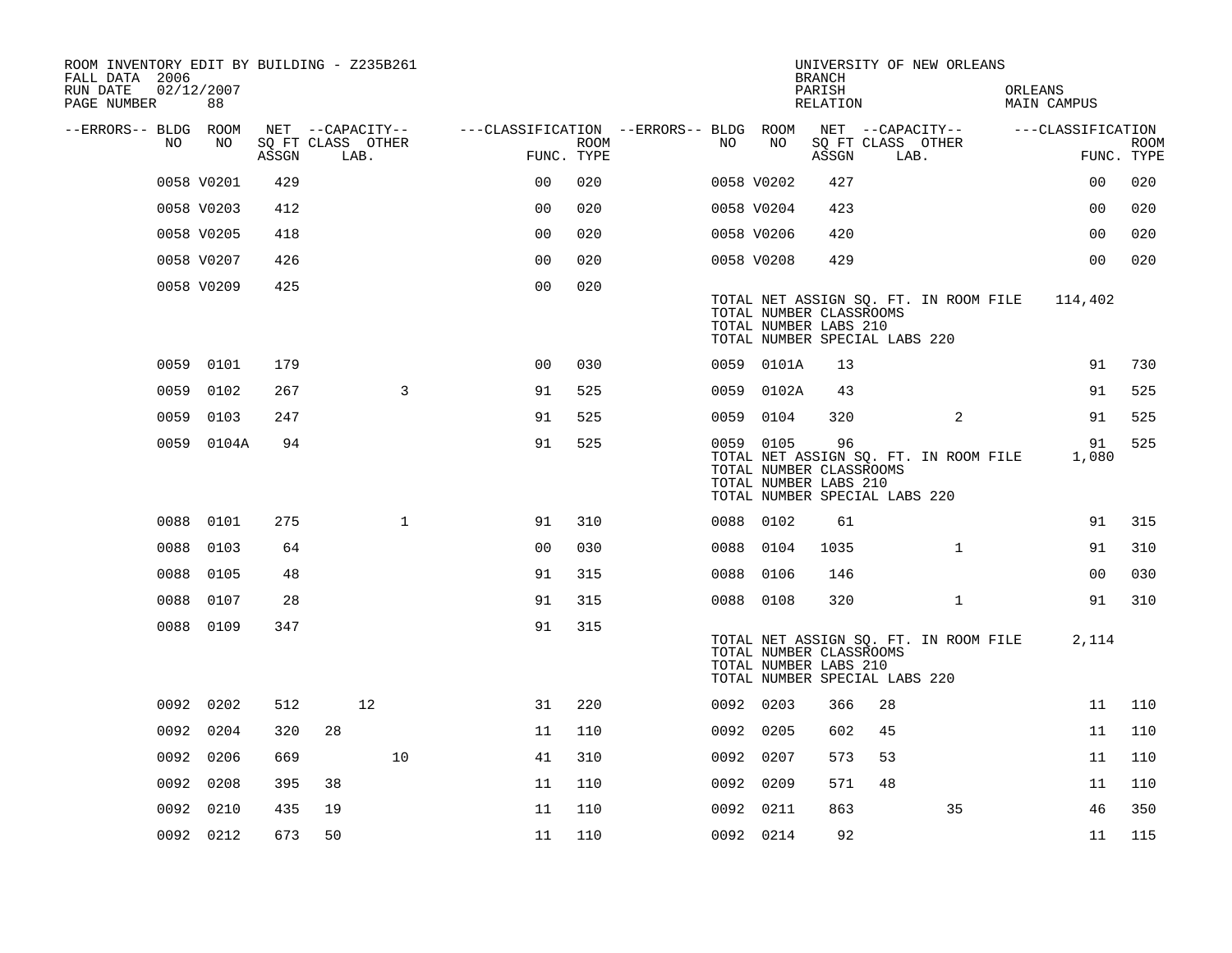| ROOM INVENTORY EDIT BY BUILDING - Z235B261<br>FALL DATA 2006<br>RUN DATE<br>PAGE NUMBER | 02/12/2007<br>89 |       |                           |                                        |      |           |                                                                | <b>BRANCH</b><br>PARISH<br>RELATION |                               | UNIVERSITY OF NEW ORLEANS                             | ORLEANS<br>MAIN CAMPUS |                         |                           |
|-----------------------------------------------------------------------------------------|------------------|-------|---------------------------|----------------------------------------|------|-----------|----------------------------------------------------------------|-------------------------------------|-------------------------------|-------------------------------------------------------|------------------------|-------------------------|---------------------------|
| --ERRORS-- BLDG ROOM                                                                    |                  |       | NET --CAPACITY--          | ---CLASSIFICATION --ERRORS-- BLDG ROOM |      |           |                                                                |                                     | NET --CAPACITY--              |                                                       | ---CLASSIFICATION      |                         |                           |
| NO.                                                                                     | NO.              | ASSGN | SQ FT CLASS OTHER<br>LAB. | FUNC. TYPE                             | ROOM | NO.       | NO                                                             | ASSGN                               | SQ FT CLASS OTHER<br>LAB.     |                                                       |                        |                         | <b>ROOM</b><br>FUNC. TYPE |
| 0092                                                                                    | 0215A            | 639   | 37                        | 11                                     | 110  | 0092      | 0215B                                                          | 462                                 | 24                            |                                                       |                        | 11                      | 110                       |
| 0092                                                                                    | 0216             | 470   | 9                         | 31                                     | 220  |           | 0092 0310A                                                     | 340                                 |                               | 30                                                    |                        | 46                      | 350                       |
|                                                                                         | 0092 0310B       | 174   | $\mathbf 1$               | 46                                     | 310  |           | 0092 0310C                                                     | 293                                 |                               | $\mathbf{1}$                                          |                        | 46                      | 310                       |
| 0092                                                                                    | 0310D            | 196   | $\mathbf{1}$              | 46                                     | 310  |           | 0092 0310E                                                     | 435                                 |                               | 20                                                    |                        | 46                      | 350                       |
| 0092                                                                                    | 0310F            | 132   | $\mathbf 1$               | 46                                     | 310  |           | 0092 0310G                                                     | 118                                 |                               | $\mathbf{1}$                                          |                        | 46                      | 310                       |
| 0092                                                                                    | 0310H            | 107   | $\mathbf{1}$              | 46                                     | 310  |           | 0092 0310I                                                     | 107                                 |                               | $\mathbf{1}$                                          |                        | 46                      | 310                       |
| 0092                                                                                    | 0310J            | 107   | $\mathbf{1}$              | 46                                     | 310  |           | 0092 0310K                                                     | 107                                 |                               | $\mathbf{1}$                                          |                        | 46                      | 310                       |
| 0092                                                                                    | 0310L            | 107   | $\mathbf{1}$              | 46                                     | 310  |           | 0092 0310M                                                     | 107                                 |                               | $\mathbf{1}$                                          |                        | 46                      | 310                       |
| 0092                                                                                    | 0310N            | 107   | $\mathbf{1}$              | 46                                     | 310  |           | 0092 03100                                                     | 107                                 |                               | $\mathbf{1}$                                          |                        | 46                      | 310                       |
| 0092                                                                                    | 0310P            | 327   | 10                        | 11                                     | 650  |           | 0092 03100                                                     | 202                                 |                               |                                                       |                        | 46                      | 315                       |
|                                                                                         | 0092 0310R       | 114   | $\mathbf 1$               | 46                                     | 310  |           | 0092 0310S<br>TOTAL NUMBER CLASSROOMS<br>TOTAL NUMBER LABS 210 | 114                                 | TOTAL NUMBER SPECIAL LABS 220 | $\mathbf{1}$<br>TOTAL NET ASSIGN SQ. FT. IN ROOM FILE |                        | 46<br>10,943<br>10<br>2 | 310                       |
|                                                                                         | 0095 0001        | 713   |                           | 11                                     | 590  |           | TOTAL NUMBER CLASSROOMS<br>TOTAL NUMBER LABS 210               |                                     | TOTAL NUMBER SPECIAL LABS 220 | TOTAL NET ASSIGN SQ. FT. IN ROOM FILE                 |                        | 713                     |                           |
|                                                                                         | 0128 0100        | 177   | $\mathbf{1}$              | 91                                     | 650  | 0128 0103 |                                                                | 148                                 |                               | $\mathbf{1}$                                          |                        | 91                      | 315                       |
| 0128                                                                                    | 0104             | 134   | $\mathbf 1$               | 91                                     | 310  | 0128      | 0105                                                           | 89                                  |                               | $\mathbf{1}$                                          |                        | 91                      | 310                       |
| 0128                                                                                    | 0106             | 74    | 1                         | 91                                     | 310  | 0128      | 0107                                                           | 80                                  |                               | $\mathbf{1}$                                          |                        | 91                      | 310                       |
| 0128                                                                                    | 0108             | 434   | $\mathbf{1}$              | 91                                     | 640  | 0128      | 0109                                                           | 28                                  |                               | $\mathbf{1}$                                          |                        | 0 <sub>0</sub>          | 030                       |
| 0128                                                                                    | 0110             | 391   | $\mathbf{1}$              | 91                                     | 645  |           | 0128 0110A                                                     | 51                                  |                               | $\mathbf{1}$                                          |                        | 91                      | 645                       |
| 0128                                                                                    | 0110B            | 25    | $\mathbf{1}$              | 91                                     | 645  | 0128      | 0110C                                                          | 38                                  |                               | $\mathbf{1}$                                          |                        | 91                      | 310                       |
| 0128                                                                                    | 0111             | 32    | $\mathbf 1$               | 91                                     | 645  | 0128      | 0112                                                           | 465                                 |                               | $\mathbf{1}$                                          |                        | 91                      | 640                       |
| 0128                                                                                    | 0112A            | 8     | $\mathbf 1$               | 91                                     | 645  | 0128      | 0113                                                           | 6                                   |                               |                                                       |                        | 0 <sub>0</sub>          | 030                       |
| 0128                                                                                    | 0114             | 456   | $\mathbf 1$               | 91                                     | 640  | 0128      | 0115                                                           | 32                                  |                               | $\mathbf{1}$                                          |                        | 91                      | 645                       |
|                                                                                         | 0128 0116        | 453   | $\mathbf 1$               | 91                                     | 640  |           | 0128 0116A                                                     | 16                                  |                               | $\mathbf{1}$                                          |                        | 91                      | 645                       |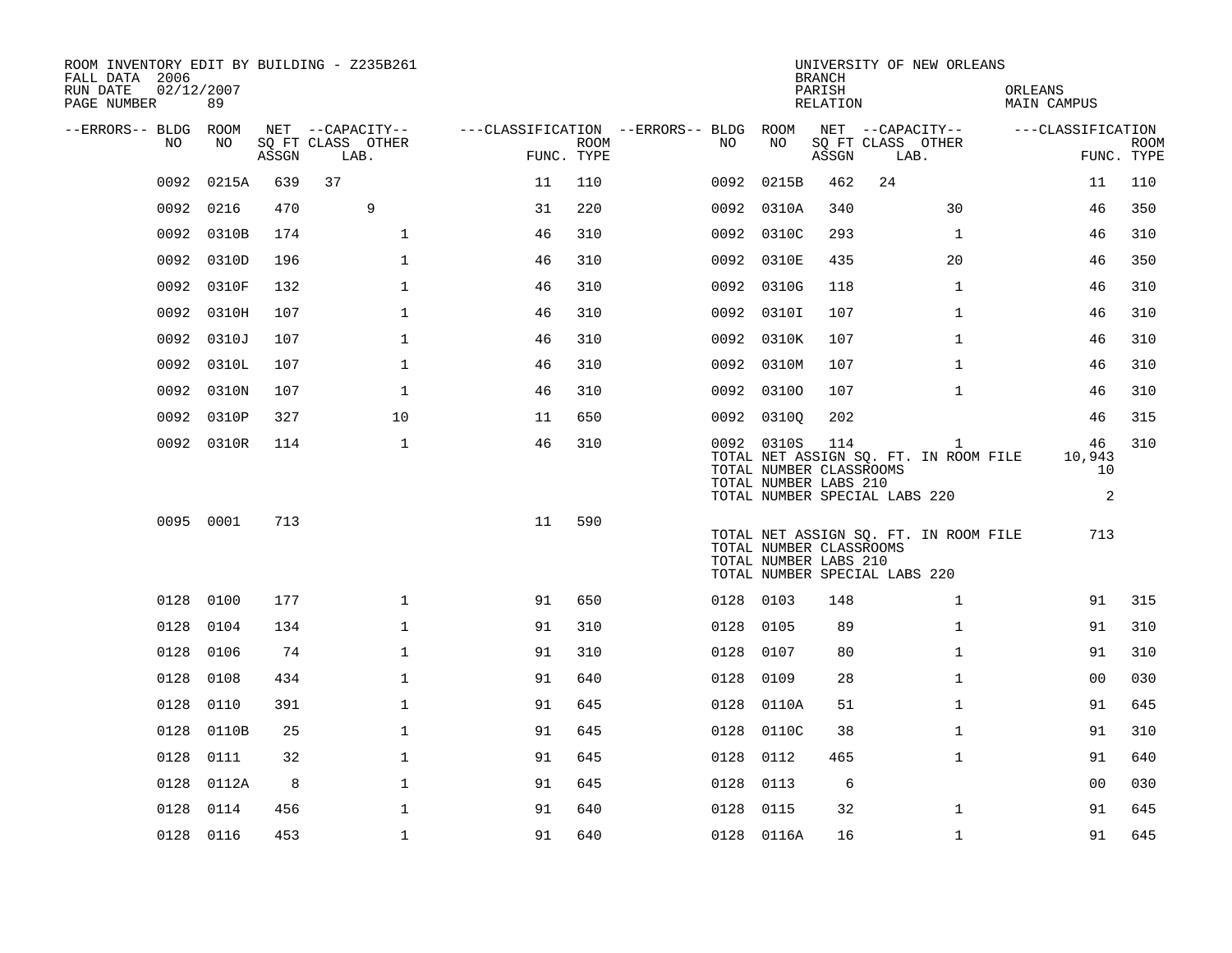| ROOM INVENTORY EDIT BY BUILDING - Z235B261<br>FALL DATA 2006<br>RUN DATE<br>PAGE NUMBER | 02/12/2007<br>90 |       |                           |                |             |                                        |                                                                | <b>BRANCH</b><br>PARISH<br><b>RELATION</b> | UNIVERSITY OF NEW ORLEANS                                                              | ORLEANS<br><b>MAIN CAMPUS</b> |                           |
|-----------------------------------------------------------------------------------------|------------------|-------|---------------------------|----------------|-------------|----------------------------------------|----------------------------------------------------------------|--------------------------------------------|----------------------------------------------------------------------------------------|-------------------------------|---------------------------|
| --ERRORS-- BLDG ROOM                                                                    |                  |       | NET --CAPACITY--          |                |             | ---CLASSIFICATION --ERRORS-- BLDG ROOM |                                                                |                                            | NET --CAPACITY--                                                                       | ---CLASSIFICATION             |                           |
| NO.                                                                                     | NO.              | ASSGN | SQ FT CLASS OTHER<br>LAB. | FUNC. TYPE     | <b>ROOM</b> | NO.                                    | NO                                                             | ASSGN                                      | SQ FT CLASS OTHER<br>LAB.                                                              |                               | <b>ROOM</b><br>FUNC. TYPE |
| 0128                                                                                    | 0116B            | 50    | $\mathbf 1$               | 91             | 645         | 0128                                   | 0117                                                           | 600                                        | $\mathbf{1}$                                                                           | 91                            | 640                       |
| 0128                                                                                    | 0117A            | 66    | $\mathbf 1$               | 91             | 645         | 0128                                   | 0117B                                                          | 62                                         | $\mathbf{1}$                                                                           | 91                            | 645                       |
| 0128                                                                                    | 0118             | 468   | $\mathbf 1$               | 91             | 640         | 0128                                   | 0118A                                                          | 6                                          |                                                                                        | 91                            | 645                       |
| 0128                                                                                    | 0119             | 133   | $\mathbf 1$               | 0 <sub>0</sub> | 030         | 0128                                   | 0120                                                           | 130                                        | $\mathbf{1}$                                                                           | 00                            | 030                       |
| 0128                                                                                    | 0121             | 77    | $\mathbf{1}$              | 91             | 750         | 0128                                   | 0122                                                           | 215                                        | $\mathbf{1}$                                                                           | 91                            | 650                       |
| 0128                                                                                    | 0122A            | 12    | $\mathbf 1$               | 91             | 645         |                                        | 0128 0122B                                                     | 55                                         | $\mathbf{1}$                                                                           | 91                            | 310                       |
| 0128                                                                                    | 0122C            | 15    | $\mathbf{1}$              | 91             | 645         | 0128                                   | 0124                                                           | 600                                        | $\mathbf{1}$                                                                           | 91                            | 640                       |
| 0128                                                                                    | 0124A            | 42    |                           | 91             | 645         |                                        | 0128 0124B                                                     | 368                                        | $\mathbf{1}$                                                                           | 91                            | 640                       |
| 0128                                                                                    | 0125             | 606   | $\mathbf{1}$              | 91             | 640         | 0128                                   | 0125A                                                          | 14                                         | $\mathbf{1}$                                                                           | 91                            | 645                       |
| 0128                                                                                    | 0125B            | 98    | $\mathbf 1$               | 0 <sub>0</sub> | 020         | 0128                                   | 0126                                                           | 377                                        | $\mathbf{1}$                                                                           | 91                            | 640                       |
| 0128                                                                                    | 0127             | 577   | $\mathbf{1}$              | 91             | 640         | 0128                                   | 0127A                                                          | 69                                         | $\mathbf{1}$                                                                           | 91                            | 645                       |
| 0128                                                                                    | 0127B            | 9     |                           | 91             | 645         | 0128                                   | 0128                                                           | 600                                        | $\mathbf{1}$                                                                           | 91                            | 640                       |
| 0128                                                                                    | 0128A            | 42    | $\mathbf{1}$              | 91             | 645         | 0128                                   | 0129                                                           | 28                                         |                                                                                        | 91                            | 645                       |
| 0128                                                                                    | 0130             | 32    | $\mathbf{1}$              | 91             | 645         | 0128                                   | 0131                                                           | 582                                        | $\mathbf{1}$                                                                           | 91                            | 640                       |
| 0128                                                                                    | 0131A            | 9     |                           | 91             | 645         |                                        | 0128 0131B                                                     | 98                                         | $\mathbf{1}$                                                                           | 91                            | 645                       |
| 0128                                                                                    | 0132             | 793   | $\mathbf{1}$              | 91             | 640         |                                        | 0128 0132A                                                     | 5                                          | $\mathbf{1}$                                                                           | 91                            | 645                       |
| 0128                                                                                    | 0133             | 929   | $\mathbf{1}$              | 91             | 640         | 0128                                   | 0133A                                                          | 67                                         | $\mathbf{1}$                                                                           | 91                            | 645                       |
| 0128                                                                                    | 0134             | 135   | $\mathbf{1}$              | 0 <sub>0</sub> | 030         |                                        | 0128 0135                                                      | 30                                         | $\mathbf{1}$                                                                           | 0 <sub>0</sub>                | 030                       |
| 0128                                                                                    | 0136             | 153   | $\mathbf{1}$              | 0 <sub>0</sub> | 030         |                                        | 0128 0139                                                      | 92                                         | $\mathbf{1}$                                                                           | 0 <sub>0</sub>                | 030                       |
|                                                                                         | 0128 0140        | 42    | $\mathbf{1}$              | 0 <sub>0</sub> | 030         |                                        | 0128 C0001                                                     | 788                                        | $\mathbf{1}$                                                                           | 00                            | 020                       |
|                                                                                         | 0128 C0002       | 740   | $\mathbf{1}$              | 0 <sub>0</sub> | 020         |                                        | 0128 C0003<br>TOTAL NUMBER CLASSROOMS<br>TOTAL NUMBER LABS 210 | 65                                         | $\mathbf{1}$<br>TOTAL NET ASSIGN SQ. FT. IN ROOM FILE<br>TOTAL NUMBER SPECIAL LABS 220 | 00<br>10,576                  | 020                       |
|                                                                                         | 0143 0100        | 192   | $\mathbf 1$               | 00             | 020         |                                        | 0143 0100A                                                     | 168                                        | $\mathbf{1}$                                                                           | 0 <sub>0</sub>                | 020                       |
|                                                                                         | 0143 0101        | 1920  | $\mathbf 1$               | 11             | 350         |                                        | 0143 0101A                                                     | 350                                        | $\mathbf{1}$                                                                           | 11                            | 355                       |
|                                                                                         | 0143 0101B       | 37    | $\mathbf{1}$              | 11             | 730         |                                        | 0143 0101C                                                     | 66                                         | $\mathbf{1}$                                                                           | 11                            | 730                       |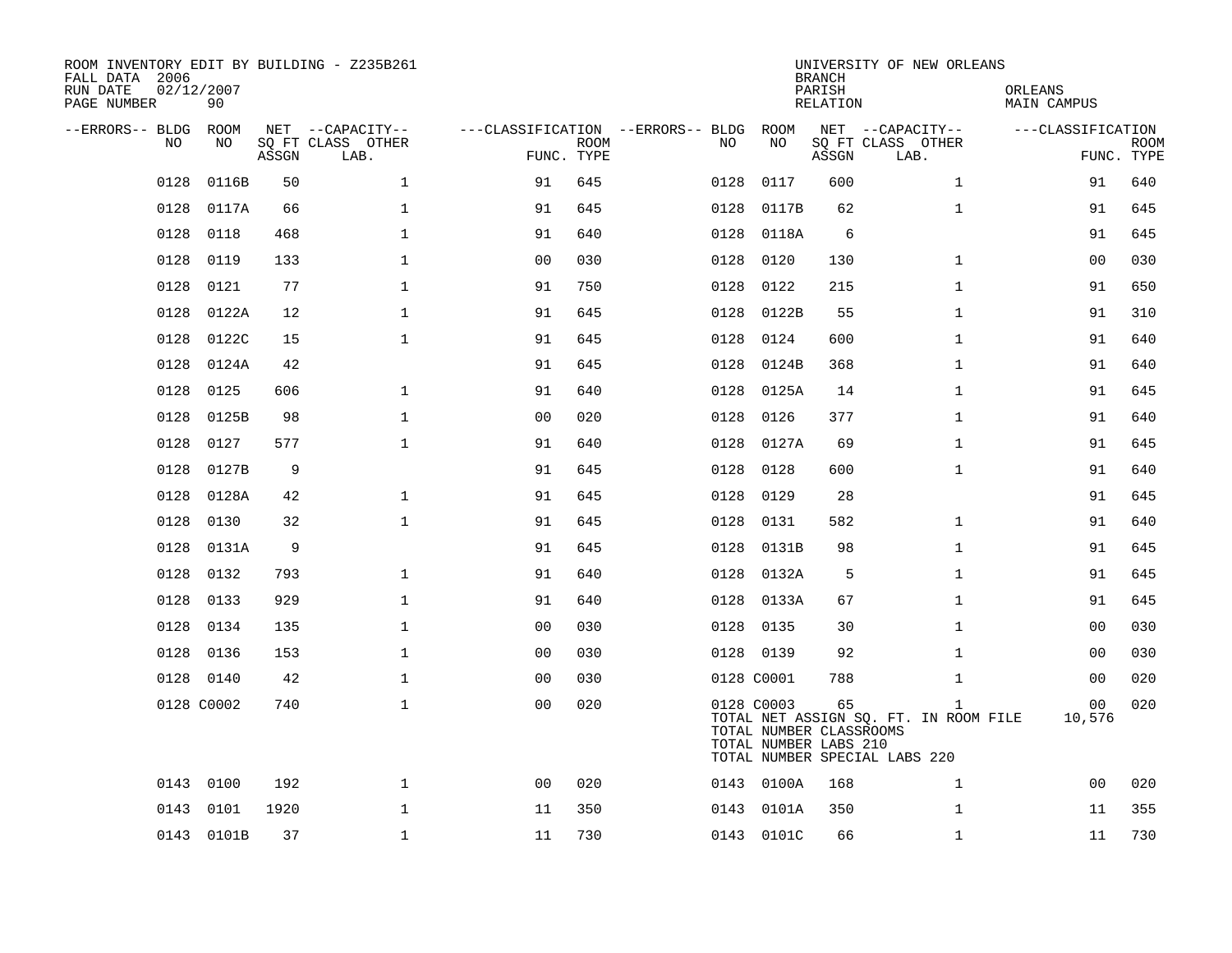| ROOM INVENTORY EDIT BY BUILDING - Z235B261<br>FALL DATA 2006<br>RUN DATE<br>PAGE NUMBER | 02/12/2007<br>91 |       |                                               |                |             |                                         |            | <b>BRANCH</b><br>PARISH<br><b>RELATION</b> | UNIVERSITY OF NEW ORLEANS                     | ORLEANS<br><b>MAIN CAMPUS</b> |                           |
|-----------------------------------------------------------------------------------------|------------------|-------|-----------------------------------------------|----------------|-------------|-----------------------------------------|------------|--------------------------------------------|-----------------------------------------------|-------------------------------|---------------------------|
| --ERRORS-- BLDG<br>NO                                                                   | ROOM<br>NO       | ASSGN | NET --CAPACITY--<br>SQ FT CLASS OTHER<br>LAB. | FUNC. TYPE     | <b>ROOM</b> | ---CLASSIFICATION --ERRORS-- BLDG<br>NO | ROOM<br>NO | ASSGN                                      | NET --CAPACITY--<br>SQ FT CLASS OTHER<br>LAB. | ---CLASSIFICATION             | <b>ROOM</b><br>FUNC. TYPE |
| 0143                                                                                    | 0101D            | 168   |                                               | 0 <sub>0</sub> | 030         | 0143                                    | 0102       | 40                                         | $\mathbf{1}$                                  | 00                            | 020                       |
| 0143                                                                                    | 0102A            | 108   | $\mathbf 1$                                   | 11             | 530         | 0143                                    | 0103       | 1680                                       | $\mathbf{1}$                                  | 11                            | 350                       |
| 0143                                                                                    | 0104             | 630   | $\mathbf 1$                                   | 11             | 650         | 0143                                    | 0105       | 53                                         | $\mathbf{1}$                                  | 00                            | 030                       |
| 0143                                                                                    | 0105A            | 33    |                                               | 0 <sub>0</sub> | 030         | 0143                                    | 0105B      | 35                                         | $\mathbf{1}$                                  | 00                            | 030                       |
| 0143                                                                                    | 0106             | 36    | $\mathbf{1}$                                  | 0 <sub>0</sub> | 020         | 0143                                    | 0107       | 216                                        | $\mathbf{1}$                                  | 0 <sub>0</sub>                | 030                       |
| 0143                                                                                    | 0108             | 42    | $\mathbf 1$                                   | 11             | 730         | 0143                                    | 0109       | 216                                        | $\mathbf{1}$                                  | 0 <sub>0</sub>                | 030                       |
| 0143                                                                                    | 0110             | 180   | $\mathbf{1}$                                  | 0 <sub>0</sub> | 020         | 0143                                    | 0111       | 424                                        | $\mathbf{1}$                                  | 00                            | 020                       |
| 0143                                                                                    | 0112             | 232   | $\mathbf{1}$                                  | 0 <sub>0</sub> | 020         |                                         | 0143 0113A | 125                                        | $\mathbf{1}$                                  | 0 <sub>0</sub>                | 030                       |
| 0143                                                                                    | 0117             | 286   | 19                                            | 11             | 110         | 0143                                    | 0118       | 219                                        | 15                                            | 11                            | 110                       |
| 0143                                                                                    | 0119             | 286   | 19                                            | 11             | 110         | 0143                                    | 0120       | 36                                         | $\mathbf{1}$                                  | 11                            | 730                       |
| 0143                                                                                    | 0121             | 225   | $\mathbf{1}$                                  | 0 <sub>0</sub> | 030         | 0143                                    | 0122       | 228                                        | $\mathbf{1}$                                  | 0 <sub>0</sub>                | 030                       |
| 0143                                                                                    | 0200A            | 20    | $\mathbf{1}$                                  | 0 <sub>0</sub> | 030         | 0143                                    | 0200B      | 28                                         | $\mathbf{1}$                                  | 0 <sub>0</sub>                | 030                       |
| 0143                                                                                    | 0201             | 277   | $\mathbf 1$                                   | 11             | 880         | 0143                                    | 0202       | 210                                        | $\mathbf{1}$                                  | 11                            | 315                       |
| 0143                                                                                    | 0203             | 272   | $\mathbf 1$                                   | 11             | 310         | 0143                                    | 0204       | 148                                        | $\mathbf{1}$                                  | 00                            | 030                       |
| 0143                                                                                    | 0205             | 21    | $\mathbf 1$                                   | 0 <sub>0</sub> | 010         | 0143                                    | 0206       | 148                                        | $\mathbf{1}$                                  | 0 <sub>0</sub>                | 030                       |
| 0143                                                                                    | 0207             | 184   | $\mathbf{1}$                                  | 11             | 310         | 0143                                    | 0208       | 184                                        | $\mathbf{1}$                                  | 11                            | 310                       |
| 0143                                                                                    | 0209             | 130   | $\mathbf 1$                                   | 11             | 310         | 0143                                    | 0210       | 163                                        | $\mathbf{1}$                                  | 11                            | 310                       |
| 0143                                                                                    | 0211             | 150   | $\mathbf{1}$                                  | 0 <sub>0</sub> | 030         | 0143                                    | 0212       | 198                                        | $\mathbf{1}$                                  | 11                            | 310                       |
| 0143                                                                                    | 0213             | 268   | $\mathbf{1}$                                  | 11             | 215         | 0143                                    | 0214       | 268                                        | $\mathbf{1}$                                  | 11                            | 215                       |
| 0143                                                                                    | 0215             | 95    | $\mathbf{1}$                                  | 11             | 255         | 0143                                    | 0216       | 356                                        | $\mathbf{1}$                                  | 11                            | 350                       |
| 0143                                                                                    | 0217             | 196   | $\mathbf{1}$                                  | 11             | 310         | 0143                                    | 0218       | 194                                        | $\mathbf{1}$                                  | 11                            | 310                       |
| 0143                                                                                    | 0219             | 384   | $\mathbf{1}$                                  | 11             | 310         | 0143                                    | 0220       | 194                                        | $\mathbf{1}$                                  | 11                            | 310                       |
| 0143                                                                                    | 0221             | 174   | $\mathbf 1$                                   | 11             | 310         | 0143                                    | 0222       | 194                                        | $\mathbf{1}$                                  | 11                            | 310                       |
| 0143                                                                                    | 0223             | 117   | $\mathbf 1$                                   | 11             | 310         | 0143                                    | 0224       | 117                                        | $\mathbf{1}$                                  | 11                            | 310                       |
| 0143                                                                                    | 0225             | 163   | $\mathbf 1$                                   | 11             | 310         | 0143                                    | 0226       | 170                                        | $\mathbf{1}$                                  | 11                            | 310                       |
|                                                                                         | 0143 0227        | 134   | $\mathbf{1}$                                  | 11             | 310         |                                         | 0143 0228  | 134                                        | $\mathbf{1}$                                  | 11                            | 310                       |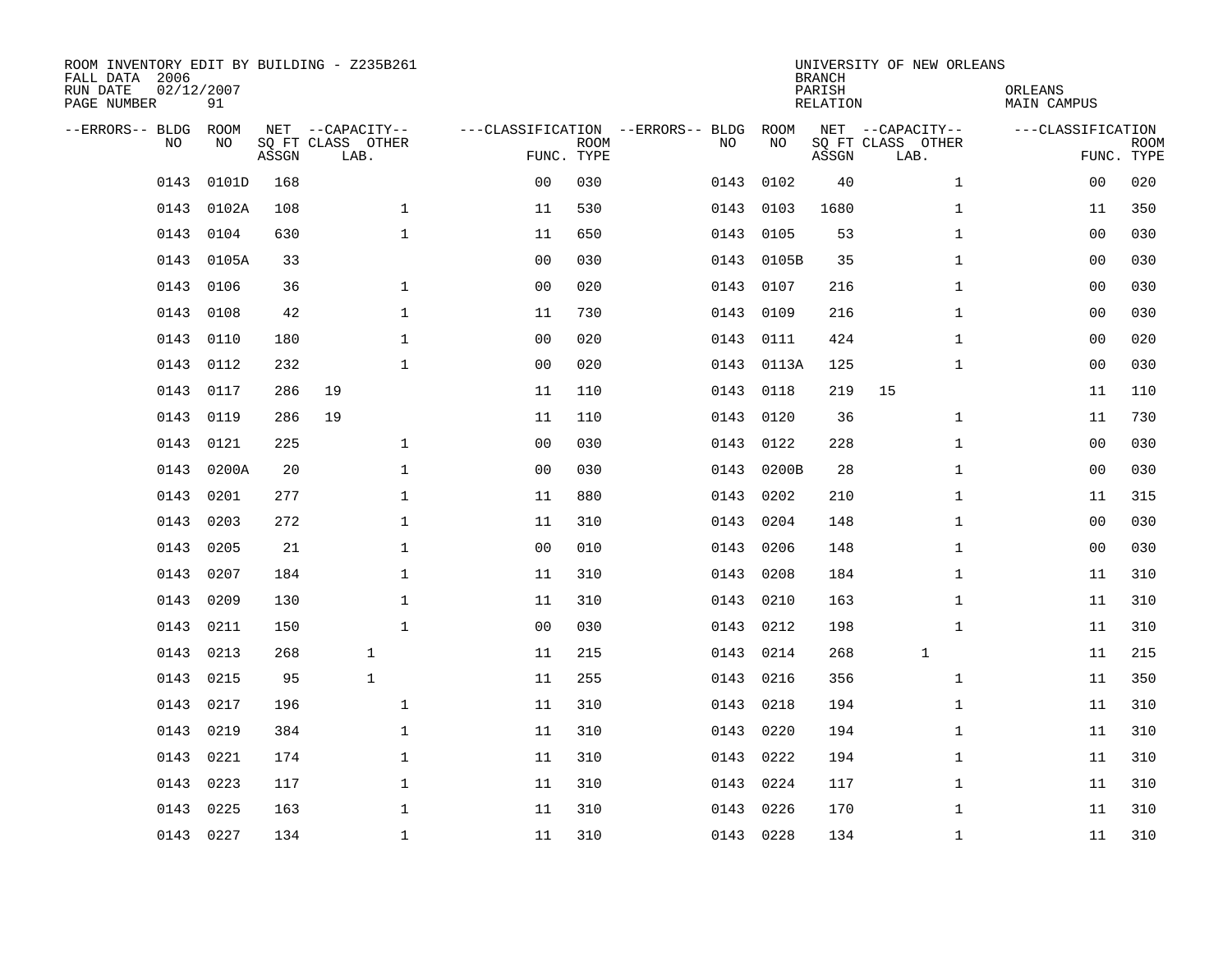| ROOM INVENTORY EDIT BY BUILDING - Z235B261<br>FALL DATA 2006<br>RUN DATE<br>PAGE NUMBER | 02/12/2007<br>92 |       |                                               |                |             |                                         |             | <b>BRANCH</b><br>PARISH<br><b>RELATION</b> | UNIVERSITY OF NEW ORLEANS                     | ORLEANS<br><b>MAIN CAMPUS</b> |                           |
|-----------------------------------------------------------------------------------------|------------------|-------|-----------------------------------------------|----------------|-------------|-----------------------------------------|-------------|--------------------------------------------|-----------------------------------------------|-------------------------------|---------------------------|
| --ERRORS-- BLDG<br>NO.                                                                  | ROOM<br>NO       | ASSGN | NET --CAPACITY--<br>SQ FT CLASS OTHER<br>LAB. | FUNC. TYPE     | <b>ROOM</b> | ---CLASSIFICATION --ERRORS-- BLDG<br>NO | ROOM<br>NO  | ASSGN                                      | NET --CAPACITY--<br>SQ FT CLASS OTHER<br>LAB. | ---CLASSIFICATION             | <b>ROOM</b><br>FUNC. TYPE |
| 0143                                                                                    | 0229             | 174   | $\mathbf 1$                                   | 11             | 310         | 0143                                    | 0230        | 174                                        | $\mathbf{1}$                                  | 11                            | 310                       |
| 0143                                                                                    | 0231             | 512   | 34                                            | 11             | 110         | 0143                                    | 0232        | 512                                        | 34                                            | 11                            | 110                       |
| 0143                                                                                    | 0233             | 105   | $\mathbf{1}$                                  | 11             | 250         | 0143                                    | 0300        | 298                                        | $\mathbf{1}$                                  | 00                            | 020                       |
| 0143                                                                                    | 0300A            | 27    | $\mathbf 1$                                   | 11             | 730         | 0143                                    | 0300B       | 53                                         | $\mathbf{1}$                                  | 00                            | 010                       |
| 0143                                                                                    | 0301             | 122   | $\mathbf{1}$                                  | 0 <sub>0</sub> | 020         | 0143                                    | 0301A       | 55                                         | $\mathbf{1}$                                  | 0 <sub>0</sub>                | 030                       |
| 0143                                                                                    | 0301B            | 22    | $\mathbf{1}$                                  | 0 <sub>0</sub> | 030         |                                         | 0143 0301C  | 22                                         | $\mathbf{1}$                                  | 11                            | 935                       |
| 0143                                                                                    | 0301D            | 16    | $\mathbf{1}$                                  | 11             | 935         | 0143                                    | 0303        | 255                                        | $\mathbf{1}$                                  | 11                            | 910                       |
| 0143                                                                                    | 0303A            | 52    | $\mathbf{1}$                                  | 11             | 919         | 0143                                    | 0304        | 182                                        | $\mathbf{1}$                                  | 11                            | 910                       |
| 0143                                                                                    | 0304A            | 52    | $\mathbf{1}$                                  | 11             | 919         | 0143                                    | 0305        | 254                                        | $\mathbf{1}$                                  | 11                            | 910                       |
| 0143                                                                                    | 0305A            | 52    | $\mathbf 1$                                   | 11             | 919         | 0143                                    | 0306        | 254                                        | $\mathbf{1}$                                  | 11                            | 910                       |
| 0143                                                                                    | 0306A            | 52    | $\mathbf 1$                                   | 11             | 919         | 0143                                    | 0307        | 254                                        | $\mathbf{1}$                                  | 11                            | 910                       |
| 0143                                                                                    | 0307A            | 52    | $\mathbf{1}$                                  | 11             | 919         | 0143                                    | 0308        | 285                                        | $\mathbf{1}$                                  | 11                            | 950                       |
| 0143                                                                                    | 0308A            | 52    | $\mathbf 1$                                   | 11             | 919         | 0143                                    | 0308B       | 15                                         | $\mathbf{1}$                                  | 11                            | 955                       |
| 0143                                                                                    | 0309             | 285   | $\mathbf 1$                                   | 11             | 950         | 0143                                    | 0309A       | 52                                         | $\mathbf{1}$                                  | 11                            | 919                       |
| 0143                                                                                    | 0309B            | 15    | $\mathbf 1$                                   | 11             | 955         | 0143                                    | 0310        | 255                                        | $\mathbf{1}$                                  | 11                            | 910                       |
| 0143                                                                                    | 0310A            | 52    | $\mathbf 1$                                   | 11             | 919         | 0143                                    | 0311        | 255                                        | $\mathbf{1}$                                  | 11                            | 910                       |
| 0143                                                                                    | 0311A            | 52    | $\mathbf 1$                                   | 11             | 919         | 0143                                    | 0312        | 255                                        | $\mathbf{1}$                                  | 11                            | 910                       |
| 0143                                                                                    | 0312A            | 52    | $\mathbf{1}$                                  | 11             | 919         | 0143                                    | 0313        | 255                                        | $\mathbf{1}$                                  | 11                            | 910                       |
|                                                                                         | 0143 0313A       | 52    | $\mathbf{1}$                                  | 11             | 919         |                                         | 0143 0314   | 255                                        | $\mathbf{1}$                                  | 11                            | 910                       |
|                                                                                         | 0143 0314A       | 52    | $\mathbf 1$                                   | 11             | 919         |                                         | 0143 0315   | 255                                        | $\mathbf{1}$                                  | 11                            | 910                       |
|                                                                                         | 0143 0315A       | 52    | $\mathbf 1$                                   | 11             | 919         |                                         | 0143 0316   | 255                                        | $\mathbf{1}$                                  | 11                            | 910                       |
| 0143                                                                                    | 0316A            | 52    | $\mathbf 1$                                   | 11             | 919         |                                         | 0143 0317   | 300                                        | $\mathbf{1}$                                  | 11                            | 910                       |
|                                                                                         | 0143 0317A       | 52    | $\mathbf 1$                                   | 11             | 919         |                                         | 0143 0318   | 300                                        | $\mathbf{1}$                                  | 11                            | 910                       |
|                                                                                         | 0143 0318A       | 52    | $\mathbf{1}$                                  | 11             | 919         |                                         | 0143 C0206A | 914                                        |                                               | 0 <sub>0</sub>                | 020                       |
|                                                                                         | 0143 C0206B      | 108   |                                               | 0 <sub>0</sub> | 020         |                                         | 0143 C0206C | 147                                        |                                               | 00                            | 020                       |
|                                                                                         | 0143 C0302       | 712   |                                               | 0 <sub>0</sub> | 020         |                                         | 0143 C0302A | 98                                         |                                               | 0 <sub>0</sub>                | 020                       |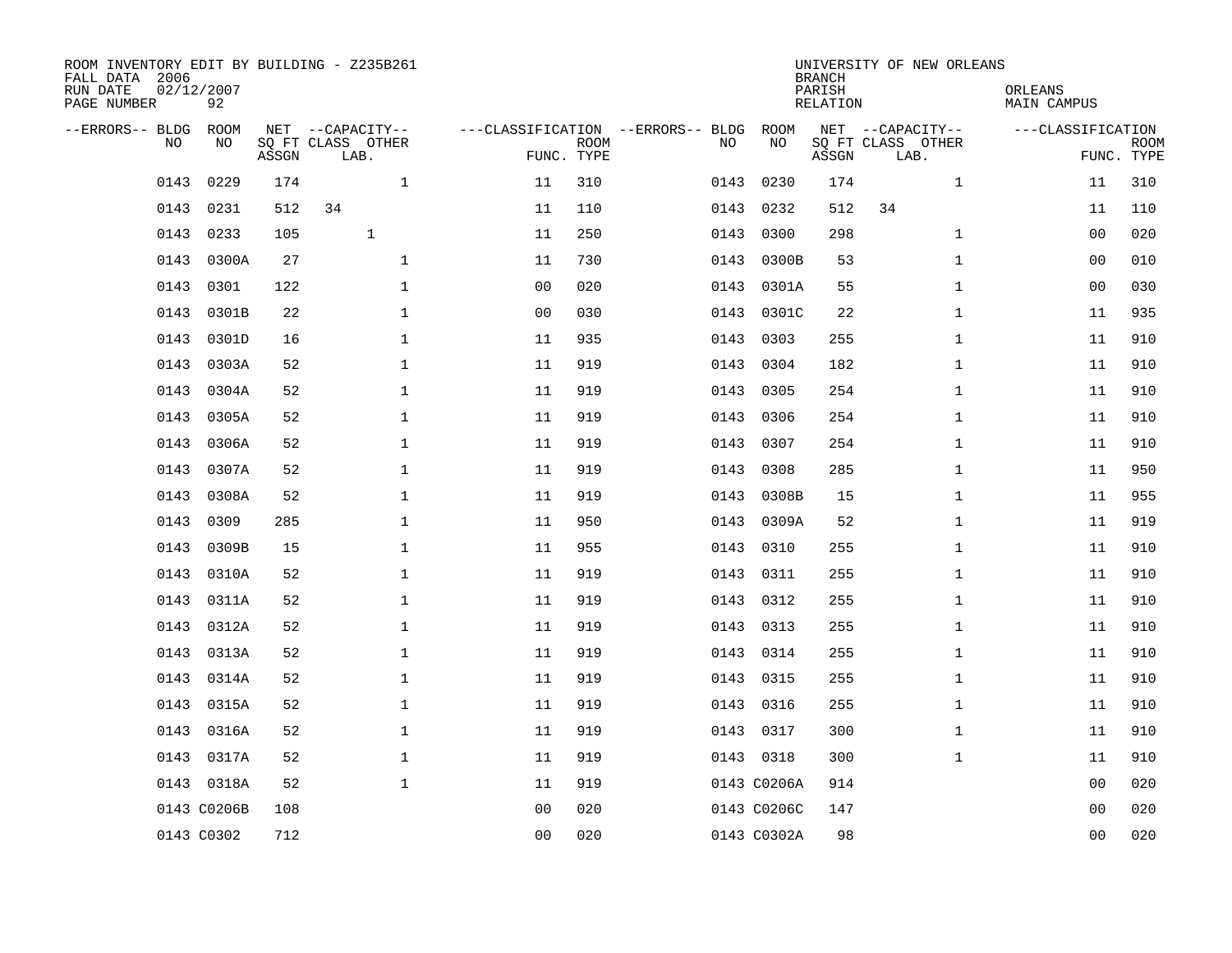| ROOM INVENTORY EDIT BY BUILDING - Z235B261<br>FALL DATA 2006<br>RUN DATE<br>PAGE NUMBER | 02/12/2007<br>93 |       |                           |                                        |             |      |                                                                 | <b>BRANCH</b><br>PARISH<br>RELATION | UNIVERSITY OF NEW ORLEANS                                                              | ORLEANS<br>MAIN CAMPUS |                           |
|-----------------------------------------------------------------------------------------|------------------|-------|---------------------------|----------------------------------------|-------------|------|-----------------------------------------------------------------|-------------------------------------|----------------------------------------------------------------------------------------|------------------------|---------------------------|
| --ERRORS-- BLDG ROOM                                                                    |                  |       | NET --CAPACITY--          | ---CLASSIFICATION --ERRORS-- BLDG ROOM |             |      |                                                                 |                                     | NET --CAPACITY--                                                                       | ---CLASSIFICATION      |                           |
| NO.                                                                                     | NO               | ASSGN | SQ FT CLASS OTHER<br>LAB. | FUNC. TYPE                             | <b>ROOM</b> | NO.  | NO                                                              | ASSGN                               | SQ FT CLASS OTHER<br>LAB.                                                              |                        | <b>ROOM</b><br>FUNC. TYPE |
|                                                                                         | 0143 S0002       | 175   | $\mathbf{1}$              | 0 <sup>0</sup>                         | 020         |      | 0143 S0011                                                      | 176                                 | $\mathbf{1}$                                                                           | 0 <sub>0</sub>         | 020                       |
|                                                                                         | 0143 S0012       | 176   | $\mathbf{1}$              | 0 <sub>0</sub>                         | 020         |      | 0143 S0021                                                      | 176                                 | $\mathbf{1}$                                                                           | 00                     | 020                       |
|                                                                                         | 0143 S0022       | 176   | $\mathbf 1$               | 0 <sub>0</sub>                         | 020         |      | 0143 S0031                                                      | 176                                 | $\mathbf{1}$                                                                           | 0 <sub>0</sub>         | 020                       |
|                                                                                         | 0143 S0032       | 176   | $\mathbf 1$               | 0 <sub>0</sub>                         | 020         |      | 0143 S0301D<br>TOTAL NUMBER CLASSROOMS<br>TOTAL NUMBER LABS 210 | 16                                  | $\mathbf{1}$<br>TOTAL NET ASSIGN SQ. FT. IN ROOM FILE<br>TOTAL NUMBER SPECIAL LABS 220 | 11<br>17,010<br>5      | 935                       |
| 0148                                                                                    | 0010             | 432   | $\mathbf{1}$              | 00                                     | 020         |      | 0148 0011                                                       | 410                                 | $\mathbf{1}$                                                                           | 0 <sub>0</sub>         | 020                       |
| 0148                                                                                    | 0011A            | 119   | $\mathbf 1$               | 0 <sub>0</sub>                         | 020         | 0148 | 0013                                                            | 462                                 | $\mathbf{1}$                                                                           | 00                     | 020                       |
| 0148                                                                                    | 0031             | 1333  |                           | 0 <sub>0</sub>                         | 020         | 0148 | 0101                                                            | 1010                                | $\mathbf{1}$                                                                           | 11                     | 650                       |
| 0148                                                                                    | 0102             | 508   | $\mathbf{1}$              | 11                                     | 310         |      | 0148 0103                                                       | 1737                                | 120                                                                                    | 11                     | 350                       |
| 0148                                                                                    | 0104             | 198   | $\mathbf{1}$              | 11                                     | 315         | 0148 | 0105                                                            | 198                                 | $\mathbf{1}$                                                                           | 11                     | 730                       |
| 0148                                                                                    | 0106             | 209   | $\mathbf{1}$              | 11                                     | 310         | 0148 | 0107                                                            | 2982                                | 60                                                                                     | 22                     | 250                       |
| 0148                                                                                    | 0107A            | 178   | $\mathbf{1}$              | 22                                     | 215         | 0148 | 0108                                                            | 242                                 | $\mathbf{1}$                                                                           | 11                     | 310                       |
| 0148                                                                                    | 0109             | 484   | $\mathbf 1$               | 11                                     | 350         | 0148 | 0110                                                            | 242                                 | $\mathbf{1}$                                                                           | 11                     | 310                       |
| 0148                                                                                    | 0111             | 231   | $\mathbf{1}$              | 11                                     | 310         | 0148 | 0112                                                            | 209                                 | $\mathbf{1}$                                                                           | 11                     | 310                       |
| 0148                                                                                    | 0113             | 396   | $\mathbf{1}$              | 11                                     | 250         | 0148 | 0114                                                            | 136                                 | $\mathbf{1}$                                                                           | 11                     | 310                       |
| 0148                                                                                    | 0115             | 225   | $\mathbf 1$               | 11                                     | 310         | 0148 | 0116                                                            | 186                                 | $\mathbf{1}$                                                                           | 11                     | 310                       |
| 0148                                                                                    | 0117             | 162   | 1                         | 11                                     | 310         | 0148 | 0118                                                            | 378                                 | 1                                                                                      | 11                     | 250                       |
| 0148                                                                                    | 0119             | 190   | $\mathbf{1}$              | 11                                     | 310         | 0148 | 0120                                                            | 136                                 | $\mathbf{1}$                                                                           | 11                     | 310                       |
| 0148                                                                                    | 0121             | 407   | 8                         | 22                                     | 250         | 0148 | 0122                                                            | 407                                 | 8                                                                                      | 22                     | 250                       |
| 0148                                                                                    | 0123             | 407   | 8                         | 22                                     | 250         | 0148 | 0124                                                            | 228                                 | $\mathbf{1}$                                                                           | 11                     | 310                       |
| 0148                                                                                    | 0125             | 178   | $\mathbf 1$               | 11                                     | 310         | 0148 | 0126                                                            | 374                                 | $\mathbf 1$                                                                            | 22                     | 250                       |
| 0148                                                                                    | 0127             | 682   | $\mathbf 1$               | 0 <sub>0</sub>                         | 030         | 0148 | 0128                                                            | 396                                 | $\mathbf{1}$                                                                           | 11                     | 720                       |
| 0148                                                                                    | 0129             | 253   | $\mathbf 1$               | 0 <sub>0</sub>                         | 030         | 0148 | 0130                                                            | 1045                                | $\mathbf{1}$                                                                           | 11                     | 455                       |
| 0148                                                                                    | 0131             | 39    | $\mathbf{1}$              | 0 <sub>0</sub>                         | 030         | 0148 | 0132                                                            | 149                                 | $\mathbf{1}$                                                                           | 00                     | 030                       |
|                                                                                         | 0148 0133        | 198   | $\mathbf{1}$              | 0 <sub>0</sub>                         | 030         |      | 0148 0134                                                       | 49                                  | $\mathbf{1}$                                                                           | 0 <sub>0</sub>         | 010                       |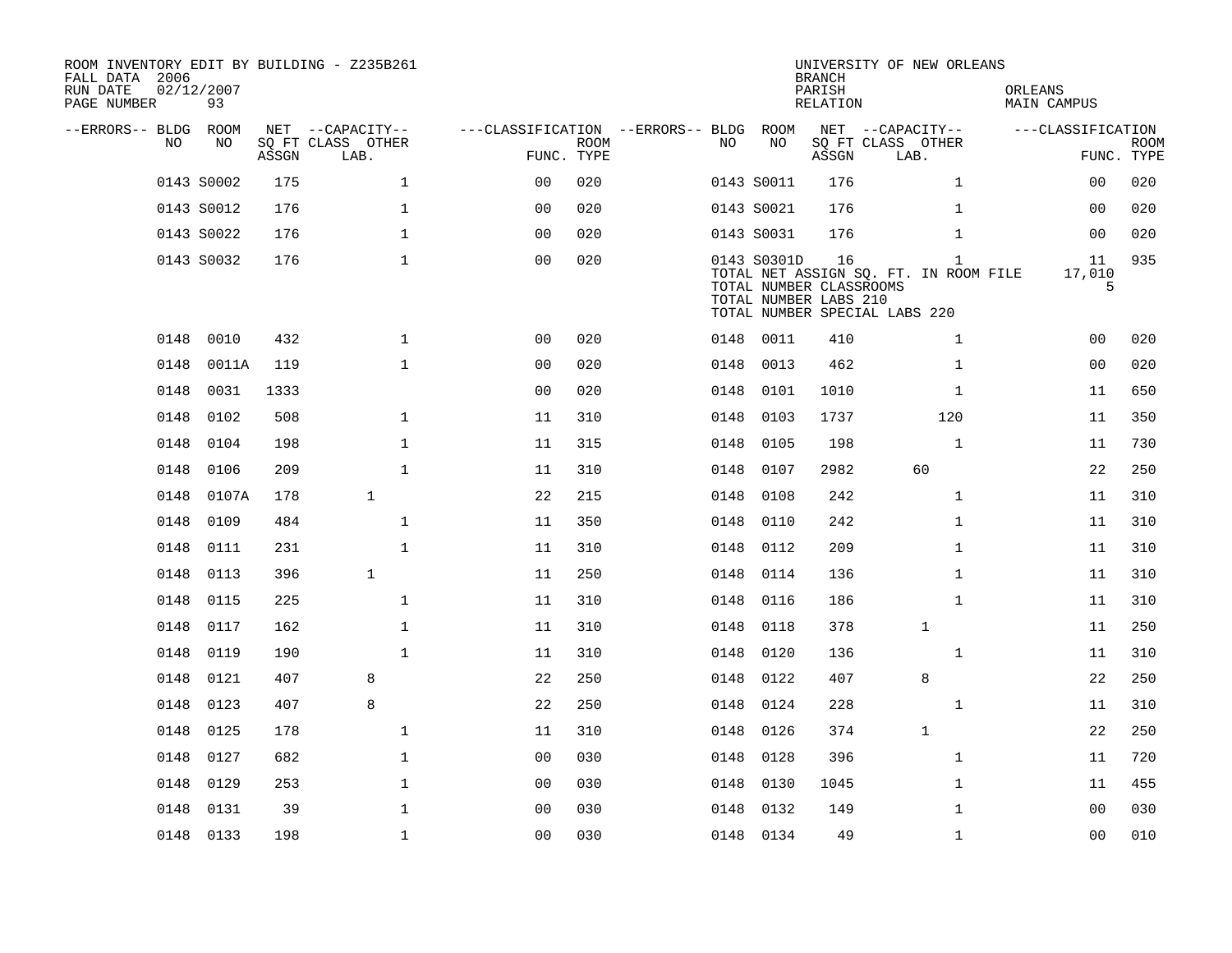| ROOM INVENTORY EDIT BY BUILDING - Z235B261<br>FALL DATA 2006<br>RUN DATE<br>PAGE NUMBER | 02/12/2007<br>94 |       |                           |                |                           |                                   |           | <b>BRANCH</b><br>PARISH<br><b>RELATION</b> | UNIVERSITY OF NEW ORLEANS | ORLEANS<br><b>MAIN CAMPUS</b> |                           |
|-----------------------------------------------------------------------------------------|------------------|-------|---------------------------|----------------|---------------------------|-----------------------------------|-----------|--------------------------------------------|---------------------------|-------------------------------|---------------------------|
| --ERRORS-- BLDG                                                                         | ROOM             |       | NET --CAPACITY--          |                |                           | ---CLASSIFICATION --ERRORS-- BLDG | ROOM      |                                            | NET --CAPACITY--          | ---CLASSIFICATION             |                           |
| NO.                                                                                     | NO               | ASSGN | SQ FT CLASS OTHER<br>LAB. |                | <b>ROOM</b><br>FUNC. TYPE | NO                                | NO        | ASSGN                                      | SQ FT CLASS OTHER<br>LAB. |                               | <b>ROOM</b><br>FUNC. TYPE |
| 0148                                                                                    | 0135             | 94    | $\mathbf{1}$              | 00             | 030                       | 0148                              | 0136      | 94                                         | $\mathbf{1}$              | 00                            | 030                       |
| 0148                                                                                    | 0137             | 156   | $\mathbf{1}$              | 0 <sub>0</sub> | 030                       | 0148                              | 0201      | 165                                        |                           | 00                            | 030                       |
| 0148                                                                                    | 0203             | 195   |                           | 0 <sub>0</sub> | 030                       | 0148                              | 0204      | 90                                         |                           | 00                            | 010                       |
| 0148                                                                                    | 0205             | 60    |                           | 0 <sub>0</sub> | 030                       | 0148                              | 0206      | 407                                        | $\mathbf{1}$              | 11                            | 350                       |
| 0148                                                                                    | 0207             | 390   | $\mathbf{1}$              | 11             | 220                       | 0148                              | 0208      | 42                                         | $\mathbf{1}$              | 00                            | 020                       |
| 0148                                                                                    | 0208A            | 130   | $\mathbf{1}$              | 22             | 215                       | 0148                              | 0208B     | 230                                        | $\mathbf 1$               | 22                            | 220                       |
| 0148                                                                                    | 0208C            | 374   | $\mathbf{1}$              | 22             | 250                       | 0148                              | 0209      | 182                                        | $\mathbf{1}$              | 11                            | 215                       |
| 0148                                                                                    | 0209A            | 616   | 12                        | 11             | 250                       | 0148                              | 0210      | 42                                         | $\mathbf{1}$              | 0 <sub>0</sub>                | 020                       |
| 0148                                                                                    | 0210A            | 374   | $\mathbf{1}$              | 22             | 250                       | 0148                              | 0210B     | 230                                        | $\mathbf{1}$              | 22                            | 220                       |
| 0148                                                                                    | 0210C            | 130   | $\mathbf{1}$              | 22             | 215                       | 0148                              | 0211      | 343                                        | 1                         | 22                            | 250                       |
| 0148                                                                                    | 0212             | 388   | $\mathbf{1}$              | 22             | 250                       | 0148                              | 0213      | 388                                        | 1                         | 22                            | 250                       |
| 0148                                                                                    | 0214             | 388   | $\mathbf{1}$              | 22             | 250                       | 0148                              | 0215      | 388                                        | 1                         | 22                            | 250                       |
| 0148                                                                                    | 0216             | 188   | $\mathbf 1$               | 11             | 310                       | 0148                              | 0217      | 232                                        | $\mathbf{1}$              | 11                            | 310                       |
| 0148                                                                                    | 0218             | 269   | $\mathbf 1$               | 11             | 310                       | 0148                              | 0219      | 16                                         |                           | 00                            | 030                       |
| 0148                                                                                    | 0220             | 201   | $\mathbf{1}$              | 11             | 310                       | 0148                              | 0221      | 388                                        | 1                         | 22                            | 250                       |
| 0148                                                                                    | 0222             | 388   | $\mathbf{1}$              | 11             | 250                       | 0148                              | 0223      | 388                                        | $\mathbf{1}$              | 22                            | 250                       |
| 0148                                                                                    | 0224             | 388   | $\mathbf{1}$              | 11             | 250                       | 0148                              | 0225      | 388                                        | $\mathbf{1}$              | 22                            | 250                       |
| 0148                                                                                    | 0226             | 388   | 1                         | 22             | 250                       | 0148                              | 0227      | 388                                        | 1                         | 22                            | 250                       |
| 0148                                                                                    | 0228             | 388   | $\mathbf{1}$              | 22             | 250                       | 0148                              | 0229      | 388                                        | 1                         | 22                            | 250                       |
| 0148                                                                                    | 0230             | 836   | $\mathbf 1$               | 0 <sub>0</sub> | 030                       | 0148                              | 0231      | 407                                        |                           | 00                            | 030                       |
| 0148                                                                                    | 0232             | 388   | $\mathbf{1}$              | 22             | 250                       | 0148                              | 0233      | 51                                         | $\mathbf{1}$              | 00                            | 030                       |
| 0148                                                                                    | 0234             | 400   | $\mathbf{1}$              | 22             | 250                       | 0148                              | 0235      | 400                                        | $\mathbf 1$               | 22                            | 250                       |
| 0148                                                                                    | 0236             | 400   | $\mathbf{1}$              | 11             | 220                       | 0148                              | 0237      | 201                                        | $\mathbf{1}$              | 11                            | 310                       |
| 0148                                                                                    | 0238             | 237   | $\mathbf{1}$              | 11             | 310                       | 0148                              | 0239      | 237                                        | $\mathbf{1}$              | 11                            | 310                       |
| 0148                                                                                    | 0240             | 201   | $\mathbf 1$               | 11             | 310                       | 0148                              | 0241      | 400                                        | $\mathbf{1}$              | 11                            | 220                       |
| 0148                                                                                    | 0242             | 179   | $\mathbf{1}$              | 11             | 310                       |                                   | 0148 0243 | 200                                        | $\mathbf{1}$              | 11                            | 310                       |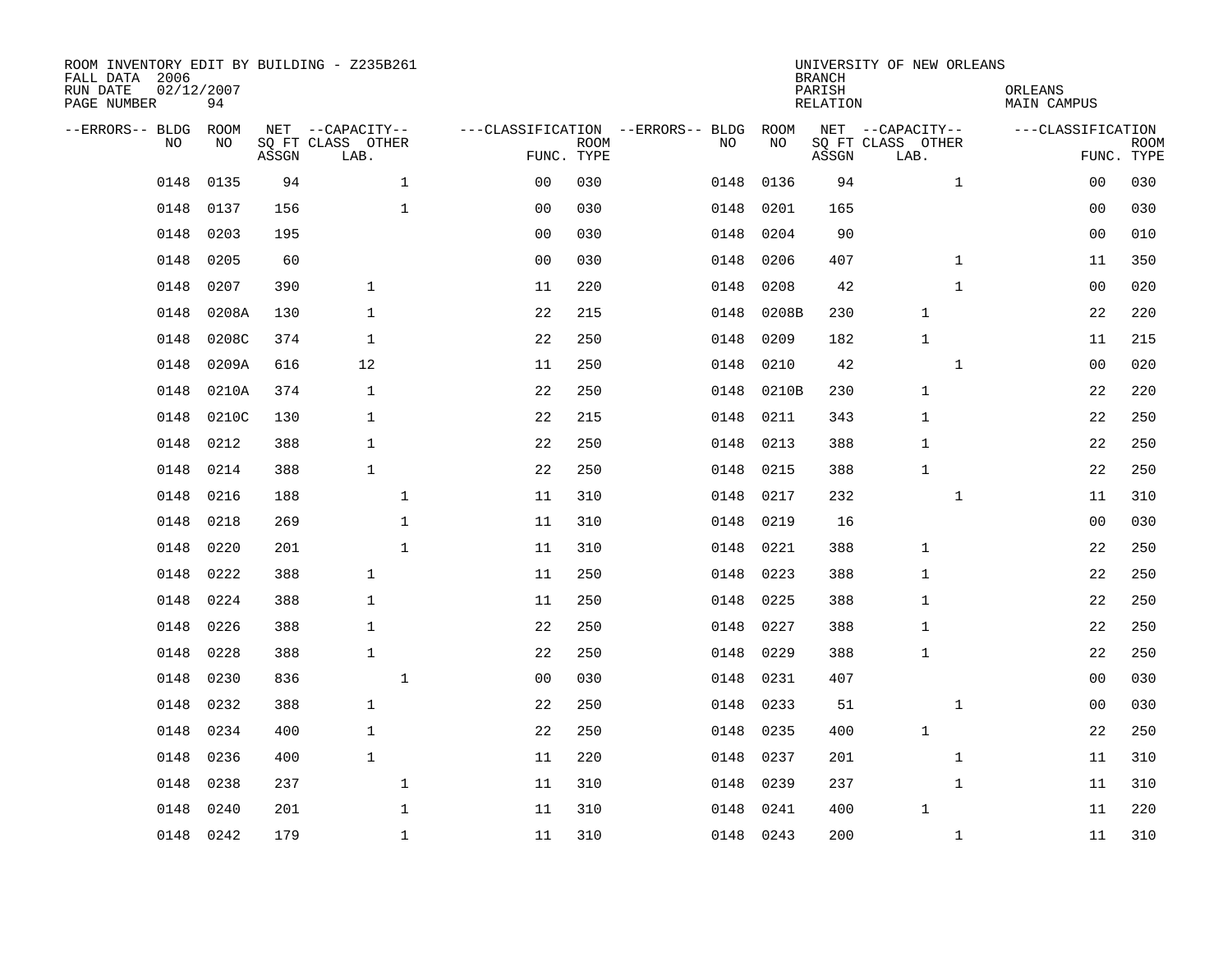| ROOM INVENTORY EDIT BY BUILDING - Z235B261<br>FALL DATA 2006<br>RUN DATE<br>PAGE NUMBER | 02/12/2007<br>95 |       |                                               |                |                           |                                         |            | <b>BRANCH</b><br>PARISH<br><b>RELATION</b> | UNIVERSITY OF NEW ORLEANS                     | ORLEANS<br><b>MAIN CAMPUS</b> |                           |
|-----------------------------------------------------------------------------------------|------------------|-------|-----------------------------------------------|----------------|---------------------------|-----------------------------------------|------------|--------------------------------------------|-----------------------------------------------|-------------------------------|---------------------------|
| --ERRORS-- BLDG<br>NO.                                                                  | ROOM<br>NO       | ASSGN | NET --CAPACITY--<br>SQ FT CLASS OTHER<br>LAB. |                | <b>ROOM</b><br>FUNC. TYPE | ---CLASSIFICATION --ERRORS-- BLDG<br>NO | ROOM<br>NO | ASSGN                                      | NET --CAPACITY--<br>SQ FT CLASS OTHER<br>LAB. | ---CLASSIFICATION             | <b>ROOM</b><br>FUNC. TYPE |
| 0148                                                                                    | 0244             | 200   | $\mathbf{1}$                                  | 11             | 310                       | 0148                                    | 0245       | 179                                        | $\mathbf{1}$                                  | 11                            | 310                       |
| 0148                                                                                    | 0246             | 130   | $\mathbf 1$                                   | 11             | 730                       | 0148                                    | 0247       | 112                                        | $\mathbf{1}$                                  | 00                            | 030                       |
| 0148                                                                                    | 0301             | 165   |                                               | 0 <sub>0</sub> | 030                       | 0148                                    | 0302       | 70                                         |                                               | 00                            | 030                       |
| 0148                                                                                    | 0302A            | 25    |                                               | 0 <sub>0</sub> | 030                       | 0148                                    | 0303       | 195                                        |                                               | 00                            | 030                       |
| 0148                                                                                    | 0304             | 90    |                                               | 0 <sub>0</sub> | 010                       | 0148                                    | 0305       | 85                                         | $\mathbf{1}$                                  | 11                            | 730                       |
| 0148                                                                                    | 0306             | 396   | $\mathbf 1$                                   | 11             | 350                       | 0148                                    | 0307       | 202                                        | 5                                             | 22                            | 250                       |
| 0148                                                                                    | 0308             | 66    |                                               | 0 <sub>0</sub> | 020                       | 0148                                    | 0309       | 202                                        | $\mathbf{1}$                                  | 22                            | 250                       |
| 0148                                                                                    | 0310             | 715   | $\mathbf{1}$                                  | 22             | 215                       | 0148                                    | 0311       | 202                                        | $\mathbf{1}$                                  | 22                            | 250                       |
| 0148                                                                                    | 0312             | 202   | $\mathbf{1}$                                  | 11             | 250                       | 0148                                    | 0313       | 202                                        | $\mathbf{1}$                                  | 22                            | 250                       |
| 0148                                                                                    | 0314             | 202   | $\mathbf{1}$                                  | 22             | 250                       | 0148                                    | 0315       | 202                                        | 1                                             | 22                            | 250                       |
| 0148                                                                                    | 0316             | 202   | $\mathbf{1}$                                  | 22             | 250                       | 0148                                    | 0317       | 202                                        | $\mathbf{1}$                                  | 22                            | 250                       |
| 0148                                                                                    | 0318             | 202   | $\mathbf{1}$                                  | 22             | 250                       | 0148                                    | 0319       | 188                                        | $\mathbf{1}$                                  | 22                            | 310                       |
| 0148                                                                                    | 0320             | 232   | $\mathbf 1$                                   | 11             | 310                       | 0148                                    | 0321       | 269                                        | $\mathbf{1}$                                  | 11                            | 310                       |
| 0148                                                                                    | 0322             | 16    |                                               | 0 <sub>0</sub> | 030                       | 0148                                    | 0323       | 201                                        | $\mathbf{1}$                                  | 11                            | 310                       |
| 0148                                                                                    | 0324             | 388   | $\mathbf{1}$                                  | 11             | 250                       | 0148                                    | 0325       | 388                                        | $\mathbf{1}$                                  | 11                            | 250                       |
| 0148                                                                                    | 0326             | 388   | 1                                             | 11             | 250                       | 0148                                    | 0327       | 388                                        | 1                                             | 11                            | 250                       |
| 0148                                                                                    | 0328             | 388   | $\mathbf{1}$                                  | 11             | 250                       | 0148                                    | 0329       | 388                                        | 1                                             | 11                            | 250                       |
| 0148                                                                                    | 0330             | 388   | $\mathbf{1}$                                  | 11             | 250                       | 0148                                    | 0331       | 388                                        | 1                                             | 11                            | 250                       |
| 0148                                                                                    | 0332             | 439   | $\mathbf 1$                                   | 0 <sub>0</sub> | 030                       | 0148                                    | 0333       | 388                                        | 1                                             | 22                            | 250                       |
| 0148                                                                                    | 0334             | 388   | $\mathbf{1}$                                  | 22             | 250                       | 0148                                    | 0335       | 388                                        | 1                                             | 22                            | 250                       |
| 0148                                                                                    | 0336             | 65    |                                               | 0 <sub>0</sub> | 030                       | 0148                                    | 0337       | 388                                        | $\mathbf{1}$                                  | 22                            | 250                       |
| 0148                                                                                    | 0338             | 388   | $\mathbf{1}$                                  | 22             | 250                       | 0148                                    | 0339       | 400                                        | $\mathbf{1}$                                  | 22                            | 250                       |
| 0148                                                                                    | 0340             | 400   | $\mathbf{1}$                                  | 22             | 250                       | 0148                                    | 0341       | 201                                        | $\mathbf{1}$                                  | 11                            | 310                       |
| 0148                                                                                    | 0342             | 237   | $\mathbf{1}$                                  | 11             | 310                       | 0148                                    | 0343       | 237                                        | $\mathbf{1}$                                  | 11                            | 310                       |
| 0148                                                                                    | 0344             | 201   | $\mathbf{1}$                                  | 11             | 310                       | 0148                                    | 0345       | 400                                        | $\mathbf{1}$                                  | 22                            | 250                       |
|                                                                                         | 0148 0346        | 400   | $\mathbf{1}$                                  | 22             | 250                       |                                         | 0148 0347  | 110                                        |                                               | 00                            | 030                       |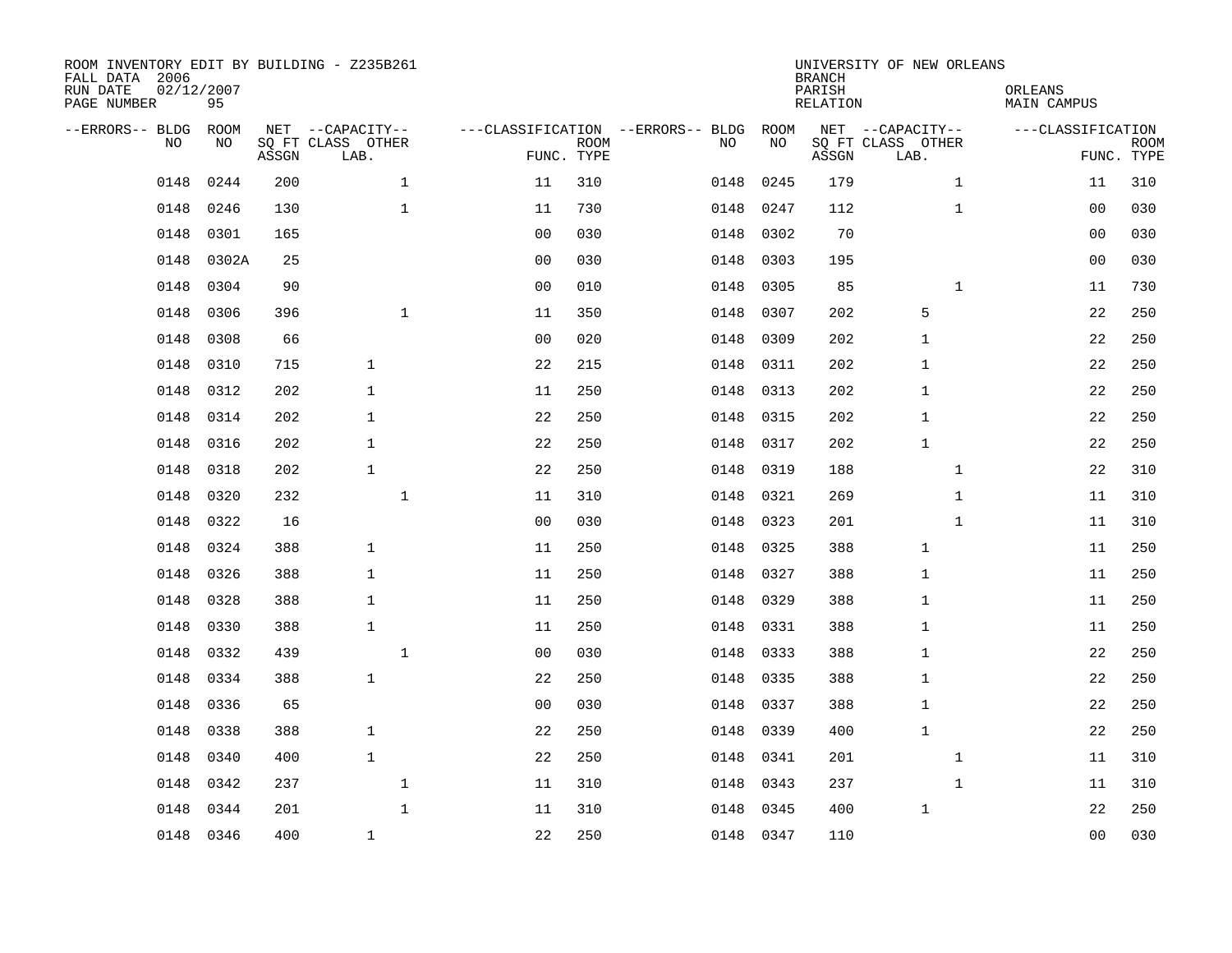| ROOM INVENTORY EDIT BY BUILDING - Z235B261<br>FALL DATA 2006 |                  |       |                           |                                        | <b>BRANCH</b> | UNIVERSITY OF NEW ORLEANS |                                                                |                    |                                                                        |                        |                           |
|--------------------------------------------------------------|------------------|-------|---------------------------|----------------------------------------|---------------|---------------------------|----------------------------------------------------------------|--------------------|------------------------------------------------------------------------|------------------------|---------------------------|
| RUN DATE<br>PAGE NUMBER                                      | 02/12/2007<br>96 |       |                           |                                        |               |                           |                                                                | PARISH<br>RELATION |                                                                        | ORLEANS<br>MAIN CAMPUS |                           |
| --ERRORS-- BLDG ROOM                                         |                  |       | NET --CAPACITY--          | ---CLASSIFICATION --ERRORS-- BLDG ROOM |               |                           |                                                                |                    | NET --CAPACITY--                                                       | ---CLASSIFICATION      |                           |
| NO                                                           | NO               | ASSGN | SQ FT CLASS OTHER<br>LAB. | FUNC. TYPE                             | <b>ROOM</b>   | NO                        | NO                                                             | ASSGN              | SQ FT CLASS OTHER<br>LAB.                                              |                        | <b>ROOM</b><br>FUNC. TYPE |
|                                                              | 0148 0348        | 400   | $\mathbf{1}$              | 22                                     | 250           |                           | 0148 C0012                                                     | 1057               |                                                                        | 0 <sub>0</sub>         | 020                       |
|                                                              | 0148 C0013       | 462   |                           | 0 <sub>0</sub>                         | 020           |                           | 0148 C0014                                                     | 1064               |                                                                        | 00                     | 020                       |
|                                                              | 0148 C0015       | 155   |                           | 0 <sub>0</sub>                         | 020           |                           | 0148 C0016                                                     | 424                |                                                                        | 00                     | 020                       |
|                                                              | 0148 C0017       | 330   |                           | 0 <sub>0</sub>                         | 020           |                           | 0148 C0020                                                     | 388                |                                                                        | 0 <sub>0</sub>         | 020                       |
|                                                              | 0148 C0021       | 1455  |                           | 0 <sub>0</sub>                         | 020           |                           | 0148 C0022                                                     | 462                |                                                                        | 00                     | 020                       |
|                                                              | 0148 C0023       | 1400  |                           | 0 <sub>0</sub>                         | 020           |                           | 0148 C0024                                                     | 550                |                                                                        | 00                     | 020                       |
|                                                              | 0148 C0030       | 384   |                           | 0 <sub>0</sub>                         | 020           |                           | 0148 C0031                                                     | 1333               |                                                                        | 0 <sub>0</sub>         | 020                       |
|                                                              | 0148 C0032       | 462   |                           | 0 <sub>0</sub>                         | 020           |                           | 0148 C0033                                                     | 1333               |                                                                        | 0 <sub>0</sub>         | 020                       |
|                                                              | 0148 C0034       | 550   |                           | 0 <sub>0</sub>                         | 020           |                           | 0148 E0001                                                     | 179                |                                                                        | 0 <sub>0</sub>         | 020                       |
|                                                              | 0148 E0002       | 170   |                           | 0 <sub>0</sub>                         | 020           |                           | 0148 E0003                                                     | 170                |                                                                        | 0 <sub>0</sub>         | 020                       |
|                                                              | 0148 S0011       | 117   |                           | 0 <sub>0</sub>                         | 020           |                           | 0148 S0012                                                     | 234                |                                                                        | 0 <sub>0</sub>         | 020                       |
|                                                              | 0148 S0021       | 171   |                           | 0 <sub>0</sub>                         | 020           |                           | 0148 S0022                                                     | 158                |                                                                        | 0 <sub>0</sub>         | 020                       |
|                                                              | 0148 S0031       | 171   |                           | 0 <sub>0</sub>                         | 020           |                           | 0148 S0032<br>TOTAL NUMBER CLASSROOMS<br>TOTAL NUMBER LABS 210 | 158                | TOTAL NET ASSIGN SQ. FT. IN ROOM FILE<br>TOTAL NUMBER SPECIAL LABS 220 | 00<br>38,797<br>5      | 020                       |
| 0209                                                         | 0100             | 325   |                           | 0 <sub>0</sub>                         | 020           |                           | 0209 0101                                                      | 1500               |                                                                        | 00                     | 020                       |
| 0209                                                         | 0102             | 400   |                           | 0 <sub>0</sub>                         | 030           | 0209                      | 0103                                                           | 425                |                                                                        | 0 <sub>0</sub>         | 030                       |
| 0209                                                         | 0103A            | 36    |                           | 0 <sub>0</sub>                         | 030           | 0209                      | 0104                                                           | 600                |                                                                        | 11                     | 350                       |
| 0209                                                         | 0105             | 12    |                           | 11                                     | 115           | 0209                      | 0106                                                           | 1000               | 67                                                                     | 11                     | 110                       |
| 0209                                                         | 0107             | 350   |                           | 11                                     | 315           | 0209                      | 0107A                                                          | 60                 |                                                                        | 11                     | 315                       |
| 0209                                                         | 0108             | 60    |                           | 00                                     | 030           | 0209                      | 0109                                                           | 65                 |                                                                        | 11                     | 660                       |
| 0209                                                         | 0110             | 50    |                           | 11                                     | 660           | 0209                      | 0111                                                           | 400                | $\mathbf{1}$                                                           | 11                     | 310                       |
| 0209                                                         | 0112             | 950   | $\mathbf{1}$              | 11                                     | 310           | 0209                      | 0112A                                                          | 125                |                                                                        | 11                     | 350                       |
| 0209                                                         | 0112B            | 100   | $\mathbf{1}$              | 11                                     | 310           | 0209                      | 0112C                                                          | 100                | $\mathbf{1}$                                                           | 11                     | 310                       |
| 0209                                                         | 0112D            | 125   | $\mathbf{1}$              | 11                                     | 310           | 0209                      | 0113                                                           | 55                 |                                                                        | 0 <sub>0</sub>         | 030                       |
|                                                              | 0209 0114        | 55    |                           | 0 <sub>0</sub>                         | 030           |                           | 0209 0115                                                      | 12                 |                                                                        | 11                     | 115                       |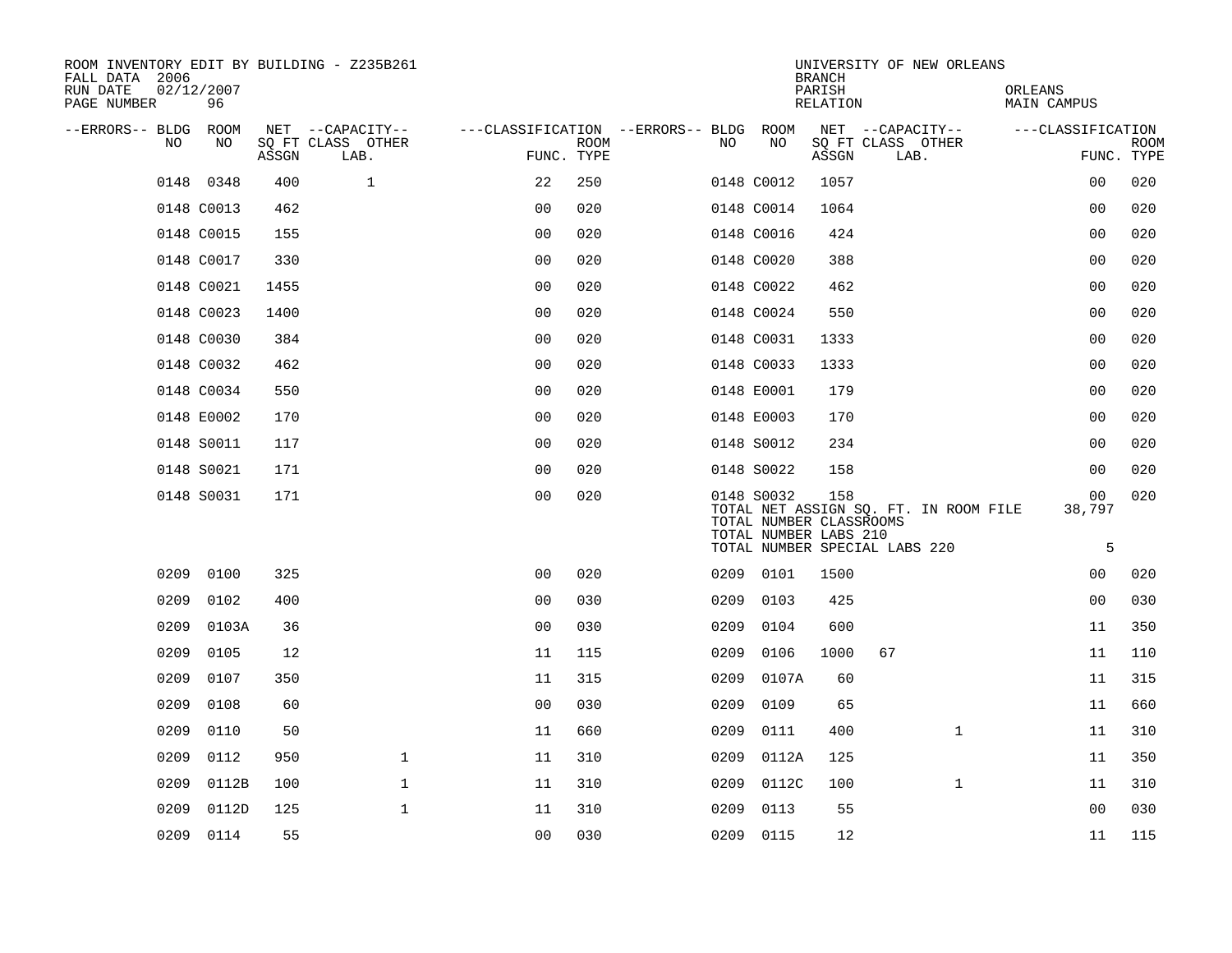| ROOM INVENTORY EDIT BY BUILDING - Z235B261<br>FALL DATA 2006 |                  |          |    |                           |              |                                   |             |           |                   | UNIVERSITY OF NEW ORLEANS<br><b>BRANCH</b> |                  |      |              |                               |                |             |
|--------------------------------------------------------------|------------------|----------|----|---------------------------|--------------|-----------------------------------|-------------|-----------|-------------------|--------------------------------------------|------------------|------|--------------|-------------------------------|----------------|-------------|
| RUN DATE<br>PAGE NUMBER                                      | 02/12/2007<br>97 |          |    |                           |              |                                   |             |           |                   | PARISH<br>RELATION                         |                  |      |              | ORLEANS<br><b>MAIN CAMPUS</b> |                |             |
| --ERRORS-- BLDG                                              | ROOM             |          |    | NET --CAPACITY--          |              | ---CLASSIFICATION --ERRORS-- BLDG |             |           | ROOM<br><b>NO</b> |                                            | NET --CAPACITY-- |      |              | ---CLASSIFICATION             |                |             |
| N <sub>O</sub>                                               | NO.              | ASSGN    |    | SO FT CLASS OTHER<br>LAB. |              | FUNC. TYPE                        | <b>ROOM</b> | NO.       |                   | SQ FT CLASS OTHER<br>ASSGN                 |                  | LAB. |              |                               | FUNC. TYPE     | <b>ROOM</b> |
| 0209                                                         | 0116             | 600      |    |                           | $\mathbf{1}$ | 11                                | 310         | 0209      | 0117              | 500                                        |                  |      |              |                               | 0 <sub>0</sub> | 030         |
| 0209                                                         | 0118             | 84       |    |                           |              | 0 <sub>0</sub>                    | 030         | 0209      | 0119              | 460                                        |                  |      |              |                               | 0 <sub>0</sub> | 020         |
| 0209                                                         | 0120             | 400      |    |                           |              | 0 <sub>0</sub>                    | 030         | 0209      | 0121              | 425                                        |                  |      |              |                               | 00             | 030         |
| 0209                                                         | 0122             | 2400 160 |    |                           |              | 11                                | 110         | 0209      | 0123              | 325                                        |                  |      |              |                               | 0 <sub>0</sub> | 020         |
| 0209                                                         | 0124             | 675      |    |                           |              | 11                                | 650         | 0209      | 0125              | 400                                        |                  |      |              |                               | 0 <sub>0</sub> | 030         |
| 0209                                                         | 0126             | 100      |    |                           |              | 0 <sub>0</sub>                    | 010         | 0209      | 0127              | 100                                        |                  |      |              |                               | 0 <sub>0</sub> | 030         |
| 0209                                                         | 0128             | 100      |    |                           |              | 0 <sub>0</sub>                    | 030         | 0209      | 0129              | 2400                                       | 160              |      |              |                               | 11             | 110         |
| 0209                                                         | 0130             | 900      | 60 |                           |              | 11                                | 110         | 0209      | 0131              | 750                                        | 50               |      |              |                               | 11             | 110         |
| 0209                                                         | 0132             | 375      |    |                           |              | 11                                | 650         | 0209      | 0132A             | 200                                        |                  |      |              |                               | 11             | 655         |
| 0209                                                         | 0133             | 400      |    |                           |              | 0 <sub>0</sub>                    | 030         | 0209      | 0134              | 100                                        |                  |      |              |                               | 0 <sub>0</sub> | 010         |
| 0209                                                         | 0135             | 100      |    |                           |              | 0 <sub>0</sub>                    | 030         | 0209      | 0136              | 100                                        |                  |      |              |                               | 00             | 030         |
| 0209                                                         | 0137             | 2400 160 |    |                           |              | 11                                | 110         | 0209      | 0138              | 900                                        | 60               |      |              |                               | 11             | 110         |
| 0209                                                         | 0139             | 202      |    |                           |              | 0 <sub>0</sub>                    | 030         | 0209      | 0139A             | 55                                         |                  |      |              |                               | 0 <sub>0</sub> | 030         |
| 0209                                                         | 0139B            | 222      |    |                           |              | 0 <sub>0</sub>                    | 030         | 0209      | 0201              | 575                                        |                  |      | 38           |                               | 11             | 420         |
| 0209                                                         | 0202             | 300      |    |                           |              | 0 <sub>0</sub>                    | 030         | 0209      | 0203              | 400                                        |                  |      |              |                               | 00             | 030         |
| 0209                                                         | 0204             | 450      |    |                           |              | 11                                | 650         | 0209      | 0205              | 1200                                       | 80               |      |              |                               | 11             | 110         |
| 0209                                                         | 0206             | 130      |    |                           |              | 11                                | 215         | 0209      | 0206A             | 135                                        |                  |      |              |                               | 11             | 215         |
| 0209                                                         | 0207             | 1200     | 80 |                           |              | 11                                | 110         | 0209      | 0208              | 1500                                       |                  | 65   |              |                               | 11             | 210         |
| 0209                                                         | 0208A            | 100      |    |                           | $\mathbf{1}$ | 11                                | 310         | 0209      | 0208B             | 150                                        |                  |      | $\mathbf{1}$ |                               | 11             | 310         |
| 0209                                                         | 0208C            | 110      |    |                           |              | 11                                | 215         | 0209      | 0208D             | 125                                        |                  |      |              |                               | 11             | 215         |
| 0209                                                         | 0208E            | 1650     |    | 62                        |              | 11                                | 210         | 0209      | 0209              | 1200                                       | 80               |      |              |                               | 11             | 110         |
| 0209                                                         | 0210             | 1200     | 80 |                           |              | 11                                | 110         | 0209      | 0211              | 300                                        |                  |      |              |                               | 0 <sub>0</sub> | 030         |
| 0209                                                         | 0212             | 400      |    |                           |              | 0 <sub>0</sub>                    | 030         | 0209      | 0213              | 53                                         |                  |      |              |                               | 00             | 030         |
| 0209                                                         | 0214             | 1200     | 80 |                           |              | 11                                | 110         | 0209      | 0215              | 350                                        |                  |      |              |                               | 00             | 030         |
| 0209                                                         | 0216             | 60       |    |                           |              | 0 <sub>0</sub>                    | 010         | 0209      | 0217              | 100                                        |                  |      |              |                               | 0 <sub>0</sub> | 030         |
| 0209                                                         | 0218             | 100      |    |                           |              | 0 <sub>0</sub>                    | 030         | 0209 0219 |                   | 600                                        | 40               |      |              |                               | 11             | 110         |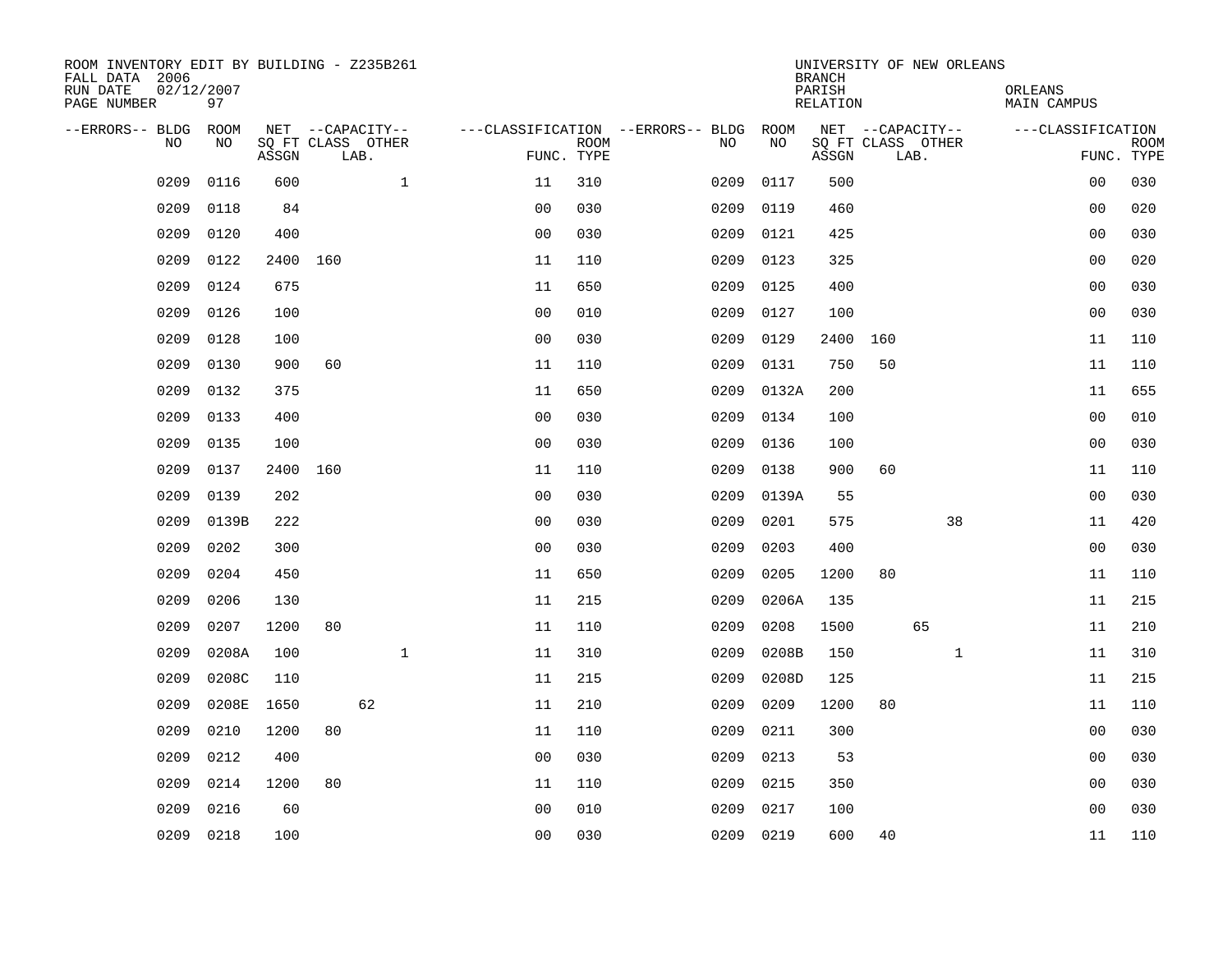| ROOM INVENTORY EDIT BY BUILDING - Z235B261<br>FALL DATA 2006 |                  |       |                                       |                |             | UNIVERSITY OF NEW ORLEANS<br><b>BRANCH</b><br>PARISH<br>ORLEANS |            |          |                                       |                   |             |  |  |  |  |  |
|--------------------------------------------------------------|------------------|-------|---------------------------------------|----------------|-------------|-----------------------------------------------------------------|------------|----------|---------------------------------------|-------------------|-------------|--|--|--|--|--|
| RUN DATE<br>PAGE NUMBER                                      | 02/12/2007<br>98 |       |                                       |                |             |                                                                 |            | RELATION |                                       | MAIN CAMPUS       |             |  |  |  |  |  |
| --ERRORS-- BLDG<br>N <sub>O</sub>                            | ROOM<br>NO.      |       | NET --CAPACITY--<br>SO FT CLASS OTHER |                | <b>ROOM</b> | ---CLASSIFICATION --ERRORS-- BLDG<br>NO.                        | ROOM<br>NO |          | NET --CAPACITY--<br>SQ FT CLASS OTHER | ---CLASSIFICATION | <b>ROOM</b> |  |  |  |  |  |
|                                                              |                  | ASSGN | LAB.                                  |                | FUNC. TYPE  |                                                                 |            | ASSGN    | LAB.                                  |                   | FUNC. TYPE  |  |  |  |  |  |
| 0209                                                         | 0220             | 1200  | 80                                    | 11             | 110         | 0209                                                            | 0221       | 600      | 40                                    | 11                | 110         |  |  |  |  |  |
| 0209                                                         | 0222             | 1200  | 80                                    | 11             | 110         | 0209                                                            | 0223       | 600      | 40                                    | 11                | 110         |  |  |  |  |  |
| 0209                                                         | 0224             | 600   | 40                                    | 11             | 110         | 0209                                                            | 0225       | 1200     | 80                                    | 11                | 110         |  |  |  |  |  |
| 0209                                                         | 0226             | 1200  | 80                                    | 11             | 110         | 0209                                                            | 0227       | 1200     | 80                                    | 11                | 110         |  |  |  |  |  |
| 0209                                                         | 0228             | 1200  | 80                                    | 11             | 110         | 0209                                                            | 0229       | 350      |                                       | 00                | 030         |  |  |  |  |  |
| 0209                                                         | 0230             | 100   |                                       | 0 <sub>0</sub> | 030         | 0209                                                            | 0231       | 100      |                                       | 0 <sub>0</sub>    | 030         |  |  |  |  |  |
| 0209                                                         | 0232             | 60    |                                       | 00             | 030         | 0209                                                            | 0301       | 625      |                                       | 11                | 350         |  |  |  |  |  |
| 0209                                                         | 0302             | 275   |                                       | 0 <sub>0</sub> | 030         | 0209                                                            | 0303       | 400      |                                       | 0 <sub>0</sub>    | 030         |  |  |  |  |  |
| 0209                                                         | 0304             | 625   |                                       | 11             | 315         | 0209                                                            | 0305       | 150      | $\mathbf{1}$                          | 11                | 310         |  |  |  |  |  |
| 0209                                                         | 0306             | 150   | $\mathbf 1$                           | 11             | 310         | 0209                                                            | 0307       | 1042     | $\mathbf{1}$                          | 11                | 310         |  |  |  |  |  |
| 0209                                                         | 0307A            | 300   | $\mathbf 1$                           | 11             | 310         | 0209                                                            | 0307B      | 375      |                                       | 11                | 350         |  |  |  |  |  |
| 0209                                                         | 0307C            | 225   | $\mathbf{1}$                          | 11             | 310         | 0209                                                            | 0307D      | 100      |                                       | 11                | 315         |  |  |  |  |  |
| 0209                                                         | 0307E            | 225   | $\mathbf{1}$                          | 11             | 310         | 0209                                                            | 0308       | 1695     | $\mathbf{1}$                          | 11                | 310         |  |  |  |  |  |
| 0209                                                         | 0308A            | 150   | $\mathbf{1}$                          | 11             | 310         | 0209                                                            | 0308B      | 150      | $\mathbf{1}$                          | 11                | 310         |  |  |  |  |  |
| 0209                                                         | 0308C            | 150   | $\mathbf{1}$                          | 11             | 310         | 0209                                                            | 0308E      | 150      | $\mathbf{1}$                          | 11                | 310         |  |  |  |  |  |
| 0209                                                         | 0308F            | 150   |                                       | 11             | 315         | 0209                                                            | 0308G      | 321      |                                       | 11                | 315         |  |  |  |  |  |
| 0209                                                         | 0308H            | 145   |                                       | 11             | 315         | 0209                                                            | 0309       | 150      | $\mathbf{1}$                          | 11                | 310         |  |  |  |  |  |
| 0209                                                         | 0310             | 150   | $\mathbf 1$                           | 11             | 310         | 0209                                                            | 0311       | 150      | $\mathbf{1}$                          | 11                | 310         |  |  |  |  |  |
| 0209                                                         | 0312             | 150   | $\mathbf{1}$                          | 11             | 310         | 0209                                                            | 0313       | 150      | $\mathbf{1}$                          | 11                | 310         |  |  |  |  |  |
| 0209                                                         | 0314             | 150   | $\mathbf{1}$                          | 11             | 310         | 0209                                                            | 0315       | 775      | $\mathbf{1}$                          | 11                | 310         |  |  |  |  |  |
| 0209                                                         | 0315A            | 275   |                                       | 11             | 315         | 0209                                                            | 0315B      | 300      | $\mathbf{1}$                          | 11                | 310         |  |  |  |  |  |
| 0209                                                         | 0315C            | 300   | $\mathbf{1}$                          | 11             | 310         | 0209                                                            | 0315D      | 300      | $\mathbf{1}$                          | 11                | 310         |  |  |  |  |  |
| 0209                                                         | 0315E            | 275   |                                       | 11             | 315         | 0209                                                            | 0316       | 150      | $\mathbf{1}$                          | 11                | 310         |  |  |  |  |  |
| 0209                                                         | 0317             | 150   | $\mathbf 1$                           | 11             | 310         | 0209                                                            | 0318       | 150      | $\mathbf{1}$                          | 11                | 310         |  |  |  |  |  |
| 0209                                                         | 0319             | 150   | $\mathbf 1$                           | 11             | 310         | 0209                                                            | 0320       | 150      | $\mathbf{1}$                          | 11                | 310         |  |  |  |  |  |
| 0209                                                         | 0321             | 150   | $\mathbf{1}$                          | 11             | 310         |                                                                 | 0209 0322  | 275      |                                       | 0 <sub>0</sub>    | 030         |  |  |  |  |  |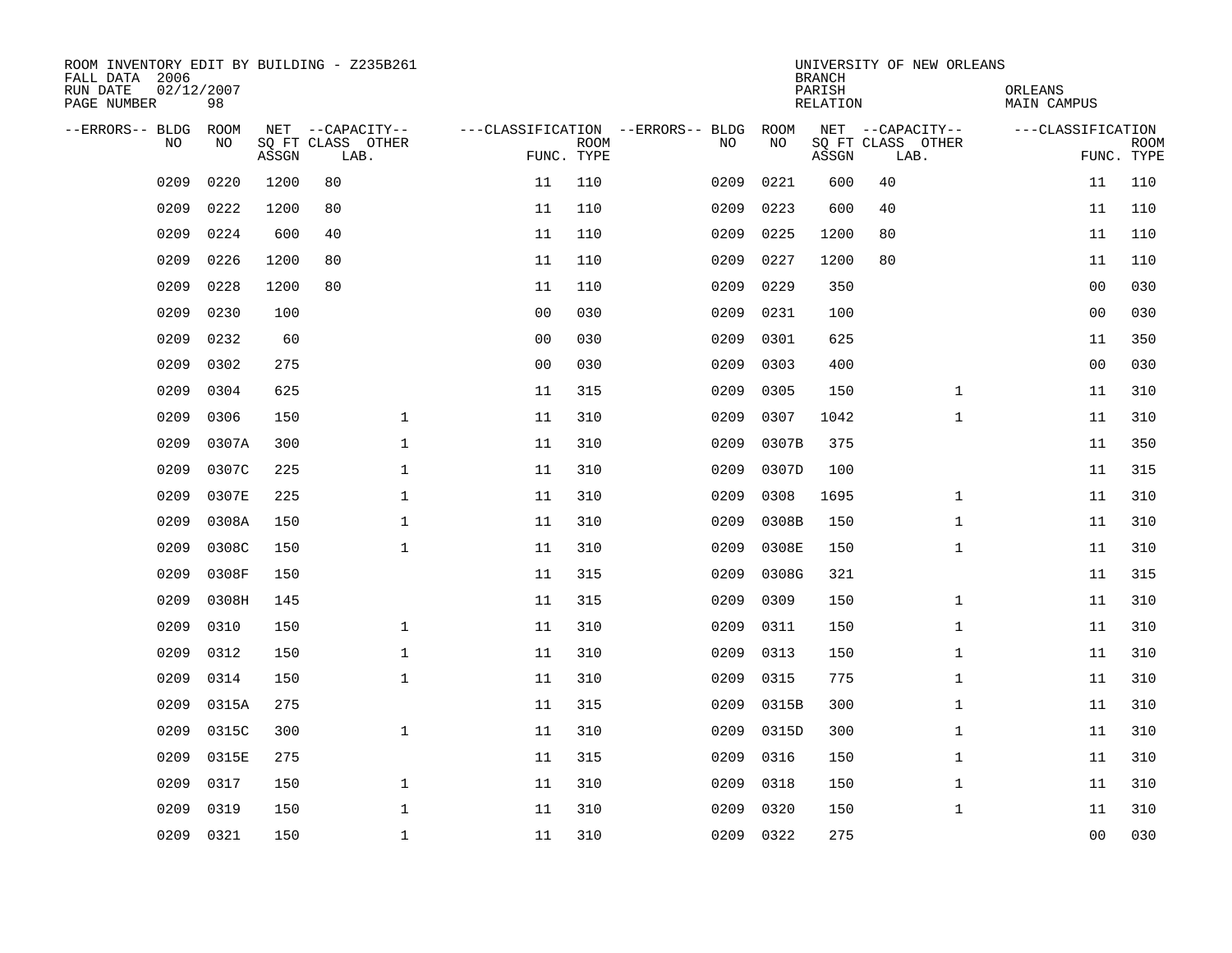| ROOM INVENTORY EDIT BY BUILDING - Z235B261<br>FALL DATA 2006<br>RUN DATE<br>PAGE NUMBER | 02/12/2007<br>99 |       |                                               |                |             |                                         | <b>BRANCH</b><br>PARISH<br><b>RELATION</b> | UNIVERSITY OF NEW ORLEANS | ORLEANS<br><b>MAIN CAMPUS</b>                 |                   |                           |  |
|-----------------------------------------------------------------------------------------|------------------|-------|-----------------------------------------------|----------------|-------------|-----------------------------------------|--------------------------------------------|---------------------------|-----------------------------------------------|-------------------|---------------------------|--|
| --ERRORS-- BLDG<br>NO                                                                   | ROOM<br>NO       | ASSGN | NET --CAPACITY--<br>SQ FT CLASS OTHER<br>LAB. | FUNC. TYPE     | <b>ROOM</b> | ---CLASSIFICATION --ERRORS-- BLDG<br>NO | ROOM<br>NO                                 | ASSGN                     | NET --CAPACITY--<br>SQ FT CLASS OTHER<br>LAB. | ---CLASSIFICATION | <b>ROOM</b><br>FUNC. TYPE |  |
| 0209                                                                                    | 0323             | 400   |                                               | 0 <sub>0</sub> | 030         | 0209                                    | 0324                                       | 625                       |                                               | 11                | 315                       |  |
| 0209                                                                                    | 0325             | 625   |                                               | 11             | 350         | 0209                                    | 0326                                       | 300                       |                                               | 00                | 030                       |  |
| 0209                                                                                    | 0327             | 100   |                                               | 0 <sub>0</sub> | 030         | 0209                                    | 0328                                       | 100                       |                                               | 00                | 030                       |  |
| 0209                                                                                    | 0329             | 60    |                                               | 0 <sub>0</sub> | 010         | 0209                                    | 0330                                       | 150                       | $\mathbf{1}$                                  | 11                | 310                       |  |
| 0209                                                                                    | 0331             | 150   | $\mathbf{1}$                                  | 11             | 310         | 0209                                    | 0332                                       | 150                       | $\mathbf{1}$                                  | 11                | 310                       |  |
| 0209                                                                                    | 0333             | 150   | $\mathbf{1}$                                  | 11             | 310         | 0209                                    | 0334                                       | 150                       | $\mathbf{1}$                                  | 11                | 310                       |  |
| 0209                                                                                    | 0335             | 625   |                                               | 11             | 350         | 0209                                    | 0336                                       | 150                       | $\mathbf{1}$                                  | 11                | 310                       |  |
| 0209                                                                                    | 0337             | 150   | $\mathbf{1}$                                  | 11             | 310         | 0209                                    | 0338                                       | 150                       | $\mathbf{1}$                                  | 11                | 310                       |  |
| 0209                                                                                    | 0339             | 150   | $\mathbf{1}$                                  | 11             | 310         | 0209                                    | 0340                                       | 150                       | $\mathbf{1}$                                  | 11                | 310                       |  |
| 0209                                                                                    | 0341             | 150   | 1                                             | 11             | 310         | 0209                                    | 0342                                       | 150                       | $\mathbf{1}$                                  | 11                | 310                       |  |
| 0209                                                                                    | 0343             | 360   | $\mathbf 1$                                   | 11             | 310         | 0209                                    | 0343A                                      | 300                       | $\mathbf{1}$                                  | 11                | 310                       |  |
| 0209                                                                                    | 0343B            | 150   | $\mathbf{1}$                                  | 11             | 310         | 0209                                    | 0343C                                      | 160                       |                                               | 11                | 315                       |  |
| 0209                                                                                    | 0343D            | 225   | $\mathbf{1}$                                  | 11             | 310         | 0209                                    | 0343E                                      | 160                       | $\mathbf{1}$                                  | 11                | 310                       |  |
| 0209                                                                                    | 0343F            | 225   | $\mathbf 1$                                   | 11             | 310         | 0209                                    | 0344                                       | 150                       | $\mathbf{1}$                                  | 11                | 310                       |  |
| 0209                                                                                    | 0345             | 150   | $\mathbf{1}$                                  | 11             | 310         | 0209                                    | 0346                                       | 150                       | $\mathbf{1}$                                  | 11                | 310                       |  |
| 0209                                                                                    | 0347             | 150   | $\mathbf 1$                                   | 11             | 310         | 0209                                    | 0348                                       | 150                       | $\mathbf{1}$                                  | 11                | 310                       |  |
| 0209                                                                                    | 0349             | 150   | $\mathbf{1}$                                  | 11             | 310         | 0209                                    | 0350                                       | 150                       | $\mathbf{1}$                                  | 11                | 310                       |  |
| 0209                                                                                    | 0351             | 150   | $\mathbf 1$                                   | 11             | 310         | 0209                                    | 0352                                       | 150                       | $\mathbf{1}$                                  | 11                | 310                       |  |
| 0209                                                                                    | 0353             | 150   | $\mathbf 1$                                   | 11             | 310         | 0209                                    | 0354                                       | 150                       | $\mathbf{1}$                                  | 11                | 310                       |  |
| 0209                                                                                    | 0355             | 150   | $\mathbf 1$                                   | 11             | 310         | 0209                                    | 0356                                       | 150                       | $\mathbf{1}$                                  | 11                | 310                       |  |
| 0209                                                                                    | 0357             | 150   | $\mathbf{1}$                                  | 11             | 310         | 0209                                    | 0358                                       | 150                       | $\mathbf{1}$                                  | 11                | 310                       |  |
| 0209                                                                                    | 0359             | 360   | $\mathbf{1}$                                  | 11             | 310         | 0209                                    | 0359A                                      | 160                       | $\mathbf{1}$                                  | 11                | 310                       |  |
| 0209                                                                                    | 0359B            | 140   | $\mathbf{1}$                                  | 11             | 310         | 0209                                    | 0359C                                      | 96                        |                                               | 11                | 315                       |  |
| 0209                                                                                    | 0359D            | 225   | $\mathbf 1$                                   | 11             | 310         | 0209                                    | 0359E                                      | 225                       | $\mathbf{1}$                                  | 11                | 310                       |  |
| 0209                                                                                    | 0359F            | 150   | $\mathbf{1}$                                  | 11             | 310         | 0209                                    | 0360                                       | 150                       | $\mathbf{1}$                                  | 11                | 310                       |  |
| 0209                                                                                    | 0361             | 150   | $\mathbf 1$                                   | 11             | 310         |                                         | 0209 0362                                  | 300                       |                                               | 00                | 030                       |  |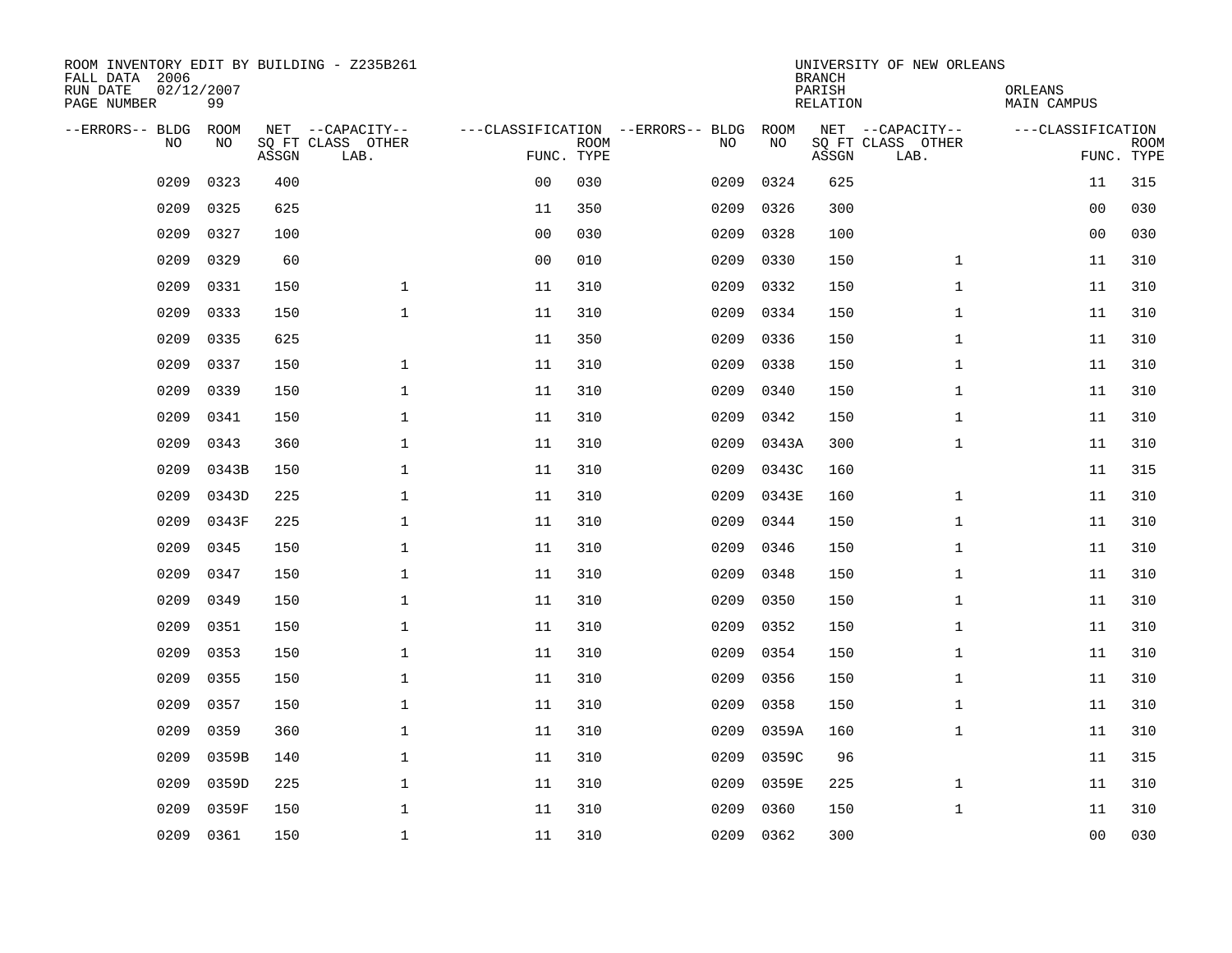| ROOM INVENTORY EDIT BY BUILDING - Z235B261<br>FALL DATA 2006<br>RUN DATE<br>PAGE NUMBER | 02/12/2007<br>100 |       |                                               |                |             |                                         | <b>BRANCH</b><br>PARISH<br><b>RELATION</b> | UNIVERSITY OF NEW ORLEANS | ORLEANS<br><b>MAIN CAMPUS</b>                 |                   |                           |  |
|-----------------------------------------------------------------------------------------|-------------------|-------|-----------------------------------------------|----------------|-------------|-----------------------------------------|--------------------------------------------|---------------------------|-----------------------------------------------|-------------------|---------------------------|--|
| --ERRORS-- BLDG ROOM<br>NO                                                              | NO                | ASSGN | NET --CAPACITY--<br>SQ FT CLASS OTHER<br>LAB. | FUNC. TYPE     | <b>ROOM</b> | ---CLASSIFICATION --ERRORS-- BLDG<br>NO | ROOM<br>NO                                 | ASSGN                     | NET --CAPACITY--<br>SQ FT CLASS OTHER<br>LAB. | ---CLASSIFICATION | <b>ROOM</b><br>FUNC. TYPE |  |
| 0209                                                                                    | 0363              | 100   |                                               | 0 <sub>0</sub> | 030         | 0209                                    | 0364                                       | 100                       |                                               | 0 <sub>0</sub>    | 030                       |  |
| 0209                                                                                    | 0365              | 60    |                                               | 0 <sub>0</sub> | 010         | 0209                                    | 0401                                       | 625                       |                                               | 11                | 350                       |  |
| 0209                                                                                    | 0402              | 275   |                                               | 0 <sub>0</sub> | 030         | 0209                                    | 0403                                       | 400                       |                                               | 00                | 030                       |  |
| 0209                                                                                    | 0404              | 600   |                                               | 11             | 315         | 0209                                    | 0405                                       | 150                       | $\mathbf{1}$                                  | 11                | 310                       |  |
| 0209                                                                                    | 0406              | 150   | $\mathbf{1}$                                  | 11             | 310         | 0209                                    | 0407                                       | 150                       | $\mathbf{1}$                                  | 11                | 310                       |  |
| 0209                                                                                    | 0408              | 150   | $\mathbf 1$                                   | 11             | 310         | 0209                                    | 0409                                       | 150                       | $\mathbf{1}$                                  | 11                | 310                       |  |
| 0209                                                                                    | 0410              | 150   | $\mathbf{1}$                                  | 11             | 310         | 0209                                    | 0411                                       | 150                       | $\mathbf{1}$                                  | 11                | 310                       |  |
| 0209                                                                                    | 0412              | 150   | $\mathbf{1}$                                  | 11             | 310         | 0209                                    | 0413                                       | 150                       | $\mathbf{1}$                                  | 11                | 310                       |  |
| 0209                                                                                    | 0414              | 150   | $\mathbf{1}$                                  | 11             | 310         | 0209                                    | 0415                                       | 150                       | $\mathbf{1}$                                  | 11                | 310                       |  |
| 0209                                                                                    | 0416              | 150   | $\mathbf{1}$                                  | 11             | 310         | 0209                                    | 0417                                       | 150                       | $\mathbf{1}$                                  | 11                | 310                       |  |
| 0209                                                                                    | 0418              | 150   | $\mathbf{1}$                                  | 11             | 310         | 0209                                    | 0419                                       | 775                       | $\mathbf{1}$                                  | 11                | 310                       |  |
| 0209                                                                                    | 0419A             | 275   |                                               | 11             | 315         | 0209                                    | 0419B                                      | 150                       | $\mathbf{1}$                                  | 11                | 310                       |  |
| 0209                                                                                    | 0419C             | 150   | $\mathbf{1}$                                  | 11             | 310         | 0209                                    | 0419D                                      | 150                       | $\mathbf{1}$                                  | 11                | 310                       |  |
| 0209                                                                                    | 0419E             | 220   |                                               | 11             | 315         | 0209                                    | 0420                                       | 150                       | $\mathbf{1}$                                  | 11                | 310                       |  |
| 0209                                                                                    | 0421              | 150   | $\mathbf 1$                                   | 11             | 310         | 0209                                    | 0422                                       | 150                       | $\mathbf{1}$                                  | 11                | 310                       |  |
| 0209                                                                                    | 0423              | 150   | $\mathbf{1}$                                  | 11             | 310         | 0209                                    | 0424                                       | 150                       | $\mathbf{1}$                                  | 11                | 310                       |  |
| 0209                                                                                    | 0425              | 150   | $\mathbf{1}$                                  | 11             | 310         | 0209                                    | 0426                                       | 150                       | $\mathbf{1}$                                  | 11                | 310                       |  |
| 0209                                                                                    | 0427              | 150   | $\mathbf 1$                                   | 11             | 310         | 0209                                    | 0428                                       | 150                       | $\mathbf{1}$                                  | 11                | 310                       |  |
| 0209                                                                                    | 0429              | 150   | $\mathbf 1$                                   | 11             | 310         | 0209                                    | 0430                                       | 150                       | $\mathbf{1}$                                  | 11                | 310                       |  |
| 0209                                                                                    | 0431              | 150   | $\mathbf{1}$                                  | 11             | 310         | 0209                                    | 0432                                       | 150                       | $\mathbf{1}$                                  | 11                | 310                       |  |
| 0209                                                                                    | 0433              | 150   | $\mathbf{1}$                                  | 11             | 310         | 0209                                    | 0434                                       | 150                       | $\mathbf{1}$                                  | 11                | 310                       |  |
| 0209                                                                                    | 0435              | 150   | $\mathbf{1}$                                  | 11             | 310         | 0209                                    | 0436                                       | 150                       | $\mathbf{1}$                                  | 11                | 310                       |  |
| 0209                                                                                    | 0437              | 150   | $\mathbf{1}$                                  | 11             | 310         | 0209                                    | 0438                                       | 360                       | $\mathbf{1}$                                  | 11                | 310                       |  |
| 0209                                                                                    | 0438A             | 160   | $\mathbf 1$                                   | 11             | 310         | 0209                                    | 0438B                                      | 160                       | $\mathbf{1}$                                  | 11                | 310                       |  |
| 0209                                                                                    | 0438C             | 225   | $\mathbf{1}$                                  | 11             | 310         | 0209                                    | 0438D                                      | 150                       | $\mathbf{1}$                                  | 11                | 310                       |  |
|                                                                                         | 0209 0438E        | 150   | $\mathbf 1$                                   | 11             | 310         |                                         | 0209 0438F                                 | 300                       | $\mathbf{1}$                                  | 11                | 310                       |  |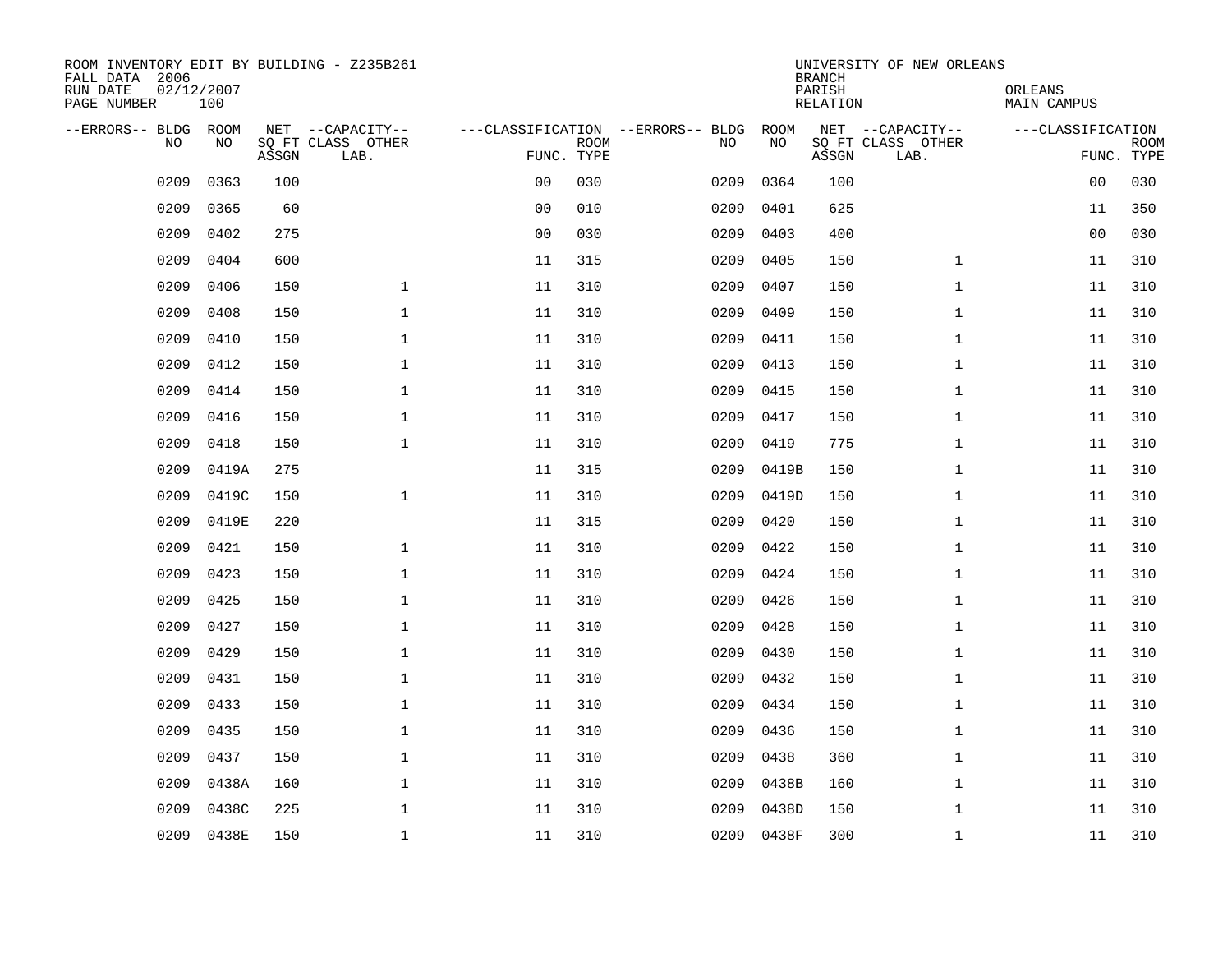| ROOM INVENTORY EDIT BY BUILDING - Z235B261<br>FALL DATA 2006<br>RUN DATE<br>PAGE NUMBER | 02/12/2007<br>101 |       |                                               |                |             |                                         |            | <b>BRANCH</b><br>PARISH<br><b>RELATION</b> | UNIVERSITY OF NEW ORLEANS                     | ORLEANS<br><b>MAIN CAMPUS</b> |                           |  |  |  |
|-----------------------------------------------------------------------------------------|-------------------|-------|-----------------------------------------------|----------------|-------------|-----------------------------------------|------------|--------------------------------------------|-----------------------------------------------|-------------------------------|---------------------------|--|--|--|
| --ERRORS-- BLDG ROOM<br>NO                                                              | NO                | ASSGN | NET --CAPACITY--<br>SQ FT CLASS OTHER<br>LAB. | FUNC. TYPE     | <b>ROOM</b> | ---CLASSIFICATION --ERRORS-- BLDG<br>NO | ROOM<br>NO | ASSGN                                      | NET --CAPACITY--<br>SQ FT CLASS OTHER<br>LAB. | ---CLASSIFICATION             | <b>ROOM</b><br>FUNC. TYPE |  |  |  |
| 0209                                                                                    | 0439              | 150   | $\mathbf{1}$                                  | 11             | 310         | 0209                                    | 0440       | 150                                        | $\mathbf{1}$                                  | 11                            | 310                       |  |  |  |
| 0209                                                                                    | 0441              | 275   |                                               | 0 <sub>0</sub> | 030         | 0209                                    | 0442       | 400                                        |                                               | 0 <sub>0</sub>                | 030                       |  |  |  |
| 0209                                                                                    | 0443              | 600   |                                               | 11             | 315         | 0209                                    | 0444       | 625                                        |                                               | 11                            | 350                       |  |  |  |
| 0209                                                                                    | 0445              | 300   |                                               | 0 <sub>0</sub> | 030         | 0209                                    | 0446       | 100                                        |                                               | 0 <sub>0</sub>                | 030                       |  |  |  |
| 0209                                                                                    | 0447              | 100   |                                               | 0 <sub>0</sub> | 030         | 0209                                    | 0448       | 60                                         |                                               | 0 <sub>0</sub>                | 010                       |  |  |  |
| 0209                                                                                    | 0449              | 150   | $\mathbf{1}$                                  | 11             | 310         | 0209                                    | 0450       | 150                                        | $\mathbf{1}$                                  | 11                            | 310                       |  |  |  |
| 0209                                                                                    | 0451              | 150   | $\mathbf{1}$                                  | 11             | 310         | 0209                                    | 0452       | 150                                        | $\mathbf{1}$                                  | 11                            | 310                       |  |  |  |
| 0209                                                                                    | 0453              | 150   | $\mathbf{1}$                                  | 11             | 310         | 0209                                    | 0454       | 625                                        |                                               | 11                            | 350                       |  |  |  |
| 0209                                                                                    | 0455              | 150   | $\mathbf{1}$                                  | 11             | 310         | 0209                                    | 0456       | 150                                        | $\mathbf{1}$                                  | 11                            | 310                       |  |  |  |
| 0209                                                                                    | 0457              | 150   | $\mathbf 1$                                   | 11             | 310         | 0209                                    | 0458       | 150                                        | $\mathbf{1}$                                  | 11                            | 310                       |  |  |  |
| 0209                                                                                    | 0459              | 150   | $\mathbf{1}$                                  | 11             | 310         | 0209                                    | 0460       | 150                                        | $\mathbf{1}$                                  | 11                            | 310                       |  |  |  |
| 0209                                                                                    | 0461              | 150   | $\mathbf{1}$                                  | 11             | 310         | 0209                                    | 0462       | 360                                        | $\mathbf{1}$                                  | 11                            | 310                       |  |  |  |
| 0209                                                                                    | 0462A             | 300   | $\mathbf{1}$                                  | 11             | 310         | 0209                                    | 0462B      | 160                                        | $\mathbf{1}$                                  | 11                            | 310                       |  |  |  |
| 0209                                                                                    | 0462C             | 160   | $\mathbf{1}$                                  | 11             | 310         | 0209                                    | 0462D      | 225                                        | $\mathbf{1}$                                  | 11                            | 310                       |  |  |  |
| 0209                                                                                    | 0462E             | 160   | 1                                             | 11             | 310         | 0209                                    | 0462F      | 160                                        |                                               | 11                            | 315                       |  |  |  |
| 0209                                                                                    | 0463              | 150   | $\mathbf 1$                                   | 11             | 310         | 0209                                    | 0464       | 150                                        | $\mathbf{1}$                                  | 11                            | 310                       |  |  |  |
| 0209                                                                                    | 0465              | 150   | $\mathbf 1$                                   | 11             | 310         | 0209                                    | 0466       | 150                                        | $\mathbf{1}$                                  | 11                            | 310                       |  |  |  |
| 0209                                                                                    | 0467              | 150   | $\mathbf 1$                                   | 11             | 310         | 0209                                    | 0468       | 150                                        | $\mathbf{1}$                                  | 11                            | 310                       |  |  |  |
| 0209                                                                                    | 0469              | 150   | $\mathbf 1$                                   | 11             | 310         | 0209                                    | 0470       | 150                                        | $\mathbf{1}$                                  | 11                            | 310                       |  |  |  |
| 0209                                                                                    | 0471              | 150   | $\mathbf{1}$                                  | 11             | 310         | 0209                                    | 0472       | 150                                        | $\mathbf{1}$                                  | 11                            | 310                       |  |  |  |
| 0209                                                                                    | 0473              | 150   | $\mathbf{1}$                                  | 11             | 310         | 0209                                    | 0474       | 150                                        | $\mathbf{1}$                                  | 11                            | 310                       |  |  |  |
| 0209                                                                                    | 0475              | 150   | $\mathbf{1}$                                  | 11             | 310         | 0209                                    | 0476       | 150                                        | $\mathbf{1}$                                  | 11                            | 310                       |  |  |  |
| 0209                                                                                    | 0477              | 150   | $\mathbf{1}$                                  | 11             | 310         | 0209                                    | 0478       | 360                                        | $\mathbf{1}$                                  | 11                            | 310                       |  |  |  |
| 0209                                                                                    | 0478A             | 160   | $\mathbf{1}$                                  | 11             | 310         | 0209                                    | 0478B      | 150                                        | $\mathbf{1}$                                  | 11                            | 310                       |  |  |  |
| 0209                                                                                    | 0478C             | 100   |                                               | 11             | 315         | 0209                                    | 0478D      | 225                                        | $\mathbf{1}$                                  | 11                            | 310                       |  |  |  |
|                                                                                         | 0209 0478E        | 150   | 1                                             | 11             | 310         |                                         | 0209 0478F | 150                                        | $\mathbf{1}$                                  | 11                            | 310                       |  |  |  |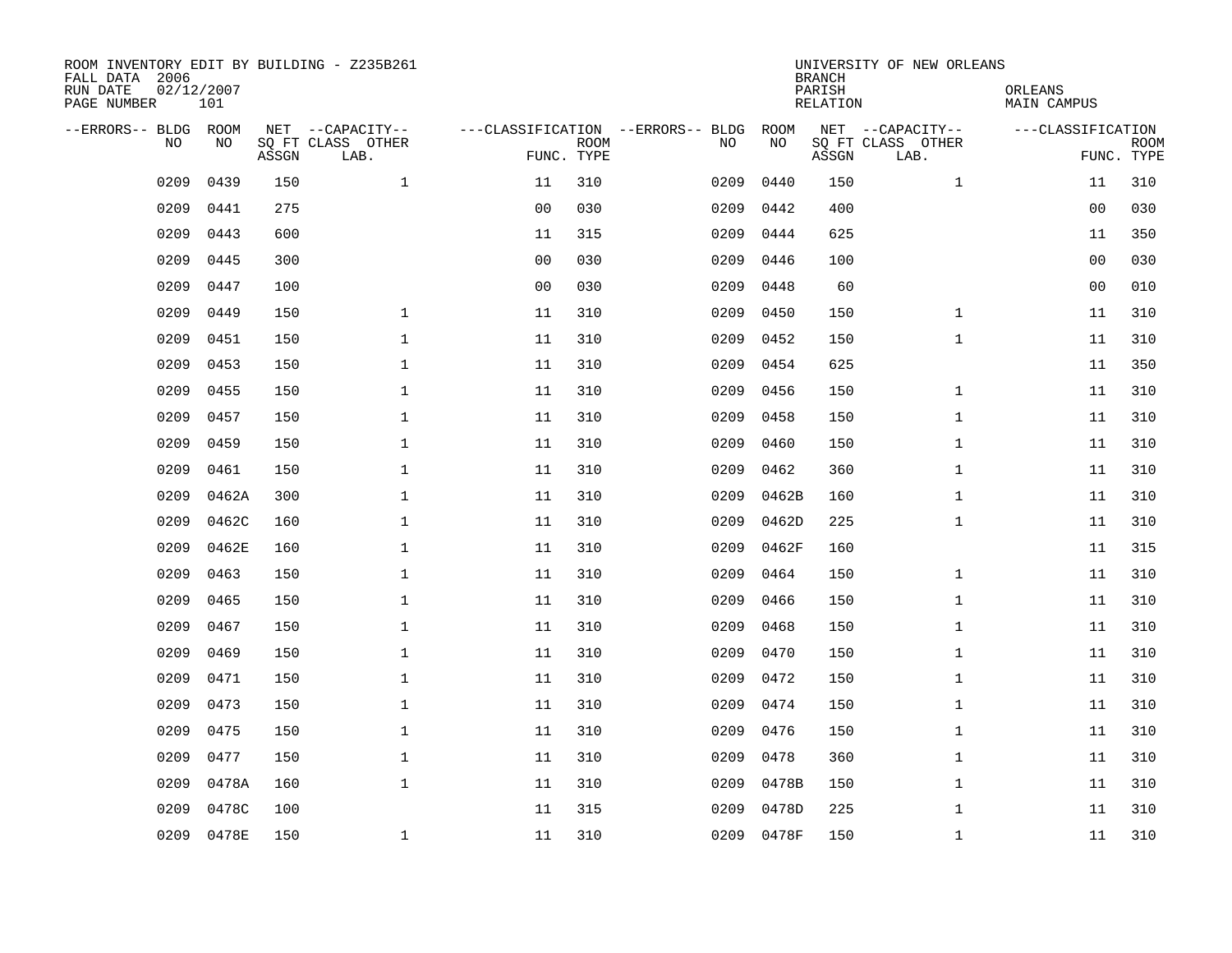| ROOM INVENTORY EDIT BY BUILDING - Z235B261<br>2006<br>FALL DATA<br>02/12/2007<br>RUN DATE<br>PAGE NUMBER | 102         |              |                                           |                                 |      |                        |            | <b>BRANCH</b><br>PARISH<br>RELATION                    | UNIVERSITY OF NEW ORLEANS                                              | ORLEANS<br>MAIN CAMPUS          |      |
|----------------------------------------------------------------------------------------------------------|-------------|--------------|-------------------------------------------|---------------------------------|------|------------------------|------------|--------------------------------------------------------|------------------------------------------------------------------------|---------------------------------|------|
| $--ERRORS--$<br>BLDG<br>NO                                                                               | ROOM<br>NO. | NET<br>ASSGN | --CAPACITY--<br>SQ FT CLASS OTHER<br>LAB. | ---CLASSIFICATION<br>FUNC. TYPE | ROOM | --ERRORS-- BLDG<br>NO. | ROOM<br>NO | NET<br>ASSGN                                           | --CAPACITY--<br>SO FT CLASS OTHER<br>LAB.                              | ---CLASSIFICATION<br>FUNC. TYPE | ROOM |
| 0209                                                                                                     | 0479        | 150          |                                           | 11                              | 310  | 0209                   | 0480       | 150                                                    |                                                                        | 11                              | 310  |
| 0209                                                                                                     | 0481        | 300          |                                           | 00                              | 030  | 0209                   | 0482       | 100                                                    |                                                                        | 0 <sub>0</sub>                  | 030  |
| 0209                                                                                                     | 0483        | 100          |                                           | 0 <sub>0</sub>                  | 030  | 0209                   | 0484       | 60<br>TOTAL NUMBER CLASSROOMS<br>TOTAL NUMBER LABS 210 | TOTAL NET ASSIGN SQ. FT. IN ROOM FILE<br>TOTAL NUMBER SPECIAL LABS 220 | 00<br>74,558<br>22              | 010  |